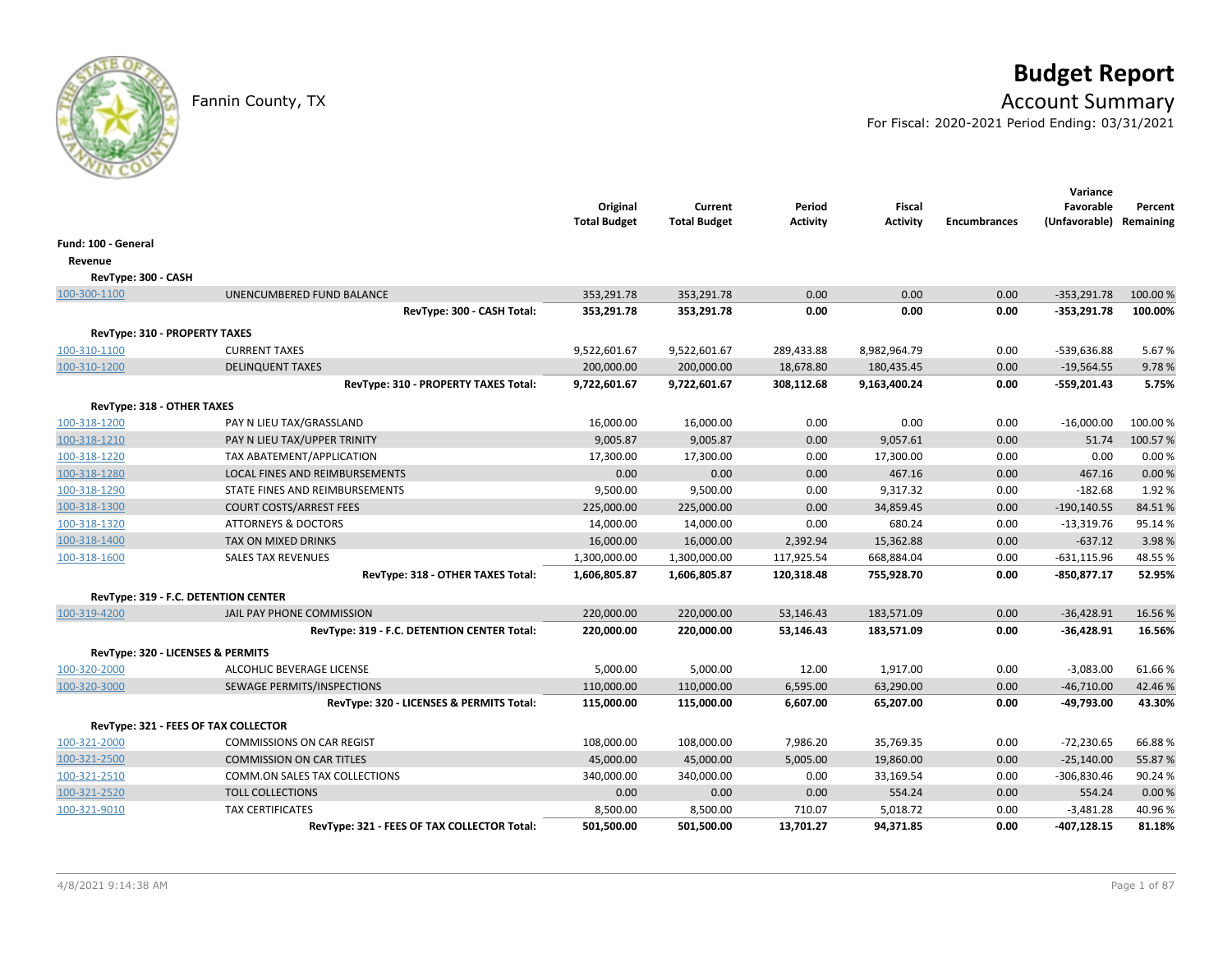|                                    |                                           | Original<br><b>Total Budget</b> | Current<br><b>Total Budget</b> | Period<br><b>Activity</b> | <b>Fiscal</b><br><b>Activity</b> | <b>Encumbrances</b> | Variance<br>Favorable<br>(Unfavorable) | Percent<br>Remaining |
|------------------------------------|-------------------------------------------|---------------------------------|--------------------------------|---------------------------|----------------------------------|---------------------|----------------------------------------|----------------------|
| RevType: 330 - GRANTS              |                                           |                                 |                                |                           |                                  |                     |                                        |                      |
| 100-330-4370                       | <b>INDIGENT DEFENSE GRANT</b>             | 28,955.50                       | 28,955.50                      | 0.00                      | 10,068.00                        | 0.00                | $-18,887.50$                           | 65.23 %              |
| 100-330-5590                       | <b>TEXAS VINE PROGRAM</b>                 | 18,571.12                       | 18,571.12                      | 0.00                      | 9,297.49                         | 0.00                | $-9,273.63$                            | 49.94 %              |
|                                    | RevType: 330 - GRANTS Total:              | 47,526.62                       | 47,526.62                      | 0.00                      | 19,365.49                        | 0.00                | $-28,161.13$                           | 59.25%               |
| RevType: 340 - FEES OF OFFICE      |                                           |                                 |                                |                           |                                  |                     |                                        |                      |
| 100-340-1350                       | <b>FAMILY PROTECTION FEE</b>              | 0.00                            | 0.00                           | 0.00                      | 196.87                           | 0.00                | 196.87                                 | 0.00%                |
| 100-340-4000                       | <b>COUNTY JUDGE FEES</b>                  | 0.00                            | 0.00                           | 0.00                      | 144.00                           | 0.00                | 144.00                                 | 0.00%                |
| 100-340-4030                       | <b>COUNTY CLERK FEES</b>                  | 230,000.00                      | 230,000.00                     | 0.00                      | 46,916.33                        | 0.00                | $-183,083.67$                          | 79.60%               |
| 100-340-4500                       | <b>DISTRICT CLERK FEES</b>                | 65,000.00                       | 65,000.00                      | 0.00                      | 6,672.44                         | 0.00                | $-58,327.56$                           | 89.73%               |
| 100-340-4550                       | J. P. #1 FEES                             | 20,000.00                       | 20,000.00                      | 0.00                      | 7,774.61                         | 0.00                | $-12,225.39$                           | 61.13%               |
| 100-340-4560                       | J. P. #2 FEES                             | 5,000.00                        | 5,000.00                       | 0.00                      | 1,426.75                         | 0.00                | $-3,573.25$                            | 71.47%               |
| 100-340-4570                       | J. P. #3 FEES                             | 10,000.00                       | 10,000.00                      | 0.00                      | 3,946.63                         | 0.00                | $-6,053.37$                            | 60.53 %              |
| 100-340-4750                       | <b>DISTRICT ATTORNEY FEES</b>             | 5,000.00                        | 5,000.00                       | 2.00                      | 232.84                           | 0.00                | $-4,767.16$                            | 95.34%               |
| 100-340-4800                       | <b>BOND APPLICATION FEE</b>               | 0.00                            | 0.00                           | 500.00                    | 500.00                           | 0.00                | 500.00                                 | 0.00%                |
| 100-340-4840                       | <b>ELECTION REIMBURSEMENTS</b>            | 0.00                            | 0.00                           | 0.00                      | 6,750.59                         | 0.00                | 6,750.59                               | 0.00%                |
| 100-340-5510                       | <b>CONSTABLE PCT. 1 FEES</b>              | 10,000.00                       | 10,000.00                      | 225.00                    | 6,552.25                         | 0.00                | $-3,447.75$                            | 34.48%               |
| 100-340-5520                       | <b>CONSTABLE PCT. 2 FEES</b>              | 2,900.00                        | 2,900.00                       | 0.00                      | 800.00                           | 0.00                | $-2,100.00$                            | 72.41%               |
| 100-340-5530                       | <b>CONSTABLE PCT. 3 FEES</b>              | 2,500.00                        | 2,500.00                       | 0.00                      | 1,620.52                         | 0.00                | $-879.48$                              | 35.18%               |
| 100-340-5600                       | <b>SHERIFF FEES</b>                       | 45,000.00                       | 45,000.00                      | 0.00                      | 6,929.02                         | 0.00                | $-38,070.98$                           | 84.60%               |
| 100-340-5730                       | <b>BOND SUPERVISION FEES</b>              | 80,000.00                       | 80,000.00                      | 3,015.00                  | 21,410.00                        | 0.00                | $-58,590.00$                           | 73.24 %              |
| 100-340-6000                       | D.C.6TH COURT OF APPEALS FEE              | 1,500.00                        | 1,500.00                       | 0.00                      | 130.18                           | 0.00                | $-1,369.82$                            | 91.32%               |
| 100-340-6010                       | <b>C.C.6TH COURT OF APPEALS FEE</b>       | 500.00                          | 500.00                         | 0.00                      | 165.00                           | 0.00                | $-335.00$                              | 67.00 %              |
| 100-340-6520                       | <b>SUBDIVISION FEES</b>                   | 7,500.00                        | 7,500.00                       | 0.00                      | 3,370.00                         | 0.00                | $-4,130.00$                            | 55.07%               |
| 100-340-6530                       | <b>ZONING APPLICATION FEES</b>            | 600.00                          | 600.00                         | 0.00                      | 300.00                           | 0.00                | $-300.00$                              | 50.00 %              |
| 100-340-6540                       | <b>FLOOD PLAIN FEES</b>                   | 150.00                          | 150.00                         | 90.00                     | 300.00                           | 0.00                | 150.00                                 | 200.00%              |
| 100-340-6550                       | <b>BUILDING PERMITS</b>                   | 2,000.00                        | 2,000.00                       | 0.00                      | 300.00                           | 0.00                | $-1,700.00$                            | 85.00 %              |
|                                    | RevType: 340 - FEES OF OFFICE Total:      | 487,650.00                      | 487,650.00                     | 3,832.00                  | 116,438.03                       | 0.00                | $-371,211.97$                          | 76.12%               |
| RevType: 350 - FINES               |                                           |                                 |                                |                           |                                  |                     |                                        |                      |
| 100-350-4550                       | J. P. #1 FINES                            | 4,000.00                        | 4,000.00                       | 0.00                      | 686.60                           | 0.00                | $-3,313.40$                            | 82.84%               |
| 100-350-4560                       | J. P. #2 FINES                            | 500.00                          | 500.00                         | 0.00                      | 0.00                             | 0.00                | $-500.00$                              | 100.00%              |
| 100-350-4570                       | J. P. #3 FINES                            | 2,000.00                        | 2,000.00                       | 0.00                      | 0.00                             | 0.00                | $-2,000.00$                            | 100.00%              |
|                                    | RevType: 350 - FINES Total:               | 6,500.00                        | 6,500.00                       | 0.00                      | 686.60                           | 0.00                | $-5,813.40$                            | 89.44%               |
| RevType: 352 - FINES & FORFEITURES |                                           |                                 |                                |                           |                                  |                     |                                        |                      |
| 100-352-1000                       | 10% COMM.ON SURETY BAIL BOND FEE          | 700.00                          | 700.00                         | 0.00                      | 0.00                             | 0.00                | $-700.00$                              | 100.00%              |
| 100-352-2010                       | <b>BOND FORFEITURES</b>                   | 7,500.00                        | 7,500.00                       | 0.00                      | 14.00                            | 0.00                | $-7,486.00$                            | 99.81%               |
|                                    | RevType: 352 - FINES & FORFEITURES Total: | 8,200.00                        | 8,200.00                       | 0.00                      | 14.00                            | 0.00                | $-8,186.00$                            | 99.83%               |
| RevType: 360 - INTEREST EARNINGS   |                                           |                                 |                                |                           |                                  |                     |                                        |                      |
| 100-360-1000                       | <b>INTEREST EARNINGS</b>                  | 8,500.00                        | 8,500.00                       | 0.11                      | 907.32                           | 0.00                | $-7,592.68$                            | 89.33 %              |
| 100-360-1100                       | INTEREST EARNINGS BUSINESS MONEY FU       | 500.00                          | 500.00                         | 0.00                      | 424.17                           | 0.00                | $-75.83$                               | 15.17%               |
|                                    | RevType: 360 - INTEREST EARNINGS Total:   | 9,000.00                        | 9,000.00                       | 0.11                      | 1,331.49                         | 0.00                | $-7,668.51$                            | 85.21%               |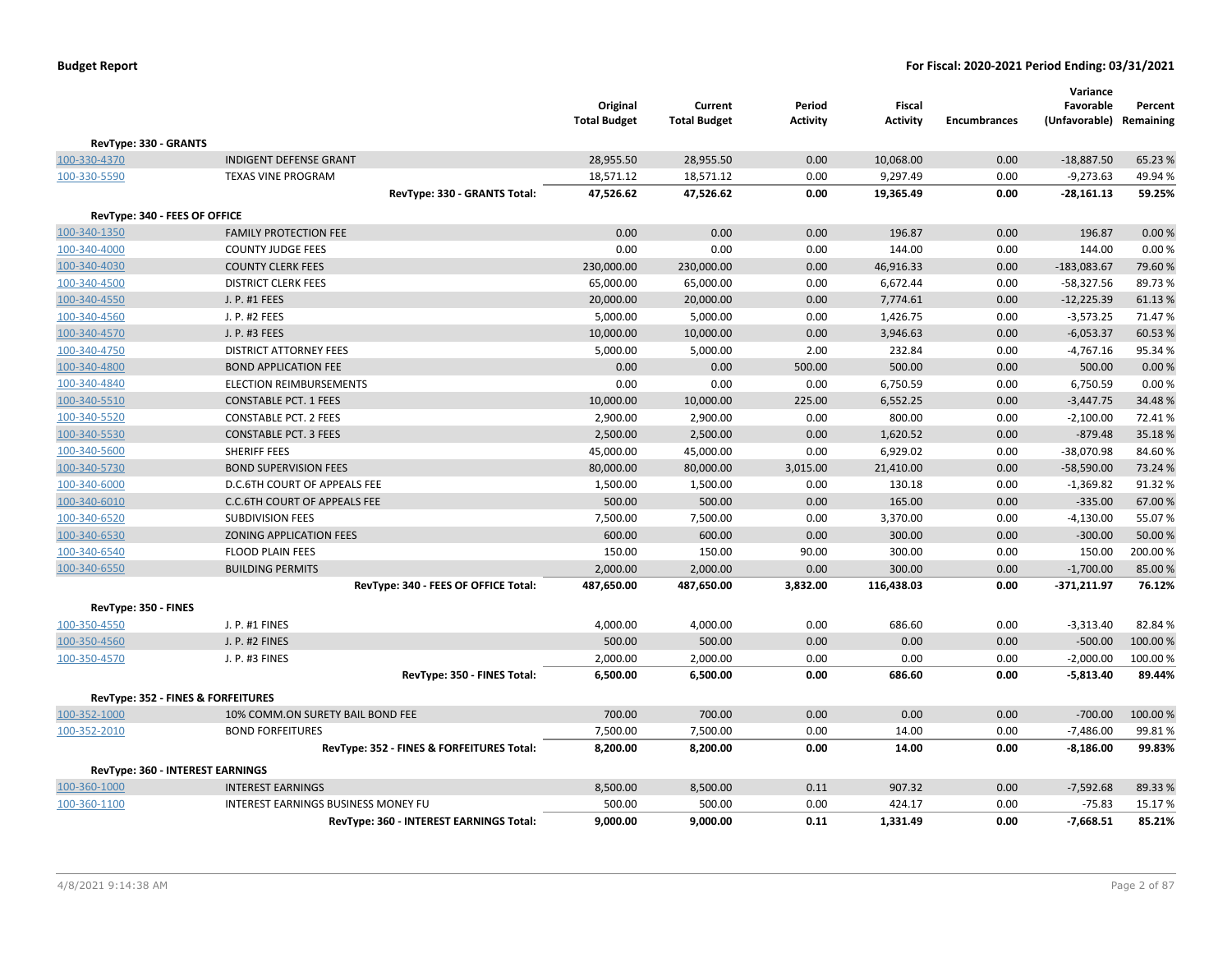|              |                                             |                               |                                                    | Original<br><b>Total Budget</b> | Current<br><b>Total Budget</b> | Period<br><b>Activity</b> | Fiscal<br><b>Activity</b> | <b>Encumbrances</b> | Variance<br>Favorable<br>(Unfavorable) Remaining | Percent  |
|--------------|---------------------------------------------|-------------------------------|----------------------------------------------------|---------------------------------|--------------------------------|---------------------------|---------------------------|---------------------|--------------------------------------------------|----------|
|              | RevType: 364 - SALE OF ASSETS LAND/BUILDING |                               |                                                    |                                 |                                |                           |                           |                     |                                                  |          |
| 100-364-1630 |                                             | <b>SALE OF EQUIPMENT</b>      |                                                    | 1,000.00                        | 1,000.00                       | 0.00                      | 5,210.00                  | 0.00                | 4,210.00                                         | 521.00%  |
|              |                                             |                               | RevType: 364 - SALE OF ASSETS LAND/BUILDING Total: | 1,000.00                        | 1,000.00                       | 0.00                      | 5,210.00                  | 0.00                | 4,210.00                                         | 421.00%  |
|              |                                             |                               |                                                    |                                 |                                |                           |                           |                     |                                                  |          |
|              | RevType: 370 - MISCELLANEOUS                |                               |                                                    |                                 |                                |                           |                           |                     |                                                  |          |
| 100-370-1000 |                                             | <b>KFYN-RADIO TOWER RENT</b>  |                                                    | 2,400.00                        | 2,400.00                       | 200.00                    | 800.00                    | 0.00                | $-1,600.00$                                      | 66.67%   |
| 100-370-1120 |                                             | <b>TOBACCO SETTLEMENT</b>     |                                                    | 19,703.58                       | 19,703.58                      | 0.00                      | 0.00                      | 0.00                | $-19,703.58$                                     | 100.00 % |
| 100-370-1150 |                                             | <b>RENT-VERIZON TOWER</b>     |                                                    | 11,109.00                       | 11,109.00                      | 1,064.61                  | 6,387.66                  | 0.00                | $-4,721.34$                                      | 42.50%   |
| 100-370-1200 |                                             | <b>CONTRIBUTION IHC TRUST</b> |                                                    | 3,400.00                        | 3,400.00                       | 0.00                      | 16,749.44                 | 0.00                | 13,349.44                                        | 492.63%  |
| 100-370-1300 |                                             |                               | REFUNDS & MISCELLANEOUS                            | 6,000.00                        | 6,300.00                       | 789.20                    | 8,681.57                  | 0.00                | 2,381.57                                         | 137.80%  |
|              | <b>Budget Adjustments</b>                   |                               |                                                    |                                 |                                |                           |                           |                     |                                                  |          |
|              | <b>Number</b><br>BA0000056                  | Date                          | <b>Description</b>                                 | Adjustment                      |                                |                           |                           |                     |                                                  |          |
|              |                                             | 02/18/2021                    | Firefighters Charitable Foundation Donati          | $-300.00$                       |                                |                           |                           |                     |                                                  |          |
| 100-370-1310 |                                             |                               | AUTOMOBILE INSURANCE LOSS PAYMENTS                 | 0.00                            | 18,288.62                      | 0.00                      | 18,288.62                 | 0.00                | 0.00                                             | 0.00%    |
|              | <b>Budget Adjustments</b>                   |                               |                                                    |                                 |                                |                           |                           |                     |                                                  |          |
|              | <b>Number</b>                               | Date                          | <b>Description</b>                                 | Adjustment                      |                                |                           |                           |                     |                                                  |          |
|              | BA0000051                                   | 12/16/2020                    | Auto Insurance Loss payment                        | $-16,168.69$                    |                                |                           |                           |                     |                                                  |          |
|              | BA0000049                                   | 12/16/2020                    | Auto Insurance Loss payments to R&M Au             | 16,168.69                       |                                |                           |                           |                     |                                                  |          |
|              | BA0000050                                   | 12/16/2020                    | To correct Auto Insurance Loss payments            | $-16,168.69$                    |                                |                           |                           |                     |                                                  |          |
|              | BA0000052                                   | 01/29/2021                    | Add Insurance loss payment to Sheriff R&           | 1,841.93                        |                                |                           |                           |                     |                                                  |          |
|              | BA0000055                                   | 01/29/2021                    | Auto Insurance Loss payment to Sheriff Ri          | $-1,841.93$                     |                                |                           |                           |                     |                                                  |          |
|              | BA0000054                                   | 01/29/2021                    | To correct Auto Insurance loss payment to          | $-1,841.93$                     |                                |                           |                           |                     |                                                  |          |
|              | BA0000057                                   | 02/26/2021                    | Sheriff Auto Loss Supplement check for U           | $-278.00$                       |                                |                           |                           |                     |                                                  |          |
|              |                                             |                               |                                                    |                                 |                                |                           |                           |                     |                                                  |          |
| 100-370-1350 |                                             |                               | HEALTH INS. SURPLUS DISTRIBUTION                   | 4,000.00                        | 4,000.00                       | 0.00                      | 0.00                      | 0.00                | $-4,000.00$                                      | 100.00%  |
| 100-370-1390 |                                             | STATE JUROR REIMB.FEE         |                                                    | 10,000.00                       | 10,000.00                      | 0.00                      | 1,836.00                  | 0.00                | $-8,164.00$                                      | 81.64%   |
| 100-370-1420 |                                             |                               | <b>CULVERT PERMITTING PROCESS</b>                  | 0.00                            | 0.00                           | 60.00                     | 970.00                    | 0.00                | 970.00                                           | 0.00%    |
| 100-370-1421 |                                             |                               | ROW PERMIT APPLICATION                             | 0.00                            | 0.00                           | 0.00                      | 20.00                     | 0.00                | 20.00                                            | 0.00%    |
| 100-370-1430 |                                             | D.A.SALARY REIMB.             |                                                    | 27,500.00                       | 27,500.00                      | 0.00                      | 18,333.32                 | 0.00                | $-9,166.68$                                      | 33.33%   |
| 100-370-1460 |                                             |                               | SALE OF RECYCLED MATERIALS                         | 0.00                            | 0.00                           | 0.00                      | 29.40                     | 0.00                | 29.40                                            | 0.00%    |
| 100-370-1470 |                                             |                               | UTILITIES REIMBURSEMENT                            | 14,000.00                       | 14,000.00                      | 1,057.13                  | 4,024.54                  | 0.00                | $-9,975.46$                                      | 71.25 %  |
| 100-370-1510 |                                             | ASST. DA LONGEVITY PAY        |                                                    | 4,400.00                        | 4,400.00                       | 0.00                      | 2,760.00                  | 0.00                | $-1,640.00$                                      | 37.27 %  |
| 100-370-1620 |                                             |                               | <b>COURT REPORTER SERVICE FEE</b>                  | 6,000.00                        | 6,000.00                       | 0.00                      | 889.87                    | 0.00                | $-5,110.13$                                      | 85.17%   |
| 100-370-4080 |                                             |                               | <b>COUNTY WELLNESS PROGRAM</b>                     | 1,100.00                        | 2,520.00                       | 2,520.00                  | 2,520.00                  | 0.00                | 0.00                                             | 0.00%    |
|              | <b>Budget Adjustments</b>                   |                               |                                                    |                                 |                                |                           |                           |                     |                                                  |          |
|              | <b>Number</b>                               | Date                          | <b>Description</b>                                 | Adjustment                      |                                |                           |                           |                     |                                                  |          |
|              | BA0000058                                   | 03/04/2021                    | Increasing County Wellness Program                 | $-1,420.00$                     |                                |                           |                           |                     |                                                  |          |
| 100-370-4100 |                                             |                               | CO CT AT LAW SUPPLEMENT                            | 84,000.00                       | 84,000.00                      | 21,000.00                 | 42,000.00                 | 0.00                | $-42,000.00$                                     | 50.00 %  |
| 100-370-4170 |                                             | <b>EMS ALLOCATION</b>         |                                                    | 600,000.00                      | 600,000.00                     | 0.00                      | 600,000.00                | 0.00                | 0.00                                             | 0.00%    |
| 100-370-4320 |                                             |                               | PROCEEDS OF SALE OF LIVESTOCK                      | 0.00                            | 0.00                           | 0.00                      | 24.32                     | 0.00                | 24.32                                            | 0.00%    |
| 100-370-4500 |                                             |                               | DIST. CLK. PASSPORT PHOTO                          | 1,000.00                        | 1,000.00                       | 0.00                      | 0.00                      | 0.00                | $-1,000.00$                                      | 100.00%  |
|              |                                             |                               |                                                    |                                 |                                |                           |                           |                     |                                                  |          |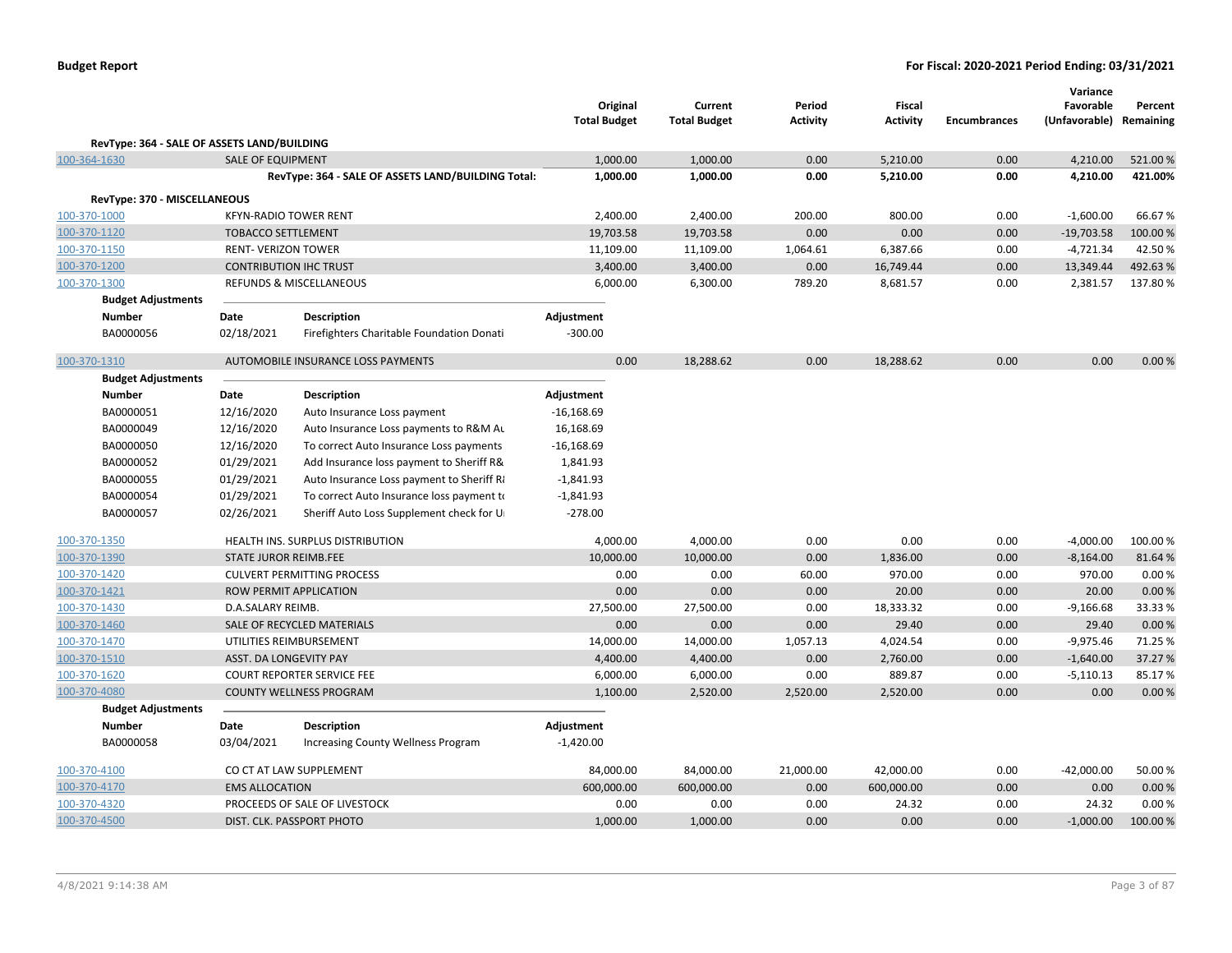| <b>Budget Report</b> |  |
|----------------------|--|
|----------------------|--|

|                                   |                                          | Original<br><b>Total Budget</b> | Current<br><b>Total Budget</b> | Period<br><b>Activity</b> | <b>Fiscal</b><br><b>Activity</b> | <b>Encumbrances</b> | Variance<br>Favorable<br>(Unfavorable) | Percent<br>Remaining |
|-----------------------------------|------------------------------------------|---------------------------------|--------------------------------|---------------------------|----------------------------------|---------------------|----------------------------------------|----------------------|
| 100-370-4530                      | REIMB.CEC ODYSSEY SAAS                   | 21,593.00                       | 21,593.00                      | 0.00                      | 13,166.13                        | 0.00                | $-8,426.87$                            | 39.03%               |
| 100-370-5620                      | STATE REIMB.OFFENDER TRANSPORT           | 8,000.00                        | 8,000.00                       | 0.00                      | 6,537.00                         | 0.00                | $-1,463.00$                            | 18.29 %              |
|                                   | RevType: 370 - MISCELLANEOUS Total:      | 824,205.58                      | 844,214.20                     | 26,690.94                 | 744,017.87                       | 0.00                | $-100, 196.33$                         | 11.87%               |
|                                   | <b>Revenue Total:</b>                    | 13,903,281.52                   | 13,923,290.14                  | 532,408.91                | 11,149,542.36                    | 0.00                | -2,773,747.78                          | 19.92%               |
| <b>Expense</b>                    |                                          |                                 |                                |                           |                                  |                     |                                        |                      |
| Department: 400 - County Judge    |                                          |                                 |                                |                           |                                  |                     |                                        |                      |
| 100-400-1010                      | SALARY ELECTED OFFICIAL                  | 67,178.37                       | 67,178.37                      | 5,167.56                  | 33,589.14                        | 0.00                | 33,589.23                              | 50.00%               |
| 100-400-1050                      | <b>SALARY SECRETARY</b>                  | 30,820.92                       | 30,820.92                      | 2,370.84                  | 15,410.47                        | 0.00                | 15,410.45                              | 50.00 %              |
| 100-400-2010                      | SOCIAL SECURITY TAXES                    | 6,485.16                        | 6,485.16                       | 1,990.13                  | 3,268.09                         | 0.00                | 3,217.07                               | 49.61%               |
| 100-400-2020                      | <b>GROUP HEALTH INSURANCE</b>            | 12,555.60                       | 12,555.60                      | 1,045.48                  | 6,272.88                         | 0.00                | 6,282.72                               | 50.04 %              |
| 100-400-2030                      | RETIREMENT                               | 11,887.28                       | 11,887.28                      | 959.28                    | 5,997.06                         | 0.00                | 5,890.22                               | 49.55%               |
| 100-400-2040                      | <b>WORKERS' COMPENSATION</b>             | 321.28                          | 321.28                         | 0.00                      | 144.04                           | 0.00                | 177.24                                 | 55.17%               |
| 100-400-2050                      | <b>MEDICARE TAX</b>                      | 1,516.69                        | 1,516.69                       | $-1,369.81$               | 764.31                           | 0.00                | 752.38                                 | 49.61%               |
| 100-400-2250                      | <b>TRAVEL ALLOWANCE</b>                  | 4,200.00                        | 4,200.00                       | 350.00                    | 2,100.00                         | 0.00                | 2,100.00                               | 50.00 %              |
| 100-400-3100                      | <b>OFFICE SUPPLIES</b>                   | 800.00                          | 800.00                         | 58.45                     | 207.91                           | 0.00                | 592.09                                 | 74.01%               |
| 100-400-3110                      | <b>POSTAGE</b>                           | 200.00                          | 200.00                         | 0.00                      | 2.40                             | 0.00                | 197.60                                 | 98.80%               |
| 100-400-4270                      | OUT OF COUNTY TRAVEL/TRAINING            | 5,500.00                        | 5,500.00                       | 455.00                    | 505.00                           | 0.00                | 4,995.00                               | 90.82%               |
| 100-400-4350                      | <b>PRINTING</b>                          | 200.00                          | 200.00                         | 0.00                      | 0.00                             | 0.00                | 200.00                                 | 100.00%              |
| 100-400-4680                      | JUVENILE BOARD SALARY                    | 2,400.00                        | 2,400.00                       | 200.00                    | 1,200.00                         | 0.00                | 1,200.00                               | 50.00 %              |
| 100-400-4810                      | <b>DUES</b>                              | 335.00                          | 335.00                         | 195.00                    | 395.00                           | 0.00                | $-60.00$                               | $-17.91%$            |
| 100-400-5720                      | <b>OFFICE EQUIPMENT</b>                  | 200.00                          | 200.00                         | 0.00                      | 0.00                             | 0.00                | 200.00                                 | 100.00 %             |
|                                   | Department: 400 - County Judge Total:    | 144,600.30                      | 144,600.30                     | 11,421.93                 | 69,856.30                        | 0.00                | 74,744.00                              | 51.69%               |
| Department: 401 - 911 Coordinator |                                          |                                 |                                |                           |                                  |                     |                                        |                      |
| 100-401-4030                      | <b>TCOG RURAL ADDRESSING</b>             | 23,000.00                       | 23,000.00                      | 0.00                      | 23,000.00                        | 0.00                | 0.00                                   | 0.00%                |
|                                   | Department: 401 - 911 Coordinator Total: | 23,000.00                       | 23,000.00                      | 0.00                      | 23,000.00                        | 0.00                | 0.00                                   | 0.00%                |
| Department: 403 - County Clerk    |                                          |                                 |                                |                           |                                  |                     |                                        |                      |
| 100-403-1010                      | SALARY ELECTED OFFICIAL                  | 58,757.97                       | 58,757.97                      | 4,479.84                  | 29,118.96                        | 0.00                | 29,639.01                              | 50.44 %              |
| 100-403-1030                      | SALALRY CHIEF DEPUTY                     | 30,970.16                       | 30,970.16                      | 2,382.32                  | 8,338.13                         | 0.00                | 22,632.03                              | 73.08%               |
| 100-403-1040                      | <b>SALARY DEPUTIES</b>                   | 138,901.46                      | 138,901.46                     | 10,671.78                 | 76,552.07                        | 0.00                | 62,349.39                              | 44.89%               |
| 100-403-1070                      | <b>SALARY PART-TIME</b>                  | 18,096.00                       | 18,096.00                      | 1,392.00                  | 9,252.00                         | 0.00                | 8,844.00                               | 48.87%               |
| 100-403-2010                      | SOCIAL SECURITY TAXES                    | 15,296.99                       | 15,296.99                      | 4,634.99                  | 7,469.66                         | 0.00                | 7,827.33                               | 51.17%               |
| 100-403-2020                      | <b>GROUP HEALTH INSURANCE</b>            | 85,446.48                       | 85,446.48                      | 7,120.54                  | 42,723.24                        | 0.00                | 42,723.24                              | 50.00 %              |
| 100-403-2030                      | <b>RETIREMENT</b>                        | 29,212.31                       | 29,212.31                      | 2,244.62                  | 14,572.25                        | 0.00                | 14,640.06                              | 50.12%               |
| 100-403-2040                      | <b>WORKERS COMPENSATION</b>              | 789.52                          | 789.52                         | 0.00                      | 353.98                           | 0.00                | 435.54                                 | 55.17%               |
| 100-403-2050                      | <b>MEDICARE TAX</b>                      | 3,577.52                        | 3,577.52                       | $-3,237.11$               | 1,657.67                         | 0.00                | 1,919.85                               | 53.66%               |
| 100-403-3100                      | <b>OFFICE SUPPLIES</b>                   | 3,760.00                        | 3,760.00                       | 946.53                    | 2,958.66                         | 239.00              | 562.34                                 | 14.96 %              |
| 100-403-3110                      | <b>POSTAGE</b>                           | 1,500.00                        | 1,500.00                       | 0.00                      | 324.61                           | 0.00                | 1,175.39                               | 78.36%               |
| 100-403-4270                      | OUT OF COUNTY TRAVEL/TRAINING            | 3,500.00                        | 3,500.00                       | 0.00                      | 250.00                           | 0.00                | 3,250.00                               | 92.86%               |
| 100-403-4350                      | PRINTING                                 | 1,400.00                        | 1,400.00                       | 0.00                      | 1,363.16                         | 0.00                | 36.84                                  | 2.63%                |
| 100-403-4800                      | <b>BOND</b>                              | 157.50                          | 157.50                         | 0.00                      | 0.00                             | 0.00                | 157.50                                 | 100.00 %             |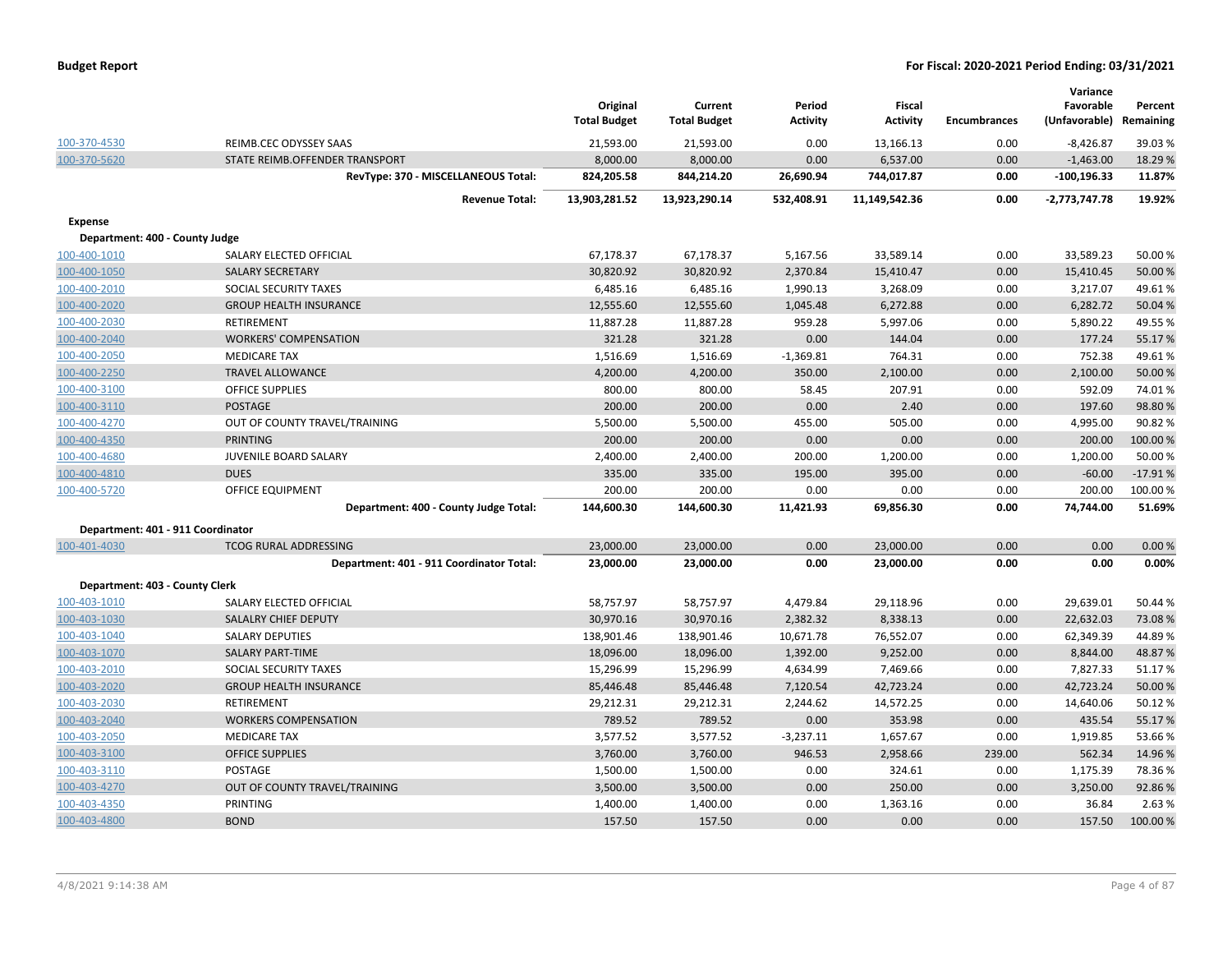|                            |                                                    | Original<br><b>Total Budget</b> | Current<br><b>Total Budget</b> | Period<br><b>Activity</b> | <b>Fiscal</b><br><b>Activity</b> | <b>Encumbrances</b> | Variance<br>Favorable<br>(Unfavorable) | Percent<br>Remaining |
|----------------------------|----------------------------------------------------|---------------------------------|--------------------------------|---------------------------|----------------------------------|---------------------|----------------------------------------|----------------------|
| 100-403-4810               | <b>DUES</b>                                        | 225.00                          | 225.00                         | 0.00                      | 175.00                           | 0.00                | 50.00                                  | 22.22 %              |
| 100-403-5720               | <b>OFFICE EQUIPMENT</b>                            | 200.00                          | 200.00                         | 0.00                      | 228.26                           | 0.00                | $-28.26$                               | $-14.13%$            |
|                            | Department: 403 - County Clerk Total:              | 391,790.91                      | 391,790.91                     | 30,635.51                 | 195,337.65                       | 239.00              | 196,214.26                             | 50.08%               |
| Department: 404 - Election |                                                    |                                 |                                |                           |                                  |                     |                                        |                      |
| 100-404-1090               | SALARY-ELECTION WORKERS                            | 15,900.00                       | 15,900.00                      | 0.00                      | 20,489.00                        | 0.00                | $-4,589.00$                            | $-28.86%$            |
| 100-404-2010               | SOCIAL SECURITY TAXES                              | 625.00                          | 625.00                         | 100.09                    | 100.09                           | 0.00                | 524.91                                 | 83.99%               |
| 100-404-2050               | <b>MEDICARE TAX</b>                                | 175.00                          | 175.00                         | $-96.75$                  | $-5.51$                          | 0.00                | 180.51                                 | 103.15%              |
| 100-404-3100               | <b>ELECTION SUPPLIES</b>                           | 5,500.00                        | 5,500.00                       | 0.00                      | 3,185.21                         | 0.00                | 2,314.79                               | 42.09%               |
| 100-404-3110               | POSTAGE                                            | 8,500.00                        | 8,500.00                       | 193.47                    | 1,888.40                         | 0.00                | 6,611.60                               | 77.78%               |
| 100-404-4210               | <b>ELECTION INTERNET</b>                           | 925.00                          | 925.00                         | 227.98                    | 683.86                           | 0.00                | 241.14                                 | 26.07%               |
| 100-404-4270               | ELECTION TRAVEL/TRAINING                           | 2,500.00                        | 2,500.00                       | 0.00                      | 104.63                           | 0.00                | 2,395.37                               | 95.81%               |
| 100-404-4300               | <b>BIDS AND NOTICES</b>                            | 600.00                          | 600.00                         | 0.00                      | 538.69                           | 0.00                | 61.31                                  | 10.22 %              |
| 100-404-4420               | PROFESSIONAL SERVICE/TRANSLATOR                    | 200.00                          | 200.00                         | 43.75                     | 106.25                           | 0.00                | 93.75                                  | 46.88%               |
| 100-404-4810               | <b>DUES</b>                                        | 300.00                          | 300.00                         | 0.00                      | 0.00                             | 0.00                | 300.00                                 | 100.00 %             |
| 100-404-4830               | <b>VOTER REGISTRATION</b>                          | 2,000.00                        | 2,000.00                       | 0.00                      | 0.00                             | 0.00                | 2,000.00                               | 100.00%              |
| 100-404-4850               | <b>ELECTION MAINT. AGREEMENT</b>                   | 16,221.00                       | 16,221.00                      | 0.00                      | 14,661.00                        | 0.00                | 1,560.00                               | 9.62 %               |
|                            | Department: 404 - Election Total:                  | 53,446.00                       | 53,446.00                      | 468.54                    | 41,751.62                        | 0.00                | 11,694.38                              | 21.88%               |
|                            | Department: 405 - Veterans' Service Officer        |                                 |                                |                           |                                  |                     |                                        |                      |
| 100-405-1020               | SALARY VETERANS' SERVICE OFFICER                   | 40,375.92                       | 40,375.92                      | 3,105.84                  | 20,187.97                        | 0.00                | 20,187.95                              | 50.00%               |
| 100-405-2010               | SOCIAL SECURITY TAXES                              | 2,503.31                        | 2,503.31                       | 759.81                    | 1,233.76                         | 0.00                | 1,269.55                               | 50.71%               |
| 100-405-2020               | <b>GROUP HEALTH INSURANCE</b>                      | 12,206.64                       | 12,206.64                      | 1,017.22                  | 6,103.32                         | 0.00                | 6,103.32                               | 50.00%               |
| 100-405-2030               | <b>RETIREMENT</b>                                  | 4,780.51                        | 4,780.51                       | 368.36                    | 2,386.71                         | 0.00                | 2,393.80                               | 50.07%               |
| 100-405-2040               | <b>WORKERS' COMPENSATION</b>                       | 129.20                          | 129.20                         | 0.00                      | 57.93                            | 0.00                | 71.27                                  | 55.16%               |
| 100-405-2050               | <b>MEDICARE TAX</b>                                | 585.45                          | 585.45                         | $-525.89$                 | 288.56                           | 0.00                | 296.89                                 | 50.71%               |
| 100-405-3100               | <b>OFFICE SUPPLIES</b>                             | 150.00                          | 150.00                         | 0.00                      | 112.73                           | 0.00                | 37.27                                  | 24.85%               |
| 100-405-3110               | <b>POSTAGE</b>                                     | 100.00                          | 100.00                         | 0.00                      | 0.00                             | 0.00                | 100.00                                 | 100.00 %             |
| 100-405-4270               | OUT OF COUNTY TRAVEL/TRAINING                      | 1,250.00                        | 1,250.00                       | 0.00                      | 0.00                             | 0.00                | 1,250.00                               | 100.00%              |
| 100-405-5720               | <b>OFFICE EQUIPMENT</b>                            | 200.00                          | 200.00                         | 0.00                      | 0.00                             | 0.00                | 200.00                                 | 100.00 %             |
|                            | Department: 405 - Veterans' Service Officer Total: | 62,281.03                       | 62,281.03                      | 4,725.34                  | 30,370.98                        | 0.00                | 31,910.05                              | 51.24%               |
|                            | Department: 406 - Emergency Management             |                                 |                                |                           |                                  |                     |                                        |                      |
| 100-406-1020               | SALARY-EMERGENCY MANAGEMENT COORDINATOR            | 33,748.00                       | 33,748.00                      | 2,555.61                  | 16,611.52                        | 0.00                | 17,136.48                              | 50.78%               |
| 100-406-2010               | SOCIAL SECURITY TAXES                              | 2,092.38                        | 2,092.38                       | 633.76                    | 1,029.86                         | 0.00                | 1,062.52                               | 50.78%               |
| 100-406-2020               | <b>GROUP HEALTH INSURANCE</b>                      | 12,206.64                       | 12,206.64                      | 1,017.22                  | 8,137.76                         | 0.00                | 4,068.88                               | 33.33 %              |
| 100-406-2030               | <b>RETIREMENT</b>                                  | 3,995.76                        | 3,995.76                       | 303.10                    | 1,963.85                         | 0.00                | 2,031.91                               | 50.85 %              |
| 100-406-2040               | <b>WORKERS' COMPENSATION</b>                       | 107.99                          | 107.99                         | 0.00                      | 48.42                            | 0.00                | 59.57                                  | 55.16%               |
| 100-406-2050               | <b>MEDICARE TAX</b>                                | 489.35                          | 489.35                         | $-438.26$                 | 240.89                           | 0.00                | 248.46                                 | 50.77%               |
| 100-406-3100               | <b>OFFICE SUPPLIES</b>                             | 200.00                          | 200.00                         | 0.00                      | 110.98                           | 0.00                | 89.02                                  | 44.51%               |
| 100-406-3110               | <b>POSTAGE</b>                                     | 50.00                           | 50.00                          | 0.00                      | 0.00                             | 0.00                | 50.00                                  | 100.00%              |
| 100-406-3300               | AUTO EXPENSE-GAS & OIL                             | 800.00                          | 800.00                         | 0.00                      | 131.73                           | 0.00                | 668.27                                 | 83.53%               |
| 100-406-4200               | <b>SATELLITE TELEPHONE</b>                         | 175.00                          | 175.00                         | 0.00                      | 0.00                             | 0.00                | 175.00                                 | 100.00 %             |
| 100-406-4210               | <b>EMERGENCY INTERNET</b>                          | 460.00                          | 460.00                         | 75.98                     | 227.98                           | 0.00                | 232.02                                 | 50.44 %              |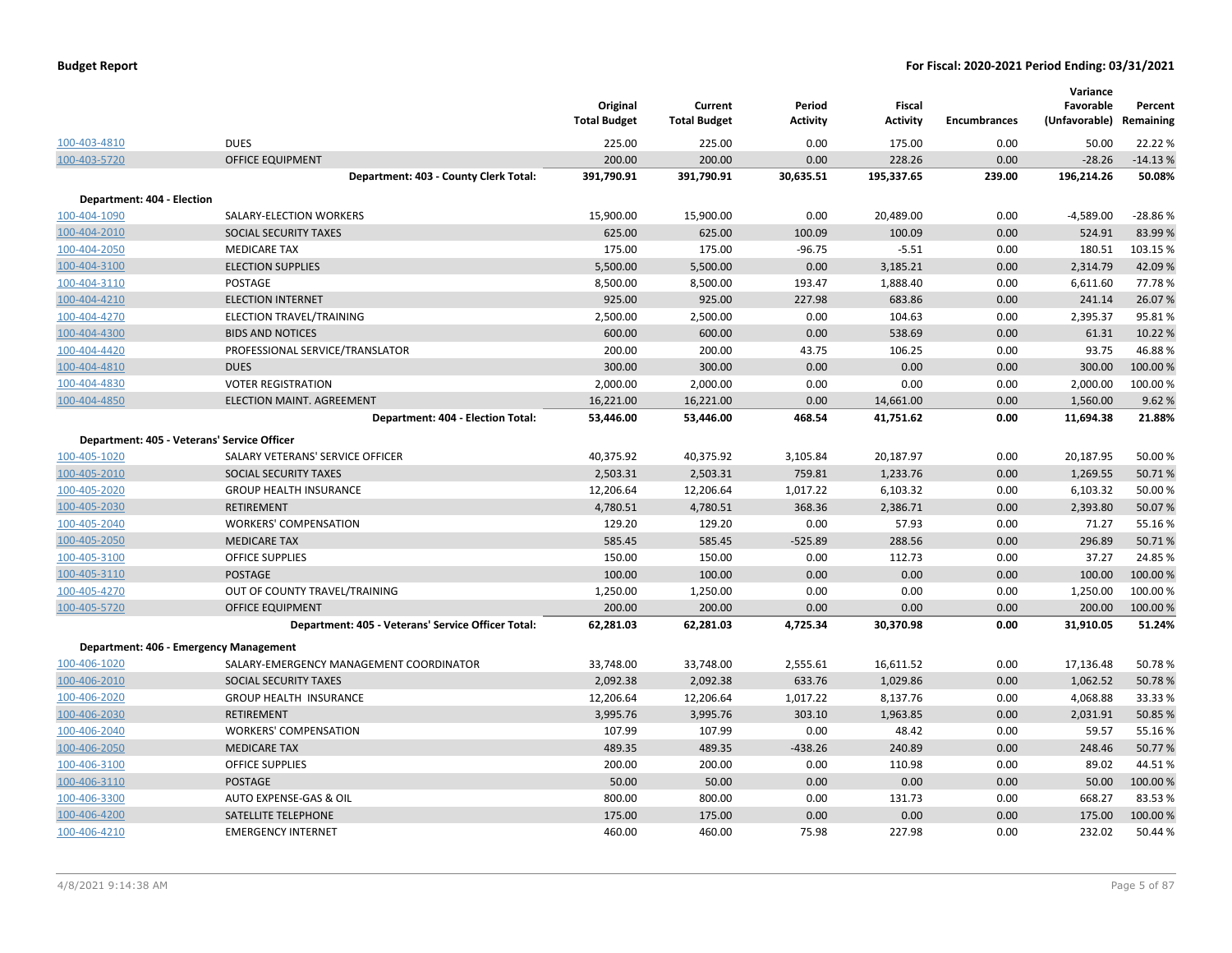|                                       |                               |                                               | Original<br><b>Total Budget</b> | Current<br><b>Total Budget</b> | Period<br>Activity | Fiscal<br><b>Activity</b> | <b>Encumbrances</b> | Variance<br>Favorable<br>(Unfavorable) Remaining | Percent    |
|---------------------------------------|-------------------------------|-----------------------------------------------|---------------------------------|--------------------------------|--------------------|---------------------------|---------------------|--------------------------------------------------|------------|
| 100-406-4270                          |                               | OUT OF COUNTY TRAVEL/TRAINING                 | 1,000.00                        | 1,000.00                       | 0.00               | 0.00                      | 0.00                | 1,000.00                                         | 100.00 %   |
| 100-406-4530                          | <b>R&amp;M EQUIPMENT</b>      |                                               | 200.00                          | 200.00                         | 0.00               | 0.00                      | 0.00                | 200.00                                           | 100.00%    |
| 100-406-4540                          | <b>R&amp;M AUTO</b>           |                                               | 1,000.00                        | 1,000.00                       | 16.75              | 16.75                     | 0.00                | 983.25                                           | 98.33%     |
| 100-406-4870                          |                               | TRAILER/AUTO INSURANCE                        | 650.00                          | 650.00                         | 0.00               | 619.00                    | 0.00                | 31.00                                            | 4.77 %     |
| 100-406-4890                          |                               | CODE RED EARLY WARNING SYSTEM                 | 12,768.00                       | 12,768.00                      | 0.00               | 13,406.40                 | 0.00                | $-638.40$                                        | $-5.00%$   |
| 100-406-5750                          |                               | PURCHASE OF AUTOMOBILES                       | 0.00                            | 34,400.67                      | 34,400.67          | 34,400.67                 | 0.00                | 0.00                                             | 0.00%      |
| <b>Budget Adjustments</b>             |                               |                                               |                                 |                                |                    |                           |                     |                                                  |            |
| <b>Number</b>                         | Date                          | <b>Description</b>                            | Adjustment                      |                                |                    |                           |                     |                                                  |            |
| BA0000036                             | 10/06/2020                    | <b>Emergency Management Vehicle</b>           | 34,400.67                       |                                |                    |                           |                     |                                                  |            |
|                                       |                               | Department: 406 - Emergency Management Total: | 69,943.12                       | 104,343.79                     | 38,564.83          | 76,945.81                 | 0.00                | 27,397.98                                        | 26.26%     |
| Department: 409 - Non-Departmental    |                               |                                               |                                 |                                |                    |                           |                     |                                                  |            |
| 100-409-2040                          |                               | <b>WORKERS' COMPENSATION</b>                  | 1,000.00                        | 1,000.00                       | 0.00               | 365.35                    | 0.00                | 634.65                                           | 63.47%     |
| 100-409-2060                          |                               | UNEMPLOYMENT EXPENSE                          | 1,000.00                        | 1,000.00                       | 0.00               | 6,413.50                  | 0.00                | $-5,413.50$                                      | -541.35 %  |
| 100-409-3990                          | <b>CLAIMS SETTLEMENTS</b>     |                                               | 5,000.00                        | 5,000.00                       | 0.00               | 0.00                      | 0.00                | 5,000.00                                         | 100.00 %   |
| 100-409-4000                          | <b>LEGAL FEES</b>             |                                               | 13,000.00                       | 13,000.00                      | 0.00               | 0.00                      | 0.00                | 13,000.00                                        | 100.00 %   |
| 100-409-4010                          | <b>AUDIT EXPENSE</b>          |                                               | 45,000.00                       | 45,000.00                      | 0.00               | 0.00                      | 0.00                | 45,000.00                                        | 100.00%    |
| 100-409-4040                          |                               | 911 EMERGENCY SERVICE                         | 8,917.00                        | 8,917.00                       | 0.00               | 4,458.50                  | 0.00                | 4,458.50                                         | 50.00%     |
| 100-409-4060                          | <b>TAX APPRAISAL DISTRICT</b> |                                               | 487,712.16                      | 487,712.16                     | 69,272.00          | 258,208.00                | 0.00                | 229,504.16                                       | 47.06%     |
| 100-409-4080                          |                               | COUNTY WELLNESS PROGRAM                       | 1,100.00                        | 2,520.00                       | 0.00               | 304.94                    | 0.00                | 2,215.06                                         | 87.90%     |
| <b>Budget Adjustments</b>             |                               |                                               |                                 |                                |                    |                           |                     |                                                  |            |
| <b>Number</b>                         | Date                          | <b>Description</b>                            | Adjustment                      |                                |                    |                           |                     |                                                  |            |
| BA0000058                             | 03/04/2021                    | <b>Increasing County Wellness Program</b>     | 1,420.00                        |                                |                    |                           |                     |                                                  |            |
| 100-409-4260                          | PROFESSIONAL FEES             |                                               | 20,000.00                       | 20,000.00                      | 0.00               | 0.00                      | 0.00                | 20,000.00                                        | 100.00%    |
| 100-409-4300                          | <b>BIDS &amp; NOTICES</b>     |                                               | 1,500.00                        | 1,500.00                       | 317.84             | 1,050.18                  | 0.00                | 449.82                                           | 29.99%     |
| 100-409-4810                          | <b>DUES</b>                   |                                               | 7,800.00                        | 7,800.00                       | 3,068.00           | 6,893.67                  | 0.00                | 906.33                                           | 11.62%     |
| 100-409-4830                          | PUBLIC OFFICIALS INS.         |                                               | 16,000.00                       | 16,000.00                      | 0.00               | 14,225.80                 | 0.00                | 1,774.20                                         | 11.09%     |
| 100-409-4840                          |                               | <b>GENERAL LIABILITY INSURANCE</b>            | 7,500.00                        | 7,500.00                       | 0.00               | 7,252.00                  | 0.00                | 248.00                                           | 3.31%      |
| 100-409-4850                          | <b>WATER SUPPLY AGENCY</b>    |                                               | 1,000.00                        | 1,000.00                       | 0.00               | 0.00                      | 0.00                | 1,000.00                                         | 100.00%    |
| 100-409-4890                          |                               | <b>COURT COSTS/ARREST FEES</b>                | 225,000.00                      | 225,000.00                     | 210.45             | 33,915.23                 | 0.00                | 191,084.77                                       | 84.93%     |
| 100-409-4920                          |                               | <b>6TH COURT OF APPEALS FEE</b>               | 2,500.00                        | 2,500.00                       | 0.00               | 487.80                    | 0.00                | 2,012.20                                         | 80.49%     |
| 100-409-4940                          |                               | TCEQ PERMITS ENVIRONMENTAL DEV                | 800.00                          | 800.00                         | 0.00               | 1,630.00                  | 0.00                | $-830.00$                                        | $-103.75%$ |
| 100-409-4990                          | <b>BANK SERVICE FEES</b>      |                                               | 8,775.00                        | 8,775.00                       | 700.00             | 4,251.00                  | 0.00                | 4,524.00                                         | 51.56%     |
|                                       |                               | Department: 409 - Non-Departmental Total:     | 853,604.16                      | 855,024.16                     | 73,568.29          | 339,455.97                | 0.00                | 515,568.19                                       | 60.30%     |
| Department: 410 - County Court at Law |                               |                                               |                                 |                                |                    |                           |                     |                                                  |            |
| 100-410-1010                          |                               | SALARY ELECTED OFFICIAL                       | 167,000.00                      | 167,000.00                     | 12,846.16          | 83,500.04                 | 0.00                | 83,499.96                                        | 50.00 %    |
| 100-410-1030                          |                               | SALARY COURT COORDINATOR                      | 32,759.08                       | 32,759.08                      | 2,519.94           | 16,379.59                 | 0.00                | 16,379.49                                        | 50.00%     |
| 100-410-1100                          |                               | <b>SALARY COURT REPORTER</b>                  | 67,566.10                       | 67,566.10                      | 2,319.23           | 30,544.36                 | 0.00                | 37,021.74                                        | 54.79 %    |
| 100-410-1300                          | <b>BAILIFF</b>                |                                               | 40,868.41                       | 40,868.41                      | 3,143.72           | 20,434.22                 | 0.00                | 20,434.19                                        | 50.00%     |
| 100-410-2010                          | SOCIAL SECURITY TAXES         |                                               | 18,537.60                       | 18,537.60                      | 4,211.94           | 7,481.98                  | 0.00                | 11,055.62                                        | 59.64%     |
| 100-410-2020                          |                               | <b>GROUP HEALTH INSURANCE</b>                 | 42,723.24                       | 42,723.24                      | 4,607.78           | 21,543.42                 | 0.00                | 21,179.82                                        | 49.57%     |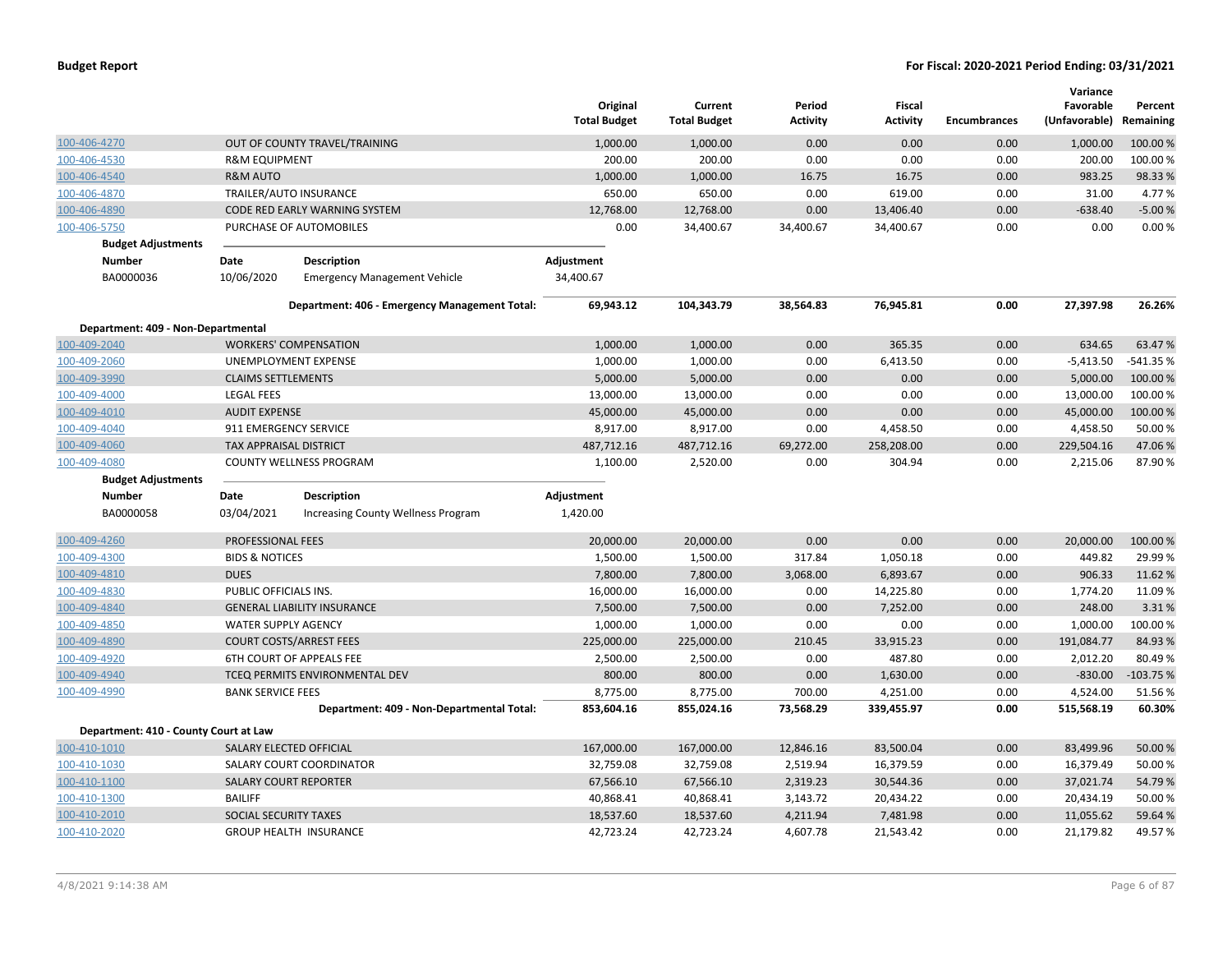|                                                       |                          |                                               | Original<br><b>Total Budget</b> | Current<br><b>Total Budget</b> | Period<br><b>Activity</b> | Fiscal<br><b>Activity</b> | <b>Encumbrances</b> | Variance<br>Favorable<br>(Unfavorable) Remaining | Percent  |
|-------------------------------------------------------|--------------------------|-----------------------------------------------|---------------------------------|--------------------------------|---------------------------|---------------------------|---------------------|--------------------------------------------------|----------|
| 100-410-2030                                          | <b>RETIREMENT</b>        |                                               | 36,774.28                       | 36,774.28                      | 2,494.04                  | 17,919.32                 | 0.00                | 18,854.96                                        | 51.27%   |
| 100-410-2040                                          |                          | <b>WORKERS COMPENSATION</b>                   | 993.90                          | 993.90                         | 0.00                      | 445.61                    | 0.00                | 548.29                                           | 55.17%   |
| 100-410-2050                                          | <b>MEDICARE TAX</b>      |                                               | 4,503.61                        | 4,503.61                       | $-2,529.99$               | 2,235.77                  | 0.00                | 2,267.84                                         | 50.36%   |
| 100-410-3100                                          | <b>OFFICE SUPPLIES</b>   |                                               | 0.00                            | 0.00                           | 250.21                    | 250.21                    | 0.00                | $-250.21$                                        | 0.00%    |
| 100-410-3150                                          | <b>COPIER RENTAL</b>     |                                               | 1,300.00                        | 1,300.00                       | 100.79                    | 604.65                    | 0.00                | 695.35                                           | 53.49%   |
| 100-410-3190                                          | <b>JURY EXPENSE</b>      |                                               | 2,000.00                        | 2,000.00                       | 0.00                      | 0.00                      | 0.00                | 2,000.00                                         | 100.00%  |
| 100-410-4240                                          |                          | <b>INDIGENT ATTORNEY FEES</b>                 | 55,000.00                       | 55,000.00                      | 7,025.00                  | 19,525.00                 | 0.00                | 35,475.00                                        | 64.50%   |
| 100-410-4250                                          |                          | PROFESSIONAL SERVICES                         | 1,200.00                        | 1,200.00                       | 0.00                      | 770.00                    | 0.00                | 430.00                                           | 35.83%   |
| 100-410-4270                                          |                          | OUT OF COUNTY TRAVEL/TRAINING                 | 2,000.00                        | 2,000.00                       | 0.00                      | 0.00                      | 0.00                | 2,000.00                                         | 100.00%  |
| 100-410-4350                                          | PRINTING                 |                                               | 150.00                          | 150.00                         | 0.00                      | 0.00                      | 0.00                | 150.00                                           | 100.00 % |
| 100-410-4380                                          |                          | <b>COURT REPORTER EXPENSE</b>                 | 3,500.00                        | 3,500.00                       | 1,050.00                  | 1,050.00                  | 0.00                | 2,450.00                                         | 70.00%   |
| 100-410-4390                                          | <b>WITNESS EXPENSE</b>   |                                               | 500.00                          | 500.00                         | 0.00                      | 0.00                      | 0.00                | 500.00                                           | 100.00%  |
| 100-410-4530                                          | <b>R&amp;M EQUIPMENT</b> |                                               | 200.00                          | 200.00                         | 0.00                      | 0.00                      | 0.00                | 200.00                                           | 100.00%  |
| <b>Budget Adjustments</b>                             |                          |                                               |                                 |                                |                           |                           |                     |                                                  |          |
| Number                                                | Date                     | <b>Description</b>                            | Adjustment                      |                                |                           |                           |                     |                                                  |          |
| BA0000038                                             | 10/29/2020               | Adjust Adopted 2021 technology to compi       | 3,000.00                        |                                |                           |                           |                     |                                                  |          |
| BA0000039                                             | 10/29/2020               | Correct budget adjustment from equip to       | $-3,000.00$                     |                                |                           |                           |                     |                                                  |          |
| 100-410-4670                                          | <b>VISITING JUDGE</b>    |                                               | 1,200.00                        | 1,200.00                       | 0.00                      | 0.00                      | 0.00                | 1,200.00                                         | 100.00%  |
| 100-410-4680                                          |                          | <b>JUVENILE BOARD SALARY</b>                  | 2,400.00                        | 2,400.00                       | 200.00                    | 1,200.00                  | 0.00                | 1,200.00                                         | 50.00 %  |
| 100-410-4800                                          | <b>BONDS</b>             |                                               | 100.00                          | 100.00                         | 0.00                      | 0.00                      | 0.00                | 100.00                                           | 100.00%  |
| 100-410-5740                                          | <b>TECHNOLOGY</b>        |                                               | 3,000.00                        | 3,000.00                       | 0.00                      | 3,000.00                  | 0.00                | 0.00                                             | 0.00%    |
| <b>Budget Adjustments</b>                             |                          |                                               |                                 |                                |                           |                           |                     |                                                  |          |
| <b>Number</b>                                         | Date                     | <b>Description</b>                            | Adjustment                      |                                |                           |                           |                     |                                                  |          |
| BA0000038                                             | 10/29/2020               | Adjust Adopted 2021technology to compr        | $-3,000.00$                     |                                |                           |                           |                     |                                                  |          |
| BA0000039                                             | 10/29/2020               | Correct budget adjustment from equip to       | 3,000.00                        |                                |                           |                           |                     |                                                  |          |
|                                                       |                          | Department: 410 - County Court at Law Total:  | 484,276.22                      | 484,276.22                     | 38,238.82                 | 226,884.17                | 0.00                | 257,392.05                                       | 53.15%   |
| Department: 425 - Court Administration                |                          |                                               |                                 |                                |                           |                           |                     |                                                  |          |
| 100-425-3110                                          | <b>JURY POSTAGE</b>      |                                               | 3,500.00                        | 3,500.00                       | 4.59                      | 672.34                    | 0.00                | 2,827.66                                         | 80.79%   |
| 100-425-3140                                          | PETIT JURY EXPENSE       |                                               | 25,000.00                       | 25,000.00                      | 0.00                      | 310.00                    | 0.00                | 24,690.00                                        | 98.76%   |
| 100-425-3180                                          | J.P. JURY EXPENSE        |                                               | 800.00                          | 800.00                         | 0.00                      | 0.00                      | 0.00                | 800.00                                           | 100.00%  |
| 100-425-4220                                          |                          | REGIONAL INDIGENT DEFENSE PROGRAM             | 14,461.00                       | 14,461.00                      | 0.00                      | 14,461.00                 | 0.00                | 0.00                                             | 0.00%    |
| 100-425-4350                                          |                          | PRINTING-DISTRICT COURT JUROR CARDS           | 1,200.00                        | 1,200.00                       | 0.00                      | 0.00                      | 0.00                | 1,200.00                                         | 100.00%  |
| 100-425-4650                                          |                          | PHYSICAL EVID. ANALYSES                       | 800.00                          | 800.00                         | 0.00                      | 0.00                      | 0.00                | 800.00                                           | 100.00%  |
| 100-425-4660                                          | <b>AUTOPSIES</b>         |                                               | 50,000.00                       | 50,000.00                      | 11,166.50                 | 23,611.25                 | 0.00                | 26,388.75                                        | 52.78%   |
|                                                       |                          | Department: 425 - Court Administration Total: | 95,761.00                       | 95,761.00                      | 11,171.09                 | 39,054.59                 | 0.00                | 56,706.41                                        | 59.22%   |
| Department: 435 - 336th District Court Administration |                          |                                               |                                 |                                |                           |                           |                     |                                                  |          |
| 100-435-1030                                          |                          | SALARY COURT COORDINATOR                      | 37,973.37                       | 37,973.37                      | 2,921.04                  | 18,986.68                 | 0.00                | 18,986.69                                        | 50.00 %  |
| 100-435-1100                                          |                          | SALARY COURT REPORTER                         | 88,602.42                       | 88,602.42                      | 6,815.57                  | 43,793.05                 | 0.00                | 44,809.37                                        | 50.57%   |
| 100-435-1300                                          | <b>BAILIFF</b>           |                                               | 41,797.08                       | 41,797.08                      | 3,215.16                  | 20,898.55                 | 0.00                | 20,898.53                                        | 50.00%   |
| 100-435-2010                                          | SOCIAL SECURITY          |                                               | 10,662.32                       | 10,662.32                      | 3,248.67                  | 5,187.76                  | 0.00                | 5,474.56                                         | 51.34%   |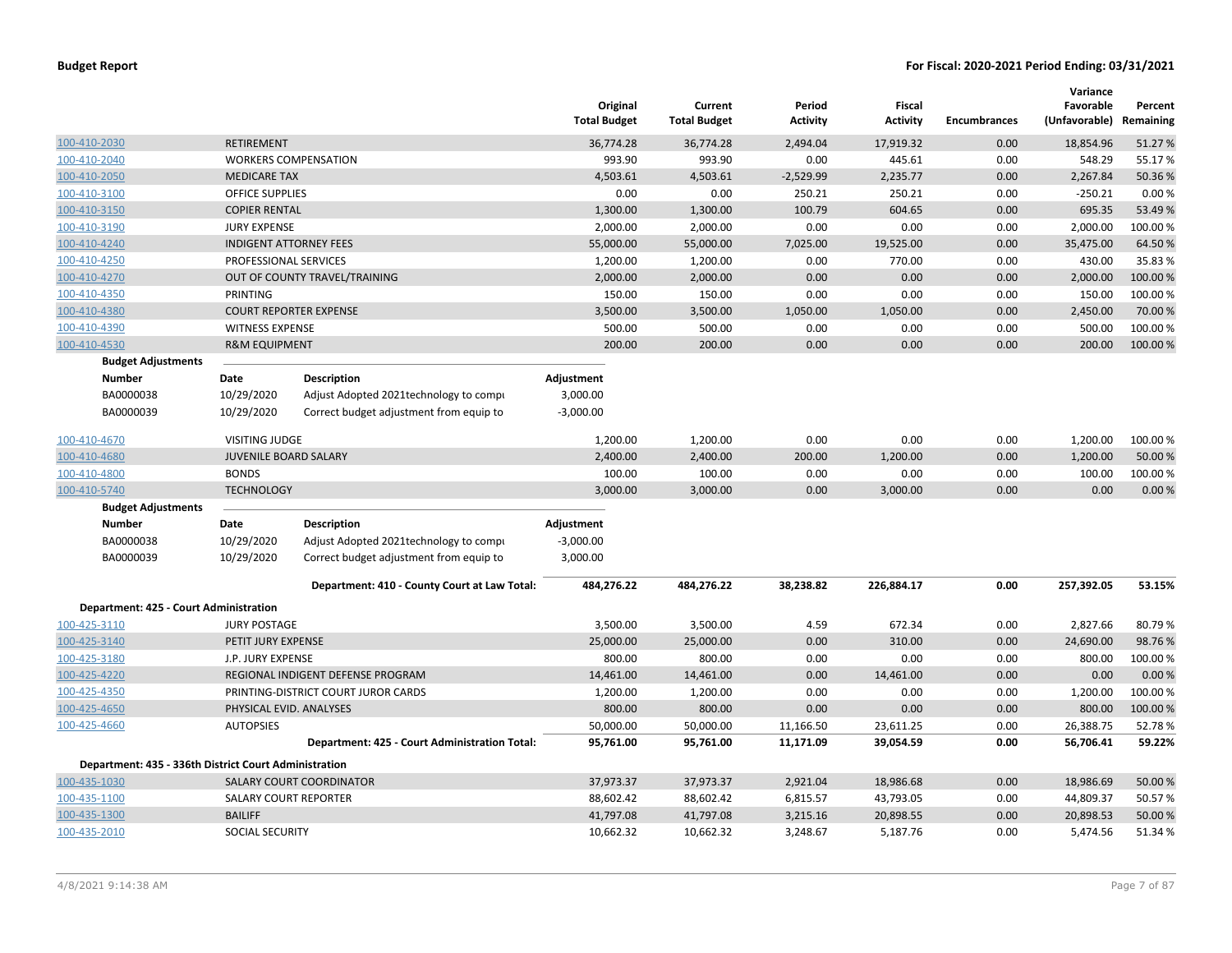|              |                           |                               |                                                              | Original<br><b>Total Budget</b> | Current<br><b>Total Budget</b> | Period<br>Activity | Fiscal<br><b>Activity</b> | <b>Encumbrances</b> | Variance<br>Favorable<br>(Unfavorable) | Percent<br>Remaining |
|--------------|---------------------------|-------------------------------|--------------------------------------------------------------|---------------------------------|--------------------------------|--------------------|---------------------------|---------------------|----------------------------------------|----------------------|
| 100-435-2020 |                           |                               | <b>GROUP HEALTH INSURANCE</b>                                | 36,619.92                       | 36,619.92                      | 3,051.66           | 18,309.96                 | 0.00                | 18,309.96                              | 50.00 %              |
| 100-435-2030 |                           | <b>RETIREMENT</b>             |                                                              | 20,361.59                       | 20,361.59                      | 1,571.66           | 10,105.73                 | 0.00                | 10,255.86                              | 50.37%               |
| 100-435-2040 |                           |                               | <b>WORKERS COMPENSATION</b>                                  | 538.79                          | 538.79                         | 0.00               | 241.57                    | 0.00                | 297.22                                 | 55.16%               |
| 100-435-2050 |                           | <b>MEDICARE TAX</b>           |                                                              | 2,493.61                        | 2,493.61                       | $-2,268.62$        | 1,213.34                  | 0.00                | 1,280.27                               | 51.34 %              |
| 100-435-3100 |                           | <b>OFFICE SUPPLIES</b>        |                                                              | 1,500.00                        | 1,500.00                       | 21.39              | 387.03                    | 277.27              | 835.70                                 | 55.71%               |
| 100-435-3110 |                           | POSTAGE                       |                                                              | 250.00                          | 250.00                         | 0.00               | 6.33                      | 0.00                | 243.67                                 | 97.47%               |
| 100-435-3120 |                           | <b>DISTRICT JURY SUPPLIES</b> |                                                              | 1,000.00                        | 1,000.00                       | 0.00               | 169.18                    | 13.52               | 817.30                                 | 81.73%               |
| 100-435-3520 |                           | <b>GPS/SCRAM MONITORS</b>     |                                                              | 0.00                            | 948.00                         | 0.00               | 948.00                    | 0.00                | 0.00                                   | 0.00%                |
|              | <b>Budget Adjustments</b> |                               |                                                              |                                 |                                |                    |                           |                     |                                        |                      |
|              | <b>Number</b>             | Date                          | Description                                                  | Adjustment                      |                                |                    |                           |                     |                                        |                      |
|              | BA0000045                 | 12/01/2020                    | Adjustment District Court Scram                              | 948.00                          |                                |                    |                           |                     |                                        |                      |
| 100-435-3950 |                           | <b>BAILIFF UNIFORMS</b>       |                                                              | 400.00                          | 400.00                         | 0.00               | 0.00                      | 0.00                | 400.00                                 | 100.00 %             |
| 100-435-4270 |                           |                               | OUT OF CO TRAVEL/TRAINING                                    | 5,000.00                        | 5,000.00                       | 255.00             | 385.00                    | 0.00                | 4,615.00                               | 92.30%               |
| 100-435-4320 |                           | <b>ATTORNEY FEES JUVENILE</b> |                                                              | 20,000.00                       | 20,000.00                      | 1,000.00           | 2,817.50                  | 0.00                | 17,182.50                              | 85.91%               |
| 100-435-4340 |                           |                               | APPEAL COURT TRANSCRIPTS                                     | 20,000.00                       | 20,000.00                      | 0.00               | 66.00                     | 0.00                | 19,934.00                              | 99.67%               |
| 100-435-4350 |                           |                               | ATTORNEYS FEES APPEALS CT                                    | 15,000.00                       | 15,000.00                      | 1,460.00           | 2,710.00                  | 0.00                | 12,290.00                              | 81.93%               |
| 100-435-4360 |                           |                               | ATTORNEY FEES- CPS CASES                                     | 375,000.00                      | 375,000.00                     | 33,423.20          | 146,867.75                | 0.00                | 228,132.25                             | 60.84%               |
| 100-435-4370 |                           | <b>ATTORNEY FEES</b>          |                                                              | 200,000.00                      | 200,000.00                     | 39,304.50          | 79,306.82                 | 0.00                | 120,693.18                             | 60.35 %              |
| 100-435-4380 |                           |                               | <b>COURT REPORTER EXPENSE</b>                                | 7,500.00                        | 7,500.00                       | 350.00             | 2,935.50                  | 0.00                | 4,564.50                               | 60.86%               |
| 100-435-4390 |                           | <b>INVESTIGATOR EXPENSE</b>   |                                                              | 5,000.00                        | 5,000.00                       | 0.00               | 0.00                      | 0.00                | 5,000.00                               | 100.00%              |
| 100-435-4420 |                           |                               | OTHER PROFESSIONAL SERV.                                     | 20,000.00                       | 19,052.00                      | 2,576.25           | 7,988.75                  | 0.00                | 11,063.25                              | 58.07%               |
|              | <b>Budget Adjustments</b> |                               |                                                              |                                 |                                |                    |                           |                     |                                        |                      |
|              | <b>Number</b>             | Date                          | <b>Description</b>                                           | Adjustment                      |                                |                    |                           |                     |                                        |                      |
|              | BA0000045                 | 12/01/2020                    | Adjustment District Court Scram                              | $-948.00$                       |                                |                    |                           |                     |                                        |                      |
| 100-435-4530 |                           | <b>COMPUTER SOFTWARE</b>      |                                                              | 0.00                            | 3,000.00                       | 0.00               | 1,025.00                  | 0.00                | 1,975.00                               | 65.83 %              |
|              | <b>Budget Adjustments</b> |                               |                                                              |                                 |                                |                    |                           |                     |                                        |                      |
|              | <b>Number</b>             | Date                          | <b>Description</b>                                           | Adjustment                      |                                |                    |                           |                     |                                        |                      |
|              | BA0000039                 | 10/29/2020                    | Correct budget adjustment from equip to                      | 3,000.00                        |                                |                    |                           |                     |                                        |                      |
| 100-435-4670 |                           | <b>VISITING JUDGE</b>         |                                                              | 2,000.00                        | 2,000.00                       | 0.00               | 0.00                      | 0.00                | 2,000.00                               | 100.00 %             |
| 100-435-4680 |                           | <b>JUVENILE BOARD SALARY</b>  |                                                              | 3,600.00                        | 3,600.00                       | 300.00             | 1,800.00                  | 0.00                | 1,800.00                               | 50.00 %              |
| 100-435-4810 |                           | <b>DUES</b>                   |                                                              | 525.00                          | 525.00                         | 35.00              | 35.00                     | 0.00                | 490.00                                 | 93.33%               |
| 100-435-5720 |                           | <b>OFFICE EQUIPMENT</b>       |                                                              | 200.00                          | 200.00                         | 0.00               | 0.00                      | 0.00                | 200.00                                 | 100.00%              |
| 100-435-5740 |                           | <b>TECHNOLOGY</b>             |                                                              | 3,000.00                        | 0.00                           | 0.00               | 0.00                      | 0.00                | 0.00                                   | 0.00%                |
|              | <b>Budget Adjustments</b> |                               |                                                              |                                 |                                |                    |                           |                     |                                        |                      |
|              | <b>Number</b>             | Date                          | <b>Description</b>                                           | Adjustment                      |                                |                    |                           |                     |                                        |                      |
|              | BA0000039                 | 10/29/2020                    | Correct budget adjustment from equip to                      | $-3,000.00$                     |                                |                    |                           |                     |                                        |                      |
| 100-435-5900 |                           | <b>DISTRICT JUDGE BOOKS</b>   |                                                              | 500.00                          | 500.00                         | 0.00               | 0.00                      | 57.00               | 443.00                                 | 88.60%               |
|              |                           |                               | Department: 435 - 336th District Court Administration Total: | 919,524.10                      | 919,524.10                     | 97,280.48          | 366.184.50                | 347.79              | 552,991.81                             | 60.14%               |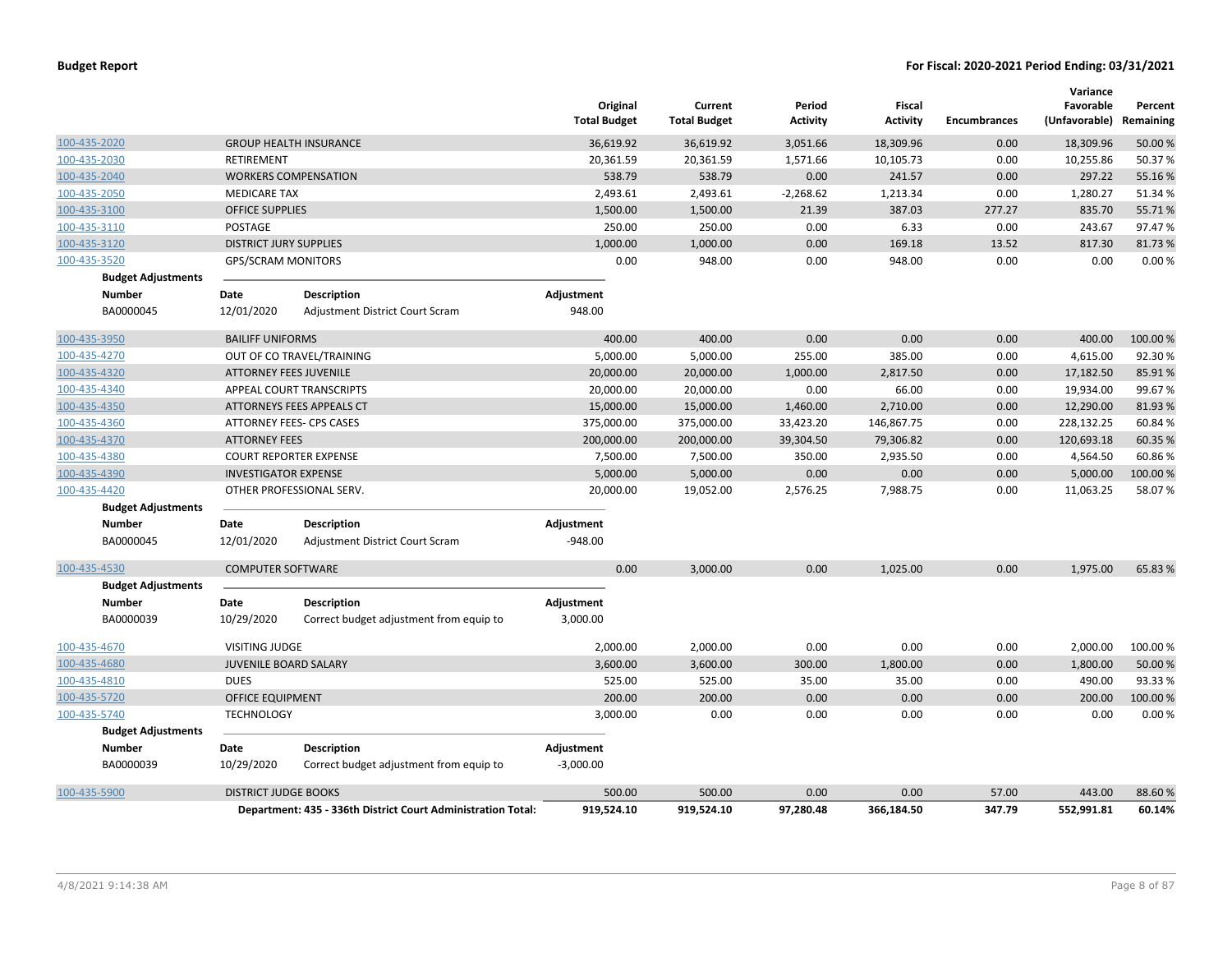|                                  |                                                      | Original<br><b>Total Budget</b> | Current<br><b>Total Budget</b> | Period<br><b>Activity</b> | Fiscal<br><b>Activity</b> | <b>Encumbrances</b> | Variance<br>Favorable<br>(Unfavorable) Remaining | Percent  |
|----------------------------------|------------------------------------------------------|---------------------------------|--------------------------------|---------------------------|---------------------------|---------------------|--------------------------------------------------|----------|
| Department: 450 - District Clerk |                                                      |                                 |                                |                           |                           |                     |                                                  |          |
| 100-450-1010                     | SALARY ELECTED OFFICIAL                              | 58,757.97                       | 58,757.97                      | 4,519.84                  | 29,378.96                 | 0.00                | 29,379.01                                        | 50.00%   |
| 100-450-1030                     | SALARY CHIEF DEPUTY                                  | 41,086.53                       | 41,086.53                      | 3,160.51                  | 20,543.29                 | 0.00                | 20,543.24                                        | 50.00 %  |
| 100-450-1040                     | <b>SALARIES DEPUTIES</b>                             | 173,835.78                      | 173,835.78                     | 13,514.48                 | 87,060.41                 | 0.00                | 86,775.37                                        | 49.92%   |
| 100-450-1070                     | <b>SALARY PART-TIME</b>                              | 29,952.00                       | 29,952.00                      | 2,493.00                  | 12,297.00                 | 0.00                | 17,655.00                                        | 58.94 %  |
| 100-450-2010                     | SOCIAL SECURITY TAXES                                | 18,825.20                       | 18,825.20                      | 5,343.57                  | 8,749.58                  | 0.00                | 10,075.62                                        | 53.52 %  |
| 100-450-2020                     | <b>GROUP HEALTH INSURANCE</b>                        | 97,653.12                       | 97,653.12                      | 6,940.82                  | 46,731.02                 | 0.00                | 50,922.10                                        | 52.15 %  |
| 100-450-2030                     | <b>RETIREMENT</b>                                    | 35,950.06                       | 35,950.06                      | 2,809.41                  | 17,649.41                 | 0.00                | 18,300.65                                        | 50.91%   |
| 100-450-2040                     | <b>WORKERS COMPENSATION</b>                          | 971.62                          | 971.62                         | 0.00                      | 435.63                    | 0.00                | 535.99                                           | 55.16%   |
| 100-450-2050                     | <b>MEDICARE TAX</b>                                  | 4,402.67                        | 4,402.67                       | $-3,634.98$               | 2,046.37                  | 0.00                | 2,356.30                                         | 53.52%   |
| 100-450-3100                     | <b>OFFICE SUPPLIES</b>                               | 4,000.00                        | 4,000.00                       | 161.49                    | 1,529.79                  | 214.69              | 2,255.52                                         | 56.39%   |
| 100-450-3110                     | POSTAGE                                              | 4,000.00                        | 4,000.00                       | 210.15                    | 1,095.02                  | 0.00                | 2,904.98                                         | 72.62%   |
| 100-450-3130                     | PASSPORT PHOTO SUPPLIES                              | 600.00                          | 600.00                         | 0.00                      | 0.00                      | 0.00                | 600.00                                           | 100.00 % |
| 100-450-4270                     | OUT OF COUNTY TRAVEL/TRAINING                        | 4,000.00                        | 4,000.00                       | 0.00                      | 1,497.83                  | 0.00                | 2,502.17                                         | 62.55%   |
| 100-450-4350                     | <b>PRINTING</b>                                      | 2,000.00                        | 2,000.00                       | 0.00                      | 0.00                      | 0.00                | 2,000.00                                         | 100.00 % |
| 100-450-4800                     | <b>BONDS</b>                                         | 157.50                          | 157.50                         | 0.00                      | 0.00                      | 0.00                | 157.50                                           | 100.00%  |
| 100-450-4810                     | <b>DUES</b>                                          | 225.00                          | 225.00                         | 0.00                      | 175.00                    | 0.00                | 50.00                                            | 22.22 %  |
| 100-450-5720                     | <b>OFFICE EQUIPMENT</b>                              | 200.00                          | 200.00                         | 0.00                      | 198.65                    | 0.00                | 1.35                                             | 0.68%    |
|                                  | Department: 450 - District Clerk Total:              | 476,617.45                      | 476,617.45                     | 35,518.29                 | 229,387.96                | 214.69              | 247,014.80                                       | 51.83%   |
|                                  | Department: 455 - Justice of the Peace Pct. 1        |                                 |                                |                           |                           |                     |                                                  |          |
| 100-455-1010                     | SALARY ELECTED OFFICIAL                              | 45,003.43                       | 45,003.43                      | 3,461.80                  | 22,501.70                 | 0.00                | 22,501.73                                        | 50.00 %  |
| 100-455-1030                     | SALARY CHIEF DEPUTY                                  | 39,934.14                       | 39,934.14                      | 3,071.85                  | 19,967.09                 | 0.00                | 19,967.05                                        | 50.00%   |
| 100-455-1040                     | <b>SALARY DEPUTY</b>                                 | 25,344.80                       | 25,344.80                      | 2,166.24                  | 14,080.58                 | 0.00                | 11,264.22                                        | 44.44 %  |
| 100-455-2010                     | SOCIAL SECURITY TAXES                                | 6,811.70                        | 6,811.70                       | 2,180.01                  | 3,544.51                  | 0.00                | 3,267.19                                         | 47.96%   |
| 100-455-2020                     | <b>GROUP HEALTH INSURANCE</b>                        | 35,399.26                       | 35,399.26                      | 2,036.98                  | 12,221.88                 | 0.00                | 23,177.38                                        | 65.47%   |
| 100-455-2030                     | RETIREMENT                                           | 12,723.98                       | 12,723.98                      | 1,055.52                  | 6,721.00                  | 0.00                | 6,002.98                                         | 47.18%   |
| 100-455-2040                     | <b>WORKERS' COMPENSATION</b>                         | 343.89                          | 343.89                         | 0.00                      | 158.22                    | 0.00                | 185.67                                           | 53.99 %  |
| 100-455-2050                     | <b>MEDICARE TAX</b>                                  | 1,593.05                        | 1,593.05                       | $-1,506.55$               | 829.04                    | 0.00                | 764.01                                           | 47.96%   |
| 100-455-2250                     | <b>TRAVEL ALLOWANCE</b>                              | 2,400.00                        | 2,400.00                       | 200.00                    | 1,200.00                  | 0.00                | 1,200.00                                         | 50.00 %  |
| 100-455-3100                     | <b>OFFICE SUPPLIES</b>                               | 700.00                          | 700.00                         | 131.11                    | 257.25                    | 12.98               | 429.77                                           | 61.40%   |
| 100-455-3110                     | <b>POSTAGE</b>                                       | 400.00                          | 400.00                         | 53.09                     | 187.52                    | 0.00                | 212.48                                           | 53.12 %  |
| 100-455-4270                     | OUT OF COUNTY TRAVEL/TRAINING                        | 3,000.00                        | 3,000.00                       | 0.00                      | 50.00                     | 0.00                | 2,950.00                                         | 98.33%   |
| 100-455-4350                     | <b>PRINTING</b>                                      | 300.00                          | 300.00                         | 0.00                      | 105.00                    | 0.00                | 195.00                                           | 65.00 %  |
| 100-455-4800                     | <b>BOND</b>                                          | 265.00                          | 265.00                         | 0.00                      | 0.00                      | 0.00                | 265.00                                           | 100.00%  |
| 100-455-4810                     | <b>DUES</b>                                          | 135.00                          | 135.00                         | 0.00                      | 60.00                     | 0.00                | 75.00                                            | 55.56 %  |
| 100-455-5720                     | OFFICE EQUIPMENT                                     | 200.00                          | 200.00                         | 0.00                      | 27.99                     | 0.00                | 172.01                                           | 86.01%   |
|                                  | Department: 455 - Justice of the Peace Pct. 1 Total: | 174,554.25                      | 174,554.25                     | 12,850.05                 | 81,911.78                 | 12.98               | 92,629.49                                        | 53.07%   |
|                                  | Department: 456 - Justice of the Peace Pct. 2        |                                 |                                |                           |                           |                     |                                                  |          |
| 100-456-1010                     | SALARY ELECTED OFFICIAL                              | 45,003.43                       | 45,003.43                      | 3,461.80                  | 22,501.70                 | 0.00                | 22,501.73                                        | 50.00 %  |
| 100-456-1030                     | <b>SALARY CHIEF DEPUTY</b>                           | 41,085.13                       | 41,085.13                      | 3,160.40                  | 20,542.52                 | 0.00                | 20,542.61                                        | 50.00%   |
| 100-456-2010                     | <b>SOCIAL SECURITY TAXES</b>                         | 5,486.29                        | 5,486.29                       | 1,685.72                  | 2,743.17                  | 0.00                | 2,743.12                                         | 50.00 %  |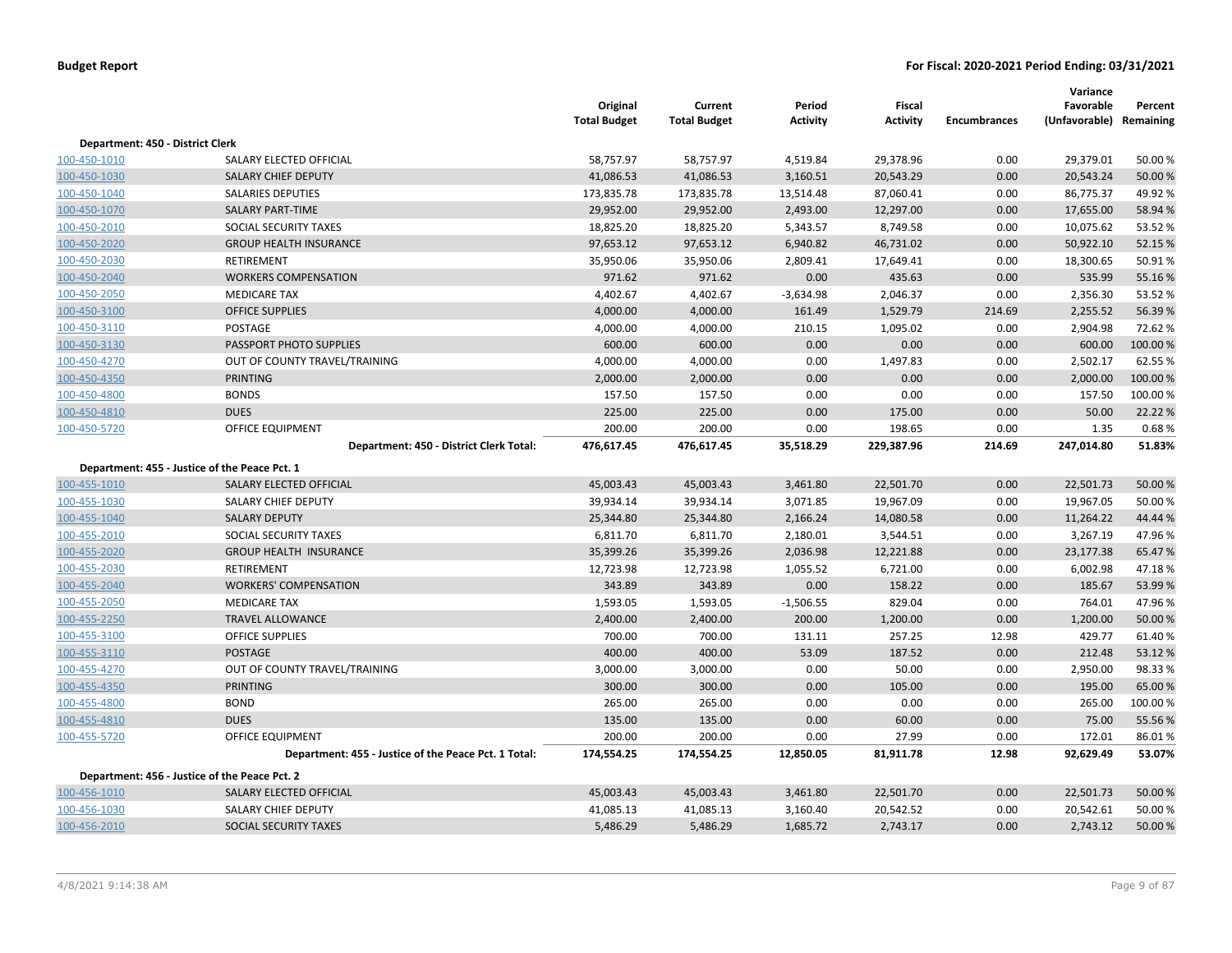|                                     |                                                      | Original<br><b>Total Budget</b> | Current<br><b>Total Budget</b> | Period<br><b>Activity</b> | Fiscal<br><b>Activity</b> | <b>Encumbrances</b> | Variance<br>Favorable<br>(Unfavorable) Remaining | Percent  |
|-------------------------------------|------------------------------------------------------|---------------------------------|--------------------------------|---------------------------|---------------------------|---------------------|--------------------------------------------------|----------|
| 100-456-2020                        | <b>GROUP HEALTH INSURANCE</b>                        | 24,413.28                       | 24,413.28                      | 2,032.54                  | 12,195.24                 | 0.00                | 12,218.04                                        | 50.05 %  |
| 100-456-2030                        | <b>RETIREMENT</b>                                    | 10,192.89                       | 10,192.89                      | 809.10                    | 5,124.36                  | 0.00                | 5,068.53                                         | 49.73 %  |
| 100-456-2040                        | <b>WORKERS' COMPENSATION</b>                         | 275.48                          | 275.48                         | 0.00                      | 123.51                    | 0.00                | 151.97                                           | 55.17%   |
| 100-456-2050                        | <b>MEDICARE TAX</b>                                  | 1,283.08                        | 1,283.08                       | $-1,163.82$               | 641.53                    | 0.00                | 641.55                                           | 50.00 %  |
| 100-456-2250                        | <b>TRAVEL ALLOWANCE</b>                              | 2,400.00                        | 2,400.00                       | 200.00                    | 1,200.00                  | 0.00                | 1,200.00                                         | 50.00 %  |
| 100-456-3100                        | <b>OFFICE SUPPLIES</b>                               | 600.00                          | 600.00                         | 0.00                      | 234.57                    | 0.00                | 365.43                                           | 60.91%   |
| 100-456-3110                        | <b>POSTAGE</b>                                       | 300.00                          | 300.00                         | 86.00                     | 86.00                     | 0.00                | 214.00                                           | 71.33 %  |
| 100-456-4210                        | <b>INTERNET</b>                                      | 1,000.00                        | 1,000.00                       | 81.95                     | 491.70                    | 0.00                | 508.30                                           | 50.83 %  |
| 100-456-4220                        | R & M RADIO                                          | 100.00                          | 100.00                         | 0.00                      | 0.00                      | 0.00                | 100.00                                           | 100.00 % |
| 100-456-4270                        | OUT OF COUNTY TRAVEL/TRAINING                        | 2,000.00                        | 2,000.00                       | 0.00                      | 0.00                      | 0.00                | 2,000.00                                         | 100.00 % |
| 100-456-4350                        | PRINTING                                             | 200.00                          | 200.00                         | 0.00                      | 0.00                      | 0.00                | 200.00                                           | 100.00%  |
| 100-456-4600                        | <b>OFFICE RENTAL</b>                                 | 4,200.00                        | 4,200.00                       | 350.00                    | 2,100.00                  | 0.00                | 2,100.00                                         | 50.00 %  |
| 100-456-4800                        | <b>BOND</b>                                          | 100.00                          | 100.00                         | 0.00                      | 100.00                    | 0.00                | 0.00                                             | 0.00%    |
| 100-456-4810                        | <b>DUES</b>                                          | 95.00                           | 95.00                          | 0.00                      | 95.00                     | 0.00                | 0.00                                             | 0.00%    |
| 100-456-5720                        | <b>OFFICE EQUIPMENT</b>                              | 200.00                          | 200.00                         | 0.00                      | 0.00                      | 0.00                | 200.00                                           | 100.00%  |
| 100-456-5910                        | <b>ONLINE RESEARCH</b>                               | 1,100.00                        | 1,100.00                       | 0.00                      | 93.73                     | 0.00                | 1,006.27                                         | 91.48%   |
|                                     | Department: 456 - Justice of the Peace Pct. 2 Total: | 140,034.58                      | 140,034.58                     | 10,703.69                 | 68,273.03                 | 0.00                | 71,761.55                                        | 51.25%   |
|                                     | Department: 457 - Justice of the Peace Pct. 3        |                                 |                                |                           |                           |                     |                                                  |          |
| 100-457-1010                        | SALARY ELECTED OFFICIAL                              | 45,003.43                       | 45,003.43                      | 3,461.80                  | 22,501.70                 | 0.00                | 22,501.73                                        | 50.00 %  |
| 100-457-1030                        | <b>SALARY CHIEF DEPUTY</b>                           | 28,520.00                       | 28,520.00                      | 2,193.84                  | 14,259.98                 | 0.00                | 14,260.02                                        | 50.00 %  |
| 100-457-2010                        | SOCIAL SECURITY TAXES                                | 4,707.25                        | 4,707.25                       | 1,446.04                  | 2,353.69                  | 0.00                | 2,353.56                                         | 50.00 %  |
| 100-457-2020                        | <b>GROUP HEALTH INSURANCE</b>                        | 24,413.28                       | 24,413.28                      | 2,034.44                  | 12,206.64                 | 0.00                | 12,206.64                                        | 50.00 %  |
| 100-457-2030                        | <b>RETIREMENT</b>                                    | 8,705.17                        | 8,705.17                       | 694.46                    | 4,381.60                  | 0.00                | 4,323.57                                         | 49.67%   |
| 100-457-2040                        | <b>WORKERS' COMPENSATION</b>                         | 235.27                          | 235.27                         | 0.00                      | 105.48                    | 0.00                | 129.79                                           | 55.17%   |
| 100-457-2050                        | <b>MEDICARE TAX</b>                                  | 1,100.89                        | 1,100.89                       | $-998.06$                 | 550.53                    | 0.00                | 550.36                                           | 49.99%   |
| 100-457-2250                        | <b>TRAVEL ALLOWANCE</b>                              | 2,400.00                        | 2,400.00                       | 200.00                    | 1,200.00                  | 0.00                | 1,200.00                                         | 50.00 %  |
| 100-457-3100                        | OFFICE SUPPLIES                                      | 500.00                          | 500.00                         | 0.00                      | 43.78                     | 12.98               | 443.24                                           | 88.65%   |
| 100-457-3110                        | <b>POSTAGE</b>                                       | 350.00                          | 350.00                         | 0.00                      | 38.00                     | 0.00                | 312.00                                           | 89.14 %  |
| 100-457-4210                        | <b>INTERNET</b>                                      | 456.00                          | 456.00                         | 75.98                     | 227.94                    | 0.00                | 228.06                                           | 50.01%   |
| 100-457-4270                        | OUT OF COUNTY TRAVEL/TRAINING                        | 2,000.00                        | 2,000.00                       | 0.00                      | 0.00                      | 0.00                | 2,000.00                                         | 100.00 % |
| 100-457-4350                        | PRINTING                                             | 250.00                          | 250.00                         | 0.00                      | 0.00                      | 0.00                | 250.00                                           | 100.00%  |
| 100-457-4800                        | <b>BOND</b>                                          | 50.00                           | 50.00                          | 0.00                      | 0.00                      | 0.00                | 50.00                                            | 100.00 % |
| 100-457-4810                        | <b>DUES</b>                                          | 60.00                           | 60.00                          | 0.00                      | 0.00                      | 0.00                | 60.00                                            | 100.00 % |
| 100-457-5720                        | <b>OFFICE EQUIPMENT</b>                              | 200.00                          | 200.00                         | 0.00                      | 0.00                      | 0.00                | 200.00                                           | 100.00 % |
|                                     | Department: 457 - Justice of the Peace Pct. 3 Total: | 118,951.29                      | 118,951.29                     | 9,108.50                  | 57,869.34                 | 12.98               | 61,068.97                                        | 51.34%   |
| Department: 475 - District Attorney |                                                      |                                 |                                |                           |                           |                     |                                                  |          |
| 100-475-1011                        | DA. SALARY SUPPLEMENT                                | 6,770.00                        | 6,770.00                       | 520.76                    | 3,384.94                  | 0.00                | 3,385.06                                         | 50.00 %  |
| 100-475-1012                        | DA SALARY REIMB. GC CH 46                            | 27,500.00                       | 27,500.00                      | 2,115.38                  | 13,749.97                 | 0.00                | 13,750.03                                        | 50.00 %  |
| 100-475-1030                        | SALARY ASSISTANT D.A.                                | 311,258.12                      | 311,258.12                     | 23,622.92                 | 153,655.07                | 0.00                | 157,603.05                                       | 50.63 %  |
| 100-475-1031                        | <b>INVESTIGATOR</b>                                  | 61,963.53                       | 61,963.53                      | 4,766.44                  | 30,981.84                 | 0.00                | 30,981.69                                        | 50.00 %  |
| 100-475-1032                        | ASST. DA LONGEVITY PAY                               | 5,080.00                        | 5,080.00                       | 480.00                    | 2,930.00                  | 0.00                | 2,150.00                                         | 42.32 %  |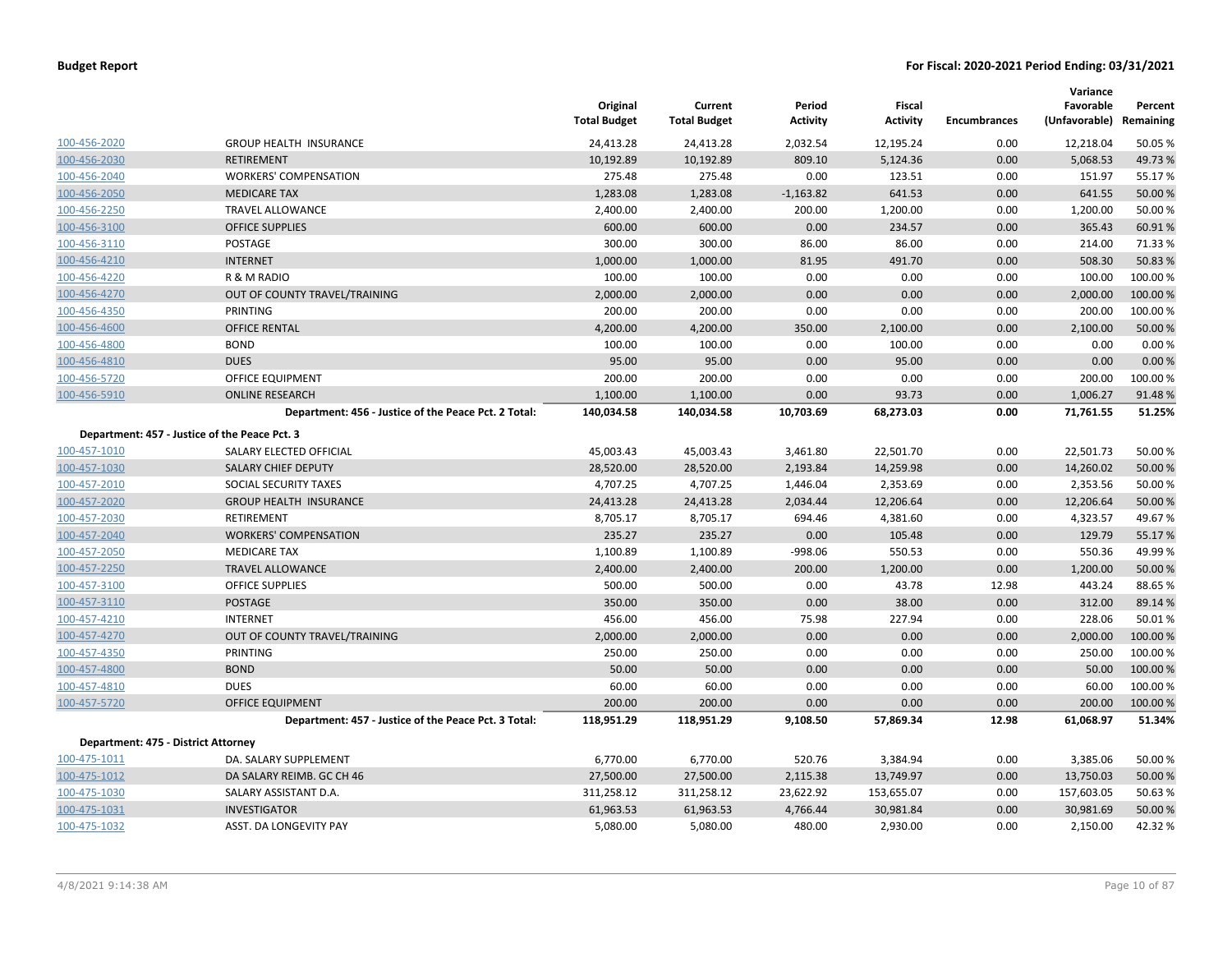|                                  |                                            | Original<br><b>Total Budget</b> | Current<br><b>Total Budget</b> | Period<br>Activity | <b>Fiscal</b><br><b>Activity</b> | <b>Encumbrances</b> | Variance<br>Favorable<br>(Unfavorable) | Percent<br>Remaining |
|----------------------------------|--------------------------------------------|---------------------------------|--------------------------------|--------------------|----------------------------------|---------------------|----------------------------------------|----------------------|
| 100-475-1050                     | <b>SALARIES SECRETARIES</b>                | 189,664.91                      | 189,664.91                     | 14,054.15          | 91,453.66                        | 0.00                | 98,211.25                              | 51.78%               |
| 100-475-1051                     | <b>DISCOVERY CLERK</b>                     | 37,731.20                       | 37,731.20                      | 2,902.40           | 18,865.60                        | 0.00                | 18,865.60                              | 50.00 %              |
| 100-475-1070                     | <b>SALARY PART-TIME</b>                    | 18,096.00                       | 18,096.00                      | 1,860.00           | 10,278.00                        | 0.00                | 7,818.00                               | 43.20%               |
| 100-475-2010                     | SOCIAL SECURITY TAXES                      | 40,187.39                       | 40,187.39                      | 12,046.66          | 19,584.48                        | 0.00                | 20,602.91                              | 51.27%               |
| 100-475-2020                     | <b>GROUP HEALTH INSURANCE</b>              | 134,273.04                      | 134,273.04                     | 11,041.24          | 66,247.28                        | 0.00                | 68,025.76                              | 50.66%               |
| 100-475-2030                     | RETIREMENT                                 | 76,744.96                       | 76,744.96                      | 5,998.43           | 38,506.21                        | 0.00                | 38,238.75                              | 49.83%               |
| 100-475-2040                     | <b>WORKERS' COMPENSATION</b>               | 1,334.94                        | 1,334.94                       | 0.00               | 601.99                           | 0.00                | 732.95                                 | 54.91%               |
| 100-475-2050                     | <b>MEDICARE TAX</b>                        | 9,398.66                        | 9,398.66                       | $-8,318.34$        | 4,580.43                         | 0.00                | 4,818.23                               | 51.27%               |
| 100-475-2250                     | <b>TRAVEL ALLOWANCE</b>                    | 3,060.00                        | 3,060.00                       | 255.00             | 1,530.00                         | 0.00                | 1,530.00                               | 50.00 %              |
| 100-475-3100                     | <b>OFFICE SUPPLIES</b>                     | 9,000.00                        | 9,000.00                       | 976.31             | 3,491.25                         | 211.01              | 5,297.74                               | 58.86%               |
| 100-475-3110                     | <b>POSTAGE</b>                             | 2,400.00                        | 2,400.00                       | 64.33              | 393.79                           | 0.00                | 2,006.21                               | 83.59%               |
| 100-475-3130                     | <b>GRAND JURY EXPENSE</b>                  | 5,500.00                        | 5,500.00                       | 480.00             | 2,537.16                         | 0.00                | 2,962.84                               | 53.87%               |
| 100-475-3150                     | <b>COPIER EXPENSE</b>                      | 1,400.00                        | 1,400.00                       | 109.64             | 637.68                           | 0.00                | 762.32                                 | 54.45 %              |
| 100-475-4270                     | OUT OF COUNTY TRAVEL/TRAINING              | 10,000.00                       | 10,000.00                      | 905.00             | 2,076.42                         | 0.00                | 7,923.58                               | 79.24 %              |
| 100-475-4350                     | <b>PRINTING</b>                            | 500.00                          | 500.00                         | 0.00               | 214.20                           | 0.00                | 285.80                                 | 57.16%               |
| 100-475-4380                     | CT.REPORTER-TRANSCRIPTS                    | 5,000.00                        | 5,000.00                       | 0.00               | 198.00                           | 0.00                | 4,802.00                               | 96.04%               |
| 100-475-4390                     | <b>WITNESS EXPENSE</b>                     | 3,000.00                        | 3,000.00                       | 0.00               | 0.00                             | 0.00                | 3,000.00                               | 100.00 %             |
| 100-475-4650                     | PHYS.EVIDENCE ANALYSIS                     | 4,000.00                        | 4,000.00                       | 117.87             | 117.87                           | 0.00                | 3,882.13                               | 97.05 %              |
| 100-475-4800                     | <b>BOND</b>                                | 445.00                          | 445.00                         | 0.00               | 276.50                           | 0.00                | 168.50                                 | 37.87%               |
| 100-475-4810                     | <b>DUES</b>                                | 3,500.00                        | 3,500.00                       | 250.00             | 385.00                           | 0.00                | 3,115.00                               | 89.00%               |
| 100-475-5720                     | <b>OFFICE EQUIPMENT</b>                    | 200.00                          | 200.00                         | 0.00               | 0.00                             | 0.00                | 200.00                                 | 100.00%              |
| 100-475-5740                     | <b>TECHNOLOGY</b>                          | 200.00                          | 200.00                         | 0.00               | 0.00                             | 0.00                | 200.00                                 | 100.00%              |
| 100-475-5900                     | <b>BOOKS</b>                               | 750.00                          | 750.00                         | 0.00               | 0.00                             | 0.00                | 750.00                                 | 100.00 %             |
| 100-475-5910                     | <b>ONLINE RESEARCH</b>                     | 9,060.00                        | 9,060.00                       | 756.37             | 3,764.12                         | 0.00                | 5,295.88                               | 58.45 %              |
|                                  | Department: 475 - District Attorney Total: | 978,017.75                      | 978,017.75                     | 75,004.56          | 470,441.46                       | 211.01              | 507,365.28                             | 51.88%               |
| Department: 495 - County Auditor |                                            |                                 |                                |                    |                                  |                     |                                        |                      |
| 100-495-1020                     | SALARY APPOINTED OFFICIAL                  | 73,778.37                       | 73,778.37                      | 5,675.26           | 36,889.19                        | 0.00                | 36,889.18                              | 50.00 %              |
| 100-495-1030                     | SALARIES ASSISTANTS                        | 150,158.45                      | 150,158.45                     | 11,550.62          | 75,117.06                        | 0.00                | 75,041.39                              | 49.97%               |
| 100-495-2010                     | SOCIAL SECURITY TAXES                      | 13,884.08                       | 13,884.08                      | 3,977.47           | 6,360.02                         | 0.00                | 7,524.06                               | 54.19%               |
| 100-495-2020                     | <b>GROUP HEALTH INSURANCE</b>              | 48,826.56                       | 48,826.56                      | 4,068.88           | 24,413.28                        | 0.00                | 24,413.28                              | 50.00 %              |
| 100-495-2030                     | <b>RETIREMENT</b>                          | 26,514.12                       | 26,514.12                      | 2,042.98           | 13,241.77                        | 0.00                | 13,272.35                              | 50.06 %              |
| 100-495-2040                     | <b>WORKERS COMPENSATION</b>                | 716.60                          | 716.60                         | 0.00               | 321.29                           | 0.00                | 395.31                                 | 55.16%               |
| 100-495-2050                     | <b>MEDICARE TAX</b>                        | 3,247.08                        | 3,247.08                       | $-2,659.66$        | 1,487.43                         | 0.00                | 1,759.65                               | 54.19%               |
| 100-495-3100                     | <b>OFFICE SUPPLIES</b>                     | 700.00                          | 700.00                         | 53.57              | 103.29                           | 0.00                | 596.71                                 | 85.24 %              |
| 100-495-4270                     | OUT OF COUNTY TRAVEL/TRAINING              | 4,000.00                        | 4,000.00                       | 230.00             | 230.00                           | 0.00                | 3,770.00                               | 94.25 %              |
| 100-495-4350                     | PRINTING                                   | 50.00                           | 50.00                          | 0.00               | 0.00                             | 0.00                | 50.00                                  | 100.00%              |
| 100-495-4520                     | R & M EQUIPMENT                            | 50.00                           | 50.00                          | 0.00               | 0.00                             | 0.00                | 50.00                                  | 100.00 %             |
| 100-495-4800                     | <b>BOND</b>                                | 383.00                          | 383.00                         | 0.00               | 329.00                           | 0.00                | 54.00                                  | 14.10%               |
| 100-495-4810                     | <b>DUES</b>                                | 340.00                          | 340.00                         | 0.00               | 340.00                           | 0.00                | 0.00                                   | 0.00%                |
| 100-495-5720                     | <b>OFFICE EQUIPMENT</b>                    | 200.00                          | 200.00                         | 0.00               | 0.00                             | 0.00                | 200.00                                 | 100.00%              |
|                                  | Department: 495 - County Auditor Total:    | 322,848.26                      | 322,848.26                     | 24,939.12          | 158,832.33                       | 0.00                | 164.015.93                             | 50.80%               |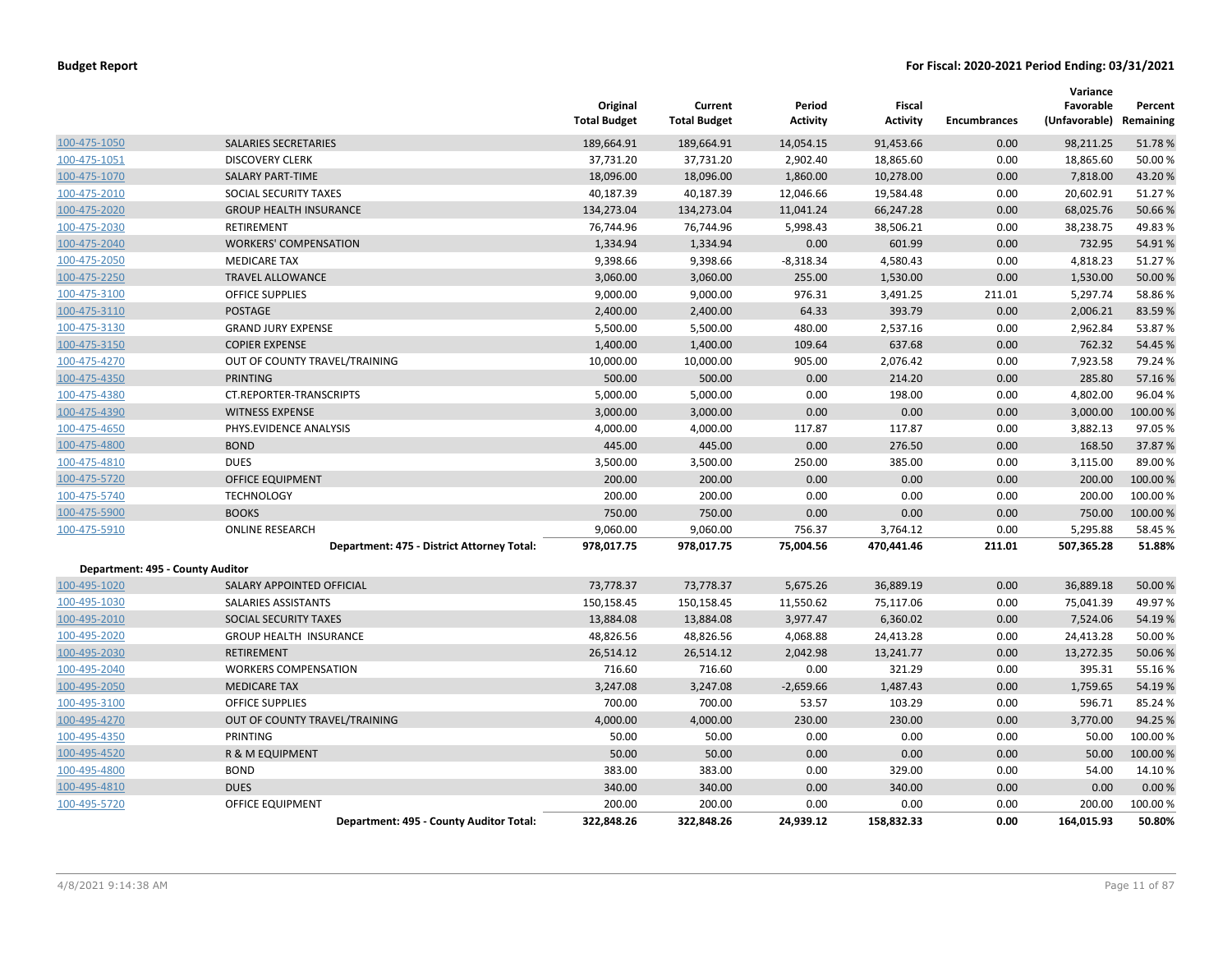|                                    |                                            | Original<br><b>Total Budget</b> | Current<br><b>Total Budget</b> | Period<br><b>Activity</b> | Fiscal<br><b>Activity</b> | <b>Encumbrances</b> | Variance<br>Favorable<br>(Unfavorable) Remaining | Percent  |
|------------------------------------|--------------------------------------------|---------------------------------|--------------------------------|---------------------------|---------------------------|---------------------|--------------------------------------------------|----------|
|                                    | Department: 496 - County Purchasing        |                                 |                                |                           |                           |                     |                                                  |          |
| 100-496-1020                       | SALARY PURCHASING AGENT                    | 53,254.76                       | 53,254.76                      | 4,096.53                  | 26,627.41                 | 0.00                | 26,627.35                                        | 50.00 %  |
| 100-496-2010                       | SOCIAL SECURITY TAXES                      | 3,301.80                        | 3,301.80                       | 999.43                    | 1,625.74                  | 0.00                | 1,676.06                                         | 50.76%   |
| 100-496-2020                       | <b>GROUP HEALTH INSURANCE</b>              | 12,206.64                       | 12,206.64                      | 1,017.22                  | 6,103.32                  | 0.00                | 6,103.32                                         | 50.00 %  |
| 100-496-2030                       | RETIREMENT                                 | 6,305.36                        | 6,305.36                       | 485.84                    | 3,147.95                  | 0.00                | 3,157.41                                         | 50.08%   |
| 100-496-2040                       | <b>WORKERS' COMPENSATION</b>               | 170.42                          | 170.42                         | 0.00                      | 76.41                     | 0.00                | 94.01                                            | 55.16%   |
| 100-496-2050                       | <b>MEDICARE TAX</b>                        | 772.19                          | 772.19                         | $-691.01$                 | 380.20                    | 0.00                | 391.99                                           | 50.76%   |
| 100-496-3100                       | <b>OFFICE SUPPLIES</b>                     | 250.00                          | 250.00                         | 4.97                      | 25.96                     | $-51.78$            | 275.82                                           | 110.33%  |
| 100-496-4270                       | OUT OF COUNTY TRAVEL/TRAINING              | 2,400.00                        | 2,400.00                       | 79.00                     | 79.00                     | 0.00                | 2,321.00                                         | 96.71%   |
| 100-496-4350                       | <b>PRINTING</b>                            | 35.00                           | 35.00                          | 0.00                      | 0.00                      | 0.00                | 35.00                                            | 100.00%  |
| 100-496-4800                       | <b>BOND</b>                                | 93.00                           | 93.00                          | 0.00                      | 93.00                     | 0.00                | 0.00                                             | 0.00%    |
| 100-496-4810                       | <b>DUES</b>                                | 450.00                          | 450.00                         | 0.00                      | 75.00                     | 0.00                | 375.00                                           | 83.33%   |
| 100-496-5720                       | <b>OFFICE EQUIPMENT</b>                    | 200.00                          | 200.00                         | 0.00                      | 0.00                      | 0.00                | 200.00                                           | 100.00%  |
|                                    | Department: 496 - County Purchasing Total: | 79,439.17                       | 79,439.17                      | 5,991.98                  | 38,233.99                 | $-51.78$            | 41,256.96                                        | 51.94%   |
| Department: 497 - County Treasurer |                                            |                                 |                                |                           |                           |                     |                                                  |          |
| 100-497-1010                       | SALARY ELECTED OFFICIAL                    | 58,757.97                       | 58,757.97                      | 4,519.84                  | 29,378.96                 | 0.00                | 29,379.01                                        | 50.00 %  |
| 100-497-2010                       | SOCIAL SECURITY TAXES                      | 3,642.99                        | 3,642.99                       | 916.13                    | 1,484.03                  | 0.00                | 2,158.96                                         | 59.26%   |
| 100-497-2020                       | <b>GROUP HEALTH INSURANCE</b>              | 12,206.64                       | 12,206.64                      | 1,016.34                  | 6,098.04                  | 0.00                | 6,108.60                                         | 50.04 %  |
| 100-497-2030                       | RETIREMENT                                 | 6,956.94                        | 6,956.94                       | 536.06                    | 3,473.26                  | 0.00                | 3,483.68                                         | 50.07%   |
| 100-497-2040                       | <b>WORKERS' COMPENSATION</b>               | 188.03                          | 188.03                         | 0.00                      | 84.30                     | 0.00                | 103.73                                           | 55.17%   |
| 100-497-2050                       | <b>MEDICARE TAX</b>                        | 851.99                          | 851.99                         | $-641.65$                 | 347.04                    | 0.00                | 504.95                                           | 59.27 %  |
| 100-497-3100                       | <b>OFFICE SUPPLIES</b>                     | 300.00                          | 300.00                         | 0.00                      | 218.49                    | 0.00                | 81.51                                            | 27.17 %  |
| 100-497-4270                       | OUT OF COUNTY TRAVEL/TRAINING              | 1,500.00                        | 1,500.00                       | 0.00                      | 180.00                    | 0.00                | 1,320.00                                         | 88.00%   |
| 100-497-4350                       | <b>PRINTING</b>                            | 100.00                          | 100.00                         | 0.00                      | 0.00                      | 0.00                | 100.00                                           | 100.00 % |
| 100-497-4520                       | <b>R&amp;M EQUIPMENT</b>                   | 50.00                           | 50.00                          | 0.00                      | 0.00                      | 0.00                | 50.00                                            | 100.00%  |
| 100-497-4810                       | <b>DUES</b>                                | 200.00                          | 200.00                         | 25.00                     | 175.00                    | 0.00                | 25.00                                            | 12.50%   |
|                                    | Department: 497 - County Treasurer Total:  | 84,754.56                       | 84,754.56                      | 6,371.72                  | 41,439.12                 | 0.00                | 43,315.44                                        | 51.11%   |
|                                    | Department: 499 - Tax Assessor Collector   |                                 |                                |                           |                           |                     |                                                  |          |
| 100-499-1010                       | SALARY ELECTED OFFICIAL                    | 58,757.97                       | 58,757.97                      | 4,519.84                  | 29,378.96                 | 0.00                | 29,379.01                                        | 50.00%   |
| 100-499-1030                       | SALARIES CHIEF DEPUTY                      | 42,272.36                       | 42,272.36                      | 3,251.72                  | 21,136.21                 | 0.00                | 21,136.15                                        | 50.00 %  |
| 100-499-1040                       | <b>SALARIES DEPUTIES</b>                   | 102,426.15                      | 102,426.15                     | 7,878.94                  | 51,213.13                 | 0.00                | 51,213.02                                        | 50.00 %  |
| 100-499-1070                       | <b>SALARY PART-TIME</b>                    | 18,096.00                       | 18,096.00                      | 0.00                      | 1,365.72                  | 0.00                | 16,730.28                                        | 92.45 %  |
| 100-499-2010                       | SOCIAL SECURITY TAXES                      | 13,736.25                       | 13,736.25                      | 3,726.40                  | 6,163.80                  | 0.00                | 7,572.45                                         | 55.13%   |
| 100-499-2020                       | <b>GROUP HEALTH INSURANCE</b>              | 61,033.20                       | 61,033.20                      | 5,086.10                  | 30,516.60                 | 0.00                | 30,516.60                                        | 50.00 %  |
| 100-499-2030                       | RETIREMENT                                 | 26,231.81                       | 26,231.81                      | 1,856.16                  | 12,188.20                 | 0.00                | 14,043.61                                        | 53.54 %  |
| 100-499-2040                       | <b>WORKERS COMPENSATION</b>                | 708.97                          | 708.97                         | 0.00                      | 317.87                    | 0.00                | 391.10                                           | 55.16%   |
| 100-499-2050                       | <b>MEDICARE TAX</b>                        | 3,212.51                        | 3,212.51                       | $-2,569.84$               | 1,441.57                  | 0.00                | 1,770.94                                         | 55.13%   |
| 100-499-2251                       | <b>LEONARD OFFICE TRAVEL</b>               | 550.00                          | 550.00                         | 0.00                      | 0.00                      | 0.00                | 550.00                                           | 100.00 % |
| 100-499-3100                       | <b>OFFICE SUPPLIES</b>                     | 1,200.00                        | 1,200.00                       | 384.30                    | 618.61                    | $-0.50$             | 581.89                                           | 48.49%   |
| 100-499-3110                       | <b>POSTAGE</b>                             | 2,400.00                        | 2,400.00                       | 177.98                    | 1,041.98                  | 0.00                | 1,358.02                                         | 56.58%   |
| 100-499-3150                       | <b>COPIER EXPENSE</b>                      | 1,200.00                        | 1,200.00                       | 95.73                     | 557.94                    | 0.00                | 642.06                                           | 53.51%   |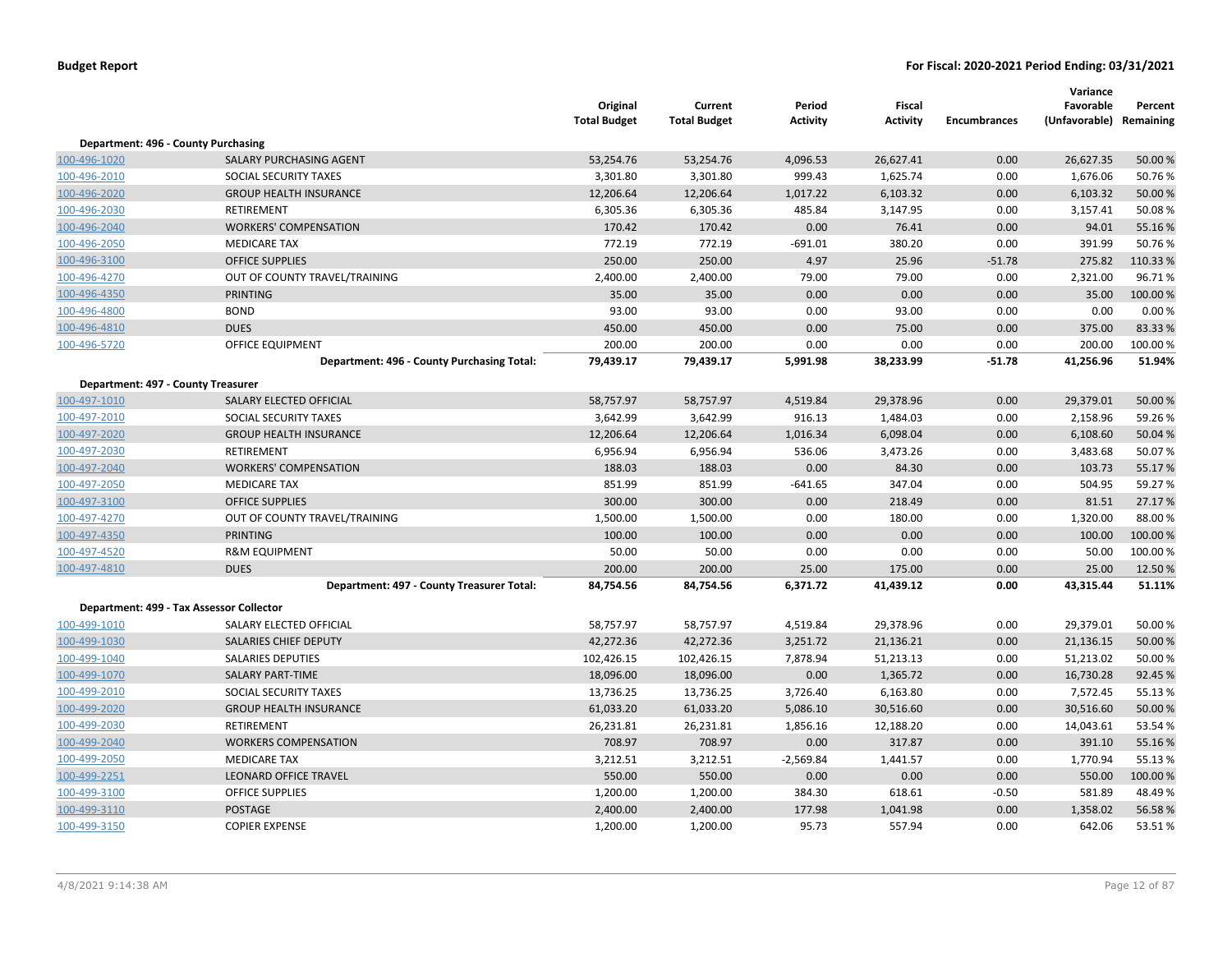|                                     |                            |                                                 | Original<br><b>Total Budget</b> | Current<br><b>Total Budget</b> | Period<br><b>Activity</b> | Fiscal<br><b>Activity</b> | <b>Encumbrances</b> | Variance<br>Favorable<br>(Unfavorable) | Percent<br>Remaining |
|-------------------------------------|----------------------------|-------------------------------------------------|---------------------------------|--------------------------------|---------------------------|---------------------------|---------------------|----------------------------------------|----------------------|
| 100-499-4270                        |                            | OUT OF COUNTY TRAVEL/TRAINING                   | 4,000.00                        | 4,000.00                       | 0.00                      | 1,465.84                  | 0.00                | 2,534.16                               | 63.35 %              |
| 100-499-4350                        | PRINTING                   |                                                 | 200.00                          | 200.00                         | 0.00                      | 0.00                      | 0.00                | 200.00                                 | 100.00%              |
| 100-499-4600                        | <b>LEONARD OFFICE RENT</b> |                                                 | 1,200.00                        | 1,200.00                       | 0.00                      | 300.00                    | 0.00                | 900.00                                 | 75.00 %              |
| 100-499-4800                        | <b>BOND</b>                |                                                 | 3,918.00                        | 3,918.00                       | 0.00                      | 3,550.00                  | 0.00                | 368.00                                 | 9.39%                |
| 100-499-4810                        | <b>DUES</b>                |                                                 | 225.00                          | 225.00                         | 0.00                      | 175.00                    | 0.00                | 50.00                                  | 22.22 %              |
| 100-499-5720                        | <b>OFFICE EQUIPMENT</b>    |                                                 | 200.00                          | 200.00                         | 0.00                      | 0.00                      | 0.00                | 200.00                                 | 100.00%              |
|                                     |                            | Department: 499 - Tax Assessor Collector Total: | 341,568.22                      | 341,568.22                     | 24,407.33                 | 161,431.43                | $-0.50$             | 180,137.29                             | 52.74%               |
| Department: 503 - Computer/IT Dept. |                            |                                                 |                                 |                                |                           |                           |                     |                                        |                      |
| 100-503-1020                        | SALARY-TECHNICIAN          |                                                 | 42,817.02                       | 42,817.02                      | 3,293.62                  | 21,408.55                 | 0.00                | 21,408.47                              | 50.00 %              |
| 100-503-1070                        |                            | SALARY PART-TIME TECHNICIAN                     | 12,000.00                       | 12,000.00                      | 1,837.50                  | 4,537.50                  | 0.00                | 7,462.50                               | 62.19%               |
| 100-503-2010                        | <b>SOCIAL SECURITY</b>     |                                                 | 3,900.96                        | 3,900.96                       | 733.71                    | 1,184.86                  | 0.00                | 2,716.10                               | 69.63%               |
| 100-503-2020                        |                            | <b>GROUP HEALTH INSURANCE</b>                   | 12,206.64                       | 12,206.64                      | 1,017.22                  | 6,103.32                  | 0.00                | 6,103.32                               | 50.00 %              |
| 100-503-2030                        | <b>RETIREMENT</b>          |                                                 | 7,449.57                        | 7,449.57                       | 395.36                    | 2,538.09                  | 0.00                | 4,911.48                               | 65.93 %              |
| 100-503-2040                        |                            | <b>WORKERS COMPENSATION</b>                     | 201.34                          | 201.34                         | 0.00                      | 63.24                     | 0.00                | 138.10                                 | 68.59%               |
| 100-503-2050                        | <b>MEDICARE TAX</b>        |                                                 | 912.32                          | 912.32                         | $-511.05$                 | 277.08                    | 0.00                | 635.24                                 | 69.63 %              |
| 100-503-2250                        | <b>TRAVEL ALLOWANCE</b>    |                                                 | 828.00                          | 828.00                         | 40.00                     | 240.00                    | 0.00                | 588.00                                 | 71.01%               |
| 100-503-3100                        | <b>OFFICE SUPPLIES</b>     |                                                 | 100.00                          | 100.00                         | 0.00                      | 0.00                      | 0.00                | 100.00                                 | 100.00 %             |
| 100-503-4210                        | <b>EMERGENCY INTERNET</b>  |                                                 | 455.88                          | 455.88                         | 75.98                     | 227.98                    | 0.00                | 227.90                                 | 49.99%               |
| 100-503-4270                        |                            | OUT OF COUNTY TRAVEL/TRAINING                   | 1,200.00                        | 1,200.00                       | 0.00                      | 0.00                      | 0.00                | 1,200.00                               | 100.00 %             |
| 100-503-4810                        | <b>DUES</b>                |                                                 | 175.00                          | 175.00                         | 0.00                      | 0.00                      | 0.00                | 175.00                                 | 100.00 %             |
| 100-503-5720                        | <b>OFFICE EQUIPMENT</b>    |                                                 | 200.00                          | 200.00                         | 0.00                      | 62.95                     | 0.00                | 137.05                                 | 68.53 %              |
| 100-503-5740                        |                            | COMPUTER/WEB SOFTWARE                           | 5,000.00                        | 5,000.00                       | 157.85                    | 3,538.29                  | 0.00                | 1,461.71                               | 29.23 %              |
| 100-503-5760                        |                            | <b>COUNTY COMPUTER REPLACEMENT</b>              | 32,500.00                       | 32,500.00                      | 0.00                      | 263.59                    | 0.00                | 32,236.41                              | 99.19 %              |
|                                     |                            | Department: 503 - Computer/IT Dept. Total:      | 119,946.73                      | 119,946.73                     | 7,040.19                  | 40,445.45                 | 0.00                | 79,501.28                              | 66.28%               |
| Department: 509 - Contingency       |                            |                                                 |                                 |                                |                           |                           |                     |                                        |                      |
| 100-509-4750                        | CONTINGENCY                |                                                 | 279,000.00                      | 244,599.33                     | 0.00                      | 0.00                      | 0.00                | 244,599.33                             | 100.00 %             |
| <b>Budget Adjustments</b>           |                            |                                                 |                                 |                                |                           |                           |                     |                                        |                      |
| <b>Number</b>                       | Date                       | <b>Description</b>                              | Adjustment                      |                                |                           |                           |                     |                                        |                      |
| BA0000036                           | 10/06/2020                 | <b>Emergency Management Vehicle</b>             | $-34,400.67$                    |                                |                           |                           |                     |                                        |                      |
|                                     |                            | Department: 509 - Contingency Total:            | 279,000.00                      | 244,599.33                     | 0.00                      | 0.00                      | 0.00                | 244,599.33                             | 100.00%              |
| Department: 510 - Courthouse        |                            |                                                 |                                 |                                |                           |                           |                     |                                        |                      |
| 100-510-1070                        | <b>SALARY PART-TIME</b>    |                                                 | 16,291.86                       | 16,291.86                      | 1,587.84                  | 9,096.96                  | 0.00                | 7,194.90                               | 44.16%               |
| 100-510-1150                        | <b>SALARY JANITOR</b>      |                                                 | 41,087.92                       | 41,087.92                      | 3,160.60                  | 20,543.95                 | 0.00                | 20,543.97                              | 50.00 %              |
| 100-510-2010                        | SOCIAL SECURITY TAXES      |                                                 | 3,557.94                        | 3,557.94                       | 1,132.82                  | 1,819.86                  | 0.00                | 1,738.08                               | 48.85 %              |
| 100-510-2020                        |                            | <b>GROUP HEALTH INSURANCE</b>                   | 12,206.64                       | 12,206.64                      | 1,017.22                  | 6,103.32                  | 0.00                | 6,103.32                               | 50.00 %              |
| 100-510-2030                        | <b>RETIREMENT</b>          |                                                 | 6,830.40                        | 6,830.40                       | 563.17                    | 3,504.31                  | 0.00                | 3,326.09                               | 48.70%               |
| 100-510-2040                        |                            | <b>WORKERS' COMPENSATION</b>                    | 2,114.69                        | 2,114.69                       | 0.00                      | 981.49                    | 0.00                | 1,133.20                               | 53.59 %              |
| 100-510-2050                        | <b>MEDICARE TAX</b>        |                                                 | 832.00                          | 832.00                         | $-773.24$                 | 425.64                    | 0.00                | 406.36                                 | 48.84 %              |
| 100-510-3100                        | <b>OFFICE SUPPLIES</b>     |                                                 | 3,500.00                        | 3,500.00                       | 240.70                    | 1,283.29                  | 215.18              | 2,001.53                               | 57.19 %              |
| 100-510-3110                        | <b>POSTAGE</b>             |                                                 | 5,000.00                        | 5,000.00                       | $-661.30$                 | $-3,874.24$               | 0.00                | 8,874.24                               | 177.48%              |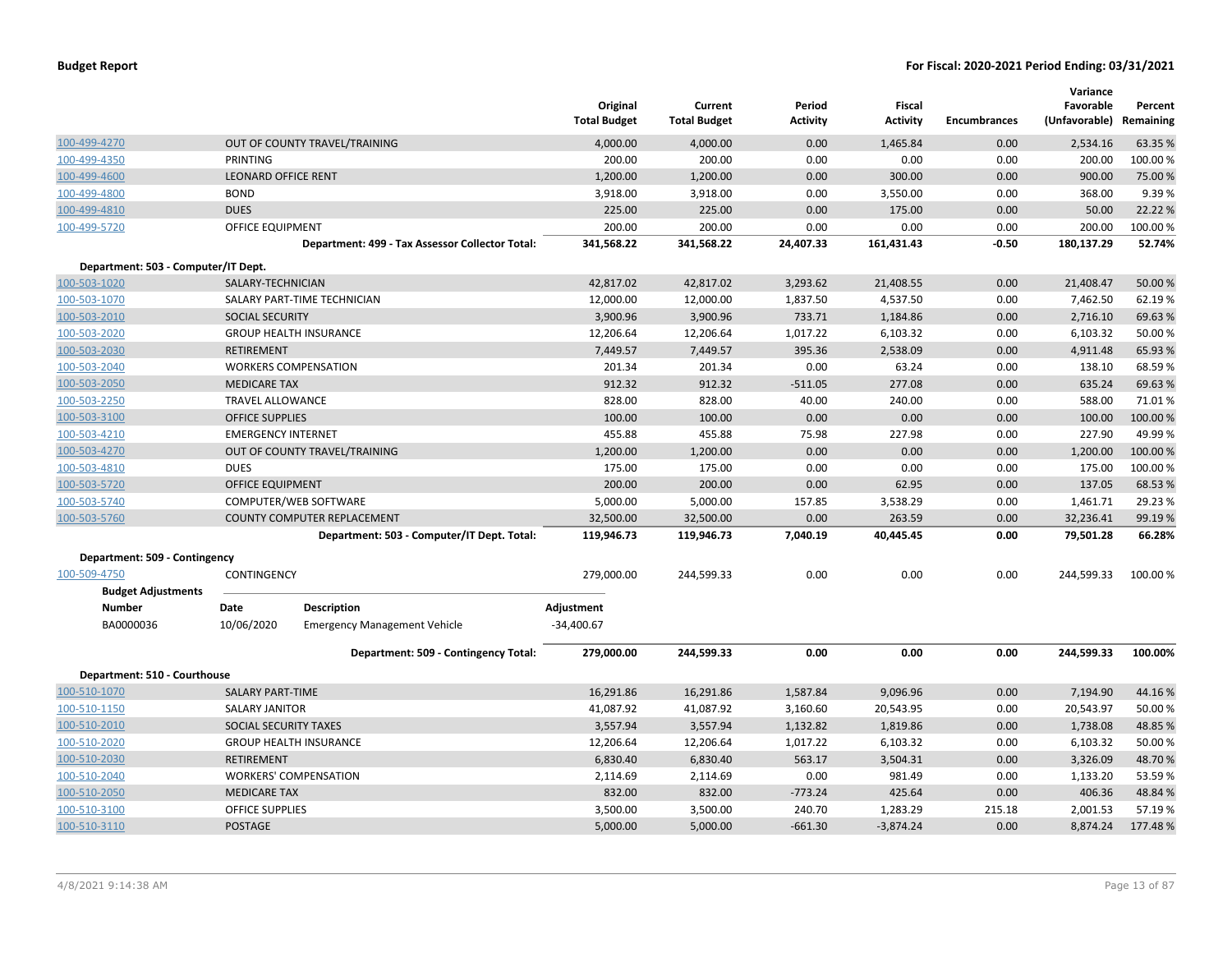| <b>Budget Report</b> |  |  |  |  |
|----------------------|--|--|--|--|
|----------------------|--|--|--|--|

|                                          |                                                 | Original            | Current             | Period          | Fiscal          |                     | Variance<br>Favorable   | Percent   |
|------------------------------------------|-------------------------------------------------|---------------------|---------------------|-----------------|-----------------|---------------------|-------------------------|-----------|
|                                          |                                                 | <b>Total Budget</b> | <b>Total Budget</b> | <b>Activity</b> | <b>Activity</b> | <b>Encumbrances</b> | (Unfavorable) Remaining |           |
| 100-510-3150                             | <b>COPIER RENTAL</b>                            | 8,000.00            | 8,000.00            | 588.96          | 4,302.62        | 0.00                | 3,697.38                | 46.22%    |
| 100-510-3160                             | <b>EMPLOYEE AWARDS BANQUET</b>                  | 2,400.00            | 2,400.00            | 0.00            | 482.60          | 0.00                | 1,917.40                | 79.89%    |
| 100-510-3300                             | EXPENSE-GAS AND OIL                             | 200.00              | 200.00              | 0.00            | 0.00            | 0.00                | 200.00                  | 100.00%   |
| 100-510-4200                             | <b>TELEPHONE</b>                                | 44,140.00           | 44,140.00           | 7,163.50        | 21,778.75       | 0.00                | 22,361.25               | 50.66%    |
| 100-510-4210                             | <b>INTERNET</b>                                 | 1,500.00            | 1,500.00            | 0.00            | 0.00            | 0.00                | 1,500.00                | 100.00%   |
| 100-510-4231                             | <b>CELL PHONE - JANITOR</b>                     | 0.00                | 0.00                | 0.00            | $-8.11$         | 0.00                | 8.11                    | 0.00%     |
| 100-510-4400                             | UTILITIES ELECTRICITY                           | 5,250.00            | 5,250.00            | 379.03          | 1,077.48        | 0.00                | 4,172.52                | 79.48%    |
| 100-510-4420                             | <b>UTILITIES WATER</b>                          | 840.00              | 840.00              | 0.00            | 0.00            | 0.00                | 840.00                  | 100.00 %  |
| 100-510-4430                             | <b>TRASH PICK-UP</b>                            | 1,050.00            | 1,050.00            | 87.56           | 437.80          | 0.00                | 612.20                  | 58.30%    |
| 100-510-4501                             | <b>PEST CONTROL</b>                             | 150.00              | 150.00              | 0.00            | 0.00            | 0.00                | 150.00                  | 100.00 %  |
| 100-510-4530                             | <b>COMPUTER SOFTWARE</b>                        | 220,000.00          | 220,000.00          | 9,659.00        | 150,253.94      | 9,382.50            | 60,363.56               | 27.44 %   |
| 100-510-4820                             | <b>FIRE INSURANCE</b>                           | 28,500.00           | 28,500.00           | 0.00            | 0.00            | 0.00                | 28,500.00               | 100.00 %  |
| 100-510-5770                             | <b>JANITOR EQUIPMENT</b>                        | 300.00              | 300.00              | 0.00            | 0.00            | 0.00                | 300.00                  | 100.00%   |
|                                          | Department: 510 - Courthouse Total:             | 403,751.45          | 403,751.45          | 24,145.86       | 218,209.66      | 9,597.68            | 175,944.11              | 43.58%    |
| Department: 511 - County Office Building |                                                 |                     |                     |                 |                 |                     |                         |           |
| 100-511-2251                             | <b>JANITOR TRAVEL</b>                           | 180.00              | 180.00              | 0.00            | 21.39           | 0.00                | 158.61                  | 88.12%    |
| 100-511-3320                             | <b>JANITOR SUPPLIES</b>                         | 1,000.00            | 1,000.00            | 61.16           | 298.58          | 70.59               | 630.83                  | 63.08%    |
| 100-511-4400                             | UTILITIES ELECTRICITY                           | 4,500.00            | 4,500.00            | 517.92          | 1,726.77        | 0.00                | 2,773.23                | 61.63%    |
| 100-511-4410                             | UTILITIES GAS                                   | 1,000.00            | 1,000.00            | 269.02          | 655.24          | 0.00                | 344.76                  | 34.48%    |
| 100-511-4420                             | UTILITIES WATER                                 | 1,100.00            | 1,100.00            | 57.58           | 287.90          | 0.00                | 812.10                  | 73.83%    |
| 100-511-4430                             | <b>TRASH PICK-UP SERVICE</b>                    | 540.00              | 540.00              | 43.78           | 218.90          | 0.00                | 321.10                  | 59.46%    |
| 100-511-4500                             | R & M BUILDING                                  | 1,000.00            | 1,000.00            | 20.46           | 120.46          | 0.00                | 879.54                  | 87.95%    |
| 100-511-4501                             | PEST CONTROL                                    | 268.00              | 268.00              | 67.00           | 134.00          | 0.00                | 134.00                  | 50.00%    |
| 100-511-4820                             | <b>FIRE INSURANCE</b>                           | 1,050.00            | 1,050.00            | 0.00            | 0.00            | 0.00                | 1,050.00                | 100.00 %  |
|                                          | Department: 511 - County Office Building Total: | 10,638.00           | 10,638.00           | 1,036.92        | 3,463.24        | 70.59               | 7,104.17                | 66.78%    |
| Department: 512 - Co-Op Office Building  |                                                 |                     |                     |                 |                 |                     |                         |           |
| 100-512-3320                             | <b>JANITOR SUPPLIES</b>                         | 0.00                | 0.00                | 29.65           | 29.65           | 12.98               | $-42.63$                | 0.00%     |
| 100-512-4400                             | UTILITIES ELECTRICITY                           | 720.00              | 720.00              | 1,313.39        | 3,121.32        | 0.00                | $-2,401.32$             | -333.52 % |
| 100-512-4420                             | UTILITIES WATER                                 | 0.00                | 0.00                | 57.58           | 287.90          | 0.00                | $-287.90$               | 0.00%     |
| 100-512-4501                             | PEST CONTROL                                    | 0.00                | 0.00                | 70.00           | 140.00          | 0.00                | $-140.00$               | 0.00%     |
| 100-512-4820                             | <b>FIRE INSURANCE</b>                           | 1,450.00            | 1,450.00            | 0.00            | 0.00            | 0.00                | 1,450.00                | 100.00 %  |
|                                          | Department: 512 - Co-Op Office Building Total:  | 2,170.00            | 2,170.00            | 1,470.62        | 3,578.87        | 12.98               | $-1,421.85$             | $-65.52%$ |
| Department: 513 - Courthouse South Annex |                                                 |                     |                     |                 |                 |                     |                         |           |
| 100-513-3110                             | <b>POSTAGE</b>                                  | 2,000.00            | 2,000.00            | $-155.05$       | $-1,248.81$     | 0.00                | 3,248.81                | 162.44 %  |
| 100-513-3150                             | <b>COPIER RENTAL</b>                            | 1,500.00            | 1,500.00            | 107.62          | 636.93          | 0.00                | 863.07                  | 57.54 %   |
| 100-513-3320                             | <b>JANITOR SUPPLIES</b>                         | 1,500.00            | 1,500.00            | 89.25           | 567.24          | 112.30              | 820.46                  | 54.70%    |
| 100-513-4210                             | <b>INTERNET</b>                                 | 3,300.00            | 3,300.00            | 462.86          | 1,388.58        | 0.00                | 1,911.42                | 57.92%    |
| 100-513-4400                             | UTILITIES ELECTRICITY                           | 5,600.00            | 5,600.00            | 718.91          | 2,264.09        | 0.00                | 3,335.91                | 59.57%    |
| 100-513-4410                             | UTILITIES GAS                                   | 1,300.00            | 1,300.00            | 452.95          | 1,074.90        | 0.00                | 225.10                  | 17.32%    |
| 100-513-4420                             | UTILITIES WATER                                 | 1,225.00            | 1,225.00            | 72.93           | 395.12          | 0.00                | 829.88                  | 67.75 %   |
| 100-513-4430                             | <b>TRASH PICKUP SERVICE</b>                     | 1,050.00            | 1,050.00            | 87.56           | 437.80          | 0.00                | 612.20                  | 58.30%    |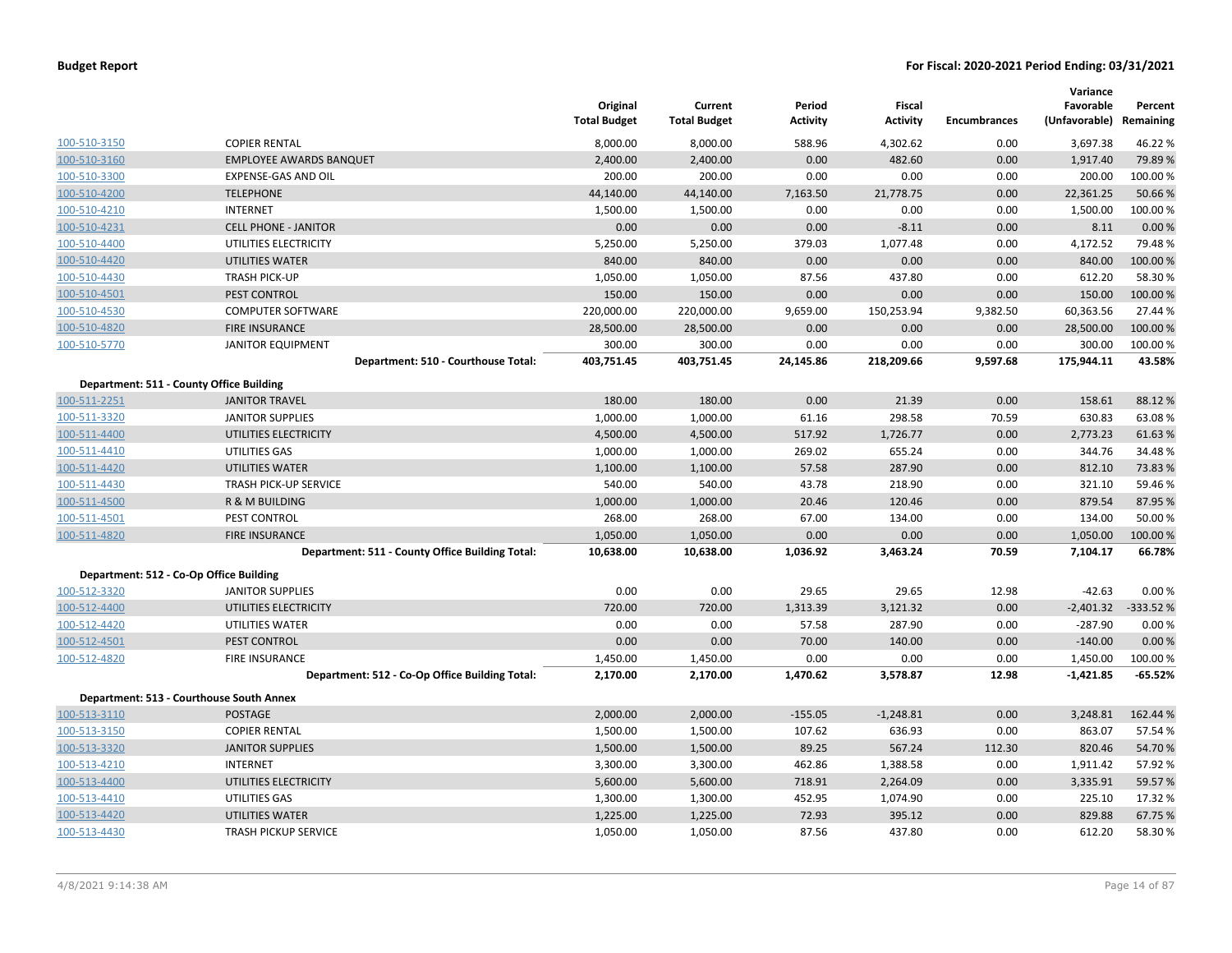|                                   |                                                      | Original<br><b>Total Budget</b> | Current<br><b>Total Budget</b> | Period<br><b>Activity</b> | Fiscal<br><b>Activity</b> | <b>Encumbrances</b> | Variance<br>Favorable<br>(Unfavorable) | Percent<br>Remaining |
|-----------------------------------|------------------------------------------------------|---------------------------------|--------------------------------|---------------------------|---------------------------|---------------------|----------------------------------------|----------------------|
| 100-513-4500                      | <b>R&amp;M BUILDING</b>                              | 1,000.00                        | 1,000.00                       | 1,052.59                  | 1,450.59                  | 0.00                | $-450.59$                              | $-45.06%$            |
| 100-513-4501                      | PEST CONTROL                                         | 380.00                          | 380.00                         | 95.00                     | 190.00                    | 0.00                | 190.00                                 | 50.00%               |
| 100-513-4820                      | <b>FIRE INSURANCE</b>                                | 2,700.00                        | 2,700.00                       | 0.00                      | 0.00                      | 0.00                | 2,700.00                               | 100.00%              |
|                                   | Department: 513 - Courthouse South Annex Total:      | 21,555.00                       | 21,555.00                      | 2,984.62                  | 7,156.44                  | 112.30              | 14,286.26                              | 66.28%               |
| Department: 514 - City Hall Annex |                                                      |                                 |                                |                           |                           |                     |                                        |                      |
| 100-514-4210                      | <b>INTERNET</b>                                      | 800.00                          | 800.00                         | 165.38                    | 496.14                    | 0.00                | 303.86                                 | 37.98%               |
|                                   | Department: 514 - City Hall Annex Total:             | 800.00                          | 800.00                         | 165.38                    | 496.14                    | 0.00                | 303.86                                 | 37.98%               |
|                                   | Department: 515 - Windom County Building             |                                 |                                |                           |                           |                     |                                        |                      |
| 100-515-3320                      | <b>JANITOR SUPPLIES</b>                              | 1,000.00                        | 1,000.00                       | 0.00                      | 0.00                      | 0.00                | 1,000.00                               | 100.00 %             |
| 100-515-4210                      | <b>INTERNET</b>                                      | 565.00                          | 565.00                         | 46.95                     | 281.70                    | 0.00                | 283.30                                 | 50.14 %              |
| 100-515-4400                      | UTILITIES ELECTRICITY                                | 3,000.00                        | 3,000.00                       | 398.95                    | 1,296.25                  | 0.00                | 1,703.75                               | 56.79%               |
| 100-515-4410                      | UTILITIES GAS                                        | 2,000.00                        | 2,000.00                       | 261.33                    | 840.93                    | 0.00                | 1,159.07                               | 57.95%               |
| 100-515-4420                      | <b>UTILITIES WATER</b>                               | 800.00                          | 800.00                         | 41.50                     | 207.50                    | 0.00                | 592.50                                 | 74.06%               |
| 100-515-4500                      | <b>R&amp;M BUILDING</b>                              | 1,000.00                        | 1,000.00                       | 0.00                      | 0.00                      | 0.00                | 1,000.00                               | 100.00%              |
| 100-515-4501                      | <b>PEST CONTROL</b>                                  | 260.00                          | 260.00                         | 65.00                     | 65.00                     | 0.00                | 195.00                                 | 75.00 %              |
| 100-515-4502                      | LAWN MAINTENANCE                                     | 800.00                          | 800.00                         | 0.00                      | 140.00                    | 0.00                | 660.00                                 | 82.50%               |
| 100-515-4820                      | <b>FIRE INSURANCE</b>                                | 1,775.00                        | 1,775.00                       | 0.00                      | 0.00                      | 0.00                | 1,775.00                               | 100.00%              |
|                                   | Department: 515 - Windom County Building Total:      | 11,200.00                       | 11,200.00                      | 813.73                    | 2,831.38                  | 0.00                | 8,368.62                               | 74.72%               |
|                                   | Department: 516 - Agrilife Extension Building        |                                 |                                |                           |                           |                     |                                        |                      |
| 100-516-2251                      | <b>JANITOR TRAVEL</b>                                | 265.00                          | 265.00                         | 0.00                      | 28.98                     | 0.00                | 236.02                                 | 89.06%               |
| 100-516-3320                      | <b>JANITOR SUPPLIES</b>                              | 500.00                          | 500.00                         | 22.25                     | 208.72                    | 70.59               | 220.69                                 | 44.14%               |
| 100-516-4400                      | UTILITIES ELECTRICITY                                | 5,100.00                        | 5,100.00                       | 1,244.21                  | 2,913.95                  | 0.00                | 2,186.05                               | 42.86%               |
| 100-516-4420                      | <b>UTILITIES WATER</b>                               | 720.00                          | 720.00                         | 57.58                     | 287.90                    | 0.00                | 432.10                                 | 60.01%               |
| 100-516-4500                      | <b>R&amp;M BUILDING</b>                              | 500.00                          | 500.00                         | 9.58                      | 109.58                    | 0.00                | 390.42                                 | 78.08%               |
| 100-516-4501                      | PEST CONTROL                                         | 228.00                          | 228.00                         | 0.00                      | 114.00                    | 0.00                | 114.00                                 | 50.00 %              |
| 100-516-4820                      | FIRE INSURANCE                                       | 1,100.00                        | 1,100.00                       | 0.00                      | 0.00                      | 0.00                | 1,100.00                               | 100.00%              |
|                                   | Department: 516 - Agrilife Extension Building Total: | 8,413.00                        | 8,413.00                       | 1,333.62                  | 3,663.13                  | 70.59               | 4,679.28                               | 55.62%               |
|                                   | <b>Department: 518 - County Offices Relocation</b>   |                                 |                                |                           |                           |                     |                                        |                      |
| 100-518-3110                      | <b>POSTAGE</b>                                       | 350.00                          | 350.00                         | 0.00                      | 336.00                    | 0.00                | 14.00                                  | 4.00 %               |
| 100-518-3320                      | <b>JANITOR SUPPLIES</b>                              | 3,000.00                        | 3,000.00                       | 587.27                    | 1,971.27                  | 13.47               | 1,015.26                               | 33.84 %              |
| 100-518-4210                      | <b>INTERNET</b>                                      | 13,500.00                       | 13,500.00                      | 2,092.36                  | 6,285.08                  | 0.00                | 7,214.92                               | 53.44 %              |
| 100-518-4400                      | UTILITIES ELECTRICITY                                | 30,000.00                       | 30,000.00                      | 2,531.09                  | 10,261.79                 | 0.00                | 19,738.21                              | 65.79%               |
| 100-518-4410                      | UTILITIES GAS                                        | 3,500.00                        | 3,500.00                       | 230.45                    | 1,294.53                  | 0.00                | 2,205.47                               | 63.01%               |
| 100-518-4420                      | UTILITIES WATER                                      | 7,000.00                        | 7,000.00                       | 321.39                    | 2,179.69                  | 0.00                | 4,820.31                               | 68.86%               |
| 100-518-4430                      | <b>TRASH PICKUP SERVICE</b>                          | 2,150.00                        | 2,150.00                       | 116.27                    | 785.32                    | 0.00                | 1,364.68                               | 63.47 %              |
| 100-518-4500                      | R & M BUILDING                                       | 1,000.00                        | 1,000.00                       | 0.00                      | 1,432.62                  | 71.19               | $-503.81$                              | -50.38%              |
| 100-518-4501                      | PEST CONTROL                                         | 1,000.00                        | 1,000.00                       | 90.00                     | 470.00                    | 0.00                | 530.00                                 | 53.00%               |
| 100-518-4600                      | <b>MOVING EXPENSES</b>                               | 35,000.00                       | 35,000.00                      | 0.00                      | 0.00                      | 0.00                | 35,000.00                              | 100.00%              |
| 100-518-4700                      | OFFICE SPACE LEASE                                   | 137,850.00                      | 137,850.00                     | 9.400.00                  | 70,800.00                 | 0.00                | 67,050.00                              | 48.64%               |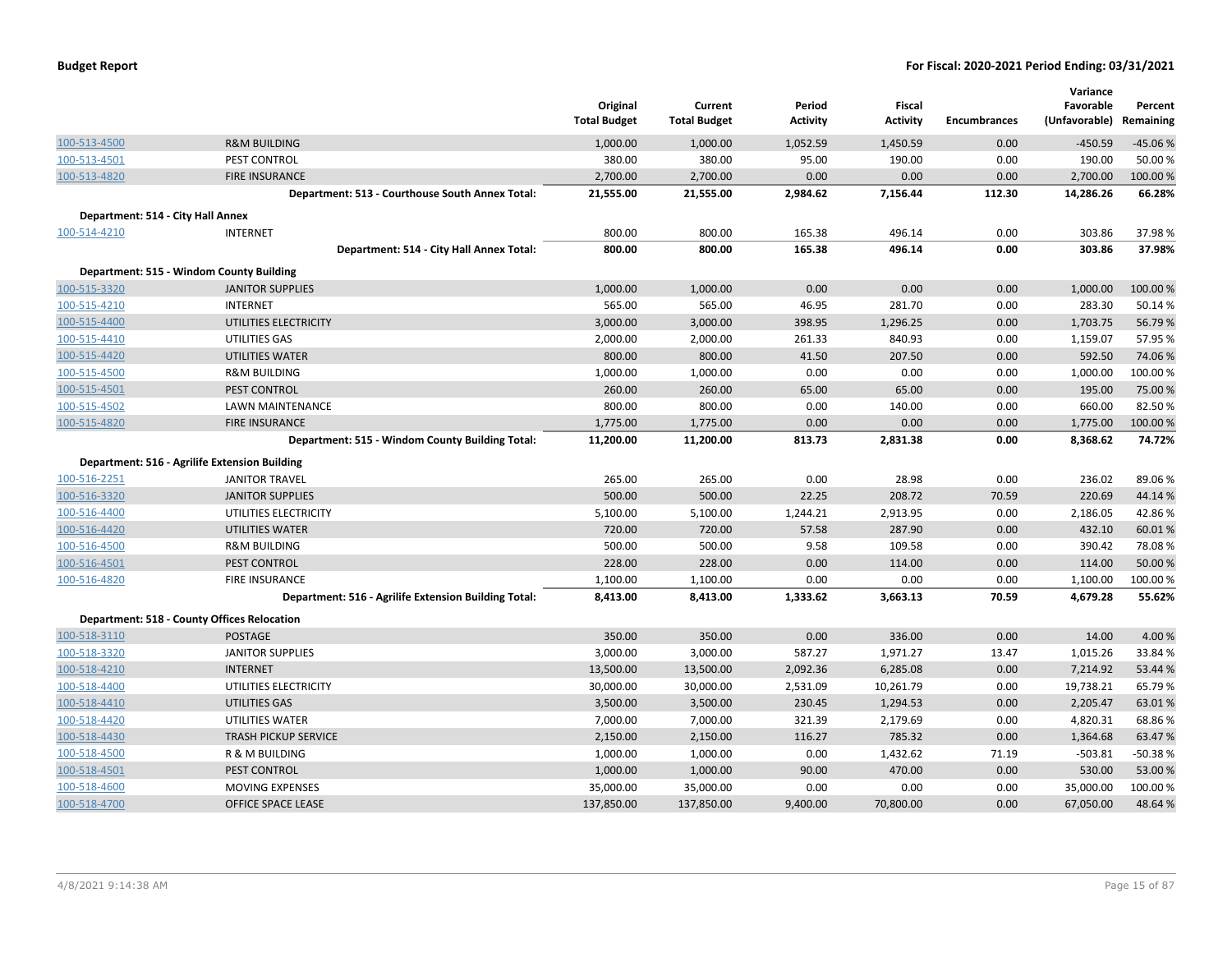|                                          |                            |                               |                                                    | Original<br><b>Total Budget</b> | Current<br><b>Total Budget</b> | Period<br><b>Activity</b> | <b>Fiscal</b><br><b>Activity</b> | <b>Encumbrances</b> | Variance<br>Favorable<br>(Unfavorable) | Percent<br>Remaining |
|------------------------------------------|----------------------------|-------------------------------|----------------------------------------------------|---------------------------------|--------------------------------|---------------------------|----------------------------------|---------------------|----------------------------------------|----------------------|
| 100-518-4830                             | <b>ALARM MONITORING</b>    |                               |                                                    | 900.00                          | 900.00                         | 0.00                      | 885.60                           | 0.00                | 14.40                                  | 1.60%                |
|                                          |                            |                               | Department: 518 - County Offices Relocation Total: | 235,250.00                      | 235,250.00                     | 15,368.83                 | 96,701.90                        | 84.66               | 138,463.44                             | 58.86%               |
| Department: 520 - Lake Fannin            |                            |                               |                                                    |                                 |                                |                           |                                  |                     |                                        |                      |
| 100-520-4890                             | <b>LOCAL FUNDING</b>       |                               |                                                    | 5,000.00                        | 5,000.00                       | 0.00                      | 5,000.00                         | 0.00                | 0.00                                   | 0.00%                |
|                                          |                            |                               | Department: 520 - Lake Fannin Total:               | 5,000.00                        | 5,000.00                       | 0.00                      | 5,000.00                         | 0.00                | 0.00                                   | 0.00%                |
| Department: 540 - Ambulance Service      |                            |                               |                                                    |                                 |                                |                           |                                  |                     |                                        |                      |
| 100-540-4170                             | <b>EMS SERVICE</b>         |                               |                                                    | 740,000.00                      | 740,000.00                     | 61,666.67                 | 370,000.02                       | 0.00                | 369,999.98                             | 50.00 %              |
| 100-540-4400                             | UTILITIES ELECTRICITY      |                               |                                                    | 6,000.00                        | 6,000.00                       | 1,023.60                  | 1,929.71                         | 0.00                | 4,070.29                               | 67.84 %              |
| 100-540-4410                             | UTILITIES GAS              |                               |                                                    | 3,600.00                        | 3,600.00                       | 0.00                      | 0.00                             | 0.00                | 3,600.00                               | 100.00%              |
|                                          |                            |                               | Department: 540 - Ambulance Service Total:         | 749,600.00                      | 749,600.00                     | 62,690.27                 | 371,929.73                       | 0.00                | 377,670.27                             | 50.38%               |
| <b>Department: 543 - Fire Protection</b> |                            |                               |                                                    |                                 |                                |                           |                                  |                     |                                        |                      |
| 100-543-4160                             |                            | FIRE PROTECTION SERVICE       |                                                    | 131,320.00                      | 131,320.00                     | 0.00                      | 65,659.88                        | 0.00                | 65,660.12                              | 50.00 %              |
| 100-543-4220                             | <b>R&amp;M RADIO/TOWER</b> |                               |                                                    | 700.00                          | 700.00                         | 250.00                    | 386.90                           | 0.00                | 313.10                                 | 44.73%               |
| 100-543-4950                             | <b>DONATIONS</b>           |                               |                                                    | 0.00                            | 300.00                         | 0.00                      | 0.00                             | 0.00                | 300.00                                 | 100.00 %             |
| <b>Budget Adjustments</b>                |                            |                               |                                                    |                                 |                                |                           |                                  |                     |                                        |                      |
| Number                                   | Date                       | <b>Description</b>            |                                                    | Adjustment                      |                                |                           |                                  |                     |                                        |                      |
| BA0000056                                | 02/18/2021                 |                               | Firefighters Charitable Foundation Donati          | 300.00                          |                                |                           |                                  |                     |                                        |                      |
|                                          |                            |                               | Department: 543 - Fire Protection Total:           | 132,020.00                      | 132,320.00                     | 250.00                    | 66,046.78                        | 0.00                | 66,273.22                              | 50.09%               |
| Department: 551 - Constable Pct.1        |                            |                               |                                                    |                                 |                                |                           |                                  |                     |                                        |                      |
| 100-551-1010                             |                            | SALARY ELECTED OFFICIAL       |                                                    | 33,674.57                       | 33,674.57                      | 2,590.36                  | 16,837.34                        | 0.00                | 16,837.23                              | 50.00 %              |
| 100-551-2010                             | SOCIAL SECURITY TAXES      |                               |                                                    | 2,236.62                        | 2,236.62                       | 660.90                    | 1,082.18                         | 0.00                | 1,154.44                               | 51.62%               |
| 100-551-2020                             |                            | <b>GROUP HEALTH INSURANCE</b> |                                                    | 6,103.32                        | 6,103.32                       | 478.32                    | 2,869.86                         | 0.00                | 3,233.46                               | 52.98%               |
| 100-551-2030                             | <b>RETIREMENT</b>          |                               |                                                    | 3,987.07                        | 3,987.07                       | 330.94                    | 2,082.45                         | 0.00                | 1,904.62                               | 47.77%               |
| 100-551-2040                             |                            | <b>WORKERS' COMPENSATION</b>  |                                                    | 606.14                          | 606.14                         | 0.00                      | 272.83                           | 0.00                | 333.31                                 | 54.99%               |
| 100-551-2050                             | <b>MEDICARE TAX</b>        |                               |                                                    | 523.08                          | 523.08                         | $-455.84$                 | 253.07                           | 0.00                | 270.01                                 | 51.62%               |
| 100-551-2250                             | <b>TRAVEL ALLOWANCE</b>    |                               |                                                    | 2,400.00                        | 2,400.00                       | 200.00                    | 1,200.00                         | 0.00                | 1,200.00                               | 50.00 %              |
| 100-551-3100                             | <b>OFFICE SUPPLIES</b>     |                               |                                                    | 50.00                           | 50.00                          | 0.00                      | 0.00                             | 0.00                | 50.00                                  | 100.00%              |
| 100-551-3110                             | POSTAGE                    |                               |                                                    | 150.00                          | 150.00                         | 1.73                      | 7.98                             | 0.00                | 142.02                                 | 94.68%               |
| 100-551-3300                             |                            | AUTO EXPENSE-GAS AND OIL      |                                                    | 1,500.00                        | 1,500.00                       | 47.21                     | 93.83                            | 0.00                | 1,406.17                               | 93.74 %              |
| 100-551-4220                             | R & M RADIO                |                               |                                                    | 100.00                          | 100.00                         | 0.00                      | 0.00                             | 0.00                | 100.00                                 | 100.00%              |
| 100-551-4350                             | <b>PRINTING</b>            |                               |                                                    | 50.00                           | 50.00                          | 0.00                      | 0.00                             | 0.00                | 50.00                                  | 100.00%              |
| 100-551-4800                             | <b>BOND</b>                |                               |                                                    | 178.00                          | 178.00                         | 0.00                      | 177.50                           | 0.00                | 0.50                                   | 0.28%                |
| 100-551-4880                             |                            | LAW ENFORCEMENT INSURANCE     |                                                    | 500.00                          | 500.00                         | 0.00                      | 462.96                           | 0.00                | 37.04                                  | 7.41%                |
| 100-551-5910                             | <b>ONLINE RESEARCH</b>     |                               |                                                    | 600.00                          | 600.00                         | 100.00                    | 250.00                           | 0.00                | 350.00                                 | 58.33 %              |
|                                          |                            |                               | Department: 551 - Constable Pct.1 Total:           | 52,658.80                       | 52,658.80                      | 3,953.62                  | 25,590.00                        | 0.00                | 27,068.80                              | 51.40%               |
| Department: 552 - Constable Pct.2        |                            |                               |                                                    |                                 |                                |                           |                                  |                     |                                        |                      |
| 100-552-1010                             |                            | SALARY ELECTED OFFICIAL       |                                                    | 16,619.05                       | 16,619.05                      | 1,278.38                  | 8,309.47                         | 0.00                | 8,309.58                               | 50.00 %              |
| 100-552-2010                             | SOCIAL SECURITY TAXES      |                               |                                                    | 1,030.38                        | 1,030.38                       | 317.04                    | 515.19                           | 0.00                | 515.19                                 | 50.00 %              |
| 100-552-2020                             |                            | <b>GROUP HEALTH INSURANCE</b> |                                                    | 12,206.64                       | 12,206.64                      | 1,017.22                  | 6,103.32                         | 0.00                | 6,103.32                               | 50.00 %              |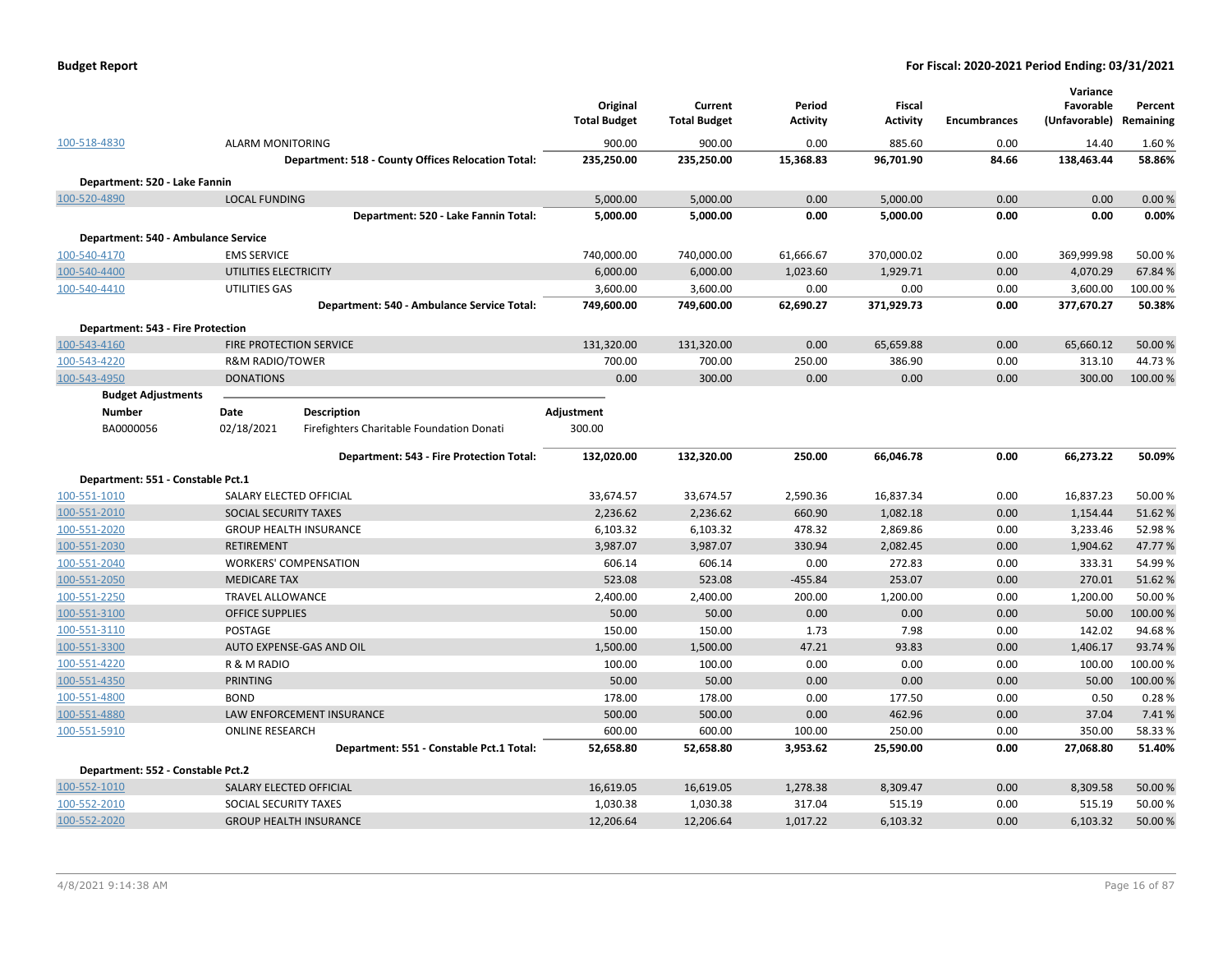|                                          |                                                 | Original<br><b>Total Budget</b> | Current<br><b>Total Budget</b> | Period<br><b>Activity</b> | <b>Fiscal</b><br><b>Activity</b> | <b>Encumbrances</b> | Variance<br>Favorable<br>(Unfavorable) Remaining | Percent  |
|------------------------------------------|-------------------------------------------------|---------------------------------|--------------------------------|---------------------------|----------------------------------|---------------------|--------------------------------------------------|----------|
| 100-552-2030                             | RETIREMENT                                      | 1,967.70                        | 1,967.70                       | 151.62                    | 982.38                           | 0.00                | 985.32                                           | 50.07%   |
| 100-552-2040                             | <b>WORKERS' COMPENSATION</b>                    | 299.14                          | 299.14                         | 0.00                      | 134.65                           | 0.00                | 164.49                                           | 54.99%   |
| 100-552-2050                             | <b>MEDICARE TAX</b>                             | 240.98                          | 240.98                         | $-219.24$                 | 120.51                           | 0.00                | 120.47                                           | 49.99%   |
| 100-552-3100                             | <b>OFFICE SUPPLIES</b>                          | 100.00                          | 100.00                         | 0.00                      | 0.00                             | 0.00                | 100.00                                           | 100.00 % |
| 100-552-3110                             | POSTAGE                                         | 250.00                          | 250.00                         | 0.00                      | 0.00                             | 0.00                | 250.00                                           | 100.00 % |
| 100-552-3300                             | AUTO EXPENSE-GAS AND OIL                        | 1,000.00                        | 1,000.00                       | 0.00                      | 30.00                            | 0.00                | 970.00                                           | 97.00%   |
| 100-552-4220                             | R & M RADIO                                     | 100.00                          | 100.00                         | 0.00                      | 0.00                             | 0.00                | 100.00                                           | 100.00%  |
| 100-552-4270                             | OUT OF COUNTY TRAVEL/TRAINING                   | 228.00                          | 228.00                         | 0.00                      | 0.00                             | 0.00                | 228.00                                           | 100.00%  |
| 100-552-4350                             | PRINTING                                        | 100.00                          | 100.00                         | 0.00                      | 0.00                             | 0.00                | 100.00                                           | 100.00 % |
| 100-552-4540                             | <b>R&amp;M AUTO</b>                             | 1,000.00                        | 1,000.00                       | 0.00                      | 0.00                             | 0.00                | 1,000.00                                         | 100.00%  |
| 100-552-4800                             | <b>BOND</b>                                     | 178.00                          | 178.00                         | 0.00                      | 0.00                             | 0.00                | 178.00                                           | 100.00 % |
| 100-552-4870                             | <b>AUTO INSURANCE</b>                           | 425.00                          | 425.00                         | 0.00                      | 403.00                           | 0.00                | 22.00                                            | 5.18%    |
| 100-552-4880                             | LAW ENFOREMENT INSURANCE                        | 500.00                          | 500.00                         | 0.00                      | 462.96                           | 0.00                | 37.04                                            | 7.41%    |
|                                          | Department: 552 - Constable Pct.2 Total:        | 36,244.89                       | 36,244.89                      | 2,545.02                  | 17,061.48                        | 0.00                | 19,183.41                                        | 52.93%   |
| Department: 553 - Constable Pct.3        |                                                 |                                 |                                |                           |                                  |                     |                                                  |          |
| 100-553-1010                             | SALARY ELECTED OFFICIAL                         | 14,830.57                       | 14,830.57                      | 1,140.82                  | 7,415.33                         | 0.00                | 7,415.24                                         | 50.00 %  |
| 100-553-2010                             | SOCIAL SECURITY TAXES                           | 1,068.30                        | 1,068.30                       | 326.36                    | 534.21                           | 0.00                | 534.09                                           | 49.99%   |
| 100-553-2020                             | <b>GROUP HEALTH INSURANCE</b>                   | 12,206.64                       | 12,206.64                      | 1,017.22                  | 6,103.32                         | 0.00                | 6,103.32                                         | 50.00 %  |
| 100-553-2030                             | RETIREMENT                                      | 1,755.94                        | 1,755.94                       | 159.02                    | 912.23                           | 0.00                | 843.71                                           | 48.05%   |
| 100-553-2040                             | <b>WORKERS' COMPENSATION</b>                    | 266.95                          | 266.95                         | 0.00                      | 120.16                           | 0.00                | 146.79                                           | 54.99%   |
| 100-553-2050                             | <b>MEDICARE TAX</b>                             | 249.84                          | 249.84                         | $-223.78$                 | 124.91                           | 0.00                | 124.93                                           | 50.00%   |
| 100-553-2250                             | <b>TRAVEL ALLOWANCE</b>                         | 2,400.00                        | 2,400.00                       | 200.00                    | 1,200.00                         | 0.00                | 1,200.00                                         | 50.00 %  |
| 100-553-3100                             | <b>OFFICE SUPPLIES</b>                          | 40.00                           | 40.00                          | 0.00                      | 0.00                             | 0.00                | 40.00                                            | 100.00 % |
| 100-553-3110                             | <b>POSTAGE</b>                                  | 150.00                          | 150.00                         | 0.00                      | 0.00                             | 0.00                | 150.00                                           | 100.00%  |
| 100-553-3300                             | AUTO EXPENSE-GAS AND OIL                        | 200.00                          | 200.00                         | 0.00                      | 0.00                             | 0.00                | 200.00                                           | 100.00 % |
| 100-553-4350                             | <b>PRINTING</b>                                 | 50.00                           | 50.00                          | 0.00                      | 0.00                             | 0.00                | 50.00                                            | 100.00%  |
| 100-553-4530                             | <b>COMPUTER SOFTWARE</b>                        | 1,152.00                        | 1,152.00                       | 0.00                      | 60.00                            | 0.00                | 1,092.00                                         | 94.79%   |
| 100-553-4800                             | <b>BOND</b>                                     | 178.00                          | 178.00                         | 0.00                      | 178.00                           | 0.00                | 0.00                                             | 0.00%    |
| 100-553-4810                             | <b>DUES</b>                                     | 60.00                           | 60.00                          | 0.00                      | 0.00                             | 0.00                | 60.00                                            | 100.00%  |
| 100-553-4880                             | <b>LAW ENFORCEMENT INSURANCE</b>                | 500.00                          | 500.00                         | 0.00                      | 462.96                           | 0.00                | 37.04                                            | 7.41%    |
| 100-553-5720                             | OFFICE EQUIPMENT                                | 200.00                          | 200.00                         | 0.00                      | 0.00                             | 0.00                | 200.00                                           | 100.00%  |
|                                          | Department: 553 - Constable Pct.3 Total:        | 35,308.24                       | 35,308.24                      | 2,619.64                  | 17,111.12                        | 0.00                | 18,197.12                                        | 51.54%   |
| Department: 555 - Animal Control Officer |                                                 |                                 |                                |                           |                                  |                     |                                                  |          |
| 100-555-4410                             | ANIMAL CONTROL OFFICER/SERVICES                 | 3,000.00                        | 3,000.00                       | 0.00                      | 807.68                           | 0.00                | 2,192.32                                         | 73.08%   |
|                                          | Department: 555 - Animal Control Officer Total: | 3,000.00                        | 3,000.00                       | 0.00                      | 807.68                           | 0.00                | 2,192.32                                         | 73.08%   |
|                                          |                                                 |                                 |                                |                           |                                  |                     |                                                  |          |
| Department: 559 - Texas VINE Program     |                                                 |                                 |                                |                           |                                  |                     |                                                  |          |
| 100-559-4950                             | VINE AUTOMATED VICTIM NOTIF. SERV.              | 18,571.12                       | 18,571.12                      | 4,642.78                  | 9,285.56                         | 0.00                | 9,285.56                                         | 50.00%   |
|                                          | Department: 559 - Texas VINE Program Total:     | 18,571.12                       | 18,571.12                      | 4,642.78                  | 9,285.56                         | 0.00                | 9,285.56                                         | 50.00%   |
| Department: 560 - County Sheriff         |                                                 |                                 |                                |                           |                                  |                     |                                                  |          |
| 100-560-1010                             | SALARY ELECTED OFFICIAL                         | 60,513.98                       | 60,513.98                      | 4,654.92                  | 30,256.98                        | 0.00                | 30,257.00                                        | 50.00 %  |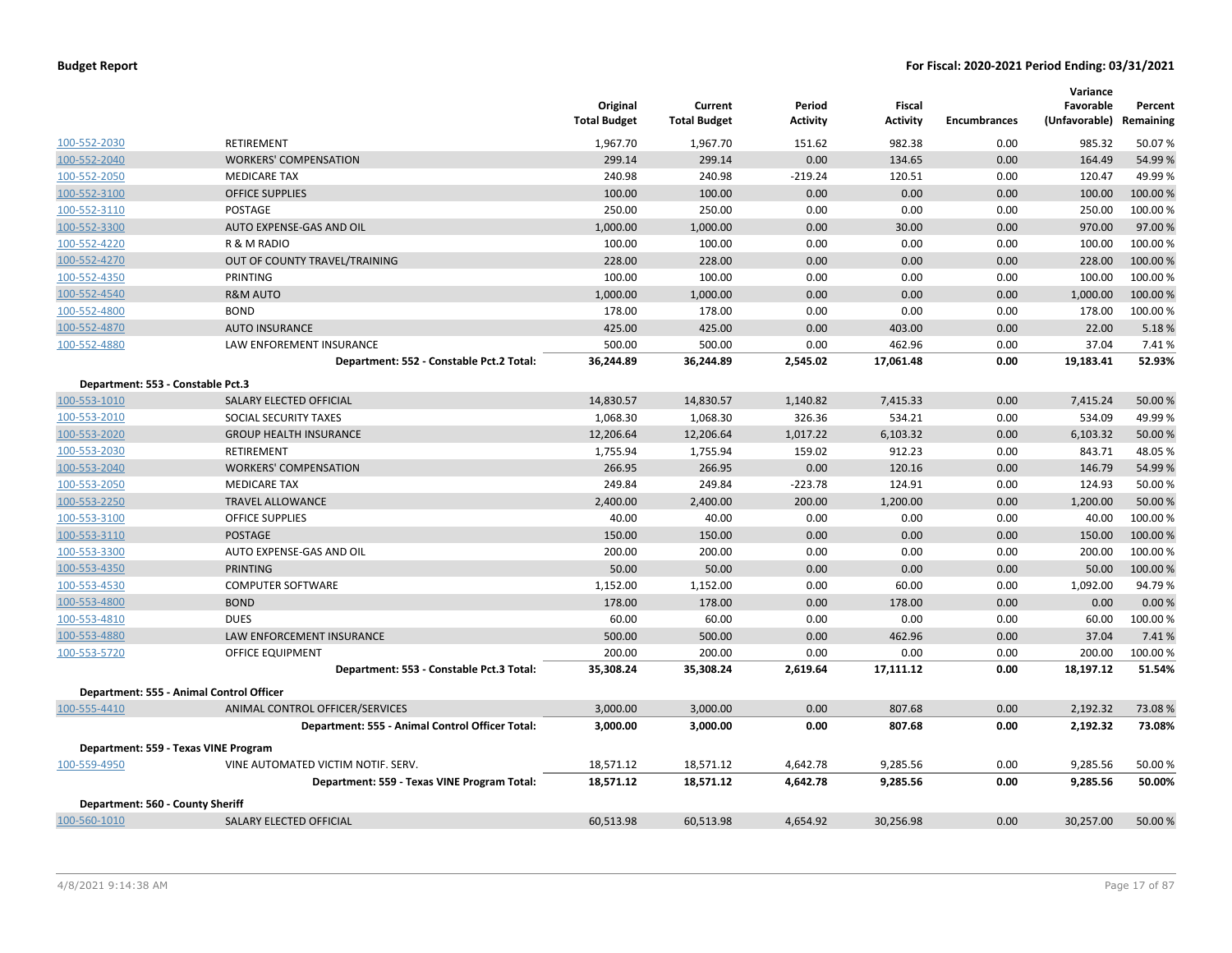|              |                           |                           |                                          | Original<br><b>Total Budget</b> | Current<br><b>Total Budget</b> | Period<br><b>Activity</b> | <b>Fiscal</b><br><b>Activity</b> | <b>Encumbrances</b> | Variance<br>Favorable<br>(Unfavorable) | Percent<br>Remaining |
|--------------|---------------------------|---------------------------|------------------------------------------|---------------------------------|--------------------------------|---------------------------|----------------------------------|---------------------|----------------------------------------|----------------------|
| 100-560-1030 |                           | SALARY CHIEF DEPUTY       |                                          | 52,500.00                       | 52,500.00                      | 4,038.46                  | 26,249.96                        | 0.00                | 26,250.04                              | 50.00%               |
| 100-560-1040 |                           | <b>SALARIES DEPUTIES</b>  |                                          | 683,192.21                      | 683,192.21                     | 47,439.44                 | 322,459.06                       | 0.00                | 360,733.15                             | 52.80%               |
| 100-560-1050 |                           |                           | SALARY ADMINISTRATIVE SECRETARY          | 43,020.00                       | 43,020.00                      | 3,309.23                  | 21,509.99                        | 0.00                | 21,510.01                              | 50.00%               |
| 100-560-1051 |                           | SALARY EVIDENCE CLERK     |                                          | 25,480.00                       | 25,480.00                      | 1,960.00                  | 12,740.00                        | 0.00                | 12,740.00                              | 50.00 %              |
| 100-560-1070 |                           | <b>SALARY PART-TIME</b>   |                                          | 0.00                            | 0.00                           | 1,995.00                  | 10,143.00                        | 0.00                | $-10,143.00$                           | 0.00%                |
| 100-560-1080 |                           |                           | <b>COMPENSATION/HOLIDAY PAY</b>          | 138,719.27                      | 138,719.27                     | 2,232.94                  | 14,288.29                        | 0.00                | 124,430.98                             | 89.70%               |
| 100-560-1110 |                           | <b>SALARY LIEUTENANT</b>  |                                          | 47,200.00                       | 47,200.00                      | 3,630.77                  | 23,736.13                        | 0.00                | 23,463.87                              | 49.71%               |
| 100-560-1130 |                           |                           | <b>SALARY TRANSPORT OFFICER</b>          | 38,292.67                       | 38,292.67                      | 2,945.60                  | 19,625.06                        | 0.00                | 18,667.61                              | 48.75%               |
| 100-560-1140 |                           |                           | SALARY PROF. STANDARDS OFFICER           | 38,292.67                       | 38,292.67                      | 2,945.59                  | 19,146.39                        | 0.00                | 19,146.28                              | 50.00%               |
| 100-560-1200 |                           | <b>SALARY DISPATCHER</b>  |                                          | 291,683.00                      | 291,683.00                     | 20,769.67                 | 115,505.63                       | 0.00                | 176, 177. 37                           | 60.40%               |
| 100-560-2010 |                           | SOCIAL SECURITY TAXES     |                                          | 85,608.01                       | 85,608.01                      | 23,849.90                 | 37,985.07                        | 0.00                | 47,622.94                              | 55.63%               |
| 100-560-2020 |                           |                           | <b>GROUP HEALTH INSURANCE</b>            | 366,199.20                      | 366,199.20                     | 26,563.54                 | 168,530.93                       | 0.00                | 197,668.27                             | 53.98%               |
| 100-560-2030 |                           | RETIREMENT                |                                          | 151,573.02                      | 151,573.02                     | 11,376.23                 | 72,787.35                        | 0.00                | 78,785.67                              | 51.98%               |
| 100-560-2040 |                           |                           | <b>WORKERS' COMPENSATION</b>             | 26,018.53                       | 26,018.53                      | 0.00                      | 7,715.18                         | 0.00                | 18,303.35                              | 70.35 %              |
| 100-560-2050 |                           | <b>MEDICARE TAX</b>       |                                          | 18,562.57                       | 18,562.57                      | $-16,806.52$              | 7,348.63                         | 0.00                | 11,213.94                              | 60.41%               |
| 100-560-2060 |                           |                           | UNEMPLOYMENT EXPENSE                     | 5,000.00                        | 5,000.00                       | 0.00                      | $-92.59$                         | 0.00                | 5,092.59                               | 101.85%              |
| 100-560-2500 |                           | <b>EMPLOYEE PHYSICALS</b> |                                          | 1,000.00                        | 1,000.00                       | 0.00                      | 478.00                           | 0.00                | 522.00                                 | 52.20%               |
| 100-560-3100 |                           | <b>OFFICE SUPPLIES</b>    |                                          | 8,000.00                        | 8,000.00                       | 2,873.05                  | 6,361.96                         | 199.98              | 1,438.06                               | 17.98%               |
| 100-560-3110 |                           | POSTAGE                   |                                          | 1,700.00                        | 1,700.00                       | 275.46                    | 1,142.88                         | 0.00                | 557.12                                 | 32.77%               |
| 100-560-3200 |                           | <b>WEAPONS SUPPLIES</b>   |                                          | 3,000.00                        | 3,000.00                       | 526.16                    | 2,596.25                         | 1,581.18            | $-1,177.43$                            | $-39.25%$            |
| 100-560-3210 |                           | <b>PATROL SUPPLIES</b>    |                                          | 3,800.00                        | 3,800.00                       | 135.00                    | 764.89                           | 254.94              | 2,780.17                               | 73.16%               |
| 100-560-3300 |                           | AUTO EXPENSE GAS & OIL    |                                          | 70,000.00                       | 70,000.00                      | 9,935.79                  | 24,093.68                        | 0.00                | 45,906.32                              | 65.58%               |
| 100-560-3320 |                           |                           | SHERIFF JANITOR SUPPLIES                 | 1,750.00                        | 1,750.00                       | 491.95                    | 1,093.48                         | 0.00                | 656.52                                 | 37.52%               |
| 100-560-3950 |                           | UNIFORMS/OTHER            |                                          | 6,300.00                        | 6,300.00                       | 1,841.08                  | 3,364.94                         | 2,778.76            | 156.30                                 | 2.48%                |
| 100-560-4210 |                           | <b>INTERNET SERVICE</b>   |                                          | 9,500.00                        | 9,500.00                       | 1,840.37                  | 5,022.34                         | 0.00                | 4,477.66                               | 47.13%               |
| 100-560-4220 |                           | R & M RADIO               |                                          | 1,000.00                        | 1,000.00                       | 0.00                      | 0.00                             | 0.00                | 1,000.00                               | 100.00 %             |
| 100-560-4250 |                           |                           | PROFESSIONAL SERVICES/INTERPRETER        | 100.00                          | 100.00                         | 0.00                      | 0.00                             | 0.00                | 100.00                                 | 100.00%              |
| 100-560-4270 |                           |                           | OUT OF COUNTY TRAVEL/TRAINING            | 4,000.00                        | 4,000.00                       | 0.00                      | 0.00                             | 0.00                | 4,000.00                               | 100.00 %             |
| 100-560-4280 |                           | PRISONER TRANSPORT        |                                          | 8,500.00                        | 8,500.00                       | 1,610.65                  | 5,606.17                         | 0.00                | 2,893.83                               | 34.05 %              |
| 100-560-4300 |                           | <b>BIDS AND NOTICES</b>   |                                          | 500.00                          | 500.00                         | 0.00                      | 0.00                             | 0.00                | 500.00                                 | 100.00%              |
| 100-560-4320 |                           |                           | IMPOUNDMENT OF ESTRAY LIVESTOCK          | 10,000.00                       | 10,000.00                      | 0.00                      | 3,325.00                         | 0.00                | 6,675.00                               | 66.75%               |
| 100-560-4350 |                           | PRINTING                  |                                          | 1,000.00                        | 1,000.00                       | 0.00                      | 0.00                             | 0.00                | 1,000.00                               | 100.00 %             |
| 100-560-4420 |                           | UTILITIES WATER           |                                          | 3,000.00                        | 3,000.00                       | 135.66                    | 680.59                           | 0.00                | 2,319.41                               | 77.31%               |
| 100-560-4430 |                           | SHERIFF TRASH PICKUP      |                                          | 1,500.00                        | 1,500.00                       | 120.84                    | 604.20                           | 0.00                | 895.80                                 | 59.72%               |
| 100-560-4500 |                           | R & M BUILDING            |                                          | 5,000.00                        | 5,000.00                       | 2,015.00                  | 4,159.13                         | 0.00                | 840.87                                 | 16.82%               |
| 100-560-4501 |                           | PEST CONTROL              |                                          | 320.00                          | 320.00                         | 80.00                     | 160.00                           | 0.00                | 160.00                                 | 50.00 %              |
| 100-560-4530 |                           |                           | TYLER/CAD MAINTENANCE                    | 15,347.62                       | 15,347.62                      | 0.00                      | 15,050.30                        | 0.00                | 297.32                                 | 1.94 %               |
| 100-560-4540 |                           | R & M AUTOMOBILES         |                                          | 45,000.00                       | 63,288.62                      | 6,400.84                  | 37,265.35                        | 4,107.06            | 21,916.21                              | 34.63%               |
|              | <b>Budget Adjustments</b> |                           |                                          |                                 |                                |                           |                                  |                     |                                        |                      |
|              | <b>Number</b>             | Date                      | <b>Description</b>                       | Adjustment                      |                                |                           |                                  |                     |                                        |                      |
|              | BA0000048                 | 12/16/2020                | Auto Insurance Loss payments to R&M A    | 16,168.69                       |                                |                           |                                  |                     |                                        |                      |
|              | BA0000052                 | 01/29/2021                | Add Insurance loss payment to Sheriff R& | 1,841.93                        |                                |                           |                                  |                     |                                        |                      |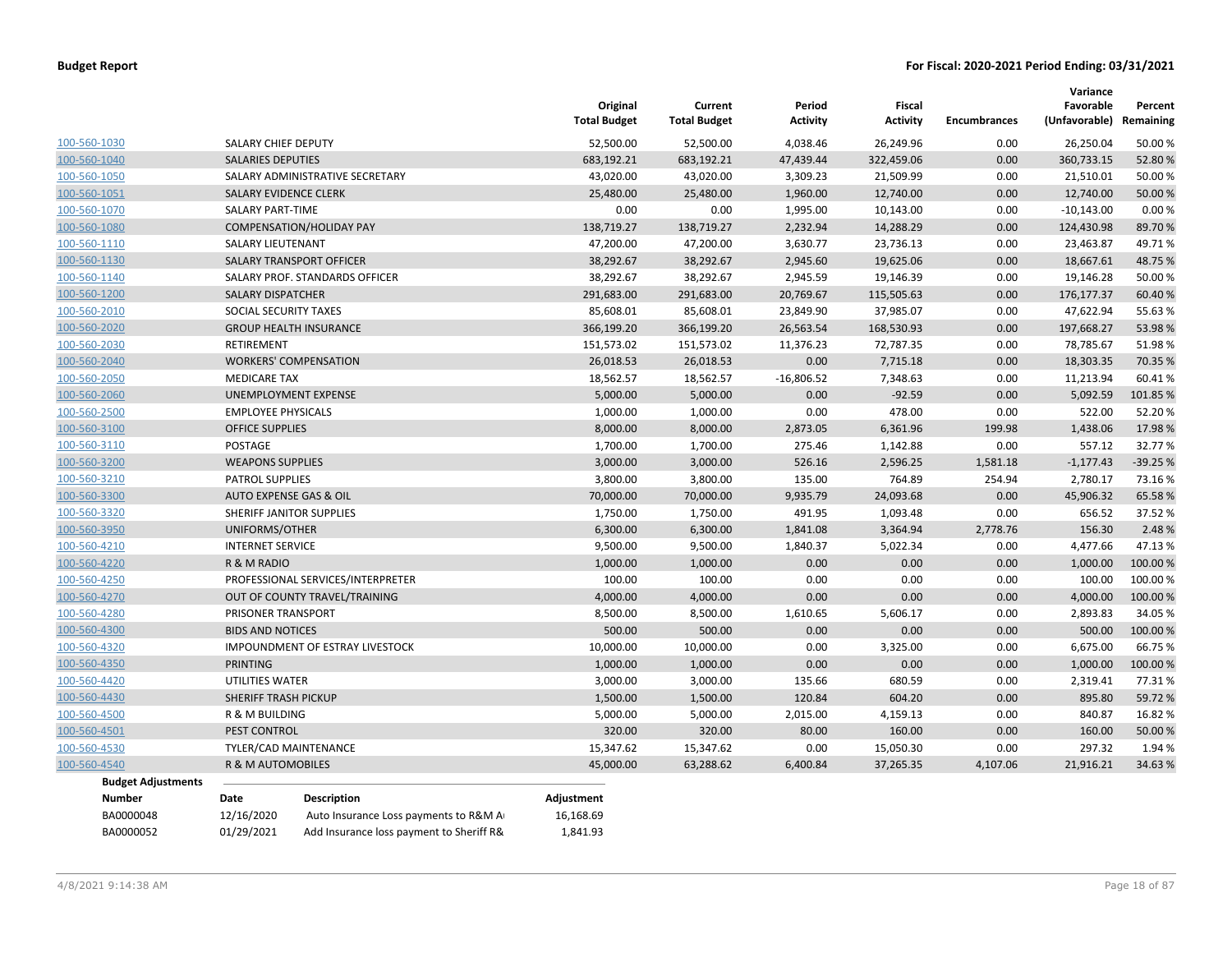|                                          |                                                        | Original<br><b>Total Budget</b> | Current<br><b>Total Budget</b> | Period<br><b>Activity</b> | Fiscal<br><b>Activity</b> | <b>Encumbrances</b> | Variance<br>Favorable<br>(Unfavorable) Remaining | Percent   |
|------------------------------------------|--------------------------------------------------------|---------------------------------|--------------------------------|---------------------------|---------------------------|---------------------|--------------------------------------------------|-----------|
| BA0000057                                | 02/26/2021<br>Sheriff Auto Loss Supplement check for U | 278.00                          |                                |                           |                           |                     |                                                  |           |
| 100-560-4800                             | <b>BOND</b>                                            | 435.00                          | 435.00                         | 0.00                      | 435.00                    | 0.00                | 0.00                                             | 0.00%     |
| 100-560-4820                             | <b>FIRE INSURANCE</b>                                  | 325.00                          | 325.00                         | 0.00                      | 0.00                      | 0.00                | 325.00                                           | 100.00%   |
| 100-560-4870                             | <b>AUTOMOBILE INSURANCE</b>                            | 10,500.00                       | 10,500.00                      | 0.00                      | 9,266.00                  | 0.00                | 1,234.00                                         | 11.75 %   |
| 100-560-4880                             | LAW ENFORCEMENT INSURANCE                              | 15,000.00                       | 15,000.00                      | 0.00                      | 15,983.68                 | 0.00                | $-983.68$                                        | $-6.56%$  |
| 100-560-4890                             | <b>LOCAL FUNDING 562</b>                               | 36,287.76                       | 36,287.76                      | 0.00                      | 36,287.76                 | 0.00                | 0.00                                             | 0.00%     |
| 100-560-5720                             | <b>OFFICE EQUIPMENT</b>                                | 200.00                          | 200.00                         | 0.00                      | 59.95                     | 0.00                | 140.05                                           | 70.03%    |
| 100-560-5740                             | <b>TECHNOLOGY</b>                                      | 16,000.00                       | 16,000.00                      | 0.00                      | 9,398.93                  | 0.00                | 6,601.07                                         | 41.26%    |
| 100-560-5750                             | PURCHASE OF AUTOMOBILES                                | 50,000.00                       | 50,000.00                      | 0.00                      | 0.00                      | 50,341.31           | $-341.31$                                        | $-0.68%$  |
| 100-560-5790                             | <b>WEAPONS</b>                                         | 2,000.00                        | 2,000.00                       | 0.00                      | 0.00                      | 548.60              | 1,451.40                                         | 72.57%    |
|                                          | Department: 560 - County Sheriff Total:                | 2,402,920.51                    | 2,421,209.13                   | 169,186.62                | 1,093,135.54              | 59,811.83           | 1,268,261.76                                     | 52.38%    |
| <b>Department: 565 - Jail Operations</b> |                                                        |                                 |                                |                           |                           |                     |                                                  |           |
| 100-565-3800                             | PRISONER HOUSING                                       | 2,550,000.00                    | 2,550,000.00                   | 152,747.50                | 885,140.00                | 0.00                | 1,664,860.00                                     | 65.29 %   |
| 100-565-4000                             | PRISONER TRANSPORT/GUARD                               | 25,000.00                       | 25,000.00                      | 2,035.10                  | 16,865.29                 | 0.00                | 8,134.71                                         | 32.54 %   |
| 100-565-4050                             | PRISONER MEDICAL                                       | 175,000.00                      | 175,000.00                     | 23,347.49                 | 76,316.87                 | 0.00                | 98,683.13                                        | 56.39%    |
| 100-565-4500                             | <b>R&amp;M BUILDING</b>                                | 1,000.00                        | 1,000.00                       | 529.37                    | 1,110.11                  | 0.00                | $-110.11$                                        | $-11.01%$ |
| 100-565-4501                             | PEST CONTROL                                           | 580.00                          | 580.00                         | 0.00                      | 0.00                      | 0.00                | 580.00                                           | 100.00%   |
|                                          | Department: 565 - Jail Operations Total:               | 2,751,580.00                    | 2,751,580.00                   | 178,659.46                | 979,432.27                | 0.00                | 1,772,147.73                                     | 64.40%    |
| Department: 573 - Bond Supervision       |                                                        |                                 |                                |                           |                           |                     |                                                  |           |
| 100-573-1020                             | SALARY-BOND SUPERVISOR                                 | 38,244.95                       | 38,244.95                      | 2,941.92                  | 19,122.47                 | 0.00                | 19,122.48                                        | 50.00 %   |
| 100-573-1070                             | Part Time                                              | 2,816.32                        | 2,816.32                       | 0.00                      | 0.00                      | 0.00                | 2,816.32                                         | 100.00%   |
| 100-573-2010                             | SOCIAL SECURITY TAXES                                  | 2,545.80                        | 2,545.80                       | 721.92                    | 1,173.12                  | 0.00                | 1,372.68                                         | 53.92 %   |
| 100-573-2020                             | <b>GROUP HEALTH INSURANCE</b>                          | 13,427.30                       | 13,427.30                      | 1,017.22                  | 6,103.32                  | 0.00                | 7,323.98                                         | 54.55 %   |
| 100-573-2030                             | <b>RETIREMENT</b>                                      | 4,861.65                        | 4,861.65                       | 348.92                    | 2,260.76                  | 0.00                | 2,600.89                                         | 53.50%    |
| 100-573-2040                             | <b>WORKERS' COMPENSATION</b>                           | 131.39                          | 131.39                         | 0.00                      | 54.87                     | 0.00                | 76.52                                            | 58.24 %   |
| 100-573-2050                             | <b>MEDICARE TAX</b>                                    | 595.39                          | 595.39                         | $-499.24$                 | 274.30                    | 0.00                | 321.09                                           | 53.93 %   |
| 100-573-3100                             | <b>OFFICE SUPPLIES</b>                                 | 700.00                          | 700.00                         | 236.45                    | 236.45                    | 0.00                | 463.55                                           | 66.22%    |
| 100-573-3130                             | <b>DRUG TESTING SUPPLIES</b>                           | 4,000.00                        | 4,000.00                       | 0.00                      | 0.00                      | 1,380.00            | 2,620.00                                         | 65.50%    |
| 100-573-3400                             | <b>EVALUATIONS</b>                                     | 1,000.00                        | 1,000.00                       | 0.00                      | 0.00                      | 0.00                | 1,000.00                                         | 100.00%   |
| 100-573-4270                             | OUT OF COUNTY TRAVEL/TRAINING                          | 1,900.00                        | 1,900.00                       | 0.00                      | 0.00                      | 0.00                | 1,900.00                                         | 100.00%   |
| 100-573-4530                             | <b>COMPUTER SOFTWARE</b>                               | 1,284.00                        | 1,284.00                       | 107.00                    | 749.00                    | 0.00                | 535.00                                           | 41.67%    |
| 100-573-4800                             | <b>BOND</b>                                            | 50.00                           | 50.00                          | 0.00                      | 0.00                      | 0.00                | 50.00                                            | 100.00%   |
| 100-573-4810                             | <b>DUES</b>                                            | 75.00                           | 75.00                          | 0.00                      | 0.00                      | 0.00                | 75.00                                            | 100.00%   |
|                                          | Department: 573 - Bond Supervision Total:              | 71,631.80                       | 71,631.80                      | 4,874.19                  | 29,974.29                 | 1,380.00            | 40,277.51                                        | 56.23%    |
| Department: 575 - Juvenile Probation     |                                                        |                                 |                                |                           |                           |                     |                                                  |           |
| 100-575-3110                             | POSTAGE                                                | 0.00                            | 0.00                           | 3.57                      | 21.67                     | 0.00                | $-21.67$                                         | 0.00%     |
| 100-575-3150                             | <b>COPIER RENTAL</b>                                   | 0.00                            | 0.00                           | 30.94                     | 157.81                    | 0.00                | $-157.81$                                        | 0.00%     |
| 100-575-9950                             | JUVENILE PROBATION FUNDING                             | 170,000.00                      | 170,000.00                     | 0.00                      | 170,000.00                | 0.00                | 0.00                                             | 0.00%     |
|                                          | Department: 575 - Juvenile Probation Total:            | 170,000.00                      | 170,000.00                     | 34.51                     | 170,179.48                | 0.00                | $-179.48$                                        | $-0.11%$  |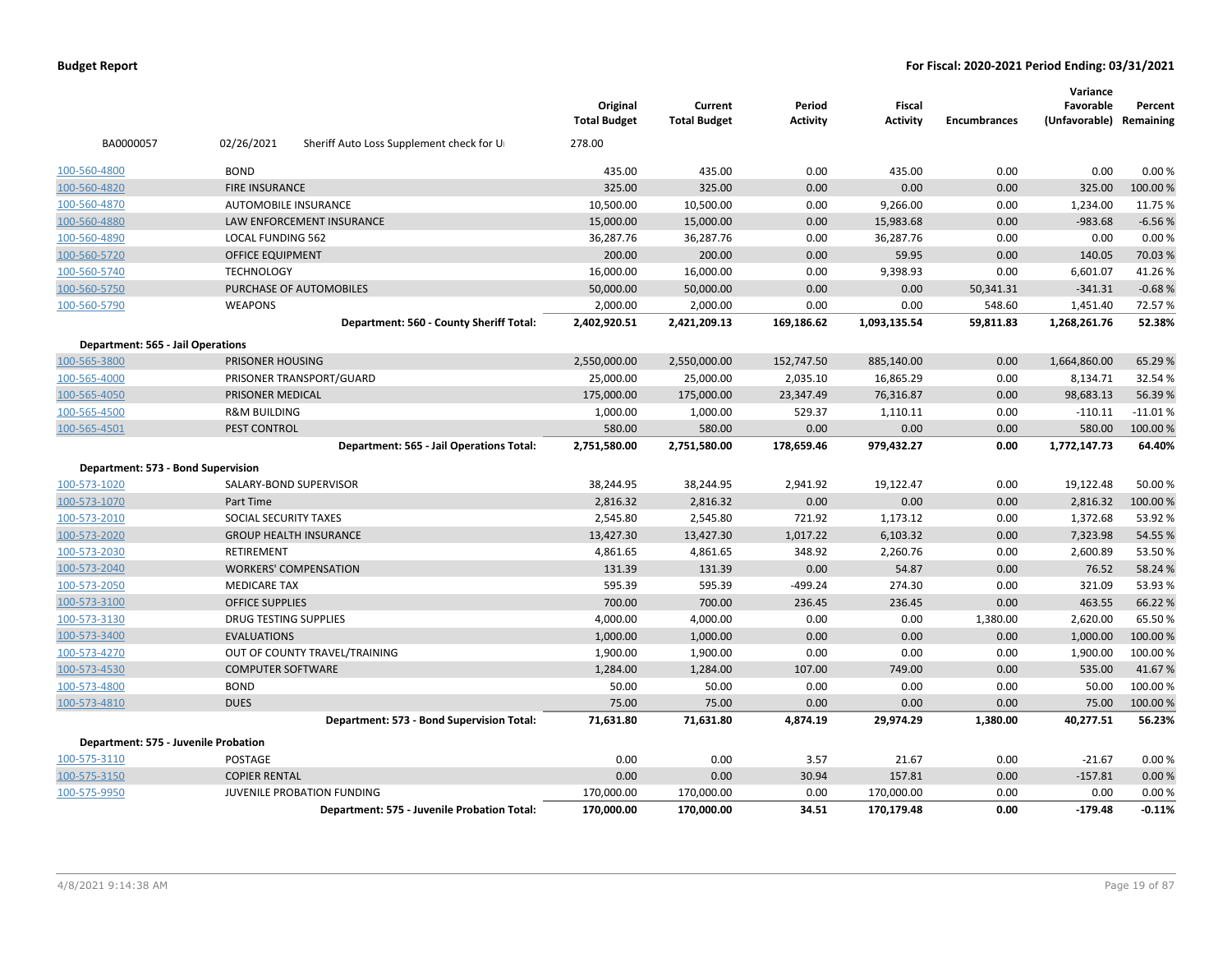|              |                                                    | Original<br><b>Total Budget</b> | Current<br><b>Total Budget</b> | Period<br><b>Activity</b> | <b>Fiscal</b><br><b>Activity</b> | <b>Encumbrances</b> | Variance<br>Favorable<br>(Unfavorable) Remaining | Percent  |
|--------------|----------------------------------------------------|---------------------------------|--------------------------------|---------------------------|----------------------------------|---------------------|--------------------------------------------------|----------|
|              | Department: 590 - Environmental Development        |                                 |                                |                           |                                  |                     |                                                  |          |
| 100-590-1020 | <b>SALARY DIRECTOR</b>                             | 30,248.92                       | 30,248.92                      | 2,326.84                  | 15,124.46                        | 0.00                | 15,124.46                                        | 50.00 %  |
| 100-590-1040 | <b>SALARIES DEPUTIES</b>                           | 40,681.56                       | 40,681.56                      | 3,129.36                  | 20,340.85                        | 0.00                | 20,340.71                                        | 50.00%   |
| 100-590-1070 | <b>SALARY PART-TIME</b>                            | 18,096.00                       | 18,096.00                      | 1,392.00                  | 2,532.00                         | 0.00                | 15,564.00                                        | 86.01%   |
| 100-590-2010 | SOCIAL SECURITY TAXES                              | 5,519.64                        | 5,519.64                       | 1,405.75                  | 2,267.77                         | 0.00                | 3,251.87                                         | 58.91%   |
| 100-590-2020 | <b>GROUP HEALTH INSURANCE</b>                      | 24,413.28                       | 24,413.28                      | 2,034.44                  | 12,377.50                        | 0.00                | 12,035.78                                        | 49.30%   |
| 100-590-2030 | <b>RETIREMENT</b>                                  | 10,540.74                       | 10,540.74                      | 812.20                    | 4,492.60                         | 0.00                | 6,048.14                                         | 57.38%   |
| 100-590-2040 | <b>WORKERS' COMPENSATION</b>                       | 272.79                          | 272.79                         | 0.00                      | 122.62                           | 0.00                | 150.17                                           | 55.05 %  |
| 100-590-2050 | <b>MEDICARE TAX</b>                                | 1,290.88                        | 1,290.88                       | $-892.27$                 | 590.91                           | 0.00                | 699.97                                           | 54.22%   |
| 100-590-3100 | <b>OFFICE SUPPLIES</b>                             | 850.00                          | 850.00                         | 0.00                      | 525.38                           | 0.00                | 324.62                                           | 38.19%   |
| 100-590-3110 | POSTAGE                                            | 1,700.00                        | 1,700.00                       | 97.39                     | 539.14                           | 0.00                | 1,160.86                                         | 68.29%   |
| 100-590-3150 | <b>COPIER RENTAL</b>                               | 1,000.00                        | 1,000.00                       | 78.21                     | 448.94                           | 0.00                | 551.06                                           | 55.11%   |
| 100-590-3300 | AUTO EXPENSE GAS & OIL                             | 1,100.00                        | 1,100.00                       | 47.00                     | 147.58                           | 0.00                | 952.42                                           | 86.58%   |
| 100-590-4270 | OUT OF COUNTY TRAVEL/TRAINING                      | 1,500.00                        | 1,500.00                       | 0.00                      | 0.00                             | 0.00                | 1,500.00                                         | 100.00%  |
| 100-590-4350 | PRINTING                                           | 200.00                          | 200.00                         | 0.00                      | 0.00                             | 0.00                | 200.00                                           | 100.00%  |
| 100-590-4530 | <b>COMPUTER SOFTWARE</b>                           | 300.00                          | 300.00                         | 0.00                      | 0.00                             | 0.00                | 300.00                                           | 100.00%  |
| 100-590-4540 | <b>R&amp;M AUTO</b>                                | 1,000.00                        | 1,000.00                       | 0.00                      | 316.95                           | 0.00                | 683.05                                           | 68.31%   |
| 100-590-4670 | <b>VISITING HEALTH INSPECTOR</b>                   | 300.00                          | 300.00                         | 0.00                      | 0.00                             | 0.00                | 300.00                                           | 100.00%  |
| 100-590-4800 | <b>BOND</b>                                        | 100.00                          | 100.00                         | 0.00                      | 0.00                             | 0.00                | 100.00                                           | 100.00%  |
| 100-590-4810 | <b>DUES</b>                                        | 111.00                          | 111.00                         | 0.00                      | 0.00                             | 0.00                | 111.00                                           | 100.00 % |
| 100-590-4870 | AUTOMOBILE INSURANCE                               | 225.00                          | 225.00                         | 0.00                      | 188.00                           | 0.00                | 37.00                                            | 16.44 %  |
| 100-590-5720 | <b>OFFICE EQUIPMENT</b>                            | 200.00                          | 200.00                         | 0.00                      | 0.00                             | 0.00                | 200.00                                           | 100.00 % |
|              | Department: 590 - Environmental Development Total: | 139,649.81                      | 139,649.81                     | 10,430.92                 | 60,014.70                        | 0.00                | 79,635.11                                        | 57.02%   |
|              | <b>Department: 591 - Development Services</b>      |                                 |                                |                           |                                  |                     |                                                  |          |
| 100-591-1020 | <b>SALARY DIRECTOR</b>                             | 36,834.94                       | 36,834.94                      | 2,326.83                  | 16,752.46                        | 0.00                | 20,082.48                                        | 54.52 %  |
| 100-591-2010 | SOCIAL SECURITY TAXES                              | 2,283.77                        | 2,283.77                       | 727.08                    | 1,601.21                         | 0.00                | 682.56                                           | 29.89%   |
| 100-591-2020 | <b>GROUP HEALTH INSURANCE</b>                      | 12,206.64                       | 12,206.64                      | 1,017.22                  | 6,949.68                         | 0.00                | 5,256.96                                         | 43.07%   |
| 100-591-2030 | <b>RETIREMENT</b>                                  | 4,361.26                        | 4,361.26                       | 275.96                    | 1,980.01                         | 0.00                | 2,381.25                                         | 54.60%   |
| 100-591-2040 | <b>WORKERS' COMPENSATION</b>                       | 117.87                          | 117.87                         | 0.00                      | 52.85                            | 0.00                | 65.02                                            | 55.16%   |
| 100-591-2050 | <b>MEDICARE TAX</b>                                | 534.11                          | 534.11                         | $-549.08$                 | 91.46                            | 0.00                | 442.65                                           | 82.88%   |
| 100-591-3100 | <b>OFFICE SUPPLIES</b>                             | 500.00                          | 500.00                         | 0.00                      | 0.00                             | 143.88              | 356.12                                           | 71.22%   |
| 100-591-3110 | POSTAGE                                            | 300.00                          | 300.00                         | 0.00                      | 0.00                             | 0.00                | 300.00                                           | 100.00%  |
| 100-591-3300 | AUTO EXPENSE GAS & OIL                             | 700.00                          | 700.00                         | 0.00                      | 138.33                           | 0.00                | 561.67                                           | 80.24%   |
| 100-591-4270 | OUT OF COUNTY TRAVEL/TRAINING                      | 1,500.00                        | 1,500.00                       | 0.00                      | 0.00                             | 0.00                | 1,500.00                                         | 100.00%  |
| 100-591-4350 | PRINTING                                           | 100.00                          | 100.00                         | 0.00                      | 23.00                            | 0.00                | 77.00                                            | 77.00 %  |
| 100-591-4530 | <b>COMPUTER SOFTWARE</b>                           | 100.00                          | 100.00                         | 0.00                      | 0.00                             | 0.00                | 100.00                                           | 100.00%  |
| 100-591-4540 | <b>R&amp;M AUTO</b>                                | 250.00                          | 250.00                         | 0.00                      | 14.50                            | 0.00                | 235.50                                           | 94.20%   |
| 100-591-4800 | <b>BOND</b>                                        | 50.00                           | 50.00                          | 0.00                      | 0.00                             | 0.00                | 50.00                                            | 100.00%  |
| 100-591-4810 | <b>DUES</b>                                        | 50.00                           | 50.00                          | 0.00                      | 0.00                             | 0.00                | 50.00                                            | 100.00%  |
| 100-591-4870 | <b>AUTOMOBILE INSURANCE</b>                        | 275.00                          | 275.00                         | 0.00                      | 220.00                           | 0.00                | 55.00                                            | 20.00 %  |
|              | Department: 591 - Development Services Total:      | 60,163.59                       | 60,163.59                      | 3,798.01                  | 27,823.50                        | 143.88              | 32,196.21                                        | 53.51%   |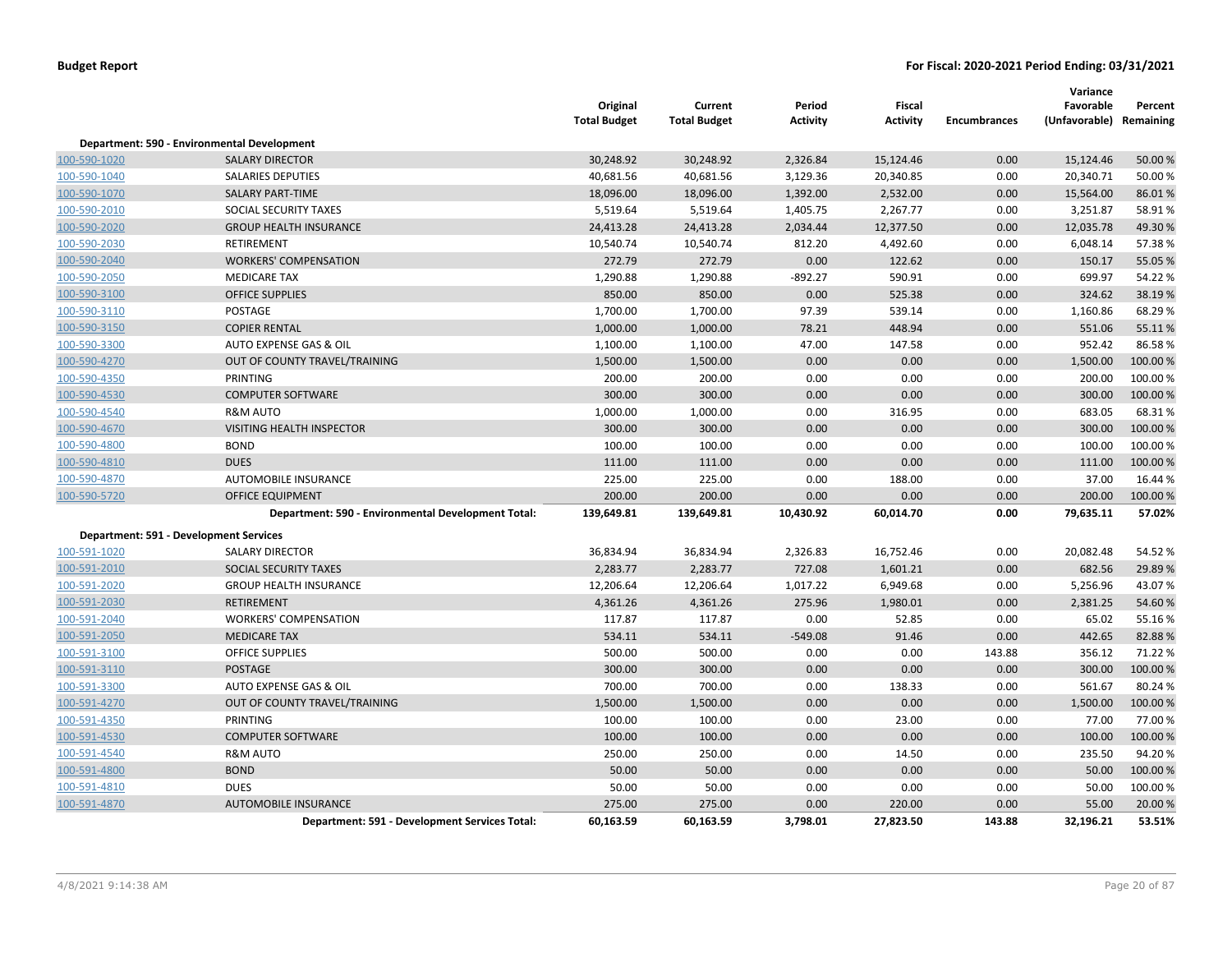|                                          |                                               | Original<br><b>Total Budget</b> | Current<br><b>Total Budget</b> | Period<br><b>Activity</b> | Fiscal<br>Activity | <b>Encumbrances</b> | Variance<br>Favorable<br>(Unfavorable) Remaining | Percent   |
|------------------------------------------|-----------------------------------------------|---------------------------------|--------------------------------|---------------------------|--------------------|---------------------|--------------------------------------------------|-----------|
| <b>Department: 640 - County Services</b> |                                               |                                 |                                |                           |                    |                     |                                                  |           |
| 100-640-4100                             | FANNIN CO. CHILDRENS CTR                      | 1,000.00                        | 1,000.00                       | 0.00                      | 1,000.00           | 0.00                | 0.00                                             | 0.00%     |
| 100-640-4110                             | FANNIN CO. WELFARE BOARD                      | 1,000.00                        | 1,000.00                       | 0.00                      | 0.00               | 0.00                | 1,000.00                                         | 100.00%   |
| 100-640-4120                             | FANNIN CO. HISTORICAL SOC                     | 4,500.00                        | 4,500.00                       | 0.00                      | 4,500.00           | 0.00                | 0.00                                             | 0.00%     |
| 100-640-4130                             | TEXOMA COMMUNITY CENTER(M.H.M.R.)             | 22,500.00                       | 22,500.00                      | 0.00                      | 22,500.00          | 0.00                | 0.00                                             | 0.00%     |
| 100-640-4140                             | <b>FANNIN COUNTY CRISIS CENTER</b>            | 1,000.00                        | 1,000.00                       | 0.00                      | 0.00               | 0.00                | 1,000.00                                         | 100.00%   |
| 100-640-4150                             | <b>TAPS PUBLIC TRANSIT</b>                    | 5,000.00                        | 5,000.00                       | 0.00                      | 5,000.00           | 0.00                | 0.00                                             | 0.00%     |
| 100-640-4160                             | <b>TRI-COUNTY SNAP</b>                        | 2,400.00                        | 2,400.00                       | 0.00                      | 0.00               | 0.00                | 2,400.00                                         | 100.00%   |
| 100-640-4170                             | <b>OPEN ARMS SHELTER</b>                      | 1,000.00                        | 1,000.00                       | 0.00                      | 0.00               | 0.00                | 1,000.00                                         | 100.00 %  |
| 100-640-4180                             | FANNIN CO COMMUNITY MINISTRIES, INC           | 1,000.00                        | 1,000.00                       | 1,000.00                  | 1,000.00           | 0.00                | 0.00                                             | 0.00%     |
| 100-640-4400                             | UTILITIES ELECTRICITY                         | 8,500.00                        | 8,500.00                       | 866.56                    | 2,735.10           | 0.00                | 5,764.90                                         | 67.82%    |
| 100-640-4410                             | UTILITIES GAS                                 | 2,000.00                        | 2,000.00                       | 519.02                    | 1,348.84           | 0.00                | 651.16                                           | 32.56%    |
| 100-640-4420                             | <b>UTILITIES WATER</b>                        | 4,000.00                        | 4,000.00                       | 327.46                    | 1,536.14           | 0.00                | 2,463.86                                         | 61.60%    |
| 100-640-4430                             | <b>TRASH PICK-UP</b>                          | 525.00                          | 525.00                         | 43.78                     | 218.90             | 0.00                | 306.10                                           | 58.30%    |
| 100-640-4820                             | <b>FIRE INSURANCE</b>                         | 2,600.00                        | 2,600.00                       | 0.00                      | 0.00               | 0.00                | 2,600.00                                         | 100.00 %  |
|                                          | Department: 640 - County Services Total:      | 57,025.00                       | 57,025.00                      | 2,756.82                  | 39,838.98          | 0.00                | 17,186.02                                        | 30.14%    |
| Department: 641 - Health Officer         |                                               |                                 |                                |                           |                    |                     |                                                  |           |
| 100-641-1020                             | SALARY APPOINTED OFFICIAL                     | 2,400.00                        | 2,400.00                       | 200.00                    | 1,200.00           | 0.00                | 1,200.00                                         | 50.00 %   |
|                                          | Department: 641 - Health Officer Total:       | 2,400.00                        | 2,400.00                       | 200.00                    | 1,200.00           | 0.00                | 1,200.00                                         | 50.00%    |
|                                          | Department: 645 - Indigent Health Care        |                                 |                                |                           |                    |                     |                                                  |           |
| 100-645-1020                             | <b>SALARY IHC DIRECTOR</b>                    | 18,096.00                       | 18,096.00                      | 1,392.00                  | 9,048.00           | 0.00                | 9,048.00                                         | 50.00 %   |
| 100-645-2010                             | SOCIAL SECURITY TAX                           | 1,121.95                        | 1,121.95                       | 345.20                    | 560.95             | 0.00                | 561.00                                           | 50.00 %   |
| 100-645-2030                             | <b>RETIREMENT</b>                             | 2,142.57                        | 2,142.57                       | 165.10                    | 1,069.72           | 0.00                | 1,072.85                                         | 50.07%    |
| 100-645-2040                             | <b>WORKER'S COMP</b>                          | 57.91                           | 57.91                          | 0.00                      | 25.96              | 0.00                | 31.95                                            | 55.17%    |
| 100-645-2050                             | <b>MEDICARE TAX</b>                           | 262.39                          | 262.39                         | $-238.72$                 | 131.17             | 0.00                | 131.22                                           | 50.01%    |
| 100-645-3100                             | <b>OFFICE SUPPLIES</b>                        | 400.00                          | 400.00                         | 117.82                    | 296.99             | 0.00                | 103.01                                           | 25.75 %   |
| 100-645-3110                             | <b>POSTAGE</b>                                | 75.00                           | 75.00                          | 0.00                      | 55.00              | 0.00                | 20.00                                            | 26.67%    |
| 100-645-4090                             | <b>DIABETIC SUPPLIES</b>                      | 3,000.00                        | 3,000.00                       | 183.63                    | 696.17             | 0.00                | 2,303.83                                         | 76.79%    |
| 100-645-4100                             | CERT. REG. NURSE ANES.                        | 500.00                          | 500.00                         | 0.00                      | 0.00               | 0.00                | 500.00                                           | 100.00 %  |
| 100-645-4110                             | PHYSICIAN, NON-EMERGENCY                      | 15,000.00                       | 15,000.00                      | 2,732.81                  | 21,557.52          | 0.00                | $-6,557.52$                                      | $-43.72%$ |
| 100-645-4120                             | PRESCRIPTIONS, DRUGS                          | 20,000.00                       | 20,000.00                      | 1,292.24                  | 10,650.97          | 0.00                | 9,349.03                                         | 46.75%    |
| 100-645-4130                             | HOSPITAL, INPATIENT                           | 45,000.00                       | 45,000.00                      | 14,034.18                 | 14,034.18          | 0.00                | 30,965.82                                        | 68.81%    |
| 100-645-4140                             | HOSPITAL, OUTPATIENT                          | 60,000.00                       | 60,000.00                      | 14,440.42                 | 61,989.24          | 0.00                | $-1,989.24$                                      | $-3.32%$  |
| 100-645-4150                             | LABORATORY/X-RAY                              | 4,000.00                        | 4,000.00                       | 565.39                    | 1,272.18           | 0.00                | 2,727.82                                         | 68.20%    |
| 100-645-4180                             | FED. QUALIFIED HEALTH CENTER                  | 5,000.00                        | 5,000.00                       | 0.00                      | 0.00               | 0.00                | 5,000.00                                         | 100.00 %  |
| 100-645-4210                             | <b>INTERNET</b>                               | 948.00                          | 948.00                         | 187.88                    | 533.64             | 0.00                | 414.36                                           | 43.71%    |
| 100-645-4270                             | OUT OF COUNTY TRAVEL/TRAINING                 | 1,000.00                        | 1,000.00                       | 0.00                      | 0.00               | 0.00                | 1,000.00                                         | 100.00 %  |
| 100-645-4300                             | <b>BIDS &amp; NOTICES</b>                     | 75.00                           | 75.00                          | 0.00                      | 0.00               | 0.00                | 75.00                                            | 100.00%   |
| 100-645-4530                             | <b>COMPUTER SOFTWARE</b>                      | 12,708.00                       | 12,708.00                      | 1,059.00                  | 7,413.00           | 0.00                | 5,295.00                                         | 41.67%    |
|                                          | Department: 645 - Indigent Health Care Total: | 189,386.82                      | 189,386.82                     | 36,276.95                 | 129,334.69         | 0.00                | 60,052.13                                        | 31.71%    |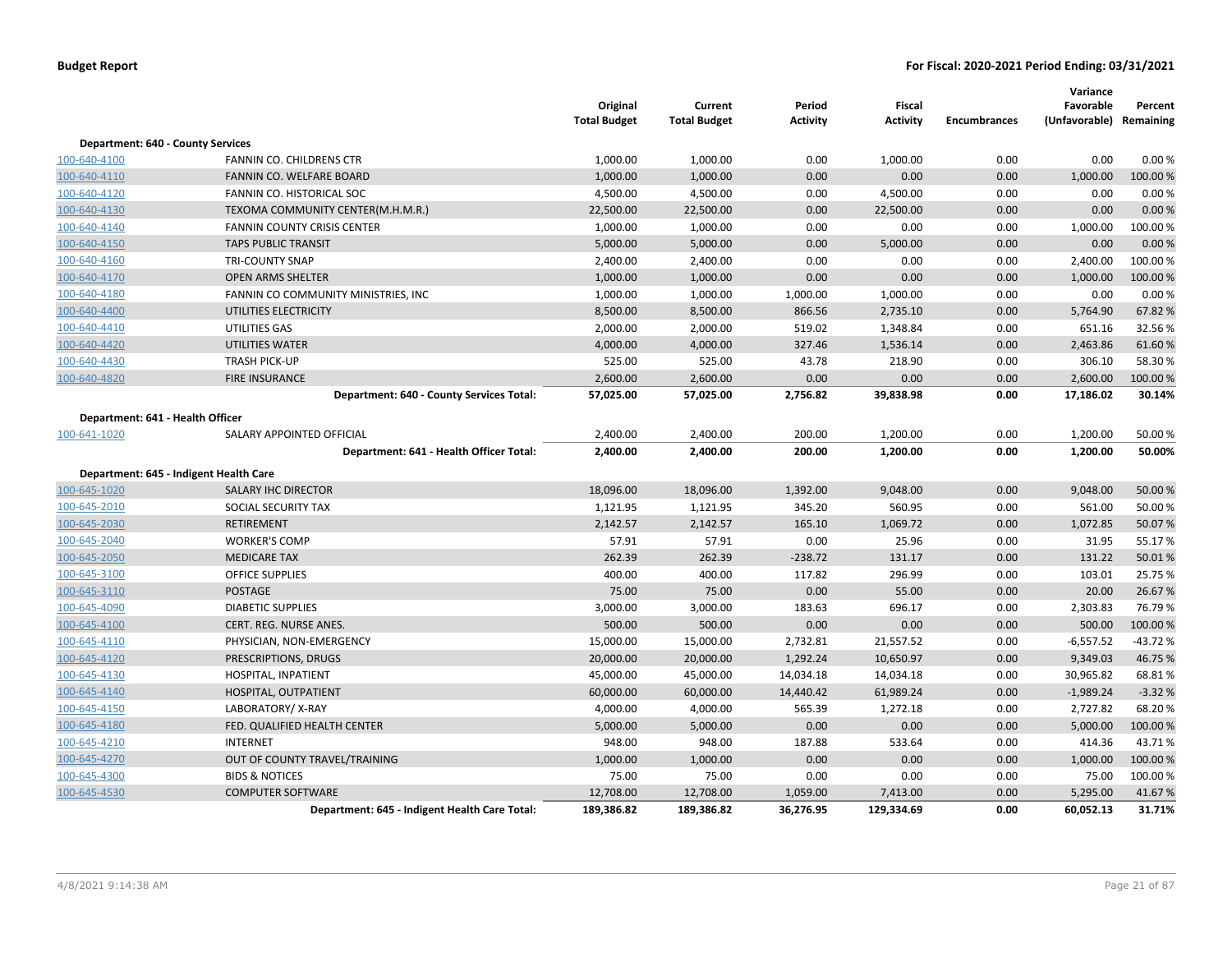|                                                    |                              |                                                    | Original<br><b>Total Budget</b> | Current<br><b>Total Budget</b> | Period<br><b>Activity</b> | Fiscal<br><b>Activity</b> | <b>Encumbrances</b> | Variance<br>Favorable<br>(Unfavorable) Remaining | Percent  |
|----------------------------------------------------|------------------------------|----------------------------------------------------|---------------------------------|--------------------------------|---------------------------|---------------------------|---------------------|--------------------------------------------------|----------|
| Department: 665 - County Agents                    |                              |                                                    |                                 |                                |                           |                           |                     |                                                  |          |
| 100-665-1050                                       | SALARY SECRETARY             |                                                    | 28,296.90                       | 28,296.90                      | 1,632.51                  | 8,529.31                  | 0.00                | 19,767.59                                        | 69.86%   |
| 100-665-1500                                       | <b>CO. AGENTS SALARIES</b>   |                                                    | 51,811.65                       | 51,811.65                      | 3,985.52                  | 25,905.88                 | 0.00                | 25,905.77                                        | 50.00 %  |
| 100-665-2010                                       | SOCIAL SECURITY TAXES        |                                                    | 4,966.73                        | 4,966.73                       | 1,201.54                  | 1,899.79                  | 0.00                | 3,066.94                                         | 61.75%   |
| 100-665-2020                                       |                              | <b>GROUP HEALTH INSURANCE</b>                      | 12,206.64                       | 12,206.64                      | 1,017.22                  | 6,103.32                  | 0.00                | 6,103.32                                         | 50.00 %  |
| 100-665-2030                                       | RETIREMENT                   |                                                    | 3,350.35                        | 3,350.35                       | 193.62                    | 1,008.66                  | 0.00                | 2,341.69                                         | 69.89%   |
| 100-665-2040                                       |                              | <b>WORKERS' COMPENSATION</b>                       | 90.55                           | 90.55                          | 0.00                      | 40.60                     | 0.00                | 49.95                                            | 55.16 %  |
| 100-665-2050                                       | <b>MEDICARE TAX</b>          |                                                    | 1,161.57                        | 1,161.57                       | $-844.30$                 | 444.37                    | 0.00                | 717.20                                           | 61.74%   |
| 100-665-3100                                       | <b>OFFICE SUPPLIES</b>       |                                                    | 1,100.00                        | 1,100.00                       | 0.00                      | 293.45                    | 83.97               | 722.58                                           | 65.69%   |
| 100-665-3110                                       | POSTAGE                      |                                                    | 300.00                          | 300.00                         | 0.00                      | 0.00                      | 0.00                | 300.00                                           | 100.00%  |
| 100-665-3150                                       | <b>COPIER RENTAL</b>         |                                                    | 1,800.00                        | 1,800.00                       | 91.23                     | 578.78                    | 0.00                | 1,221.22                                         | 67.85 %  |
| 100-665-3350                                       | <b>PROGRAM SUPPLIES</b>      |                                                    | 500.00                          | 500.00                         | 0.00                      | 0.00                      | 0.00                | 500.00                                           | 100.00 % |
| 100-665-4210                                       | <b>INTERNET</b>              |                                                    | 800.00                          | 800.00                         | 129.98                    | 389.94                    | 0.00                | 410.06                                           | 51.26%   |
| 100-665-4270                                       |                              | IN/OUT CO.TRAVEL/TRAINING-AG.                      | 3,000.00                        | 3,000.00                       | 0.00                      | 120.00                    | 0.00                | 2,880.00                                         | 96.00%   |
| 100-665-4280                                       |                              | IN/OUT CO.TRAVEL/TRAINING-F.C.S.                   | 3,000.00                        | 3,000.00                       | 226.50                    | 376.50                    | 0.00                | 2,623.50                                         | 87.45 %  |
| 100-665-4290                                       |                              | IN/OUT CO.TRAVEL/TRAINING-4-H                      | 3,000.00                        | 3,000.00                       | 149.97                    | 259.97                    | 0.00                | 2,740.03                                         | 91.33%   |
|                                                    |                              | Department: 665 - County Agents Total:             | 115,384.39                      | 115,384.39                     | 7,783.79                  | 45,950.57                 | 83.97               | 69,349.85                                        | 60.10%   |
| <b>Department: 696 - Donations and Allocations</b> |                              |                                                    |                                 |                                |                           |                           |                     |                                                  |          |
| 100-696-4910                                       |                              | SOIL & WATER CONSERVATION                          | 1,000.00                        | 1,000.00                       | 0.00                      | 0.00                      | 0.00                | 1,000.00                                         | 100.00 % |
| 100-696-4920                                       | <b>INDIGENT BURIAL</b>       |                                                    | 2,000.00                        | 2,000.00                       | 0.00                      | 0.00                      | 0.00                | 2,000.00                                         | 100.00%  |
|                                                    |                              | Department: 696 - Donations and Allocations Total: | 3,000.00                        | 3,000.00                       | 0.00                      | 0.00                      | 0.00                | 3,000.00                                         | 100.00%  |
|                                                    |                              | <b>Expense Total:</b>                              | 13,903,281.52                   | 13,923,290.14                  | 1,056,032.44              | 6,182,924.61              | 72,354.65           | 7,668,010.88                                     | 55.07%   |
|                                                    |                              |                                                    |                                 |                                |                           |                           |                     |                                                  |          |
|                                                    |                              | Fund: 100 - General Surplus (Deficit):             | 0.00                            | 0.00                           | $-523,623.53$             | 4,966,617.75              | $-72,354.65$        | 4,894,263.10                                     | $0.00\%$ |
| Fund: 110 - Courthouse Security                    |                              |                                                    |                                 |                                |                           |                           |                     |                                                  |          |
| Revenue                                            |                              |                                                    |                                 |                                |                           |                           |                     |                                                  |          |
| RevType: 300 - CASH                                |                              |                                                    |                                 |                                |                           |                           |                     |                                                  |          |
| 110-300-1110                                       |                              | <b>BEGINNING CASH BALANCE</b>                      | 26,650.00                       | 55,064.66                      | 0.00                      | 0.00                      | 0.00                | $-55,064.66$                                     | 100.00 % |
| <b>Budget Adjustments</b>                          |                              |                                                    |                                 |                                |                           |                           |                     |                                                  |          |
| <b>Number</b>                                      | Date                         | <b>Description</b>                                 | Adjustment                      |                                |                           |                           |                     |                                                  |          |
| BA0000059                                          | 03/05/2021                   | Increase budget for CCTV and access cont           | $-28,414.66$                    |                                |                           |                           |                     |                                                  |          |
|                                                    |                              | RevType: 300 - CASH Total:                         | 26,650.00                       | 55,064.66                      | 0.00                      | 0.00                      | 0.00                | $-55,064.66$                                     | 100.00%  |
| RevType: 340 - FEES OF OFFICE                      |                              |                                                    |                                 |                                |                           |                           |                     |                                                  |          |
| 110-340-6000                                       | <b>COUNTY CLERK FEES</b>     |                                                    | 4,000.00                        | 4,000.00                       | 0.00                      | 2,713.21                  | 0.00                | $-1,286.79$                                      | 32.17%   |
| 110-340-6500                                       | <b>DISTRICT CLERK FEES</b>   |                                                    | 2,200.00                        | 2,200.00                       | 0.00                      | 217.31                    | 0.00                | $-1,982.69$                                      | 90.12%   |
| 110-340-6510                                       | <b>JUSTICE OF PEACE FEES</b> |                                                    | 2,100.00                        | 2,100.00                       | 0.00                      | 110.83                    | 0.00                | $-1,989.17$                                      | 94.72%   |
|                                                    |                              | RevType: 340 - FEES OF OFFICE Total:               | 8,300.00                        | 8,300.00                       | 0.00                      | 3,041.35                  | 0.00                | $-5,258.65$                                      | 63.36%   |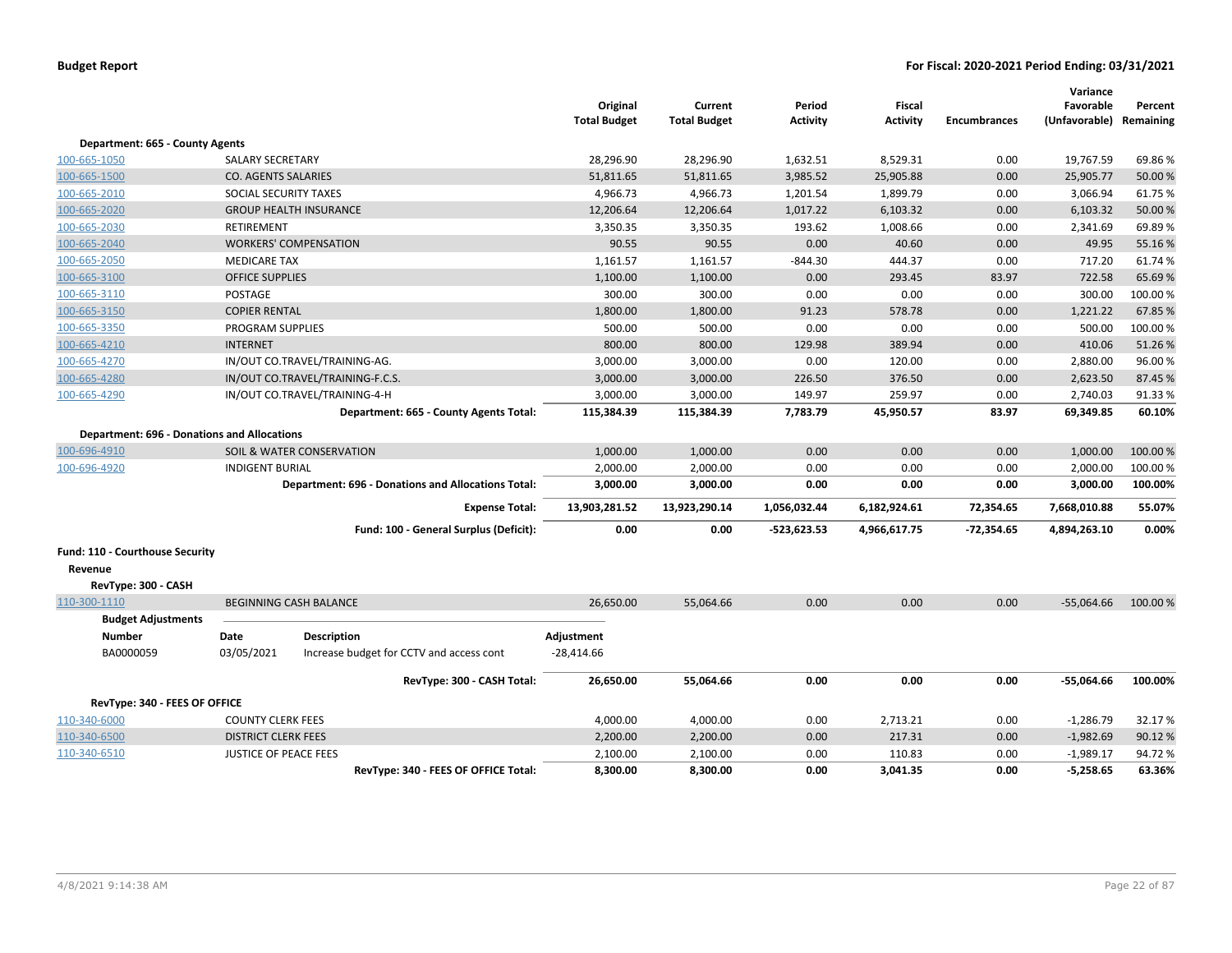| <b>Budget Report</b> |  |
|----------------------|--|
|----------------------|--|

|                                                 |                             |                                                                | Original            | Current             | Period          | <b>Fiscal</b>   |                     | Variance<br>Favorable | Percent   |
|-------------------------------------------------|-----------------------------|----------------------------------------------------------------|---------------------|---------------------|-----------------|-----------------|---------------------|-----------------------|-----------|
|                                                 |                             |                                                                | <b>Total Budget</b> | <b>Total Budget</b> | <b>Activity</b> | <b>Activity</b> | <b>Encumbrances</b> | (Unfavorable)         | Remaining |
| RevType: 360 - INTEREST EARNINGS                |                             |                                                                |                     |                     |                 |                 |                     |                       |           |
| 110-360-1000                                    | <b>INTEREST EARNINGS</b>    |                                                                | 50.00               | 50.00               | 0.00            | 0.00            | 0.00                | $-50.00$              | 100.00 %  |
|                                                 |                             | RevType: 360 - INTEREST EARNINGS Total:                        | 50.00               | 50.00               | 0.00            | 0.00            | 0.00                | $-50.00$              | 100.00%   |
|                                                 |                             | <b>Revenue Total:</b>                                          | 35,000.00           | 63,414.66           | 0.00            | 3,041.35        | 0.00                | $-60,373.31$          | 95.20%    |
| Expense                                         |                             |                                                                |                     |                     |                 |                 |                     |                       |           |
| Department: 541 - Courthouse Security Part-Time |                             |                                                                |                     |                     |                 |                 |                     |                       |           |
| 110-541-1070                                    | SALARY PART-TIME            |                                                                | 35,000.00           | 35,000.00           | 0.00            | 0.00            | 0.00                | 35,000.00             | 100.00 %  |
|                                                 |                             | Department: 541 - Courthouse Security Part-Time Total:         | 35,000.00           | 35,000.00           | 0.00            | 0.00            | 0.00                | 35,000.00             | 100.00%   |
| <b>Department: 542 - Security Equipment</b>     |                             |                                                                |                     |                     |                 |                 |                     |                       |           |
| 110-542-5710                                    | <b>EQUIPMENT</b>            |                                                                | 0.00                | 28,414.66           | 28,414.85       | 28,414.85       | 0.00                | $-0.19$               | 0.00%     |
| <b>Budget Adjustments</b>                       |                             |                                                                |                     |                     |                 |                 |                     |                       |           |
| <b>Number</b>                                   | Date                        | <b>Description</b>                                             | Adjustment          |                     |                 |                 |                     |                       |           |
| BA0000059                                       | 03/05/2021                  | Increase budget for CCTV and access cont                       | 28,414.66           |                     |                 |                 |                     |                       |           |
|                                                 |                             | Department: 542 - Security Equipment Total:                    | 0.00                | 28,414.66           | 28,414.85       | 28,414.85       | 0.00                | $-0.19$               | 0.00%     |
|                                                 |                             | <b>Expense Total:</b>                                          | 35,000.00           | 63,414.66           | 28,414.85       | 28,414.85       | 0.00                | 34,999.81             | 55.19%    |
|                                                 |                             | Fund: 110 - Courthouse Security Surplus (Deficit):             | 0.00                | 0.00                | $-28,414.85$    | $-25,373.50$    | 0.00                | $-25,373.50$          | 0.00%     |
| Fund: 111 - Justice Court Building Security     |                             |                                                                |                     |                     |                 |                 |                     |                       |           |
| Revenue                                         |                             |                                                                |                     |                     |                 |                 |                     |                       |           |
| RevType: 300 - CASH                             |                             |                                                                |                     |                     |                 |                 |                     |                       |           |
| 111-300-1140                                    | <b>BEGINNING CASH</b>       |                                                                | 3,650.00            | 3,650.00            | 0.00            | 0.00            | 0.00                | $-3,650.00$           | 100.00 %  |
|                                                 |                             | RevType: 300 - CASH Total:                                     | 3,650.00            | 3,650.00            | 0.00            | 0.00            | 0.00                | $-3,650.00$           | 100.00%   |
| RevType: 370 - MISCELLANEOUS                    |                             |                                                                |                     |                     |                 |                 |                     |                       |           |
| 111-370-4550                                    | <b>JP1 SECURITY FEE</b>     |                                                                | 500.00              | 500.00              | 0.00            | 467.72          | 0.00                | $-32.28$              | 6.46%     |
| 111-370-4560                                    | <b>JP2 SECURITY FEE</b>     |                                                                | 150.00              | 150.00              | 0.00            | 85.90           | 0.00                | $-64.10$              | 42.73%    |
| 111-370-4570                                    | JP3 SECURITY FEE            |                                                                | 200.00              | 200.00              | 0.00            | 362.30          | 0.00                | 162.30                | 181.15 %  |
|                                                 |                             | RevType: 370 - MISCELLANEOUS Total:                            | 850.00              | 850.00              | 0.00            | 915.92          | 0.00                | 65.92                 | 7.76%     |
|                                                 |                             | <b>Revenue Total:</b>                                          | 4,500.00            | 4,500.00            | 0.00            | 915.92          | 0.00                | $-3,584.08$           | 79.65%    |
| <b>Expense</b>                                  |                             |                                                                |                     |                     |                 |                 |                     |                       |           |
| Department: 454 - Justice Ct Bldg Expense       |                             |                                                                |                     |                     |                 |                 |                     |                       |           |
| 111-454-3200                                    | JP1 SECURITY EXPENSE        |                                                                | 1,000.00            | 1,000.00            | 0.00            | 0.00            | 0.00                | 1,000.00              | 100.00%   |
| 111-454-3210                                    | <b>JP2 SECURITY EXPENSE</b> |                                                                | 1,000.00            | 1,000.00            | 0.00            | 0.00            | 0.00                | 1,000.00              | 100.00 %  |
| 111-454-3220                                    | JP3 SECURITY EXPENSE        |                                                                | 2,500.00            | 2,500.00            | 0.00            | 0.00            | 0.00                | 2,500.00              | 100.00 %  |
|                                                 |                             | Department: 454 - Justice Ct Bldg Expense Total:               | 4,500.00            | 4,500.00            | 0.00            | 0.00            | 0.00                | 4,500.00              | 100.00%   |
|                                                 |                             | <b>Expense Total:</b>                                          | 4,500.00            | 4,500.00            | 0.00            | 0.00            | 0.00                | 4,500.00              | 100.00%   |
|                                                 |                             | Fund: 111 - Justice Court Building Security Surplus (Deficit): | 0.00                | 0.00                | 0.00            | 915.92          | 0.00                | 915.92                | 0.00%     |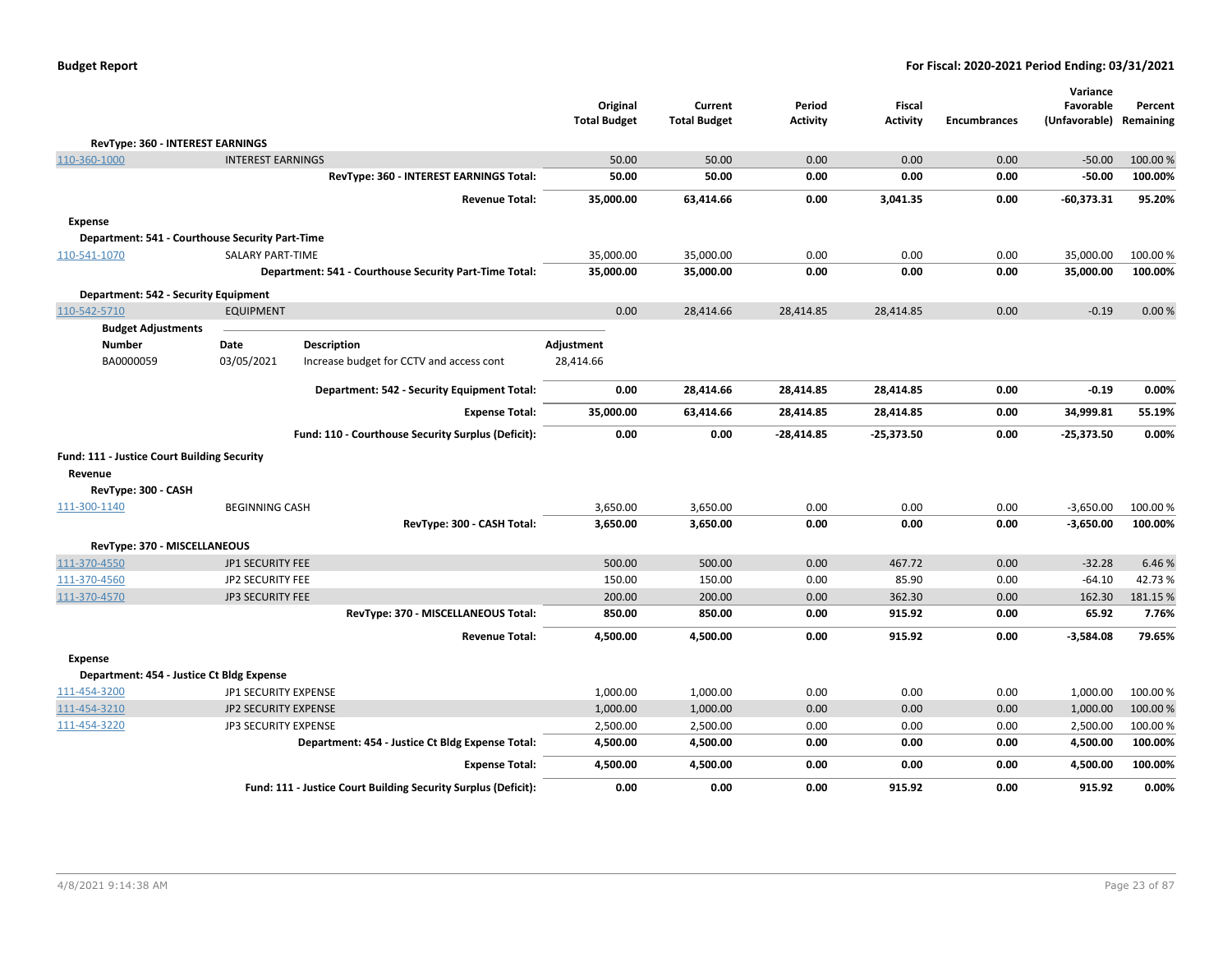|                                           |                                                              | Original<br><b>Total Budget</b> | Current<br><b>Total Budget</b> | Period<br><b>Activity</b> | <b>Fiscal</b><br><b>Activity</b> | <b>Encumbrances</b> | Variance<br>Favorable<br>(Unfavorable) Remaining | Percent  |
|-------------------------------------------|--------------------------------------------------------------|---------------------------------|--------------------------------|---------------------------|----------------------------------|---------------------|--------------------------------------------------|----------|
| Fund: 120 - County Clerk Vital Statistics |                                                              |                                 |                                |                           |                                  |                     |                                                  |          |
| Revenue                                   |                                                              |                                 |                                |                           |                                  |                     |                                                  |          |
| RevType: 300 - CASH                       |                                                              |                                 |                                |                           |                                  |                     |                                                  |          |
| 120-300-1120                              | <b>BEGINNING CASH BALANCE</b>                                | 2,995.00                        | 2,995.00                       | 0.00                      | 0.00                             | 0.00                | $-2,995.00$                                      | 100.00%  |
|                                           | RevType: 300 - CASH Total:                                   | 2,995.00                        | 2,995.00                       | 0.00                      | 0.00                             | 0.00                | $-2,995.00$                                      | 100.00%  |
|                                           | <b>RevType: 360 - INTEREST EARNINGS</b>                      |                                 |                                |                           |                                  |                     |                                                  |          |
| 120-360-1000                              | <b>INTEREST EARNINGS</b>                                     | 5.00                            | 5.00                           | 0.00                      | 0.00                             | 0.00                | $-5.00$                                          | 100.00 % |
|                                           | RevType: 360 - INTEREST EARNINGS Total:                      | 5.00                            | 5.00                           | 0.00                      | 0.00                             | 0.00                | $-5.00$                                          | 100.00%  |
|                                           |                                                              |                                 |                                |                           |                                  |                     |                                                  |          |
| RevType: 370 - MISCELLANEOUS              |                                                              |                                 |                                |                           |                                  |                     |                                                  |          |
| 120-370-1340                              | CO.CLK.VITAL STAT.FEE                                        | 500.00                          | 500.00                         | 0.00                      | 130.00                           | 0.00                | $-370.00$                                        | 74.00%   |
|                                           | RevType: 370 - MISCELLANEOUS Total:                          | 500.00                          | 500.00                         | 0.00                      | 130.00                           | 0.00                | $-370.00$                                        | 74.00%   |
|                                           | <b>Revenue Total:</b>                                        | 3,500.00                        | 3,500.00                       | 0.00                      | 130.00                           | 0.00                | $-3,370.00$                                      | 96.29%   |
| <b>Expense</b>                            |                                                              |                                 |                                |                           |                                  |                     |                                                  |          |
| Department: 411 - Vital Stats Expense     |                                                              |                                 |                                |                           |                                  |                     |                                                  |          |
| 120-411-3100                              | <b>OFFICE SUPPLIES</b>                                       | 2,500.00                        | 2,500.00                       | 0.00                      | 153.00                           | 36.95               | 2,310.05                                         | 92.40%   |
| 120-411-4270                              | OUT OF COUNTY TRAVEL                                         | 1,000.00                        | 1,000.00                       | 0.00                      | 0.00                             | 0.00                | 1,000.00                                         | 100.00%  |
|                                           | Department: 411 - Vital Stats Expense Total:                 | 3,500.00                        | 3,500.00                       | 0.00                      | 153.00                           | 36.95               | 3,310.05                                         | 94.57%   |
|                                           | <b>Expense Total:</b>                                        | 3,500.00                        | 3,500.00                       | 0.00                      | 153.00                           | 36.95               | 3,310.05                                         | 94.57%   |
|                                           | Fund: 120 - County Clerk Vital Statistics Surplus (Deficit): | 0.00                            | 0.00                           | 0.00                      | $-23.00$                         | $-36.95$            | $-59.95$                                         | 0.00%    |
|                                           | Fund: 121 - County Clerk Records Management                  |                                 |                                |                           |                                  |                     |                                                  |          |
| Revenue                                   |                                                              |                                 |                                |                           |                                  |                     |                                                  |          |
| RevType: 300 - CASH<br>121-300-1180       | <b>BEGINNING CASH BALANCE</b>                                | 38,139.08                       | 38,139.08                      | 0.00                      | 0.00                             | 0.00                | $-38,139.08$                                     | 100.00 % |
|                                           | RevType: 300 - CASH Total:                                   | 38,139.08                       | 38,139.08                      | 0.00                      | 0.00                             | 0.00                | $-38,139.08$                                     | 100.00%  |
|                                           |                                                              |                                 |                                |                           |                                  |                     |                                                  |          |
|                                           | RevType: 360 - INTEREST EARNINGS                             |                                 |                                |                           |                                  |                     |                                                  |          |
| 121-360-1000                              | <b>INTEREST EARNINGS</b>                                     | 50.00                           | 50.00                          | 0.00                      | 0.00                             | 0.00                | $-50.00$                                         | 100.00 % |
|                                           | RevType: 360 - INTEREST EARNINGS Total:                      | 50.00                           | 50.00                          | 0.00                      | 0.00                             | 0.00                | $-50.00$                                         | 100.00%  |
| RevType: 370 - MISCELLANEOUS              |                                                              |                                 |                                |                           |                                  |                     |                                                  |          |
| 121-370-1310                              | SUBSCRIPTION/IMAGES FEES                                     | 2,500.00                        | 2,500.00                       | 3,960.50                  | 10,689.50                        | 0.00                | 8,189.50                                         | 427.58%  |
| 121-370-1330                              | <b>CO.CLERK PRESERVE REC FEE</b>                             | 55,000.00                       | 55,000.00                      | 0.00                      | 8,193.97                         | 0.00                | $-46,806.03$                                     | 85.10%   |
|                                           | RevType: 370 - MISCELLANEOUS Total:                          | 57,500.00                       | 57,500.00                      | 3,960.50                  | 18,883.47                        | 0.00                | $-38,616.53$                                     | 67.16%   |
|                                           | <b>Revenue Total:</b>                                        | 95,689.08                       | 95,689.08                      | 3,960.50                  | 18,883.47                        | 0.00                | $-76,805.61$                                     | 80.27%   |
| <b>Expense</b>                            |                                                              |                                 |                                |                           |                                  |                     |                                                  |          |
|                                           | Department: 402 - Co.Clerk Records Mgt. Exp.                 |                                 |                                |                           |                                  |                     |                                                  |          |
| 121-402-1040                              | <b>SALARY DEPUTY</b>                                         | 25,743.12                       | 25,743.12                      | 1,980.24                  | 12,871.55                        | 0.00                | 12,871.57                                        | 50.00%   |
| 121-402-2010                              | SOCIAL SECURITY TAXES                                        | 1,596.07                        | 1,596.07                       | 491.12                    | 798.07                           | 0.00                | 798.00                                           | 50.00 %  |
| 121-402-2020                              | <b>GROUP HEALTH INSURANCE</b>                                | 12,206.64                       | 12,206.64                      | 1,017.22                  | 6,103.32                         | 0.00                | 6,103.32                                         | 50.00%   |
| 121-402-2030                              | <b>RETIREMENT</b>                                            | 3,047.99                        | 3,047.99                       | 234.86                    | 1,521.75                         | 0.00                | 1,526.24                                         | 50.07%   |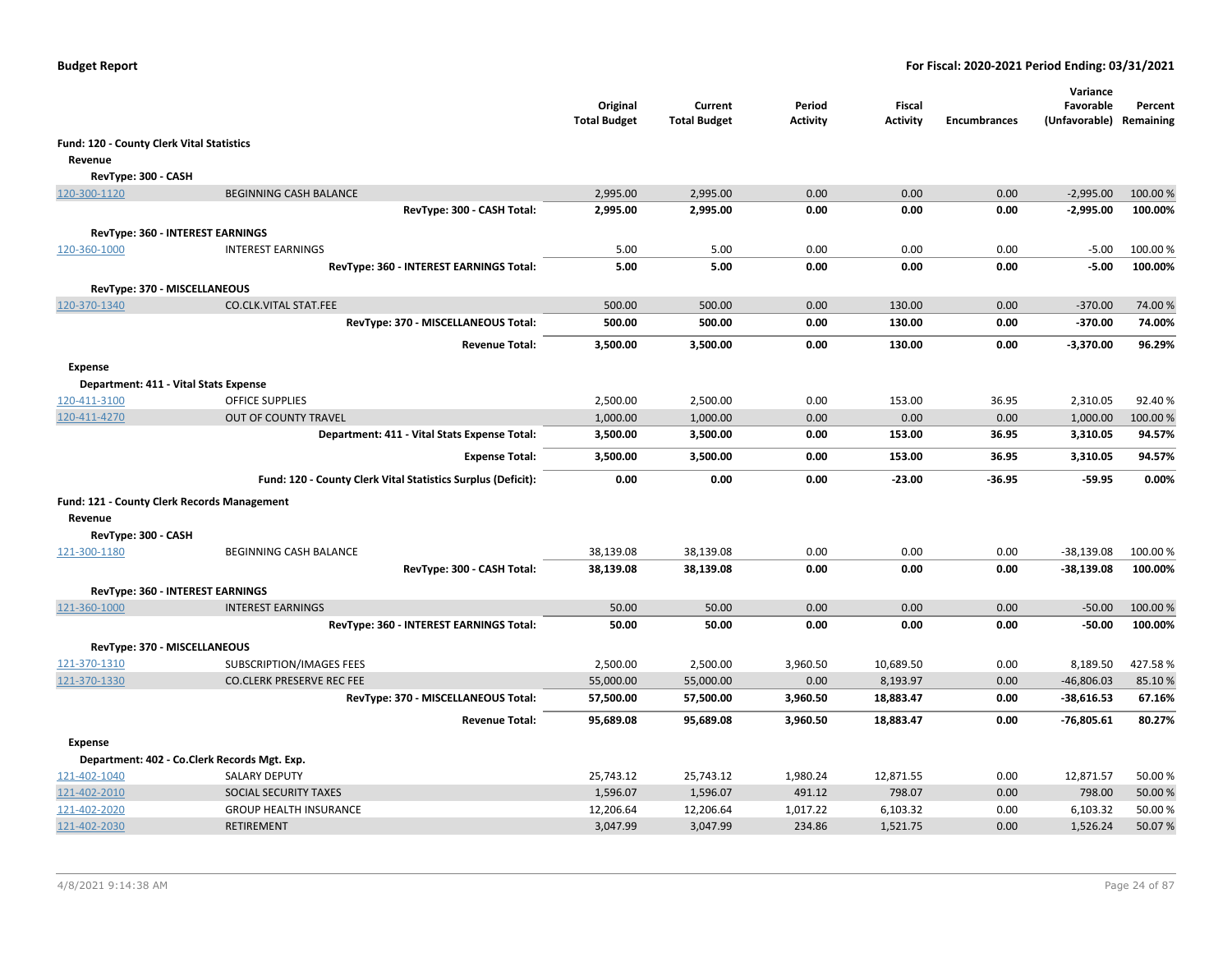| <b>Budget Report</b> |  |
|----------------------|--|
|----------------------|--|

|                                |                                                                | Original<br><b>Total Budget</b> | Current<br><b>Total Budget</b> | Period<br><b>Activity</b> | <b>Fiscal</b><br><b>Activity</b> | <b>Encumbrances</b> | Variance<br>Favorable<br>(Unfavorable) | Percent<br>Remaining    |
|--------------------------------|----------------------------------------------------------------|---------------------------------|--------------------------------|---------------------------|----------------------------------|---------------------|----------------------------------------|-------------------------|
| 121-402-2040                   | <b>WORKERS COMPENSATION</b>                                    | 82.38                           | 82.38                          | 0.00                      | 36.93                            | 0.00                | 45.45                                  | 55.17%                  |
| 121-402-2050                   | <b>MEDICARE TAX</b>                                            | 373.28                          | 373.28                         | $-339.62$                 | 186.68                           | 0.00                | 186.60                                 | 49.99%                  |
| 121-402-3100                   | <b>OFFICE SUPPLIES</b>                                         | 600.00                          | 600.00                         | 0.00                      | 0.00                             | 0.00                | 600.00                                 | 100.00%                 |
| 121-402-3120                   | <b>IMAGING SYSTEM</b>                                          | 51,204.00                       | 51,204.00                      | 0.00                      | 12,864.00                        | 0.00                | 38,340.00                              | 74.88%                  |
| 121-402-3150                   | <b>COPIER MAINTENANCE</b>                                      | 435.60                          | 435.60                         | 0.00                      | 0.00                             | 0.00                | 435.60                                 | 100.00 %                |
| 121-402-5740                   | <b>TECHNOLOGY</b>                                              | 400.00                          | 400.00                         | 0.00                      | 0.00                             | 0.00                | 400.00                                 | 100.00%                 |
|                                | Department: 402 - Co.Clerk Records Mgt. Exp. Total:            | 95,689.08                       | 95,689.08                      | 3,383.82                  | 34,382.30                        | 0.00                | 61,306.78                              | 64.07%                  |
|                                | <b>Expense Total:</b>                                          | 95,689.08                       | 95,689.08                      | 3,383.82                  | 34,382.30                        | 0.00                | 61,306.78                              | 64.07%                  |
|                                | Fund: 121 - County Clerk Records Management Surplus (Deficit): | 0.00                            | 0.00                           | 576.68                    | $-15,498.83$                     | 0.00                | $-15,498.83$                           | 0.00%                   |
| Fund: 122 - Chapter 19 Funds   |                                                                |                                 |                                |                           |                                  |                     |                                        |                         |
| Revenue                        |                                                                |                                 |                                |                           |                                  |                     |                                        |                         |
| RevType: 330 - GRANTS          |                                                                |                                 |                                |                           |                                  |                     |                                        |                         |
| 122-330-4030                   | <b>CHAPTER 19 FUNDS</b>                                        | 1,205.96                        | 1,205.96                       | 0.00                      | 0.00                             | 0.00                | $-1,205.96$                            | 100.00 %                |
|                                | RevType: 330 - GRANTS Total:                                   | 1,205.96                        | 1,205.96                       | 0.00                      | 0.00                             | 0.00                | $-1,205.96$                            | 100.00%                 |
|                                | <b>Revenue Total:</b>                                          | 1,205.96                        | 1,205.96                       | 0.00                      | 0.00                             | 0.00                | $-1,205.96$                            | 100.00%                 |
| <b>Expense</b>                 |                                                                |                                 |                                |                           |                                  |                     |                                        |                         |
| Department: 403 - County Clerk |                                                                |                                 |                                |                           |                                  |                     |                                        |                         |
| 122-403-1070                   | <b>SALARY PART-TIME</b>                                        | 470.00                          | 470.00                         | 0.00                      | 0.00                             | 0.00                | 470.00                                 | 100.00 %                |
| 122-403-2010                   | SOCIAL SECURITY TAXES                                          | 29.14                           | 29.14                          | 0.00                      | 0.00                             | 0.00                | 29.14                                  | 100.00%                 |
| 122-403-2050                   | <b>MEDICARE TAX</b>                                            | 6.82                            | 6.82                           | 0.00                      | 0.00                             | 0.00                | 6.82                                   | 100.00 %                |
| 122-403-3100                   | <b>OFFICE SUPPLIES</b>                                         | 700.00                          | 700.00                         | 0.00                      | 0.00                             | 0.00                | 700.00                                 | 100.00%                 |
|                                | Department: 403 - County Clerk Total:                          | 1,205.96                        | 1,205.96                       | 0.00                      | 0.00                             | 0.00                | 1,205.96                               | 100.00%                 |
|                                | Department: 478 - HAVA CARES Act Coronavirus Relief            |                                 |                                |                           |                                  |                     |                                        |                         |
| 122-478-1033                   | <b>SECURITY</b>                                                | 0.00                            | 0.00                           | 0.00                      | 1,400.00                         | 0.00                | $-1,400.00$                            | 0.00%                   |
| 122-478-1090                   | <b>SALARY ELECTION</b>                                         | 0.00                            | 0.00                           | 0.00                      | 11,373.00                        | 0.00                | $-11,373.00$                           | 0.00%                   |
| 122-478-2030                   | <b>RETIREMENT</b>                                              | 0.00                            | 0.00                           | 0.00                      | 165.06                           | 0.00                | $-165.06$                              | 0.00%                   |
| 122-478-2050                   | <b>MEDICARE TAX</b>                                            | 0.00                            | 0.00                           | 0.00                      | 136.02                           | 0.00                | $-136.02$                              | 0.00%                   |
| 122-478-3100                   | <b>OFFICE SUPPLIES</b>                                         | 0.00                            | 0.00                           | 0.00                      | 9.83                             | 0.00                | $-9.83$                                | 0.00%                   |
| 122-478-3970                   | SANITIZING SUPPLIES                                            | 0.00                            | 0.00                           | 0.00                      | 1,547.27                         | 0.00                | $-1,547.27$                            | 0.00%                   |
| 122-478-3980                   | PERSONAL PROTECTIVE EQUIPMENT                                  | 0.00                            | 0.00                           | 0.00                      | 302.51                           | 0.00                | $-302.51$                              | 0.00%                   |
| 122-478-3990                   | OFFICE PROTECTION                                              | 0.00                            | 0.00                           | 0.00                      | 957.84                           | 0.00                | $-957.84$                              | 0.00%                   |
| 122-478-4420                   | OTHER PROFESSIONAL SERVICES                                    | 0.00                            | 0.00                           | 0.00                      | 1,266.94                         | 0.00                | $-1,266.94$                            | 0.00%                   |
| 122-478-5720                   | <b>OFFICE EQUIPMENT</b>                                        | 0.00                            | 0.00                           | 0.00                      | 211.60                           | 0.00                | $-211.60$                              | 0.00%                   |
|                                | Department: 478 - HAVA CARES Act Coronavirus Relief Total:     | 0.00                            | 0.00                           | 0.00                      | 17,370.07                        | 0.00                | $-17,370.07$                           | 0.00%                   |
|                                | <b>Expense Total:</b>                                          | 1,205.96                        | 1,205.96                       | 0.00                      | 17,370.07                        | 0.00                |                                        | $-16,164.11 -1,340.35%$ |
|                                | Fund: 122 - Chapter 19 Funds Surplus (Deficit):                | 0.00                            | 0.00                           | 0.00                      | $-17,370.07$                     | 0.00                | $-17,370.07$                           | 0.00%                   |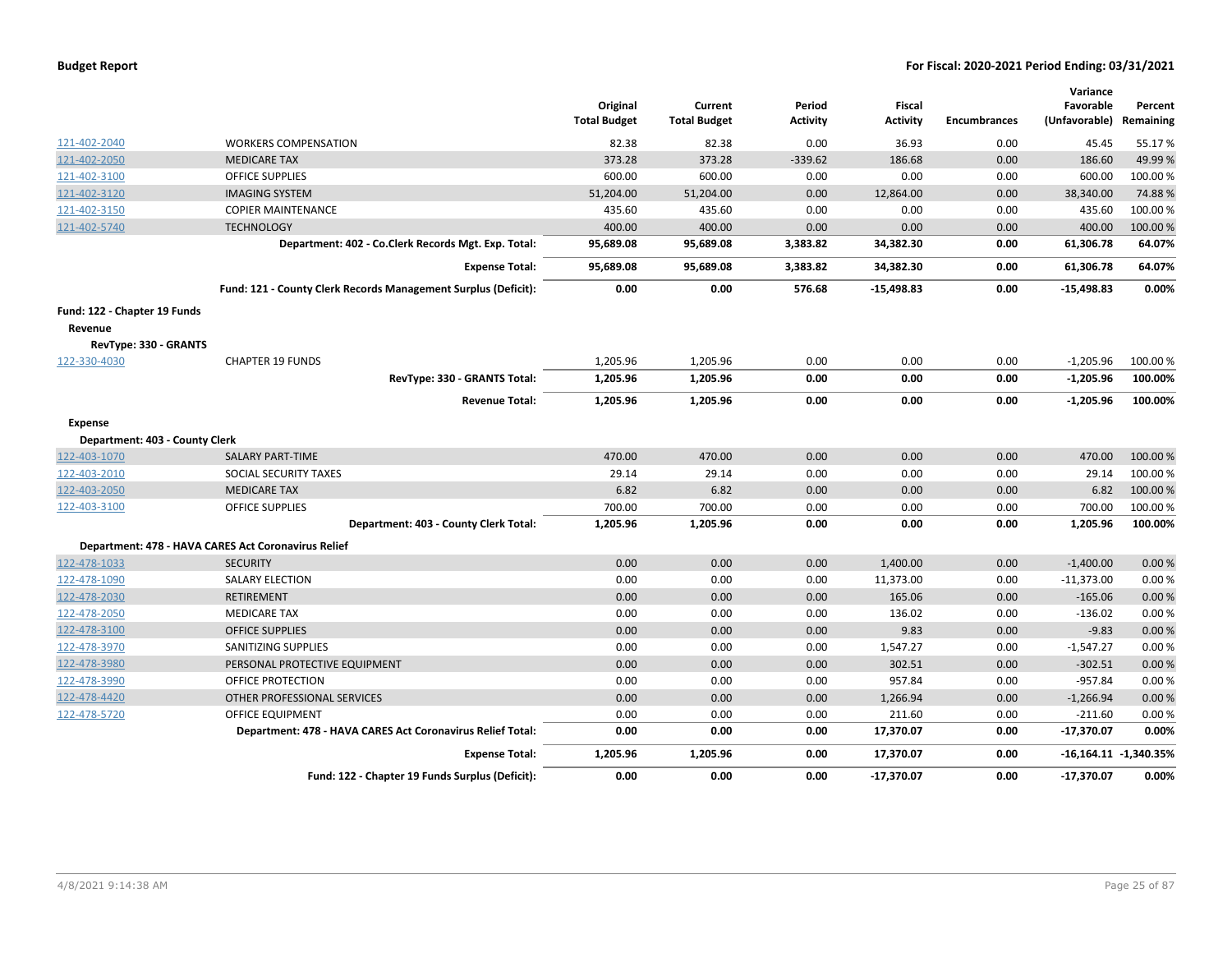|                                                    |                           |                                                                       | Original<br><b>Total Budget</b> | Current<br><b>Total Budget</b> | Period<br><b>Activity</b> | Fiscal<br><b>Activity</b> | <b>Encumbrances</b> | Variance<br>Favorable<br>(Unfavorable) Remaining | Percent  |
|----------------------------------------------------|---------------------------|-----------------------------------------------------------------------|---------------------------------|--------------------------------|---------------------------|---------------------------|---------------------|--------------------------------------------------|----------|
| Fund: 123 - Election Equipment Fund                |                           |                                                                       |                                 |                                |                           |                           |                     |                                                  |          |
| Revenue                                            |                           |                                                                       |                                 |                                |                           |                           |                     |                                                  |          |
| RevType: 300 - CASH                                |                           |                                                                       |                                 |                                |                           |                           |                     |                                                  |          |
| 123-300-1480                                       |                           | <b>BEGINNING CASH BALANCE</b>                                         | 26,000.00                       | 519,253.98                     | 0.00                      | 0.00                      | 0.00                | $-519,253.98$                                    | 100.00 % |
| <b>Budget Adjustments</b>                          |                           |                                                                       |                                 |                                |                           |                           |                     |                                                  |          |
| <b>Number</b>                                      | Date                      | <b>Description</b>                                                    | Adjustment                      |                                |                           |                           |                     |                                                  |          |
| BA0000060                                          | 03/19/2021                | HART Election Equipment Inv.082982 3-16                               | -493,253.98                     |                                |                           |                           |                     |                                                  |          |
|                                                    |                           | RevType: 300 - CASH Total:                                            | 26,000.00                       | 519,253.98                     | 0.00                      | 0.00                      | 0.00                | $-519,253.98$                                    | 100.00%  |
| RevType: 335 - PROCEEDS FROM CAPITAL LEASE         |                           |                                                                       |                                 |                                |                           |                           |                     |                                                  |          |
| 123-335-1435                                       |                           | PROCEEDS FROM CAPITAL LEASE                                           | 0.00                            | 0.00                           | 357,253.98                | 357,253.98                | 0.00                | 357,253.98                                       | 0.00%    |
|                                                    |                           | RevType: 335 - PROCEEDS FROM CAPITAL LEASE Total:                     | 0.00                            | 0.00                           | 357,253.98                | 357,253.98                | 0.00                | 357,253.98                                       | 0.00%    |
| RevType: 340 - FEES OF OFFICE                      |                           |                                                                       |                                 |                                |                           |                           |                     |                                                  |          |
| 123-340-4840                                       |                           | <b>ELECTION REIMBURSEMENTS</b>                                        | 4,000.00                        | 4,000.00                       | 0.00                      | 1,849.93                  | 0.00                | $-2,150.07$                                      | 53.75 %  |
|                                                    |                           | RevType: 340 - FEES OF OFFICE Total:                                  | 4,000.00                        | 4,000.00                       | 0.00                      | 1,849.93                  | 0.00                | $-2,150.07$                                      | 53.75%   |
|                                                    |                           | <b>Revenue Total:</b>                                                 | 30,000.00                       | 523,253.98                     | 357,253.98                | 359,103.91                | 0.00                | $-164, 150.07$                                   | 31.37%   |
| <b>Expense</b>                                     |                           |                                                                       |                                 |                                |                           |                           |                     |                                                  |          |
| Department: 403 - County Clerk                     |                           |                                                                       |                                 |                                |                           |                           |                     |                                                  |          |
| 123-403-5730                                       | <b>ELECTION EQUIPMENT</b> |                                                                       | 30,000.00                       | 523,253.98                     | 493,253.98                | 493,253.98                | 0.00                | 30,000.00                                        | 5.73 %   |
| <b>Budget Adjustments</b>                          |                           |                                                                       |                                 |                                |                           |                           |                     |                                                  |          |
| <b>Number</b><br>BA0000060                         | Date<br>03/19/2021        | <b>Description</b><br>HART Election Equipment Inv.082982 3-16         | Adjustment<br>493,253.98        |                                |                           |                           |                     |                                                  |          |
|                                                    |                           |                                                                       |                                 |                                |                           |                           |                     |                                                  |          |
|                                                    |                           | Department: 403 - County Clerk Total:                                 | 30,000.00                       | 523,253.98                     | 493,253.98                | 493,253.98                | 0.00                | 30,000.00                                        | 5.73%    |
|                                                    |                           | <b>Expense Total:</b>                                                 | 30,000.00                       | 523,253.98                     | 493,253.98                | 493,253.98                | 0.00                | 30,000.00                                        | 5.73%    |
|                                                    |                           | Fund: 123 - Election Equipment Fund Surplus (Deficit):                | 0.00                            | 0.00                           | $-136,000.00$             | $-134,150.07$             | 0.00                | $-134,150.07$                                    | 0.00%    |
| Fund: 125 - County Clerk Co.& Dist.CourtTechnology |                           |                                                                       |                                 |                                |                           |                           |                     |                                                  |          |
| Revenue                                            |                           |                                                                       |                                 |                                |                           |                           |                     |                                                  |          |
| RevType: 370 - MISCELLANEOUS                       |                           |                                                                       |                                 |                                |                           |                           |                     |                                                  |          |
| 125-370-4400                                       |                           | CO. CLK. CO. & DIST. CT. TECHNOLOGY FEE                               | 600.00                          | 600.00                         | 0.00                      | 34.43                     | 0.00                | $-565.57$                                        | 94.26%   |
|                                                    |                           | RevType: 370 - MISCELLANEOUS Total:                                   | 600.00                          | 600.00                         | 0.00                      | 34.43                     | 0.00                | $-565.57$                                        | 94.26%   |
|                                                    |                           | <b>Revenue Total:</b>                                                 | 600.00                          | 600.00                         | 0.00                      | 34.43                     | 0.00                | $-565.57$                                        | 94.26%   |
| Expense                                            |                           |                                                                       |                                 |                                |                           |                           |                     |                                                  |          |
| Department: 440 - Technology Equipment             |                           |                                                                       |                                 |                                |                           |                           |                     |                                                  |          |
| 125-440-5720                                       | OFFICE EQUIPMENT          |                                                                       | 600.00                          | 600.00                         | 0.00                      | 300.00                    | 0.00                | 300.00                                           | 50.00%   |
|                                                    |                           | Department: 440 - Technology Equipment Total:                         | 600.00                          | 600.00                         | 0.00                      | 300.00                    | 0.00                | 300.00                                           | 50.00%   |
|                                                    |                           | <b>Expense Total:</b>                                                 | 600.00                          | 600.00                         | 0.00                      | 300.00                    | 0.00                | 300.00                                           | 50.00%   |
|                                                    |                           | Fund: 125 - County Clerk Co.& Dist.CourtTechnology Surplus (Deficit): | 0.00                            | 0.00                           | 0.00                      | $-265.57$                 | 0.00                | $-265.57$                                        | 0.00%    |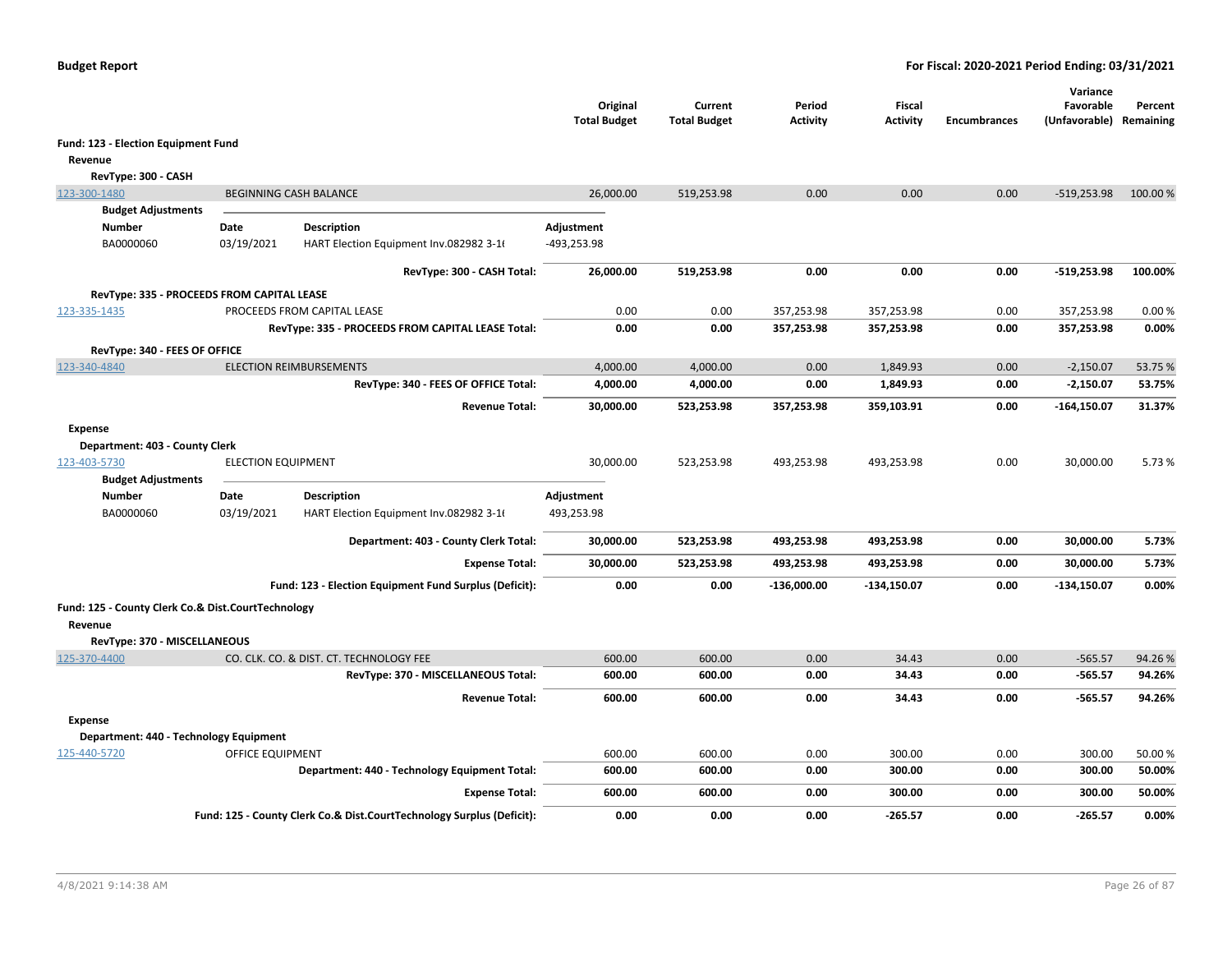|                                          |                                                             | Original<br><b>Total Budget</b> | Current<br><b>Total Budget</b> | Period<br><b>Activity</b> | Fiscal<br><b>Activity</b> | <b>Encumbrances</b> | Variance<br>Favorable<br>(Unfavorable) | Percent<br>Remaining |
|------------------------------------------|-------------------------------------------------------------|---------------------------------|--------------------------------|---------------------------|---------------------------|---------------------|----------------------------------------|----------------------|
|                                          | Fund: 126 - County Clerk Court Records Preservation         |                                 |                                |                           |                           |                     |                                        |                      |
| Revenue                                  |                                                             |                                 |                                |                           |                           |                     |                                        |                      |
| RevType: 370 - MISCELLANEOUS             |                                                             |                                 |                                |                           |                           |                     |                                        |                      |
| 126-370-1330                             | <b>CO.CLK.COURT RECORDS PRESERVATION</b>                    | 0.00                            | 0.00                           | 0.00                      | 310.00                    | 0.00                | 310.00                                 | 0.00%                |
|                                          | RevType: 370 - MISCELLANEOUS Total:                         | 0.00                            | 0.00                           | 0.00                      | 310.00                    | 0.00                | 310.00                                 | 0.00%                |
|                                          | <b>Revenue Total:</b>                                       | 0.00                            | 0.00                           | 0.00                      | 310.00                    | 0.00                | 310.00                                 | 0.00%                |
|                                          | Fund: 126 - County Clerk Court Records Preservation Total:  | 0.00                            | 0.00                           | 0.00                      | 310.00                    | 0.00                | 310.00                                 | 0.00%                |
| Fund: 127 - County Clerk Records Archive |                                                             |                                 |                                |                           |                           |                     |                                        |                      |
| Revenue                                  |                                                             |                                 |                                |                           |                           |                     |                                        |                      |
| RevType: 300 - CASH                      |                                                             |                                 |                                |                           |                           |                     |                                        |                      |
| 127-300-1530                             | <b>BEGINNING CASH BALANCE</b>                               | 50,000.00                       | 50,000.00                      | 0.00                      | 0.00                      | 0.00                | $-50,000.00$                           | 100.00 %             |
|                                          | RevType: 300 - CASH Total:                                  | 50,000.00                       | 50,000.00                      | 0.00                      | 0.00                      | 0.00                | $-50,000.00$                           | 100.00%              |
| RevType: 370 - MISCELLANEOUS             |                                                             |                                 |                                |                           |                           |                     |                                        |                      |
| 127-370-1330                             | CO. CLERK RECORDS ARCHIVE FEE                               | 90,000.00                       | 90,000.00                      | 0.00                      | 16,770.00                 | 0.00                | $-73,230.00$                           | 81.37%               |
|                                          | RevType: 370 - MISCELLANEOUS Total:                         | 90,000.00                       | 90,000.00                      | 0.00                      | 16,770.00                 | 0.00                | -73,230.00                             | 81.37%               |
|                                          | <b>Revenue Total:</b>                                       | 140,000.00                      | 140,000.00                     | 0.00                      | 16,770.00                 | 0.00                | -123,230.00                            | 88.02%               |
| <b>Expense</b>                           |                                                             |                                 |                                |                           |                           |                     |                                        |                      |
| Department: 403 - County Clerk           |                                                             |                                 |                                |                           |                           |                     |                                        |                      |
| 127-403-4370                             | <b>DIGITAL IMAGING</b>                                      | 140,000.00                      | 140,000.00                     | 0.00                      | 5,225.32                  | 0.00                | 134,774.68                             | 96.27%               |
|                                          | Department: 403 - County Clerk Total:                       | 140,000.00                      | 140,000.00                     | 0.00                      | 5,225.32                  | 0.00                | 134,774.68                             | 96.27%               |
|                                          | <b>Expense Total:</b>                                       | 140,000.00                      | 140,000.00                     | 0.00                      | 5,225.32                  | 0.00                | 134,774.68                             | 96.27%               |
|                                          | Fund: 127 - County Clerk Records Archive Surplus (Deficit): | 0.00                            | 0.00                           | 0.00                      | 11,544.68                 | 0.00                | 11,544.68                              | $0.00\%$             |
| Fund: 130 - Bail Bond Trust Fund         |                                                             |                                 |                                |                           |                           |                     |                                        |                      |
| Revenue                                  |                                                             |                                 |                                |                           |                           |                     |                                        |                      |
| RevType: 345 - BONDS                     |                                                             |                                 |                                |                           |                           |                     |                                        |                      |
| 130-345-1130                             | <b>SURETY BAIL BOND FEE</b>                                 | 7,000.00                        | 7,000.00                       | 510.00                    | 2,685.00                  | 0.00                | $-4,315.00$                            | 61.64%               |
|                                          | RevType: 345 - BONDS Total:                                 | 7,000.00                        | 7,000.00                       | 510.00                    | 2,685.00                  | 0.00                | $-4,315.00$                            | 61.64%               |
|                                          | <b>Revenue Total:</b>                                       | 7,000.00                        | 7,000.00                       | 510.00                    | 2,685.00                  | 0.00                | -4,315.00                              | 61.64%               |
| <b>Expense</b>                           |                                                             |                                 |                                |                           |                           |                     |                                        |                      |
|                                          | Department: 498 - Bail Bond Fee Expense                     |                                 |                                |                           |                           |                     |                                        |                      |
| 130-498-4890                             | <b>QUARTERLY BAIL BOND FEES</b>                             | 7,000.00                        | 7,000.00                       | 0.00                      | 0.00                      | 0.00                | 7,000.00                               | 100.00%              |
|                                          | Department: 498 - Bail Bond Fee Expense Total:              | 7,000.00                        | 7,000.00                       | 0.00                      | 0.00                      | 0.00                | 7,000.00                               | 100.00%              |
|                                          | <b>Expense Total:</b>                                       | 7,000.00                        | 7,000.00                       | 0.00                      | 0.00                      | 0.00                | 7,000.00                               | 100.00%              |
|                                          | Fund: 130 - Bail Bond Trust Fund Surplus (Deficit):         | 0.00                            | 0.00                           | 510.00                    | 2,685.00                  | 0.00                | 2,685.00                               | 0.00%                |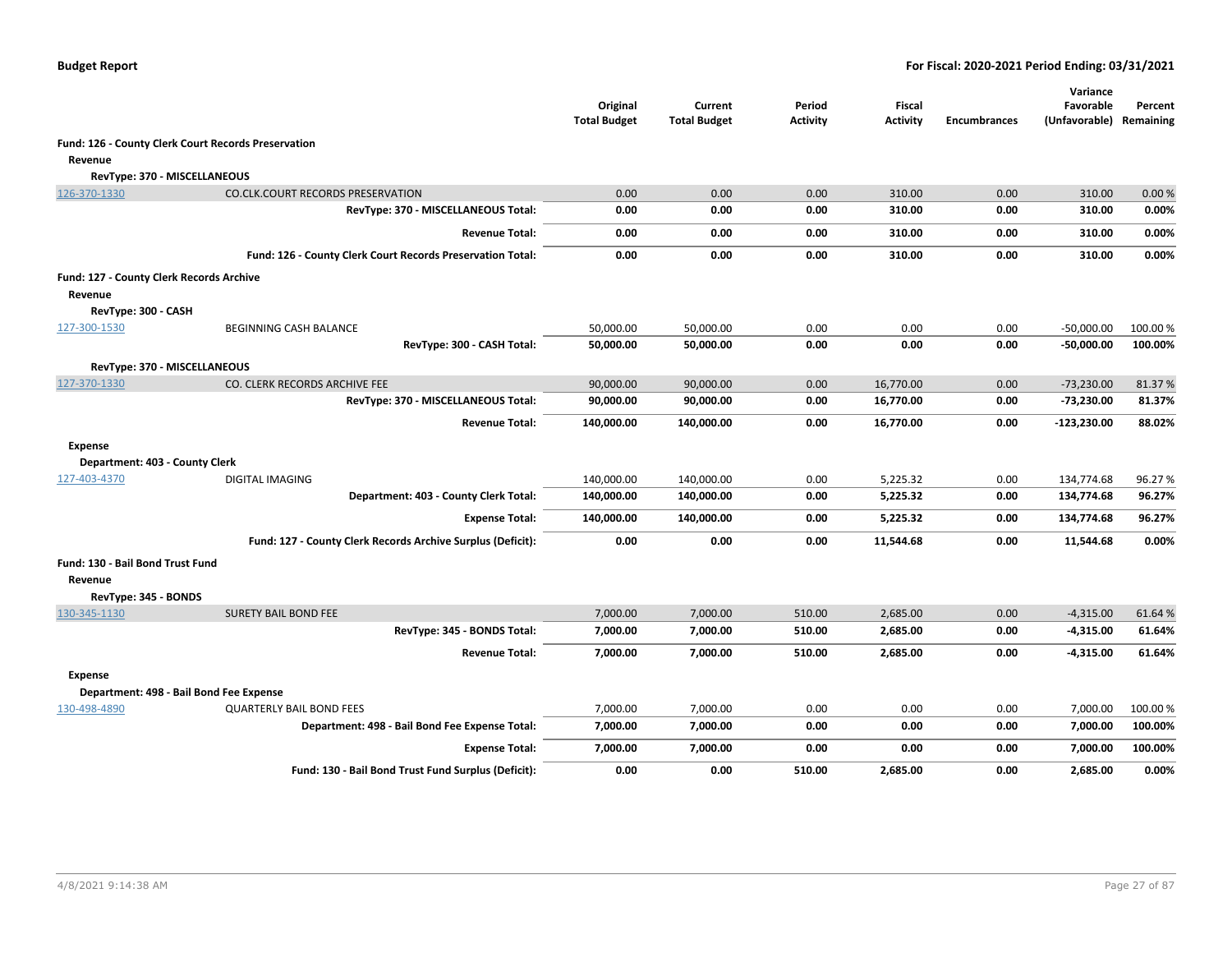|                                               |                                                               | Original<br><b>Total Budget</b> | Current<br><b>Total Budget</b> | Period<br><b>Activity</b> | <b>Fiscal</b><br><b>Activity</b> | <b>Encumbrances</b> | Variance<br>Favorable<br>(Unfavorable) Remaining | Percent  |
|-----------------------------------------------|---------------------------------------------------------------|---------------------------------|--------------------------------|---------------------------|----------------------------------|---------------------|--------------------------------------------------|----------|
| Fund: 160 - County Judge Excess Supplement    |                                                               |                                 |                                |                           |                                  |                     |                                                  |          |
| Revenue                                       |                                                               |                                 |                                |                           |                                  |                     |                                                  |          |
| RevType: 300 - CASH                           |                                                               |                                 |                                |                           |                                  |                     |                                                  |          |
| 160-300-1160                                  | <b>BEGINNING CASH BALANCE</b>                                 | 2,700.00                        | 2,700.00                       | 0.00                      | 0.00                             | 0.00                | $-2,700.00$                                      | 100.00 % |
|                                               | RevType: 300 - CASH Total:                                    | 2,700.00                        | 2,700.00                       | 0.00                      | 0.00                             | 0.00                | $-2,700.00$                                      | 100.00%  |
|                                               | <b>Revenue Total:</b>                                         | 2,700.00                        | 2,700.00                       | 0.00                      | 0.00                             | 0.00                | $-2,700.00$                                      | 100.00%  |
| <b>Expense</b>                                |                                                               |                                 |                                |                           |                                  |                     |                                                  |          |
|                                               | Department: 452 - Excess Supplement County Judge              |                                 |                                |                           |                                  |                     |                                                  |          |
| 160-452-3100                                  | <b>OFFICE SUPPLIES</b>                                        | 1,000.00                        | 1,000.00                       | 0.00                      | 38.80                            | 0.00                | 961.20                                           | 96.12%   |
| 160-452-3110                                  | <b>POSTAGE</b>                                                | 1,500.00                        | 1,500.00                       | 0.00                      | 4.00                             | 0.00                | 1,496.00                                         | 99.73%   |
| 160-452-5720                                  | <b>OFFICE EQUIPMENT</b>                                       | 200.00                          | 200.00                         | 0.00                      | 0.00                             | 0.00                | 200.00                                           | 100.00%  |
|                                               | Department: 452 - Excess Supplement County Judge Total:       | 2,700.00                        | 2,700.00                       | 0.00                      | 42.80                            | 0.00                | 2,657.20                                         | 98.41%   |
|                                               | <b>Expense Total:</b>                                         | 2,700.00                        | 2,700.00                       | 0.00                      | 42.80                            | 0.00                | 2,657.20                                         | 98.41%   |
|                                               | Fund: 160 - County Judge Excess Supplement Surplus (Deficit): | 0.00                            | 0.00                           | 0.00                      | $-42.80$                         | 0.00                | $-42.80$                                         | 0.00%    |
| Fund: 161 - Probate Judges Education          |                                                               |                                 |                                |                           |                                  |                     |                                                  |          |
| Revenue                                       |                                                               |                                 |                                |                           |                                  |                     |                                                  |          |
| RevType: 300 - CASH                           |                                                               |                                 |                                |                           |                                  |                     |                                                  |          |
| 161-300-1170                                  | <b>BEGINNING CASH BALANCE</b>                                 | 1,450.00                        | 1,450.00                       | 0.00                      | 0.00                             | 0.00                | $-1,450.00$                                      | 100.00%  |
|                                               | RevType: 300 - CASH Total:                                    | 1,450.00                        | 1,450.00                       | 0.00                      | 0.00                             | 0.00                | $-1,450.00$                                      | 100.00%  |
| RevType: 340 - FEES OF OFFICE                 |                                                               |                                 |                                |                           |                                  |                     |                                                  |          |
| 161-340-1310                                  | PROBATE JUDGES EDUCATION                                      | 150.00                          | 150.00                         | 0.00                      | 145.00                           | 0.00                | $-5.00$                                          | 3.33 %   |
|                                               | RevType: 340 - FEES OF OFFICE Total:                          | 150.00                          | 150.00                         | 0.00                      | 145.00                           | 0.00                | $-5.00$                                          | 3.33%    |
|                                               | <b>Revenue Total:</b>                                         | 1,600.00                        | 1,600.00                       | 0.00                      | 145.00                           | 0.00                | $-1,455.00$                                      | 90.94%   |
|                                               |                                                               |                                 |                                |                           |                                  |                     |                                                  |          |
| <b>Expense</b>                                |                                                               |                                 |                                |                           |                                  |                     |                                                  |          |
| Department: 412 - Probate Judges Expense      |                                                               |                                 |                                |                           |                                  |                     |                                                  |          |
| 161-412-4270                                  | <b>OUT OF COUNTY TRAVEL</b>                                   | 1,600.00                        | 1,600.00                       | 0.00                      | 0.00                             | 0.00                | 1,600.00                                         | 100.00 % |
|                                               | Department: 412 - Probate Judges Expense Total:               | 1,600.00                        | 1,600.00                       | 0.00                      | 0.00                             | 0.00                | 1,600.00                                         | 100.00%  |
|                                               | <b>Expense Total:</b>                                         | 1,600.00                        | 1,600.00                       | 0.00                      | 0.00                             | 0.00                | 1,600.00                                         | 100.00%  |
|                                               | Fund: 161 - Probate Judges Education Surplus (Deficit):       | 0.00                            | 0.00                           | 0.00                      | 145.00                           | 0.00                | 145.00                                           | 0.00%    |
| Fund: 190 - District Clerk Records Management |                                                               |                                 |                                |                           |                                  |                     |                                                  |          |
| Revenue                                       |                                                               |                                 |                                |                           |                                  |                     |                                                  |          |
| RevType: 300 - CASH                           |                                                               |                                 |                                |                           |                                  |                     |                                                  |          |
| 190-300-1190                                  | BEGINNING CASH BALANCE                                        | 7,088.49                        | 7,088.49                       | 0.00                      | 0.00                             | 0.00                | $-7,088.49$                                      | 100.00 % |
|                                               | RevType: 300 - CASH Total:                                    | 7,088.49                        | 7,088.49                       | 0.00                      | 0.00                             | 0.00                | $-7,088.49$                                      | 100.00%  |
| RevType: 360 - INTEREST EARNINGS              |                                                               |                                 |                                |                           |                                  |                     |                                                  |          |
| 190-360-1000                                  | <b>INTEREST EARNINGS</b>                                      | 15.00                           | 15.00                          | 0.00                      | 0.00                             | 0.00                | $-15.00$                                         | 100.00 % |
|                                               | RevType: 360 - INTEREST EARNINGS Total:                       | 15.00                           | 15.00                          | 0.00                      | 0.00                             | 0.00                | $-15.00$                                         | 100.00%  |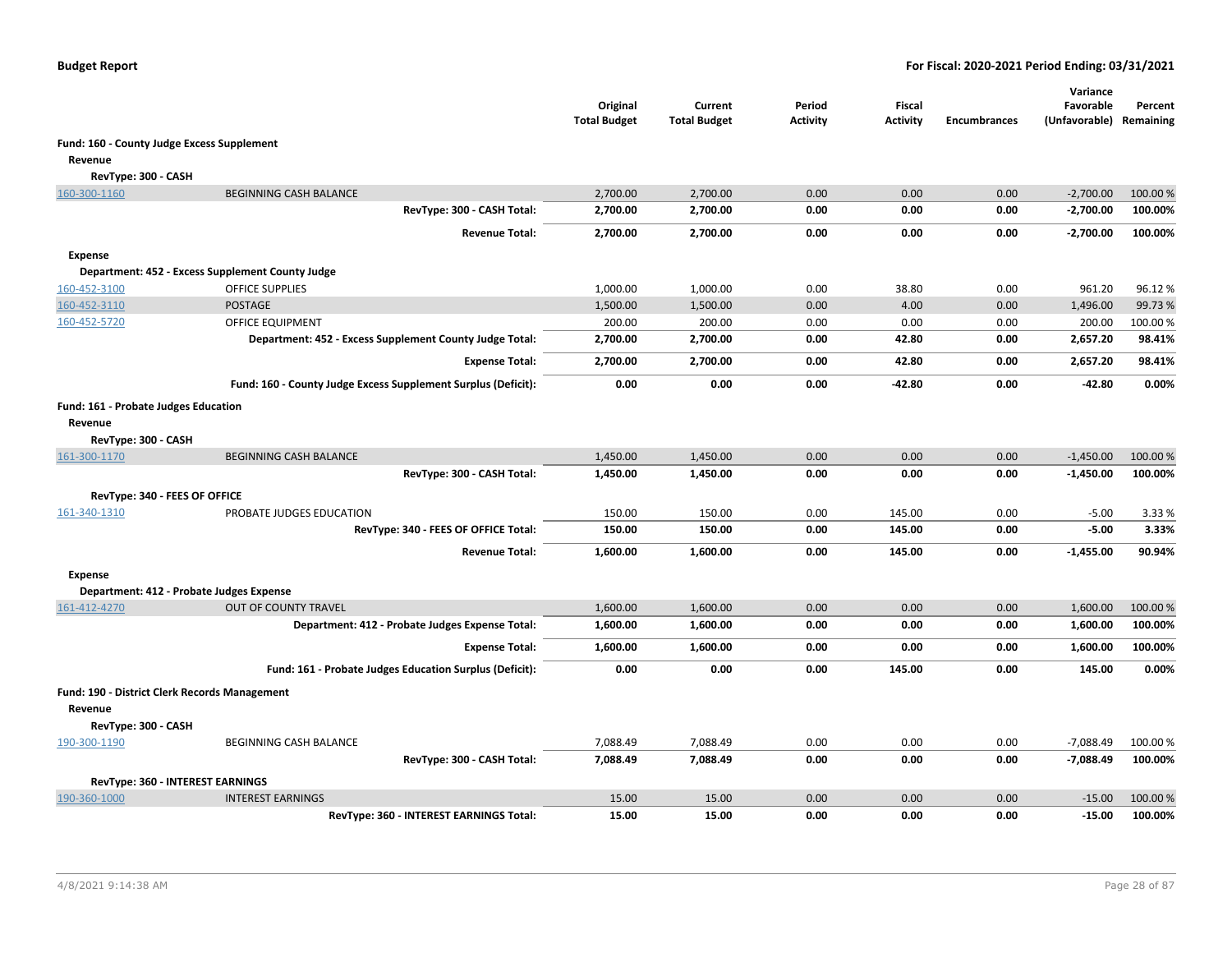|                                                   |                                                                  | Original<br><b>Total Budget</b> | Current<br><b>Total Budget</b> | Period<br>Activity | <b>Fiscal</b><br><b>Activity</b> | <b>Encumbrances</b> | Variance<br>Favorable<br>(Unfavorable) | Percent<br>Remaining |
|---------------------------------------------------|------------------------------------------------------------------|---------------------------------|--------------------------------|--------------------|----------------------------------|---------------------|----------------------------------------|----------------------|
| RevType: 370 - MISCELLANEOUS                      |                                                                  |                                 |                                |                    |                                  |                     |                                        |                      |
| 190-370-1360                                      | DST.CLK.PRES.REC.FEE                                             | 2,500.00                        | 2,500.00                       | 0.00               | 226.56                           | 0.00                | $-2,273.44$                            | 90.94%               |
|                                                   | RevType: 370 - MISCELLANEOUS Total:                              | 2,500.00                        | 2,500.00                       | 0.00               | 226.56                           | 0.00                | $-2,273.44$                            | 90.94%               |
|                                                   | <b>Revenue Total:</b>                                            | 9,603.49                        | 9,603.49                       | 0.00               | 226.56                           | 0.00                | $-9,376.93$                            | 97.64%               |
| <b>Expense</b>                                    |                                                                  |                                 |                                |                    |                                  |                     |                                        |                      |
| Department: 450 - District Clerk                  |                                                                  |                                 |                                |                    |                                  |                     |                                        |                      |
| 190-450-1070                                      | <b>SALARY PART-TIME</b>                                          | 6,111.56                        | 6,111.56                       | 470.12             | 3,055.78                         | 0.00                | 3,055.78                               | 50.00 %              |
| 190-450-2010                                      | SOCIAL SECURITY TAXES                                            | 352.42                          | 352.42                         | 114.95             | 186.80                           | 0.00                | 165.62                                 | 47.00%               |
| 190-450-2020                                      | <b>GROUP HEALTH INSURANCE</b>                                    | 2,400.00                        | 2,400.00                       | 179.72             | 1,078.32                         | 0.00                | 1,321.68                               | 55.07%               |
| 190-450-2030                                      | <b>RETIREMENT</b>                                                | 654.51                          | 654.51                         | 55.76              | 361.25                           | 0.00                | 293.26                                 | 44.81%               |
| 190-450-2050                                      | <b>MEDICARE TAX</b>                                              | 85.00                           | 85.00                          | $-79.49$           | 43.68                            | 0.00                | 41.32                                  | 48.61%               |
| 190-450-3100                                      | <b>OFFICE SUPPLIES</b>                                           | 0.00                            | 0.00                           | 0.00               | 140.85                           | 0.00                | $-140.85$                              | 0.00%                |
|                                                   | Department: 450 - District Clerk Total:                          | 9,603.49                        | 9,603.49                       | 741.06             | 4,866.68                         | 0.00                | 4,736.81                               | 49.32%               |
|                                                   | <b>Expense Total:</b>                                            | 9,603.49                        | 9,603.49                       | 741.06             | 4,866.68                         | 0.00                | 4,736.81                               | 49.32%               |
|                                                   | Fund: 190 - District Clerk Records Management Surplus (Deficit): | 0.00                            | 0.00                           | $-741.06$          | $-4,640.12$                      | 0.00                | $-4,640.12$                            | 0.00%                |
| <b>Fund: 191 - District Court Records Archive</b> |                                                                  |                                 |                                |                    |                                  |                     |                                        |                      |
| Revenue                                           |                                                                  |                                 |                                |                    |                                  |                     |                                        |                      |
| RevType: 300 - CASH                               |                                                                  |                                 |                                |                    |                                  |                     |                                        |                      |
| 191-300-1340                                      | <b>BEGINNING CASH BALANCE</b>                                    | 25,000.00                       | 25,000.00                      | 0.00               | 0.00                             | 0.00                | $-25,000.00$                           | 100.00 %             |
|                                                   | RevType: 300 - CASH Total:                                       | 25,000.00                       | 25,000.00                      | 0.00               | 0.00                             | 0.00                | $-25,000.00$                           | 100.00%              |
| RevType: 370 - MISCELLANEOUS                      |                                                                  |                                 |                                |                    |                                  |                     |                                        |                      |
| 191-370-4500                                      | DISTRICT CT.RECORDS ARCHIVE FEE                                  | 4,000.00                        | 4,000.00                       | 0.00               | 330.18                           | 0.00                | $-3,669.82$                            | 91.75%               |
|                                                   | RevType: 370 - MISCELLANEOUS Total:                              | 4,000.00                        | 4,000.00                       | 0.00               | 330.18                           | 0.00                | $-3,669.82$                            | 91.75%               |
|                                                   | <b>Revenue Total:</b>                                            | 29,000.00                       | 29,000.00                      | 0.00               | 330.18                           | 0.00                | -28,669.82                             | 98.86%               |
|                                                   |                                                                  |                                 |                                |                    |                                  |                     |                                        |                      |
| <b>Expense</b>                                    |                                                                  |                                 |                                |                    |                                  |                     |                                        |                      |
| Department: 450 - District Clerk                  |                                                                  |                                 |                                |                    |                                  |                     |                                        |                      |
| 191-450-5720                                      | <b>OFFICE EQUIPMENT</b>                                          | 29,000.00                       | 29,000.00                      | $-5,929.10$        | 507.75                           | 0.00                | 28,492.25                              | 98.25 %              |
|                                                   | Department: 450 - District Clerk Total:                          | 29,000.00                       | 29,000.00                      | $-5,929.10$        | 507.75                           | 0.00                | 28,492.25                              | 98.25%               |
|                                                   | <b>Expense Total:</b>                                            | 29,000.00                       | 29,000.00                      | $-5,929.10$        | 507.75                           | 0.00                | 28,492.25                              | 98.25%               |
|                                                   | Fund: 191 - District Court Records Archive Surplus (Deficit):    | 0.00                            | 0.00                           | 5,929.10           | $-177.57$                        | 0.00                | $-177.57$                              | 0.00%                |
|                                                   | Fund: 192 - District Clerk Co.& Dist.Court Technology            |                                 |                                |                    |                                  |                     |                                        |                      |
| Revenue                                           |                                                                  |                                 |                                |                    |                                  |                     |                                        |                      |
| RevType: 300 - CASH                               |                                                                  |                                 |                                |                    |                                  |                     |                                        |                      |
| 192-300-1610                                      | <b>BEGINNING CASH BALANCE</b>                                    | 3,000.00                        | 3,000.00                       | 0.00               | 0.00                             | 0.00                | $-3,000.00$                            | 100.00 %             |
|                                                   | RevTvpe: 300 - CASH Total:                                       | 3,000.00                        | 3.000.00                       | 0.00               | 0.00                             | 0.00                | $-3.000.00$                            | 100.00%              |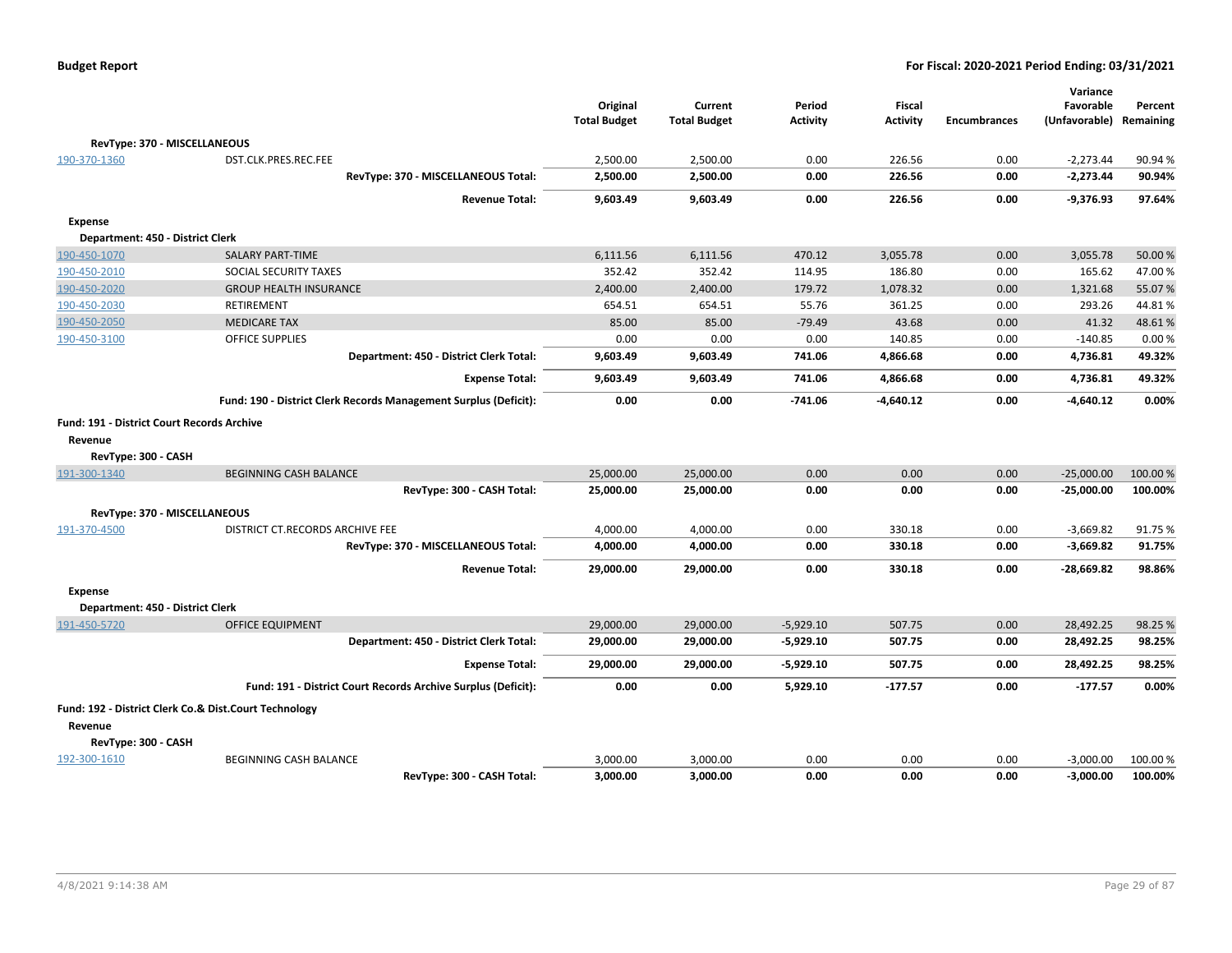|  | <b>Budget Report</b> |
|--|----------------------|
|--|----------------------|

|                     |                                                                          | Original            | Current             | Period          | <b>Fiscal</b>   |                     | Variance<br>Favorable      | Percent   |
|---------------------|--------------------------------------------------------------------------|---------------------|---------------------|-----------------|-----------------|---------------------|----------------------------|-----------|
|                     |                                                                          | <b>Total Budget</b> | <b>Total Budget</b> | <b>Activity</b> | <b>Activity</b> | <b>Encumbrances</b> | (Unfavorable)              | Remaining |
|                     | RevType: 370 - MISCELLANEOUS                                             |                     |                     |                 |                 |                     |                            |           |
| 192-370-4400        | DST.CLK.CO.&DST.CT.TECHNOLOGY FEE                                        | 0.00                | 0.00                | 0.00            | 48.67           | 0.00                | 48.67                      | 0.00%     |
|                     | RevType: 370 - MISCELLANEOUS Total:                                      | 0.00                | 0.00                | 0.00            | 48.67           | 0.00                | 48.67                      | 0.00%     |
|                     | <b>Revenue Total:</b>                                                    | 3,000.00            | 3,000.00            | 0.00            | 48.67           | 0.00                | $-2,951.33$                | 98.38%    |
| <b>Expense</b>      |                                                                          |                     |                     |                 |                 |                     |                            |           |
|                     | Department: 440 - Technology Equipment                                   |                     |                     |                 |                 |                     |                            |           |
| 192-440-5720        | OFFICE EQUIPMENT                                                         | 3,000.00            | 3,000.00            | 0.00            | 0.00            | 0.00                | 3,000.00                   | 100.00%   |
|                     | Department: 440 - Technology Equipment Total:                            | 3,000.00            | 3,000.00            | 0.00            | 0.00            | 0.00                | 3,000.00                   | 100.00%   |
|                     | <b>Expense Total:</b>                                                    | 3,000.00            | 3,000.00            | 0.00            | 0.00            | 0.00                | 3,000.00                   | 100.00%   |
|                     | Fund: 192 - District Clerk Co.& Dist.Court Technology Surplus (Deficit): | 0.00                | 0.00                | 0.00            | 48.67           | 0.00                | 48.67                      | 0.00%     |
|                     | <b>Fund: 193 - District Clerk Court Records Preservation</b>             |                     |                     |                 |                 |                     |                            |           |
| Revenue             |                                                                          |                     |                     |                 |                 |                     |                            |           |
| RevType: 300 - CASH |                                                                          |                     |                     |                 |                 |                     |                            |           |
| 193-300-1620        | <b>BEGINNING CASH BALANCE</b>                                            | 35,000.00           | 35,000.00           | 0.00            | 0.00            | 0.00                | $-35,000.00$               | 100.00%   |
|                     | RevType: 300 - CASH Total:                                               | 35,000.00           | 35,000.00           | 0.00            | 0.00            | 0.00                | $-35,000.00$               | 100.00%   |
|                     | RevType: 370 - MISCELLANEOUS                                             |                     |                     |                 |                 |                     |                            |           |
| 193-370-1330        | DIST.CLK.COURT RECORDS PRESERVATION                                      | 0.00                | 0.00                | 0.00            | 270.35          | 0.00                | 270.35                     | 0.00%     |
|                     | RevType: 370 - MISCELLANEOUS Total:                                      | 0.00                | 0.00                | 0.00            | 270.35          | 0.00                | 270.35                     | 0.00%     |
|                     | <b>Revenue Total:</b>                                                    | 35,000.00           | 35,000.00           | 0.00            | 270.35          | 0.00                | $-34,729.65$               | 99.23%    |
| <b>Expense</b>      |                                                                          |                     |                     |                 |                 |                     |                            |           |
|                     | Department: 545 - District Clerk Records Pres.Equip.                     |                     |                     |                 |                 |                     |                            |           |
| 193-545-5720        | <b>OFFICE EQUIPMENT</b>                                                  | 35,000.00           | 35,000.00           | 0.00            | 0.00            | 0.00                | 35,000.00                  | 100.00 %  |
|                     | Department: 545 - District Clerk Records Pres. Equip. Total:             | 35,000.00           | 35,000.00           | 0.00            | 0.00            | 0.00                | 35,000.00                  | 100.00%   |
|                     | <b>Expense Total:</b>                                                    | 35,000.00           | 35,000.00           | 0.00            | 0.00            | 0.00                | 35,000.00                  | 100.00%   |
|                     | Fund: 193 - District Clerk Court Records Preservation Surplus (Deficit): | 0.00                | 0.00                | 0.00            | 270.35          | 0.00                | 270.35                     | 0.00%     |
|                     | Fund: 200 - County Offices Records Mangement                             |                     |                     |                 |                 |                     |                            |           |
| Revenue             |                                                                          |                     |                     |                 |                 |                     |                            |           |
| RevType: 300 - CASH |                                                                          | 6,737.24            | 6,737.24            | 0.00            | 0.00            | 0.00                |                            | 100.00 %  |
| 200-300-1200        | <b>BEGINNING CASH BALANCE</b><br>RevType: 300 - CASH Total:              | 6,737.24            | 6,737.24            | 0.00            | 0.00            | 0.00                | $-6,737.24$<br>$-6,737.24$ | 100.00%   |
|                     |                                                                          |                     |                     |                 |                 |                     |                            |           |
|                     | RevType: 360 - INTEREST EARNINGS                                         |                     |                     |                 |                 |                     |                            |           |
| 200-360-1000        | <b>INTEREST EARNINGS</b>                                                 | 50.00               | 50.00               | 0.00            | 0.00            | 0.00                | $-50.00$                   | 100.00 %  |
|                     | RevType: 360 - INTEREST EARNINGS Total:                                  | 50.00               | 50.00               | 0.00            | 0.00            | 0.00                | $-50.00$                   | 100.00%   |
|                     | RevType: 370 - MISCELLANEOUS                                             |                     |                     |                 |                 |                     |                            |           |
| 200-370-1350        | <b>CO.OFFICE REC.MNGMT.FEE</b>                                           | 15,000.00           | 15,000.00           | 0.00            | 8,950.79        | 0.00                | $-6,049.21$                | 40.33%    |
|                     | RevType: 370 - MISCELLANEOUS Total:                                      | 15,000.00           | 15,000.00           | 0.00            | 8,950.79        | 0.00                | $-6,049.21$                | 40.33%    |
|                     | <b>Revenue Total:</b>                                                    | 21,787.24           | 21,787.24           | 0.00            | 8,950.79        | 0.00                | $-12.836.45$               | 58.92%    |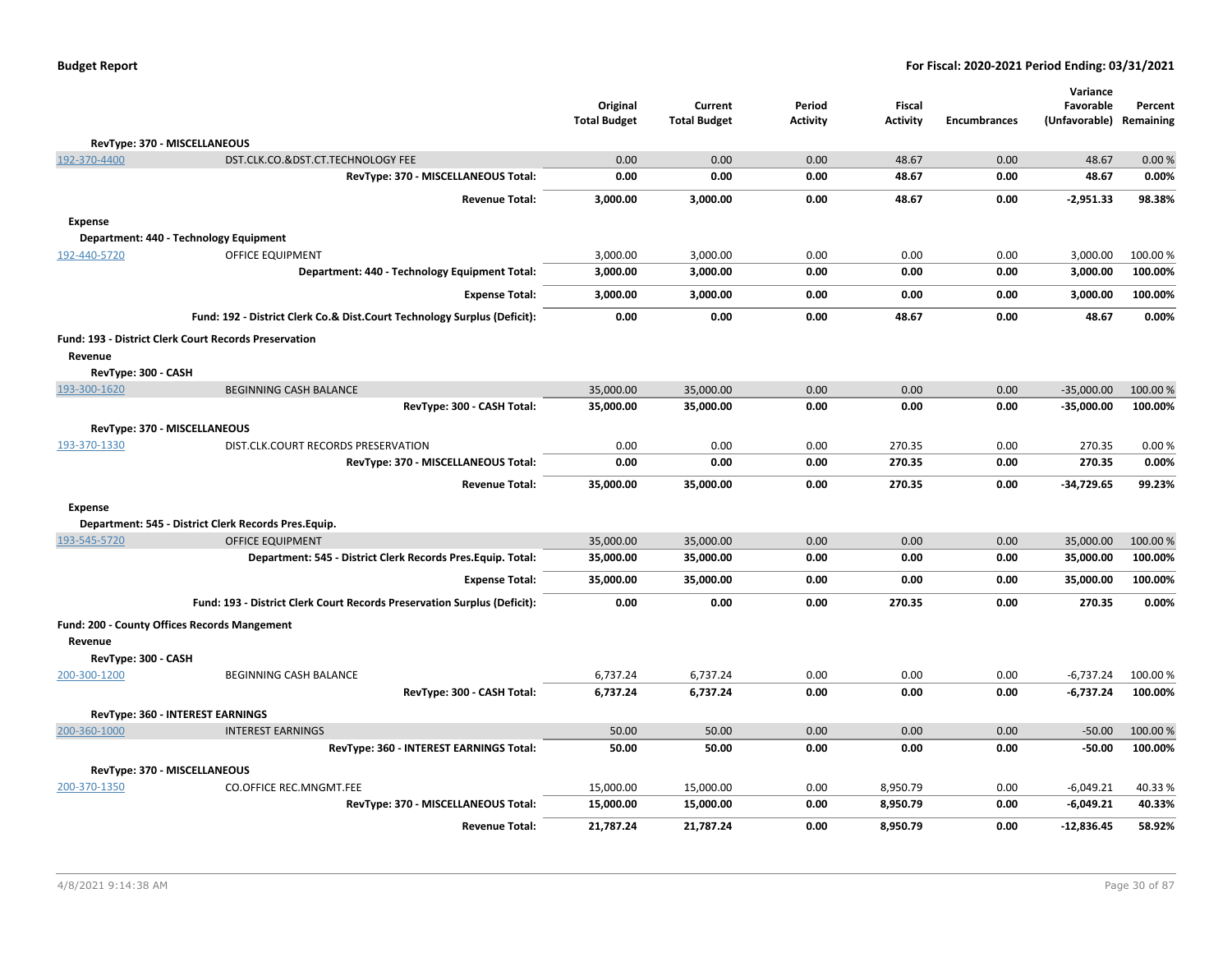|         |                                           |                          |                                                  | <b>Total Budget</b> | Original  | Current<br><b>Total Budget</b> | Period<br><b>Activity</b> | Fiscal<br><b>Activity</b> | <b>Encumbrances</b> | Variance<br>Favorable<br>(Unfavorable) Remaining | Percent  |
|---------|-------------------------------------------|--------------------------|--------------------------------------------------|---------------------|-----------|--------------------------------|---------------------------|---------------------------|---------------------|--------------------------------------------------|----------|
| Expense |                                           |                          |                                                  |                     |           |                                |                           |                           |                     |                                                  |          |
|         | Department: 449 - Co. Office Records Mgt. |                          |                                                  |                     |           |                                |                           |                           |                     |                                                  |          |
|         | 200-449-1070                              | <b>SALARY PART-TIME</b>  |                                                  |                     | 0.00      | 8,807.83                       | 590.76                    | 3,425.76                  | 0.00                | 5,382.07                                         | 61.11%   |
|         | <b>Budget Adjustments</b>                 |                          |                                                  |                     |           |                                |                           |                           |                     |                                                  |          |
|         | <b>Number</b>                             | Date                     | <b>Description</b>                               | Adjustment          |           |                                |                           |                           |                     |                                                  |          |
|         | BA0000047                                 | 12/15/2020               | Reclassify budget lines                          | 8,807.83            |           |                                |                           |                           |                     |                                                  |          |
|         | 200-449-2010                              | SOCIAL SECURITY TAXES    |                                                  |                     | 0.00      | 529.75                         | 36.63                     | 140.05                    | 0.00                | 389.70                                           | 73.56%   |
|         | <b>Budget Adjustments</b>                 |                          |                                                  |                     |           |                                |                           |                           |                     |                                                  |          |
|         | <b>Number</b>                             | Date                     | <b>Description</b>                               | Adjustment          |           |                                |                           |                           |                     |                                                  |          |
|         | BA0000047                                 | 12/15/2020               | Reclassify budget lines                          | 529.75              |           |                                |                           |                           |                     |                                                  |          |
|         | 200-449-2030                              | RETIREMENT               |                                                  |                     | 0.00      | 998.83                         | 70.07                     | 405.20                    | 0.00                | 593.63                                           | 59.43 %  |
|         | <b>Budget Adjustments</b>                 |                          |                                                  |                     |           |                                |                           |                           |                     |                                                  |          |
|         | Number                                    | Date                     | <b>Description</b>                               | Adjustment          |           |                                |                           |                           |                     |                                                  |          |
|         | BA0000047                                 | 12/15/2020               | Reclassify budget lines                          | 998.83              |           |                                |                           |                           |                     |                                                  |          |
|         | 200-449-2040                              |                          | <b>WORKERS COMPENSATION</b>                      |                     | 0.00      | 26.94                          | 0.00                      | 12.64                     | 0.00                | 14.30                                            | 53.08%   |
|         | <b>Budget Adjustments</b>                 |                          |                                                  |                     |           |                                |                           |                           |                     |                                                  |          |
|         | <b>Number</b>                             | Date                     | <b>Description</b>                               | Adjustment          |           |                                |                           |                           |                     |                                                  |          |
|         | BA0000047                                 | 12/15/2020               | Reclassify budget lines                          | 26.94               |           |                                |                           |                           |                     |                                                  |          |
|         | 200-449-2050                              | <b>MEDICARE TAX</b>      |                                                  |                     | 0.00      | 123.89                         | 8.57                      | 122.04                    | 0.00                | 1.85                                             | 1.49%    |
|         | <b>Budget Adjustments</b>                 |                          |                                                  |                     |           |                                |                           |                           |                     |                                                  |          |
|         | <b>Number</b>                             | Date                     | <b>Description</b>                               | Adjustment          |           |                                |                           |                           |                     |                                                  |          |
|         | BA0000047                                 | 12/15/2020               | Reclassify budget lines                          | 123.89              |           |                                |                           |                           |                     |                                                  |          |
|         | 200-449-3500                              | <b>RECORDS DISPOSAL</b>  |                                                  |                     | 5,000.00  | 5,000.00                       | 194.74                    | 1,157.39                  | 0.00                | 3,842.61                                         | 76.85%   |
|         | 200-449-4530                              | <b>COMPUTER SOFTWARE</b> |                                                  |                     | 4,150.00  | 4,150.00                       | 0.00                      | 0.00                      | 0.00                | 4,150.00                                         | 100.00 % |
|         | 200-449-5740                              | <b>TECHNOLOGY</b>        |                                                  |                     | 1,150.00  | 1,150.00                       | 0.00                      | 0.00                      | 0.00                | 1,150.00                                         | 100.00%  |
|         |                                           |                          | Department: 449 - Co. Office Records Mgt. Total: |                     | 10,300.00 | 20,787.24                      | 900.77                    | 5,263.08                  | 0.00                | 15,524.16                                        | 74.68%   |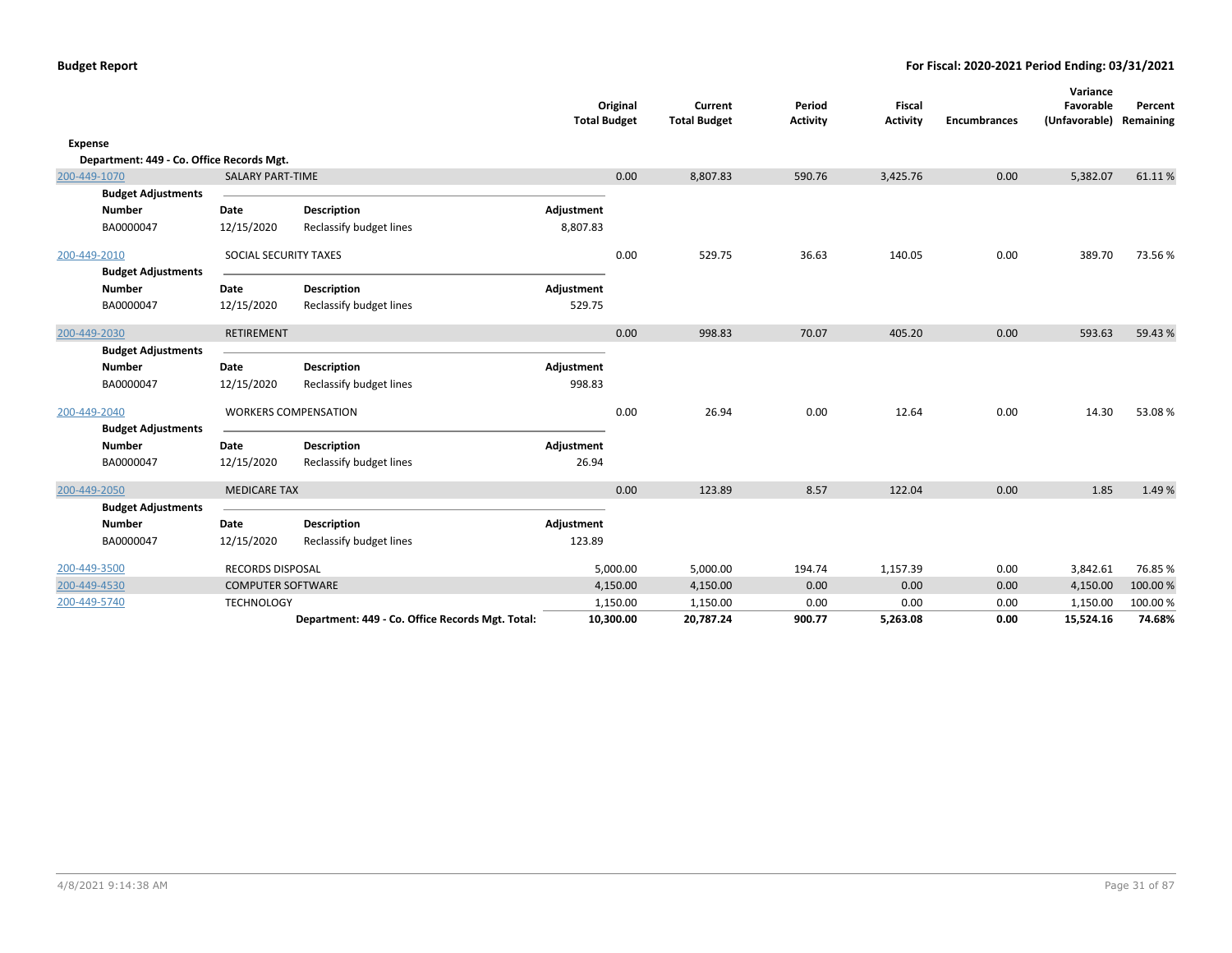|                                           |                             |                                                                 | Original<br><b>Total Budget</b> | Current<br><b>Total Budget</b> | Period<br><b>Activity</b> | Fiscal<br><b>Activity</b> | <b>Encumbrances</b> | Variance<br>Favorable<br>(Unfavorable) | Percent<br>Remaining |
|-------------------------------------------|-----------------------------|-----------------------------------------------------------------|---------------------------------|--------------------------------|---------------------------|---------------------------|---------------------|----------------------------------------|----------------------|
| Department: 999 - Undesignated Conversion |                             |                                                                 |                                 |                                |                           |                           |                     |                                        |                      |
| 200-999-9999                              |                             | UNDESIGNATED CONVERSION                                         | 11,487.24                       | 1,000.00                       | 0.00                      | 0.00                      | 0.00                | 1,000.00                               | 100.00 %             |
| <b>Budget Adjustments</b>                 |                             |                                                                 |                                 |                                |                           |                           |                     |                                        |                      |
| <b>Number</b>                             | Date                        | <b>Description</b>                                              | Adjustment                      |                                |                           |                           |                     |                                        |                      |
| BA0000047                                 | 12/15/2020                  | Reclassify budget lines                                         | $-8,807.83$                     |                                |                           |                           |                     |                                        |                      |
| BA0000047                                 | 12/15/2020                  | Reclassify budget lines                                         | $-529.75$                       |                                |                           |                           |                     |                                        |                      |
| BA0000047                                 | 12/15/2020                  | Reclassify budget lines                                         | -998.83                         |                                |                           |                           |                     |                                        |                      |
| BA0000047                                 | 12/15/2020                  | Reclassify budget lines                                         | $-26.94$                        |                                |                           |                           |                     |                                        |                      |
| BA0000047                                 | 12/15/2020                  | Reclassify budget lines                                         | $-123.89$                       |                                |                           |                           |                     |                                        |                      |
|                                           |                             | Department: 999 - Undesignated Conversion Total:                | 11,487.24                       | 1,000.00                       | 0.00                      | 0.00                      | 0.00                | 1,000.00                               | 100.00%              |
|                                           |                             | <b>Expense Total:</b>                                           | 21,787.24                       | 21,787.24                      | 900.77                    | 5,263.08                  | 0.00                | 16,524.16                              | 75.84%               |
|                                           |                             | Fund: 200 - County Offices Records Mangement Surplus (Deficit): | 0.00                            | 0.00                           | $-900.77$                 | 3,687.71                  | 0.00                | 3,687.71                               | 0.00%                |
| Fund: 210 - Road & Bridge #1              |                             |                                                                 |                                 |                                |                           |                           |                     |                                        |                      |
| Revenue                                   |                             |                                                                 |                                 |                                |                           |                           |                     |                                        |                      |
| RevType: 300 - CASH                       |                             |                                                                 |                                 |                                |                           |                           |                     |                                        |                      |
| 210-300-1210                              |                             | BEGINNING CASH BALANCE                                          | 66,657.62                       | 66,657.62                      | 0.00                      | 0.00                      | 0.00                | $-66,657.62$                           | 100.00 %             |
|                                           |                             | RevType: 300 - CASH Total:                                      | 66,657.62                       | 66,657.62                      | 0.00                      | 0.00                      | 0.00                | $-66,657.62$                           | 100.00%              |
| <b>RevType: 310 - PROPERTY TAXES</b>      |                             |                                                                 |                                 |                                |                           |                           |                     |                                        |                      |
| 210-310-1100                              | <b>CURRENT TAXES</b>        |                                                                 | 547,378.68                      | 547,378.68                     | 16,635.03                 | 516,290.16                | 0.00                | $-31,088.52$                           | 5.68%                |
| 210-310-1200                              | <b>DELINQUENT TAXES</b>     |                                                                 | 10,000.00                       | 10,000.00                      | 1,073.55                  | 10,370.41                 | 0.00                | 370.41                                 | 103.70%              |
|                                           |                             | RevType: 310 - PROPERTY TAXES Total:                            | 557,378.68                      | 557,378.68                     | 17,708.58                 | 526,660.57                | 0.00                | $-30,718.11$                           | 5.51%                |
| RevType: 318 - OTHER TAXES                |                             |                                                                 |                                 |                                |                           |                           |                     |                                        |                      |
| 210-318-1200                              |                             | PAY N LIEU TAX/GRASSLAND                                        | 1,500.00                        | 1,500.00                       | 0.00                      | 0.00                      | 0.00                | $-1,500.00$                            | 100.00 %             |
| 210-318-1210                              |                             | PAY N LIEU TAX/UPPER TRINITY                                    | 517.67                          | 517.67                         | 0.00                      | 548.84                    | 0.00                | 31.17                                  | 106.02%              |
| 210-318-1600                              | <b>SALES TAX REVENUES</b>   |                                                                 | 50,000.00                       | 50,000.00                      | 6,779.21                  | 38,452.26                 | 0.00                | $-11,547.74$                           | 23.10%               |
|                                           |                             | RevType: 318 - OTHER TAXES Total:                               | 52,017.67                       | 52,017.67                      | 6,779.21                  | 39,001.10                 | 0.00                | $-13,016.57$                           | 25.02%               |
| RevType: 321 - FEES OF TAX COLLECTOR      |                             |                                                                 |                                 |                                |                           |                           |                     |                                        |                      |
| 210-321-2000                              |                             | CAR REGISTRATION/SALES TAX                                      | 75,000.00                       | 75,000.00                      | 16,199.15                 | 68,969.25                 | 0.00                | $-6,030.75$                            | 8.04%                |
| 210-321-3000                              |                             | <b>COUNTY'S ADDITIONAL \$10</b>                                 | 65,000.00                       | 65,000.00                      | 6,599.05                  | 29,883.23                 | 0.00                | $-35,116.77$                           | 54.03%               |
|                                           |                             | RevType: 321 - FEES OF TAX COLLECTOR Total:                     | 140,000.00                      | 140,000.00                     | 22,798.20                 | 98,852.48                 | 0.00                | $-41,147.52$                           | 29.39%               |
| RevType: 350 - FINES                      |                             |                                                                 |                                 |                                |                           |                           |                     |                                        |                      |
| 210-350-4030                              | <b>COUNTY CLERK FINES</b>   |                                                                 | 7,000.00                        | 7,000.00                       | 0.00                      | 904.22                    | 0.00                | $-6,095.78$                            | 87.08%               |
| 210-350-4500                              | <b>DISTRICT CLERK FINES</b> |                                                                 | 8,000.00                        | 8,000.00                       | 0.00                      | 1,194.41                  | 0.00                | $-6,805.59$                            | 85.07%               |
| 210-350-4550                              | J. P. #1 FINES              |                                                                 | 5,000.00                        | 5,000.00                       | 0.00                      | 1,759.14                  | 0.00                | $-3,240.86$                            | 64.82%               |
| 210-350-4560                              | J. P. #2 FINES              |                                                                 | 2,500.00                        | 2,500.00                       | 0.00                      | 1,169.82                  | 0.00                | $-1,330.18$                            | 53.21%               |
| 210-350-4570                              | J. P. #3 FINES              |                                                                 | 2,000.00                        | 2,000.00                       | 0.00                      | 922.05                    | 0.00                | $-1,077.95$                            | 53.90 %              |
|                                           |                             | RevType: 350 - FINES Total:                                     | 24,500.00                       | 24,500.00                      | 0.00                      | 5,949.64                  | 0.00                | $-18,550.36$                           | 75.72%               |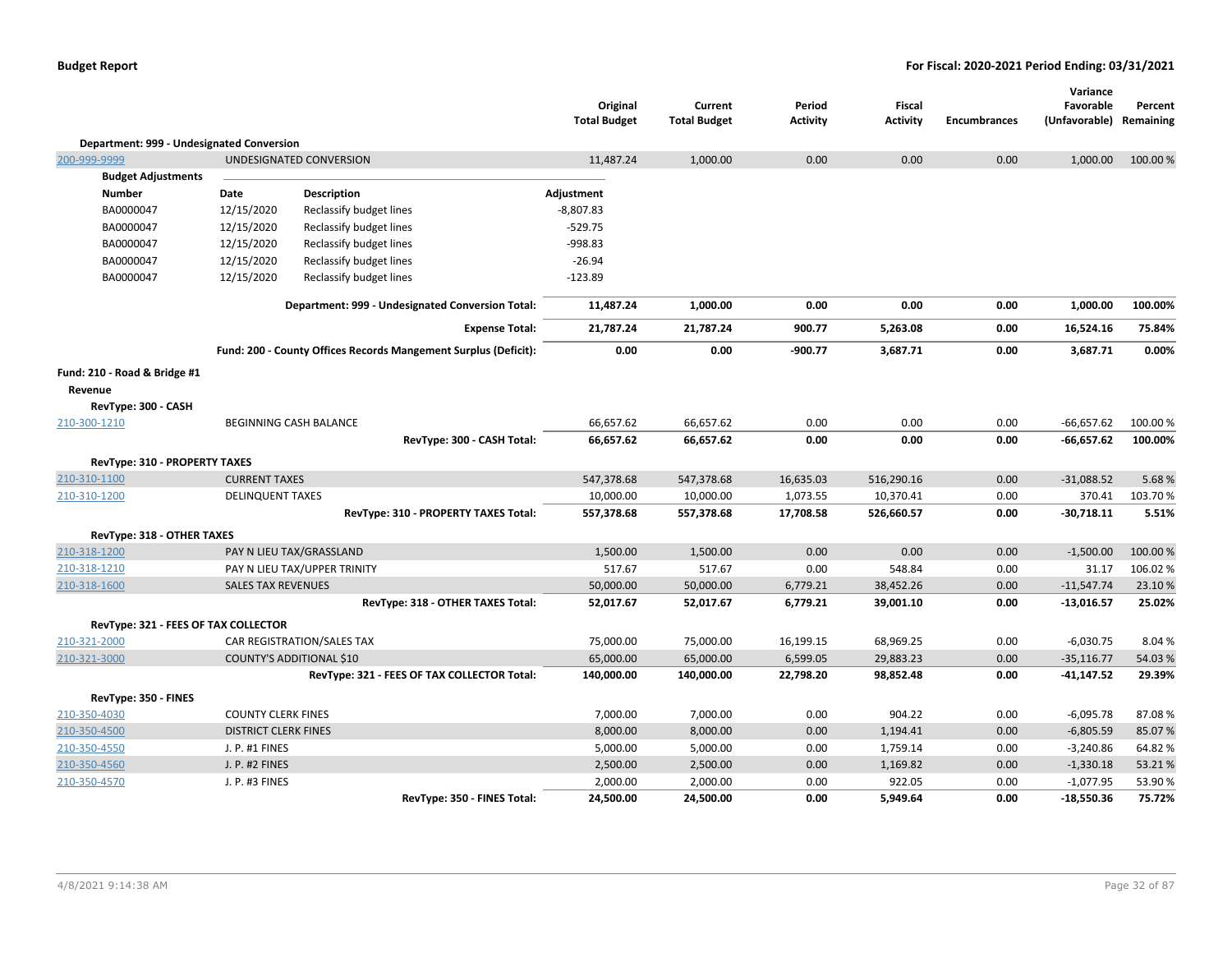|                                              |                                                           | Original<br><b>Total Budget</b> | Current<br><b>Total Budget</b> | Period<br><b>Activity</b> | <b>Fiscal</b><br><b>Activity</b> | <b>Encumbrances</b> | Variance<br>Favorable<br>(Unfavorable) | Percent<br>Remaining |
|----------------------------------------------|-----------------------------------------------------------|---------------------------------|--------------------------------|---------------------------|----------------------------------|---------------------|----------------------------------------|----------------------|
|                                              | RevType: 360 - INTEREST EARNINGS                          |                                 |                                |                           |                                  |                     |                                        |                      |
| 210-360-1000                                 | <b>INTEREST EARNINGS</b>                                  | 500.00                          | 500.00                         | 0.00                      | 6.65                             | 0.00                | $-493.35$                              | 98.67%               |
|                                              | RevType: 360 - INTEREST EARNINGS Total:                   | 500.00                          | 500.00                         | 0.00                      | 6.65                             | 0.00                | $-493.35$                              | 98.67%               |
|                                              | RevType: 364 - SALE OF ASSETS LAND/BUILDING               |                                 |                                |                           |                                  |                     |                                        |                      |
| 210-364-1630                                 | SALE OF EQUIPMENT                                         | 1,000.00                        | 1,000.00                       | 0.00                      | 0.00                             | 0.00                | $-1,000.00$                            | 100.00%              |
|                                              | RevType: 364 - SALE OF ASSETS LAND/BUILDING Total:        | 1,000.00                        | 1,000.00                       | 0.00                      | 0.00                             | 0.00                | $-1,000.00$                            | 100.00%              |
|                                              |                                                           |                                 |                                |                           |                                  |                     |                                        |                      |
| 210-370-1200                                 | RevType: 370 - MISCELLANEOUS<br><b>STATE LATERAL ROAD</b> | 8,500.00                        | 8,500.00                       | 0.00                      | 8,432.71                         | 0.00                | $-67.29$                               | 0.79%                |
| 210-370-1250                                 | <b>TDT WEIGHT FEES</b>                                    | 23,000.00                       | 23,000.00                      | 0.00                      | 10,325.17                        | 0.00                | $-12,674.83$                           | 55.11%               |
| 210-370-1300                                 | REFUNDS & MISCELLANEOUS                                   | 500.00                          | 500.00                         | 1,144.34                  | 1,204.34                         | 0.00                | 704.34                                 | 240.87%              |
| 210-370-1380                                 | SALE OF SCRAP IRON                                        | 0.00                            | 0.00                           | 1,326.25                  | 1,326.25                         | 0.00                | 1,326.25                               | 0.00%                |
| 210-370-1420                                 | <b>CULVERT PERMITTING PROCESS</b>                         | 0.00                            | 0.00                           | 40.00                     | 200.00                           | 0.00                | 200.00                                 | 0.00%                |
| 210-370-1450                                 | REIMBURSEMENT OF MATERIALS                                | 2,000.00                        | 2,000.00                       | 0.00                      | 7,923.00                         | 0.00                | 5,923.00                               | 396.15%              |
| 210-370-1500                                 | <b>DONATIONS</b>                                          | 0.00                            | 0.00                           | 1,000.00                  | 1,000.00                         | 0.00                | 1,000.00                               | 0.00 %               |
|                                              | RevType: 370 - MISCELLANEOUS Total:                       | 34,000.00                       | 34,000.00                      | 3,510.59                  | 30,411.47                        | 0.00                | $-3,588.53$                            | 10.55%               |
|                                              | <b>Revenue Total:</b>                                     | 876,053.97                      | 876,053.97                     | 50,796.58                 | 700,881.91                       | 0.00                | $-175,172.06$                          | 20.00%               |
|                                              |                                                           |                                 |                                |                           |                                  |                     |                                        |                      |
| Expense<br>Department: 621 - Road & Bridge 1 |                                                           |                                 |                                |                           |                                  |                     |                                        |                      |
| 210-621-1010                                 | SALARY ELECTED OFFICIAL                                   | 63,240.97                       | 63,240.97                      | 4,864.70                  | 31,620.55                        | 0.00                | 31,620.42                              | 50.00 %              |
| 210-621-1030                                 | <b>SALARY FOREMAN</b>                                     | 32,485.18                       | 32,485.18                      | 2,534.00                  | 16,277.73                        | 0.00                | 16,207.45                              | 49.89%               |
| 210-621-1060                                 | SALARY PRECINCT EMPLOYEES                                 | 218,411.26                      | 218,411.26                     | 9,776.51                  | 75,912.06                        | 0.00                | 142,499.20                             | 65.24 %              |
| 210-621-2010                                 | SOCIAL SECURITY TAXES                                     | 19,476.52                       | 19,476.52                      | 4,618.44                  | 7,487.22                         | 0.00                | 11,989.30                              | 61.56%               |
| 210-621-2020                                 | <b>GROUP HEALTH INSURANCE</b>                             | 97,653.12                       | 97,653.12                      | 8,112.04                  | 37,991.43                        | 0.00                | 59,661.69                              | 61.10%               |
| 210-621-2030                                 | RETIREMENT                                                | 37,193.87                       | 37,193.87                      | 2,036.99                  | 14,635.67                        | 0.00                | 22,558.20                              | 60.65%               |
| 210-621-2040                                 | <b>WORKERS COMPENSATION</b>                               | 7,905.10                        | 7,905.10                       | 0.00                      | 3,597.86                         | 0.00                | 4,307.24                               | 54.49%               |
| 210-621-2050                                 | <b>MEDICARE TAX</b>                                       | 4,554.99                        | 4,554.99                       | $-3,313.59$               | 1,750.90                         | 0.00                | 2,804.09                               | 61.56%               |
| 210-621-3140                                 | EMPLOYEE PHYSICALS/DOT TESTING                            | 450.00                          | 450.00                         | 75.00                     | 75.00                            | 0.00                | 375.00                                 | 83.33%               |
| 210-621-3400                                 | <b>SHOP SUPPLIES</b>                                      | 2,000.00                        | 2,000.00                       | 131.16                    | 356.17                           | 0.00                | 1,643.83                               | 82.19%               |
| 210-621-3410                                 | <b>R&amp;B MAT. ROCK &amp; GRAVEL</b>                     | 100,000.00                      | 100,000.00                     | 6,978.27                  | 44,513.63                        | 0.00                | 55,486.37                              | 55.49 %              |
| 210-621-3420                                 | <b>R&amp;B MAT. CULVERTS</b>                              | 15,000.00                       | 15,000.00                      | 7,794.36                  | 8,277.96                         | 0.00                | 6,722.04                               | 44.81%               |
| 210-621-3430                                 | R&B MAT. HARDWARE & LUMBER                                | 2,000.00                        | 2,000.00                       | 0.00                      | 194.61                           | 0.00                | 1,805.39                               | 90.27%               |
| 210-621-3440                                 | R&B MAT. ASPHALT/RD OIL                                   | 60,000.00                       | 60,000.00                      | 0.00                      | 35,013.10                        | 0.00                | 24,986.90                              | 41.64%               |
| 210-621-4060                                 | TAX APPRAISAL DISTRICT                                    | 28,034.70                       | 28,034.70                      | 11,092.42                 | 11,092.42                        | 0.00                | 16,942.28                              | 60.43 %              |
| 210-621-4200                                 | <b>UTILITY TELEPHONE</b>                                  | 270.00                          | 270.00                         | 0.00                      | 0.00                             | 0.00                | 270.00                                 | 100.00%              |
| 210-621-4210                                 | <b>INTERNET</b>                                           | 1,100.00                        | 1,100.00                       | 56.90                     | 447.40                           | 0.00                | 652.60                                 | 59.33 %              |
| 210-621-4270                                 | OUT OF COUNTY TRAVEL/TRAINING                             | 1,435.58                        | 1,435.58                       | 919.50                    | 1,385.50                         | 0.00                | 50.08                                  | 3.49%                |
| 210-621-4300                                 | <b>BIDS, NOTICES &amp; PERMITS</b>                        | 800.00                          | 800.00                         | 68.80                     | 68.80                            | 0.00                | 731.20                                 | 91.40%               |
| 210-621-4350                                 | <b>PRINTING</b>                                           | 100.00                          | 100.00                         | 0.00                      | 51.88                            | 0.00                | 48.12                                  | 48.12%               |
| 210-621-4400                                 | UTILITY ELECTRICITY                                       | 1,600.00                        | 1,600.00                       | 318.67                    | 673.23                           | 0.00                | 926.77                                 | 57.92%               |
| 210-621-4420                                 | <b>UTILITY WATER</b>                                      | 250.00                          | 250.00                         | 18.79                     | 88.14                            | 0.00                | 161.86                                 | 64.74 %              |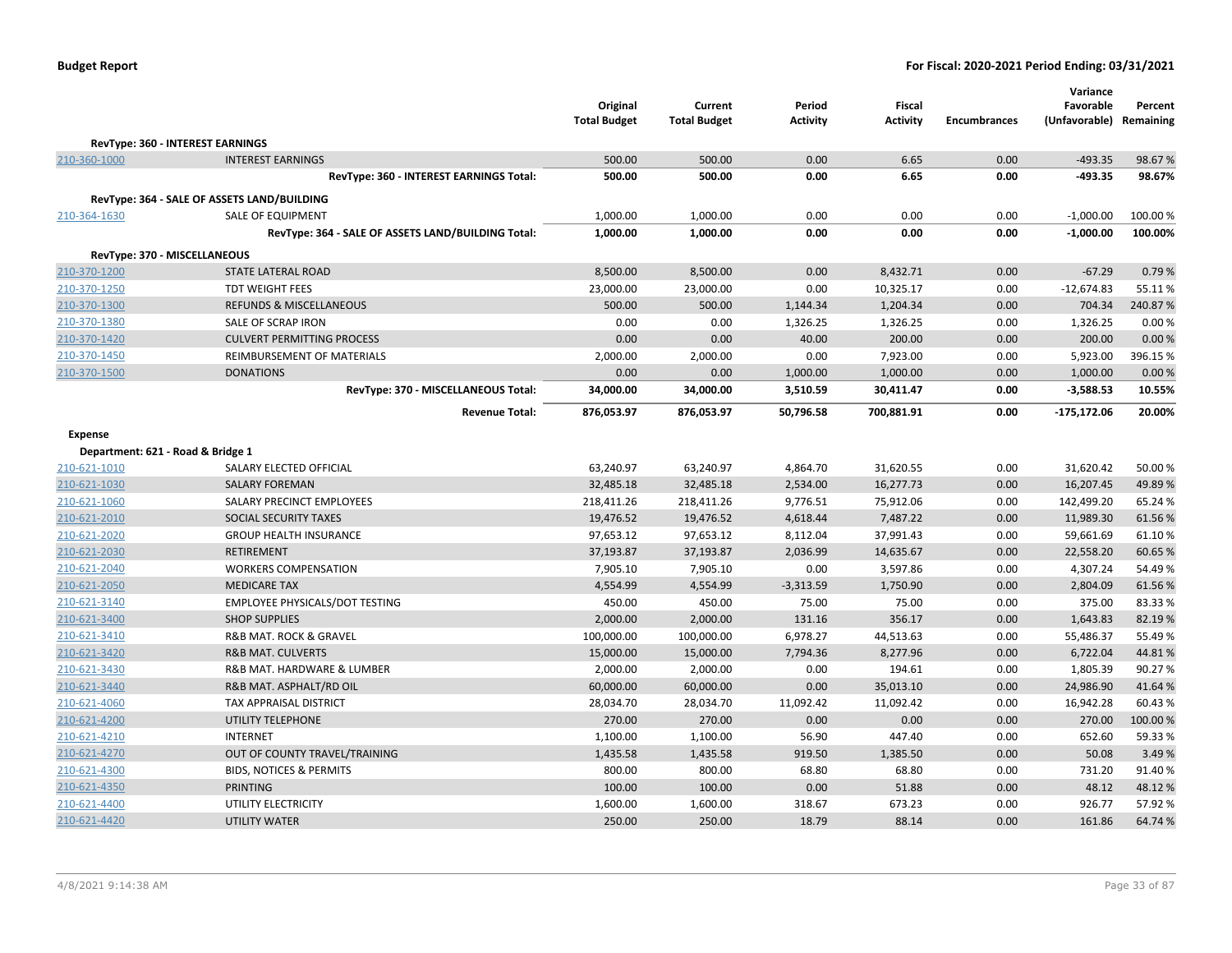| <b>Budget Report</b> |  |  |  |  |
|----------------------|--|--|--|--|
|----------------------|--|--|--|--|

|                                             |                                                    | Original<br><b>Total Budget</b> | Current<br><b>Total Budget</b> | Period<br><b>Activity</b> | Fiscal<br><b>Activity</b> | <b>Encumbrances</b> | Variance<br>Favorable<br>(Unfavorable) Remaining | Percent   |
|---------------------------------------------|----------------------------------------------------|---------------------------------|--------------------------------|---------------------------|---------------------------|---------------------|--------------------------------------------------|-----------|
| 210-621-4430                                | <b>TRASH PICKUP</b>                                | 1,000.00                        | 1,000.00                       | 181.66                    | 544.98                    | 0.00                | 455.02                                           | 45.50%    |
| 210-621-4500                                | <b>R&amp;M BUILDING</b>                            | 300.00                          | 300.00                         | 7.99                      | 7.99                      | 0.00                | 292.01                                           | 97.34%    |
| 210-621-4570                                | <b>R&amp;M MACHINERY GAS &amp; OIL</b>             | 41,000.00                       | 41,000.00                      | 5,650.50                  | 10,897.51                 | 0.00                | 30,102.49                                        | 73.42 %   |
| 210-621-4580                                | <b>R&amp;M MACHINERY PARTS</b>                     | 22,500.00                       | 22,500.00                      | 5,586.84                  | 12,243.09                 | 0.00                | 10,256.91                                        | 45.59%    |
| 210-621-4590                                | R&M MACH. TIRES & TUBES                            | 20,000.00                       | 20,000.00                      | 2,162.18                  | 4,020.18                  | 0.00                | 15,979.82                                        | 79.90%    |
| 210-621-4800                                | <b>BOND</b>                                        | 0.00                            | 0.00                           | 0.00                      | 177.50                    | 0.00                | $-177.50$                                        | 0.00%     |
| 210-621-4810                                | <b>DUES</b>                                        | 335.00                          | 335.00                         | 395.00                    | 395.00                    | 0.00                | $-60.00$                                         | $-17.91%$ |
| 210-621-4820                                | <b>INSURANCE</b>                                   | 5,500.00                        | 5,500.00                       | 0.00                      | 2,984.30                  | 0.00                | 2,515.70                                         | 45.74%    |
| 210-621-4900                                | MISCELLANEOUS                                      | 1,000.00                        | 1,000.00                       | 0.00                      | 0.00                      | 0.00                | 1,000.00                                         | 100.00%   |
| 210-621-4910                                | SOIL & WATER CONSERVATION                          | 250.00                          | 250.00                         | 0.00                      | 0.00                      | 0.00                | 250.00                                           | 100.00 %  |
| 210-621-4940                                | FLOOD CONTROL SITE MAINTENANCE                     | 5,500.00                        | 5,500.00                       | 0.00                      | 0.00                      | 0.00                | 5,500.00                                         | 100.00%   |
| 210-621-4960                                | <b>TCOG HAZARDOUS WASTEMATCH</b>                   | 1,250.00                        | 1,250.00                       | 0.00                      | 0.00                      | 0.00                | 1,250.00                                         | 100.00%   |
| 210-621-5710                                | PURCHASE OF MACH./EQUIP                            | 67,500.00                       | 67,500.00                      | 7,550.00                  | 7,550.00                  | 0.00                | 59,950.00                                        | 88.81%    |
|                                             | Department: 621 - Road & Bridge 1 Total:           | 860,096.29                      | 860,096.29                     | 77,617.13                 | 330,331.81                | 0.00                | 529,764.48                                       | 61.59%    |
| Department: 625 - Administrative Office R&B |                                                    |                                 |                                |                           |                           |                     |                                                  |           |
| 210-625-1050                                | <b>SALARY SECRETARY</b>                            | 10,271.28                       | 10,271.28                      | 792.53                    | 5,138.21                  | 0.00                | 5,133.07                                         | 49.97%    |
| 210-625-2010                                | SOCIAL SECURITY TAXES                              | 636.82                          | 636.82                         | 156.97                    | 241.52                    | 0.00                | 395.30                                           | 62.07%    |
| 210-625-2020                                | <b>GROUP HEALTH INSURANCE</b>                      | 3,051.66                        | 3,051.66                       | 0.00                      | 1,017.53                  | 0.00                | 2,034.13                                         | 66.66%    |
| 210-625-2030                                | <b>RETIREMENT</b>                                  | 1,216.12                        | 1,216.12                       | 94.00                     | 607.53                    | 0.00                | 608.59                                           | 50.04%    |
| 210-625-2040                                | <b>WORKERS COMPENSATION</b>                        | 32.87                           | 32.87                          | 0.00                      | 14.74                     | 0.00                | 18.13                                            | 55.16%    |
| 210-625-2050                                | <b>MEDICARE TAX</b>                                | 148.93                          | 148.93                         | $-97.08$                  | 56.58                     | 0.00                | 92.35                                            | 62.01%    |
| 210-625-3100                                | <b>OFFICE SUPPLIES</b>                             | 100.00                          | 100.00                         | 0.00                      | 0.00                      | 0.00                | 100.00                                           | 100.00%   |
| 210-625-4530                                | <b>COMPUTER SOFTWARE</b>                           | 500.00                          | 500.00                         | 0.00                      | 0.00                      | 0.00                | 500.00                                           | 100.00%   |
|                                             | Department: 625 - Administrative Office R&B Total: | 15,957.68                       | 15,957.68                      | 946.42                    | 7,076.11                  | 0.00                | 8,881.57                                         | 55.66%    |
|                                             | <b>Expense Total:</b>                              | 876,053.97                      | 876,053.97                     | 78,563.55                 | 337,407.92                | 0.00                | 538,646.05                                       | 61.49%    |
|                                             | Fund: 210 - Road & Bridge #1 Surplus (Deficit):    | 0.00                            | 0.00                           | $-27,766.97$              | 363,473.99                | 0.00                | 363,473.99                                       | 0.00%     |
| Fund: 220 - Road & Bridge #2                |                                                    |                                 |                                |                           |                           |                     |                                                  |           |
| Revenue                                     |                                                    |                                 |                                |                           |                           |                     |                                                  |           |
| RevType: 300 - CASH                         |                                                    |                                 |                                |                           |                           |                     |                                                  |           |
| 220-300-1220                                | <b>BEGINNING CASH BALANCE</b>                      | 150,609.92                      | 150,609.92                     | 0.00                      | 0.00                      | 0.00                | $-150,609.92$                                    | 100.00%   |
|                                             | RevType: 300 - CASH Total:                         | 150,609.92                      | 150,609.92                     | 0.00                      | 0.00                      | 0.00                | $-150,609.92$                                    | 100.00%   |
| RevType: 310 - PROPERTY TAXES               |                                                    |                                 |                                |                           |                           |                     |                                                  |           |
| 220-310-1100                                | <b>CURRENT TAXES</b>                               | 637,623.64                      | 637,623.64                     | 19,380.94                 | 601,513.15                | 0.00                | $-36,110.49$                                     | 5.66%     |
| 220-310-1200                                | <b>DELINQUENT TAXES</b>                            | 12,000.00                       | 12,000.00                      | 1,250.76                  | 12,082.25                 | 0.00                | 82.25                                            | 100.69%   |
|                                             | RevType: 310 - PROPERTY TAXES Total:               | 649,623.64                      | 649,623.64                     | 20,631.70                 | 613,595.40                | 0.00                | $-36,028.24$                                     | 5.55%     |
| RevType: 318 - OTHER TAXES                  |                                                    |                                 |                                |                           |                           |                     |                                                  |           |
| 220-318-1200                                | PAY N LIEU TAX/GRASSLAND                           | 2,000.00                        | 2,000.00                       | 0.00                      | 0.00                      | 0.00                | $-2,000.00$                                      | 100.00 %  |
| 220-318-1210                                | PAY N LIEU TAX/UPPER TRINITY                       | 603.02                          | 603.02                         | 0.00                      | 639.17                    | 0.00                | 36.15                                            | 105.99%   |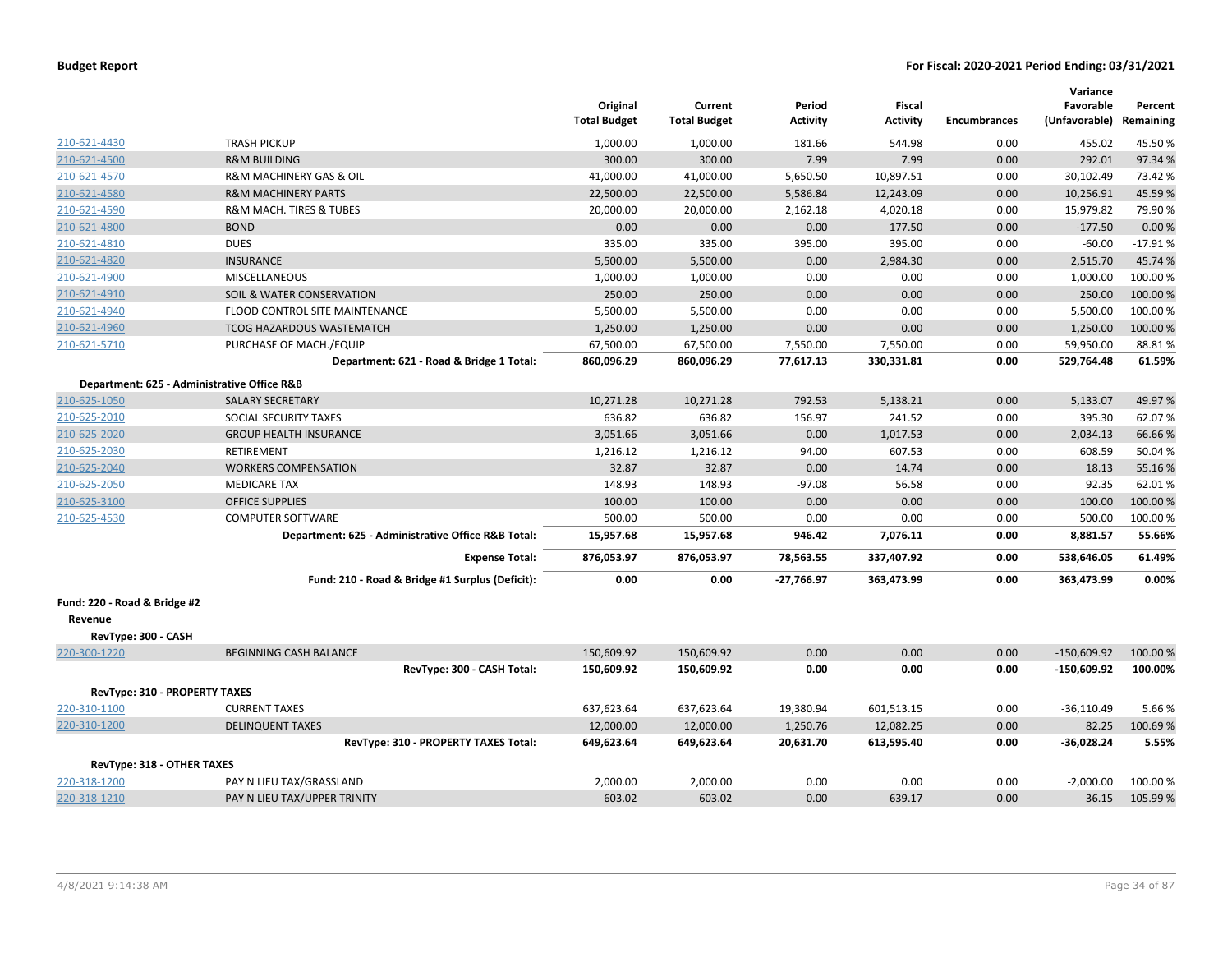| <b>Budget Report</b> |  |
|----------------------|--|
|----------------------|--|

|                      |                                                    | Original<br><b>Total Budget</b> | Current<br><b>Total Budget</b> | Period<br><b>Activity</b> | Fiscal<br><b>Activity</b> | <b>Encumbrances</b> | Variance<br>Favorable<br>(Unfavorable) | Percent<br>Remaining |
|----------------------|----------------------------------------------------|---------------------------------|--------------------------------|---------------------------|---------------------------|---------------------|----------------------------------------|----------------------|
| 220-318-1600         | <b>SALES TAX REVENUES</b>                          | 62,000.00                       | 62,000.00                      | 7,894.96                  | 44,780.93                 | 0.00                | $-17,219.07$                           | 27.77 %              |
|                      | RevType: 318 - OTHER TAXES Total:                  | 64,603.02                       | 64,603.02                      | 7,894.96                  | 45,420.10                 | 0.00                | $-19,182.92$                           | 29.69%               |
|                      | RevType: 321 - FEES OF TAX COLLECTOR               |                                 |                                |                           |                           |                     |                                        |                      |
| 220-321-2000         | <b>CAR REGISTRATION/SALES TAX</b>                  | 87,000.00                       | 87,000.00                      | 18,869.88                 | 80,340.05                 | 0.00                | $-6,659.95$                            | 7.66%                |
| 220-321-3000         | COUNTY'S ADDITIONAL \$10                           | 80,000.00                       | 80,000.00                      | 7,687.01                  | 34,809.94                 | 0.00                | $-45,190.06$                           | 56.49%               |
|                      | RevType: 321 - FEES OF TAX COLLECTOR Total:        | 167,000.00                      | 167,000.00                     | 26,556.89                 | 115,149.99                | 0.00                | $-51,850.01$                           | 31.05%               |
| RevType: 350 - FINES |                                                    |                                 |                                |                           |                           |                     |                                        |                      |
| 220-350-4030         | <b>COUNTY CLERK FINES</b>                          | 6,000.00                        | 6,000.00                       | 0.00                      | 1,053.32                  | 0.00                | $-4,946.68$                            | 82.44 %              |
| 220-350-4500         | <b>DISTRICT CLERK FINES</b>                        | 8,500.00                        | 8,500.00                       | 0.00                      | 1,391.34                  | 0.00                | $-7,108.66$                            | 83.63%               |
| 220-350-4550         | J. P. #1 FINES                                     | 7,500.00                        | 7,500.00                       | 0.00                      | 2,049.15                  | 0.00                | $-5,450.85$                            | 72.68%               |
| 220-350-4560         | J. P. #2 FINES                                     | 3,000.00                        | 3,000.00                       | 0.00                      | 1,362.68                  | 0.00                | $-1,637.32$                            | 54.58%               |
| 220-350-4570         | J. P. #3 FINES                                     | 5,000.00                        | 5,000.00                       | 0.00                      | 1,074.07                  | 0.00                | $-3,925.93$                            | 78.52 %              |
|                      | RevType: 350 - FINES Total:                        | 30,000.00                       | 30,000.00                      | 0.00                      | 6,930.56                  | 0.00                | $-23,069.44$                           | 76.90%               |
|                      | RevType: 360 - INTEREST EARNINGS                   |                                 |                                |                           |                           |                     |                                        |                      |
| 220-360-1000         | <b>INTEREST EARNINGS</b>                           | 3,000.00                        | 3,000.00                       | 0.00                      | 94.20                     | 0.00                | $-2,905.80$                            | 96.86%               |
|                      | RevType: 360 - INTEREST EARNINGS Total:            | 3,000.00                        | 3,000.00                       | 0.00                      | 94.20                     | 0.00                | $-2,905.80$                            | 96.86%               |
|                      | RevType: 364 - SALE OF ASSETS LAND/BUILDING        |                                 |                                |                           |                           |                     |                                        |                      |
| 220-364-1630         | <b>SALE OF EQUIPMENT</b>                           | 4,000.00                        | 4,000.00                       | 0.00                      | 0.00                      | 0.00                | $-4,000.00$                            | 100.00%              |
|                      | RevType: 364 - SALE OF ASSETS LAND/BUILDING Total: | 4,000.00                        | 4,000.00                       | 0.00                      | 0.00                      | 0.00                | $-4,000.00$                            | 100.00%              |
|                      | RevType: 370 - MISCELLANEOUS                       |                                 |                                |                           |                           |                     |                                        |                      |
| 220-370-1200         | STATE LATERAL ROAD                                 | 10,000.00                       | 10,000.00                      | 0.00                      | 9,822.98                  | 0.00                | $-177.02$                              | 1.77 %               |
| 220-370-1250         | <b>TDT WEIGHT FEES</b>                             | 25,000.00                       | 25,000.00                      | 0.00                      | 12,027.46                 | 0.00                | $-12,972.54$                           | 51.89%               |
| 220-370-1300         | <b>REFUNDS &amp; MISCELLANEOUS</b>                 | 0.00                            | 0.00                           | 355.14                    | 1,097.34                  | 0.00                | 1,097.34                               | 0.00%                |
| 220-370-1420         | <b>CULVERT PERMITTING PROCESS</b>                  | 0.00                            | 0.00                           | 20.00                     | 340.00                    | 0.00                | 340.00                                 | 0.00%                |
| 220-370-1421         | <b>ROW PERMIT APPLICATION</b>                      | 0.00                            | 0.00                           | 0.00                      | 20.00                     | 0.00                | 20.00                                  | 0.00%                |
| 220-370-1450         | <b>REIMBURSEMENT OF MATERIALS</b>                  | 2,000.00                        | 2,000.00                       | 0.00                      | 5,008.50                  | 0.00                | 3,008.50                               | 250.43%              |
| 220-370-1500         | TRENTON HIGH MEADOWS SUBDIVISION                   | 2,800.00                        | 2,800.00                       | 0.00                      | 4,200.00                  | 0.00                | 1,400.00                               | 150.00%              |
|                      | RevType: 370 - MISCELLANEOUS Total:                | 39,800.00                       | 39,800.00                      | 375.14                    | 32,516.28                 | 0.00                | $-7,283.72$                            | 18.30%               |
|                      | <b>Revenue Total:</b>                              | 1,108,636.58                    | 1,108,636.58                   | 55,458.69                 | 813,706.53                | 0.00                | -294,930.05                            | 26.60%               |
| <b>Expense</b>       |                                                    |                                 |                                |                           |                           |                     |                                        |                      |
|                      | Department: 509 - Contingency                      |                                 |                                |                           |                           |                     |                                        |                      |
| 220-509-4750         | <b>CONTINGENCY</b>                                 | 10,000.00                       | 10,000.00                      | 0.00                      | 0.00                      | 0.00                | 10,000.00                              | 100.00 %             |
|                      | Department: 509 - Contingency Total:               | 10,000.00                       | 10,000.00                      | 0.00                      | 0.00                      | 0.00                | 10,000.00                              | 100.00%              |
|                      | Department: 622 - Road & Bridge 2                  |                                 |                                |                           |                           |                     |                                        |                      |
| 220-622-1010         | SALARY ELECTED OFFICIAL                            | 63,240.97                       | 63,240.97                      | 4,864.70                  | 31,620.55                 | 0.00                | 31,620.42                              | 50.00 %              |
| 220-622-1030         | <b>SALARY FOREMAN</b>                              | 0.00                            | 0.00                           | 3,788.42                  | 26,039.45                 | 0.00                | $-26,039.45$                           | 0.00%                |
| 220-622-1060         | SALARY PRECINCT EMPLOYEES                          | 232,350.04                      | 232,350.04                     | 14,084.67                 | 94,118.74                 | 0.00                | 138,231.30                             | 59.49%               |
| 220-622-2010         | SOCIAL SECURITY TAXES                              | 18,474.44                       | 18,474.44                      | 5,381.56                  | 8,996.86                  | 0.00                | 9,477.58                               | 51.30%               |
| 220-622-2020         | <b>GROUP HEALTH INSURANCE</b>                      | 97,653.12                       | 97,653.12                      | 8,137.76                  | 48,826.56                 | 0.00                | 48,826.56                              | 50.00%               |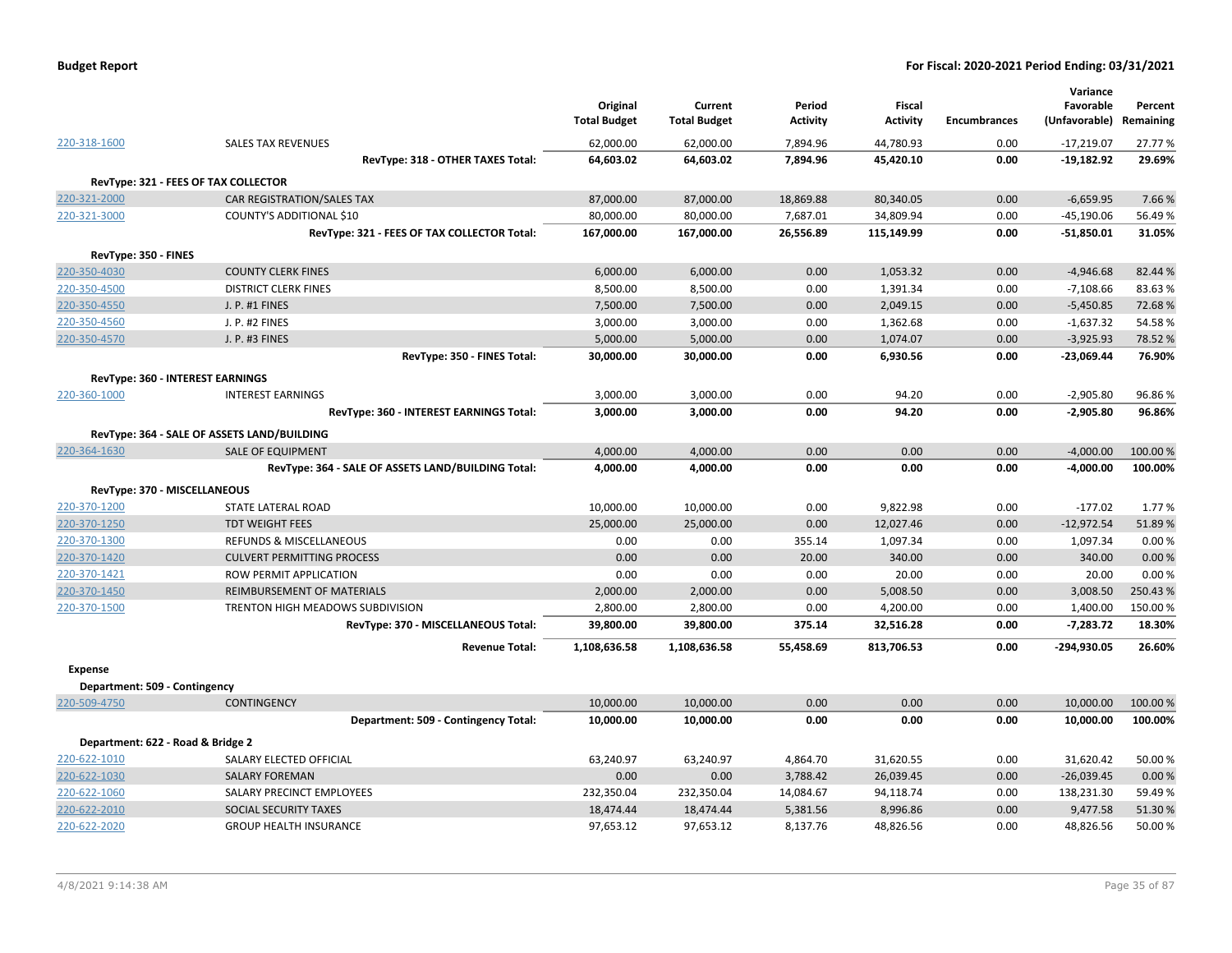|              |                                             | Original<br><b>Total Budget</b> | Current<br><b>Total Budget</b> | Period<br><b>Activity</b> | Fiscal<br><b>Activity</b> | <b>Encumbrances</b> | Variance<br>Favorable<br>(Unfavorable) Remaining | Percent   |
|--------------|---------------------------------------------|---------------------------------|--------------------------------|---------------------------|---------------------------|---------------------|--------------------------------------------------|-----------|
| 220-622-2030 | <b>RETIREMENT</b>                           | 34,997.98                       | 34,997.98                      | 2,696.68                  | 17,945.30                 | 0.00                | 17,052.68                                        | 48.72 %   |
| 220-622-2040 | <b>WORKERS COMPENSATION</b>                 | 7,337.58                        | 7,337.58                       | 0.00                      | 3,339.60                  | 0.00                | 3,997.98                                         | 54.49 %   |
| 220-622-2050 | <b>MEDICARE TAX</b>                         | 4,286.07                        | 4,286.07                       | $-3,726.82$               | 2,104.08                  | 0.00                | 2,181.99                                         | 50.91%    |
| 220-622-3140 | EMPLOYEE PHYSICALS/DOT TESTING              | 400.00                          | 400.00                         | 150.00                    | 290.00                    | 0.00                | 110.00                                           | 27.50 %   |
| 220-622-3400 | <b>SHOP SUPPLIES</b>                        | 5,500.00                        | 5,500.00                       | 1,032.63                  | 3,592.51                  | 0.00                | 1,907.49                                         | 34.68%    |
| 220-622-3410 | R&B MAT. ROCK & GRAVEL                      | 184,307.00                      | 184,307.00                     | 11,042.22                 | 100,776.17                | 0.00                | 83,530.83                                        | 45.32 %   |
| 220-622-3420 | <b>R&amp;B MAT. CULVERTS</b>                | 14,000.00                       | 14,000.00                      | 232.26                    | 13,935.74                 | 0.00                | 64.26                                            | 0.46 %    |
| 220-622-3430 | R&B MAT. HARDWARE & LUMBER                  | 3,000.00                        | 3,000.00                       | 716.98                    | 4,345.64                  | 0.00                | $-1,345.64$                                      | $-44.85%$ |
| 220-622-3440 | R&B MAT. ASPHALT/RD OIL                     | 92,000.00                       | 92,000.00                      | 4,554.55                  | 24,457.32                 | 0.00                | 67,542.68                                        | 73.42 %   |
| 220-622-3450 | <b>CHEMICALS</b>                            | 1,000.00                        | 1,000.00                       | 0.00                      | 0.00                      | 0.00                | 1,000.00                                         | 100.00 %  |
| 220-622-3460 | <b>CTIF EXPENDITURES</b>                    | 0.00                            | 0.00                           | 38,623.75                 | 38,623.75                 | 0.00                | $-38,623.75$                                     | 0.00%     |
| 220-622-3950 | <b>UNIFORMS</b>                             | 2,800.00                        | 2,800.00                       | 228.02                    | 1,362.81                  | 0.00                | 1,437.19                                         | 51.33 %   |
| 220-622-4060 | TAX APPRAISAL DISTRICT                      | 32,656.70                       | 32,656.70                      | 12,921.20                 | 12,921.20                 | 0.00                | 19,735.50                                        | 60.43 %   |
| 220-622-4210 | <b>INTERNET</b>                             | 0.00                            | 0.00                           | 81.95                     | 491.70                    | 0.00                | $-491.70$                                        | 0.00%     |
| 220-622-4270 | OUT OF COUNTY TRAVEL/TRAINING               | 2,500.00                        | 2,500.00                       | 405.34                    | 749.82                    | 0.00                | 1,750.18                                         | 70.01%    |
| 220-622-4300 | <b>BIDS, NOTICES &amp; PERMITS</b>          | 500.00                          | 500.00                         | 0.00                      | 0.00                      | 0.00                | 500.00                                           | 100.00 %  |
| 220-622-4350 | <b>PRINTING</b>                             | 100.00                          | 100.00                         | 0.00                      | 0.00                      | 0.00                | 100.00                                           | 100.00 %  |
| 220-622-4400 | UTILITY ELECTRICITY                         | 2,000.00                        | 2,000.00                       | 291.19                    | 861.77                    | 0.00                | 1,138.23                                         | 56.91%    |
| 220-622-4410 | UTILITY GAS                                 | 750.00                          | 750.00                         | 147.21                    | 622.92                    | 0.00                | 127.08                                           | 16.94 %   |
| 220-622-4420 | UTILITY WATER                               | 940.00                          | 940.00                         | 82.41                     | 403.37                    | 0.00                | 536.63                                           | 57.09 %   |
| 220-622-4430 | <b>TRASH PICK-UP</b>                        | 1,300.00                        | 1,300.00                       | 383.20                    | 383.20                    | 0.00                | 916.80                                           | 70.52 %   |
| 220-622-4500 | <b>R&amp;M BUILDING</b>                     | 3,000.00                        | 3,000.00                       | 1,866.30                  | 1,872.27                  | 0.00                | 1,127.73                                         | 37.59 %   |
| 220-622-4570 | R&M MACHINERY GAS & OIL                     | 70,000.00                       | 70,000.00                      | 18,341.13                 | 31,556.14                 | 0.00                | 38,443.86                                        | 54.92 %   |
| 220-622-4580 | <b>R&amp;M MACHINERY PARTS</b>              | 50,000.00                       | 50,000.00                      | 6,695.74                  | 69,426.09                 | 0.00                | $-19,426.09$                                     | $-38.85%$ |
| 220-622-4590 | R&M MACH. TIRES & TUBES                     | 15,000.00                       | 15,000.00                      | 0.00                      | 6,235.65                  | 0.00                | 8,764.35                                         | 58.43 %   |
| 220-622-4600 | EQUIPMENT RENTAL/LEASE                      | 32,000.00                       | 32,000.00                      | 0.00                      | 22,830.00                 | 0.00                | 9,170.00                                         | 28.66%    |
| 220-622-4810 | <b>DUES</b>                                 | 335.00                          | 335.00                         | 395.00                    | 395.00                    | 0.00                | $-60.00$                                         | $-17.91%$ |
| 220-622-4820 | <b>INSURANCE</b>                            | 9,000.00                        | 9,000.00                       | 0.00                      | 5,836.63                  | 0.00                | 3,163.37                                         | 35.15 %   |
| 220-622-4900 | MISCELLANEOUS                               | 1,000.00                        | 1,000.00                       | 0.00                      | 0.00                      | 0.00                | 1,000.00                                         | 100.00 %  |
| 220-622-4910 | SOIL & WATER CONSERVATION                   | 250.00                          | 250.00                         | 0.00                      | 0.00                      | 0.00                | 250.00                                           | 100.00 %  |
| 220-622-4930 | TRENTON HIGH MEADOWS SUBDIVISION            | 4,000.00                        | 4,000.00                       | 0.00                      | 0.00                      | 0.00                | 4,000.00                                         | 100.00 %  |
| 220-622-4940 | FLOOD CONTROL SITE MAINTENANCE              | 4,000.00                        | 4,000.00                       | 0.00                      | 0.00                      | 0.00                | 4,000.00                                         | 100.00 %  |
| 220-622-5710 | PURCHASE OF MACH./EQUIP                     | 92,000.00                       | 92,000.00                      | 49,674.79                 | 52,179.16                 | 0.00                | 39,820.84                                        | 43.28%    |
| 220-622-5730 | RADIO EQUIPMENT                             | 0.00                            | 0.00                           | 0.00                      | 12.00                     | 0.00                | $-12.00$                                         | 0.00%     |
|              | Department: 622 - Road & Bridge 2 Total:    | 1,082,678.90                    | 1,082,678.90                   | 183,092.84                | 627,152.00                | 0.00                | 455,526.90                                       | 42.07%    |
|              | Department: 625 - Administrative Office R&B |                                 |                                |                           |                           |                     |                                                  |           |
| 220-625-1050 | <b>SALARY SECRETARY</b>                     | 10,271.28                       | 10,271.28                      | 792.53                    | 5,138.21                  | 0.00                | 5,133.07                                         | 49.97 %   |
| 220-625-2010 | SOCIAL SECURITY TAXES                       | 636.82                          | 636.82                         | 156.96                    | 241.51                    | 0.00                | 395.31                                           | 62.08%    |
| 220-625-2020 | <b>GROUP HEALTH INSURANCE</b>               | 3,051.66                        | 3,051.66                       | 0.00                      | 1,017.53                  | 0.00                | 2,034.13                                         | 66.66%    |
| 220-625-2030 | RETIREMENT                                  | 1,216.12                        | 1,216.12                       | 94.00                     | 607.53                    | 0.00                | 608.59                                           | 50.04 %   |
| 220-625-2040 | <b>WORKERS COMPENSATION</b>                 | 32.87                           | 32.87                          | 0.00                      | 14.74                     | 0.00                | 18.13                                            | 55.16%    |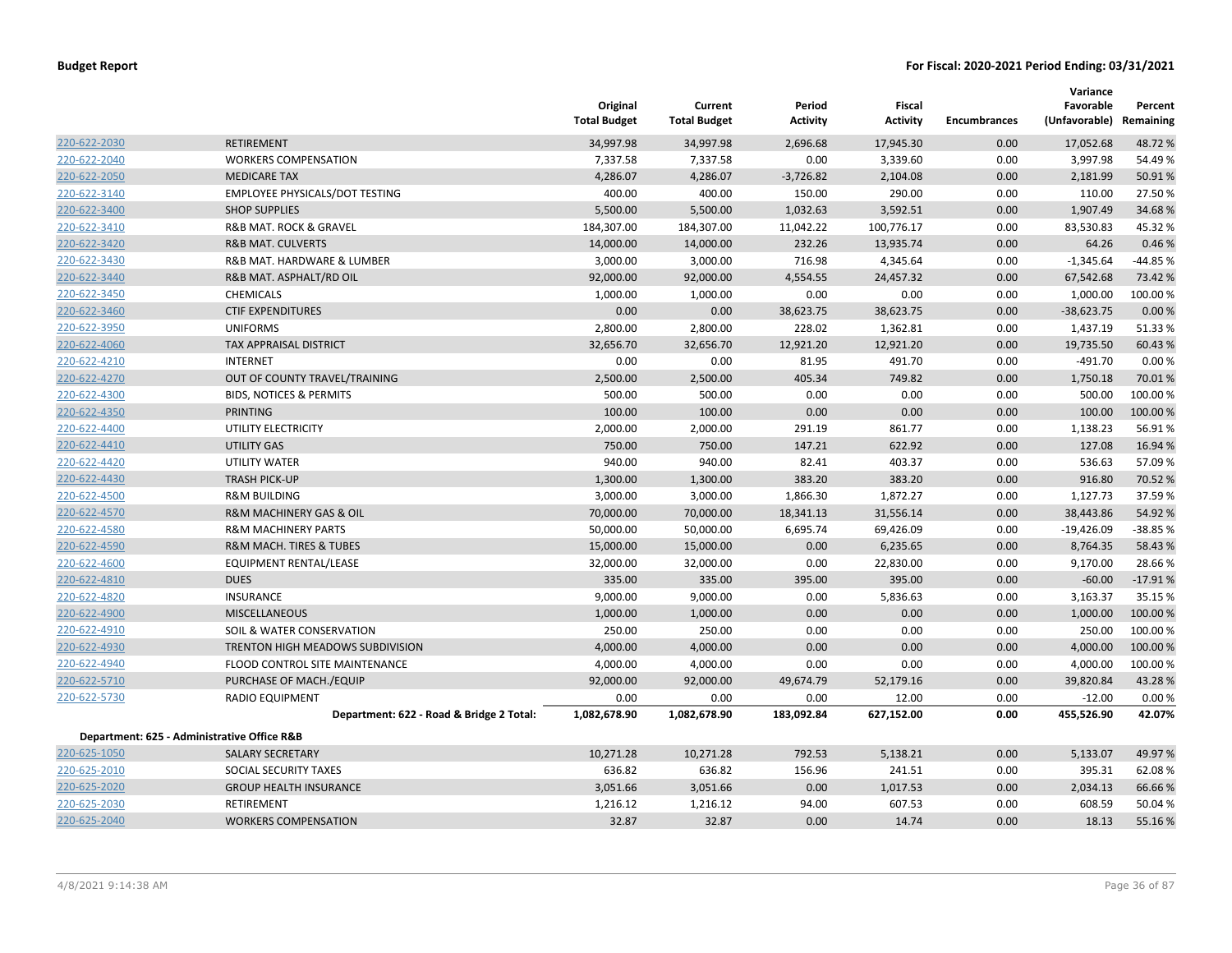| <b>Budget Report</b> |  |
|----------------------|--|
|----------------------|--|

|                                                   |                           |                                                                      |                                 |                                |                           |                           |                     | Variance                   |                      |
|---------------------------------------------------|---------------------------|----------------------------------------------------------------------|---------------------------------|--------------------------------|---------------------------|---------------------------|---------------------|----------------------------|----------------------|
|                                                   |                           |                                                                      | Original<br><b>Total Budget</b> | Current<br><b>Total Budget</b> | Period<br><b>Activity</b> | Fiscal<br><b>Activity</b> | <b>Encumbrances</b> | Favorable<br>(Unfavorable) | Percent<br>Remaining |
| 220-625-2050                                      | <b>MEDICARE TAX</b>       |                                                                      | 148.93                          | 148.93                         | $-97.07$                  | 56.59                     | 0.00                | 92.34                      | 62.00 %              |
| 220-625-3100                                      | <b>OFFICE SUPPLIES</b>    |                                                                      | 100.00                          | 100.00                         | 0.00                      | 0.00                      | 0.00                | 100.00                     | 100.00%              |
| 220-625-4530                                      | <b>COMPUTER SOFTWARE</b>  |                                                                      | 500.00                          | 500.00                         | 0.00                      | 0.00                      | 0.00                | 500.00                     | 100.00%              |
|                                                   |                           | Department: 625 - Administrative Office R&B Total:                   | 15,957.68                       | 15,957.68                      | 946.42                    | 7,076.11                  | 0.00                | 8,881.57                   | 55.66%               |
|                                                   |                           | <b>Expense Total:</b>                                                | 1,108,636.58                    | 1,108,636.58                   | 184,039.26                | 634,228.11                | 0.00                | 474,408.47                 | 42.79%               |
|                                                   |                           | Fund: 220 - Road & Bridge #2 Surplus (Deficit):                      | 0.00                            | 0.00                           | $-128,580.57$             | 179,478.42                | 0.00                | 179,478.42                 | 0.00%                |
| Fund: 221 - Raw Water Pipeline Road and Bridge #2 |                           |                                                                      |                                 |                                |                           |                           |                     |                            |                      |
| Revenue                                           |                           |                                                                      |                                 |                                |                           |                           |                     |                            |                      |
| RevType: 325 - RAW WATER PIPELINE                 |                           |                                                                      |                                 |                                |                           |                           |                     |                            |                      |
| 221-325-1790                                      |                           | FOR MAINTENANCE OF ROADS                                             | 0.00                            | 12,000.00                      | 0.00                      | 12,000.00                 | 0.00                | 0.00                       | 0.00%                |
| <b>Budget Adjustments</b>                         |                           |                                                                      |                                 |                                |                           |                           |                     |                            |                      |
| <b>Number</b>                                     | Date                      | Description                                                          | Adjustment                      |                                |                           |                           |                     |                            |                      |
| BA0000040                                         | 10/30/2020                | <b>Garney Construction</b>                                           | $-12,000.00$                    |                                |                           |                           |                     |                            |                      |
|                                                   |                           | RevType: 325 - RAW WATER PIPELINE Total:                             | 0.00                            | 12,000.00                      | 0.00                      | 12,000.00                 | 0.00                | 0.00                       | 0.00%                |
|                                                   |                           | <b>Revenue Total:</b>                                                | 0.00                            | 12,000.00                      | 0.00                      | 12,000.00                 | 0.00                | 0.00                       | 0.00%                |
| <b>Expense</b>                                    |                           |                                                                      |                                 |                                |                           |                           |                     |                            |                      |
| Department: 622 - Road & Bridge 2                 |                           |                                                                      |                                 |                                |                           |                           |                     |                            |                      |
| 221-622-3410                                      |                           | R & B MAT. ROCK & GRAVEL                                             | 0.00                            | 12,000.00                      | 0.00                      | 0.00                      | 0.00                | 12,000.00                  | 100.00%              |
| <b>Budget Adjustments</b>                         |                           |                                                                      |                                 |                                |                           |                           |                     |                            |                      |
| <b>Number</b>                                     | Date                      | <b>Description</b>                                                   | <b>Adjustment</b>               |                                |                           |                           |                     |                            |                      |
| BA0000040                                         | 10/30/2020                | <b>Garney Construction</b>                                           | 12,000.00                       |                                |                           |                           |                     |                            |                      |
|                                                   |                           | Department: 622 - Road & Bridge 2 Total:                             | 0.00                            | 12,000.00                      | 0.00                      | 0.00                      | 0.00                | 12,000.00                  | 100.00%              |
|                                                   |                           | <b>Expense Total:</b>                                                | 0.00                            | 12,000.00                      | 0.00                      | 0.00                      | 0.00                | 12,000.00                  | 100.00%              |
|                                                   |                           | Fund: 221 - Raw Water Pipeline Road and Bridge #2 Surplus (Deficit): | 0.00                            | 0.00                           | 0.00                      | 12,000.00                 | 0.00                | 12,000.00                  | 0.00%                |
| Fund: 230 - Road & Bridge #3<br>Revenue           |                           |                                                                      |                                 |                                |                           |                           |                     |                            |                      |
| RevType: 310 - PROPERTY TAXES                     |                           |                                                                      |                                 |                                |                           |                           |                     |                            |                      |
| 230-310-1100                                      | <b>CURRENT TAXES</b>      |                                                                      | 956,435.46                      | 956,435.46                     | 29,069.55                 | 902,212.15                | 0.00                | $-54,223.31$               | 5.67%                |
| 230-310-1200                                      | <b>DELINQUENT TAXES</b>   |                                                                      | 15,900.00                       | 15,900.00                      | 1,876.02                  | 18,122.19                 | 0.00                | 2,222.19                   | 113.98%              |
|                                                   |                           | RevType: 310 - PROPERTY TAXES Total:                                 | 972,335.46                      | 972,335.46                     | 30,945.57                 | 920,334.34                | 0.00                | $-52,001.12$               | 5.35%                |
| RevType: 318 - OTHER TAXES                        |                           |                                                                      |                                 |                                |                           |                           |                     |                            |                      |
| 230-318-1200                                      |                           | PAY N LIEU TAX/GRASSLAND                                             | 2,000.00                        | 2,000.00                       | 0.00                      | 0.00                      | 0.00                | $-2,000.00$                | 100.00%              |
| 230-318-1210                                      |                           | PAY N LIEU TAX/UPPER TRINITY                                         | 904.53                          | 904.53                         | 0.00                      | 958.88                    | 0.00                | 54.35                      | 106.01%              |
| 230-318-1600                                      | <b>SALES TAX REVENUES</b> |                                                                      | 90,000.00                       | 90,000.00                      | 11,843.96                 | 67,179.98                 | 0.00                | $-22,820.02$               | 25.36%               |
|                                                   |                           | RevType: 318 - OTHER TAXES Total:                                    | 92,904.53                       | 92,904.53                      | 11,843.96                 | 68,138.86                 | 0.00                | $-24,765.67$               | 26.66%               |
| RevType: 321 - FEES OF TAX COLLECTOR              |                           |                                                                      |                                 |                                |                           |                           |                     |                            |                      |
| 230-321-2000                                      |                           | CAR REGISTRATION/SALES TAX                                           | 120,000.00                      | 120,000.00                     | 28,304.83                 | 120,510.08                | 0.00                | 510.08                     | 100.43%              |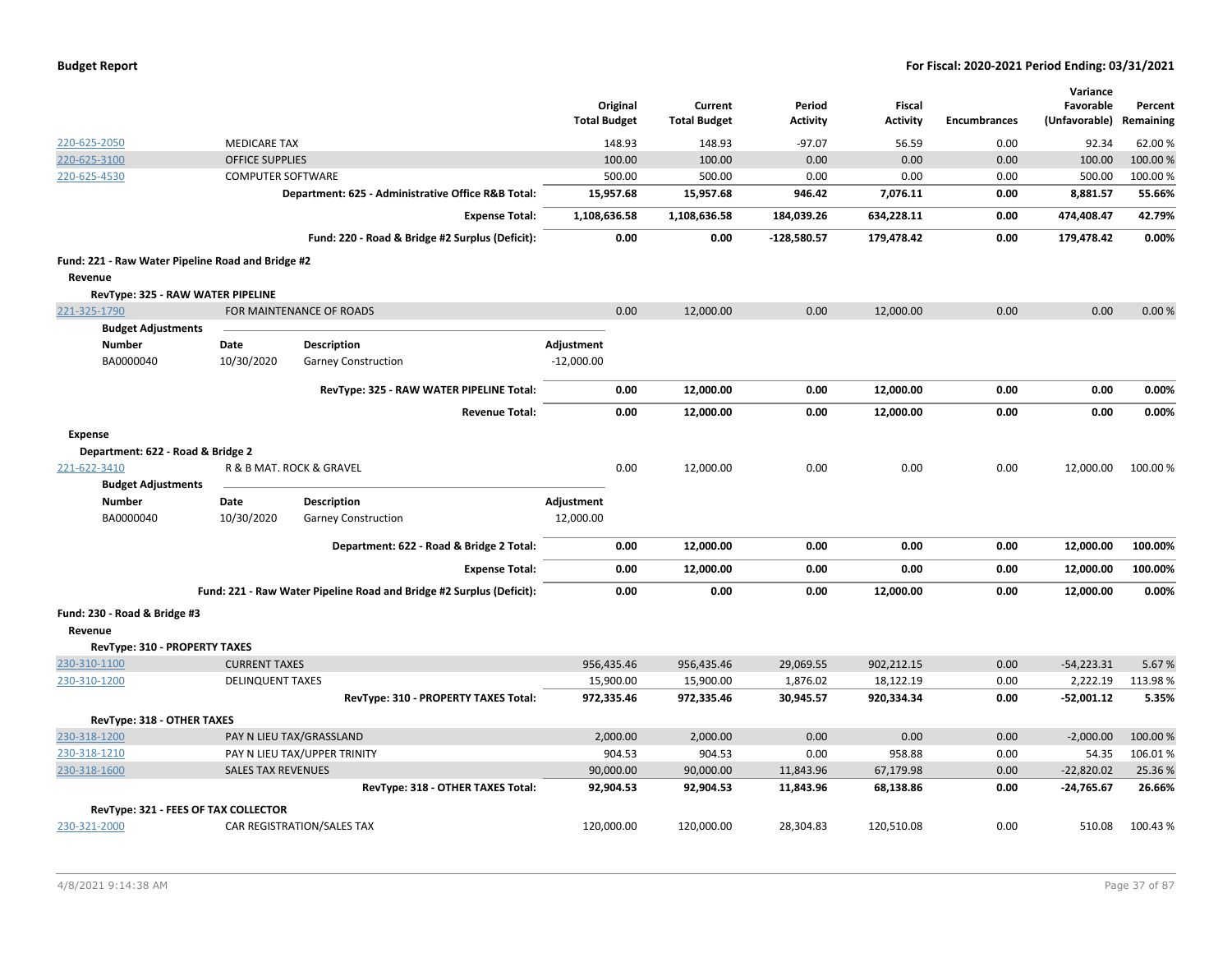|                                   |                                                                 | Original<br><b>Total Budget</b> | Current<br><b>Total Budget</b> | Period<br><b>Activity</b> | <b>Fiscal</b><br><b>Activity</b> | Encumbrances | Variance<br>Favorable<br>(Unfavorable) | Percent<br>Remaining |
|-----------------------------------|-----------------------------------------------------------------|---------------------------------|--------------------------------|---------------------------|----------------------------------|--------------|----------------------------------------|----------------------|
| 230-321-3000                      | <b>COUNTY'S ADDITIONAL \$10</b>                                 | 100,000.00                      | 100,000.00                     | 11,530.53                 | 52,214.94                        | 0.00         | $-47,785.06$                           | 47.79%               |
|                                   | RevType: 321 - FEES OF TAX COLLECTOR Total:                     | 220,000.00                      | 220,000.00                     | 39,835.36                 | 172,725.02                       | 0.00         | $-47,274.98$                           | 21.49%               |
| RevType: 350 - FINES              |                                                                 |                                 |                                |                           |                                  |              |                                        |                      |
| 230-350-4030                      | <b>COUNTY CLERK FINES</b>                                       | 10,000.00                       | 10,000.00                      | 0.00                      | 1,579.98                         | 0.00         | $-8,420.02$                            | 84.20%               |
| 230-350-4500                      | <b>DISTRICT CLERK FINES</b>                                     | 10,000.00                       | 10,000.00                      | 0.00                      | 2,087.01                         | 0.00         | $-7,912.99$                            | 79.13 %              |
| 230-350-4550                      | J. P. #1 FINES                                                  | 5,000.00                        | 5,000.00                       | 0.00                      | 3,073.74                         | 0.00         | $-1,926.26$                            | 38.53 %              |
| 230-350-4560                      | J. P. #2 FINES                                                  | 2,400.00                        | 2,400.00                       | 0.00                      | 2,044.04                         | 0.00         | $-355.96$                              | 14.83%               |
| 230-350-4570                      | J. P. #3 FINES                                                  | 3,000.00                        | 3,000.00                       | 0.00                      | 1,611.10                         | 0.00         | $-1,388.90$                            | 46.30%               |
|                                   | RevType: 350 - FINES Total:                                     | 30,400.00                       | 30,400.00                      | 0.00                      | 10,395.87                        | 0.00         | $-20,004.13$                           | 65.80%               |
|                                   | <b>RevType: 360 - INTEREST EARNINGS</b>                         |                                 |                                |                           |                                  |              |                                        |                      |
| 230-360-1000                      | <b>INTEREST EARNINGS</b>                                        | 4,000.00                        | 4,000.00                       | 0.00                      | 223.14                           | 0.00         | $-3,776.86$                            | 94.42%               |
|                                   | RevType: 360 - INTEREST EARNINGS Total:                         | 4,000.00                        | 4,000.00                       | 0.00                      | 223.14                           | 0.00         | $-3,776.86$                            | 94.42%               |
|                                   | RevType: 364 - SALE OF ASSETS LAND/BUILDING                     |                                 |                                |                           |                                  |              |                                        |                      |
| 230-364-1630                      | SALE OF EQUIPMENT                                               | 5,000.00                        | 5,000.00                       | 0.00                      | 0.00                             | 0.00         | $-5,000.00$                            | 100.00%              |
|                                   | RevType: 364 - SALE OF ASSETS LAND/BUILDING Total:              | 5,000.00                        | 5,000.00                       | 0.00                      | 0.00                             | 0.00         | $-5,000.00$                            | 100.00%              |
|                                   |                                                                 |                                 |                                |                           |                                  |              |                                        |                      |
| RevType: 370 - MISCELLANEOUS      |                                                                 |                                 |                                |                           |                                  |              |                                        |                      |
| 230-370-1200                      | STATE LATERAL ROAD                                              | 14,500.00                       | 14,500.00                      | 0.00                      | 14,734.47                        | 0.00         | 234.47                                 | 101.62%              |
| 230-370-1250                      | TDT WEIGHT FEES                                                 | 20,000.00                       | 20,000.00                      | 0.00                      | 18,041.18                        | 0.00         | $-1,958.82$                            | 9.79%                |
| 230-370-1300                      | <b>REFUNDS &amp; MISCELLANEOUS</b>                              | 2,869.88                        | 2,869.88                       | 2,895.26                  | 3,272.36                         | 0.00         | 402.48<br>580.00                       | 114.02%              |
| 230-370-1420                      | <b>CULVERT PERMITTING PROCESS</b><br>REIMBURSEMENT OF MATERIALS | 0.00                            | 0.00                           | 0.00<br>0.00              | 580.00                           | 0.00<br>0.00 |                                        | 0.00%                |
| 230-370-1450                      |                                                                 | 10,000.00                       | 10,000.00                      |                           | 3,188.91                         | 0.00         | $-6,811.09$                            | 68.11%               |
|                                   | RevType: 370 - MISCELLANEOUS Total:                             | 47,369.88                       | 47,369.88                      | 2,895.26                  | 39,816.92                        |              | $-7,552.96$                            | 15.94%               |
|                                   | <b>Revenue Total:</b>                                           | 1,372,009.87                    | 1,372,009.87                   | 85,520.15                 | 1,211,634.15                     | 0.00         | $-160,375.72$                          | 11.69%               |
| Expense                           |                                                                 |                                 |                                |                           |                                  |              |                                        |                      |
| Department: 509 - Contingency     |                                                                 |                                 |                                |                           |                                  |              |                                        |                      |
| 230-509-4750                      | CONTINGENCY                                                     | 30,000.00                       | 30,000.00                      | 0.00                      | 0.00                             | 0.00         | 30,000.00                              | 100.00%              |
|                                   | Department: 509 - Contingency Total:                            | 30,000.00                       | 30,000.00                      | 0.00                      | 0.00                             | 0.00         | 30,000.00                              | 100.00%              |
| Department: 623 - Road & Bridge 3 |                                                                 |                                 |                                |                           |                                  |              |                                        |                      |
| 230-623-1010                      | SALARY ELECTED OFFICIAL                                         | 63,240.97                       | 63,240.97                      | 4,864.70                  | 31,620.55                        | 0.00         | 31,620.42                              | 50.00 %              |
| 230-623-1030                      | <b>SALARY FOREMAN</b>                                           | 0.00                            | 0.00                           | 2,585.66                  | 17,376.39                        | 0.00         | $-17,376.39$                           | 0.00%                |
| 230-623-1050                      | <b>SALARY SECRETARY</b>                                         | 11,700.00                       | 11,700.00                      | 864.00                    | 5,642.88                         | 0.00         | 6,057.12                               | 51.77%               |
| 230-623-1060                      | SALARY PRECINCT EMPLOYEES                                       | 308,082.42                      | 308,082.42                     | 20,183.56                 | 128,008.66                       | 0.00         | 180,073.76                             | 58.45 %              |
| 230-623-1070                      | <b>SALARY PART-TIME</b>                                         | 18,096.00                       | 18,096.00                      | 0.00                      | 0.00                             | 0.00         | 18,096.00                              | 100.00%              |
| 230-623-2010                      | SOCIAL SECURITY TAXES                                           | 23,747.45                       | 23,747.45                      | 6,825.24                  | 11,282.67                        | 0.00         | 12,464.78                              | 52.49%               |
| 230-623-2020                      | <b>GROUP HEALTH INSURANCE</b>                                   | 122,066.40                      | 122,066.40                     | 10,171.32                 | 60,010.70                        | 0.00         | 62,055.70                              | 50.84 %              |
| 230-623-2030                      | RETIREMENT                                                      | 45,349.97                       | 45,349.97                      | 3,379.87                  | 21,594.83                        | 0.00         | 23,755.14                              | 52.38%               |
| 230-623-2040                      | <b>WORKERS COMPENSATION</b>                                     | 9,692.43                        | 9,692.43                       | 0.00                      | 4,410.99                         | 0.00         | 5,281.44                               | 54.49%               |
| 230-623-2050                      | <b>MEDICARE TAX</b>                                             | 5,553.84                        | 5,553.84                       | $-4,655.76$               | 2,638.71                         | 0.00         | 2,915.13                               | 52.49%               |
| 230-623-3100                      | <b>OFFICE SUPPLIES</b>                                          | 500.00                          | 500.00                         | 18.10                     | 163.31                           | 0.00         | 336.69                                 | 67.34 %              |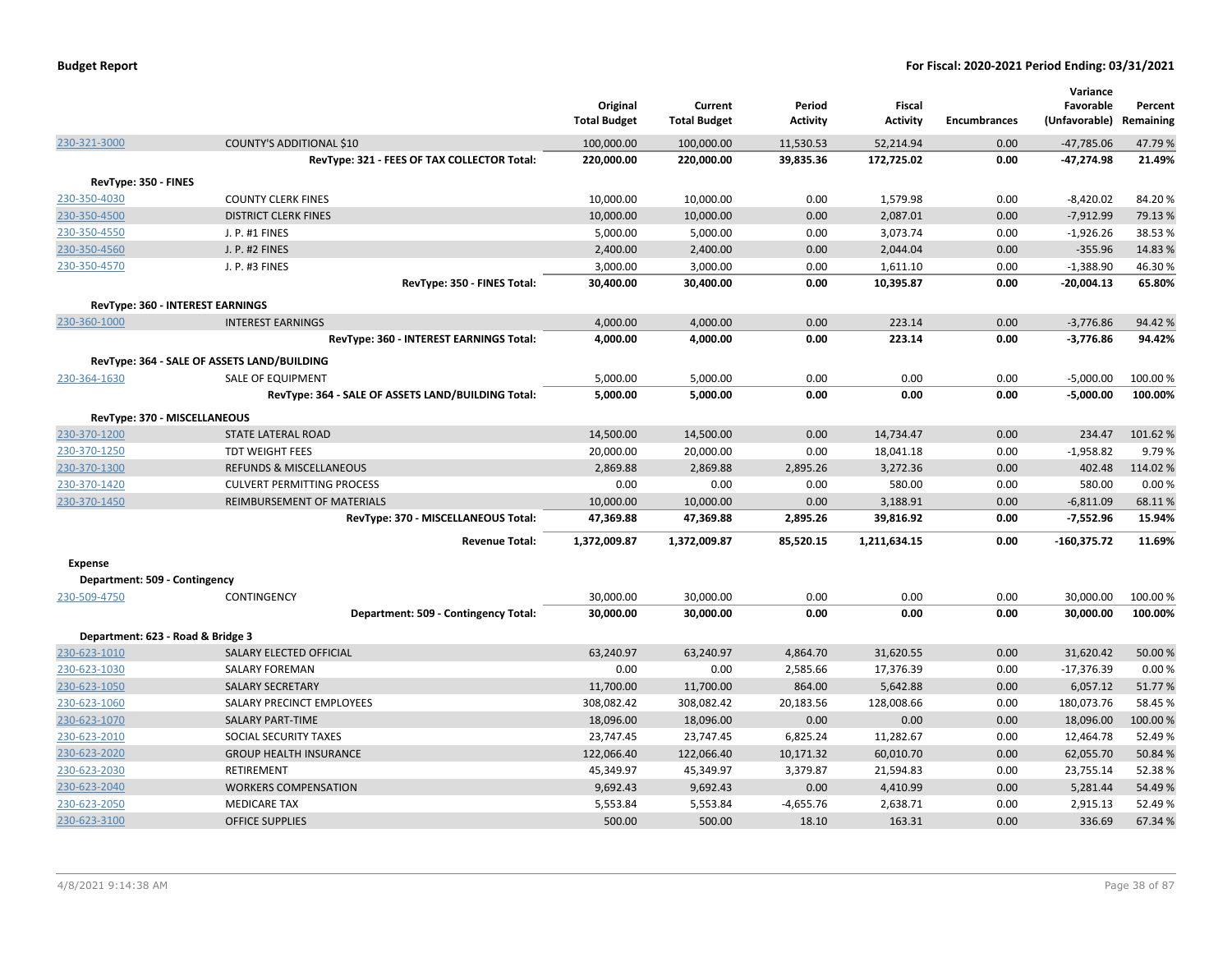|              |                                             | Original<br><b>Total Budget</b> | Current<br><b>Total Budget</b> | Period<br>Activity | <b>Fiscal</b><br>Activity | <b>Encumbrances</b> | Variance<br>Favorable<br>(Unfavorable) | Percent<br>Remaining |
|--------------|---------------------------------------------|---------------------------------|--------------------------------|--------------------|---------------------------|---------------------|----------------------------------------|----------------------|
| 230-623-3140 | EMPLOYEE PHYSICALS/DOT TESTING              | 500.00                          | 500.00                         | 0.00               | 140.00                    | 0.00                | 360.00                                 | 72.00%               |
| 230-623-3400 | <b>SHOP SUPPLIES</b>                        | 6,500.00                        | 6,500.00                       | 1,188.01           | 5,167.75                  | 0.00                | 1,332.25                               | 20.50 %              |
| 230-623-3410 | R&B MAT. ROCK & GRAVEL                      | 173,177.65                      | 173,177.65                     | 15,630.48          | 66,678.67                 | 0.00                | 106,498.98                             | 61.50%               |
| 230-623-3420 | <b>R&amp;B MAT. CULVERTS</b>                | 20,000.00                       | 20,000.00                      | 0.00               | 5,999.20                  | 0.00                | 14,000.80                              | 70.00 %              |
| 230-623-3430 | R&B MAT. HARDWARE & LUMBER                  | 5,000.00                        | 5,000.00                       | 14.56              | 656.32                    | 0.00                | 4,343.68                               | 86.87%               |
| 230-623-3440 | R&B MAT. ASPHALT/RD OIL                     | 90,000.00                       | 90,000.00                      | 1,615.25           | 37,763.05                 | 0.00                | 52,236.95                              | 58.04 %              |
| 230-623-3450 | <b>CHEMICALS</b>                            | 10,000.00                       | 10,000.00                      | 0.00               | 9,975.00                  | 0.00                | 25.00                                  | 0.25%                |
| 230-623-3500 | <b>DEBRIS REMOVAL</b>                       | 3,000.00                        | 3,000.00                       | 427.51             | 855.02                    | 0.00                | 2,144.98                               | 71.50 %              |
| 230-623-4000 | <b>LEGAL FEES</b>                           | 1,000.00                        | 1,000.00                       | 0.00               | 0.00                      | 0.00                | 1,000.00                               | 100.00%              |
| 230-623-4060 | TAX APPRAISAL DISTRICT                      | 48,985.06                       | 48,985.06                      | 19,381.82          | 19,381.82                 | 0.00                | 29,603.24                              | 60.43%               |
| 230-623-4210 | <b>INTERNET</b>                             | 1,100.00                        | 1,100.00                       | 81.95              | 491.70                    | 0.00                | 608.30                                 | 55.30 %              |
| 230-623-4270 | OUT OF COUNTY TRAVEL/TRAINING               | 3,500.00                        | 3,500.00                       | 288.00             | 921.40                    | 0.00                | 2,578.60                               | 73.67%               |
| 230-623-4300 | <b>BIDS, NOTICES &amp; PERMITS</b>          | 1,500.00                        | 1,500.00                       | 0.00               | 810.00                    | 0.00                | 690.00                                 | 46.00%               |
| 230-623-4350 | <b>PRINTING</b>                             | 100.00                          | 100.00                         | 0.00               | 0.00                      | 0.00                | 100.00                                 | 100.00 %             |
| 230-623-4400 | UTILITY ELECTRICITY                         | 3,500.00                        | 3,500.00                       | 257.74             | 1,450.58                  | 0.00                | 2,049.42                               | 58.55 %              |
| 230-623-4410 | UTILITY GAS                                 | 550.00                          | 550.00                         | 354.38             | 354.38                    | 0.00                | 195.62                                 | 35.57 %              |
| 230-623-4420 | UTILITY WATER                               | 850.00                          | 850.00                         | 32.19              | 160.98                    | 0.00                | 689.02                                 | 81.06%               |
| 230-623-4430 | <b>TRASH PICK-UP</b>                        | 1,000.00                        | 1,000.00                       | 181.66             | 544.98                    | 0.00                | 455.02                                 | 45.50 %              |
| 230-623-4500 | <b>R&amp;M BUILDING</b>                     | 1,500.00                        | 1,500.00                       | 318.50             | 318.50                    | 0.00                | 1,181.50                               | 78.77%               |
| 230-623-4530 | <b>COMPUTER SOFTWARE</b>                    | 1,000.00                        | 1,000.00                       | 0.00               | 0.00                      | 0.00                | 1,000.00                               | 100.00 %             |
| 230-623-4570 | R&M MACHINERY GAS & OIL                     | 150,000.00                      | 150,000.00                     | 10,122.91          | 29,793.82                 | 0.00                | 120,206.18                             | 80.14%               |
| 230-623-4580 | <b>R&amp;M MACHINERY PARTS</b>              | 100,000.00                      | 100,000.00                     | 19,829.15          | 71,123.18                 | 0.00                | 28,876.82                              | 28.88%               |
| 230-623-4590 | R&M MACH. TIRES & TUBES                     | 20,000.00                       | 20,000.00                      | 192.00             | 14,504.75                 | 0.00                | 5,495.25                               | 27.48%               |
| 230-623-4600 | EQUIPMENT RENTAL/LEASE                      | 20,000.00                       | 20,000.00                      | 0.00               | 6,000.00                  | 0.00                | 14,000.00                              | 70.00 %              |
| 230-623-4800 | <b>BOND</b>                                 | 150.00                          | 150.00                         | 150.00             | 327.50                    | 0.00                | $-177.50$                              | $-118.33%$           |
| 230-623-4810 | <b>DUES</b>                                 | 335.00                          | 335.00                         | 395.00             | 434.99                    | 0.00                | $-99.99$                               | $-29.85%$            |
| 230-623-4820 | <b>INSURANCE</b>                            | 11,000.00                       | 11,000.00                      | 0.00               | 5,149.64                  | 0.00                | 5,850.36                               | 53.19%               |
| 230-623-4900 | <b>MISCELLANEOUS</b>                        | 1,500.00                        | 1,500.00                       | 0.00               | 0.00                      | 0.00                | 1,500.00                               | 100.00 %             |
| 230-623-4910 | SOIL & WATER CONSERVATION                   | 25.00                           | 25.00                          | 0.00               | 0.00                      | 0.00                | 25.00                                  | 100.00%              |
| 230-623-4960 | <b>TCOG HAZARDOUS WASTEMATCH</b>            | 1,250.00                        | 1,250.00                       | 0.00               | 0.00                      | 0.00                | 1,250.00                               | 100.00 %             |
| 230-623-5710 | PURCHASE OF MACH./EQUIP                     | 40,000.00                       | 40,000.00                      | 0.00               | 26,500.00                 | 17,128.50           | $-3,628.50$                            | $-9.07%$             |
| 230-623-5750 | LAND/BUILDING                               | 1,000.00                        | 1,000.00                       | 0.00               | 0.00                      | 0.00                | 1,000.00                               | 100.00 %             |
|              | Department: 623 - Road & Bridge 3 Total:    | 1,326,052.19                    | 1,326,052.19                   | 114,697.80         | 588,252.92                | 17,128.50           | 720,670.77                             | 54.35%               |
|              | Department: 625 - Administrative Office R&B |                                 |                                |                    |                           |                     |                                        |                      |
| 230-625-1050 | SALARY SECRETARY                            | 10,271.28                       | 10,271.28                      | 792.53             | 5,138.21                  | 0.00                | 5,133.07                               | 49.97%               |
| 230-625-2010 | SOCIAL SECURITY TAXES                       | 636.82                          | 636.82                         | 156.96             | 241.51                    | 0.00                | 395.31                                 | 62.08%               |
| 230-625-2020 | <b>GROUP HEALTH INSURANCE</b>               | 3,051.66                        | 3,051.66                       | 0.00               | 1,017.53                  | 0.00                | 2,034.13                               | 66.66%               |
| 230-625-2030 | <b>RETIREMENT</b>                           | 1,216.12                        | 1,216.12                       | 94.00              | 607.53                    | 0.00                | 608.59                                 | 50.04 %              |
| 230-625-2040 | <b>WORKERS COMPENSATION</b>                 | 32.87                           | 32.87                          | 0.00               | 14.74                     | 0.00                | 18.13                                  | 55.16%               |
| 230-625-2050 | <b>MEDICARE TAX</b>                         | 148.93                          | 148.93                         | $-97.07$           | 56.59                     | 0.00                | 92.34                                  | 62.00%               |
| 230-625-3100 | <b>OFFICE SUPPLIES</b>                      | 100.00                          | 100.00                         | 0.00               | 0.00                      | 0.00                | 100.00                                 | 100.00%              |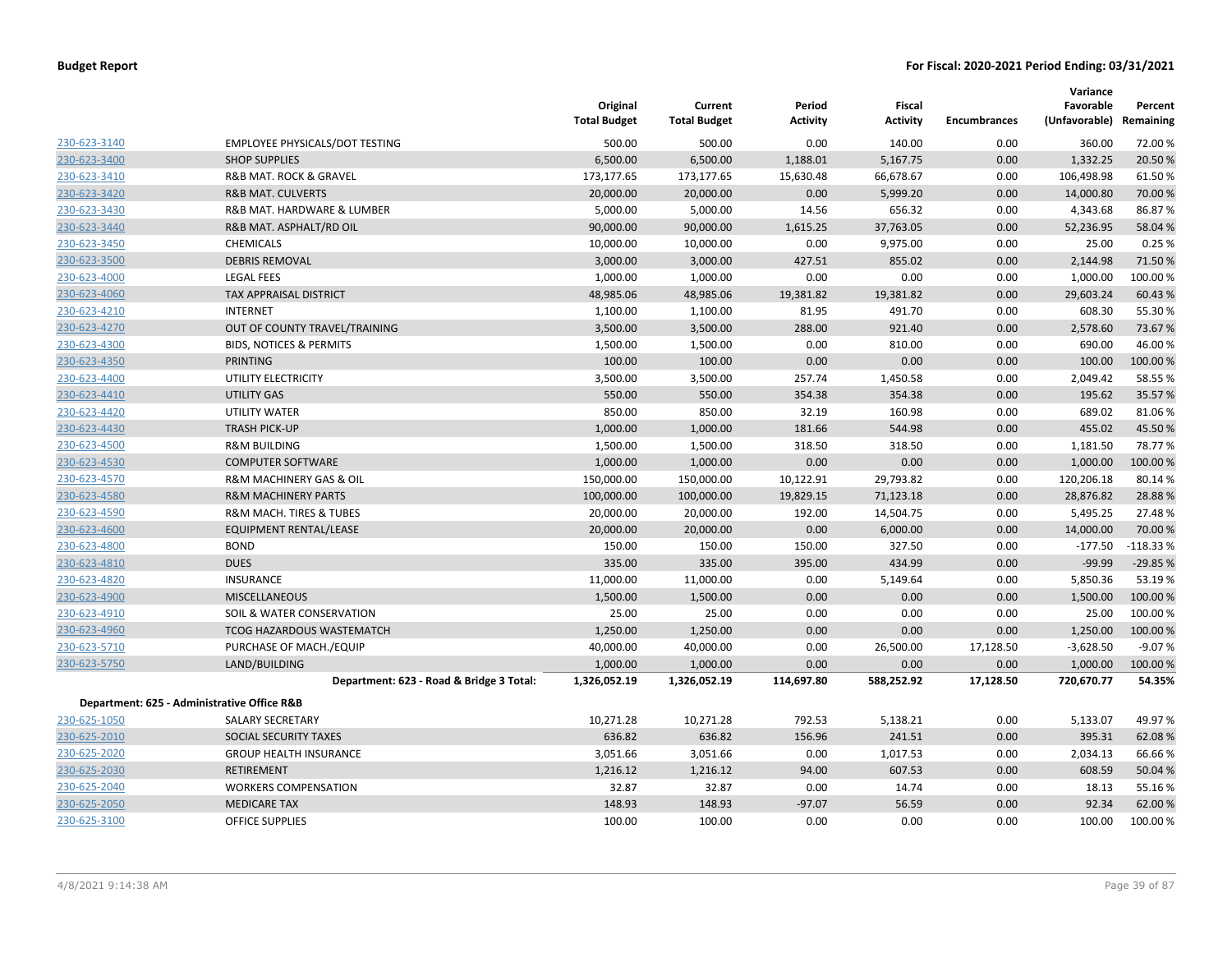| 500.00<br>0.00<br>230-625-4530<br><b>COMPUTER SOFTWARE</b><br>500.00<br>0.00<br>0.00<br>500.00<br>15,957.68<br>946.42<br>7,076.11<br>0.00<br>8,881.57<br>Department: 625 - Administrative Office R&B Total:<br>15,957.68<br>1,372,009.87<br>595,329.03<br>17,128.50<br>759,552.34<br><b>Expense Total:</b><br>1,372,009.87<br>115,644.22<br>Fund: 230 - Road & Bridge #3 Surplus (Deficit):<br>0.00<br>0.00<br>$-30,124.07$<br>599,176.62<br>616,305.12<br>$-17,128.50$<br>Fund: 231 - Lake Road Impact/Raw Water PipelinePct. 3<br>Revenue<br>RevType: 300 - CASH<br>250,000.00<br>250,000.00<br>0.00<br>0.00<br>0.00<br>$-250,000.00$<br>231-300-1230<br>UNENCUMBERED FUND BALANCE<br>0.00<br>0.00<br>RevType: 300 - CASH Total:<br>250,000.00<br>250,000.00<br>0.00<br>-250,000.00<br>RevType: 325 - RAW WATER PIPELINE<br>FOR MAINTENANCE OF ROADS<br>0.00<br>84,000.00<br>0.00<br>84,000.00<br>0.00<br>0.00<br>231-325-1790<br><b>Budget Adjustments</b><br><b>Description</b><br><b>Number</b><br>Date<br>Adjustment<br>10/30/2020<br>$-30,000.00$<br>BA0000044<br><b>Austin Bridge</b><br>BA0000041<br>10/30/2020<br>$-54,000.00$<br><b>Garney Construction</b><br>RevType: 325 - RAW WATER PIPELINE Total:<br>0.00<br>84,000.00<br>84,000.00<br>0.00<br>0.00<br>0.00<br>250,000.00<br>334,000.00<br>84,000.00<br>0.00<br>$-250,000.00$<br><b>Revenue Total:</b><br>0.00<br><b>Expense</b><br>Department: 623 - Road & Bridge 3<br>250,000.00<br>250,000.00<br>0.00<br>0.00<br>250,000.00<br>MISCELLANEOUS<br>0.00<br>231-623-4900<br>Department: 623 - Road & Bridge 3 Total:<br>250,000.00<br>250,000.00<br>0.00<br>0.00<br>0.00<br>250,000.00<br>Department: 626 - Road & Bridge 3 Raw Water Pipeline<br>0.00<br>0.00<br>30,000.00<br>0.00<br>0.00<br>231-626-4580<br><b>R&amp;M MACHINERY PARTS</b><br>30,000.00<br><b>Budget Adjustments</b><br><b>Description</b><br>Adjustment<br><b>Number</b><br>Date<br>BA0000044<br>10/30/2020<br>30,000.00<br>Austin Bridge<br>0.00<br>231-626-5710<br>PURCHASE OF MACH./EQUIP<br>0.00<br>54,000.00<br>0.00<br>0.00<br>54,000.00<br><b>Budget Adjustments</b><br><b>Description</b><br>Adjustment<br><b>Number</b><br>Date<br>BA0000041<br>10/30/2020<br><b>Garney Construction</b><br>54,000.00<br>0.00<br>0.00<br>0.00<br>Department: 626 - Road & Bridge 3 Raw Water Pipeline Total:<br>84,000.00<br>0.00<br>84,000.00<br>250,000.00<br>334,000.00<br>0.00<br>334,000.00<br><b>Expense Total:</b><br>0.00<br>0.00<br>Fund: 231 - Lake Road Impact/Raw Water PipelinePct. 3 Surplus (Deficit):<br>0.00<br>0.00<br>0.00<br>84,000.00<br>0.00<br>84,000.00 |  |  | <b>Total Budget</b> | Original | Current<br><b>Total Budget</b> | Period<br><b>Activity</b> | Fiscal<br><b>Activity</b> | <b>Encumbrances</b> | Variance<br>Favorable<br>(Unfavorable) Remaining | Percent  |
|---------------------------------------------------------------------------------------------------------------------------------------------------------------------------------------------------------------------------------------------------------------------------------------------------------------------------------------------------------------------------------------------------------------------------------------------------------------------------------------------------------------------------------------------------------------------------------------------------------------------------------------------------------------------------------------------------------------------------------------------------------------------------------------------------------------------------------------------------------------------------------------------------------------------------------------------------------------------------------------------------------------------------------------------------------------------------------------------------------------------------------------------------------------------------------------------------------------------------------------------------------------------------------------------------------------------------------------------------------------------------------------------------------------------------------------------------------------------------------------------------------------------------------------------------------------------------------------------------------------------------------------------------------------------------------------------------------------------------------------------------------------------------------------------------------------------------------------------------------------------------------------------------------------------------------------------------------------------------------------------------------------------------------------------------------------------------------------------------------------------------------------------------------------------------------------------------------------------------------------------------------------------------------------------------------------------------------------------------------------------------------------------------------------------------------------------------------------------------------------------------------------------------------------------------------------------------------------------------------------|--|--|---------------------|----------|--------------------------------|---------------------------|---------------------------|---------------------|--------------------------------------------------|----------|
|                                                                                                                                                                                                                                                                                                                                                                                                                                                                                                                                                                                                                                                                                                                                                                                                                                                                                                                                                                                                                                                                                                                                                                                                                                                                                                                                                                                                                                                                                                                                                                                                                                                                                                                                                                                                                                                                                                                                                                                                                                                                                                                                                                                                                                                                                                                                                                                                                                                                                                                                                                                                               |  |  |                     |          |                                |                           |                           |                     |                                                  | 100.00 % |
|                                                                                                                                                                                                                                                                                                                                                                                                                                                                                                                                                                                                                                                                                                                                                                                                                                                                                                                                                                                                                                                                                                                                                                                                                                                                                                                                                                                                                                                                                                                                                                                                                                                                                                                                                                                                                                                                                                                                                                                                                                                                                                                                                                                                                                                                                                                                                                                                                                                                                                                                                                                                               |  |  |                     |          |                                |                           |                           |                     |                                                  | 55.66%   |
|                                                                                                                                                                                                                                                                                                                                                                                                                                                                                                                                                                                                                                                                                                                                                                                                                                                                                                                                                                                                                                                                                                                                                                                                                                                                                                                                                                                                                                                                                                                                                                                                                                                                                                                                                                                                                                                                                                                                                                                                                                                                                                                                                                                                                                                                                                                                                                                                                                                                                                                                                                                                               |  |  |                     |          |                                |                           |                           |                     |                                                  | 55.36%   |
|                                                                                                                                                                                                                                                                                                                                                                                                                                                                                                                                                                                                                                                                                                                                                                                                                                                                                                                                                                                                                                                                                                                                                                                                                                                                                                                                                                                                                                                                                                                                                                                                                                                                                                                                                                                                                                                                                                                                                                                                                                                                                                                                                                                                                                                                                                                                                                                                                                                                                                                                                                                                               |  |  |                     |          |                                |                           |                           |                     |                                                  | 0.00%    |
|                                                                                                                                                                                                                                                                                                                                                                                                                                                                                                                                                                                                                                                                                                                                                                                                                                                                                                                                                                                                                                                                                                                                                                                                                                                                                                                                                                                                                                                                                                                                                                                                                                                                                                                                                                                                                                                                                                                                                                                                                                                                                                                                                                                                                                                                                                                                                                                                                                                                                                                                                                                                               |  |  |                     |          |                                |                           |                           |                     |                                                  |          |
|                                                                                                                                                                                                                                                                                                                                                                                                                                                                                                                                                                                                                                                                                                                                                                                                                                                                                                                                                                                                                                                                                                                                                                                                                                                                                                                                                                                                                                                                                                                                                                                                                                                                                                                                                                                                                                                                                                                                                                                                                                                                                                                                                                                                                                                                                                                                                                                                                                                                                                                                                                                                               |  |  |                     |          |                                |                           |                           |                     |                                                  |          |
|                                                                                                                                                                                                                                                                                                                                                                                                                                                                                                                                                                                                                                                                                                                                                                                                                                                                                                                                                                                                                                                                                                                                                                                                                                                                                                                                                                                                                                                                                                                                                                                                                                                                                                                                                                                                                                                                                                                                                                                                                                                                                                                                                                                                                                                                                                                                                                                                                                                                                                                                                                                                               |  |  |                     |          |                                |                           |                           |                     |                                                  |          |
|                                                                                                                                                                                                                                                                                                                                                                                                                                                                                                                                                                                                                                                                                                                                                                                                                                                                                                                                                                                                                                                                                                                                                                                                                                                                                                                                                                                                                                                                                                                                                                                                                                                                                                                                                                                                                                                                                                                                                                                                                                                                                                                                                                                                                                                                                                                                                                                                                                                                                                                                                                                                               |  |  |                     |          |                                |                           |                           |                     |                                                  | 100.00%  |
|                                                                                                                                                                                                                                                                                                                                                                                                                                                                                                                                                                                                                                                                                                                                                                                                                                                                                                                                                                                                                                                                                                                                                                                                                                                                                                                                                                                                                                                                                                                                                                                                                                                                                                                                                                                                                                                                                                                                                                                                                                                                                                                                                                                                                                                                                                                                                                                                                                                                                                                                                                                                               |  |  |                     |          |                                |                           |                           |                     |                                                  | 100.00%  |
|                                                                                                                                                                                                                                                                                                                                                                                                                                                                                                                                                                                                                                                                                                                                                                                                                                                                                                                                                                                                                                                                                                                                                                                                                                                                                                                                                                                                                                                                                                                                                                                                                                                                                                                                                                                                                                                                                                                                                                                                                                                                                                                                                                                                                                                                                                                                                                                                                                                                                                                                                                                                               |  |  |                     |          |                                |                           |                           |                     |                                                  |          |
|                                                                                                                                                                                                                                                                                                                                                                                                                                                                                                                                                                                                                                                                                                                                                                                                                                                                                                                                                                                                                                                                                                                                                                                                                                                                                                                                                                                                                                                                                                                                                                                                                                                                                                                                                                                                                                                                                                                                                                                                                                                                                                                                                                                                                                                                                                                                                                                                                                                                                                                                                                                                               |  |  |                     |          |                                |                           |                           |                     |                                                  | 0.00%    |
|                                                                                                                                                                                                                                                                                                                                                                                                                                                                                                                                                                                                                                                                                                                                                                                                                                                                                                                                                                                                                                                                                                                                                                                                                                                                                                                                                                                                                                                                                                                                                                                                                                                                                                                                                                                                                                                                                                                                                                                                                                                                                                                                                                                                                                                                                                                                                                                                                                                                                                                                                                                                               |  |  |                     |          |                                |                           |                           |                     |                                                  |          |
|                                                                                                                                                                                                                                                                                                                                                                                                                                                                                                                                                                                                                                                                                                                                                                                                                                                                                                                                                                                                                                                                                                                                                                                                                                                                                                                                                                                                                                                                                                                                                                                                                                                                                                                                                                                                                                                                                                                                                                                                                                                                                                                                                                                                                                                                                                                                                                                                                                                                                                                                                                                                               |  |  |                     |          |                                |                           |                           |                     |                                                  |          |
|                                                                                                                                                                                                                                                                                                                                                                                                                                                                                                                                                                                                                                                                                                                                                                                                                                                                                                                                                                                                                                                                                                                                                                                                                                                                                                                                                                                                                                                                                                                                                                                                                                                                                                                                                                                                                                                                                                                                                                                                                                                                                                                                                                                                                                                                                                                                                                                                                                                                                                                                                                                                               |  |  |                     |          |                                |                           |                           |                     |                                                  |          |
|                                                                                                                                                                                                                                                                                                                                                                                                                                                                                                                                                                                                                                                                                                                                                                                                                                                                                                                                                                                                                                                                                                                                                                                                                                                                                                                                                                                                                                                                                                                                                                                                                                                                                                                                                                                                                                                                                                                                                                                                                                                                                                                                                                                                                                                                                                                                                                                                                                                                                                                                                                                                               |  |  |                     |          |                                |                           |                           |                     |                                                  |          |
|                                                                                                                                                                                                                                                                                                                                                                                                                                                                                                                                                                                                                                                                                                                                                                                                                                                                                                                                                                                                                                                                                                                                                                                                                                                                                                                                                                                                                                                                                                                                                                                                                                                                                                                                                                                                                                                                                                                                                                                                                                                                                                                                                                                                                                                                                                                                                                                                                                                                                                                                                                                                               |  |  |                     |          |                                |                           |                           |                     |                                                  | 0.00%    |
|                                                                                                                                                                                                                                                                                                                                                                                                                                                                                                                                                                                                                                                                                                                                                                                                                                                                                                                                                                                                                                                                                                                                                                                                                                                                                                                                                                                                                                                                                                                                                                                                                                                                                                                                                                                                                                                                                                                                                                                                                                                                                                                                                                                                                                                                                                                                                                                                                                                                                                                                                                                                               |  |  |                     |          |                                |                           |                           |                     |                                                  | 74.85%   |
|                                                                                                                                                                                                                                                                                                                                                                                                                                                                                                                                                                                                                                                                                                                                                                                                                                                                                                                                                                                                                                                                                                                                                                                                                                                                                                                                                                                                                                                                                                                                                                                                                                                                                                                                                                                                                                                                                                                                                                                                                                                                                                                                                                                                                                                                                                                                                                                                                                                                                                                                                                                                               |  |  |                     |          |                                |                           |                           |                     |                                                  |          |
|                                                                                                                                                                                                                                                                                                                                                                                                                                                                                                                                                                                                                                                                                                                                                                                                                                                                                                                                                                                                                                                                                                                                                                                                                                                                                                                                                                                                                                                                                                                                                                                                                                                                                                                                                                                                                                                                                                                                                                                                                                                                                                                                                                                                                                                                                                                                                                                                                                                                                                                                                                                                               |  |  |                     |          |                                |                           |                           |                     |                                                  |          |
|                                                                                                                                                                                                                                                                                                                                                                                                                                                                                                                                                                                                                                                                                                                                                                                                                                                                                                                                                                                                                                                                                                                                                                                                                                                                                                                                                                                                                                                                                                                                                                                                                                                                                                                                                                                                                                                                                                                                                                                                                                                                                                                                                                                                                                                                                                                                                                                                                                                                                                                                                                                                               |  |  |                     |          |                                |                           |                           |                     |                                                  | 100.00%  |
|                                                                                                                                                                                                                                                                                                                                                                                                                                                                                                                                                                                                                                                                                                                                                                                                                                                                                                                                                                                                                                                                                                                                                                                                                                                                                                                                                                                                                                                                                                                                                                                                                                                                                                                                                                                                                                                                                                                                                                                                                                                                                                                                                                                                                                                                                                                                                                                                                                                                                                                                                                                                               |  |  |                     |          |                                |                           |                           |                     |                                                  | 100.00%  |
|                                                                                                                                                                                                                                                                                                                                                                                                                                                                                                                                                                                                                                                                                                                                                                                                                                                                                                                                                                                                                                                                                                                                                                                                                                                                                                                                                                                                                                                                                                                                                                                                                                                                                                                                                                                                                                                                                                                                                                                                                                                                                                                                                                                                                                                                                                                                                                                                                                                                                                                                                                                                               |  |  |                     |          |                                |                           |                           |                     |                                                  |          |
|                                                                                                                                                                                                                                                                                                                                                                                                                                                                                                                                                                                                                                                                                                                                                                                                                                                                                                                                                                                                                                                                                                                                                                                                                                                                                                                                                                                                                                                                                                                                                                                                                                                                                                                                                                                                                                                                                                                                                                                                                                                                                                                                                                                                                                                                                                                                                                                                                                                                                                                                                                                                               |  |  |                     |          |                                |                           |                           |                     |                                                  | 100.00 % |
|                                                                                                                                                                                                                                                                                                                                                                                                                                                                                                                                                                                                                                                                                                                                                                                                                                                                                                                                                                                                                                                                                                                                                                                                                                                                                                                                                                                                                                                                                                                                                                                                                                                                                                                                                                                                                                                                                                                                                                                                                                                                                                                                                                                                                                                                                                                                                                                                                                                                                                                                                                                                               |  |  |                     |          |                                |                           |                           |                     |                                                  |          |
|                                                                                                                                                                                                                                                                                                                                                                                                                                                                                                                                                                                                                                                                                                                                                                                                                                                                                                                                                                                                                                                                                                                                                                                                                                                                                                                                                                                                                                                                                                                                                                                                                                                                                                                                                                                                                                                                                                                                                                                                                                                                                                                                                                                                                                                                                                                                                                                                                                                                                                                                                                                                               |  |  |                     |          |                                |                           |                           |                     |                                                  |          |
|                                                                                                                                                                                                                                                                                                                                                                                                                                                                                                                                                                                                                                                                                                                                                                                                                                                                                                                                                                                                                                                                                                                                                                                                                                                                                                                                                                                                                                                                                                                                                                                                                                                                                                                                                                                                                                                                                                                                                                                                                                                                                                                                                                                                                                                                                                                                                                                                                                                                                                                                                                                                               |  |  |                     |          |                                |                           |                           |                     |                                                  |          |
|                                                                                                                                                                                                                                                                                                                                                                                                                                                                                                                                                                                                                                                                                                                                                                                                                                                                                                                                                                                                                                                                                                                                                                                                                                                                                                                                                                                                                                                                                                                                                                                                                                                                                                                                                                                                                                                                                                                                                                                                                                                                                                                                                                                                                                                                                                                                                                                                                                                                                                                                                                                                               |  |  |                     |          |                                |                           |                           |                     |                                                  | 100.00%  |
|                                                                                                                                                                                                                                                                                                                                                                                                                                                                                                                                                                                                                                                                                                                                                                                                                                                                                                                                                                                                                                                                                                                                                                                                                                                                                                                                                                                                                                                                                                                                                                                                                                                                                                                                                                                                                                                                                                                                                                                                                                                                                                                                                                                                                                                                                                                                                                                                                                                                                                                                                                                                               |  |  |                     |          |                                |                           |                           |                     |                                                  |          |
|                                                                                                                                                                                                                                                                                                                                                                                                                                                                                                                                                                                                                                                                                                                                                                                                                                                                                                                                                                                                                                                                                                                                                                                                                                                                                                                                                                                                                                                                                                                                                                                                                                                                                                                                                                                                                                                                                                                                                                                                                                                                                                                                                                                                                                                                                                                                                                                                                                                                                                                                                                                                               |  |  |                     |          |                                |                           |                           |                     |                                                  |          |
|                                                                                                                                                                                                                                                                                                                                                                                                                                                                                                                                                                                                                                                                                                                                                                                                                                                                                                                                                                                                                                                                                                                                                                                                                                                                                                                                                                                                                                                                                                                                                                                                                                                                                                                                                                                                                                                                                                                                                                                                                                                                                                                                                                                                                                                                                                                                                                                                                                                                                                                                                                                                               |  |  |                     |          |                                |                           |                           |                     |                                                  |          |
|                                                                                                                                                                                                                                                                                                                                                                                                                                                                                                                                                                                                                                                                                                                                                                                                                                                                                                                                                                                                                                                                                                                                                                                                                                                                                                                                                                                                                                                                                                                                                                                                                                                                                                                                                                                                                                                                                                                                                                                                                                                                                                                                                                                                                                                                                                                                                                                                                                                                                                                                                                                                               |  |  |                     |          |                                |                           |                           |                     |                                                  | 100.00%  |
|                                                                                                                                                                                                                                                                                                                                                                                                                                                                                                                                                                                                                                                                                                                                                                                                                                                                                                                                                                                                                                                                                                                                                                                                                                                                                                                                                                                                                                                                                                                                                                                                                                                                                                                                                                                                                                                                                                                                                                                                                                                                                                                                                                                                                                                                                                                                                                                                                                                                                                                                                                                                               |  |  |                     |          |                                |                           |                           |                     |                                                  | 100.00%  |
|                                                                                                                                                                                                                                                                                                                                                                                                                                                                                                                                                                                                                                                                                                                                                                                                                                                                                                                                                                                                                                                                                                                                                                                                                                                                                                                                                                                                                                                                                                                                                                                                                                                                                                                                                                                                                                                                                                                                                                                                                                                                                                                                                                                                                                                                                                                                                                                                                                                                                                                                                                                                               |  |  |                     |          |                                |                           |                           |                     |                                                  | 0.00%    |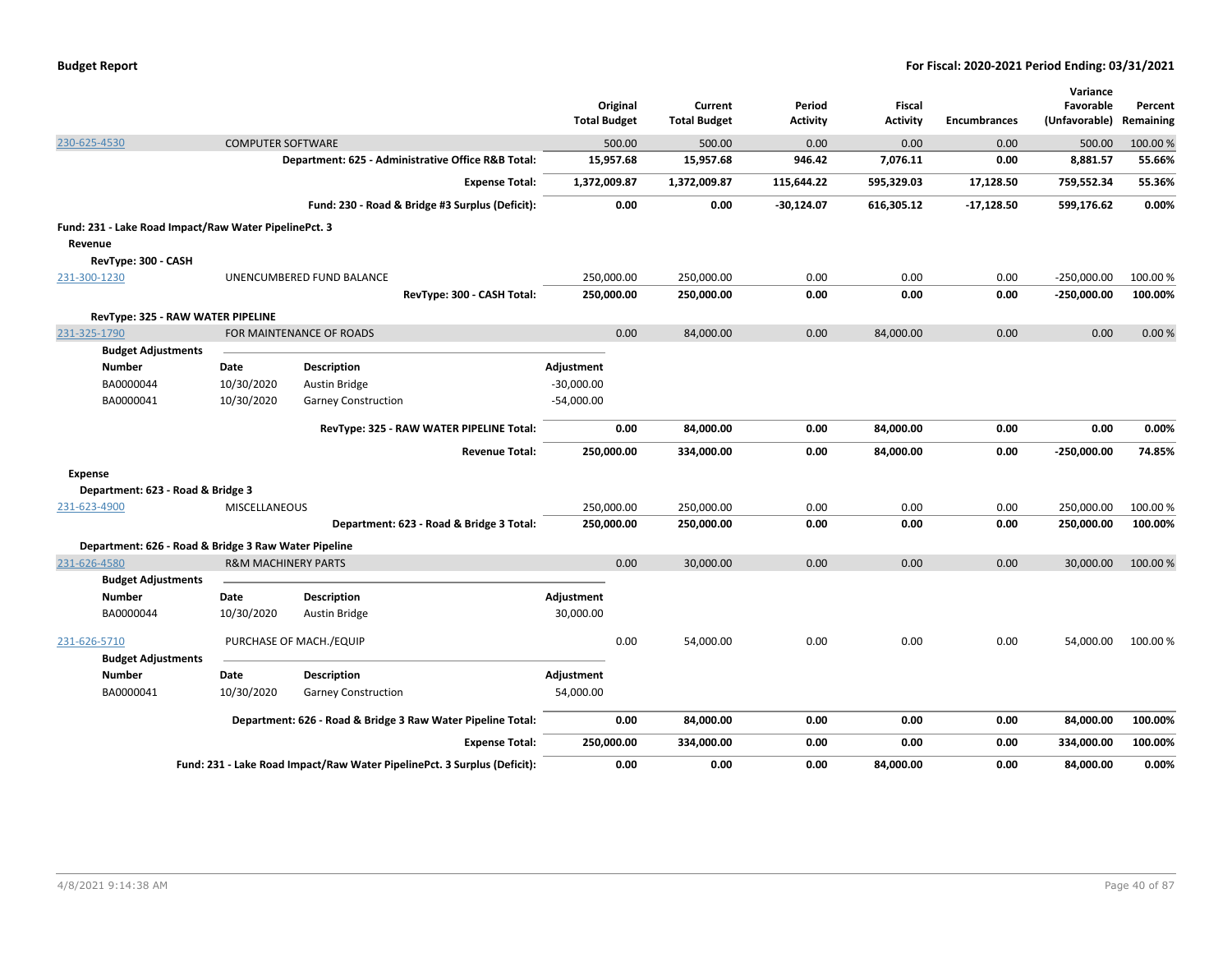|                                             |                                                    | Original<br><b>Total Budget</b> | Current<br><b>Total Budget</b> | Period<br><b>Activity</b> | Fiscal<br><b>Activity</b> | <b>Encumbrances</b> | Variance<br>Favorable<br>(Unfavorable) Remaining | Percent  |
|---------------------------------------------|----------------------------------------------------|---------------------------------|--------------------------------|---------------------------|---------------------------|---------------------|--------------------------------------------------|----------|
| Fund: 240 - Road & Bridge #4                |                                                    |                                 |                                |                           |                           |                     |                                                  |          |
| Revenue                                     |                                                    |                                 |                                |                           |                           |                     |                                                  |          |
| RevType: 300 - CASH                         |                                                    |                                 |                                |                           |                           |                     |                                                  |          |
| 240-300-1240                                | <b>BEGINNING CASH BALANCE</b>                      | 47,006.36                       | 47,006.36                      | 0.00                      | 0.00                      | 0.00                | $-47,006.36$                                     | 100.00%  |
|                                             | RevType: 300 - CASH Total:                         | 47,006.36                       | 47,006.36                      | 0.00                      | 0.00                      | 0.00                | $-47,006.36$                                     | 100.00%  |
| <b>RevType: 310 - PROPERTY TAXES</b>        |                                                    |                                 |                                |                           |                           |                     |                                                  |          |
| 240-310-1100                                | <b>CURRENT TAXES</b>                               | 544,424.23                      | 544,424.23                     | 16,549.68                 | 513,641.32                | 0.00                | $-30,782.91$                                     | 5.65 %   |
| 240-310-1200                                | <b>DELINQUENT TAXES</b>                            | 10,000.00                       | 10,000.00                      | 1,068.05                  | 10,317.22                 | 0.00                | 317.22                                           | 103.17%  |
|                                             | RevType: 310 - PROPERTY TAXES Total:               | 554,424.23                      | 554,424.23                     | 17,617.73                 | 523,958.54                | 0.00                | $-30,465.69$                                     | 5.50%    |
|                                             |                                                    |                                 |                                |                           |                           |                     |                                                  |          |
| RevType: 318 - OTHER TAXES<br>240-318-1200  | PAY N LIEU TAX/GRASSLAND                           |                                 |                                | 0.00                      | 0.00                      | 0.00                | $-1,600.00$                                      | 100.00 % |
| 240-318-1210                                | PAY N LIEU TAX/UPPER TRINITY                       | 1,600.00<br>514.83              | 1,600.00<br>514.83             | 0.00                      | 545.90                    | 0.00                | 31.07                                            | 106.04 % |
| 240-318-1600                                | <b>SALES TAX REVENUES</b>                          | 55,000.00                       | 55,000.00                      | 6,742.92                  | 38,246.44                 | 0.00                | $-16,753.56$                                     | 30.46%   |
|                                             | RevType: 318 - OTHER TAXES Total:                  | 57,114.83                       | 57,114.83                      | 6,742.92                  | 38,792.34                 | 0.00                | $-18,322.49$                                     | 32.08%   |
|                                             |                                                    |                                 |                                |                           |                           |                     |                                                  |          |
| RevType: 321 - FEES OF TAX COLLECTOR        |                                                    |                                 |                                |                           |                           |                     |                                                  |          |
| 240-321-2000                                | CAR REGISTRATION/SALES TAX                         | 75,000.00                       | 75,000.00                      | 16,111.72                 | 68,596.98                 | 0.00                | $-6,403.02$                                      | 8.54 %   |
| 240-321-3000                                | COUNTY'S ADDITIONAL \$10                           | 65,000.00                       | 65,000.00                      | 6,563.41                  | 29,721.89                 | 0.00                | $-35,278.11$                                     | 54.27%   |
|                                             | RevType: 321 - FEES OF TAX COLLECTOR Total:        | 140,000.00                      | 140,000.00                     | 22,675.13                 | 98,318.87                 | 0.00                | $-41,681.13$                                     | 29.77%   |
| RevType: 350 - FINES                        |                                                    |                                 |                                |                           |                           |                     |                                                  |          |
| 240-350-4030                                | <b>COUNTY CLERK FINES</b>                          | 10,000.00                       | 10,000.00                      | 0.00                      | 899.36                    | 0.00                | $-9,100.64$                                      | 91.01%   |
| 240-350-4500                                | <b>DISTRICT CLERK FINES</b>                        | 10,500.00                       | 10,500.00                      | 0.00                      | 1,187.97                  | 0.00                | $-9,312.03$                                      | 88.69%   |
| 240-350-4550                                | J. P. #1 FINES                                     | 8,000.00                        | 8,000.00                       | 0.00                      | 1,749.62                  | 0.00                | $-6,250.38$                                      | 78.13%   |
| 240-350-4560                                | J. P. #2 FINES                                     | 2,000.00                        | 2,000.00                       | 0.00                      | 1,163.51                  | 0.00                | $-836.49$                                        | 41.82%   |
| 240-350-4570                                | J. P. #3 FINES                                     | 3,300.00                        | 3,300.00                       | 0.00                      | 917.08                    | 0.00                | $-2,382.92$                                      | 72.21%   |
|                                             | RevType: 350 - FINES Total:                        | 33,800.00                       | 33,800.00                      | 0.00                      | 5,917.54                  | 0.00                | $-27,882.46$                                     | 82.49%   |
| RevType: 360 - INTEREST EARNINGS            |                                                    |                                 |                                |                           |                           |                     |                                                  |          |
| 240-360-1000                                | <b>INTEREST EARNINGS</b>                           | 2,000.00                        | 2,000.00                       | 0.00                      | 39.40                     | 0.00                | $-1,960.60$                                      | 98.03%   |
|                                             | RevType: 360 - INTEREST EARNINGS Total:            | 2,000.00                        | 2,000.00                       | 0.00                      | 39.40                     | 0.00                | $-1,960.60$                                      | 98.03%   |
| RevType: 364 - SALE OF ASSETS LAND/BUILDING |                                                    |                                 |                                |                           |                           |                     |                                                  |          |
| 240-364-1630                                | <b>SALE OF EQUIPMENT</b>                           | 1,500.00                        | 1,500.00                       | 0.00                      | 0.00                      | 0.00                | $-1,500.00$                                      | 100.00 % |
|                                             | RevType: 364 - SALE OF ASSETS LAND/BUILDING Total: | 1,500.00                        | 1,500.00                       | 0.00                      | 0.00                      | 0.00                | $-1,500.00$                                      | 100.00%  |
| RevType: 370 - MISCELLANEOUS                |                                                    |                                 |                                |                           |                           |                     |                                                  |          |
|                                             | STATE LATERAL ROAD                                 |                                 | 10,000.00                      | 0.00                      | 8,387.19                  | 0.00                | $-1,612.81$                                      | 16.13%   |
| 240-370-1200<br>240-370-1250                | <b>TDT WEIGHT FEES</b>                             | 10,000.00                       |                                | 0.00                      | 10,269.44                 | 0.00                | $-12,730.56$                                     | 55.35 %  |
| 240-370-1300                                | <b>REFUNDS &amp; MISCELLANEOUS</b>                 | 23,000.00<br>1,000.00           | 23,000.00<br>1,000.00          | 1,420.56                  | 1,420.56                  | 0.00                | 420.56                                           | 142.06%  |
| 240-370-1420                                | <b>CULVERT PERMITTING PROCESS</b>                  | 0.00                            | 0.00                           | 60.00                     | 820.00                    | 0.00                | 820.00                                           | 0.00%    |
| 240-370-1421                                | ROW PERMIT APPLICATION                             | 0.00                            | 0.00                           | 0.00                      | 20.00                     | 0.00                | 20.00                                            | 0.00%    |
| 240-370-1450                                | REIMBURSEMENT OF MATERIALS                         | 1,500.00                        | 1,500.00                       | 0.00                      | 382.80                    | 0.00                | $-1,117.20$                                      | 74.48%   |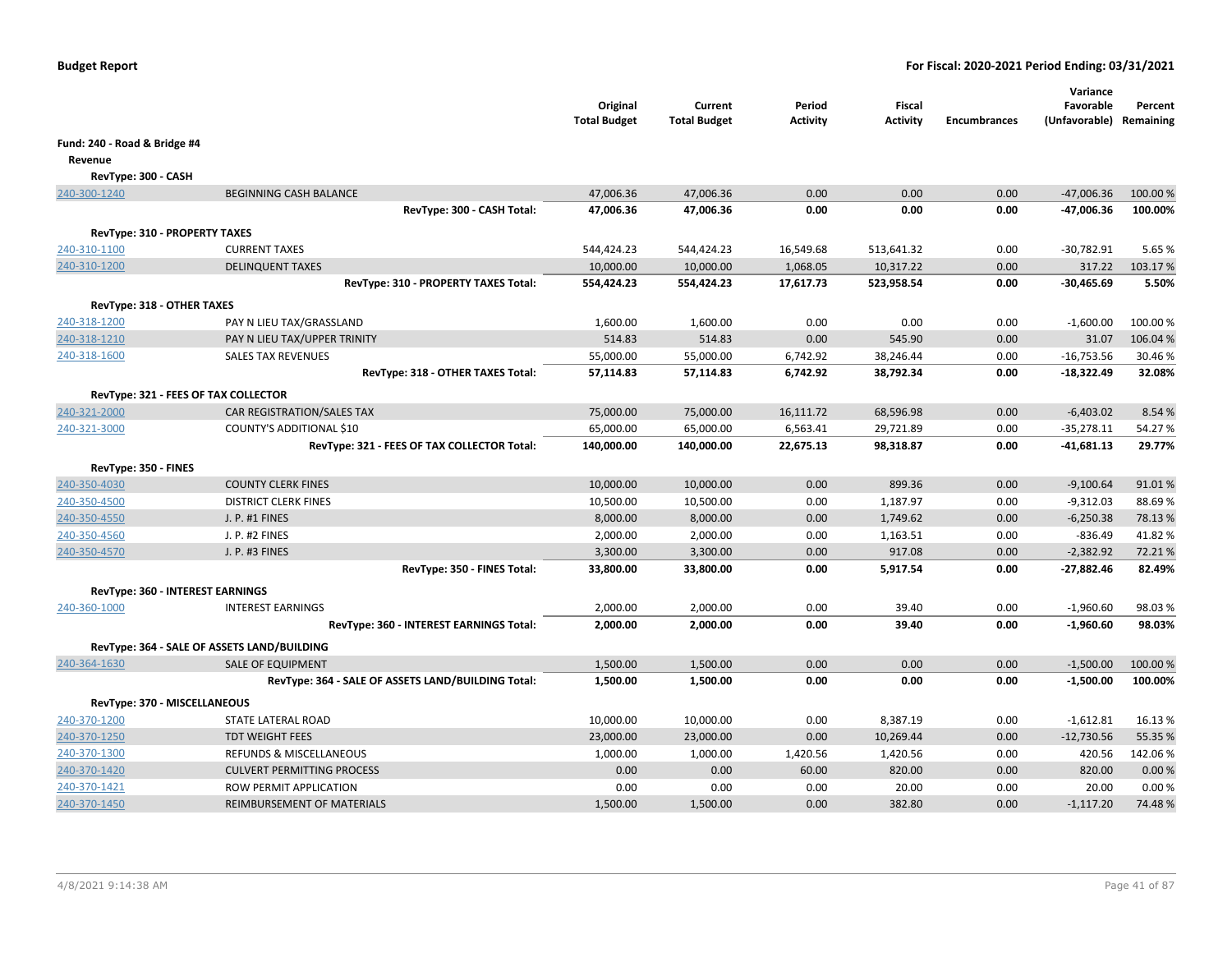|                                   |                                           | Original<br><b>Total Budget</b> | Current<br><b>Total Budget</b> | Period<br><b>Activity</b> | Fiscal<br><b>Activity</b> | <b>Encumbrances</b> | Variance<br>Favorable<br>(Unfavorable) | Percent<br>Remaining |
|-----------------------------------|-------------------------------------------|---------------------------------|--------------------------------|---------------------------|---------------------------|---------------------|----------------------------------------|----------------------|
| 240-370-1460                      | SALE OF RECYCLED MATERIALS                | 2,000.00                        | 2,000.00                       | 0.00                      | 483.20                    | 0.00                | $-1,516.80$                            | 75.84 %              |
|                                   | RevType: 370 - MISCELLANEOUS Total:       | 37,500.00                       | 37,500.00                      | 1,480.56                  | 21,783.19                 | 0.00                | $-15,716.81$                           | 41.91%               |
|                                   | <b>Revenue Total:</b>                     | 873,345.42                      | 873,345.42                     | 48,516.34                 | 688,809.88                | 0.00                | $-184,535.54$                          | 21.13%               |
| <b>Expense</b>                    |                                           |                                 |                                |                           |                           |                     |                                        |                      |
| Department: 624 - Road & Bridge 4 |                                           |                                 |                                |                           |                           |                     |                                        |                      |
| 240-624-1010                      | SALARY ELECTED OFFICIAL                   | 63,240.97                       | 63,240.97                      | 4,864.70                  | 31,620.55                 | 0.00                | 31,620.42                              | 50.00%               |
| 240-624-1030                      | <b>SALARY FOREMAN</b>                     | 32,485.18                       | 32,485.18                      | 0.00                      | 11,404.74                 | 0.00                | 21,080.44                              | 64.89%               |
| 240-624-1050                      | <b>SALARY SECRETARY</b>                   | 30,657.94                       | 30,657.94                      | 2,358.32                  | 15,329.02                 | 0.00                | 15,328.92                              | 50.00 %              |
| 240-624-1060                      | SALARY PRECINCT EMPLOYEES                 | 150,186.40                      | 150,186.40                     | 10,811.56                 | 57,952.83                 | 0.00                | 92,233.57                              | 61.41%               |
| 240-624-1070                      | <b>SALARY PART-TIME</b>                   | 18,096.00                       | 18,096.00                      | 0.00                      | 0.00                      | 0.00                | 18,096.00                              | 100.00 %             |
| 240-624-2010                      | <b>SOCIAL SECURITY TAXES</b>              | 18,269.32                       | 18,269.32                      | 4,296.42                  | 7,177.49                  | 0.00                | 11,091.83                              | 60.71%               |
| 240-624-2020                      | <b>GROUP HEALTH INSURANCE</b>             | 97,653.12                       | 97,653.12                      | 6,103.32                  | 38,145.75                 | 0.00                | 59,507.37                              | 60.94 %              |
| 240-624-2030                      | <b>RETIREMENT</b>                         | 34,888.51                       | 34,888.51                      | 2,138.92                  | 13,751.17                 | 0.00                | 21,137.34                              | 60.59%               |
| 240-624-2040                      | <b>WORKERS COMPENSATION</b>               | 6,469.26                        | 6,469.26                       | 0.00                      | 2,943.79                  | 0.00                | 3,525.47                               | 54.50%               |
| 240-624-2050                      | <b>MEDICARE TAX</b>                       | 4,272.66                        | 4,272.66                       | $-2,918.47$               | 1,678.64                  | 0.00                | 2,594.02                               | 60.71%               |
| 240-624-2060                      | <b>UNEMPLOYMENT EXPENSE</b>               | 0.00                            | 0.00                           | 0.00                      | 9.08                      | 0.00                | $-9.08$                                | 0.00 %               |
| 240-624-3100                      | <b>OFFICE SUPPLIES</b>                    | 250.00                          | 250.00                         | 0.00                      | 61.19                     | 0.00                | 188.81                                 | 75.52 %              |
| 240-624-3140                      | <b>EMPLOYEE PHYSICALS/DOT TESTING</b>     | 350.00                          | 350.00                         | 75.00                     | 75.00                     | 0.00                | 275.00                                 | 78.57%               |
| 240-624-3400                      | <b>SHOP SUPPLIES</b>                      | 1,500.00                        | 1,500.00                       | 438.99                    | 957.08                    | 0.00                | 542.92                                 | 36.19%               |
| 240-624-3410                      | R&B MAT. ROCK & GRAVEL                    | 80,000.00                       | 80,000.00                      | 10,815.18                 | 66,763.87                 | 0.00                | 13,236.13                              | 16.55 %              |
| 240-624-3420                      | <b>R&amp;B MAT. CULVERTS</b>              | 9,000.00                        | 9,000.00                       | 0.00                      | 8,569.14                  | 0.00                | 430.86                                 | 4.79%                |
| 240-624-3430                      | <b>R&amp;B MAT. HARDWARE &amp; LUMBER</b> | 1,500.00                        | 1,500.00                       | 0.00                      | 0.00                      | 0.00                | 1,500.00                               | 100.00%              |
| 240-624-3440                      | R&B MAT. ASPHALT/RD OIL                   | 70,000.00                       | 70,000.00                      | 0.00                      | 22,798.14                 | 0.00                | 47,201.86                              | 67.43%               |
| 240-624-3450                      | <b>CHEMICALS</b>                          | 15,000.00                       | 15,000.00                      | 0.00                      | 0.00                      | 0.00                | 15,000.00                              | 100.00 %             |
| 240-624-3950                      | <b>UNIFORMS</b>                           | 2,500.00                        | 2,500.00                       | 204.66                    | 1,339.88                  | 0.00                | 1,160.12                               | 46.40%               |
| 240-624-4060                      | <b>TAX APPRAISAL DISTRICT</b>             | 27,883.38                       | 27,883.38                      | 11,032.56                 | 11,032.56                 | 0.00                | 16,850.82                              | 60.43%               |
| 240-624-4210                      | <b>INTERNET</b>                           | 1,000.00                        | 1,000.00                       | 187.88                    | 529.89                    | 0.00                | 470.11                                 | 47.01%               |
| 240-624-4270                      | OUT OF COUNTY TRAVEL/TRAINING             | 4,600.00                        | 4,600.00                       | 0.00                      | 875.65                    | 0.00                | 3,724.35                               | 80.96%               |
| 240-624-4300                      | <b>BIDS, NOTICES &amp; PERMITS</b>        | 300.00                          | 300.00                         | 0.00                      | 0.00                      | 0.00                | 300.00                                 | 100.00%              |
| 240-624-4350                      | <b>PRINTING</b>                           | 100.00                          | 100.00                         | 0.00                      | 0.00                      | 0.00                | 100.00                                 | 100.00 %             |
| 240-624-4400                      | UTILITY ELECTRICITY                       | 4,000.00                        | 4,000.00                       | 574.84                    | 1,590.65                  | 0.00                | 2,409.35                               | 60.23%               |
| 240-624-4410                      | UTILITY GAS                               | 600.00                          | 600.00                         | 195.12                    | 541.56                    | 0.00                | 58.44                                  | 9.74 %               |
| 240-624-4420                      | <b>UTILITY WATER</b>                      | 1,250.00                        | 1,250.00                       | 71.91                     | 413.00                    | 0.00                | 837.00                                 | 66.96%               |
| 240-624-4430                      | <b>TRASH PICK-UP</b>                      | 2,500.00                        | 2,500.00                       | 0.00                      | 1,202.25                  | 0.00                | 1,297.75                               | 51.91%               |
| 240-624-4500                      | <b>R&amp;M BUILDING</b>                   | 1,250.00                        | 1,250.00                       | 0.00                      | 0.00                      | 0.00                | 1,250.00                               | 100.00%              |
| 240-624-4530                      | <b>COMPUTER SOFTWARE</b>                  | 1,500.00                        | 1,500.00                       | 0.00                      | 0.00                      | 0.00                | 1,500.00                               | 100.00 %             |
| 240-624-4570                      | <b>R&amp;M MACHINERY GAS &amp; OIL</b>    | 40,000.00                       | 40,000.00                      | 4,473.24                  | 10,034.24                 | 0.00                | 29,965.76                              | 74.91%               |
| 240-624-4580                      | <b>R&amp;M MACHINERY PARTS</b>            | 30,000.00                       | 30,000.00                      | 9,571.75                  | 21,792.99                 | 0.00                | 8,207.01                               | 27.36 %              |
| 240-624-4590                      | R&M MACH. TIRES & TUBES                   | 9,000.00                        | 9,000.00                       | 3,310.00                  | 4,202.00                  | 0.00                | 4,798.00                               | 53.31%               |
| 240-624-4600                      | <b>EQUIPMENT RENTAL/LEASE</b>             | 15,000.00                       | 15,000.00                      | 0.00                      | 3,000.00                  | 0.00                | 12,000.00                              | 80.00 %              |
| 240-624-4810                      | <b>DUES</b>                               | 335.00                          | 335.00                         | 395.00                    | 395.00                    | 0.00                | $-60.00$                               | $-17.91%$            |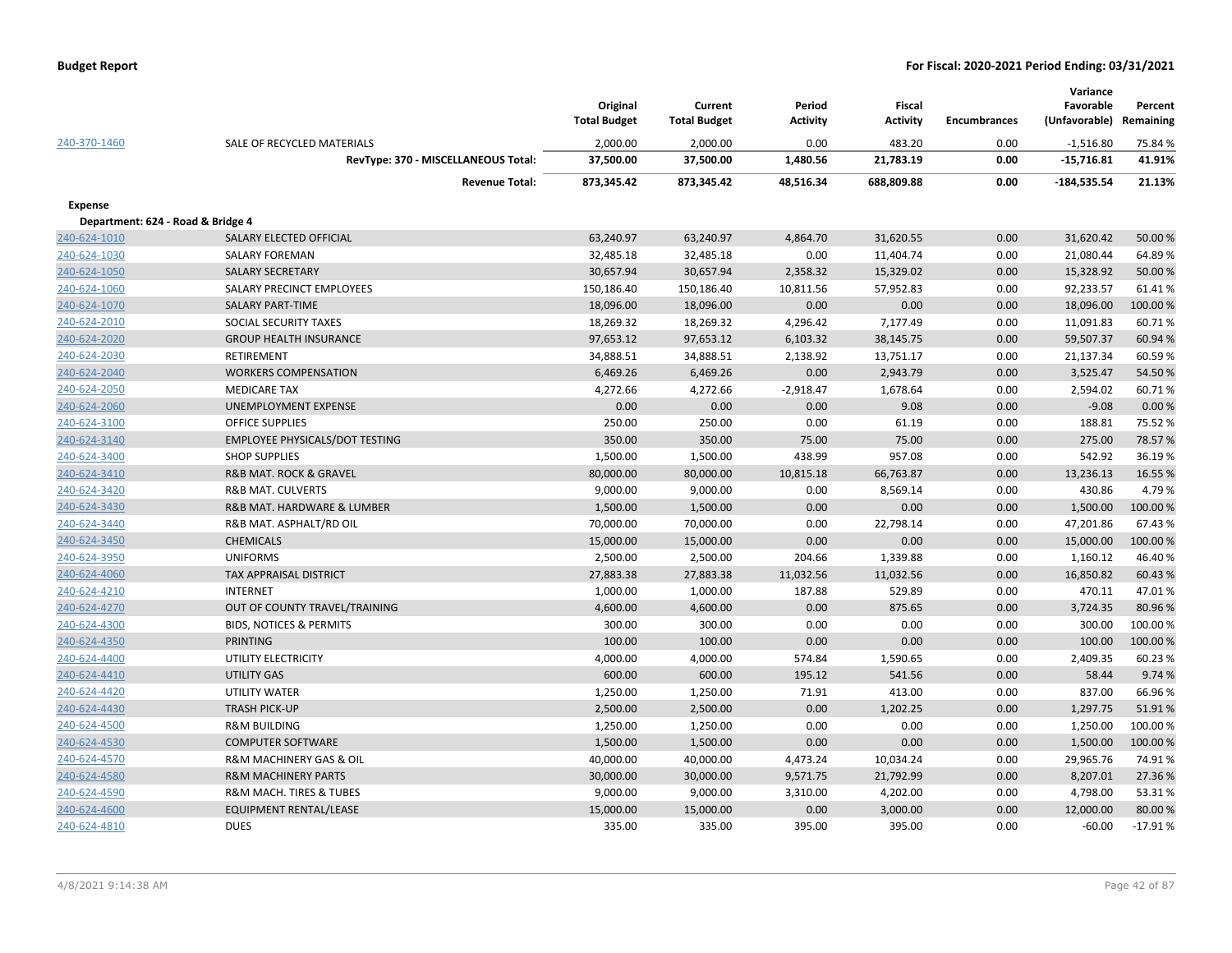|                                                       |                          |                                                    | Original<br><b>Total Budget</b> | Current<br><b>Total Budget</b> | Period<br><b>Activity</b> | <b>Fiscal</b><br><b>Activity</b> | <b>Encumbrances</b> | Variance<br>Favorable<br>(Unfavorable) | Percent<br>Remaining |
|-------------------------------------------------------|--------------------------|----------------------------------------------------|---------------------------------|--------------------------------|---------------------------|----------------------------------|---------------------|----------------------------------------|----------------------|
| 240-624-4820                                          | <b>INSURANCE</b>         |                                                    | 6,000.00                        | 6,000.00                       | 0.00                      | 2,777.63                         | 0.00                | 3,222.37                               | 53.71%               |
| 240-624-4900                                          | <b>MISCELLANEOUS</b>     |                                                    | 500.00                          | 500.00                         | 0.00                      | 0.00                             | 0.00                | 500.00                                 | 100.00%              |
| 240-624-4910                                          |                          | SOIL & WATER CONSERVATION                          | 250.00                          | 250.00                         | 0.00                      | 0.00                             | 0.00                | 250.00                                 | 100.00%              |
| 240-624-5710                                          |                          | PURCHASE OF MACH./EQUIP                            | 75,000.00                       | 75,000.00                      | 0.00                      | 0.00                             | 0.00                | 75,000.00                              | 100.00%              |
|                                                       |                          | Department: 624 - Road & Bridge 4 Total:           | 857,387.74                      | 857,387.74                     | 69,000.90                 | 338,964.78                       | 0.00                | 518,422.96                             | 60.47%               |
| Department: 625 - Administrative Office R&B           |                          |                                                    |                                 |                                |                           |                                  |                     |                                        |                      |
| 240-625-1050                                          | <b>SALARY SECRETARY</b>  |                                                    | 10,271.28                       | 10,271.28                      | 792.49                    | 5,137.65                         | 0.00                | 5,133.63                               | 49.98%               |
| 240-625-2010                                          | SOCIAL SECURITY TAXES    |                                                    | 636.82                          | 636.82                         | 156.91                    | 241.41                           | 0.00                | 395.41                                 | 62.09%               |
| 240-625-2020                                          |                          | <b>GROUP HEALTH INSURANCE</b>                      | 3,051.66                        | 3,051.66                       | 0.00                      | 1,017.56                         | 0.00                | 2,034.10                               | 66.66%               |
| 240-625-2030                                          | RETIREMENT               |                                                    | 1,216.12                        | 1,216.12                       | 93.97                     | 607.19                           | 0.00                | 608.93                                 | 50.07%               |
| 240-625-2040                                          |                          | <b>WORKERS COMPENSATION</b>                        | 32.87                           | 32.87                          | 0.00                      | 14.74                            | 0.00                | 18.13                                  | 55.16%               |
| 240-625-2050                                          | <b>MEDICARE TAX</b>      |                                                    | 148.93                          | 148.93                         | $-97.07$                  | 56.18                            | 0.00                | 92.75                                  | 62.28%               |
| 240-625-3100                                          | <b>OFFICE SUPPLIES</b>   |                                                    | 100.00                          | 100.00                         | 0.00                      | 0.00                             | 0.00                | 100.00                                 | 100.00%              |
| 240-625-4530                                          | <b>COMPUTER SOFTWARE</b> |                                                    | 500.00                          | 500.00                         | 0.00                      | 0.00                             | 0.00                | 500.00                                 | 100.00 %             |
|                                                       |                          | Department: 625 - Administrative Office R&B Total: | 15,957.68                       | 15,957.68                      | 946.30                    | 7,074.73                         | 0.00                | 8,882.95                               | 55.67%               |
|                                                       |                          | <b>Expense Total:</b>                              | 873,345.42                      | 873,345.42                     | 69,947.20                 | 346,039.51                       | 0.00                | 527,305.91                             | 60.38%               |
|                                                       |                          | Fund: 240 - Road & Bridge #4 Surplus (Deficit):    | 0.00                            | 0.00                           | $-21,430.86$              | 342,770.37                       | 0.00                | 342,770.37                             | 0.00%                |
| Fund: 241 - Lake Road Impact/Raw Water PipelinePct. 4 |                          |                                                    |                                 |                                |                           |                                  |                     |                                        |                      |
| Revenue                                               |                          |                                                    |                                 |                                |                           |                                  |                     |                                        |                      |
| RevType: 300 - CASH                                   |                          |                                                    |                                 |                                |                           |                                  |                     |                                        |                      |
| 241-300-1240                                          |                          | UNENCUMBERED FUND BALANCE                          | 150,000.00                      | 150,000.00                     | 0.00                      | 0.00                             | 0.00                | $-150,000.00$                          | 100.00 %             |
|                                                       |                          | RevType: 300 - CASH Total:                         | 150,000.00                      | 150,000.00                     | 0.00                      | 0.00                             | 0.00                | $-150,000.00$                          | 100.00%              |
| RevType: 326 - MAINTENANCE OF ROADS                   |                          |                                                    |                                 |                                |                           |                                  |                     |                                        |                      |
| 241-326-1830                                          |                          | FOR MAINTENANCE OF ROADS                           | 0.00                            | 104,000.00                     | 0.00                      | 104,000.00                       | 0.00                | 0.00                                   | 0.00%                |
| <b>Budget Adjustments</b>                             |                          |                                                    |                                 |                                |                           |                                  |                     |                                        |                      |
| <b>Number</b>                                         | Date                     | <b>Description</b>                                 | Adjustment                      |                                |                           |                                  |                     |                                        |                      |
| BA0000044                                             | 10/30/2020               | Austin Bridge                                      | $-20,000.00$                    |                                |                           |                                  |                     |                                        |                      |
| BA0000043                                             | 10/30/2020               | <b>Garney Construction</b>                         | $-84,000.00$                    |                                |                           |                                  |                     |                                        |                      |
|                                                       |                          | RevType: 326 - MAINTENANCE OF ROADS Total:         | 0.00                            | 104,000.00                     | 0.00                      | 104,000.00                       | 0.00                | 0.00                                   | 0.00%                |
|                                                       |                          | <b>Revenue Total:</b>                              | 150,000.00                      | 254,000.00                     | 0.00                      | 104,000.00                       | 0.00                | $-150,000.00$                          | 59.06%               |
| <b>Expense</b>                                        |                          |                                                    |                                 |                                |                           |                                  |                     |                                        |                      |
| Department: 624 - Road & Bridge 4                     |                          |                                                    |                                 |                                |                           |                                  |                     |                                        |                      |
| 241-624-3410                                          |                          | <b>R&amp;B MAT. ROCK &amp; GRAVEL</b>              | 0.00                            | 42,000.00                      | 0.00                      | 0.00                             | 0.00                | 42,000.00                              | 100.00 %             |
| <b>Budget Adjustments</b>                             |                          |                                                    |                                 |                                |                           |                                  |                     |                                        |                      |
| <b>Number</b>                                         | Date                     | <b>Description</b>                                 | Adjustment                      |                                |                           |                                  |                     |                                        |                      |
| BA0000043                                             | 10/30/2020               | <b>Garney Construction</b>                         | 42,000.00                       |                                |                           |                                  |                     |                                        |                      |
| 241-624-4900                                          | <b>MISCELLANEOUS</b>     |                                                    | 150,000.00                      | 150,000.00                     | 0.00                      | 0.00                             | 0.00                | 150,000.00                             | 100.00%              |
| 241-624-5710                                          |                          | PURCHASE OF MACH./EQUIP                            | 0.00                            | 62,000.00                      | 0.00                      | 0.00                             | 0.00                | 62,000.00                              | 100.00 %             |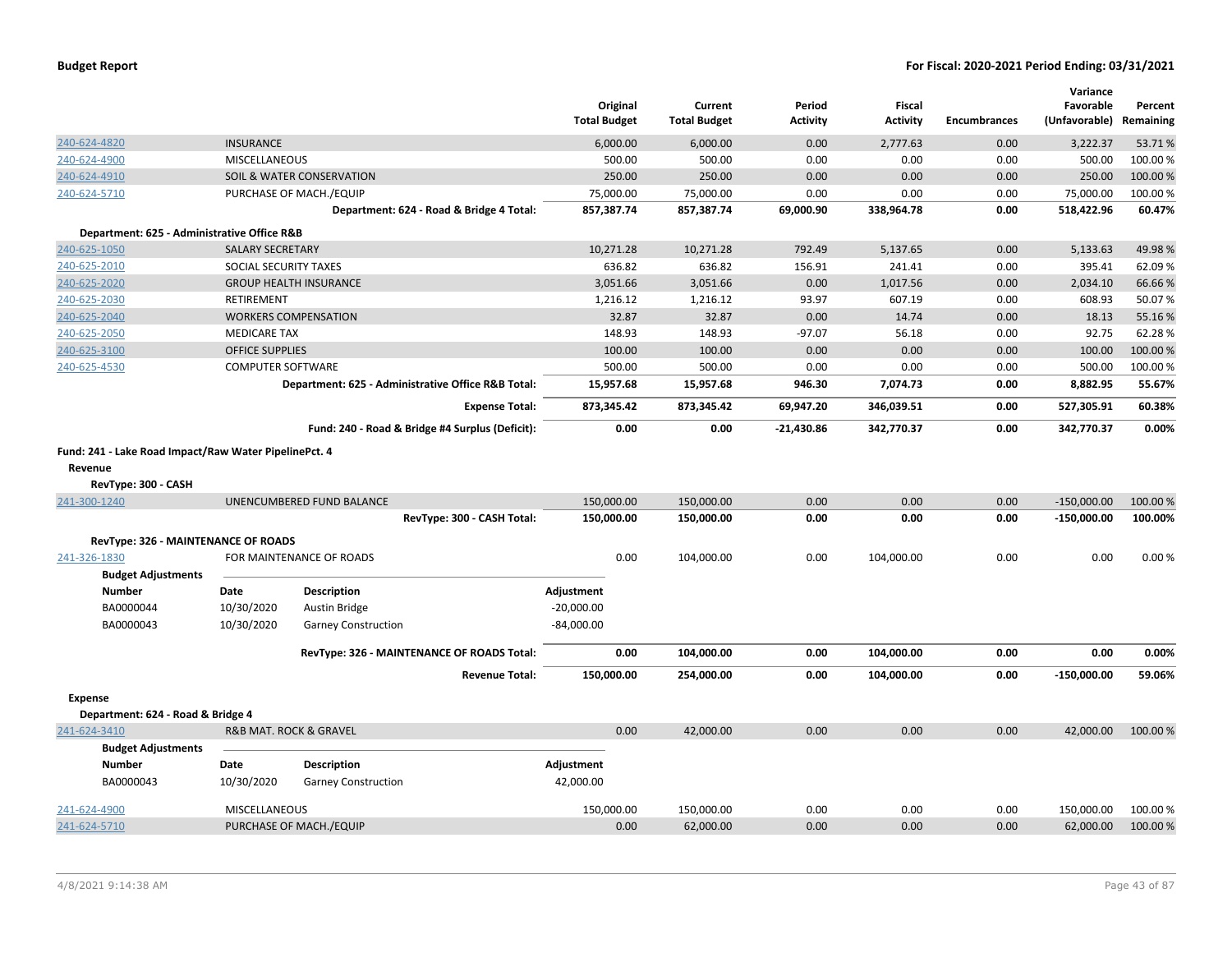|                                                        |                         |                                                                          | Original<br><b>Total Budget</b> | Current<br><b>Total Budget</b> | Period<br><b>Activity</b> | <b>Fiscal</b><br><b>Activity</b> | <b>Encumbrances</b> | Variance<br>Favorable<br>(Unfavorable) Remaining | Percent  |
|--------------------------------------------------------|-------------------------|--------------------------------------------------------------------------|---------------------------------|--------------------------------|---------------------------|----------------------------------|---------------------|--------------------------------------------------|----------|
| <b>Budget Adjustments</b><br><b>Number</b>             | Date                    | Description                                                              | Adjustment                      |                                |                           |                                  |                     |                                                  |          |
| BA0000044                                              | 10/30/2020              | <b>Austin Bridge</b>                                                     | 20,000.00                       |                                |                           |                                  |                     |                                                  |          |
| BA0000043                                              | 10/30/2020              | <b>Garney Construction</b>                                               | 42,000.00                       |                                |                           |                                  |                     |                                                  |          |
|                                                        |                         |                                                                          |                                 |                                |                           |                                  |                     |                                                  |          |
|                                                        |                         | Department: 624 - Road & Bridge 4 Total:                                 | 150,000.00                      | 254,000.00                     | 0.00                      | 0.00                             | 0.00                | 254,000.00                                       | 100.00%  |
|                                                        |                         | <b>Expense Total:</b>                                                    | 150,000.00                      | 254,000.00                     | 0.00                      | 0.00                             | 0.00                | 254,000.00                                       | 100.00%  |
|                                                        |                         | Fund: 241 - Lake Road Impact/Raw Water PipelinePct. 4 Surplus (Deficit): | 0.00                            | 0.00                           | 0.00                      | 104,000.00                       | 0.00                | 104,000.00                                       | 0.00%    |
| Fund: 260 - J.P.#1 Justice Court Technology<br>Revenue |                         |                                                                          |                                 |                                |                           |                                  |                     |                                                  |          |
| RevType: 370 - MISCELLANEOUS                           |                         |                                                                          |                                 |                                |                           |                                  |                     |                                                  |          |
| 260-370-4550                                           | J.P.#1 TECHNOLOGY FEES  |                                                                          | 1,500.00                        | 1,500.00                       | 0.00                      | 479.58                           | 0.00                | $-1,020.42$                                      | 68.03%   |
|                                                        |                         | RevType: 370 - MISCELLANEOUS Total:                                      | 1,500.00                        | 1,500.00                       | 0.00                      | 479.58                           | 0.00                | $-1,020.42$                                      | 68.03%   |
|                                                        |                         | <b>Revenue Total:</b>                                                    | 1,500.00                        | 1,500.00                       | 0.00                      | 479.58                           | 0.00                | $-1,020.42$                                      | 68.03%   |
| <b>Expense</b>                                         |                         |                                                                          |                                 |                                |                           |                                  |                     |                                                  |          |
| Department: 455 - Justice of the Peace Pct. 1          |                         |                                                                          |                                 |                                |                           |                                  |                     |                                                  |          |
| 260-455-5720                                           | <b>OFFICE EQUIPMENT</b> |                                                                          | 1,500.00                        | 1,500.00                       | 17.74                     | 1,544.16                         | 0.00                | $-44.16$                                         | $-2.94%$ |
|                                                        |                         | Department: 455 - Justice of the Peace Pct. 1 Total:                     | 1,500.00                        | 1,500.00                       | 17.74                     | 1,544.16                         | 0.00                | $-44.16$                                         | $-2.94%$ |
|                                                        |                         | <b>Expense Total:</b>                                                    | 1,500.00                        | 1,500.00                       | 17.74                     | 1,544.16                         | 0.00                | $-44.16$                                         | $-2.94%$ |
|                                                        |                         | Fund: 260 - J.P.#1 Justice Court Technology Surplus (Deficit):           | 0.00                            | 0.00                           | $-17.74$                  | $-1,064.58$                      | 0.00                | $-1,064.58$                                      | 0.00%    |
| Fund: 270 - J.P.#2 Justice Court Technology<br>Revenue |                         |                                                                          |                                 |                                |                           |                                  |                     |                                                  |          |
| RevType: 370 - MISCELLANEOUS                           |                         |                                                                          |                                 |                                |                           |                                  |                     |                                                  |          |
| 270-370-4560                                           | J.P.#2 TECHNOLOGY FEES  |                                                                          | 500.00                          | 500.00                         | 0.00                      | 70.12                            | 0.00                | $-429.88$                                        | 85.98%   |
|                                                        |                         | RevType: 370 - MISCELLANEOUS Total:                                      | 500.00                          | 500.00                         | 0.00                      | 70.12                            | 0.00                | $-429.88$                                        | 85.98%   |
|                                                        |                         | <b>Revenue Total:</b>                                                    | 500.00                          | 500.00                         | 0.00                      | 70.12                            | 0.00                | $-429.88$                                        | 85.98%   |
| <b>Expense</b>                                         |                         |                                                                          |                                 |                                |                           |                                  |                     |                                                  |          |
| Department: 456 - Justice of the Peace Pct. 2          |                         |                                                                          |                                 |                                |                           |                                  |                     |                                                  |          |
| 270-456-5720                                           | <b>OFFICE EQUIPMENT</b> |                                                                          | 500.00                          | 500.00                         | 0.00                      | 0.00                             | 0.00                | 500.00                                           | 100.00 % |
|                                                        |                         | Department: 456 - Justice of the Peace Pct. 2 Total:                     | 500.00                          | 500.00                         | 0.00                      | 0.00                             | 0.00                | 500.00                                           | 100.00%  |
|                                                        |                         | <b>Expense Total:</b>                                                    | 500.00                          | 500.00                         | 0.00                      | 0.00                             | 0.00                | 500.00                                           | 100.00%  |
|                                                        |                         | Fund: 270 - J.P.#2 Justice Court Technology Surplus (Deficit):           | 0.00                            | 0.00                           | 0.00                      | 70.12                            | 0.00                | 70.12                                            | 0.00%    |
| Fund: 280 - J.P.#3 Justice Court Technology            |                         |                                                                          |                                 |                                |                           |                                  |                     |                                                  |          |
| Revenue                                                |                         |                                                                          |                                 |                                |                           |                                  |                     |                                                  |          |
| RevType: 300 - CASH                                    |                         |                                                                          |                                 |                                |                           |                                  |                     |                                                  |          |
| 280-300-1280                                           |                         | <b>BEGINNING CASH BALANCE</b>                                            | 5,300.00                        | 5,300.00                       | 0.00                      | 0.00                             | 0.00                | $-5,300.00$                                      | 100.00 % |
|                                                        |                         | RevType: 300 - CASH Total:                                               | 5,300.00                        | 5,300.00                       | 0.00                      | 0.00                             | 0.00                | $-5,300.00$                                      | 100.00%  |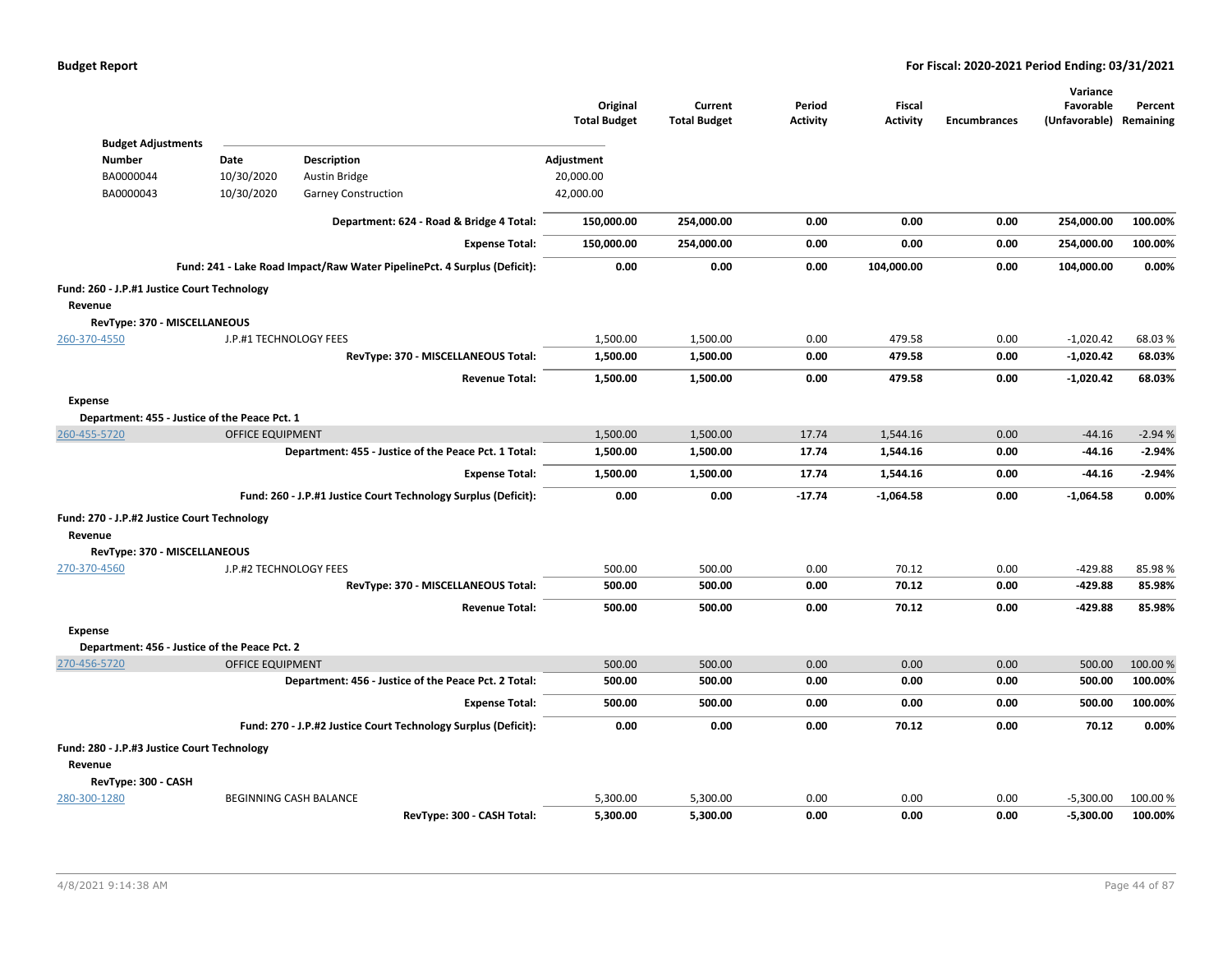|                                                            |                                                                    | Original            | Current             | Period          | <b>Fiscal</b>   |                     | Variance<br>Favorable | Percent   |
|------------------------------------------------------------|--------------------------------------------------------------------|---------------------|---------------------|-----------------|-----------------|---------------------|-----------------------|-----------|
|                                                            |                                                                    | <b>Total Budget</b> | <b>Total Budget</b> | <b>Activity</b> | <b>Activity</b> | <b>Encumbrances</b> | (Unfavorable)         | Remaining |
| RevType: 370 - MISCELLANEOUS                               |                                                                    |                     |                     |                 |                 |                     |                       |           |
| 280-370-4560                                               | J.P.#3 TECHNOLOGY FEES                                             | 700.00              | 700.00              | 0.00            | 316.01          | 0.00                | $-383.99$             | 54.86%    |
|                                                            | RevType: 370 - MISCELLANEOUS Total:                                | 700.00              | 700.00              | 0.00            | 316.01          | 0.00                | $-383.99$             | 54.86%    |
|                                                            | <b>Revenue Total:</b>                                              | 6,000.00            | 6,000.00            | 0.00            | 316.01          | 0.00                | $-5,683.99$           | 94.73%    |
| <b>Expense</b>                                             |                                                                    |                     |                     |                 |                 |                     |                       |           |
|                                                            | Department: 457 - Justice of the Peace Pct. 3                      |                     |                     |                 |                 |                     |                       |           |
| 280-457-5720                                               | <b>OFFICE EQUIPMENT</b>                                            | 6,000.00            | 6,000.00            | 0.00            | 0.00            | 0.00                | 6,000.00              | 100.00%   |
|                                                            | Department: 457 - Justice of the Peace Pct. 3 Total:               | 6,000.00            | 6,000.00            | 0.00            | 0.00            | 0.00                | 6,000.00              | 100.00%   |
|                                                            | <b>Expense Total:</b>                                              | 6,000.00            | 6,000.00            | 0.00            | 0.00            | 0.00                | 6,000.00              | 100.00%   |
|                                                            | Fund: 280 - J.P.#3 Justice Court Technology Surplus (Deficit):     | 0.00                | 0.00                | 0.00            | 316.01          | 0.00                | 316.01                | 0.00%     |
| Fund: 310 - F.C.Detention Center Annual Payment<br>Revenue |                                                                    |                     |                     |                 |                 |                     |                       |           |
| RevType: 319 - F.C. DETENTION CENTER                       |                                                                    |                     |                     |                 |                 |                     |                       |           |
| 310-319-5510                                               | <b>ANNUAL PAYMENT</b>                                              | 10,000.00           | 10,000.00           | 0.00            | 0.00            | 0.00                | $-10,000.00$          | 100.00 %  |
|                                                            | RevType: 319 - F.C. DETENTION CENTER Total:                        | 10,000.00           | 10,000.00           | 0.00            | 0.00            | 0.00                | $-10,000.00$          | 100.00%   |
| RevType: 370 - MISCELLANEOUS                               |                                                                    |                     |                     |                 |                 |                     |                       |           |
| 310-370-1300                                               | <b>REFUNDS &amp; MISCELLANEOUS</b>                                 | 0.00                | 0.00                | 0.00            | 100.00          | 0.00                | 100.00                | 0.00%     |
|                                                            | RevType: 370 - MISCELLANEOUS Total:                                | 0.00                | 0.00                | 0.00            | 100.00          | 0.00                | 100.00                | 0.00%     |
|                                                            | <b>Revenue Total:</b>                                              | 10,000.00           | 10,000.00           | 0.00            | 100.00          | 0.00                | $-9,900.00$           | 99.00%    |
| <b>Expense</b>                                             |                                                                    |                     |                     |                 |                 |                     |                       |           |
| Department: 560 - County Sheriff                           |                                                                    |                     |                     |                 |                 |                     |                       |           |
| 310-560-4270                                               | OUT OF COUNTY TRAVEL/TRAINING                                      | 10,000.00           | 10,000.00           | 2,249.00        | 5,954.50        | 0.00                | 4,045.50              | 40.46%    |
|                                                            | Department: 560 - County Sheriff Total:                            | 10,000.00           | 10,000.00           | 2,249.00        | 5,954.50        | 0.00                | 4,045.50              | 40.46%    |
|                                                            | <b>Expense Total:</b>                                              | 10,000.00           | 10,000.00           | 2,249.00        | 5,954.50        | 0.00                | 4,045.50              | 40.46%    |
|                                                            | Fund: 310 - F.C.Detention Center Annual Payment Surplus (Deficit): | 0.00                | 0.00                | $-2,249.00$     | $-5,854.50$     | 0.00                | $-5,854.50$           | 0.00%     |
| Fund: 330 - Bail Bondsman Application Fee<br>Revenue       |                                                                    |                     |                     |                 |                 |                     |                       |           |
| RevType: 300 - CASH                                        |                                                                    |                     |                     |                 |                 |                     |                       |           |
| 330-300-1330                                               | <b>BEGINNING CASH BALANCE</b>                                      | 500.00              | 500.00              | 0.00            | 0.00            | 0.00                | $-500.00$             | 100.00%   |
|                                                            | RevType: 300 - CASH Total:                                         | 500.00              | 500.00              | 0.00            | 0.00            | 0.00                | $-500.00$             | 100.00%   |
| RevType: 340 - FEES OF OFFICE                              |                                                                    |                     |                     |                 |                 |                     |                       |           |
| 330-340-4800                                               | <b>APPLICATION FEE</b>                                             | 0.00                | 0.00                | 500.00          | 1,000.00        | 0.00                | 1,000.00              | 0.00%     |
|                                                            | RevType: 340 - FEES OF OFFICE Total:                               | 0.00                | 0.00                | 500.00          | 1,000.00        | 0.00                | 1,000.00              | 0.00%     |
|                                                            | <b>Revenue Total:</b>                                              | 500.00              | 500.00              | 500.00          | 1,000.00        | 0.00                | 500.00                | 100.00%   |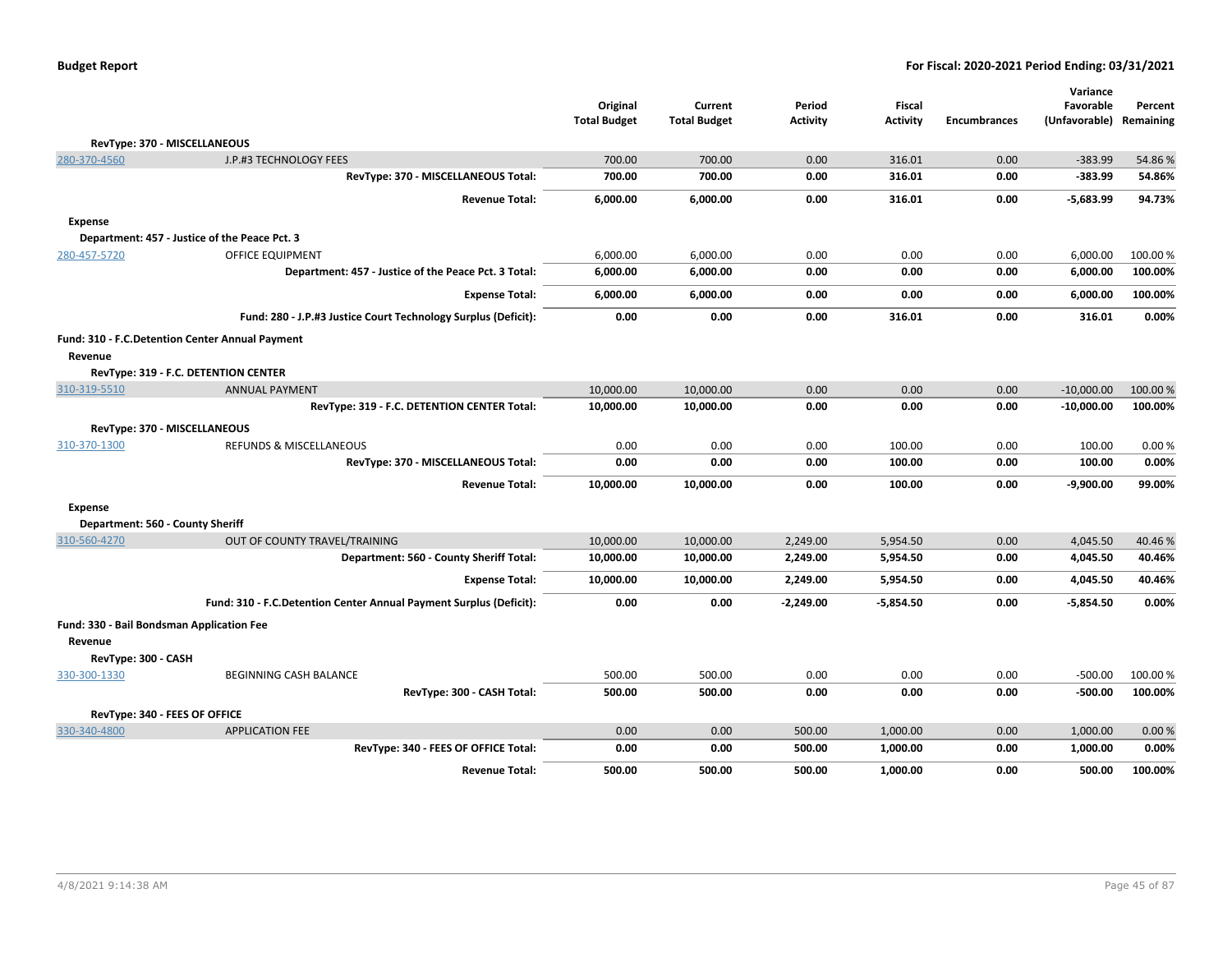|                               |                                                              | Original<br><b>Total Budget</b> | Current<br><b>Total Budget</b> | Period<br><b>Activity</b> | <b>Fiscal</b><br><b>Activity</b> | <b>Encumbrances</b> | Variance<br>Favorable<br>(Unfavorable) Remaining | Percent  |
|-------------------------------|--------------------------------------------------------------|---------------------------------|--------------------------------|---------------------------|----------------------------------|---------------------|--------------------------------------------------|----------|
| Expense                       |                                                              |                                 |                                |                           |                                  |                     |                                                  |          |
|                               | Department: 498 - Bail Bond Fee Expense                      |                                 |                                |                           |                                  |                     |                                                  |          |
| 330-498-3100                  | <b>OFFICE SUPPLIES</b>                                       | 500.00                          | 500.00                         | 0.00                      | 0.00                             | 0.00                | 500.00                                           | 100.00 % |
|                               | Department: 498 - Bail Bond Fee Expense Total:               | 500.00                          | 500.00                         | 0.00                      | 0.00                             | 0.00                | 500.00                                           | 100.00%  |
|                               | <b>Expense Total:</b>                                        | 500.00                          | 500.00                         | 0.00                      | 0.00                             | 0.00                | 500.00                                           | 100.00%  |
|                               | Fund: 330 - Bail Bondsman Application Fee Surplus (Deficit): | 0.00                            | 0.00                           | 500.00                    | 1,000.00                         | 0.00                | 1,000.00                                         | 0.00%    |
| Fund: 350 - Law Library       |                                                              |                                 |                                |                           |                                  |                     |                                                  |          |
| Revenue                       |                                                              |                                 |                                |                           |                                  |                     |                                                  |          |
| RevType: 340 - FEES OF OFFICE |                                                              |                                 |                                |                           |                                  |                     |                                                  |          |
| 350-340-4030                  | <b>COUNTY CLERK FEES</b>                                     | 5,000.00                        | 5,000.00                       | 0.00                      | 1,155.00                         | 0.00                | $-3,845.00$                                      | 76.90%   |
| 350-340-4500                  | <b>DISTRICT CLERK FEES</b>                                   | 10,000.00                       | 10,000.00                      | 0.00                      | 914.37                           | 0.00                | $-9,085.63$                                      | 90.86%   |
|                               | RevType: 340 - FEES OF OFFICE Total:                         | 15,000.00                       | 15,000.00                      | 0.00                      | 2,069.37                         | 0.00                | $-12,930.63$                                     | 86.20%   |
|                               | RevType: 360 - INTEREST EARNINGS                             |                                 |                                |                           |                                  |                     |                                                  |          |
| 350-360-1000                  | <b>INTEREST EARNINGS</b>                                     | 50.00                           | 50.00                          | 0.00                      | 0.00                             | 0.00                | $-50.00$                                         | 100.00%  |
|                               | RevType: 360 - INTEREST EARNINGS Total:                      | 50.00                           | 50.00                          | 0.00                      | 0.00                             | 0.00                | $-50.00$                                         | 100.00%  |
|                               | <b>Revenue Total:</b>                                        | 15,050.00                       | 15,050.00                      | 0.00                      | 2,069.37                         | 0.00                | $-12,980.63$                                     | 86.25%   |
| <b>Expense</b>                |                                                              |                                 |                                |                           |                                  |                     |                                                  |          |
| Department: 451 - Law Library |                                                              |                                 |                                |                           |                                  |                     |                                                  |          |
| 350-451-3100                  | <b>OFFICE SUPPLIES</b>                                       | 500.00                          | 500.00                         | 0.00                      | 0.00                             | 0.00                | 500.00                                           | 100.00 % |
| 350-451-4530                  | <b>R&amp;M COMPUTER</b>                                      | 1,000.00                        | 1,000.00                       | 0.00                      | 0.00                             | 0.00                | 1,000.00                                         | 100.00 % |
| 350-451-5740                  | <b>TECHNOLOGY</b>                                            | 13,000.00                       | 13,000.00                      | 0.00                      | 0.00                             | 0.00                | 13,000.00                                        | 100.00 % |
| 350-451-5900                  | <b>LAW BOOKS</b>                                             | 550.00                          | 550.00                         | 0.00                      | 0.00                             | 0.00                | 550.00                                           | 100.00 % |
|                               | Department: 451 - Law Library Total:                         | 15,050.00                       | 15,050.00                      | 0.00                      | 0.00                             | 0.00                | 15,050.00                                        | 100.00%  |
|                               | <b>Expense Total:</b>                                        | 15,050.00                       | 15,050.00                      | 0.00                      | 0.00                             | 0.00                | 15,050.00                                        | 100.00%  |
|                               | Fund: 350 - Law Library Surplus (Deficit):                   | 0.00                            | 0.00                           | 0.00                      | 2,069.37                         | 0.00                | 2,069.37                                         | 0.00%    |
| Fund: 360 - D. A. Fee         |                                                              |                                 |                                |                           |                                  |                     |                                                  |          |
| Revenue                       |                                                              |                                 |                                |                           |                                  |                     |                                                  |          |
| RevType: 340 - FEES OF OFFICE |                                                              |                                 |                                |                           |                                  |                     |                                                  |          |
| 360-340-4750                  | <b>DISTRICT ATTORNEY FEES</b>                                | 2,000.00                        | 2,000.00                       | 15.00                     | 98.28                            | 0.00                | $-1,901.72$                                      | 95.09%   |
|                               | RevType: 340 - FEES OF OFFICE Total:                         | 2,000.00                        | 2,000.00                       | 15.00                     | 98.28                            | 0.00                | $-1,901.72$                                      | 95.09%   |
|                               | RevType: 352 - FINES & FORFEITURES                           |                                 |                                |                           |                                  |                     |                                                  |          |
| 360-352-2000                  | <b>CONTRABAND FORFEITURE</b>                                 | 0.00                            | 0.00                           | 990.76                    | 22,850.17                        | 0.00                | 22,850.17                                        | 0.00%    |
|                               | RevType: 352 - FINES & FORFEITURES Total:                    | 0.00                            | 0.00                           | 990.76                    | 22,850.17                        | 0.00                | 22,850.17                                        | 0.00%    |
|                               | RevType: 360 - INTEREST EARNINGS                             |                                 |                                |                           |                                  |                     |                                                  |          |
| 360-360-1000                  | INTEREST EARNINGS-D.A. FEE                                   | 0.00                            | 0.00                           | 0.00                      | 1.13                             | 0.00                | 1.13                                             | 0.00%    |
|                               | RevType: 360 - INTEREST EARNINGS Total:                      | 0.00                            | 0.00                           | 0.00                      | 1.13                             | 0.00                | 1.13                                             | 0.00%    |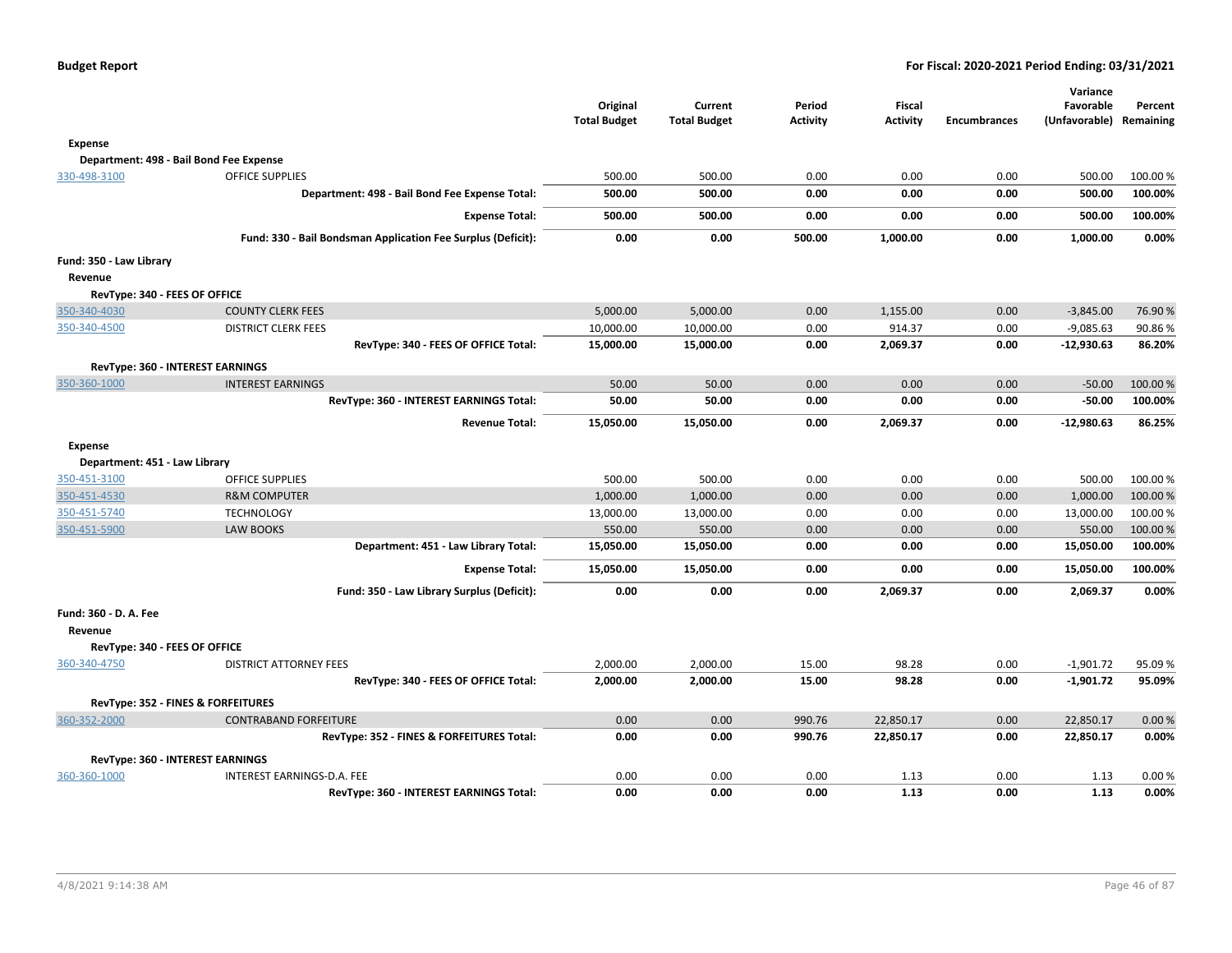| <b>Budget Report</b> |  |
|----------------------|--|
|----------------------|--|

|                                     |                                            |                     |                     |                 |                 |                     | Variance      |            |
|-------------------------------------|--------------------------------------------|---------------------|---------------------|-----------------|-----------------|---------------------|---------------|------------|
|                                     |                                            | Original            | Current             | Period          | <b>Fiscal</b>   |                     | Favorable     | Percent    |
|                                     |                                            | <b>Total Budget</b> | <b>Total Budget</b> | <b>Activity</b> | <b>Activity</b> | <b>Encumbrances</b> | (Unfavorable) | Remaining  |
| RevType: 370 - MISCELLANEOUS        |                                            |                     |                     |                 |                 |                     |               |            |
| 360-370-1300                        | <b>REFUNDS &amp; MISCELLANEOUS</b>         | 1,000.00            | 1,000.00            | 83.16           | 509.31          | 0.00                | $-490.69$     | 49.07%     |
|                                     | RevType: 370 - MISCELLANEOUS Total:        | 1,000.00            | 1,000.00            | 83.16           | 509.31          | 0.00                | $-490.69$     | 49.07%     |
|                                     | <b>Revenue Total:</b>                      | 3,000.00            | 3,000.00            | 1,088.92        | 23,458.89       | 0.00                | 20,458.89     | 681.96%    |
| <b>Expense</b>                      |                                            |                     |                     |                 |                 |                     |               |            |
| Department: 475 - District Attorney |                                            |                     |                     |                 |                 |                     |               |            |
| 360-475-4900                        | <b>MISCELLANEOUS</b>                       | 3,000.00            | 3,000.00            | 280.00          | 1,299.20        | 0.00                | 1,700.80      | 56.69%     |
|                                     | Department: 475 - District Attorney Total: | 3,000.00            | 3,000.00            | 280.00          | 1,299.20        | 0.00                | 1,700.80      | 56.69%     |
| Department: 477 - DA Seizure        |                                            |                     |                     |                 |                 |                     |               |            |
| 360-477-1012                        | <b>SALARY SUPPLEMENT</b>                   | 0.00                | 0.00                | 948.32          | 6,164.08        | 0.00                | $-6,164.08$   | 0.00%      |
| 360-477-2010                        | SOCIAL SECURITY TAXES                      | 0.00                | 0.00                | 219.60          | 355.77          | 0.00                | $-355.77$     | 0.00%      |
| 360-477-2020                        | <b>GROUP HEALTH INSURANCE</b>              | 0.00                | 0.00                | 148.18          | 889.24          | 0.00                | $-889.24$     | 0.00%      |
| 360-477-2030                        | <b>RETIREMENT</b>                          | 0.00                | 0.00                | 112.48          | 726.08          | 0.00                | $-726.08$     | 0.00%      |
| 360-477-2040                        | <b>WORKERS COMPENSATION</b>                | 0.00                | 0.00                | 0.00            | 3.41            | 0.00                | $-3.41$       | 0.00%      |
| 360-477-2050                        | <b>MEDICARE TAX</b>                        | 0.00                | 0.00                | $-152.52$       | 83.26           | 0.00                | $-83.26$      | 0.00%      |
| 360-477-4900                        | <b>MISCELLANEOUS</b>                       | 0.00                | 0.00                | 500.00          | 500.00          | 0.00                | $-500.00$     | 0.00%      |
|                                     | Department: 477 - DA Seizure Total:        | 0.00                | 0.00                | 1,776.06        | 8,721.84        | 0.00                | $-8,721.84$   | 0.00%      |
|                                     | <b>Expense Total:</b>                      | 3,000.00            | 3,000.00            | 2,056.06        | 10,021.04       | 0.00                | $-7,021.04$   | $-234.03%$ |
|                                     | Fund: 360 - D. A. Fee Surplus (Deficit):   | 0.00                | 0.00                | $-967.14$       | 13,437.85       | 0.00                | 13,437.85     | 0.00%      |
| Fund: 361 - Contraband Seizure      |                                            |                     |                     |                 |                 |                     |               |            |
| Revenue                             |                                            |                     |                     |                 |                 |                     |               |            |
| RevType: 360 - INTEREST EARNINGS    |                                            |                     |                     |                 |                 |                     |               |            |
| 361-360-1000                        | <b>INTEREST EARNINGS</b>                   | 0.00                | 0.00                | 0.00            | 0.76            | 0.00                | 0.76          | 0.00%      |
|                                     | RevType: 360 - INTEREST EARNINGS Total:    | 0.00                | 0.00                | 0.00            | 0.76            | 0.00                | 0.76          | 0.00%      |
|                                     | <b>Revenue Total:</b>                      | 0.00                | 0.00                | 0.00            | 0.76            | 0.00                | 0.76          | 0.00%      |
|                                     | Fund: 361 - Contraband Seizure Total:      | 0.00                | 0.00                | 0.00            | 0.76            | 0.00                | 0.76          | 0.00%      |
| Fund: 362 - Investigator/LEOSE      |                                            |                     |                     |                 |                 |                     |               |            |
| Revenue                             |                                            |                     |                     |                 |                 |                     |               |            |
| RevType: 330 - GRANTS               |                                            |                     |                     |                 |                 |                     |               |            |
| 362-330-4750                        | <b>INVESTIGATOR/LEOSE GRANT</b>            | 0.00                | 0.00                | 0.00            | 642.52          | 0.00                | 642.52        | 0.00%      |
|                                     | RevType: 330 - GRANTS Total:               | 0.00                | 0.00                | 0.00            | 642.52          | 0.00                | 642.52        | 0.00%      |
|                                     | <b>Revenue Total:</b>                      | 0.00                | 0.00                | 0.00            | 642.52          | 0.00                | 642.52        | 0.00%      |
|                                     | Fund: 362 - Investigator/LEOSE Total:      | 0.00                | 0.00                | 0.00            | 642.52          | 0.00                | 642.52        | 0.00%      |
|                                     |                                            |                     |                     |                 |                 |                     |               |            |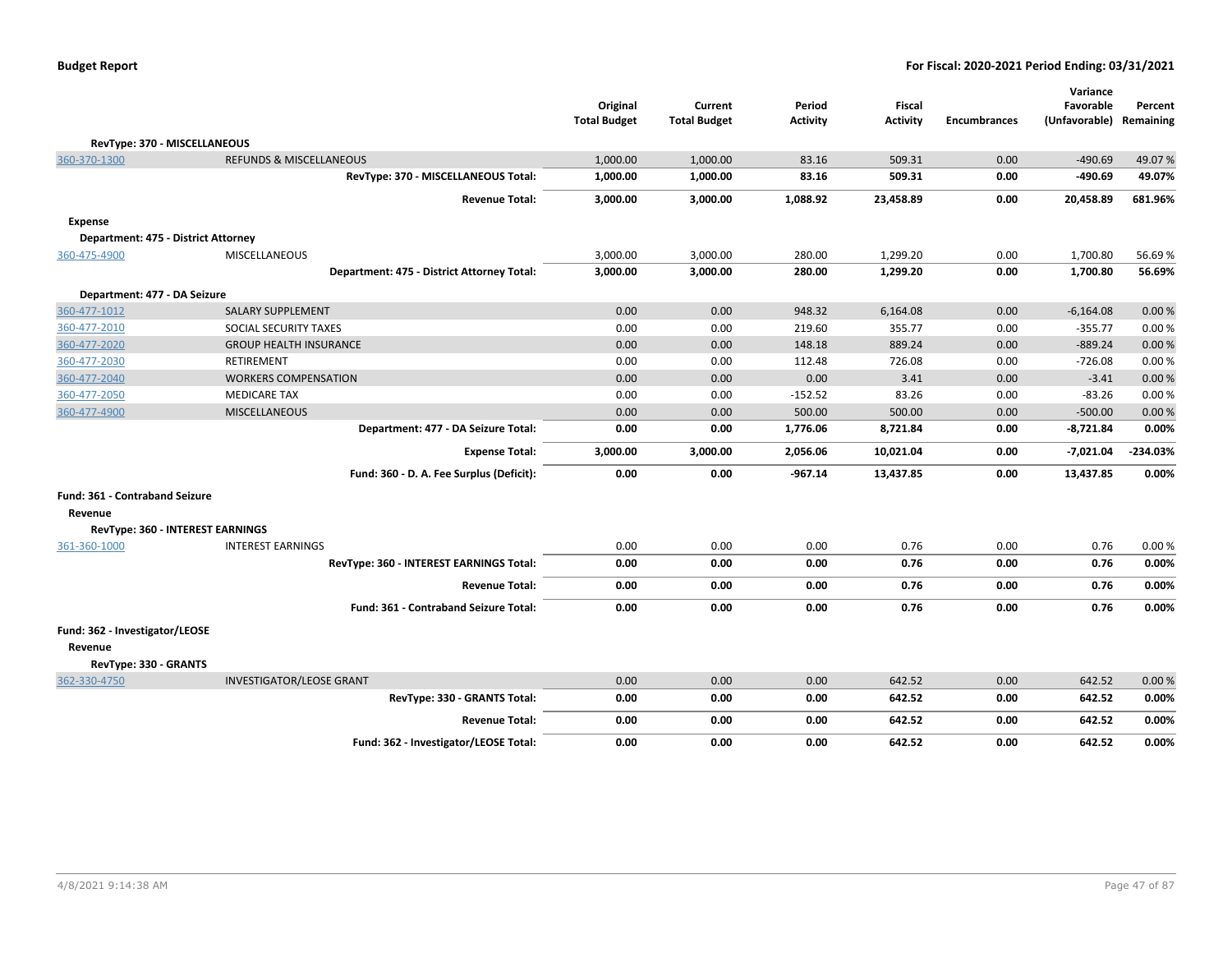|                                                             |                                                       | Original<br><b>Total Budget</b> | Current<br><b>Total Budget</b> | Period<br>Activity | Fiscal<br><b>Activity</b> | <b>Encumbrances</b> | Variance<br>Favorable<br>(Unfavorable) Remaining | Percent |
|-------------------------------------------------------------|-------------------------------------------------------|---------------------------------|--------------------------------|--------------------|---------------------------|---------------------|--------------------------------------------------|---------|
| Fund: 380 - IHC Co-Op Gin                                   |                                                       |                                 |                                |                    |                           |                     |                                                  |         |
| Revenue                                                     |                                                       |                                 |                                |                    |                           |                     |                                                  |         |
|                                                             | RevType: 360 - INTEREST EARNINGS                      |                                 |                                |                    |                           |                     |                                                  |         |
| 380-360-1000                                                | <b>INTEREST EARNINGS</b>                              | 0.00                            | 0.00                           | 0.00               | 6.89                      | 0.00                | 6.89                                             | 0.00%   |
|                                                             | RevType: 360 - INTEREST EARNINGS Total:               | 0.00                            | 0.00                           | 0.00               | 6.89                      | 0.00                | 6.89                                             | 0.00%   |
|                                                             | <b>Revenue Total:</b>                                 | 0.00                            | 0.00                           | 0.00               | 6.89                      | 0.00                | 6.89                                             | 0.00%   |
|                                                             | Fund: 380 - IHC Co-Op Gin Total:                      | 0.00                            | 0.00                           | 0.00               | 6.89                      | 0.00                | 6.89                                             | 0.00%   |
| Fund: 381 - IHC Bonnie Ruth Cooper                          |                                                       |                                 |                                |                    |                           |                     |                                                  |         |
| Revenue                                                     |                                                       |                                 |                                |                    |                           |                     |                                                  |         |
|                                                             | RevType: 360 - INTEREST EARNINGS                      |                                 |                                |                    |                           |                     |                                                  |         |
| 381-360-1000                                                | <b>INTEREST EARNINGS</b>                              | 0.00                            | 0.00                           | 0.00               | 2.20                      | 0.00                | 2.20                                             | 0.00%   |
|                                                             | RevType: 360 - INTEREST EARNINGS Total:               | 0.00                            | 0.00                           | 0.00               | 2.20                      | 0.00                | 2.20                                             | 0.00%   |
| RevType: 370 - MISCELLANEOUS                                |                                                       |                                 |                                |                    |                           |                     |                                                  |         |
| 381-370-1500                                                | <b>BONNIE RUTH COOPER TRUST</b>                       | 0.00                            | 0.00                           | 0.00               | 1,186.56                  | 0.00                | 1,186.56                                         | 0.00%   |
|                                                             | RevType: 370 - MISCELLANEOUS Total:                   | 0.00                            | 0.00                           | 0.00               | 1,186.56                  | 0.00                | 1,186.56                                         | 0.00%   |
|                                                             | <b>Revenue Total:</b>                                 | 0.00                            | 0.00                           | 0.00               | 1,188.76                  | 0.00                | 1,188.76                                         | 0.00%   |
| <b>Expense</b>                                              |                                                       |                                 |                                |                    |                           |                     |                                                  |         |
|                                                             | Department: 645 - Indigent Health Care                |                                 |                                |                    |                           |                     |                                                  |         |
| 381-645-4110                                                | PHYSICIAN, NON-EMERGENCY                              | 0.00                            | 0.00                           | 8.29               | 629.09                    | 0.00                | $-629.09$                                        | 0.00%   |
| 381-645-4150                                                | LABORATORY/X-RAY                                      | 0.00                            | 0.00                           | 0.00               | 67.89                     | 0.00                | $-67.89$                                         | 0.00%   |
|                                                             | Department: 645 - Indigent Health Care Total:         | 0.00                            | 0.00                           | 8.29               | 696.98                    | 0.00                | $-696.98$                                        | 0.00%   |
|                                                             | <b>Expense Total:</b>                                 | 0.00                            | 0.00                           | 8.29               | 696.98                    | 0.00                | $-696.98$                                        | 0.00%   |
|                                                             | Fund: 381 - IHC Bonnie Ruth Cooper Surplus (Deficit): | 0.00                            | 0.00                           | $-8.29$            | 491.78                    | 0.00                | 491.78                                           | 0.00%   |
| Fund: 412 - Safe Room Reimbursement Prog.<br><b>Expense</b> |                                                       |                                 |                                |                    |                           |                     |                                                  |         |
| Department: 408 - Safe Room                                 |                                                       |                                 |                                |                    |                           |                     |                                                  |         |
| 412-408-4540                                                | <b>R&amp;M AUTO</b>                                   | 0.00                            | 0.00                           | 3,833.60           | 7,833.60                  | 0.00                | $-7,833.60$                                      | 0.00%   |
|                                                             | Department: 408 - Safe Room Total:                    | 0.00                            | 0.00                           | 3,833.60           | 7,833.60                  | 0.00                | $-7,833.60$                                      | 0.00%   |
| Department: 418 - FEMA 3554                                 |                                                       |                                 |                                |                    |                           |                     |                                                  |         |
| 412-418-3100                                                | <b>SUPPLIES</b>                                       | 0.00                            | 0.00                           | 454.48             | 454.48                    | 0.00                | $-454.48$                                        | 0.00%   |
|                                                             | Department: 418 - FEMA 3554 Total:                    | 0.00                            | 0.00                           | 454.48             | 454.48                    | 0.00                | $-454.48$                                        | 0.00%   |
|                                                             | <b>Expense Total:</b>                                 | 0.00                            | 0.00                           | 4,288.08           | 8,288.08                  | 0.00                | $-8,288.08$                                      | 0.00%   |
|                                                             | Fund: 412 - Safe Room Reimbursement Prog. Total:      | 0.00                            | 0.00                           | 4,288.08           | 8,288.08                  | 0.00                | $-8,288.08$                                      | 0.00%   |
| Fund: 413 - CARES ACT-CORONAVIRUS RELIEF<br><b>Expense</b>  |                                                       |                                 |                                |                    |                           |                     |                                                  |         |
| Department: 413 - CARES Act                                 |                                                       |                                 |                                |                    |                           |                     |                                                  |         |
| 413-413-2251                                                | <b>JANITOR TRAVEL</b>                                 | 0.00                            | 0.00                           | 0.00               | 52.73                     | 0.00                | $-52.73$                                         | 0.00%   |
|                                                             |                                                       |                                 |                                |                    |                           |                     |                                                  |         |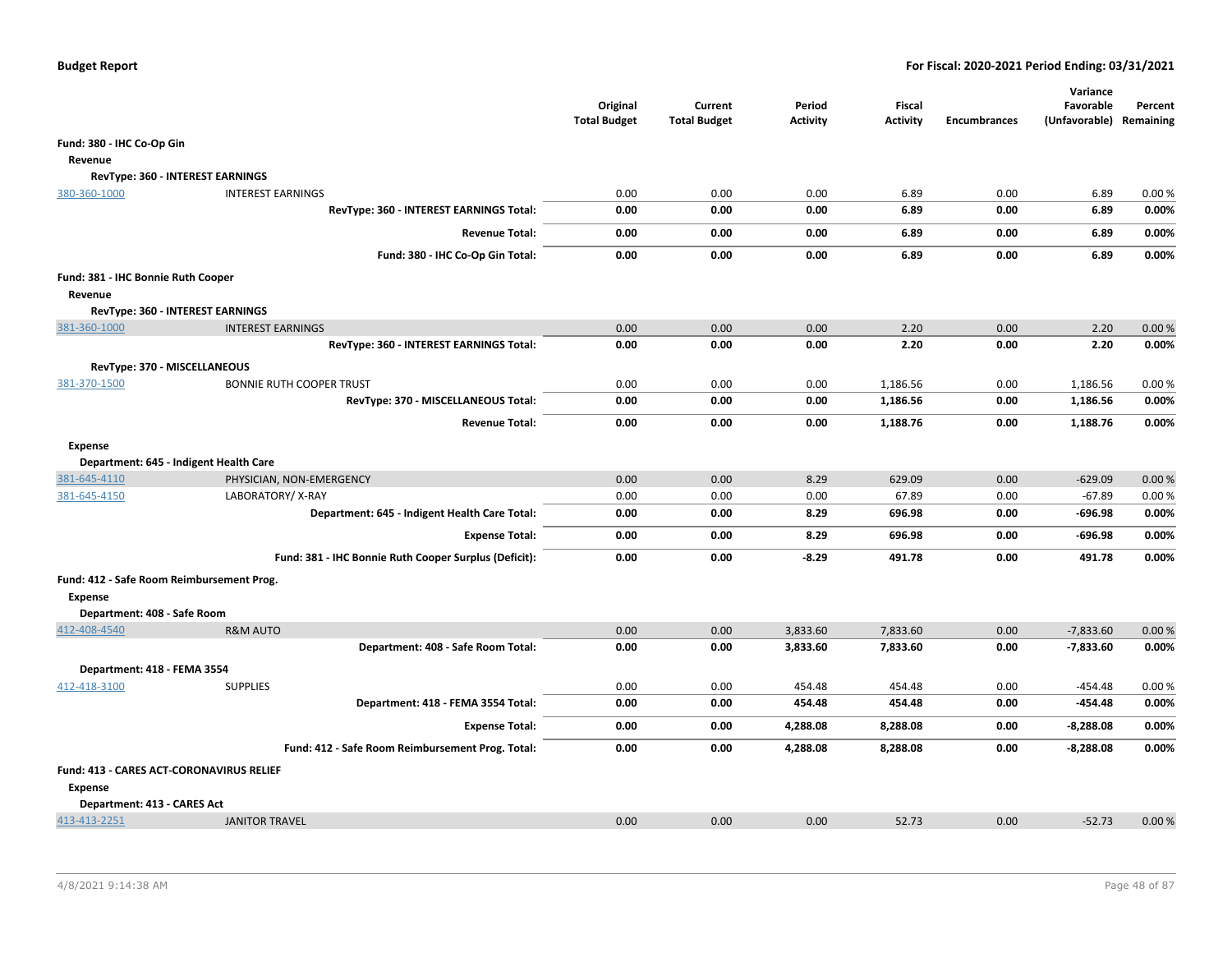| <b>Budget Report</b> |  |  |  |  |
|----------------------|--|--|--|--|
|----------------------|--|--|--|--|

|                                |                                                        | Original<br><b>Total Budget</b> | Current<br><b>Total Budget</b> | Period<br><b>Activity</b> | <b>Fiscal</b><br><b>Activity</b> | <b>Encumbrances</b> | Variance<br>Favorable<br>(Unfavorable) | Percent<br>Remaining |
|--------------------------------|--------------------------------------------------------|---------------------------------|--------------------------------|---------------------------|----------------------------------|---------------------|----------------------------------------|----------------------|
| 413-413-3100                   | <b>OFFICE SUPPLIES</b>                                 | 0.00                            | 0.00                           | 0.00                      | 497.60                           | 0.00                | $-497.60$                              | 0.00%                |
| 413-413-3110                   | <b>POSTAGE</b>                                         | 0.00                            | 0.00                           | 0.00                      | 467.50                           | 0.00                | $-467.50$                              | 0.00%                |
| 413-413-3970                   | SANITIZING SUPPLIES                                    | 0.00                            | 0.00                           | 0.00                      | 20,023.45                        | 0.00                | $-20,023.45$                           | 0.00%                |
| 413-413-3980                   | PERSONAL PROTECTIVE EQUIPMENT                          | 0.00                            | 0.00                           | 0.00                      | 7,675.67                         | 4,114.00            | $-11,789.67$                           | 0.00%                |
| 413-413-3981                   | PUBLIC HEALTH EXPENSES                                 | 0.00                            | 0.00                           | 0.00                      | 10,024.95                        | 0.00                | $-10,024.95$                           | 0.00%                |
| 413-413-3990                   | <b>OFFICE PROTECTION</b>                               | 0.00                            | 0.00                           | 0.00                      | 20,522.97                        | 1,105.92            | $-21,628.89$                           | 0.00%                |
| 413-413-4420                   | OTHER PROFESSIONAL SERVICES                            | 0.00                            | 0.00                           | 0.00                      | 2,563.70                         | 0.00                | $-2,563.70$                            | 0.00%                |
| 413-413-5720                   | <b>OFFICE EQUIPMENT</b>                                | 0.00                            | 0.00                           | 0.00                      | 24,097.89                        | 0.00                | $-24,097.89$                           | 0.00%                |
|                                | Department: 413 - CARES Act Total:                     | 0.00                            | 0.00                           | 0.00                      | 85,926.46                        | 5,219.92            | $-91,146.38$                           | 0.00%                |
|                                | Department: 417 - COVID-19 Vaccine Call Center         |                                 |                                |                           |                                  |                     |                                        |                      |
| 413-417-1070                   | SALARY PART-TIME TEMP                                  | 0.00                            | 0.00                           | 5,904.00                  | 13,158.00                        | 0.00                | $-13,158.00$                           | 0.00%                |
| 413-417-2010                   | SOCIAL SECURITY TAXES                                  | 0.00                            | 0.00                           | 366.06                    | 815.83                           | 0.00                | $-815.83$                              | 0.00%                |
| 413-417-2050                   | <b>MEDICARE TAX</b>                                    | 0.00                            | 0.00                           | 85.62                     | 190.82                           | 0.00                | $-190.82$                              | 0.00%                |
|                                | Department: 417 - COVID-19 Vaccine Call Center Total:  | 0.00                            | 0.00                           | 6,355.68                  | 14,164.65                        | 0.00                | $-14,164.65$                           | 0.00%                |
|                                | <b>Expense Total:</b>                                  | 0.00                            | 0.00                           | 6,355.68                  | 100,091.11                       | 5,219.92            | $-105,311.03$                          | 0.00%                |
|                                | <b>Fund: 413 - CARES ACT-CORONAVIRUS RELIEF Total:</b> | 0.00                            | 0.00                           | 6,355.68                  | 100,091.11                       | 5,219.92            | $-105,311.03$                          | 0.00%                |
| Fund: 414 - OOG COVID #4145401 |                                                        |                                 |                                |                           |                                  |                     |                                        |                      |
| Revenue                        |                                                        |                                 |                                |                           |                                  |                     |                                        |                      |
| RevType: 330 - GRANTS          |                                                        |                                 |                                |                           |                                  |                     |                                        |                      |
| 414-330-4772                   | <b>OOG CORONAVIRUS GRANT</b>                           | 0.00                            | 0.00                           | 0.00                      | 21,993.50                        | 0.00                | 21,993.50                              | 0.00%                |
|                                | RevType: 330 - GRANTS Total:                           | 0.00                            | 0.00                           | 0.00                      | 21,993.50                        | 0.00                | 21,993.50                              | 0.00%                |
|                                | <b>Revenue Total:</b>                                  | 0.00                            | 0.00                           | 0.00                      | 21,993.50                        | 0.00                | 21,993.50                              | 0.00%                |
| <b>Expense</b>                 |                                                        |                                 |                                |                           |                                  |                     |                                        |                      |
| Department: 416 - OOG COVID    |                                                        |                                 |                                |                           |                                  |                     |                                        |                      |
| 414-416-3970                   | SANITIZING SUPPLIES                                    | 0.00                            | 0.00                           | 0.00                      | 0.00                             | 689.35              | $-689.35$                              | 0.00%                |
| 414-416-3980                   | PERSONAL PROTECTIVE EQUIPMENT                          | 0.00                            | 0.00                           | 396.90                    | 396.90                           | 1,506.96            | $-1,903.86$                            | 0.00%                |
| 414-416-4530                   | <b>COMPUTER SOFTWARE</b>                               | 0.00                            | 0.00                           | 138.68                    | 346.70                           | 0.00                | $-346.70$                              | 0.00%                |
| 414-416-5740                   | <b>TECHNOLOGY</b>                                      | 0.00                            | 0.00                           | 0.00                      | 21,438.78                        | 17,844.06           | $-39,282.84$                           | 0.00 %               |
|                                | Department: 416 - OOG COVID Total:                     | 0.00                            | 0.00                           | 535.58                    | 22,182.38                        | 20,040.37           | $-42,222.75$                           | 0.00%                |
|                                | <b>Expense Total:</b>                                  | 0.00                            | 0.00                           | 535.58                    | 22,182.38                        | 20,040.37           | $-42,222.75$                           | 0.00%                |
|                                | Fund: 414 - OOG COVID #4145401 Surplus (Deficit):      | 0.00                            | 0.00                           | $-535.58$                 | $-188.88$                        | $-20,040.37$        | $-20,229.25$                           | 0.00%                |
| Fund: 560 - Sheriff Forfeiture |                                                        |                                 |                                |                           |                                  |                     |                                        |                      |
| Revenue                        |                                                        |                                 |                                |                           |                                  |                     |                                        |                      |
| RevType: 300 - CASH            |                                                        |                                 |                                |                           |                                  |                     |                                        |                      |
| 560-300-1560                   | <b>BEGINNING CASH BALANCE</b>                          | 25,000.00                       | 25,000.00                      | 0.00                      | 0.00                             | 0.00                | $-25,000.00$                           | 100.00 %             |
|                                | RevTvpe: 300 - CASH Total:                             | 25.000.00                       | 25.000.00                      | 0.00                      | 0.00                             | 0.00                | $-25.000.00$                           | 100.00%              |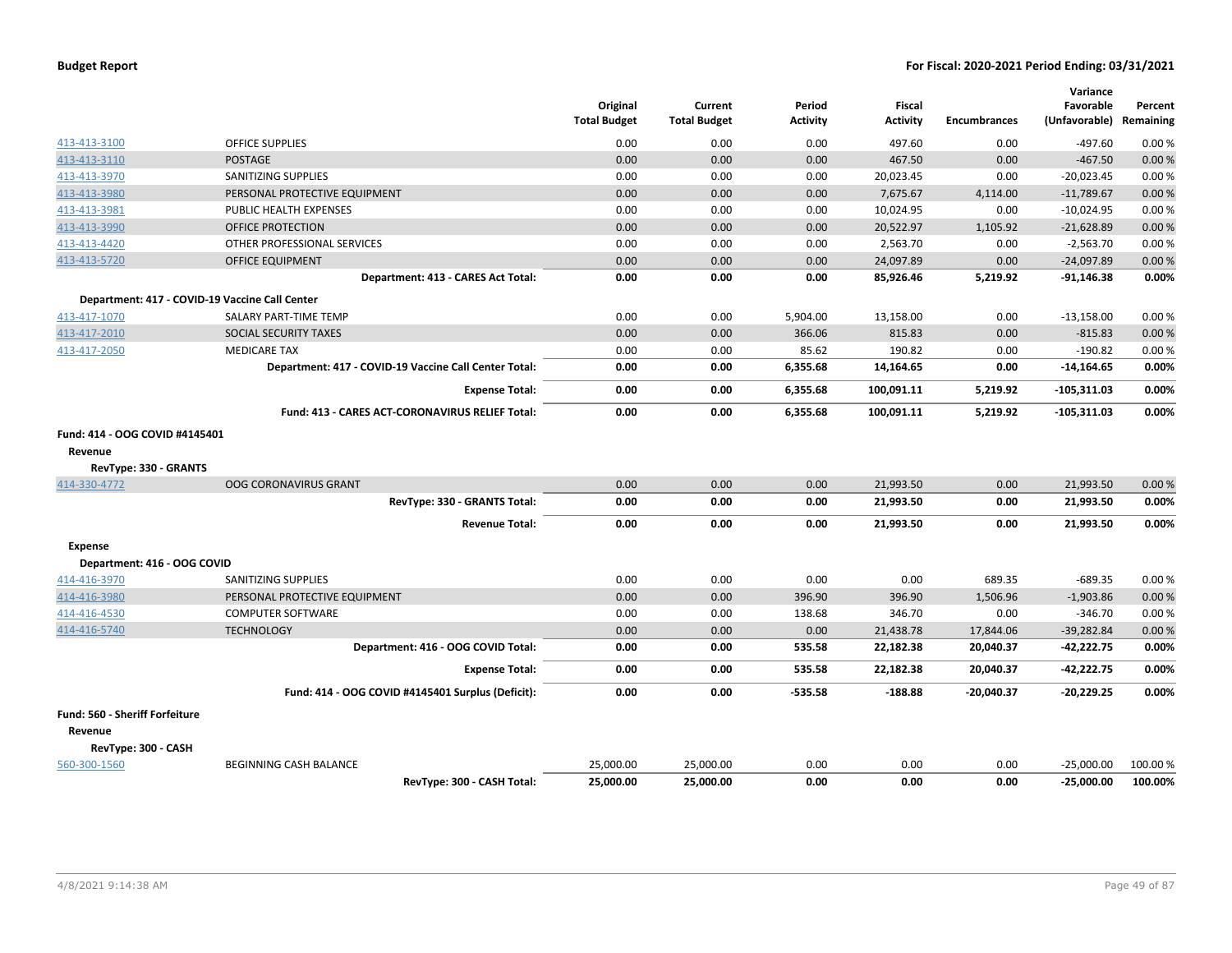|                                                               |                                                   | Original<br><b>Total Budget</b> | Current<br><b>Total Budget</b> | Period<br><b>Activity</b> | <b>Fiscal</b><br><b>Activity</b> | <b>Encumbrances</b> | Variance<br>Favorable<br>(Unfavorable) Remaining | Percent    |
|---------------------------------------------------------------|---------------------------------------------------|---------------------------------|--------------------------------|---------------------------|----------------------------------|---------------------|--------------------------------------------------|------------|
| RevType: 352 - FINES & FORFEITURES                            |                                                   |                                 |                                |                           |                                  |                     |                                                  |            |
| 560-352-2000                                                  | <b>CONTRABAND FORFEITURE</b>                      | 0.00                            | 0.00                           | 2.511.70                  | 56,796.58                        | 0.00                | 56,796.58                                        | 0.00%      |
|                                                               | RevType: 352 - FINES & FORFEITURES Total:         | 0.00                            | 0.00                           | 2,511.70                  | 56,796.58                        | 0.00                | 56,796.58                                        | 0.00%      |
| <b>RevType: 360 - INTEREST EARNINGS</b>                       |                                                   |                                 |                                |                           |                                  |                     |                                                  |            |
| 560-360-1000                                                  | INTEREST EARNINGS-SO FORFEITURE                   | 0.00                            | 0.00                           | 0.00                      | 2.25                             | 0.00                | 2.25                                             | 0.00%      |
|                                                               | RevType: 360 - INTEREST EARNINGS Total:           | 0.00                            | 0.00                           | 0.00                      | 2.25                             | 0.00                | 2.25                                             | 0.00%      |
|                                                               | <b>Revenue Total:</b>                             | 25,000.00                       | 25,000.00                      | 2,511.70                  | 56,798.83                        | 0.00                | 31,798.83                                        | 127.20%    |
| <b>Expense</b>                                                |                                                   |                                 |                                |                           |                                  |                     |                                                  |            |
| Department: 560 - County Sheriff                              |                                                   |                                 |                                |                           |                                  |                     |                                                  |            |
| 560-560-4200                                                  | <b>CELL PHONE</b>                                 | 0.00                            | 0.00                           | 480.23                    | 480.23                           | 0.00                | $-480.23$                                        | 0.00%      |
| 560-560-4420                                                  | PROFESSIONAL SERVICES                             | 0.00                            | 0.00                           | 0.00                      | 750.00                           | 0.00                | $-750.00$                                        | 0.00%      |
| 560-560-4900                                                  | <b>MISCELLANEOUS</b>                              | 25,000.00                       | 25,000.00                      | 0.00                      | 181.00                           | 0.00                | 24,819.00                                        | 99.28%     |
| 560-560-4950                                                  | NARCOTICS AND/OR OTHER INVESTIGATIONS             | 0.00                            | 0.00                           | 2,000.00                  | 2,000.00                         | 0.00                | $-2,000.00$                                      | 0.00%      |
| 560-560-4951                                                  | CONTRABAND FORFEITURE DISBURSEMENT                | 0.00                            | 0.00                           | 0.00                      | 8,246.67                         | 0.00                | $-8,246.67$                                      | 0.00 %     |
| 560-560-5740                                                  | <b>TECHNOLOGY</b>                                 | 0.00                            | 0.00                           | 9,097.59                  | 9,097.59                         | 0.00                | $-9,097.59$                                      | 0.00%      |
| 560-560-5790                                                  | <b>WEAPONS</b>                                    | 0.00                            | 0.00                           | 0.00                      | 1,775.00                         | 0.00                | $-1,775.00$                                      | 0.00 %     |
| 560-560-5800                                                  | <b>INVESTIGATIVE EQUIPMENT</b>                    | 0.00                            | 0.00                           | 1,995.00                  | 4,688.00                         | 0.00                | $-4,688.00$                                      | 0.00%      |
|                                                               | Department: 560 - County Sheriff Total:           | 25,000.00                       | 25.000.00                      | 13,572.82                 | 27,218.49                        | 0.00                | $-2,218.49$                                      | $-8.87%$   |
| Department: 561 - Federal Forfeiture                          |                                                   |                                 |                                |                           |                                  |                     |                                                  |            |
| 560-561-3200                                                  | <b>WEAPON SUPPLIES</b>                            | 0.00                            | 0.00                           | 0.00                      | 2,385.00                         | 0.00                | $-2,385.00$                                      | 0.00 %     |
| 560-561-5730                                                  | TELEPHONE/RADIO EQUIPMENT                         | 0.00                            | 0.00                           | 0.00                      | 4,202.93                         | 0.00                | $-4,202.93$                                      | 0.00%      |
| 560-561-5740                                                  | <b>TECHNOLOGY</b>                                 | 0.00                            | 0.00                           | 0.00                      | 2,056.52                         | 1,428.54            | $-3,485.06$                                      | 0.00 %     |
| 560-561-5750                                                  | <b>AUTOMOBILES</b>                                | 0.00                            | 0.00                           | 0.00                      | 9,170.00                         | 0.00                | $-9,170.00$                                      | 0.00%      |
| 560-561-5790                                                  | <b>WEAPONS</b>                                    | 0.00                            | 0.00                           | 0.00                      | 25,208.00                        | 25,208.00           | $-50,416.00$                                     | 0.00 %     |
|                                                               | Department: 561 - Federal Forfeiture Total:       | 0.00                            | 0.00                           | 0.00                      | 43,022.45                        | 26,636.54           | $-69,658.99$                                     | 0.00%      |
|                                                               | <b>Expense Total:</b>                             | 25,000.00                       | 25,000.00                      | 13,572.82                 | 70,240.94                        | 26,636.54           | $-71,877.48$                                     | $-287.51%$ |
|                                                               | Fund: 560 - Sheriff Forfeiture Surplus (Deficit): | 0.00                            | 0.00                           | $-11,061.12$              | $-13,442.11$                     | $-26,636.54$        | $-40,078.65$                                     | 0.00%      |
| <b>Fund: 561 - Law Enforcement Education Sheriff's Office</b> |                                                   |                                 |                                |                           |                                  |                     |                                                  |            |
| Revenue                                                       |                                                   |                                 |                                |                           |                                  |                     |                                                  |            |
| RevType: 370 - MISCELLANEOUS                                  |                                                   |                                 |                                |                           |                                  |                     |                                                  |            |
| 561-370-1600                                                  | PEACE OFFICE ALLOCATION                           | 1,800.00                        | 1,800.00                       | 0.00                      | 1,972.51                         | 0.00                | 172.51                                           | 109.58%    |
|                                                               | RevType: 370 - MISCELLANEOUS Total:               | 1,800.00                        | 1,800.00                       | 0.00                      | 1,972.51                         | 0.00                | 172.51                                           | 9.58%      |
|                                                               | <b>Revenue Total:</b>                             | 1,800.00                        | 1.800.00                       | 0.00                      | 1,972.51                         | 0.00                | 172.51                                           | 9.58%      |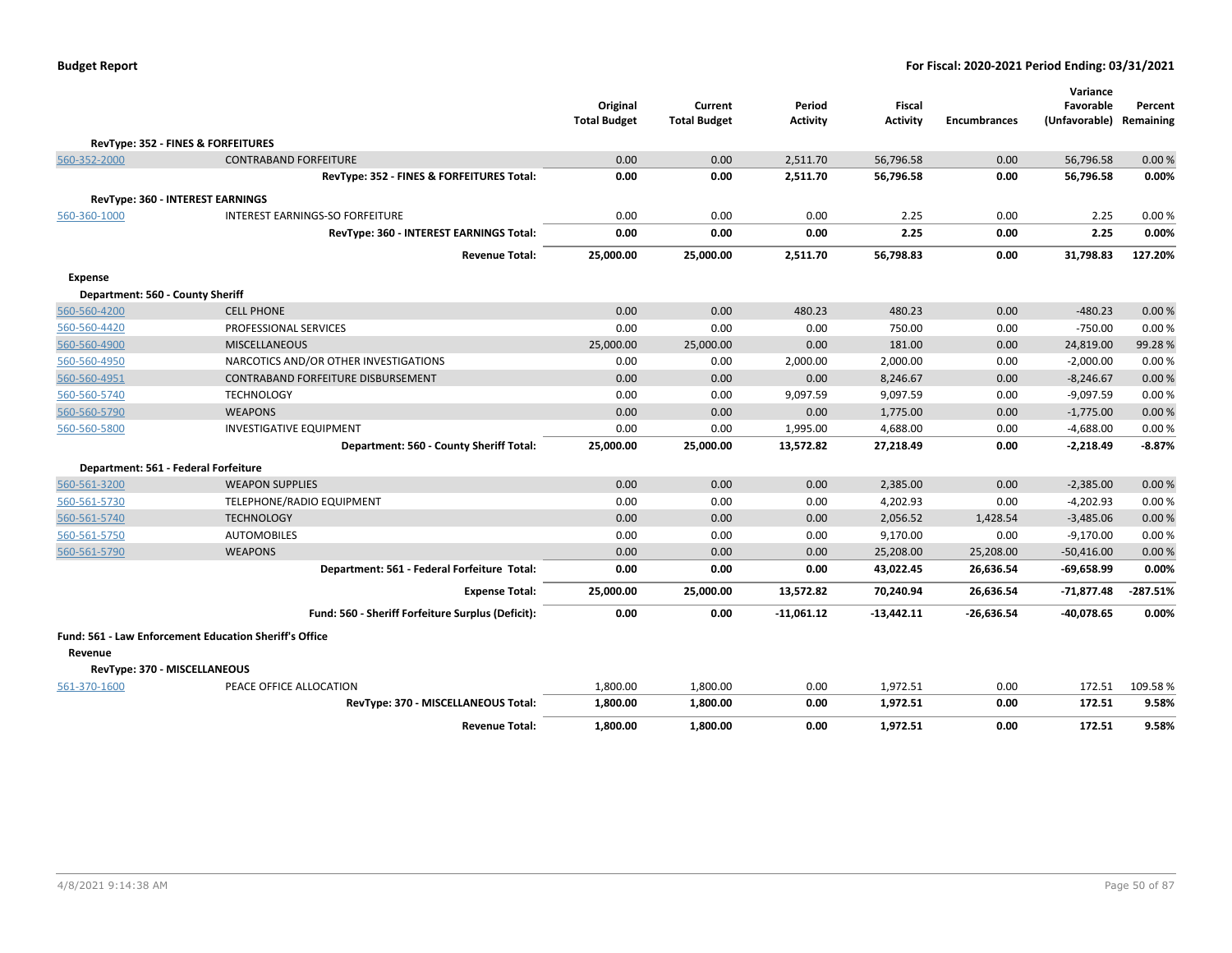|                |                                                                           | Original<br><b>Total Budget</b> | Current<br><b>Total Budget</b> | Period<br><b>Activity</b> | <b>Fiscal</b><br>Activity | <b>Encumbrances</b> | Variance<br>Favorable<br>(Unfavorable) | Percent<br>Remaining |
|----------------|---------------------------------------------------------------------------|---------------------------------|--------------------------------|---------------------------|---------------------------|---------------------|----------------------------------------|----------------------|
| <b>Expense</b> |                                                                           |                                 |                                |                           |                           |                     |                                        |                      |
|                | Department: 560 - County Sheriff                                          |                                 |                                |                           |                           |                     |                                        |                      |
| 561-560-4270   | OUT OF COUNTY TRAVEL/TRAINING                                             | 1,800.00                        | 1,800.00                       | 288.00                    | 288.00                    | 0.00                | 1,512.00                               | 84.00%               |
|                | Department: 560 - County Sheriff Total:                                   | 1,800.00                        | 1,800.00                       | 288.00                    | 288.00                    | 0.00                | 1,512.00                               | 84.00%               |
|                | <b>Expense Total:</b>                                                     | 1,800.00                        | 1,800.00                       | 288.00                    | 288.00                    | 0.00                | 1,512.00                               | 84.00%               |
|                | Fund: 561 - Law Enforcement Education Sheriff's Office Surplus (Deficit): | 0.00                            | 0.00                           | $-288.00$                 | 1,684.51                  | 0.00                | 1,684.51                               | 0.00%                |
| Revenue        | Fund: 562 - Bois D'Arc Lake Reservoir (SO)                                |                                 |                                |                           |                           |                     |                                        |                      |
|                | RevType: 319 - F.C. DETENTION CENTER                                      |                                 |                                |                           |                           |                     |                                        |                      |
| 562-319-1840   | PERSONNEL INCOME YEAR 2                                                   | 108,852.00                      | 108,852.00                     | 0.00                      | 121,500.00                | 0.00                | 12,648.00                              | 111.62%              |
| 562-319-1860   | VEHICLE OR SPEC EQUIP INC YEAR 2                                          | 256,000.00                      | 256,000.00                     | 0.00                      | 276,000.00                | 0.00                | 20,000.00                              | 107.81%              |
| 562-319-2500   | DRUG SCREENING/PSYCHOLOGICAL INC YEAR 2                                   | 600.00                          | 600.00                         | 0.00                      | 0.00                      | 0.00                | $-600.00$                              | 100.00 %             |
| 562-319-3950   | <b>UNIFORMS INCOME YEAR 2</b>                                             | 2,048.00                        | 2,048.00                       | 0.00                      | 0.00                      | 0.00                | $-2,048.00$                            | 100.00 %             |
| 562-319-4270   | TRAINING INCOME YEAR 2                                                    | 10,000.00                       | 10,000.00                      | 0.00                      | 0.00                      | 0.00                | $-10,000.00$                           | 100.00 %             |
| 562-319-4540   | R&M EQUIPMENT INCOME YEAR 2                                               | 20,000.00                       | 20,000.00                      | 0.00                      | 0.00                      | 0.00                | $-20,000.00$                           | 100.00 %             |
|                | RevType: 319 - F.C. DETENTION CENTER Total:                               | 397,500.00                      | 397,500.00                     | 0.00                      | 397,500.00                | 0.00                | 0.00                                   | 0.00%                |
|                | RevType: 370 - MISCELLANEOUS                                              |                                 |                                |                           |                           |                     |                                        |                      |
| 562-370-1840   | <b>LOCAL FUNDING</b>                                                      | 36,287.76                       | 36,287.76                      | 0.00                      | 36,287.76                 | 0.00                | 0.00                                   | 0.00%                |
|                | RevType: 370 - MISCELLANEOUS Total:                                       | 36,287.76                       | 36,287.76                      | 0.00                      | 36,287.76                 | 0.00                | 0.00                                   | 0.00%                |
|                | <b>Revenue Total:</b>                                                     | 433,787.76                      | 433,787.76                     | 0.00                      | 433,787.76                | 0.00                | 0.00                                   | 0.00%                |
| <b>Expense</b> |                                                                           |                                 |                                |                           |                           |                     |                                        |                      |
|                | Department: 560 - County Sheriff                                          |                                 |                                |                           |                           |                     |                                        |                      |
| 562-560-1040   | <b>SALARIES DEPUTIES</b>                                                  | 80,910.38                       | 80,910.38                      | 6,185.76                  | 40,612.46                 | 0.00                | 40,297.92                              | 49.81%               |
| 562-560-2010   | SOCIAL SECURITY TAXES                                                     | 5,678.72                        | 5,678.72                       | 383.51                    | 1,360.54                  | 0.00                | 4,318.18                               | 76.04%               |
| 562-560-2020   | <b>GROUP HEALTH INSURANCE</b>                                             | 24,413.28                       | 24,413.28                      | 1,918.62                  | 12,475.06                 | 0.00                | 11,938.22                              | 48.90%               |
| 562-560-2030   | RETIREMENT                                                                | 10,542.27                       | 10,542.27                      | 733.63                    | 4,801.54                  | 0.00                | 5,740.73                               | 54.45 %              |
| 562-560-2040   | <b>WORKERS COMPENSATION</b>                                               | 2,015.03                        | 2,015.03                       | 0.00                      | 639.09                    | 0.00                | 1,375.94                               | 68.28%               |
| 562-560-2050   | <b>MEDICARE TAX</b>                                                       | 1,328.08                        | 1,328.08                       | 89.70                     | 1,746.29                  | 0.00                | $-418.21$                              | $-31.49%$            |
| 562-560-2500   | <b>EMPLOYEE PHYSICALS</b>                                                 | 600.00                          | 600.00                         | 0.00                      | 0.00                      | 0.00                | 600.00                                 | 100.00 %             |
| 562-560-3950   | UNIFORMS/OTHER                                                            | 2,000.00                        | 2,000.00                       | 0.00                      | 0.00                      | 0.00                | 2,000.00                               | 100.00%              |
| 562-560-4230   | <b>CELL PHONE ALLOWANCE</b>                                               | 300.00                          | 300.00                         | 0.00                      | 0.00                      | 0.00                | 300.00                                 | 100.00 %             |
| 562-560-4270   | OUT OF COUNTY TRAVEL/TRAINING                                             | 10,000.00                       | 10,000.00                      | 0.00                      | 0.00                      | 0.00                | 10,000.00                              | 100.00 %             |
| 562-560-4530   | <b>TYLER/CAD MAINTENANCE</b>                                              | 20,000.00                       | 20,000.00                      | 0.00                      | 0.00                      | 0.00                | 20,000.00                              | 100.00%              |
| 562-560-4540   | R&M AUTO, BOATS, ATV                                                      | 20,000.00                       | 20,000.00                      | 0.00                      | 0.00                      | 0.00                | 20,000.00                              | 100.00%              |
| 562-560-5750   | PURCHASE AUTOS, BOATS, ATV'S                                              | 256,000.00                      | 256,000.00                     | 0.00                      | 0.00                      | 0.00                | 256,000.00                             | 100.00 %             |
|                | Department: 560 - County Sheriff Total:                                   | 433,787.76                      | 433,787.76                     | 9,311.22                  | 61,634.98                 | 0.00                | 372,152.78                             | 85.79%               |
|                | <b>Expense Total:</b>                                                     | 433,787.76                      | 433,787.76                     | 9,311.22                  | 61,634.98                 | 0.00                | 372,152.78                             | 85.79%               |
|                | Fund: 562 - Bois D'Arc Lake Reservoir (SO) Surplus (Deficit):             | 0.00                            | 0.00                           | $-9,311.22$               | 372,152.78                | 0.00                | 372,152.78                             | 0.00%                |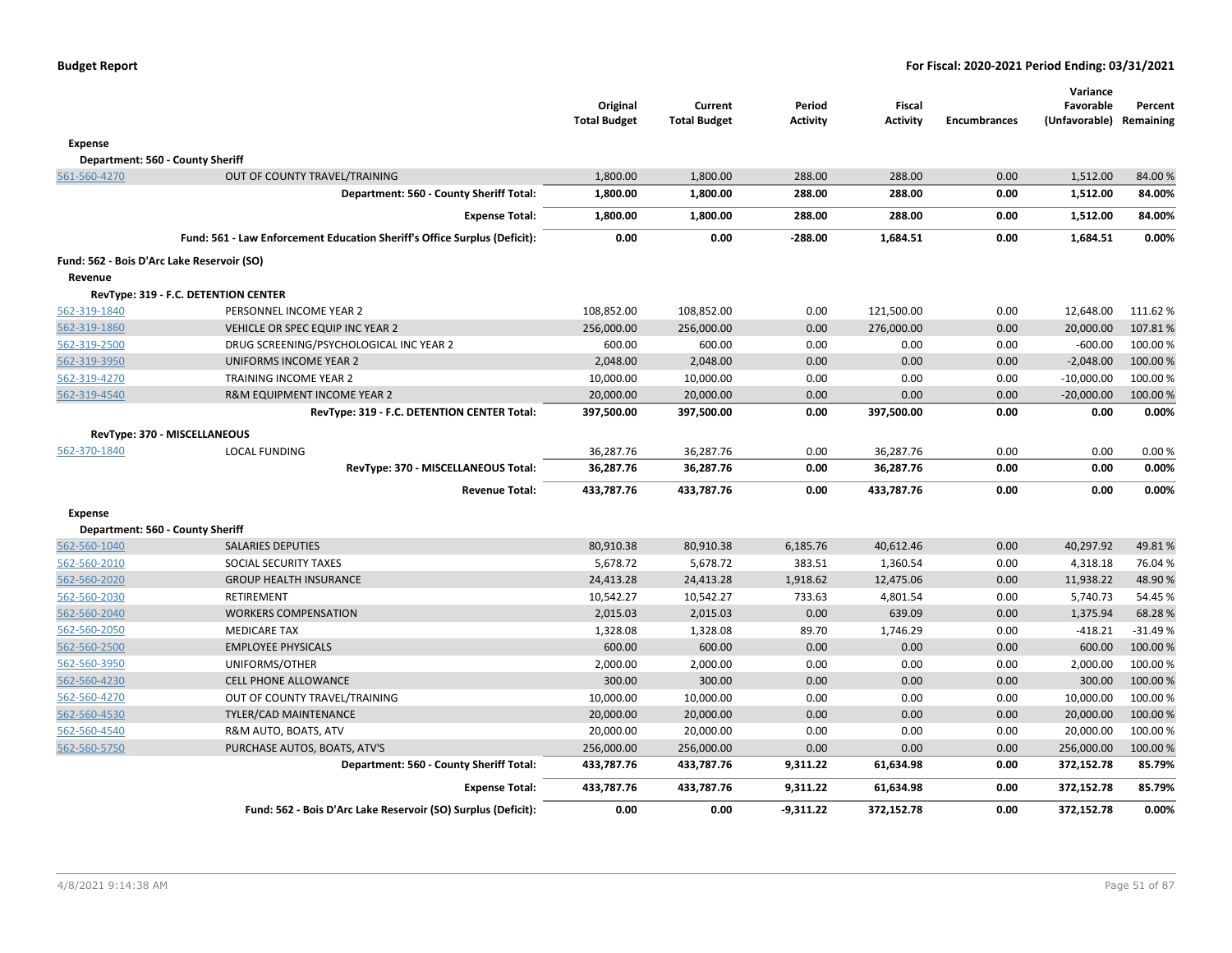|                                        |                                                           | Original<br><b>Total Budget</b> | Current<br><b>Total Budget</b> | Period<br><b>Activity</b> | <b>Fiscal</b><br><b>Activity</b> | <b>Encumbrances</b> | Variance<br>Favorable<br>(Unfavorable) | Percent<br>Remaining |
|----------------------------------------|-----------------------------------------------------------|---------------------------------|--------------------------------|---------------------------|----------------------------------|---------------------|----------------------------------------|----------------------|
| Fund: 590 - Specialty Court/Drug Court |                                                           |                                 |                                |                           |                                  |                     |                                        |                      |
| Revenue                                |                                                           |                                 |                                |                           |                                  |                     |                                        |                      |
| RevType: 370 - MISCELLANEOUS           |                                                           |                                 |                                |                           |                                  |                     |                                        |                      |
| 590-370-4250                           | DRUG COURT FEE                                            | 4,000.00                        | 4,000.00                       | 0.00                      | 232.62                           | 0.00                | -3,767.38                              | 94.18%               |
| 590-370-4260                           | SPECIALTY COURT                                           | 0.00                            | 0.00                           | 0.00                      | 60.69                            | 0.00                | 60.69                                  | 0.00%                |
|                                        | RevType: 370 - MISCELLANEOUS Total:                       | 4,000.00                        | 4,000.00                       | 0.00                      | 293.31                           | 0.00                | -3,706.69                              | 92.67%               |
|                                        | <b>Revenue Total:</b>                                     | 4,000.00                        | 4,000.00                       | 0.00                      | 293.31                           | 0.00                | $-3,706.69$                            | 92.67%               |
| <b>Expense</b>                         |                                                           |                                 |                                |                           |                                  |                     |                                        |                      |
|                                        | <b>Department: 436 - Specialty Court Expenses</b>         |                                 |                                |                           |                                  |                     |                                        |                      |
| 590-436-4370                           | ATTORNEY FEES DRUG COURT                                  | 3,400.00                        | 3,400.00                       | 369.75                    | 964.75                           | 0.00                | 2,435.25                               | 71.63%               |
| 590-436-4420                           | PROFESSIONAL SERVICES                                     | 600.00                          | 600.00                         | 0.00                      | 0.00                             | 0.00                | 600.00                                 | 100.00%              |
|                                        | Department: 436 - Specialty Court Expenses Total:         | 4,000.00                        | 4,000.00                       | 369.75                    | 964.75                           | 0.00                | 3,035.25                               | 75.88%               |
|                                        | <b>Expense Total:</b>                                     | 4,000.00                        | 4,000.00                       | 369.75                    | 964.75                           | 0.00                | 3,035.25                               | 75.88%               |
|                                        | Fund: 590 - Specialty Court/Drug Court Surplus (Deficit): | 0.00                            | 0.00                           | $-369.75$                 | $-671.44$                        | 0.00                | $-671.44$                              | 0.00%                |
| Fund: 600 - Sinking                    |                                                           |                                 |                                |                           |                                  |                     |                                        |                      |
| Revenue                                |                                                           |                                 |                                |                           |                                  |                     |                                        |                      |
| RevType: 310 - PROPERTY TAXES          |                                                           |                                 |                                |                           |                                  |                     |                                        |                      |
| 600-310-1100                           | <b>CURRENT TAXES</b>                                      | 1,118,142.73                    | 1,118,142.73                   | 40,210.86                 | 1,228,985.09                     | 0.00                | 110,842.36                             | 109.91%              |
| 600-310-1200                           | <b>DELINQUENT TAXES</b>                                   | 0.00                            | 0.00                           | 1,024.20                  | 11,695.03                        | 0.00                | 11,695.03                              | 0.00%                |
|                                        | RevType: 310 - PROPERTY TAXES Total:                      | 1,118,142.73                    | 1,118,142.73                   | 41,235.06                 | 1,240,680.12                     | 0.00                | 122,537.39                             | 10.96%               |
| RevType: 318 - OTHER TAXES             |                                                           |                                 |                                |                           |                                  |                     |                                        |                      |
| 600-318-1200                           | PAY N LIEU TAX/GRASSLAND                                  | 900.00                          | 900.00                         | 0.00                      | 0.00                             | 0.00                | $-900.00$                              | 100.00 %             |
| 600-318-1210                           | PAY N LIEU TAX/UPPER TRINITY                              | 200.00                          | 200.00                         | 0.00                      | 489.60                           | 0.00                | 289.60                                 | 244.80%              |
|                                        | RevType: 318 - OTHER TAXES Total:                         | 1,100.00                        | 1,100.00                       | 0.00                      | 489.60                           | 0.00                | $-610.40$                              | 55.49%               |
|                                        | <b>Revenue Total:</b>                                     | 1,119,242.73                    | 1,119,242.73                   | 41,235.06                 | 1,241,169.72                     | 0.00                | 121,926.99                             | 10.89%               |
| <b>Expense</b>                         |                                                           |                                 |                                |                           |                                  |                     |                                        |                      |
| Department: 620 - Debt Service         |                                                           |                                 |                                |                           |                                  |                     |                                        |                      |
| 600-620-3090                           | ANNUAL PAYING AGENT REGISTRAR FEES                        | 586.48                          | 586.48                         | 0.00                      | 589.81                           | 0.00                | $-3.33$                                | $-0.57%$             |
| 600-620-4010                           | CONTINUING DISCLOSURE FEES                                | 2,250.00                        | 2,250.00                       | 0.00                      | 0.00                             | 0.00                | 2,250.00                               | 100.00%              |
| 600-620-6270                           | PRINCIPAL, 2017 GO BONDS                                  | 175,000.00                      | 175,000.00                     | 0.00                      | 175,000.00                       | 0.00                | 0.00                                   | 0.00%                |
| 600-620-6300                           | PRINCIPAL, 2018 GO BONDS                                  | 160,000.00                      | 160,000.00                     | 0.00                      | 0.00                             | 0.00                | 160,000.00                             | 100.00%              |
|                                        | Department: 620 - Debt Service Total:                     | 337,836.48                      | 337,836.48                     | 0.00                      | 175,589.81                       | 0.00                | 162,246.67                             | 48.03%               |
|                                        | Department: 660 - Debt Service Interest                   |                                 |                                |                           |                                  |                     |                                        |                      |
| 600-660-6670                           | INTEREST, 2017 GO BONDS                                   | 196,175.00                      | 196,175.00                     | 0.00                      | 99,837.50                        | 0.00                | 96,337.50                              | 49.11%               |
| 600-660-6700                           | INTEREST, 2018 GO BONDS                                   | 236,500.00                      | 236,500.00                     | 0.00                      | 118,250.00                       | 0.00                | 118,250.00                             | 50.00 %              |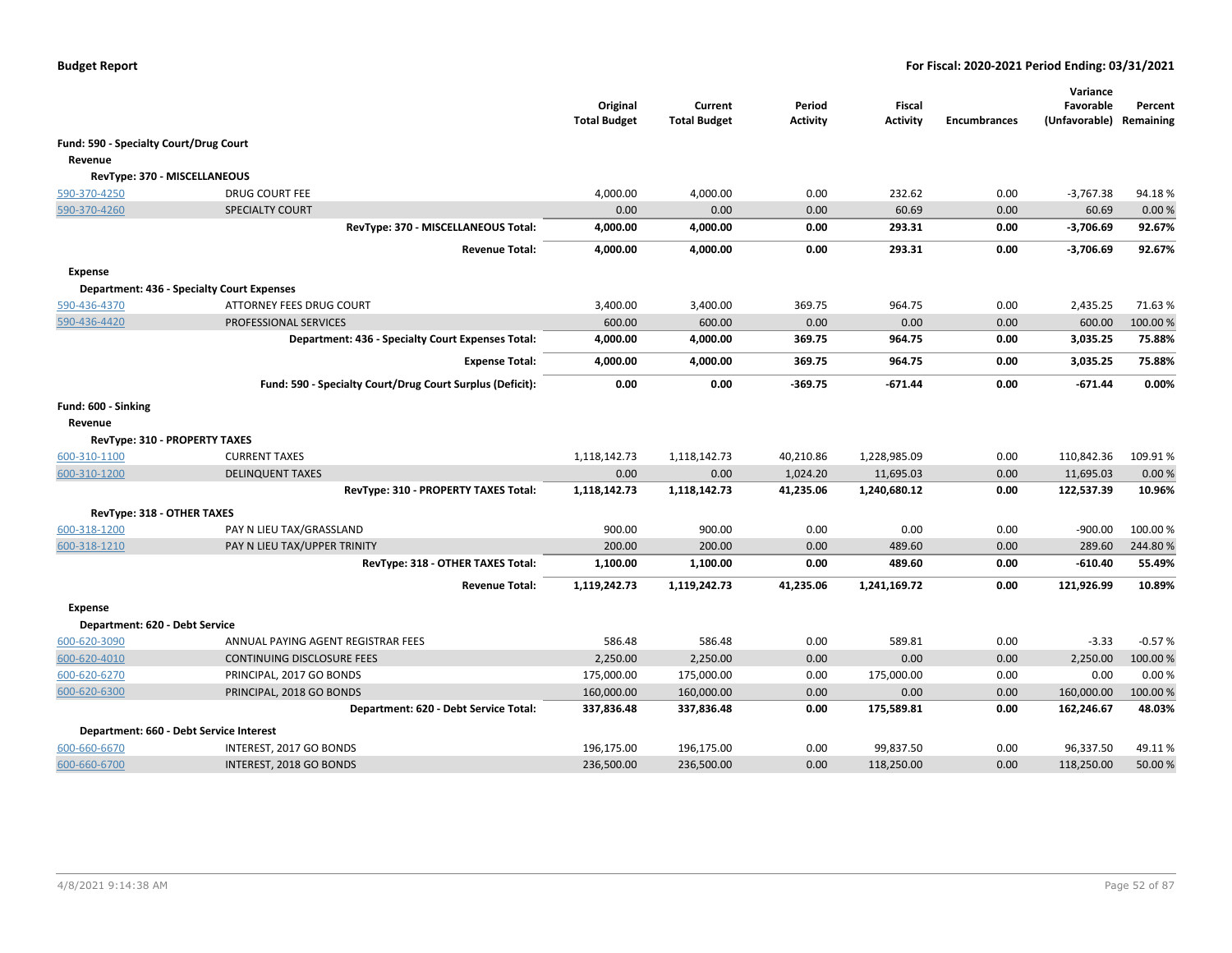| <b>Budget Report</b> |  |
|----------------------|--|
|----------------------|--|

|                |                                                                       | Original<br><b>Total Budget</b> | Current<br><b>Total Budget</b> | Period<br><b>Activity</b> | Fiscal<br><b>Activity</b> | <b>Encumbrances</b> | Variance<br>Favorable<br>(Unfavorable) | Percent<br>Remaining |
|----------------|-----------------------------------------------------------------------|---------------------------------|--------------------------------|---------------------------|---------------------------|---------------------|----------------------------------------|----------------------|
| 600-660-6710   | INTEREST, 2020 CO BONDS                                               | 348,731.25                      | 348,731.25                     | 0.00                      | 232,487.50                | 0.00                | 116,243.75                             | 33.33 %              |
|                | Department: 660 - Debt Service Interest Total:                        | 781,406.25                      | 781,406.25                     | 0.00                      | 450,575.00                | 0.00                | 330,831.25                             | 42.34%               |
|                | <b>Expense Total:</b>                                                 | 1,119,242.73                    | 1,119,242.73                   | 0.00                      | 626,164.81                | 0.00                | 493,077.92                             | 44.05%               |
|                | Fund: 600 - Sinking Surplus (Deficit):                                | 0.00                            | 0.00                           | 41,235.06                 | 615,004.91                | 0.00                | 615,004.91                             | 0.00%                |
|                | Fund: 630 - Law Enforcement Education Const. Pct.1                    |                                 |                                |                           |                           |                     |                                        |                      |
| Revenue        |                                                                       |                                 |                                |                           |                           |                     |                                        |                      |
|                | RevType: 370 - MISCELLANEOUS                                          |                                 |                                |                           |                           |                     |                                        |                      |
| 630-370-1600   | PEACE OFFICER ALLOCATION                                              | 685.17                          | 685.17                         | 0.00                      | 642.52                    | 0.00                | $-42.65$                               | 6.22 %               |
|                | RevType: 370 - MISCELLANEOUS Total:                                   | 685.17                          | 685.17                         | 0.00                      | 642.52                    | 0.00                | $-42.65$                               | 6.22%                |
|                | <b>Revenue Total:</b>                                                 | 685.17                          | 685.17                         | 0.00                      | 642.52                    | 0.00                | $-42.65$                               | 6.22%                |
| <b>Expense</b> |                                                                       |                                 |                                |                           |                           |                     |                                        |                      |
|                | Department: 551 - Constable Pct.1                                     |                                 |                                |                           |                           |                     |                                        |                      |
| 630-551-4270   | OUT OF COUNTY TRAVEL/TRAINING                                         | 685.17                          | 685.17                         | 0.00                      | 0.00                      | 0.00                | 685.17                                 | 100.00%              |
|                | Department: 551 - Constable Pct.1 Total:                              | 685.17                          | 685.17                         | 0.00                      | 0.00                      | 0.00                | 685.17                                 | 100.00%              |
|                | <b>Expense Total:</b>                                                 | 685.17                          | 685.17                         | 0.00                      | 0.00                      | 0.00                | 685.17                                 | 100.00%              |
|                | Fund: 630 - Law Enforcement Education Const. Pct.1 Surplus (Deficit): | 0.00                            | 0.00                           | 0.00                      | 642.52                    | 0.00                | 642.52                                 | 0.00%                |
| Revenue        | Fund: 640 - Law Enforcement Education Const. Pct.2                    |                                 |                                |                           |                           |                     |                                        |                      |
|                | RevType: 370 - MISCELLANEOUS                                          |                                 |                                |                           |                           |                     |                                        |                      |
| 640-370-1600   | PEACE OFFICER ALLOCATION                                              | 685.17                          | 685.17                         | 0.00                      | 642.52                    | 0.00                | $-42.65$                               | 6.22 %               |
|                | RevType: 370 - MISCELLANEOUS Total:                                   | 685.17                          | 685.17                         | 0.00                      | 642.52                    | 0.00                | $-42.65$                               | 6.22%                |
|                | <b>Revenue Total:</b>                                                 | 685.17                          | 685.17                         | 0.00                      | 642.52                    | 0.00                | -42.65                                 | 6.22%                |
| <b>Expense</b> | Department: 552 - Constable Pct.2                                     |                                 |                                |                           |                           |                     |                                        |                      |
| 640-552-4270   | OUT OF COUNTY TRAVEL/TRAINING                                         | 685.17                          | 685.17                         | 0.00                      | 0.00                      | 0.00                | 685.17                                 | 100.00%              |
|                | Department: 552 - Constable Pct.2 Total:                              | 685.17                          | 685.17                         | 0.00                      | 0.00                      | 0.00                | 685.17                                 | 100.00%              |
|                | <b>Expense Total:</b>                                                 | 685.17                          | 685.17                         | 0.00                      | 0.00                      | 0.00                | 685.17                                 | 100.00%              |
|                | Fund: 640 - Law Enforcement Education Const. Pct.2 Surplus (Deficit): | 0.00                            | 0.00                           | 0.00                      | 642.52                    | 0.00                | 642.52                                 | 0.00%                |
|                | Fund: 650 - Law Enforcement Education Const. Pct.3                    |                                 |                                |                           |                           |                     |                                        |                      |
| Revenue        |                                                                       |                                 |                                |                           |                           |                     |                                        |                      |
|                | RevType: 370 - MISCELLANEOUS                                          |                                 |                                |                           |                           |                     |                                        |                      |
| 650-370-1600   | PEACE OFFICER ALLOCATION                                              | 685.17                          | 685.17                         | 0.00                      | 642.52                    | 0.00                | $-42.65$                               | 6.22 %               |
|                | RevType: 370 - MISCELLANEOUS Total:                                   | 685.17                          | 685.17                         | 0.00                      | 642.52                    | 0.00                | $-42.65$                               | 6.22%                |
|                | <b>Revenue Total:</b>                                                 | 685.17                          | 685.17                         | 0.00                      | 642.52                    | 0.00                | $-42.65$                               | 6.22%                |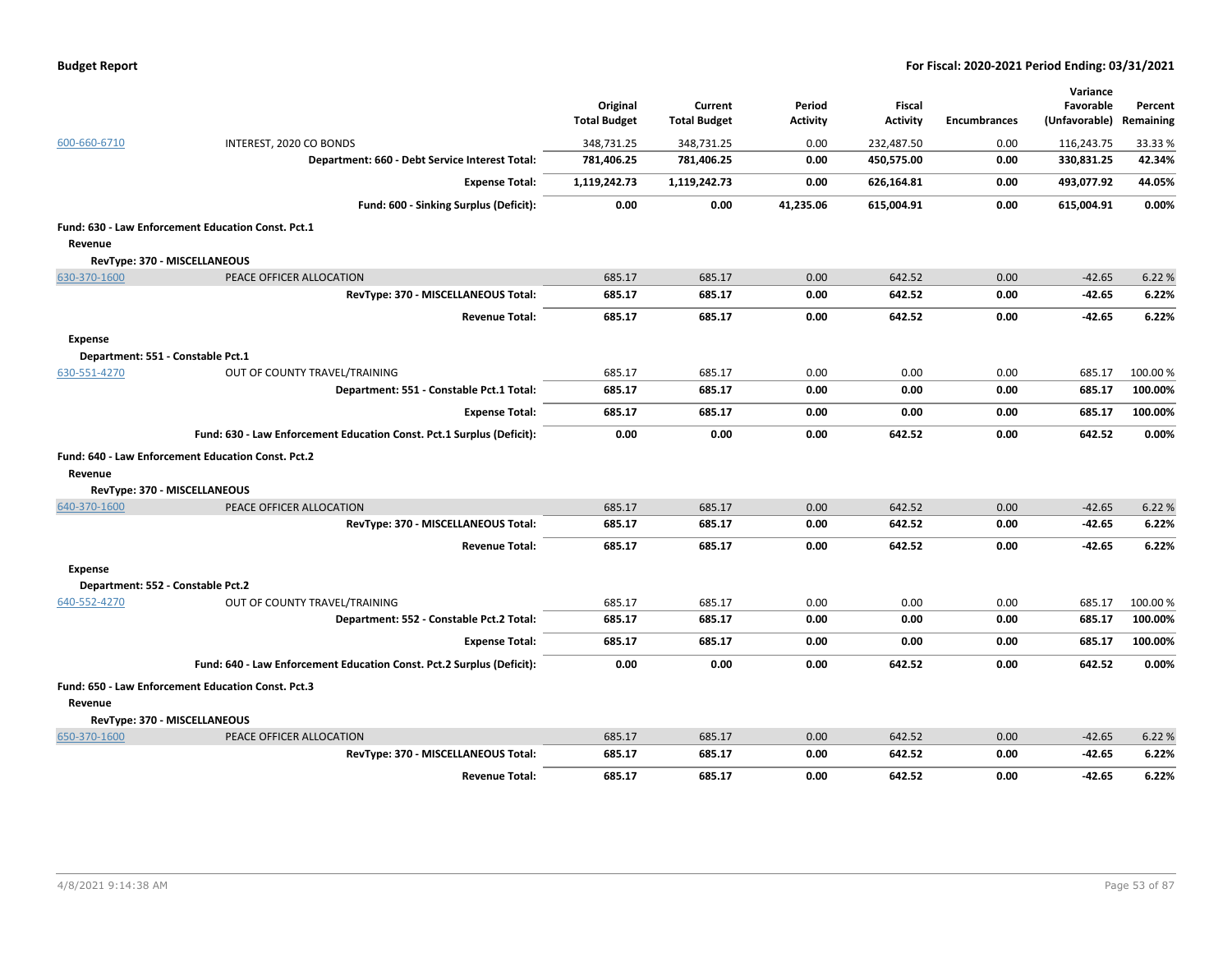|                                    |                                                                       | Original<br><b>Total Budget</b> | Current<br><b>Total Budget</b> | Period<br><b>Activity</b> | <b>Fiscal</b><br><b>Activity</b> | <b>Encumbrances</b> | Variance<br>Favorable<br>(Unfavorable) Remaining | Percent |
|------------------------------------|-----------------------------------------------------------------------|---------------------------------|--------------------------------|---------------------------|----------------------------------|---------------------|--------------------------------------------------|---------|
| <b>Expense</b>                     |                                                                       |                                 |                                |                           |                                  |                     |                                                  |         |
|                                    | Department: 553 - Constable Pct.3                                     |                                 |                                |                           |                                  |                     |                                                  |         |
| 650-553-4270                       | OUT OF COUNTY TRAVEL/TRAINING                                         | 685.17                          | 685.17                         | 0.00                      | 0.00                             | 0.00                | 685.17                                           | 100.00% |
|                                    | Department: 553 - Constable Pct.3 Total:                              | 685.17                          | 685.17                         | 0.00                      | 0.00                             | 0.00                | 685.17                                           | 100.00% |
|                                    | <b>Expense Total:</b>                                                 | 685.17                          | 685.17                         | 0.00                      | 0.00                             | 0.00                | 685.17                                           | 100.00% |
|                                    | Fund: 650 - Law Enforcement Education Const. Pct.3 Surplus (Deficit): | 0.00                            | 0.00                           | 0.00                      | 642.52                           | 0.00                | 642.52                                           | 0.00%   |
| Fund: 670 - Courthouse Restoration |                                                                       |                                 |                                |                           |                                  |                     |                                                  |         |
| Revenue                            |                                                                       |                                 |                                |                           |                                  |                     |                                                  |         |
| RevType: 330 - GRANTS              |                                                                       |                                 |                                |                           |                                  |                     |                                                  |         |
| 670-330-5100                       | <b>COURTHOUSE RESTORATION</b>                                         | 0.00                            | 0.00                           | 0.00                      | 437,022.26                       | 0.00                | 437,022.26                                       | 0.00%   |
|                                    | RevType: 330 - GRANTS Total:                                          | 0.00                            | 0.00                           | 0.00                      | 437,022.26                       | 0.00                | 437,022.26                                       | 0.00%   |
|                                    | <b>Revenue Total:</b>                                                 | 0.00                            | 0.00                           | 0.00                      | 437,022.26                       | 0.00                | 437,022.26                                       | 0.00%   |
|                                    | Fund: 670 - Courthouse Restoration Total:                             | 0.00                            | 0.00                           | 0.00                      | 437,022.26                       | 0.00                | 437,022.26                                       | 0.00%   |
|                                    | Fund: 680 - 2018 GO Bonds-Construction Fund FY2019                    |                                 |                                |                           |                                  |                     |                                                  |         |
| Revenue                            |                                                                       |                                 |                                |                           |                                  |                     |                                                  |         |
| RevType: 300 - CASH                |                                                                       |                                 |                                |                           |                                  |                     |                                                  |         |
| 680-300-1680                       | BEGINNING CASH BALANCE                                                | 2,500,000.00                    | 2,500,000.00                   | 0.00                      | 0.00                             | 0.00                | $-2,500,000.00$                                  | 100.00% |
|                                    | RevType: 300 - CASH Total:                                            | 2,500,000.00                    | 2,500,000.00                   | 0.00                      | 0.00                             | 0.00                | -2,500,000.00                                    | 100.00% |
|                                    | RevType: 360 - INTEREST EARNINGS                                      |                                 |                                |                           |                                  |                     |                                                  |         |
| 680-360-1680                       | <b>INTEREST EARNINGS BUSINESS MONEY FUND</b>                          | 0.00                            | 0.00                           | 0.00                      | 1,027.33                         | 0.00                | 1,027.33                                         | 0.00%   |
|                                    | RevType: 360 - INTEREST EARNINGS Total:                               | 0.00                            | 0.00                           | 0.00                      | 1,027.33                         | 0.00                | 1,027.33                                         | 0.00%   |
|                                    | <b>Revenue Total:</b>                                                 | 2,500,000.00                    | 2,500,000.00                   | 0.00                      | 1,027.33                         | 0.00                | -2,498,972.67                                    | 99.96%  |
| <b>Expense</b>                     |                                                                       |                                 |                                |                           |                                  |                     |                                                  |         |
|                                    | Department: 668 - Courthouse Construction Phase 2                     |                                 |                                |                           |                                  |                     |                                                  |         |
| 680-668-1650                       | <b>CONSTRUCTION</b>                                                   | 2,500,000.00                    | 2,500,000.00                   | 0.00                      | 1,769,138.98                     | 0.00                | 730,861.02                                       | 29.23 % |
| 680-668-1670                       | <b>CONSTRUCTION MANAGER AGENT</b>                                     | 0.00                            | 0.00                           | 0.00                      | 332,980.31                       | 0.00                | $-332,980.31$                                    | 0.00%   |
| 680-668-1680                       | <b>MASONRY AND STONE</b>                                              | 0.00                            | 0.00                           | 0.00                      | 275,527.16                       | 0.00                | $-275,527.16$                                    | 0.00%   |
| 680-668-4030                       | <b>ARCHITECTURAL FEES</b>                                             | 0.00                            | 0.00                           | 0.00                      | 13,000.00                        | 0.00                | $-13,000.00$                                     | 0.00%   |
| 680-668-4260                       | PROFESSIONAL FEES                                                     | 0.00                            | 0.00                           | 0.00                      | 6,856.80                         | 0.00                | $-6,856.80$                                      | 0.00%   |
| 680-668-4430                       | <b>TRASH PICK UP</b>                                                  | 0.00                            | 0.00                           | 0.00                      | 3,176.56                         | 0.00                | $-3,176.56$                                      | 0.00%   |
|                                    | Department: 668 - Courthouse Construction Phase 2 Total:              | 2,500,000.00                    | 2,500,000.00                   | 0.00                      | 2,400,679.81                     | 0.00                | 99,320.19                                        | 3.97%   |
|                                    | <b>Expense Total:</b>                                                 | 2,500,000.00                    | 2,500,000.00                   | 0.00                      | 2,400,679.81                     | 0.00                | 99,320.19                                        | 3.97%   |
|                                    | Fund: 680 - 2018 GO Bonds-Construction Fund FY2019 Surplus (Deficit): | 0.00                            | 0.00                           | 0.00                      | $-2,399,652.48$                  | 0.00                | -2,399,652.48                                    | 0.00%   |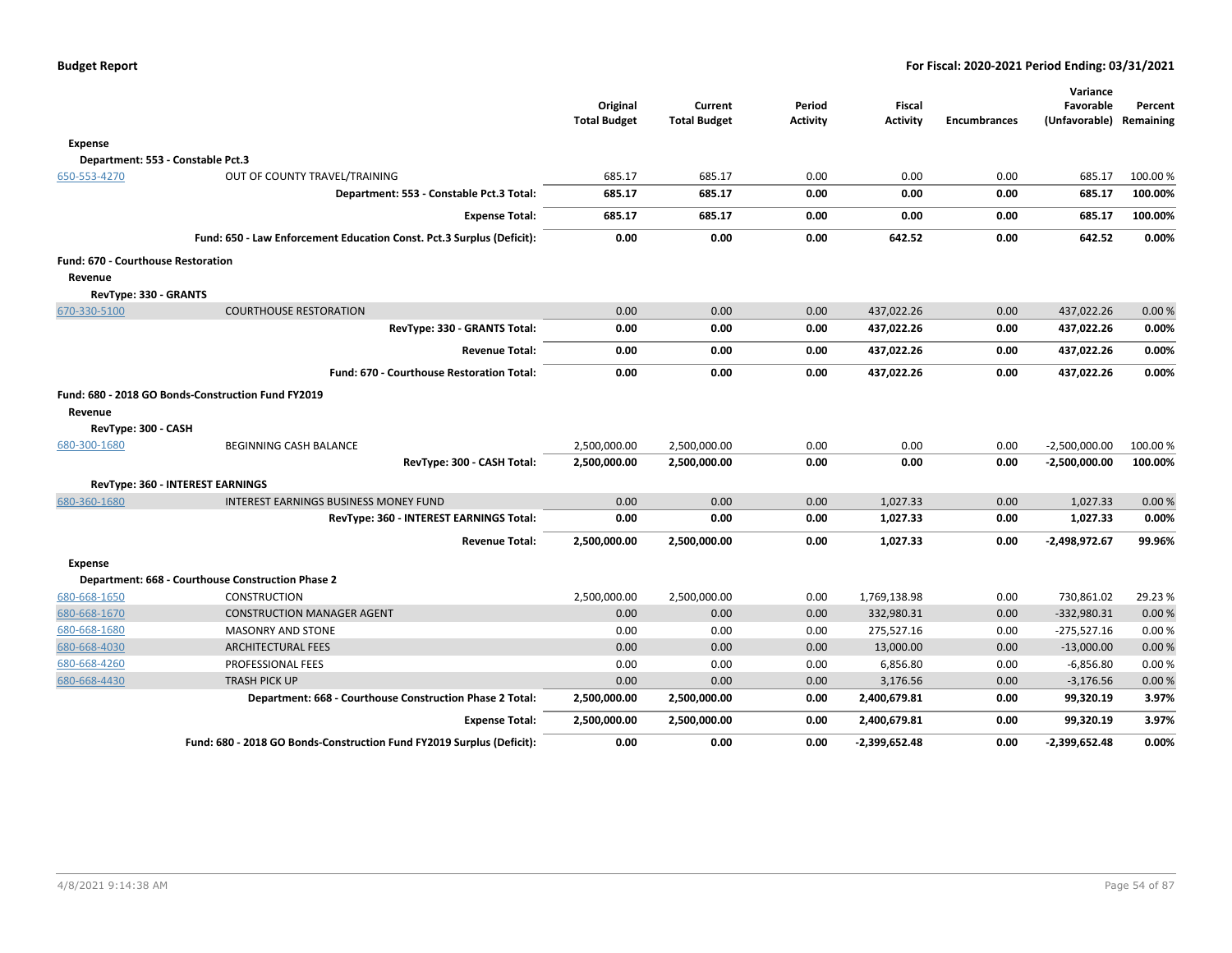|                          |                                                                       | Original<br><b>Total Budget</b> | Current<br><b>Total Budget</b> | Period<br><b>Activity</b> | Fiscal<br><b>Activity</b> | <b>Encumbrances</b> | Variance<br>Favorable<br>(Unfavorable) | Percent<br>Remaining |
|--------------------------|-----------------------------------------------------------------------|---------------------------------|--------------------------------|---------------------------|---------------------------|---------------------|----------------------------------------|----------------------|
|                          | Fund: 690 - 2020 CO Bonds-Construction Fund FY2020                    |                                 |                                |                           |                           |                     |                                        |                      |
| Revenue                  |                                                                       |                                 |                                |                           |                           |                     |                                        |                      |
| RevType: 350 - FINES     |                                                                       |                                 |                                |                           |                           |                     |                                        |                      |
| 690-350-1690             | 2020 CO BOND PROCEEDS                                                 | 9,900,000.00                    | 9,900,000.00                   | 0.00                      | 0.00                      | 0.00                | $-9,900,000.00$                        | 100.00 %             |
|                          | RevType: 350 - FINES Total:                                           | 9,900,000.00                    | 9,900,000.00                   | 0.00                      | 0.00                      | 0.00                | $-9,900,000.00$                        | 100.00%              |
|                          | RevType: 360 - INTEREST EARNINGS                                      |                                 |                                |                           |                           |                     |                                        |                      |
| 690-360-1690             | <b>INTEREST EARNINGS ICS</b>                                          | 0.00                            | 0.00                           | 0.00                      | 5,006.94                  | 0.00                | 5,006.94                               | 0.00%                |
|                          | RevType: 360 - INTEREST EARNINGS Total:                               | 0.00                            | 0.00                           | 0.00                      | 5,006.94                  | 0.00                | 5,006.94                               | 0.00%                |
|                          | <b>Revenue Total:</b>                                                 | 9,900,000.00                    | 9,900,000.00                   | 0.00                      | 5,006.94                  | 0.00                | -9,894,993.06                          | 99.95%               |
| <b>Expense</b>           |                                                                       |                                 |                                |                           |                           |                     |                                        |                      |
|                          | Department: 669 - Courthouse Construction Phase 2                     |                                 |                                |                           |                           |                     |                                        |                      |
| 690-669-1650             | <b>CONSTRUCTION</b>                                                   | 9,090,000.00                    | 9,090,000.00                   | 1,591,969.44              | 2,897,581.51              | 0.00                | 6,192,418.49                           | 68.12%               |
| 690-669-1670             | <b>CONSTRUCTION MANAGER AGENT</b>                                     | 750,000.00                      | 750,000.00                     | 169,862.19                | 169,862.19                | 0.00                | 580,137.81                             | 77.35 %              |
| 690-669-1680             | <b>MASONRY AND STONE</b>                                              | 0.00                            | 0.00                           | 225,985.41                | 443,643.15                | 0.00                | -443,643.15                            | 0.00%                |
| 690-669-4030             | <b>ARCHITECTURAL FEE</b>                                              | 60,000.00                       | 60,000.00                      | 6,500.00                  | 19,500.00                 | 0.00                | 40,500.00                              | 67.50%               |
| 690-669-4260             | PROFESSIONAL FEES                                                     | 0.00                            | 0.00                           | 3,893.40                  | 3,893.40                  | 0.00                | $-3,893.40$                            | 0.00%                |
| 690-669-4430             | <b>TRASH PICK UP</b>                                                  | 0.00                            | 0.00                           | 1,377.13                  | 3,286.79                  | 0.00                | $-3,286.79$                            | 0.00%                |
|                          | Department: 669 - Courthouse Construction Phase 2 Total:              | 9,900,000.00                    | 9,900,000.00                   | 1,999,587.57              | 3,537,767.04              | 0.00                | 6,362,232.96                           | 64.26%               |
|                          | <b>Expense Total:</b>                                                 | 9,900,000.00                    | 9,900,000.00                   | 1,999,587.57              | 3,537,767.04              | 0.00                | 6,362,232.96                           | 64.26%               |
|                          | Fund: 690 - 2020 CO Bonds-Construction Fund FY2020 Surplus (Deficit): | 0.00                            | 0.00                           | $-1,999,587.57$           | -3,532,760.10             | 0.00                | $-3,532,760.10$                        | 0.00%                |
| Fund: 700 - Right of Way |                                                                       |                                 |                                |                           |                           |                     |                                        |                      |
| Revenue                  |                                                                       |                                 |                                |                           |                           |                     |                                        |                      |
|                          | RevType: 360 - INTEREST EARNINGS                                      |                                 |                                |                           |                           |                     |                                        |                      |
| 700-360-1000             | <b>INTEREST EARNINGS</b>                                              | 0.00                            | 0.00                           | 0.00                      | 30.51                     | 0.00                | 30.51                                  | 0.00%                |
|                          | RevType: 360 - INTEREST EARNINGS Total:                               | 0.00                            | 0.00                           | 0.00                      | 30.51                     | 0.00                | 30.51                                  | 0.00%                |
|                          | <b>Revenue Total:</b>                                                 | 0.00                            | 0.00                           | 0.00                      | 30.51                     | 0.00                | 30.51                                  | 0.00%                |
|                          | Fund: 700 - Right of Way Total:                                       | 0.00                            | 0.00                           | 0.00                      | 30.51                     | 0.00                | 30.51                                  | 0.00%                |
| Revenue                  | Fund: 810 - County Lake Road Impact Fund                              |                                 |                                |                           |                           |                     |                                        |                      |
|                          | RevType: 318 - OTHER TAXES                                            |                                 |                                |                           |                           |                     |                                        |                      |
| 810-318-1830             | YEAR 3 PAYMENT                                                        | 100,000.00                      | 100,000.00                     | 0.00                      | 100,000.00                | 0.00                | 0.00                                   | 0.00%                |
|                          | RevType: 318 - OTHER TAXES Total:                                     | 100,000.00                      | 100,000.00                     | 0.00                      | 100,000.00                | 0.00                | 0.00                                   | 0.00%                |
|                          | <b>Revenue Total:</b>                                                 | 100,000.00                      | 100,000.00                     | 0.00                      | 100,000.00                | 0.00                | 0.00                                   | 0.00%                |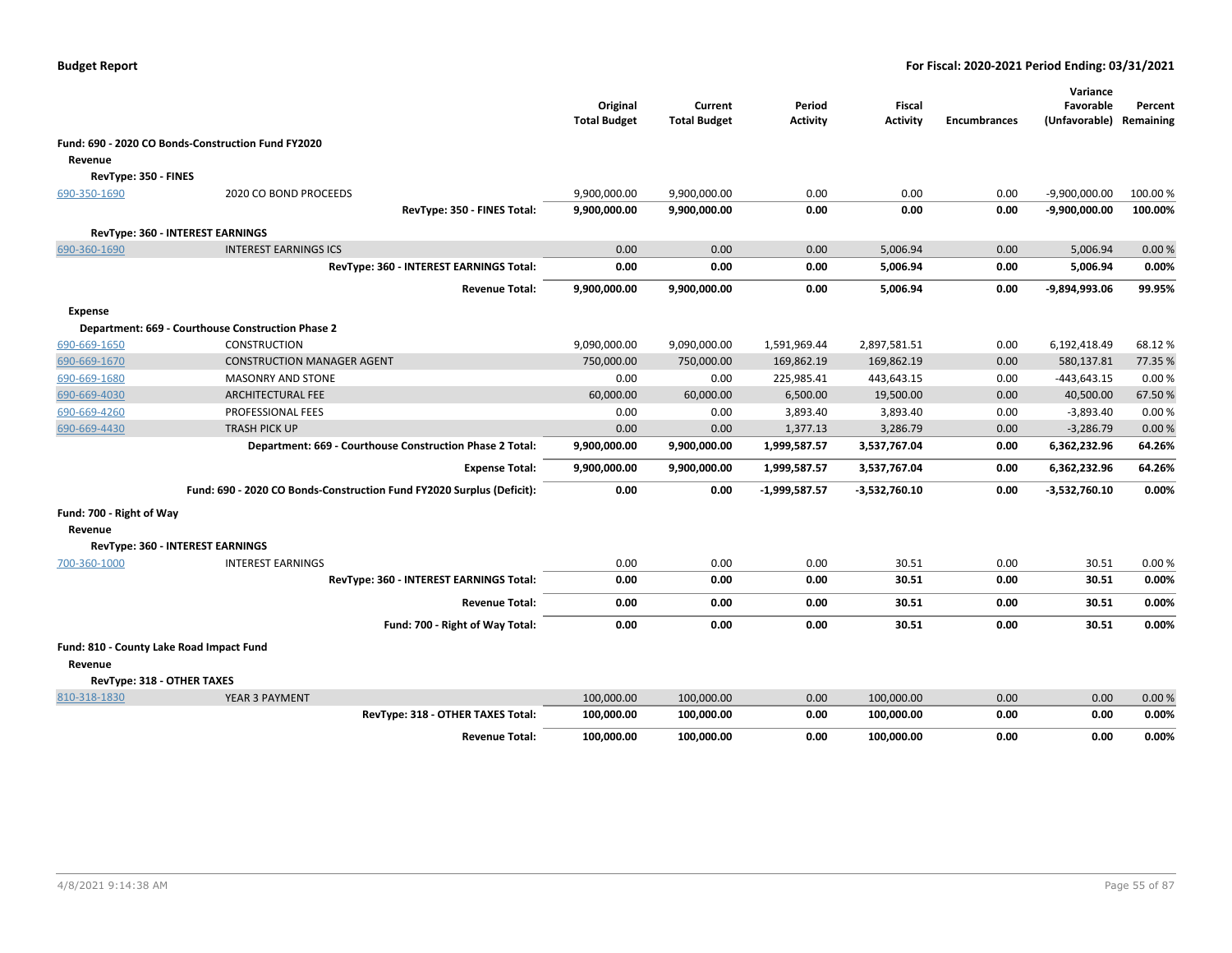| Budget Report |  |
|---------------|--|
|---------------|--|

|                                           |                         |                                                             |                     |                     |                 |                 |                     | Variance                |            |
|-------------------------------------------|-------------------------|-------------------------------------------------------------|---------------------|---------------------|-----------------|-----------------|---------------------|-------------------------|------------|
|                                           |                         |                                                             | Original            | Current             | Period          | Fiscal          |                     | Favorable               | Percent    |
|                                           |                         |                                                             | <b>Total Budget</b> | <b>Total Budget</b> | <b>Activity</b> | <b>Activity</b> | <b>Encumbrances</b> | (Unfavorable) Remaining |            |
| Expense                                   |                         |                                                             |                     |                     |                 |                 |                     |                         |            |
| Department: 522 - COUNTY LAKE ROAD IMPACT |                         |                                                             |                     |                     |                 |                 |                     |                         |            |
| 810-522-4900                              | MISCELLANEOUS           |                                                             | 100,000.00          | 100,000.00          | 0.00            | 0.00            | 0.00                | 100,000.00              | 100.00%    |
|                                           |                         | Department: 522 - COUNTY LAKE ROAD IMPACT Total:            | 100,000.00          | 100,000.00          | 0.00            | 0.00            | 0.00                | 100,000.00              | 100.00%    |
|                                           |                         | <b>Expense Total:</b>                                       | 100,000.00          | 100,000.00          | 0.00            | 0.00            | 0.00                | 100,000.00              | 100.00%    |
|                                           |                         | Fund: 810 - County Lake Road Impact Fund Surplus (Deficit): | 0.00                | 0.00                | 0.00            | 100,000.00      | 0.00                | 100,000.00              | 0.00%      |
| Fund: 850 - Lake Fannin                   |                         |                                                             |                     |                     |                 |                 |                     |                         |            |
| Revenue                                   |                         |                                                             |                     |                     |                 |                 |                     |                         |            |
| RevType: 370 - MISCELLANEOUS              |                         |                                                             |                     |                     |                 |                 |                     |                         |            |
| 850-370-1500                              | <b>DONATIONS</b>        |                                                             | 0.00                | 0.00                | 977.78          | 3,296.90        | 0.00                | 3,296.90                | 0.00%      |
| 850-370-1830                              |                         | <b>VOLUNTEER MEMBERSHIP FEES</b>                            | 0.00                | 0.00                | 0.00            | 100.00          | 0.00                | 100.00                  | 0.00%      |
| 850-370-1840                              | <b>LOCAL FUNDING</b>    |                                                             | 5,000.00            | 5,000.00            | 0.00            | 5,000.00        | 0.00                | 0.00                    | 0.00%      |
| 850-370-1850                              | <b>RENTAL FEE</b>       |                                                             | 0.00                | 0.00                | 475.00          | 1,687.50        | 0.00                | 1,687.50                | 0.00%      |
| 850-370-1860                              | <b>DEPOSIT FEE</b>      |                                                             | 0.00                | 0.00                | 0.00            | 300.00          | 0.00                | 300.00                  | 0.00%      |
|                                           |                         | RevType: 370 - MISCELLANEOUS Total:                         | 5,000.00            | 5,000.00            | 1,452.78        | 10,384.40       | 0.00                | 5,384.40                | 107.69%    |
|                                           |                         | <b>Revenue Total:</b>                                       | 5,000.00            | 5,000.00            | 1,452.78        | 10,384.40       | 0.00                | 5,384.40                | 107.69%    |
| Expense                                   |                         |                                                             |                     |                     |                 |                 |                     |                         |            |
| Department: 520 - Lake Fannin             |                         |                                                             |                     |                     |                 |                 |                     |                         |            |
| 850-520-1860                              | <b>DEPOSIT REFUND</b>   |                                                             | 0.00                | 0.00                | 0.00            | 600.00          | 0.00                | $-600.00$               | 0.00%      |
| 850-520-3430                              | <b>R&amp;M DAM</b>      |                                                             | 1,096.00            | 1,096.00            | 0.00            | 0.00            | 0.00                | 1,096.00                | 100.00%    |
| 850-520-4400                              | UTILITIES ELECTRICITY   |                                                             | 500.00              | 500.00              | 56.97           | 195.63          | 0.00                | 304.37                  | 60.87%     |
| 850-520-4420                              | UTILITIES WATER         |                                                             | 400.00              | 400.00              | 456.38          | 812.83          | 0.00                | $-412.83$               | $-103.21%$ |
| 850-520-4430                              | <b>TRASH PICK UP</b>    |                                                             | 900.00              | 900.00              | 70.00           | 420.00          | 0.00                | 480.00                  | 53.33 %    |
| 850-520-4500                              | <b>R&amp;M BUILDING</b> |                                                             | 0.00                | 0.00                | 0.00            | 344.49          | 0.00                | $-344.49$               | 0.00%      |
| 850-520-4840                              |                         | <b>GENERAL LIABILITY INSURANCE</b>                          | 2,104.00            | 2,104.00            | 0.00            | 2,160.00        | 0.00                | $-56.00$                | $-2.66%$   |
|                                           |                         | Department: 520 - Lake Fannin Total:                        | 5,000.00            | 5,000.00            | 583.35          | 4,532.95        | 0.00                | 467.05                  | 9.34%      |
|                                           |                         | <b>Expense Total:</b>                                       | 5,000.00            | 5,000.00            | 583.35          | 4,532.95        | 0.00                | 467.05                  | 9.34%      |
|                                           |                         | Fund: 850 - Lake Fannin Surplus (Deficit):                  | 0.00                | 0.00                | 869.43          | 5,851.45        | 0.00                | 5,851.45                | $0.00\%$   |
| Fund: 890 - T.J.J.D.                      |                         |                                                             |                     |                     |                 |                 |                     |                         |            |
| Revenue                                   |                         |                                                             |                     |                     |                 |                 |                     |                         |            |
| RevType: 330 - GRANTS                     |                         |                                                             |                     |                     |                 |                 |                     |                         |            |
| 890-330-9080                              |                         | STRUCTURAL FAMILY THERAPY GRANT OOG                         | 0.00                | 41,144.10           | 0.00            | 12,500.00       | 0.00                | $-28,644.10$            | 69.62 %    |
| <b>Budget Adjustments</b>                 |                         |                                                             |                     |                     |                 |                 |                     |                         |            |
| <b>Number</b>                             | Date                    | <b>Description</b>                                          | Adjustment          |                     |                 |                 |                     |                         |            |
| BA0000062                                 | 03/19/2021              | OOG Grant 2806207                                           | $-41,144.10$        |                     |                 |                 |                     |                         |            |
| 890-330-9081                              |                         | STRUCTURAL FAM THER HOSP AUTH                               | 0.00                | 50,000.00           | 50,000.00       | 50,000.00       | 0.00                | 0.00                    | 0.00%      |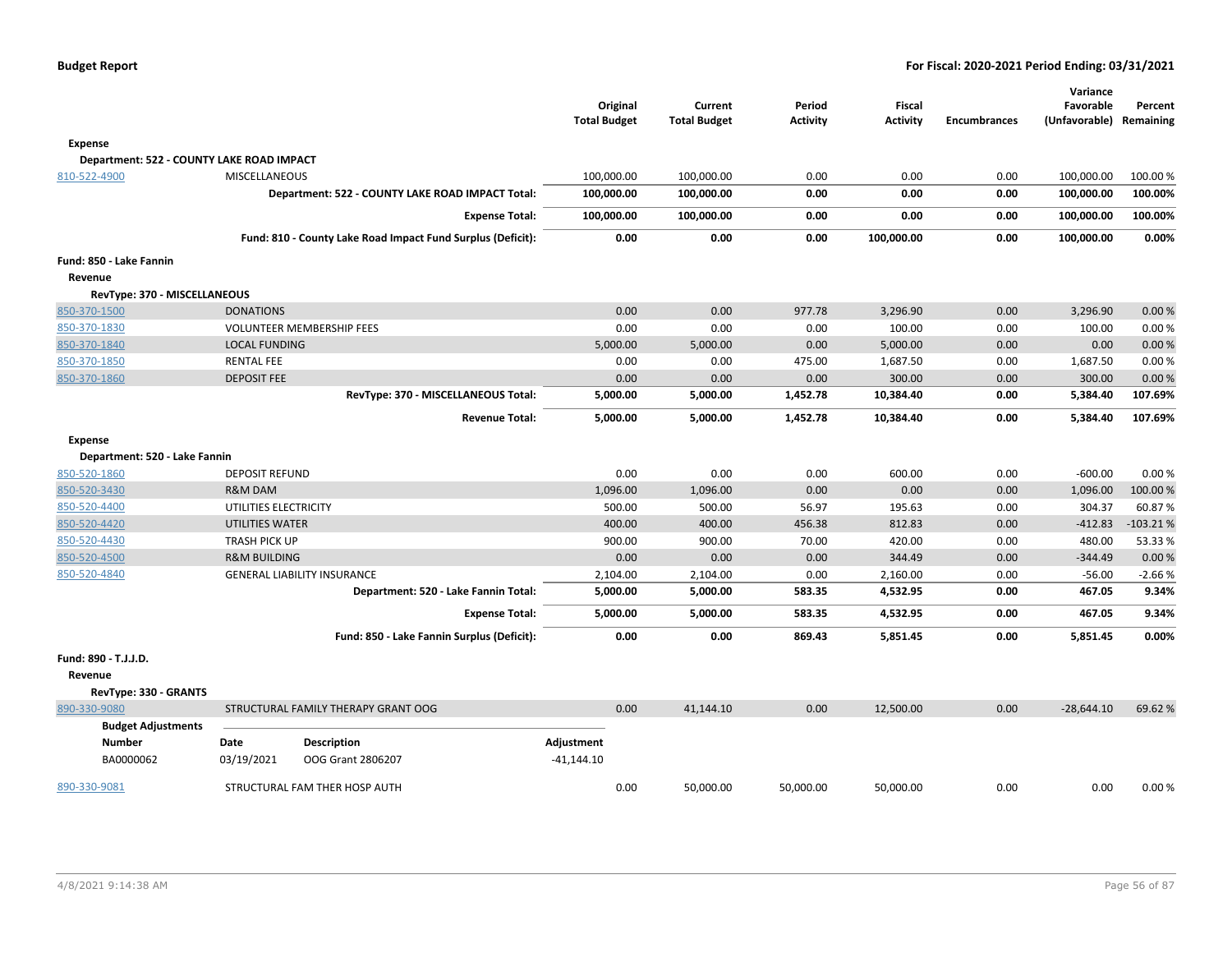|                                                               |                            |                                                                   | Original<br><b>Total Budget</b> | Current<br><b>Total Budget</b> | Period<br><b>Activity</b> | Fiscal<br><b>Activity</b> | <b>Encumbrances</b> | Variance<br>Favorable<br>(Unfavorable) Remaining | Percent |
|---------------------------------------------------------------|----------------------------|-------------------------------------------------------------------|---------------------------------|--------------------------------|---------------------------|---------------------------|---------------------|--------------------------------------------------|---------|
| <b>Budget Adjustments</b>                                     |                            |                                                                   |                                 |                                |                           |                           |                     |                                                  |         |
| <b>Number</b><br>BA0000061                                    | Date<br>03/19/2021         | <b>Description</b><br><b>Hospital Authority Grant</b>             | Adjustment<br>$-50,000.00$      |                                |                           |                           |                     |                                                  |         |
| 890-330-9150                                                  |                            | <b>BASIC PROBATION SUPERVISION</b>                                | 136,718.00                      | 136,718.00                     | 22,786.00                 | 68,359.00                 | 0.00                | $-68,359.00$                                     | 50.00%  |
| 890-330-9160                                                  | <b>COMMUNITY PROGRAMS</b>  |                                                                   | 75,000.00                       | 75,000.00                      | 12,500.00                 | 37,500.00                 | 0.00                | $-37,500.00$                                     | 50.00 % |
| 890-330-9170                                                  |                            | PRE/POST ADJUDICATION                                             | 4,373.00                        | 4,373.00                       | 728.00                    | 2,186.00                  | 0.00                | $-2,187.00$                                      | 50.01%  |
| 890-330-9180                                                  |                            | <b>COMMITMENT DIVERSION</b>                                       | 10,000.00                       | 10,000.00                      | 1,667.00                  | 5,000.00                  | 0.00                | $-5,000.00$                                      | 50.00 % |
| 890-330-9190                                                  |                            | <b>MENTAL HEALTH SERVICES</b>                                     | 10,737.00                       | 10,737.00                      | 1,789.00                  | 5,368.00                  | 0.00                | $-5,369.00$                                      | 50.00 % |
| 890-330-9200                                                  |                            | REGIONAL DIVERSIONS ALTERNATIVES                                  | 3,000.00                        | 3,000.00                       | 0.00                      | 0.00                      | 0.00                | $-3,000.00$                                      | 100.00% |
|                                                               |                            | RevType: 330 - GRANTS Total:                                      | 239,828.00                      | 330,972.10                     | 89,470.00                 | 180,913.00                | 0.00                | $-150,059.10$                                    | 45.34%  |
| RevType: 370 - MISCELLANEOUS                                  |                            |                                                                   |                                 |                                |                           |                           |                     |                                                  |         |
| 890-370-9950                                                  | <b>LOCAL FUNDING</b>       |                                                                   | 170,000.00                      | 170,000.00                     | 0.00                      | 170,000.00                | 0.00                | 0.00                                             | 0.00%   |
|                                                               |                            | RevType: 370 - MISCELLANEOUS Total:                               | 170,000.00                      | 170,000.00                     | 0.00                      | 170,000.00                | 0.00                | 0.00                                             | 0.00%   |
|                                                               |                            | <b>Revenue Total:</b>                                             | 409,828.00                      | 500,972.10                     | 89,470.00                 | 350,913.00                | 0.00                | $-150,059.10$                                    | 29.95%  |
| <b>Expense</b><br>Department: 581 - Structural Family Therapy |                            |                                                                   |                                 |                                |                           |                           |                     |                                                  |         |
| 890-581-4160                                                  |                            | STRUCTURAL FAMILY THERAPY                                         | 0.00                            | 41,144.10                      | 0.00                      | 37,500.00                 | 0.00                | 3,644.10                                         | 8.86%   |
| <b>Budget Adjustments</b>                                     |                            |                                                                   |                                 |                                |                           |                           |                     |                                                  |         |
| <b>Number</b>                                                 | Date                       | <b>Description</b>                                                | Adjustment                      |                                |                           |                           |                     |                                                  |         |
| BA0000062                                                     | 03/19/2021                 | OOG Grant 2806207                                                 | 41,144.10                       |                                |                           |                           |                     |                                                  |         |
|                                                               |                            | Department: 581 - Structural Family Therapy Total:                | 0.00                            | 41,144.10                      | 0.00                      | 37,500.00                 | 0.00                | 3,644.10                                         | 8.86%   |
| Department: 582 - Structural Family Therapy Hosp Authority    |                            |                                                                   |                                 |                                |                           |                           |                     |                                                  |         |
| 890-582-4160                                                  |                            | STRUCTURAL FAM THER HOSP AUTH                                     | 0.00                            | 50,000.00                      | 16,667.00                 | 16,667.00                 | 0.00                | 33,333.00                                        | 66.67%  |
| <b>Budget Adjustments</b>                                     |                            |                                                                   |                                 |                                |                           |                           |                     |                                                  |         |
| <b>Number</b>                                                 | Date                       | <b>Description</b>                                                | Adjustment                      |                                |                           |                           |                     |                                                  |         |
| BA0000061                                                     | 03/19/2021                 | <b>Hospital Authority Grant</b>                                   | 50,000.00                       |                                |                           |                           |                     |                                                  |         |
|                                                               |                            | Department: 582 - Structural Family Therapy Hosp Authority Total: | 0.00                            | 50,000.00                      | 16,667.00                 | 16,667.00                 | 0.00                | 33,333.00                                        | 66.67%  |
| <b>Department: 589 - Regional Diversions Alternatives</b>     |                            |                                                                   |                                 |                                |                           |                           |                     |                                                  |         |
| 890-589-4530                                                  | <b>COMPUTER SOFTWARE</b>   |                                                                   | 3,000.00                        | 3,000.00                       | 0.00                      | 3,000.00                  | 0.00                | 0.00                                             | 0.00%   |
|                                                               |                            | Department: 589 - Regional Diversions Alternatives Total:         | 3,000.00                        | 3,000.00                       | 0.00                      | 3,000.00                  | 0.00                | 0.00                                             | 0.00%   |
| <b>Department: 592 - Pre/Post Adjudication Facilities</b>     |                            |                                                                   |                                 |                                |                           |                           |                     |                                                  |         |
| 890-592-1020                                                  |                            | SALARY APPOINTED OFFICIAL                                         | 1,357.23                        | 1,357.23                       | 165.32                    | 1,074.52                  | 0.00                | 282.71                                           | 20.83 % |
| 890-592-1030                                                  |                            | SALARY COMM.CORR.OFFICERS                                         | 1,698.08                        | 1,698.08                       | 206.82                    | 1,344.31                  | 0.00                | 353.77                                           | 20.83%  |
| 890-592-2010                                                  | <b>SOCIAL SECURITY TAX</b> |                                                                   | 189.43                          | 189.43                         | 90.57                     | 147.87                    | 0.00                | 41.56                                            | 21.94 % |
| 890-592-2020                                                  |                            | <b>GROUP HEALTH INSURANCE</b>                                     | 693.84                          | 693.84                         | 91.50                     | 549.15                    | 0.00                | 144.69                                           | 20.85%  |
| 890-592-2030                                                  | <b>RETIREMENT</b>          |                                                                   | 361.75                          | 361.75                         | 44.12                     | 285.86                    | 0.00                | 75.89                                            | 20.98%  |
| 890-592-2040                                                  |                            | <b>WORKERS COMPENSATION</b>                                       | 28.37                           | 28.37                          | 0.00                      | 12.38                     | 0.00                | 15.99                                            | 56.36%  |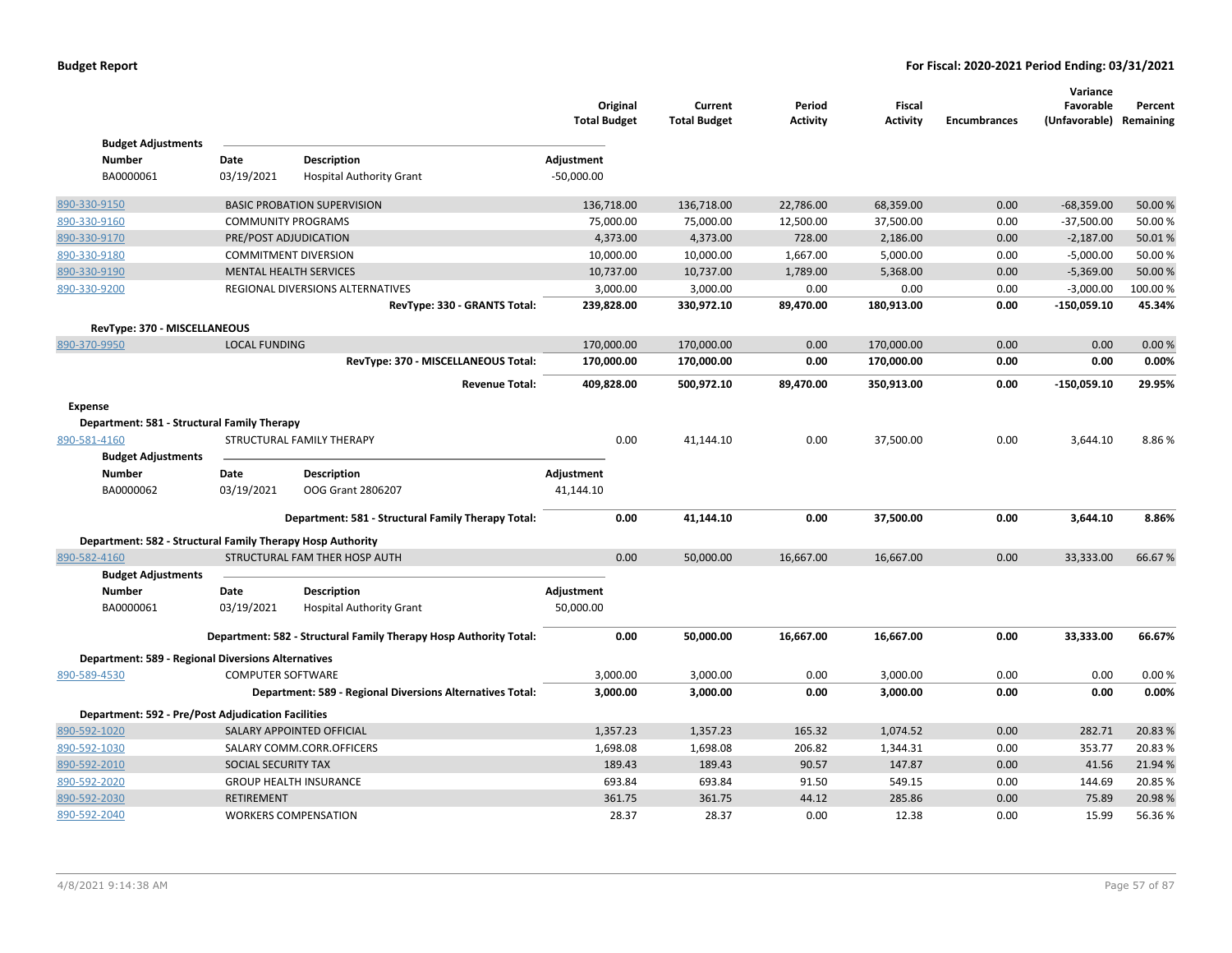|                                 |                                                           | Original<br><b>Total Budget</b> | Current<br><b>Total Budget</b> | Period<br><b>Activity</b> | <b>Fiscal</b><br><b>Activity</b> | <b>Encumbrances</b> | Variance<br>Favorable<br>(Unfavorable) Remaining | Percent  |
|---------------------------------|-----------------------------------------------------------|---------------------------------|--------------------------------|---------------------------|----------------------------------|---------------------|--------------------------------------------------|----------|
| 890-592-2050                    | <b>MEDICARE TAX</b>                                       | 44.30                           | 44.30                          | $-62.37$                  | 34.48                            | 0.00                | 9.82                                             | 22.17 %  |
|                                 | Department: 592 - Pre/Post Adjudication Facilities Total: | 4,373.00                        | 4,373.00                       | 535.96                    | 3,448.57                         | 0.00                | 924.43                                           | 21.14%   |
|                                 | Department: 593 - Commitment Diversion                    |                                 |                                |                           |                                  |                     |                                                  |          |
| 890-593-1020                    | SALARY APPOINTED OFFICIAL                                 | 3,103.65                        | 3,103.65                       | 220.40                    | 1,432.61                         | 0.00                | 1,671.04                                         | 53.84 %  |
| 890-593-1030                    | SALARY COMM.CORR.OFFICERS                                 | 3,883.10                        | 3,883.10                       | 275.76                    | 1,792.45                         | 0.00                | 2,090.65                                         | 53.84 %  |
| 890-593-2010                    | SOCIAL SECURITY TAX                                       | 433.18                          | 433.18                         | 120.75                    | 197.09                           | 0.00                | 236.09                                           | 54.50%   |
| 890-593-2020                    | <b>GROUP HEALTH INSURANCE</b>                             | 1,586.64                        | 1,586.64                       | 122.12                    | 732.49                           | 0.00                | 854.15                                           | 53.83 %  |
| 890-593-2030                    | <b>RETIREMENT</b>                                         | 827.23                          | 827.23                         | 58.83                     | 381.26                           | 0.00                | 445.97                                           | 53.91%   |
| 890-593-2040                    | <b>WORKERS COMPENSATION</b>                               | 64.90                           | 64.90                          | 0.00                      | 28.30                            | 0.00                | 36.60                                            | 56.39%   |
| 890-593-2050                    | <b>MEDICARE TAX</b>                                       | 101.30                          | 101.30                         | $-83.11$                  | 46.12                            | 0.00                | 55.18                                            | 54.47%   |
|                                 | Department: 593 - Commitment Diversion Total:             | 10,000.00                       | 10,000.00                      | 714.75                    | 4,610.32                         | 0.00                | 5,389.68                                         | 53.90%   |
|                                 | Department: 594 - Mental Health Services                  |                                 |                                |                           |                                  |                     |                                                  |          |
| 890-594-1020                    | SALARY APPOINTED OFFICIAL                                 | 406.27                          | 406.27                         | 55.12                     | 358.24                           | 0.00                | 48.03                                            | 11.82%   |
| 890-594-1030                    | SALARY COMM.CORR.OFFICERS                                 | 508.29                          | 508.29                         | 68.94                     | 448.13                           | 0.00                | 60.16                                            | 11.84 %  |
| 890-594-2010                    | SOCIAL SECURITY TAX                                       | 56.70                           | 56.70                          | 30.20                     | 49.31                            | 0.00                | 7.39                                             | 13.03 %  |
| 890-594-2020                    | <b>GROUP HEALTH INSURANCE</b>                             | 207.69                          | 207.69                         | 30.48                     | 182.91                           | 0.00                | 24.78                                            | 11.93 %  |
| 890-594-2030                    | <b>RETIREMENT</b>                                         | 108.28                          | 108.28                         | 14.72                     | 95.35                            | 0.00                | 12.93                                            | 11.94 %  |
| 890-594-2040                    | <b>WORKERS COMPENSATION</b>                               | 8.51                            | 8.51                           | 0.00                      | 3.71                             | 0.00                | 4.80                                             | 56.40%   |
| 890-594-2050                    | <b>MEDICARE TAX</b>                                       | 13.26                           | 13.26                          | $-20.79$                  | 11.51                            | 0.00                | 1.75                                             | 13.20%   |
| 890-594-4130                    | PSYCHOLOGICAL                                             | 4,928.00                        | 4,928.00                       | 0.00                      | 2,300.00                         | 0.00                | 2,628.00                                         | 53.33 %  |
| 890-594-4140                    | <b>COUNSELING</b>                                         | 4,500.00                        | 4,500.00                       | 0.00                      | 1,563.00                         | 0.00                | 2,937.00                                         | 65.27 %  |
|                                 | Department: 594 - Mental Health Services Total:           | 10,737.00                       | 10,737.00                      | 178.67                    | 5,012.16                         | 0.00                | 5,724.84                                         | 53.32%   |
|                                 | Department: 994 - Local Funds Carried Forward             |                                 |                                |                           |                                  |                     |                                                  |          |
| 890-994-4880                    | LAW ENFORCEMENT INSURANCE                                 | 0.00                            | 0.00                           | 0.00                      | 694.44                           | 0.00                | $-694.44$                                        | 0.00%    |
|                                 | Department: 994 - Local Funds Carried Forward Total:      | 0.00                            | 0.00                           | 0.00                      | 694.44                           | 0.00                | $-694.44$                                        | 0.00%    |
| Department: 995 - Local Funding |                                                           |                                 |                                |                           |                                  |                     |                                                  |          |
| 890-995-1020                    | SALARY APPOINTED OFFICIAL                                 | 4,903.77                        | 4,903.77                       | 385.72                    | 2,507.17                         | 0.00                | 2,396.60                                         | 48.87%   |
| 890-995-1030                    | SALARY COMM.CORR.OFFICERS                                 | 6,135.31                        | 6,135.31                       | 482.58                    | 3,136.77                         | 0.00                | 2,998.54                                         | 48.87%   |
| 890-995-2010                    | SOCIAL SECURITY TAX                                       | 684.42                          | 684.42                         | 211.35                    | 344.97                           | 0.00                | 339.45                                           | 49.60%   |
| 890-995-2020                    | <b>GROUP HEALTH INSURANCE</b>                             | 2,506.91                        | 2,506.91                       | 213.62                    | 1,281.65                         | 0.00                | 1,225.26                                         | 48.88%   |
| 890-995-2030                    | <b>RETIREMENT</b>                                         | 1,307.03                        | 1,307.03                       | 102.97                    | 667.21                           | 0.00                | 639.82                                           | 48.95%   |
| 890-995-2040                    | <b>WORKERS COMPENSATION</b>                               | 102.50                          | 102.50                         | 0.00                      | 44.72                            | 0.00                | 57.78                                            | 56.37%   |
| 890-995-2050                    | <b>MEDICARE TAX</b>                                       | 160.06                          | 160.06                         | $-145.49$                 | 80.72                            | 0.00                | 79.34                                            | 49.57%   |
| 890-995-4010                    | <b>AUDIT EXPENSE</b>                                      | 7,000.00                        | 7,000.00                       | 0.00                      | 0.00                             | 0.00                | 7,000.00                                         | 100.00%  |
| 890-995-4040                    | DETENTION OPERATING COST FY20                             | 0.00                            | 0.00                           | 0.00                      | 13,995.07                        | 0.00                | $-13,995.07$                                     | 0.00%    |
| 890-995-4041                    | DETENTION OPERATING COST FY21                             | 137,200.00                      | 137,200.00                     | 11,199.65                 | 63,442.61                        | 0.00                | 73,757.39                                        | 53.76%   |
| 890-995-4150                    | RESIDENTIAL PLACEMENT                                     | 10,000.00                       | 10,000.00                      | 0.00                      | 0.00                             | 0.00                | 10,000.00                                        | 100.00 % |
| 890-995-4530                    | <b>COMPUTER SOFTWARE</b>                                  | 0.00                            | 0.00                           | 0.00                      | 90.00                            | 0.00                | $-90.00$                                         | 0.00%    |
|                                 | Department: 995 - Local Funding Total:                    | 170,000.00                      | 170,000.00                     | 12,450.40                 | 85,590.89                        | 0.00                | 84,409.11                                        | 49.65%   |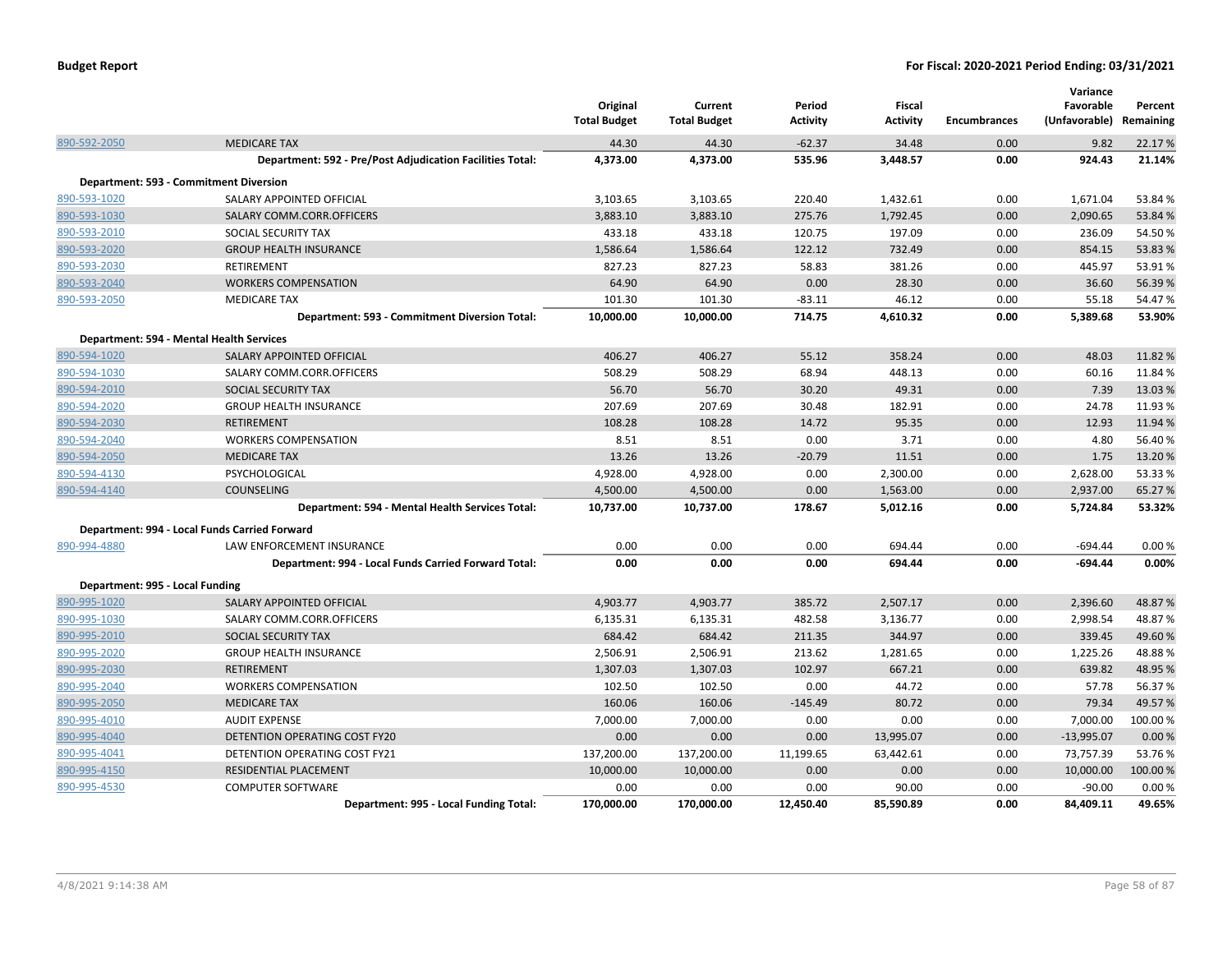|                                            |                                                      | Original<br><b>Total Budget</b> | Current<br><b>Total Budget</b> | Period<br><b>Activity</b> | <b>Fiscal</b><br><b>Activity</b> | <b>Encumbrances</b> | Variance<br>Favorable<br>(Unfavorable) Remaining | Percent  |
|--------------------------------------------|------------------------------------------------------|---------------------------------|--------------------------------|---------------------------|----------------------------------|---------------------|--------------------------------------------------|----------|
|                                            | Department: 996 - Basic Probation Supervision        |                                 |                                |                           |                                  |                     |                                                  |          |
| 890-996-1020                               | SALARY APPOINTED OFFICIAL                            | 38,583.96                       | 38,583.96                      | 2,755.10                  | 17,908.16                        | 0.00                | 20,675.80                                        | 53.59%   |
| 890-996-1030                               | SALARY COMM.CORR.OFFICERS                            | 48,273.92                       | 48,273.92                      | 3,447.04                  | 22,405.67                        | 0.00                | 25,868.25                                        | 53.59%   |
| 890-996-2010                               | SOCIAL SECURITY TAX                                  | 5,385.19                        | 5,385.19                       | 1,509.68                  | 2,464.32                         | 0.00                | 2,920.87                                         | 54.24 %  |
| 890-996-2020                               | <b>GROUP HEALTH INSURANCE</b>                        | 19,724.90                       | 19,724.90                      | 1,526.00                  | 9,155.69                         | 0.00                | 10,569.21                                        | 53.58%   |
| 890-996-2030                               | <b>RETIREMENT</b>                                    | 10,283.97                       | 10,283.97                      | 735.62                    | 4,766.23                         | 0.00                | 5,517.74                                         | 53.65%   |
| 890-996-2040                               | <b>WORKERS COMPENSATION</b>                          | 806.62                          | 806.62                         | 0.00                      | 351.80                           | 0.00                | 454.82                                           | 56.39%   |
| 890-996-2050                               | <b>MEDICARE TAX</b>                                  | 1,259.44                        | 1,259.44                       | $-1,039.06$               | 576.57                           | 0.00                | 682.87                                           | 54.22 %  |
| 890-996-3100                               | <b>OFFICE SUPPLIES</b>                               | 2,000.00                        | 2,000.00                       | 0.00                      | 118.48                           | 0.00                | 1,881.52                                         | 94.08%   |
| 890-996-3110                               | <b>POSTAGE</b>                                       | 200.00                          | 200.00                         | 0.00                      | 0.00                             | 0.00                | 200.00                                           | 100.00 % |
| 890-996-4210                               | <b>INTERNET</b>                                      | 1,000.00                        | 1,000.00                       | 93.94                     | 623.83                           | 0.00                | 376.17                                           | 37.62%   |
| 890-996-4230                               | <b>CELL PHONE ALLOWANCE</b>                          | 400.00                          | 400.00                         | 33.80                     | 198.15                           | 0.00                | 201.85                                           | 50.46 %  |
| 890-996-4270                               | OUT OF COUNTY TRAVEL/TRAINING                        | 8,200.00                        | 8,200.00                       | 39.76                     | 625.24                           | 0.00                | 7,574.76                                         | 92.38%   |
| 890-996-4350                               | <b>PRINTING</b>                                      | 600.00                          | 600.00                         | 0.00                      | 0.00                             | 0.00                | 600.00                                           | 100.00%  |
|                                            | Department: 996 - Basic Probation Supervision Total: | 136,718.00                      | 136,718.00                     | 9,101.88                  | 59,194.14                        | 0.00                | 77,523.86                                        | 56.70%   |
|                                            | Department: 997 - Community Programs                 |                                 |                                |                           |                                  |                     |                                                  |          |
| 890-997-1020                               | SALARY APPOINTED OFFICIAL                            | 23,277.38                       | 23,277.38                      | 1,928.51                  | 12,535.44                        | 0.00                | 10,741.94                                        | 46.15%   |
| 890-997-1030                               | SALARY COMM.CORR.OFFICERS                            | 29,123.25                       | 29,123.25                      | 2,412.86                  | 15,683.65                        | 0.00                | 13,439.60                                        | 46.15%   |
| 890-997-2010                               | SOCIAL SECURITY TAX                                  | 3,248.84                        | 3,248.84                       | 1,056.55                  | 1,724.69                         | 0.00                | 1,524.15                                         | 46.91%   |
| 890-997-2020                               | <b>GROUP HEALTH INSURANCE</b>                        | 11,899.87                       | 11,899.87                      | 1,067.94                  | 6,408.07                         | 0.00                | 5,491.80                                         | 46.15%   |
| 890-997-2030                               | <b>RETIREMENT</b>                                    | 6,204.23                        | 6,204.23                       | 514.88                    | 3,336.11                         | 0.00                | 2,868.12                                         | 46.23%   |
| 890-997-2040                               | <b>WORKERS COMPENSATION</b>                          | 486.62                          | 486.62                         | 0.00                      | 212.27                           | 0.00                | 274.35                                           | 56.38%   |
| 890-997-2050                               | <b>MEDICARE TAX</b>                                  | 759.81                          | 759.81                         | $-727.20$                 | 403.25                           | 0.00                | 356.56                                           | 46.93%   |
|                                            | Department: 997 - Community Programs Total:          | 75,000.00                       | 75,000.00                      | 6,253.54                  | 40,303.48                        | 0.00                | 34,696.52                                        | 46.26%   |
|                                            | <b>Expense Total:</b>                                | 409,828.00                      | 500,972.10                     | 45,902.20                 | 256,021.00                       | 0.00                | 244,951.10                                       | 48.90%   |
|                                            | Fund: 890 - T.J.J.D. Surplus (Deficit):              | 0.00                            | 0.00                           | 43,567.80                 | 94,892.00                        | 0.00                | 94,892.00                                        | 0.00%    |
| Fund: 891 - Juvenile Probation-Restitution |                                                      |                                 |                                |                           |                                  |                     |                                                  |          |
| Revenue                                    |                                                      |                                 |                                |                           |                                  |                     |                                                  |          |
| RevType: 340 - FEES OF OFFICE              |                                                      |                                 |                                |                           |                                  |                     |                                                  |          |
| 891-340-5750                               | <b>JUVENILE PROBATION FEES</b>                       | 0.00                            | 0.00                           | 0.00                      | 150.00                           | 0.00                | 150.00                                           | 0.00%    |
| 891-340-5760                               | JUVENILE PROBATION RESTITUTION                       | 0.00                            | 0.00                           | 0.00                      | 461.78                           | 0.00                | 461.78                                           | 0.00%    |
| 891-340-5770                               | JUVENILE PROBATION COURT COSTS                       | 0.00                            | 0.00                           | 0.00                      | 60.00                            | 0.00                | 60.00                                            | 0.00%    |
| 891-340-5790                               | REIMBURSEMENT OF EXPENSES                            | 0.00                            | 0.00                           | 0.00                      | 521.98                           | 0.00                | 521.98                                           | 0.00%    |
|                                            | RevType: 340 - FEES OF OFFICE Total:                 | 0.00                            | 0.00                           | 0.00                      | 1,193.76                         | 0.00                | 1,193.76                                         | 0.00%    |
|                                            | <b>Revenue Total:</b>                                | 0.00                            | 0.00                           | 0.00                      | 1,193.76                         | 0.00                | 1,193.76                                         | 0.00%    |
| <b>Expense</b>                             |                                                      |                                 |                                |                           |                                  |                     |                                                  |          |
|                                            | <b>Department: 891 - Probation Fee Expenses</b>      |                                 |                                |                           |                                  |                     |                                                  |          |
| 891-891-3100                               | OFFICE SUPPLIES/MISC.                                | 0.00                            | 0.00                           | 196.08                    | 1,237.15                         | 0.00                | $-1,237.15$                                      | 0.00%    |
| 891-891-3190                               | <b>RESTITUTION</b>                                   | 0.00                            | 0.00                           | 0.00                      | 484.44                           | 0.00                | $-484.44$                                        | 0.00%    |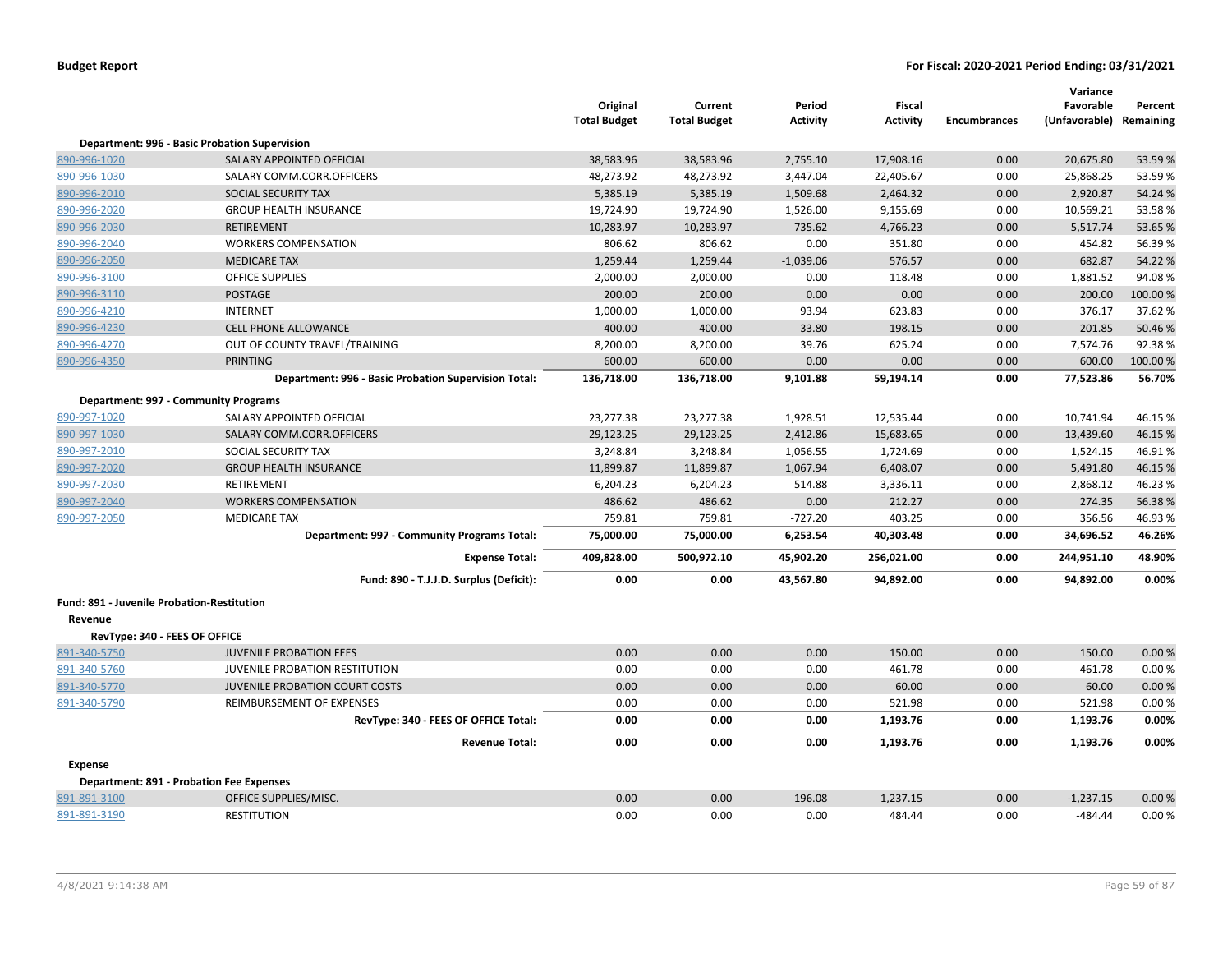|                                       |                                                               | Original<br><b>Total Budget</b> | Current<br><b>Total Budget</b> | Period<br><b>Activity</b> | <b>Fiscal</b><br><b>Activity</b> | <b>Encumbrances</b> | Variance<br>Favorable<br>(Unfavorable) | Percent<br>Remaining |
|---------------------------------------|---------------------------------------------------------------|---------------------------------|--------------------------------|---------------------------|----------------------------------|---------------------|----------------------------------------|----------------------|
| 891-891-3200                          | <b>COURT COSTS</b>                                            | 0.00                            | 0.00                           | 0.00                      | 80.00                            | 0.00                | $-80.00$                               | 0.00%                |
|                                       | Department: 891 - Probation Fee Expenses Total:               | 0.00                            | 0.00                           | 196.08                    | 1,801.59                         | 0.00                | $-1,801.59$                            | 0.00%                |
|                                       | <b>Expense Total:</b>                                         | 0.00                            | 0.00                           | 196.08                    | 1,801.59                         | 0.00                | $-1,801.59$                            | 0.00%                |
|                                       | Fund: 891 - Juvenile Probation-Restitution Surplus (Deficit): | 0.00                            | 0.00                           | $-196.08$                 | $-607.83$                        | 0.00                | $-607.83$                              | 0.00%                |
| Fund: 920 - Statzer                   |                                                               |                                 |                                |                           |                                  |                     |                                        |                      |
| Revenue                               |                                                               |                                 |                                |                           |                                  |                     |                                        |                      |
|                                       | RevType: 360 - INTEREST EARNINGS                              |                                 |                                |                           |                                  |                     |                                        |                      |
| 920-360-1000                          | <b>INTEREST EARNINGS</b>                                      | 0.00                            | 0.00                           | 0.00                      | 14.87                            | 0.00                | 14.87                                  | 0.00%                |
|                                       | RevType: 360 - INTEREST EARNINGS Total:                       | 0.00                            | 0.00                           | 0.00                      | 14.87                            | 0.00                | 14.87                                  | 0.00%                |
| RevType: 370 - MISCELLANEOUS          |                                                               |                                 |                                |                           |                                  |                     |                                        |                      |
| 920-370-1000                          | <b>RENT</b>                                                   | 757.85                          | 757.85                         | 0.00                      | 0.00                             | 0.00                | $-757.85$                              | 100.00 %             |
|                                       | RevType: 370 - MISCELLANEOUS Total:                           | 757.85                          | 757.85                         | 0.00                      | 0.00                             | 0.00                | $-757.85$                              | 100.00%              |
|                                       | <b>Revenue Total:</b>                                         | 757.85                          | 757.85                         | 0.00                      | 14.87                            | 0.00                | $-742.98$                              | 98.04%               |
| <b>Expense</b>                        |                                                               |                                 |                                |                           |                                  |                     |                                        |                      |
| Department: 521 - Statzer Expenses    |                                                               |                                 |                                |                           |                                  |                     |                                        |                      |
| 920-521-4300                          | <b>BIDS, NOTICES &amp; PERMITS</b>                            | 110.00                          | 110.00                         | 0.00                      | 0.00                             | 0.00                | 110.00                                 | 100.00 %             |
| 920-521-4900                          | LITERACY COUNCIL DONATIONS                                    | 647.85                          | 647.85                         | 0.00                      | 0.00                             | 0.00                | 647.85                                 | 100.00%              |
|                                       | Department: 521 - Statzer Expenses Total:                     | 757.85                          | 757.85                         | 0.00                      | 0.00                             | 0.00                | 757.85                                 | 100.00%              |
|                                       | <b>Expense Total:</b>                                         | 757.85                          | 757.85                         | 0.00                      | 0.00                             | 0.00                | 757.85                                 | 100.00%              |
|                                       | Fund: 920 - Statzer Surplus (Deficit):                        | 0.00                            | 0.00                           | 0.00                      | 14.87                            | 0.00                | 14.87                                  | 0.00%                |
| Fund: 930 - Texas Community Dev.Prog. |                                                               |                                 |                                |                           |                                  |                     |                                        |                      |
| Revenue                               |                                                               |                                 |                                |                           |                                  |                     |                                        |                      |
| RevType: 330 - GRANTS                 |                                                               |                                 |                                |                           |                                  |                     |                                        |                      |
| 930-330-9090                          | GRANT #7219149 HICKORY CREEK                                  | 0.00                            | 0.00                           | 0.00                      | 212,816.59                       | 0.00                | 212,816.59                             | 0.00%                |
|                                       | RevType: 330 - GRANTS Total:                                  | 0.00                            | 0.00                           | 0.00                      | 212,816.59                       | 0.00                | 212,816.59                             | 0.00%                |
|                                       | <b>Revenue Total:</b>                                         | 0.00                            | 0.00                           | 0.00                      | 212,816.59                       | 0.00                | 212,816.59                             | 0.00%                |
| <b>Expense</b>                        |                                                               |                                 |                                |                           |                                  |                     |                                        |                      |
|                                       | Department: 909 - Grant #7219149 Hickory Creek                |                                 |                                |                           |                                  |                     |                                        |                      |
| 930-909-4140                          | <b>GRANT ADMINISTRATION</b>                                   | 0.00                            | 0.00                           | 0.00                      | 4,750.00                         | 0.00                | $-4,750.00$                            | 0.00%                |
| 930-909-4150                          | <b>CONSTRUCTION EXPENSE</b>                                   | 0.00                            | 0.00                           | 0.00                      | 178,666.59                       | 0.00                | $-178,666.59$                          | 0.00%                |
| 930-909-4160                          | ENGINEERING                                                   | 0.00                            | 0.00                           | 0.00                      | 29,400.00                        | 0.00                | $-29,400.00$                           | 0.00%                |
|                                       | Department: 909 - Grant #7219149 Hickory Creek Total:         | 0.00                            | 0.00                           | 0.00                      | 212,816.59                       | 0.00                | $-212,816.59$                          | 0.00%                |
|                                       | <b>Expense Total:</b>                                         | 0.00                            | 0.00                           | 0.00                      | 212,816.59                       | 0.00                | $-212,816.59$                          | 0.00%                |
|                                       | Fund: 930 - Texas Community Dev.Prog. Surplus (Deficit):      | 0.00                            | 0.00                           | 0.00                      | 0.00                             | 0.00                | 0.00                                   | 0.00%                |
|                                       |                                                               |                                 |                                |                           |                                  |                     |                                        |                      |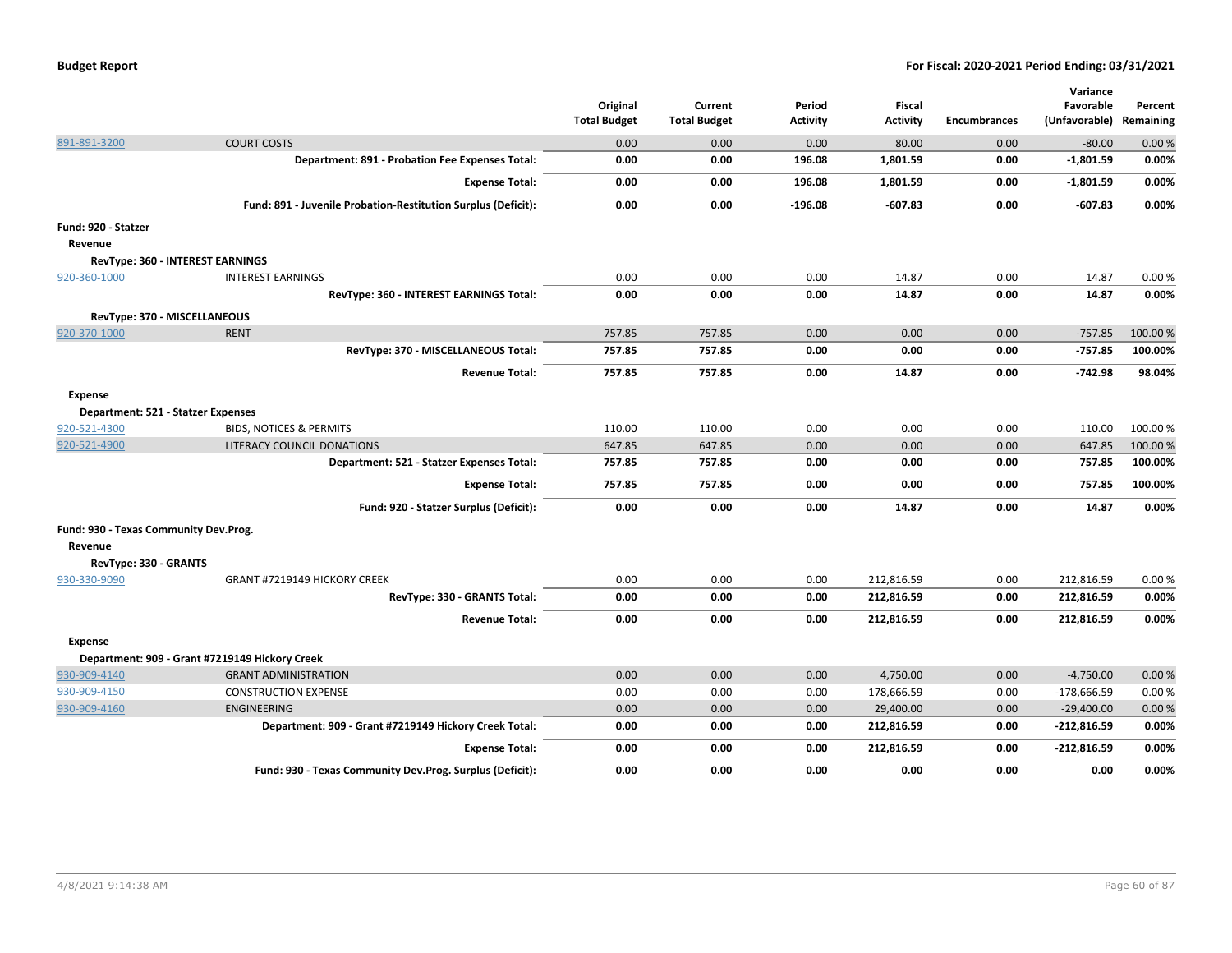|                              |                                                 | Original<br><b>Total Budget</b> | Current<br><b>Total Budget</b> | Period<br>Activity | Fiscal<br><b>Activity</b> | Encumbrances  | Variance<br>Favorable<br>(Unfavorable) | Percent<br>Remaining |
|------------------------------|-------------------------------------------------|---------------------------------|--------------------------------|--------------------|---------------------------|---------------|----------------------------------------|----------------------|
| Fund: 950 - Payroll          |                                                 |                                 |                                |                    |                           |               |                                        |                      |
| Revenue                      |                                                 |                                 |                                |                    |                           |               |                                        |                      |
| RevType: 370 - MISCELLANEOUS |                                                 |                                 |                                |                    |                           |               |                                        |                      |
| 950-370-1300                 | REFUNDS & MISCELLANEOUS                         | 0.00                            | 0.00                           | 1,889.20           | 7,770.64                  | 0.00          | 7,770.64                               | 0.00%                |
|                              | RevType: 370 - MISCELLANEOUS Total:             | 0.00                            | 0.00                           | 1,889.20           | 7,770.64                  | 0.00          | 7,770.64                               | 0.00%                |
|                              | <b>Revenue Total:</b>                           | 0.00                            | 0.00                           | 1,889.20           | 7,770.64                  | 0.00          | 7,770.64                               | 0.00%                |
| <b>Expense</b>               |                                                 |                                 |                                |                    |                           |               |                                        |                      |
|                              | Department: 415 - COBRA Health Insurance        |                                 |                                |                    |                           |               |                                        |                      |
| 950-415-2020                 | <b>COBRA Group Health Insurance</b>             | 0.00                            | 0.00                           | 988.93             | 7,830.41                  | 0.00          | $-7,830.41$                            | 0.00%                |
|                              | Department: 415 - COBRA Health Insurance Total: | 0.00                            | 0.00                           | 988.93             | 7,830.41                  | 0.00          | $-7,830.41$                            | 0.00%                |
|                              | <b>Expense Total:</b>                           | 0.00                            | 0.00                           | 988.93             | 7,830.41                  | 0.00          | $-7,830.41$                            | 0.00%                |
|                              | Fund: 950 - Payroll Surplus (Deficit):          | 0.00                            | 0.00                           | 900.27             | $-59.77$                  | 0.00          | $-59.77$                               | 0.00%                |
|                              | <b>Report Surplus (Deficit):</b>                | 0.00                            | 0.00                           | -2,838,729.59      | 2,074,646.72              | $-141,416.93$ | 1,933,229.79                           | 0.00%                |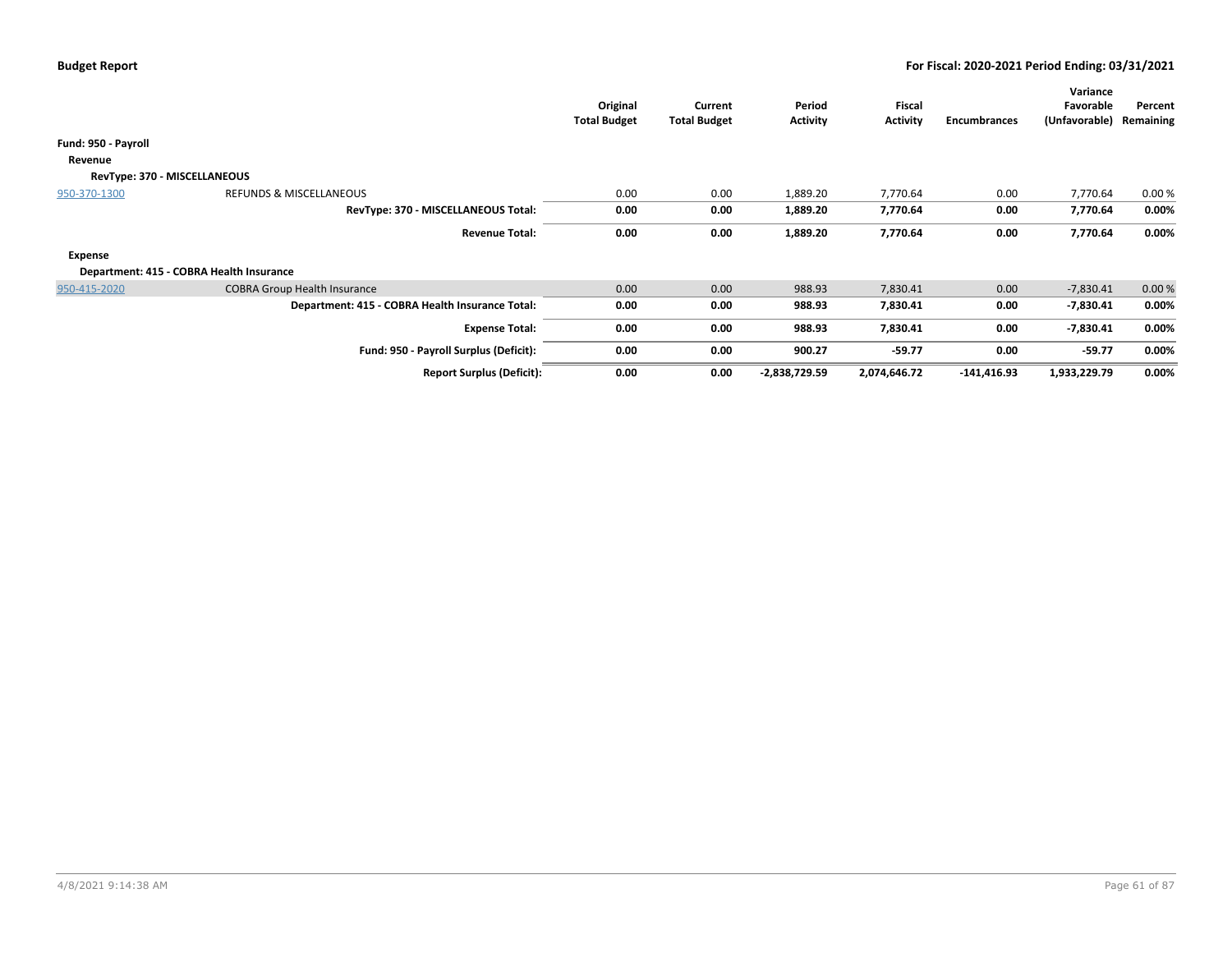# **Group Summary**

| RevTyp                                             | Original<br><b>Total Budget</b> | Current<br><b>Total Budget</b> | Period<br><b>Activity</b> | <b>Fiscal</b><br>Activity | <b>Encumbrances</b> | Variance<br>Favorable<br>(Unfavorable) Remaining | Percent  |
|----------------------------------------------------|---------------------------------|--------------------------------|---------------------------|---------------------------|---------------------|--------------------------------------------------|----------|
| Fund: 100 - General                                |                                 |                                |                           |                           |                     |                                                  |          |
| Revenue                                            |                                 |                                |                           |                           |                     |                                                  |          |
| 300 - CASH                                         | 353,291.78                      | 353,291.78                     | 0.00                      | 0.00                      | 0.00                | $-353,291.78$                                    | 100.00%  |
| 310 - PROPERTY TAXES                               | 9,722,601.67                    | 9,722,601.67                   | 308,112.68                | 9,163,400.24              | 0.00                | $-559,201.43$                                    | 5.75%    |
| 318 - OTHER TAXES                                  | 1,606,805.87                    | 1,606,805.87                   | 120,318.48                | 755,928.70                | 0.00                | $-850,877.17$                                    | 52.95%   |
| 319 - F.C. DETENTION CENTER                        | 220,000.00                      | 220,000.00                     | 53,146.43                 | 183,571.09                | 0.00                | $-36,428.91$                                     | 16.56%   |
| 320 - LICENSES & PERMITS                           | 115,000.00                      | 115,000.00                     | 6,607.00                  | 65,207.00                 | 0.00                | -49,793.00                                       | 43.30%   |
| 321 - FEES OF TAX COLLECTOR                        | 501,500.00                      | 501,500.00                     | 13,701.27                 | 94,371.85                 | 0.00                | $-407,128.15$                                    | 81.18%   |
| 330 - GRANTS                                       | 47,526.62                       | 47,526.62                      | 0.00                      | 19,365.49                 | 0.00                | $-28,161.13$                                     | 59.25%   |
| 340 - FEES OF OFFICE                               | 487,650.00                      | 487,650.00                     | 3,832.00                  | 116,438.03                | 0.00                | $-371,211.97$                                    | 76.12%   |
| 350 - FINES                                        | 6,500.00                        | 6,500.00                       | 0.00                      | 686.60                    | 0.00                | $-5,813.40$                                      | 89.44%   |
| 352 - FINES & FORFEITURES                          | 8,200.00                        | 8,200.00                       | 0.00                      | 14.00                     | 0.00                | $-8,186.00$                                      | 99.83%   |
| 360 - INTEREST EARNINGS                            | 9,000.00                        | 9,000.00                       | 0.11                      | 1,331.49                  | 0.00                | $-7,668.51$                                      | 85.21%   |
| 364 - SALE OF ASSETS LAND/BUILDING                 | 1,000.00                        | 1,000.00                       | 0.00                      | 5,210.00                  | 0.00                | 4,210.00                                         | -421.00% |
| 370 - MISCELLANEOUS                                | 824,205.58                      | 844,214.20                     | 26,690.94                 | 744,017.87                | 0.00                | $-100, 196.33$                                   | 11.87%   |
| <b>Revenue Surplus (Deficit):</b>                  | 13,903,281.52                   | 13,923,290.14                  | 532,408.91                | 11,149,542.36             | 0.00                | -2,773,747.78                                    | 19.92%   |
| <b>Expense</b>                                     |                                 |                                |                           |                           |                     |                                                  |          |
| Department: 400 - County Judge                     |                                 |                                |                           |                           |                     |                                                  |          |
|                                                    | 144,600.30                      | 144,600.30                     | 11,421.93                 | 69,856.30                 | 0.00                | 74,744.00                                        | 51.69%   |
| Department: 400 - County Judge Total:              | 144,600.30                      | 144,600.30                     | 11,421.93                 | 69,856.30                 | 0.00                | 74,744.00                                        | 51.69%   |
| Department: 401 - 911 Coordinator                  |                                 |                                |                           |                           |                     |                                                  |          |
|                                                    | 23,000.00                       | 23,000.00                      | 0.00                      | 23,000.00                 | 0.00                | 0.00                                             | 0.00%    |
| Department: 401 - 911 Coordinator Total:           | 23,000.00                       | 23,000.00                      | 0.00                      | 23,000.00                 | 0.00                | 0.00                                             | 0.00%    |
|                                                    |                                 |                                |                           |                           |                     |                                                  |          |
| Department: 403 - County Clerk                     |                                 |                                |                           |                           |                     |                                                  |          |
|                                                    | 391,790.91                      | 391,790.91                     | 30,635.51                 | 195,337.65                | 239.00              | 196,214.26                                       | 50.08%   |
| Department: 403 - County Clerk Total:              | 391,790.91                      | 391,790.91                     | 30,635.51                 | 195,337.65                | 239.00              | 196,214.26                                       | 50.08%   |
| Department: 404 - Election                         |                                 |                                |                           |                           |                     |                                                  |          |
|                                                    | 53,446.00                       | 53,446.00                      | 468.54                    | 41,751.62                 | 0.00                | 11,694.38                                        | 21.88%   |
| Department: 404 - Election Total:                  | 53,446.00                       | 53,446.00                      | 468.54                    | 41,751.62                 | 0.00                | 11,694.38                                        | 21.88%   |
| Department: 405 - Veterans' Service Officer        |                                 |                                |                           |                           |                     |                                                  |          |
|                                                    | 62,281.03                       | 62,281.03                      | 4,725.34                  | 30,370.98                 | 0.00                | 31,910.05                                        | 51.24%   |
| Department: 405 - Veterans' Service Officer Total: | 62,281.03                       | 62,281.03                      | 4,725.34                  | 30,370.98                 | 0.00                | 31,910.05                                        | 51.24%   |
|                                                    |                                 |                                |                           |                           |                     |                                                  |          |
| Department: 406 - Emergency Management             |                                 |                                |                           |                           |                     |                                                  |          |
|                                                    | 69,943.12                       | 104,343.79                     | 38,564.83                 | 76,945.81                 | 0.00                | 27,397.98                                        | 26.26%   |
| Department: 406 - Emergency Management Total:      | 69,943.12                       | 104,343.79                     | 38,564.83                 | 76,945.81                 | 0.00                | 27,397.98                                        | 26.26%   |
| Department: 409 - Non-Departmental                 |                                 |                                |                           |                           |                     |                                                  |          |
|                                                    | 853,604.16                      | 855,024.16                     | 73,568.29                 | 339,455.97                | 0.00                | 515,568.19                                       | 60.30%   |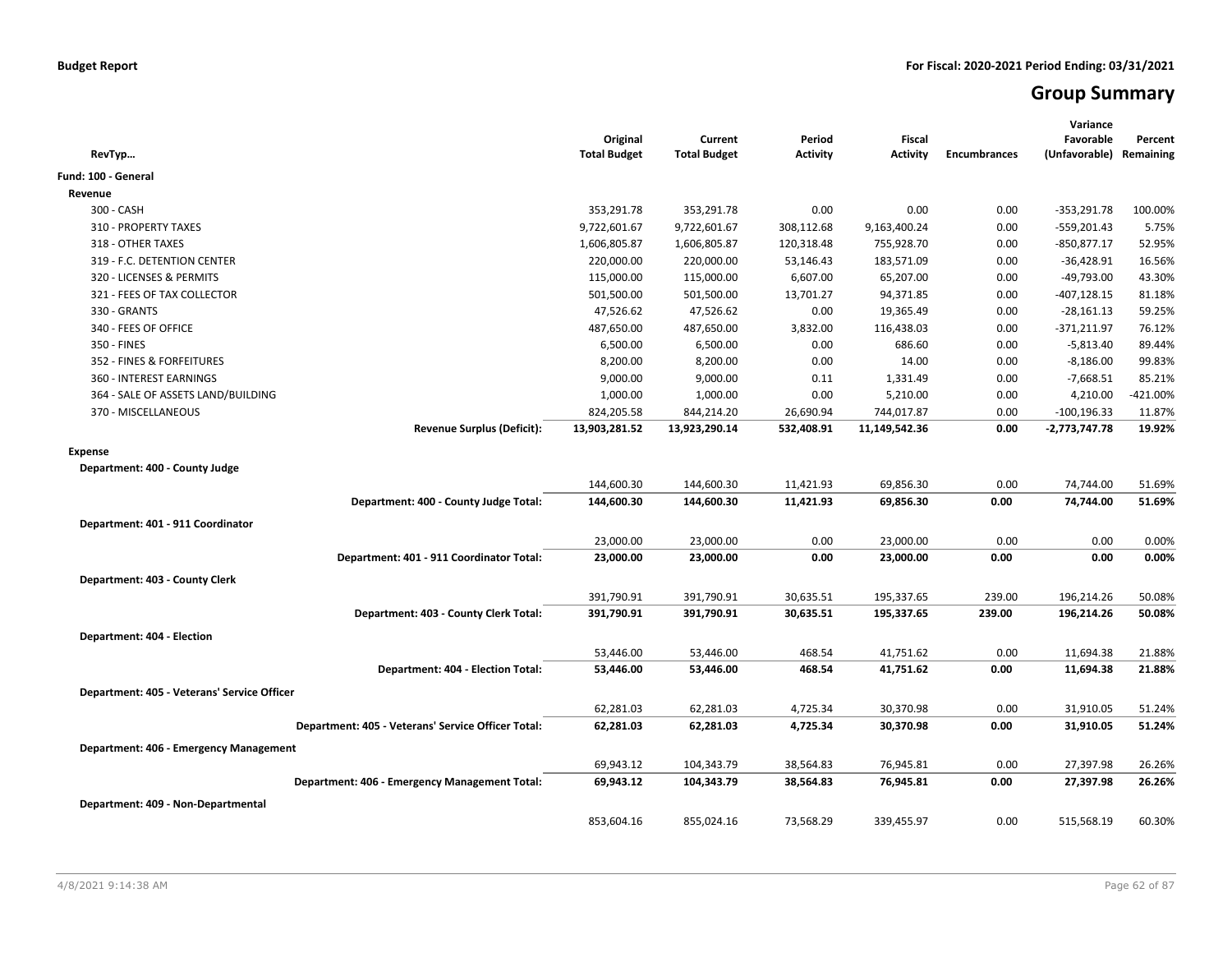| <b>Budget Report</b> |  |
|----------------------|--|
|----------------------|--|

| Original<br>Current<br>Period<br>Fiscal<br>Favorable<br>Percent<br>(Unfavorable)<br><b>Total Budget</b><br><b>Total Budget</b><br><b>Activity</b><br><b>Activity</b><br><b>Encumbrances</b><br>Remaining<br>RevTyp<br>853,604.16<br>60.30%<br>Department: 409 - Non-Departmental Total:<br>855,024.16<br>73,568.29<br>339,455.97<br>0.00<br>515,568.19<br>Department: 410 - County Court at Law<br>484,276.22<br>484,276.22<br>38,238.82<br>226,884.17<br>0.00<br>257,392.05<br>53.15%<br>257,392.05<br>53.15%<br>Department: 410 - County Court at Law Total:<br>484,276.22<br>484,276.22<br>38,238.82<br>226,884.17<br>0.00<br>Department: 425 - Court Administration<br>11,171.09<br>39,054.59<br>95,761.00<br>95,761.00<br>0.00<br>56,706.41<br>59.22%<br>95,761.00<br>95,761.00<br>11,171.09<br>39,054.59<br>56,706.41<br>59.22%<br>Department: 425 - Court Administration Total:<br>0.00<br>Department: 435 - 336th District Court Administration<br>919,524.10<br>919,524.10<br>97,280.48<br>366,184.50<br>347.79<br>552,991.81<br>60.14%<br>97,280.48<br>366,184.50<br>347.79<br>60.14%<br>Department: 435 - 336th District Court Administration Total:<br>919,524.10<br>919,524.10<br>552,991.81<br>Department: 450 - District Clerk<br>476,617.45<br>476,617.45<br>35,518.29<br>229,387.96<br>247,014.80<br>214.69<br>51.83%<br>51.83%<br>Department: 450 - District Clerk Total:<br>476,617.45<br>476,617.45<br>35,518.29<br>229,387.96<br>214.69<br>247,014.80<br>Department: 455 - Justice of the Peace Pct. 1<br>174,554.25<br>174,554.25<br>12,850.05<br>81,911.78<br>12.98<br>92,629.49<br>53.07%<br>174,554.25<br>81,911.78<br>92,629.49<br>53.07%<br>Department: 455 - Justice of the Peace Pct. 1 Total:<br>174,554.25<br>12,850.05<br>12.98<br>Department: 456 - Justice of the Peace Pct. 2<br>140,034.58<br>140,034.58<br>10,703.69<br>68,273.03<br>0.00<br>71,761.55<br>51.25%<br>51.25%<br>140,034.58<br>10,703.69<br>68,273.03<br>71,761.55<br>Department: 456 - Justice of the Peace Pct. 2 Total:<br>140,034.58<br>0.00<br>Department: 457 - Justice of the Peace Pct. 3<br>118,951.29<br>118,951.29<br>9,108.50<br>57,869.34<br>12.98<br>61,068.97<br>51.34%<br>Department: 457 - Justice of the Peace Pct. 3 Total:<br>118,951.29<br>9,108.50<br>57,869.34<br>12.98<br>61,068.97<br>51.34%<br>118,951.29<br>Department: 475 - District Attorney<br>978,017.75<br>978,017.75<br>75,004.56<br>470,441.46<br>507,365.28<br>51.88%<br>211.01<br>978,017.75<br>75,004.56<br>470,441.46<br>507,365.28<br>51.88%<br>Department: 475 - District Attorney Total:<br>978,017.75<br>211.01<br>Department: 495 - County Auditor<br>322,848.26<br>322,848.26<br>24,939.12<br>158,832.33<br>0.00<br>164,015.93<br>50.80%<br>Department: 495 - County Auditor Total:<br>322,848.26<br>322,848.26<br>24,939.12<br>158,832.33<br>0.00<br>164,015.93<br>50.80%<br>Department: 496 - County Purchasing<br>79,439.17<br>79,439.17<br>5,991.98<br>38,233.99<br>$-51.78$<br>41,256.96<br>51.94%<br>51.94%<br>Department: 496 - County Purchasing Total:<br>79,439.17<br>79,439.17<br>5,991.98<br>38,233.99<br>$-51.78$<br>41,256.96<br>Department: 497 - County Treasurer<br>41,439.12<br>0.00<br>84,754.56<br>84,754.56<br>6,371.72<br>43,315.44<br>51.11%<br>Department: 497 - County Treasurer Total:<br>84,754.56<br>84,754.56<br>6,371.72<br>41,439.12<br>0.00<br>43,315.44<br>51.11%<br>Department: 499 - Tax Assessor Collector<br>341,568.22<br>341,568.22<br>24,407.33<br>161,431.43<br>$-0.50$<br>180,137.29<br>52.74%<br>341,568.22<br>341,568.22<br>24,407.33<br>161,431.43<br>$-0.50$<br>180,137.29<br>52.74%<br>Department: 499 - Tax Assessor Collector Total: |  |  |  | Variance |  |
|--------------------------------------------------------------------------------------------------------------------------------------------------------------------------------------------------------------------------------------------------------------------------------------------------------------------------------------------------------------------------------------------------------------------------------------------------------------------------------------------------------------------------------------------------------------------------------------------------------------------------------------------------------------------------------------------------------------------------------------------------------------------------------------------------------------------------------------------------------------------------------------------------------------------------------------------------------------------------------------------------------------------------------------------------------------------------------------------------------------------------------------------------------------------------------------------------------------------------------------------------------------------------------------------------------------------------------------------------------------------------------------------------------------------------------------------------------------------------------------------------------------------------------------------------------------------------------------------------------------------------------------------------------------------------------------------------------------------------------------------------------------------------------------------------------------------------------------------------------------------------------------------------------------------------------------------------------------------------------------------------------------------------------------------------------------------------------------------------------------------------------------------------------------------------------------------------------------------------------------------------------------------------------------------------------------------------------------------------------------------------------------------------------------------------------------------------------------------------------------------------------------------------------------------------------------------------------------------------------------------------------------------------------------------------------------------------------------------------------------------------------------------------------------------------------------------------------------------------------------------------------------------------------------------------------------------------------------------------------------------------------------------------------------------------------------------------------------------------------------------------------------------------------------------------------------------------------------------------------------------------------------------------------------------------------------------------------------------------------------------------------------------------------------------------------------------------------------------------------------------------------------------------------------------------------------------------------------------------------------------------------------------------------------------------------------|--|--|--|----------|--|
|                                                                                                                                                                                                                                                                                                                                                                                                                                                                                                                                                                                                                                                                                                                                                                                                                                                                                                                                                                                                                                                                                                                                                                                                                                                                                                                                                                                                                                                                                                                                                                                                                                                                                                                                                                                                                                                                                                                                                                                                                                                                                                                                                                                                                                                                                                                                                                                                                                                                                                                                                                                                                                                                                                                                                                                                                                                                                                                                                                                                                                                                                                                                                                                                                                                                                                                                                                                                                                                                                                                                                                                                                                                                                      |  |  |  |          |  |
|                                                                                                                                                                                                                                                                                                                                                                                                                                                                                                                                                                                                                                                                                                                                                                                                                                                                                                                                                                                                                                                                                                                                                                                                                                                                                                                                                                                                                                                                                                                                                                                                                                                                                                                                                                                                                                                                                                                                                                                                                                                                                                                                                                                                                                                                                                                                                                                                                                                                                                                                                                                                                                                                                                                                                                                                                                                                                                                                                                                                                                                                                                                                                                                                                                                                                                                                                                                                                                                                                                                                                                                                                                                                                      |  |  |  |          |  |
|                                                                                                                                                                                                                                                                                                                                                                                                                                                                                                                                                                                                                                                                                                                                                                                                                                                                                                                                                                                                                                                                                                                                                                                                                                                                                                                                                                                                                                                                                                                                                                                                                                                                                                                                                                                                                                                                                                                                                                                                                                                                                                                                                                                                                                                                                                                                                                                                                                                                                                                                                                                                                                                                                                                                                                                                                                                                                                                                                                                                                                                                                                                                                                                                                                                                                                                                                                                                                                                                                                                                                                                                                                                                                      |  |  |  |          |  |
|                                                                                                                                                                                                                                                                                                                                                                                                                                                                                                                                                                                                                                                                                                                                                                                                                                                                                                                                                                                                                                                                                                                                                                                                                                                                                                                                                                                                                                                                                                                                                                                                                                                                                                                                                                                                                                                                                                                                                                                                                                                                                                                                                                                                                                                                                                                                                                                                                                                                                                                                                                                                                                                                                                                                                                                                                                                                                                                                                                                                                                                                                                                                                                                                                                                                                                                                                                                                                                                                                                                                                                                                                                                                                      |  |  |  |          |  |
|                                                                                                                                                                                                                                                                                                                                                                                                                                                                                                                                                                                                                                                                                                                                                                                                                                                                                                                                                                                                                                                                                                                                                                                                                                                                                                                                                                                                                                                                                                                                                                                                                                                                                                                                                                                                                                                                                                                                                                                                                                                                                                                                                                                                                                                                                                                                                                                                                                                                                                                                                                                                                                                                                                                                                                                                                                                                                                                                                                                                                                                                                                                                                                                                                                                                                                                                                                                                                                                                                                                                                                                                                                                                                      |  |  |  |          |  |
|                                                                                                                                                                                                                                                                                                                                                                                                                                                                                                                                                                                                                                                                                                                                                                                                                                                                                                                                                                                                                                                                                                                                                                                                                                                                                                                                                                                                                                                                                                                                                                                                                                                                                                                                                                                                                                                                                                                                                                                                                                                                                                                                                                                                                                                                                                                                                                                                                                                                                                                                                                                                                                                                                                                                                                                                                                                                                                                                                                                                                                                                                                                                                                                                                                                                                                                                                                                                                                                                                                                                                                                                                                                                                      |  |  |  |          |  |
|                                                                                                                                                                                                                                                                                                                                                                                                                                                                                                                                                                                                                                                                                                                                                                                                                                                                                                                                                                                                                                                                                                                                                                                                                                                                                                                                                                                                                                                                                                                                                                                                                                                                                                                                                                                                                                                                                                                                                                                                                                                                                                                                                                                                                                                                                                                                                                                                                                                                                                                                                                                                                                                                                                                                                                                                                                                                                                                                                                                                                                                                                                                                                                                                                                                                                                                                                                                                                                                                                                                                                                                                                                                                                      |  |  |  |          |  |
|                                                                                                                                                                                                                                                                                                                                                                                                                                                                                                                                                                                                                                                                                                                                                                                                                                                                                                                                                                                                                                                                                                                                                                                                                                                                                                                                                                                                                                                                                                                                                                                                                                                                                                                                                                                                                                                                                                                                                                                                                                                                                                                                                                                                                                                                                                                                                                                                                                                                                                                                                                                                                                                                                                                                                                                                                                                                                                                                                                                                                                                                                                                                                                                                                                                                                                                                                                                                                                                                                                                                                                                                                                                                                      |  |  |  |          |  |
|                                                                                                                                                                                                                                                                                                                                                                                                                                                                                                                                                                                                                                                                                                                                                                                                                                                                                                                                                                                                                                                                                                                                                                                                                                                                                                                                                                                                                                                                                                                                                                                                                                                                                                                                                                                                                                                                                                                                                                                                                                                                                                                                                                                                                                                                                                                                                                                                                                                                                                                                                                                                                                                                                                                                                                                                                                                                                                                                                                                                                                                                                                                                                                                                                                                                                                                                                                                                                                                                                                                                                                                                                                                                                      |  |  |  |          |  |
|                                                                                                                                                                                                                                                                                                                                                                                                                                                                                                                                                                                                                                                                                                                                                                                                                                                                                                                                                                                                                                                                                                                                                                                                                                                                                                                                                                                                                                                                                                                                                                                                                                                                                                                                                                                                                                                                                                                                                                                                                                                                                                                                                                                                                                                                                                                                                                                                                                                                                                                                                                                                                                                                                                                                                                                                                                                                                                                                                                                                                                                                                                                                                                                                                                                                                                                                                                                                                                                                                                                                                                                                                                                                                      |  |  |  |          |  |
|                                                                                                                                                                                                                                                                                                                                                                                                                                                                                                                                                                                                                                                                                                                                                                                                                                                                                                                                                                                                                                                                                                                                                                                                                                                                                                                                                                                                                                                                                                                                                                                                                                                                                                                                                                                                                                                                                                                                                                                                                                                                                                                                                                                                                                                                                                                                                                                                                                                                                                                                                                                                                                                                                                                                                                                                                                                                                                                                                                                                                                                                                                                                                                                                                                                                                                                                                                                                                                                                                                                                                                                                                                                                                      |  |  |  |          |  |
|                                                                                                                                                                                                                                                                                                                                                                                                                                                                                                                                                                                                                                                                                                                                                                                                                                                                                                                                                                                                                                                                                                                                                                                                                                                                                                                                                                                                                                                                                                                                                                                                                                                                                                                                                                                                                                                                                                                                                                                                                                                                                                                                                                                                                                                                                                                                                                                                                                                                                                                                                                                                                                                                                                                                                                                                                                                                                                                                                                                                                                                                                                                                                                                                                                                                                                                                                                                                                                                                                                                                                                                                                                                                                      |  |  |  |          |  |
|                                                                                                                                                                                                                                                                                                                                                                                                                                                                                                                                                                                                                                                                                                                                                                                                                                                                                                                                                                                                                                                                                                                                                                                                                                                                                                                                                                                                                                                                                                                                                                                                                                                                                                                                                                                                                                                                                                                                                                                                                                                                                                                                                                                                                                                                                                                                                                                                                                                                                                                                                                                                                                                                                                                                                                                                                                                                                                                                                                                                                                                                                                                                                                                                                                                                                                                                                                                                                                                                                                                                                                                                                                                                                      |  |  |  |          |  |
|                                                                                                                                                                                                                                                                                                                                                                                                                                                                                                                                                                                                                                                                                                                                                                                                                                                                                                                                                                                                                                                                                                                                                                                                                                                                                                                                                                                                                                                                                                                                                                                                                                                                                                                                                                                                                                                                                                                                                                                                                                                                                                                                                                                                                                                                                                                                                                                                                                                                                                                                                                                                                                                                                                                                                                                                                                                                                                                                                                                                                                                                                                                                                                                                                                                                                                                                                                                                                                                                                                                                                                                                                                                                                      |  |  |  |          |  |
|                                                                                                                                                                                                                                                                                                                                                                                                                                                                                                                                                                                                                                                                                                                                                                                                                                                                                                                                                                                                                                                                                                                                                                                                                                                                                                                                                                                                                                                                                                                                                                                                                                                                                                                                                                                                                                                                                                                                                                                                                                                                                                                                                                                                                                                                                                                                                                                                                                                                                                                                                                                                                                                                                                                                                                                                                                                                                                                                                                                                                                                                                                                                                                                                                                                                                                                                                                                                                                                                                                                                                                                                                                                                                      |  |  |  |          |  |
|                                                                                                                                                                                                                                                                                                                                                                                                                                                                                                                                                                                                                                                                                                                                                                                                                                                                                                                                                                                                                                                                                                                                                                                                                                                                                                                                                                                                                                                                                                                                                                                                                                                                                                                                                                                                                                                                                                                                                                                                                                                                                                                                                                                                                                                                                                                                                                                                                                                                                                                                                                                                                                                                                                                                                                                                                                                                                                                                                                                                                                                                                                                                                                                                                                                                                                                                                                                                                                                                                                                                                                                                                                                                                      |  |  |  |          |  |
|                                                                                                                                                                                                                                                                                                                                                                                                                                                                                                                                                                                                                                                                                                                                                                                                                                                                                                                                                                                                                                                                                                                                                                                                                                                                                                                                                                                                                                                                                                                                                                                                                                                                                                                                                                                                                                                                                                                                                                                                                                                                                                                                                                                                                                                                                                                                                                                                                                                                                                                                                                                                                                                                                                                                                                                                                                                                                                                                                                                                                                                                                                                                                                                                                                                                                                                                                                                                                                                                                                                                                                                                                                                                                      |  |  |  |          |  |
|                                                                                                                                                                                                                                                                                                                                                                                                                                                                                                                                                                                                                                                                                                                                                                                                                                                                                                                                                                                                                                                                                                                                                                                                                                                                                                                                                                                                                                                                                                                                                                                                                                                                                                                                                                                                                                                                                                                                                                                                                                                                                                                                                                                                                                                                                                                                                                                                                                                                                                                                                                                                                                                                                                                                                                                                                                                                                                                                                                                                                                                                                                                                                                                                                                                                                                                                                                                                                                                                                                                                                                                                                                                                                      |  |  |  |          |  |
|                                                                                                                                                                                                                                                                                                                                                                                                                                                                                                                                                                                                                                                                                                                                                                                                                                                                                                                                                                                                                                                                                                                                                                                                                                                                                                                                                                                                                                                                                                                                                                                                                                                                                                                                                                                                                                                                                                                                                                                                                                                                                                                                                                                                                                                                                                                                                                                                                                                                                                                                                                                                                                                                                                                                                                                                                                                                                                                                                                                                                                                                                                                                                                                                                                                                                                                                                                                                                                                                                                                                                                                                                                                                                      |  |  |  |          |  |
|                                                                                                                                                                                                                                                                                                                                                                                                                                                                                                                                                                                                                                                                                                                                                                                                                                                                                                                                                                                                                                                                                                                                                                                                                                                                                                                                                                                                                                                                                                                                                                                                                                                                                                                                                                                                                                                                                                                                                                                                                                                                                                                                                                                                                                                                                                                                                                                                                                                                                                                                                                                                                                                                                                                                                                                                                                                                                                                                                                                                                                                                                                                                                                                                                                                                                                                                                                                                                                                                                                                                                                                                                                                                                      |  |  |  |          |  |
|                                                                                                                                                                                                                                                                                                                                                                                                                                                                                                                                                                                                                                                                                                                                                                                                                                                                                                                                                                                                                                                                                                                                                                                                                                                                                                                                                                                                                                                                                                                                                                                                                                                                                                                                                                                                                                                                                                                                                                                                                                                                                                                                                                                                                                                                                                                                                                                                                                                                                                                                                                                                                                                                                                                                                                                                                                                                                                                                                                                                                                                                                                                                                                                                                                                                                                                                                                                                                                                                                                                                                                                                                                                                                      |  |  |  |          |  |
|                                                                                                                                                                                                                                                                                                                                                                                                                                                                                                                                                                                                                                                                                                                                                                                                                                                                                                                                                                                                                                                                                                                                                                                                                                                                                                                                                                                                                                                                                                                                                                                                                                                                                                                                                                                                                                                                                                                                                                                                                                                                                                                                                                                                                                                                                                                                                                                                                                                                                                                                                                                                                                                                                                                                                                                                                                                                                                                                                                                                                                                                                                                                                                                                                                                                                                                                                                                                                                                                                                                                                                                                                                                                                      |  |  |  |          |  |
|                                                                                                                                                                                                                                                                                                                                                                                                                                                                                                                                                                                                                                                                                                                                                                                                                                                                                                                                                                                                                                                                                                                                                                                                                                                                                                                                                                                                                                                                                                                                                                                                                                                                                                                                                                                                                                                                                                                                                                                                                                                                                                                                                                                                                                                                                                                                                                                                                                                                                                                                                                                                                                                                                                                                                                                                                                                                                                                                                                                                                                                                                                                                                                                                                                                                                                                                                                                                                                                                                                                                                                                                                                                                                      |  |  |  |          |  |
|                                                                                                                                                                                                                                                                                                                                                                                                                                                                                                                                                                                                                                                                                                                                                                                                                                                                                                                                                                                                                                                                                                                                                                                                                                                                                                                                                                                                                                                                                                                                                                                                                                                                                                                                                                                                                                                                                                                                                                                                                                                                                                                                                                                                                                                                                                                                                                                                                                                                                                                                                                                                                                                                                                                                                                                                                                                                                                                                                                                                                                                                                                                                                                                                                                                                                                                                                                                                                                                                                                                                                                                                                                                                                      |  |  |  |          |  |
|                                                                                                                                                                                                                                                                                                                                                                                                                                                                                                                                                                                                                                                                                                                                                                                                                                                                                                                                                                                                                                                                                                                                                                                                                                                                                                                                                                                                                                                                                                                                                                                                                                                                                                                                                                                                                                                                                                                                                                                                                                                                                                                                                                                                                                                                                                                                                                                                                                                                                                                                                                                                                                                                                                                                                                                                                                                                                                                                                                                                                                                                                                                                                                                                                                                                                                                                                                                                                                                                                                                                                                                                                                                                                      |  |  |  |          |  |
|                                                                                                                                                                                                                                                                                                                                                                                                                                                                                                                                                                                                                                                                                                                                                                                                                                                                                                                                                                                                                                                                                                                                                                                                                                                                                                                                                                                                                                                                                                                                                                                                                                                                                                                                                                                                                                                                                                                                                                                                                                                                                                                                                                                                                                                                                                                                                                                                                                                                                                                                                                                                                                                                                                                                                                                                                                                                                                                                                                                                                                                                                                                                                                                                                                                                                                                                                                                                                                                                                                                                                                                                                                                                                      |  |  |  |          |  |
|                                                                                                                                                                                                                                                                                                                                                                                                                                                                                                                                                                                                                                                                                                                                                                                                                                                                                                                                                                                                                                                                                                                                                                                                                                                                                                                                                                                                                                                                                                                                                                                                                                                                                                                                                                                                                                                                                                                                                                                                                                                                                                                                                                                                                                                                                                                                                                                                                                                                                                                                                                                                                                                                                                                                                                                                                                                                                                                                                                                                                                                                                                                                                                                                                                                                                                                                                                                                                                                                                                                                                                                                                                                                                      |  |  |  |          |  |
|                                                                                                                                                                                                                                                                                                                                                                                                                                                                                                                                                                                                                                                                                                                                                                                                                                                                                                                                                                                                                                                                                                                                                                                                                                                                                                                                                                                                                                                                                                                                                                                                                                                                                                                                                                                                                                                                                                                                                                                                                                                                                                                                                                                                                                                                                                                                                                                                                                                                                                                                                                                                                                                                                                                                                                                                                                                                                                                                                                                                                                                                                                                                                                                                                                                                                                                                                                                                                                                                                                                                                                                                                                                                                      |  |  |  |          |  |
|                                                                                                                                                                                                                                                                                                                                                                                                                                                                                                                                                                                                                                                                                                                                                                                                                                                                                                                                                                                                                                                                                                                                                                                                                                                                                                                                                                                                                                                                                                                                                                                                                                                                                                                                                                                                                                                                                                                                                                                                                                                                                                                                                                                                                                                                                                                                                                                                                                                                                                                                                                                                                                                                                                                                                                                                                                                                                                                                                                                                                                                                                                                                                                                                                                                                                                                                                                                                                                                                                                                                                                                                                                                                                      |  |  |  |          |  |
|                                                                                                                                                                                                                                                                                                                                                                                                                                                                                                                                                                                                                                                                                                                                                                                                                                                                                                                                                                                                                                                                                                                                                                                                                                                                                                                                                                                                                                                                                                                                                                                                                                                                                                                                                                                                                                                                                                                                                                                                                                                                                                                                                                                                                                                                                                                                                                                                                                                                                                                                                                                                                                                                                                                                                                                                                                                                                                                                                                                                                                                                                                                                                                                                                                                                                                                                                                                                                                                                                                                                                                                                                                                                                      |  |  |  |          |  |
|                                                                                                                                                                                                                                                                                                                                                                                                                                                                                                                                                                                                                                                                                                                                                                                                                                                                                                                                                                                                                                                                                                                                                                                                                                                                                                                                                                                                                                                                                                                                                                                                                                                                                                                                                                                                                                                                                                                                                                                                                                                                                                                                                                                                                                                                                                                                                                                                                                                                                                                                                                                                                                                                                                                                                                                                                                                                                                                                                                                                                                                                                                                                                                                                                                                                                                                                                                                                                                                                                                                                                                                                                                                                                      |  |  |  |          |  |
|                                                                                                                                                                                                                                                                                                                                                                                                                                                                                                                                                                                                                                                                                                                                                                                                                                                                                                                                                                                                                                                                                                                                                                                                                                                                                                                                                                                                                                                                                                                                                                                                                                                                                                                                                                                                                                                                                                                                                                                                                                                                                                                                                                                                                                                                                                                                                                                                                                                                                                                                                                                                                                                                                                                                                                                                                                                                                                                                                                                                                                                                                                                                                                                                                                                                                                                                                                                                                                                                                                                                                                                                                                                                                      |  |  |  |          |  |
|                                                                                                                                                                                                                                                                                                                                                                                                                                                                                                                                                                                                                                                                                                                                                                                                                                                                                                                                                                                                                                                                                                                                                                                                                                                                                                                                                                                                                                                                                                                                                                                                                                                                                                                                                                                                                                                                                                                                                                                                                                                                                                                                                                                                                                                                                                                                                                                                                                                                                                                                                                                                                                                                                                                                                                                                                                                                                                                                                                                                                                                                                                                                                                                                                                                                                                                                                                                                                                                                                                                                                                                                                                                                                      |  |  |  |          |  |
|                                                                                                                                                                                                                                                                                                                                                                                                                                                                                                                                                                                                                                                                                                                                                                                                                                                                                                                                                                                                                                                                                                                                                                                                                                                                                                                                                                                                                                                                                                                                                                                                                                                                                                                                                                                                                                                                                                                                                                                                                                                                                                                                                                                                                                                                                                                                                                                                                                                                                                                                                                                                                                                                                                                                                                                                                                                                                                                                                                                                                                                                                                                                                                                                                                                                                                                                                                                                                                                                                                                                                                                                                                                                                      |  |  |  |          |  |
|                                                                                                                                                                                                                                                                                                                                                                                                                                                                                                                                                                                                                                                                                                                                                                                                                                                                                                                                                                                                                                                                                                                                                                                                                                                                                                                                                                                                                                                                                                                                                                                                                                                                                                                                                                                                                                                                                                                                                                                                                                                                                                                                                                                                                                                                                                                                                                                                                                                                                                                                                                                                                                                                                                                                                                                                                                                                                                                                                                                                                                                                                                                                                                                                                                                                                                                                                                                                                                                                                                                                                                                                                                                                                      |  |  |  |          |  |
|                                                                                                                                                                                                                                                                                                                                                                                                                                                                                                                                                                                                                                                                                                                                                                                                                                                                                                                                                                                                                                                                                                                                                                                                                                                                                                                                                                                                                                                                                                                                                                                                                                                                                                                                                                                                                                                                                                                                                                                                                                                                                                                                                                                                                                                                                                                                                                                                                                                                                                                                                                                                                                                                                                                                                                                                                                                                                                                                                                                                                                                                                                                                                                                                                                                                                                                                                                                                                                                                                                                                                                                                                                                                                      |  |  |  |          |  |
|                                                                                                                                                                                                                                                                                                                                                                                                                                                                                                                                                                                                                                                                                                                                                                                                                                                                                                                                                                                                                                                                                                                                                                                                                                                                                                                                                                                                                                                                                                                                                                                                                                                                                                                                                                                                                                                                                                                                                                                                                                                                                                                                                                                                                                                                                                                                                                                                                                                                                                                                                                                                                                                                                                                                                                                                                                                                                                                                                                                                                                                                                                                                                                                                                                                                                                                                                                                                                                                                                                                                                                                                                                                                                      |  |  |  |          |  |
|                                                                                                                                                                                                                                                                                                                                                                                                                                                                                                                                                                                                                                                                                                                                                                                                                                                                                                                                                                                                                                                                                                                                                                                                                                                                                                                                                                                                                                                                                                                                                                                                                                                                                                                                                                                                                                                                                                                                                                                                                                                                                                                                                                                                                                                                                                                                                                                                                                                                                                                                                                                                                                                                                                                                                                                                                                                                                                                                                                                                                                                                                                                                                                                                                                                                                                                                                                                                                                                                                                                                                                                                                                                                                      |  |  |  |          |  |
|                                                                                                                                                                                                                                                                                                                                                                                                                                                                                                                                                                                                                                                                                                                                                                                                                                                                                                                                                                                                                                                                                                                                                                                                                                                                                                                                                                                                                                                                                                                                                                                                                                                                                                                                                                                                                                                                                                                                                                                                                                                                                                                                                                                                                                                                                                                                                                                                                                                                                                                                                                                                                                                                                                                                                                                                                                                                                                                                                                                                                                                                                                                                                                                                                                                                                                                                                                                                                                                                                                                                                                                                                                                                                      |  |  |  |          |  |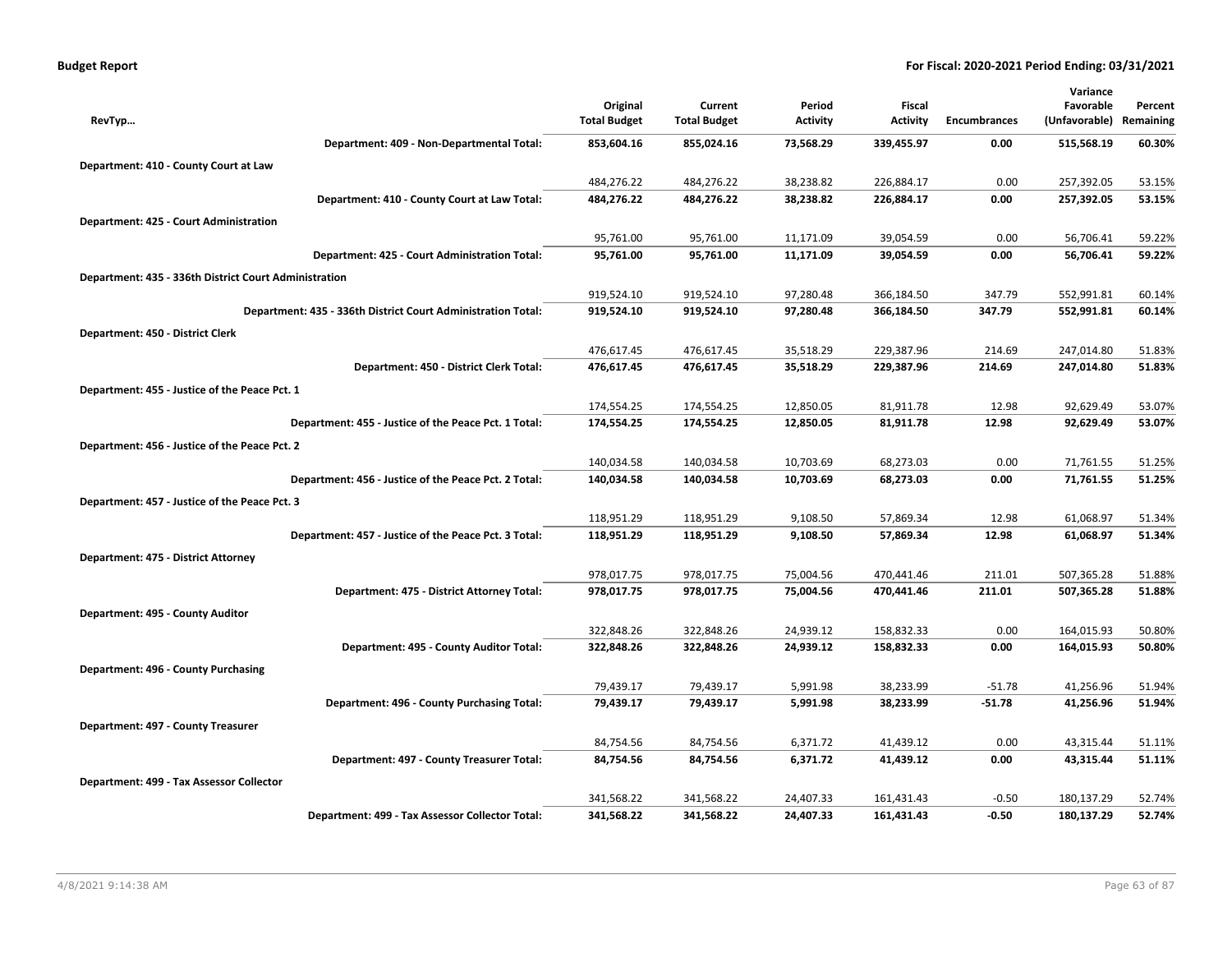| <b>Budget Report</b> |  |  |  |  |
|----------------------|--|--|--|--|
|----------------------|--|--|--|--|

|                                                      |                     |                     |                 |                 |                     | Variance      |           |
|------------------------------------------------------|---------------------|---------------------|-----------------|-----------------|---------------------|---------------|-----------|
|                                                      | Original            | Current             | Period          | Fiscal          |                     | Favorable     | Percent   |
| RevTyp                                               | <b>Total Budget</b> | <b>Total Budget</b> | <b>Activity</b> | <b>Activity</b> | <b>Encumbrances</b> | (Unfavorable) | Remaining |
| Department: 503 - Computer/IT Dept.                  |                     |                     |                 |                 |                     |               |           |
|                                                      | 119,946.73          | 119,946.73          | 7,040.19        | 40,445.45       | 0.00                | 79,501.28     | 66.28%    |
| Department: 503 - Computer/IT Dept. Total:           | 119,946.73          | 119,946.73          | 7,040.19        | 40,445.45       | 0.00                | 79,501.28     | 66.28%    |
| Department: 509 - Contingency                        |                     |                     |                 |                 |                     |               |           |
|                                                      | 279,000.00          | 244,599.33          | 0.00            | 0.00            | 0.00                | 244,599.33    | 100.00%   |
| Department: 509 - Contingency Total:                 | 279,000.00          | 244,599.33          | 0.00            | 0.00            | 0.00                | 244,599.33    | 100.00%   |
| Department: 510 - Courthouse                         |                     |                     |                 |                 |                     |               |           |
|                                                      | 403,751.45          | 403,751.45          | 24,145.86       | 218,209.66      | 9,597.68            | 175,944.11    | 43.58%    |
| Department: 510 - Courthouse Total:                  | 403,751.45          | 403,751.45          | 24,145.86       | 218,209.66      | 9,597.68            | 175,944.11    | 43.58%    |
| Department: 511 - County Office Building             |                     |                     |                 |                 |                     |               |           |
|                                                      | 10,638.00           | 10,638.00           | 1,036.92        | 3,463.24        | 70.59               | 7,104.17      | 66.78%    |
| Department: 511 - County Office Building Total:      | 10,638.00           | 10,638.00           | 1,036.92        | 3,463.24        | 70.59               | 7,104.17      | 66.78%    |
| Department: 512 - Co-Op Office Building              |                     |                     |                 |                 |                     |               |           |
|                                                      | 2,170.00            | 2,170.00            | 1,470.62        | 3,578.87        | 12.98               | $-1,421.85$   | -65.52%   |
| Department: 512 - Co-Op Office Building Total:       | 2,170.00            | 2,170.00            | 1,470.62        | 3,578.87        | 12.98               | $-1,421.85$   | $-65.52%$ |
| Department: 513 - Courthouse South Annex             |                     |                     |                 |                 |                     |               |           |
|                                                      | 21,555.00           | 21,555.00           | 2,984.62        | 7,156.44        | 112.30              | 14,286.26     | 66.28%    |
| Department: 513 - Courthouse South Annex Total:      | 21,555.00           | 21,555.00           | 2,984.62        | 7,156.44        | 112.30              | 14,286.26     | 66.28%    |
| Department: 514 - City Hall Annex                    |                     |                     |                 |                 |                     |               |           |
|                                                      | 800.00              | 800.00              | 165.38          | 496.14          | 0.00                | 303.86        | 37.98%    |
| Department: 514 - City Hall Annex Total:             | 800.00              | 800.00              | 165.38          | 496.14          | 0.00                | 303.86        | 37.98%    |
| Department: 515 - Windom County Building             |                     |                     |                 |                 |                     |               |           |
|                                                      | 11,200.00           | 11,200.00           | 813.73          | 2,831.38        | 0.00                | 8,368.62      | 74.72%    |
| Department: 515 - Windom County Building Total:      | 11,200.00           | 11,200.00           | 813.73          | 2,831.38        | 0.00                | 8,368.62      | 74.72%    |
| Department: 516 - Agrilife Extension Building        |                     |                     |                 |                 |                     |               |           |
|                                                      | 8,413.00            | 8,413.00            | 1,333.62        | 3,663.13        | 70.59               | 4,679.28      | 55.62%    |
| Department: 516 - Agrilife Extension Building Total: | 8,413.00            | 8,413.00            | 1,333.62        | 3,663.13        | 70.59               | 4,679.28      | 55.62%    |
| <b>Department: 518 - County Offices Relocation</b>   |                     |                     |                 |                 |                     |               |           |
|                                                      | 235,250.00          | 235,250.00          | 15,368.83       | 96,701.90       | 84.66               | 138,463.44    | 58.86%    |
| Department: 518 - County Offices Relocation Total:   | 235,250.00          | 235,250.00          | 15,368.83       | 96,701.90       | 84.66               | 138,463.44    | 58.86%    |
| Department: 520 - Lake Fannin                        |                     |                     |                 |                 |                     |               |           |
|                                                      | 5,000.00            | 5,000.00            | 0.00            | 5,000.00        | 0.00                | 0.00          | 0.00%     |
| Department: 520 - Lake Fannin Total:                 | 5,000.00            | 5,000.00            | 0.00            | 5,000.00        | 0.00                | 0.00          | 0.00%     |
|                                                      |                     |                     |                 |                 |                     |               |           |
| Department: 540 - Ambulance Service                  | 749,600.00          | 749,600.00          | 62,690.27       | 371,929.73      | 0.00                | 377,670.27    | 50.38%    |
| Department: 540 - Ambulance Service Total:           | 749,600.00          | 749,600.00          | 62,690.27       | 371,929.73      | 0.00                | 377,670.27    | 50.38%    |
|                                                      |                     |                     |                 |                 |                     |               |           |
| Department: 543 - Fire Protection                    |                     |                     |                 |                 |                     |               |           |
|                                                      | 132,020.00          | 132,320.00          | 250.00          | 66,046.78       | 0.00                | 66,273.22     | 50.09%    |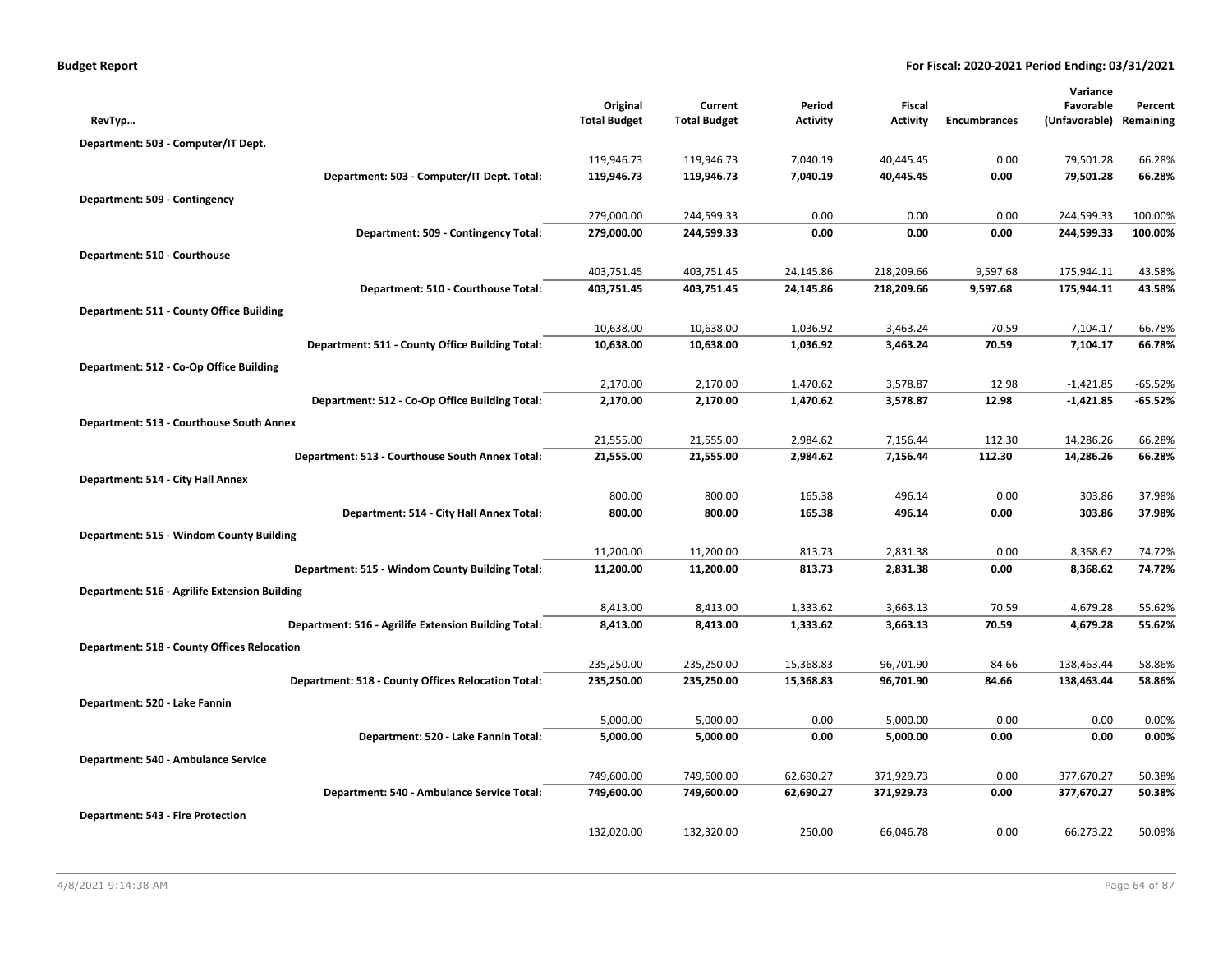| <b>Budget Report</b> |
|----------------------|
|----------------------|

|                                             |                                                    |                     |                     |                 |                 |                     | Variance      |           |
|---------------------------------------------|----------------------------------------------------|---------------------|---------------------|-----------------|-----------------|---------------------|---------------|-----------|
|                                             |                                                    | Original            | Current             | Period          | Fiscal          |                     | Favorable     | Percent   |
| RevTyp                                      |                                                    | <b>Total Budget</b> | <b>Total Budget</b> | <b>Activity</b> | <b>Activity</b> | <b>Encumbrances</b> | (Unfavorable) | Remaining |
|                                             | Department: 543 - Fire Protection Total:           | 132,020.00          | 132,320.00          | 250.00          | 66,046.78       | 0.00                | 66,273.22     | 50.09%    |
| Department: 551 - Constable Pct.1           |                                                    |                     |                     |                 |                 |                     |               |           |
|                                             |                                                    | 52,658.80           | 52,658.80           | 3,953.62        | 25,590.00       | 0.00                | 27,068.80     | 51.40%    |
|                                             | Department: 551 - Constable Pct.1 Total:           | 52,658.80           | 52,658.80           | 3,953.62        | 25,590.00       | 0.00                | 27,068.80     | 51.40%    |
| Department: 552 - Constable Pct.2           |                                                    |                     |                     |                 |                 |                     |               |           |
|                                             |                                                    | 36,244.89           | 36,244.89           | 2,545.02        | 17,061.48       | 0.00                | 19,183.41     | 52.93%    |
|                                             | Department: 552 - Constable Pct.2 Total:           | 36,244.89           | 36,244.89           | 2,545.02        | 17,061.48       | 0.00                | 19,183.41     | 52.93%    |
| Department: 553 - Constable Pct.3           |                                                    |                     |                     |                 |                 |                     |               |           |
|                                             |                                                    | 35,308.24           | 35,308.24           | 2,619.64        | 17,111.12       | 0.00                | 18,197.12     | 51.54%    |
|                                             | Department: 553 - Constable Pct.3 Total:           | 35,308.24           | 35,308.24           | 2,619.64        | 17,111.12       | 0.00                | 18,197.12     | 51.54%    |
| Department: 555 - Animal Control Officer    |                                                    |                     |                     |                 |                 |                     |               |           |
|                                             |                                                    | 3,000.00            | 3,000.00            | 0.00            | 807.68          | 0.00                | 2,192.32      | 73.08%    |
|                                             | Department: 555 - Animal Control Officer Total:    | 3,000.00            | 3,000.00            | 0.00            | 807.68          | 0.00                | 2,192.32      | 73.08%    |
| Department: 559 - Texas VINE Program        |                                                    |                     |                     |                 |                 |                     |               |           |
|                                             |                                                    | 18,571.12           | 18,571.12           | 4,642.78        | 9,285.56        | 0.00                | 9,285.56      | 50.00%    |
|                                             | Department: 559 - Texas VINE Program Total:        | 18,571.12           | 18,571.12           | 4,642.78        | 9,285.56        | 0.00                | 9,285.56      | 50.00%    |
| Department: 560 - County Sheriff            |                                                    |                     |                     |                 |                 |                     |               |           |
|                                             |                                                    | 2,402,920.51        | 2,421,209.13        | 169,186.62      | 1,093,135.54    | 59,811.83           | 1,268,261.76  | 52.38%    |
|                                             | Department: 560 - County Sheriff Total:            | 2,402,920.51        | 2,421,209.13        | 169,186.62      | 1,093,135.54    | 59,811.83           | 1,268,261.76  | 52.38%    |
| <b>Department: 565 - Jail Operations</b>    |                                                    |                     |                     |                 |                 |                     |               |           |
|                                             |                                                    | 2,751,580.00        | 2,751,580.00        | 178,659.46      | 979,432.27      | 0.00                | 1,772,147.73  | 64.40%    |
|                                             | Department: 565 - Jail Operations Total:           | 2,751,580.00        | 2,751,580.00        | 178,659.46      | 979,432.27      | 0.00                | 1,772,147.73  | 64.40%    |
| Department: 573 - Bond Supervision          |                                                    |                     |                     |                 |                 |                     |               |           |
|                                             |                                                    | 71,631.80           | 71,631.80           | 4,874.19        | 29,974.29       | 1,380.00            | 40,277.51     | 56.23%    |
|                                             | Department: 573 - Bond Supervision Total:          | 71,631.80           | 71,631.80           | 4,874.19        | 29,974.29       | 1,380.00            | 40,277.51     | 56.23%    |
| Department: 575 - Juvenile Probation        |                                                    |                     |                     |                 |                 |                     |               |           |
|                                             |                                                    | 170,000.00          | 170,000.00          | 34.51           | 170,179.48      | 0.00                | $-179.48$     | $-0.11%$  |
|                                             | Department: 575 - Juvenile Probation Total:        | 170,000.00          | 170,000.00          | 34.51           | 170,179.48      | 0.00                | $-179.48$     | $-0.11%$  |
| Department: 590 - Environmental Development |                                                    |                     |                     |                 |                 |                     |               |           |
|                                             |                                                    | 139,649.81          | 139,649.81          | 10,430.92       | 60,014.70       | 0.00                | 79,635.11     | 57.02%    |
|                                             | Department: 590 - Environmental Development Total: | 139,649.81          | 139,649.81          | 10,430.92       | 60,014.70       | 0.00                | 79,635.11     | 57.02%    |
| Department: 591 - Development Services      |                                                    |                     |                     |                 |                 |                     |               |           |
|                                             |                                                    | 60,163.59           | 60,163.59           | 3,798.01        | 27,823.50       | 143.88              | 32,196.21     | 53.51%    |
|                                             | Department: 591 - Development Services Total:      | 60,163.59           | 60,163.59           | 3,798.01        | 27,823.50       | 143.88              | 32,196.21     | 53.51%    |
| <b>Department: 640 - County Services</b>    |                                                    |                     |                     |                 |                 |                     |               |           |
|                                             |                                                    | 57,025.00           | 57,025.00           | 2,756.82        | 39,838.98       | 0.00                | 17,186.02     | 30.14%    |
|                                             | Department: 640 - County Services Total:           | 57,025.00           | 57,025.00           | 2,756.82        | 39,838.98       | 0.00                | 17,186.02     | 30.14%    |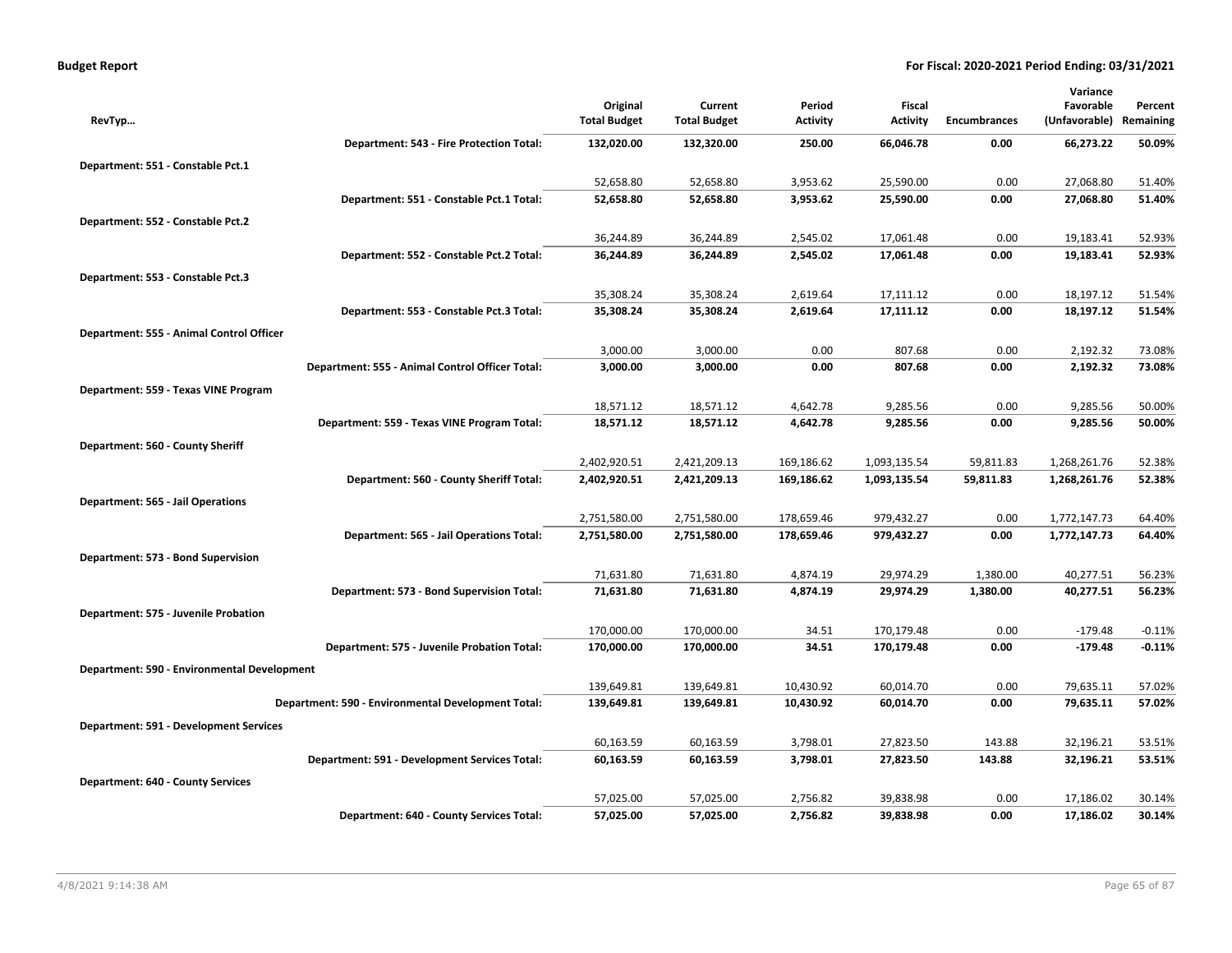|                                                    |                                                           |                                 |                                |                    |                                  |                     | Variance                   |                      |
|----------------------------------------------------|-----------------------------------------------------------|---------------------------------|--------------------------------|--------------------|----------------------------------|---------------------|----------------------------|----------------------|
| RevTyp                                             |                                                           | Original<br><b>Total Budget</b> | Current<br><b>Total Budget</b> | Period<br>Activity | <b>Fiscal</b><br><b>Activity</b> | <b>Encumbrances</b> | Favorable<br>(Unfavorable) | Percent<br>Remaining |
|                                                    |                                                           |                                 |                                |                    |                                  |                     |                            |                      |
| Department: 641 - Health Officer                   |                                                           |                                 |                                |                    |                                  |                     |                            |                      |
|                                                    |                                                           | 2,400.00                        | 2,400.00                       | 200.00             | 1,200.00                         | 0.00                | 1,200.00                   | 50.00%               |
|                                                    | Department: 641 - Health Officer Total:                   | 2,400.00                        | 2,400.00                       | 200.00             | 1,200.00                         | 0.00                | 1,200.00                   | 50.00%               |
| Department: 645 - Indigent Health Care             |                                                           |                                 |                                |                    |                                  |                     |                            |                      |
|                                                    |                                                           | 189,386.82                      | 189,386.82                     | 36,276.95          | 129,334.69                       | 0.00                | 60,052.13                  | 31.71%               |
|                                                    | Department: 645 - Indigent Health Care Total:             | 189,386.82                      | 189,386.82                     | 36,276.95          | 129,334.69                       | 0.00                | 60,052.13                  | 31.71%               |
| Department: 665 - County Agents                    |                                                           |                                 |                                |                    |                                  |                     |                            |                      |
|                                                    |                                                           | 115,384.39                      | 115,384.39                     | 7,783.79           | 45,950.57                        | 83.97               | 69,349.85                  | 60.10%               |
|                                                    | Department: 665 - County Agents Total:                    | 115,384.39                      | 115,384.39                     | 7,783.79           | 45,950.57                        | 83.97               | 69,349.85                  | 60.10%               |
| <b>Department: 696 - Donations and Allocations</b> |                                                           |                                 |                                |                    |                                  |                     |                            |                      |
|                                                    |                                                           | 3,000.00                        | 3,000.00                       | 0.00               | 0.00                             | 0.00                | 3,000.00                   | 100.00%              |
|                                                    | <b>Department: 696 - Donations and Allocations Total:</b> | 3,000.00                        | 3,000.00                       | 0.00               | 0.00                             | 0.00                | 3,000.00                   | 100.00%              |
|                                                    | <b>Expense Total:</b>                                     | 13,903,281.52                   | 13,923,290.14                  | 1,056,032.44       | 6,182,924.61                     | 72,354.65           | 7,668,010.88               | 55.07%               |
|                                                    | Fund: 100 - General Surplus (Deficit):                    | 0.00                            | 0.00                           | $-523,623.53$      | 4,966,617.75                     | $-72,354.65$        | 4,894,263.10               | 0.00%                |
| Fund: 110 - Courthouse Security                    |                                                           |                                 |                                |                    |                                  |                     |                            |                      |
| Revenue                                            |                                                           |                                 |                                |                    |                                  |                     |                            |                      |
| 300 - CASH                                         |                                                           | 26,650.00                       | 55,064.66                      | 0.00               | 0.00                             | 0.00                | $-55,064.66$               | 100.00%              |
| 340 - FEES OF OFFICE                               |                                                           | 8,300.00                        | 8,300.00                       | 0.00               | 3,041.35                         | 0.00                | $-5,258.65$                | 63.36%               |
| 360 - INTEREST EARNINGS                            |                                                           | 50.00                           | 50.00                          | 0.00               | 0.00                             | 0.00                | $-50.00$                   | 100.00%              |
|                                                    | <b>Revenue Surplus (Deficit):</b>                         | 35,000.00                       | 63,414.66                      | 0.00               | 3,041.35                         | 0.00                | $-60,373.31$               | 95.20%               |
| <b>Expense</b>                                     |                                                           |                                 |                                |                    |                                  |                     |                            |                      |
| Department: 541 - Courthouse Security Part-Time    |                                                           |                                 |                                |                    |                                  |                     |                            |                      |
|                                                    |                                                           | 35,000.00                       | 35,000.00                      | 0.00               | 0.00                             | 0.00                | 35,000.00                  | 100.00%              |
|                                                    | Department: 541 - Courthouse Security Part-Time Total:    | 35,000.00                       | 35,000.00                      | 0.00               | 0.00                             | 0.00                | 35,000.00                  | 100.00%              |
| Department: 542 - Security Equipment               |                                                           |                                 |                                |                    |                                  |                     |                            |                      |
|                                                    |                                                           | 0.00                            | 28,414.66                      | 28,414.85          | 28,414.85                        | 0.00                | $-0.19$                    | 0.00%                |
|                                                    | Department: 542 - Security Equipment Total:               | 0.00                            | 28,414.66                      | 28,414.85          | 28,414.85                        | 0.00                | $-0.19$                    | 0.00%                |
|                                                    | <b>Expense Total:</b>                                     | 35,000.00                       | 63,414.66                      | 28,414.85          | 28,414.85                        | 0.00                | 34,999.81                  | 55.19%               |
|                                                    | Fund: 110 - Courthouse Security Surplus (Deficit):        | 0.00                            | 0.00                           | $-28,414.85$       | $-25,373.50$                     | 0.00                | $-25,373.50$               | 0.00%                |
| Fund: 111 - Justice Court Building Security        |                                                           |                                 |                                |                    |                                  |                     |                            |                      |
| Revenue                                            |                                                           |                                 |                                |                    |                                  |                     |                            |                      |
| 300 - CASH                                         |                                                           | 3,650.00                        | 3,650.00                       | 0.00               | 0.00                             | 0.00                | $-3,650.00$                | 100.00%              |
| 370 - MISCELLANEOUS                                |                                                           | 850.00                          | 850.00                         | 0.00               | 915.92                           | 0.00                | 65.92                      | $-7.76%$             |
|                                                    | <b>Revenue Surplus (Deficit):</b>                         | 4,500.00                        | 4,500.00                       | 0.00               | 915.92                           | 0.00                | $-3,584.08$                | 79.65%               |
| Expense                                            |                                                           |                                 |                                |                    |                                  |                     |                            |                      |
| Department: 454 - Justice Ct Bldg Expense          |                                                           |                                 |                                |                    |                                  |                     |                            |                      |
|                                                    |                                                           | 4,500.00                        | 4,500.00                       | 0.00               | 0.00                             | 0.00                | 4,500.00                   | 100.00%              |
|                                                    |                                                           |                                 |                                |                    |                                  |                     |                            |                      |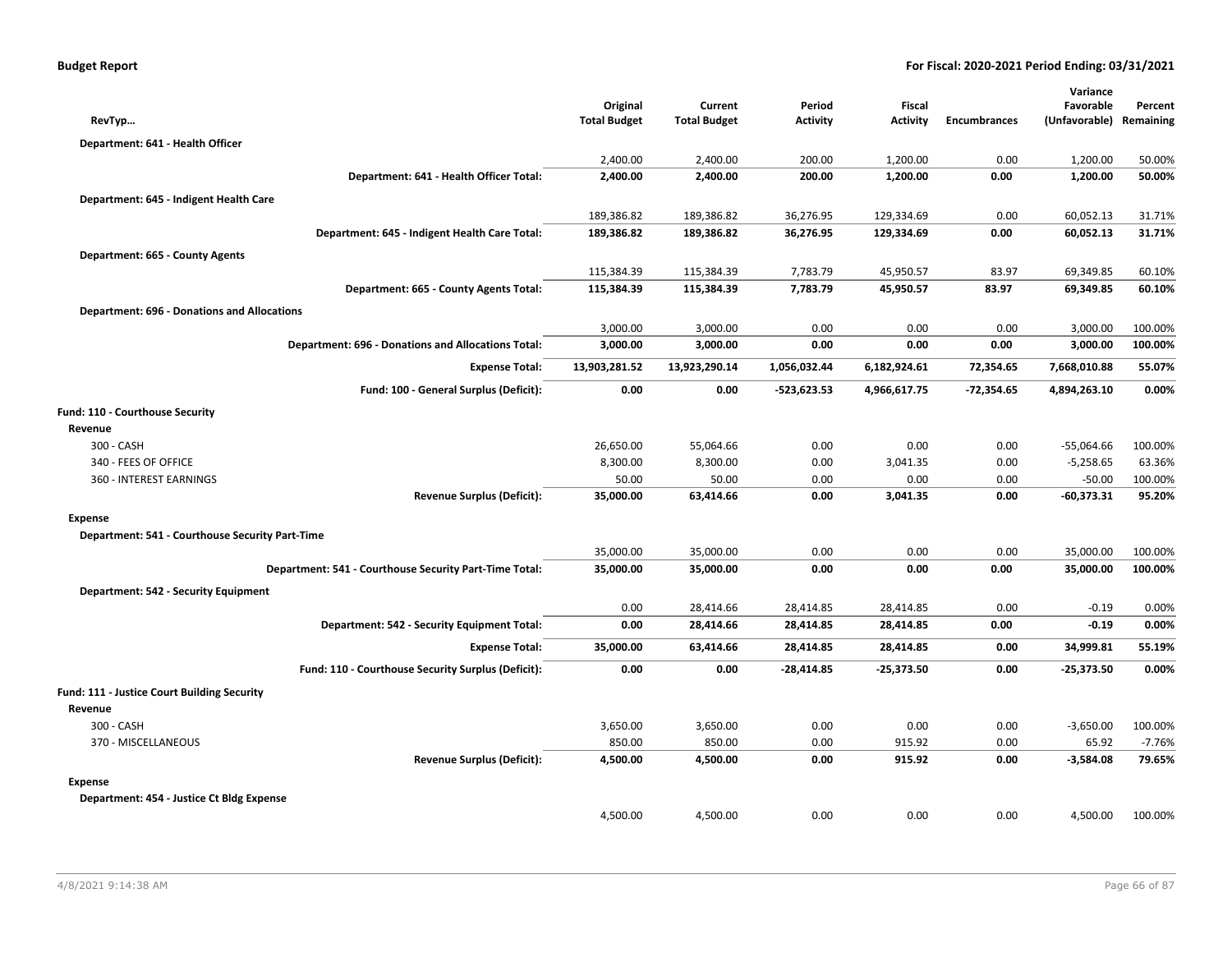| RevTyp                                              |                                                                | Original<br><b>Total Budget</b> | Current<br><b>Total Budget</b> | Period<br>Activity | <b>Fiscal</b><br><b>Activity</b> | <b>Encumbrances</b> | Variance<br>Favorable<br>(Unfavorable) | Percent<br>Remaining |
|-----------------------------------------------------|----------------------------------------------------------------|---------------------------------|--------------------------------|--------------------|----------------------------------|---------------------|----------------------------------------|----------------------|
|                                                     | Department: 454 - Justice Ct Bldg Expense Total:               | 4,500.00                        | 4,500.00                       | 0.00               | 0.00                             | 0.00                | 4,500.00                               | 100.00%              |
|                                                     | <b>Expense Total:</b>                                          | 4,500.00                        | 4,500.00                       | 0.00               | 0.00                             | 0.00                | 4,500.00                               | 100.00%              |
|                                                     | Fund: 111 - Justice Court Building Security Surplus (Deficit): | 0.00                            | 0.00                           | 0.00               | 915.92                           | 0.00                | 915.92                                 | 0.00%                |
| Fund: 120 - County Clerk Vital Statistics           |                                                                |                                 |                                |                    |                                  |                     |                                        |                      |
| Revenue                                             |                                                                |                                 |                                |                    |                                  |                     |                                        |                      |
| 300 - CASH                                          |                                                                | 2,995.00                        | 2,995.00                       | 0.00               | 0.00                             | 0.00                | $-2,995.00$                            | 100.00%              |
| 360 - INTEREST EARNINGS                             |                                                                | 5.00                            | 5.00                           | 0.00               | 0.00                             | 0.00                | $-5.00$                                | 100.00%              |
| 370 - MISCELLANEOUS                                 |                                                                | 500.00                          | 500.00                         | 0.00               | 130.00                           | 0.00                | $-370.00$                              | 74.00%               |
|                                                     | <b>Revenue Surplus (Deficit):</b>                              | 3,500.00                        | 3,500.00                       | 0.00               | 130.00                           | 0.00                | $-3,370.00$                            | 96.29%               |
| <b>Expense</b>                                      |                                                                |                                 |                                |                    |                                  |                     |                                        |                      |
| Department: 411 - Vital Stats Expense               |                                                                |                                 |                                |                    |                                  |                     |                                        |                      |
|                                                     |                                                                | 3,500.00                        | 3,500.00                       | 0.00               | 153.00                           | 36.95               | 3,310.05                               | 94.57%               |
|                                                     | Department: 411 - Vital Stats Expense Total:                   | 3,500.00                        | 3,500.00                       | 0.00               | 153.00                           | 36.95               | 3,310.05                               | 94.57%               |
|                                                     | <b>Expense Total:</b>                                          | 3,500.00                        | 3,500.00                       | 0.00               | 153.00                           | 36.95               | 3,310.05                               | 94.57%               |
|                                                     | Fund: 120 - County Clerk Vital Statistics Surplus (Deficit):   | 0.00                            | 0.00                           | 0.00               | $-23.00$                         | $-36.95$            | $-59.95$                               | 0.00%                |
| <b>Fund: 121 - County Clerk Records Management</b>  |                                                                |                                 |                                |                    |                                  |                     |                                        |                      |
| Revenue                                             |                                                                |                                 |                                |                    |                                  |                     |                                        |                      |
| 300 - CASH                                          |                                                                | 38,139.08                       | 38,139.08                      | 0.00               | 0.00                             | 0.00                | $-38,139.08$                           | 100.00%              |
| 360 - INTEREST EARNINGS                             |                                                                | 50.00                           | 50.00                          | 0.00               | 0.00                             | 0.00                | $-50.00$                               | 100.00%              |
| 370 - MISCELLANEOUS                                 |                                                                | 57,500.00                       | 57,500.00                      | 3,960.50           | 18,883.47                        | 0.00                | $-38,616.53$                           | 67.16%               |
|                                                     | <b>Revenue Surplus (Deficit):</b>                              | 95,689.08                       | 95,689.08                      | 3,960.50           | 18,883.47                        | 0.00                | -76,805.61                             | 80.27%               |
| Expense                                             |                                                                |                                 |                                |                    |                                  |                     |                                        |                      |
| Department: 402 - Co.Clerk Records Mgt. Exp.        |                                                                |                                 |                                |                    |                                  |                     |                                        |                      |
|                                                     |                                                                | 95,689.08                       | 95,689.08                      | 3,383.82           | 34,382.30                        | 0.00                | 61,306.78                              | 64.07%               |
|                                                     | Department: 402 - Co.Clerk Records Mgt. Exp. Total:            | 95,689.08                       | 95,689.08                      | 3,383.82           | 34,382.30                        | 0.00                | 61,306.78                              | 64.07%               |
|                                                     | <b>Expense Total:</b>                                          | 95,689.08                       | 95,689.08                      | 3,383.82           | 34,382.30                        | 0.00                | 61,306.78                              | 64.07%               |
|                                                     | Fund: 121 - County Clerk Records Management Surplus (Deficit): | 0.00                            | 0.00                           | 576.68             | $-15,498.83$                     | 0.00                | $-15,498.83$                           | 0.00%                |
| Fund: 122 - Chapter 19 Funds                        |                                                                |                                 |                                |                    |                                  |                     |                                        |                      |
| Revenue                                             |                                                                |                                 |                                |                    |                                  |                     |                                        |                      |
| 330 - GRANTS                                        |                                                                | 1,205.96                        | 1,205.96                       | 0.00               | 0.00                             | 0.00                | $-1,205.96$                            | 100.00%              |
|                                                     | <b>Revenue Surplus (Deficit):</b>                              | 1,205.96                        | 1,205.96                       | 0.00               | 0.00                             | 0.00                | $-1,205.96$                            | 100.00%              |
| Expense                                             |                                                                |                                 |                                |                    |                                  |                     |                                        |                      |
| Department: 403 - County Clerk                      |                                                                |                                 |                                |                    |                                  |                     |                                        |                      |
|                                                     |                                                                | 1,205.96                        | 1,205.96                       | 0.00               | 0.00                             | 0.00                | 1,205.96                               | 100.00%              |
|                                                     | Department: 403 - County Clerk Total:                          | 1,205.96                        | 1,205.96                       | 0.00               | 0.00                             | 0.00                | 1,205.96                               | 100.00%              |
| Department: 478 - HAVA CARES Act Coronavirus Relief |                                                                |                                 |                                |                    |                                  |                     |                                        |                      |
|                                                     |                                                                | 0.00                            | 0.00                           | 0.00               | 17,370.07                        | 0.00                | $-17,370.07$                           | 0.00%                |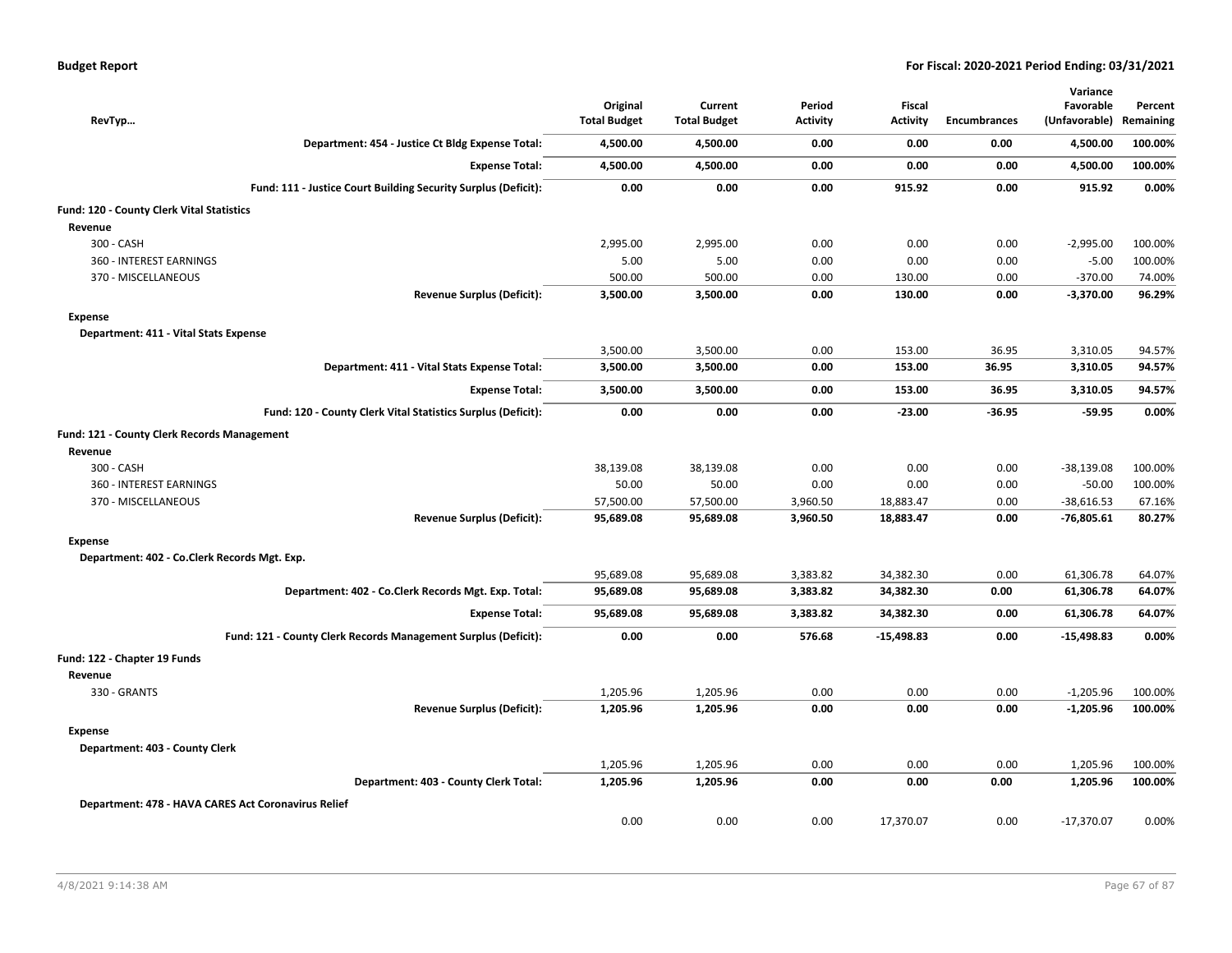| RevTyp                                                                 | Original<br><b>Total Budget</b> | Current<br><b>Total Budget</b> | Period<br><b>Activity</b> | Fiscal<br><b>Activity</b> | <b>Encumbrances</b> | Variance<br>Favorable<br>(Unfavorable) Remaining | Percent               |
|------------------------------------------------------------------------|---------------------------------|--------------------------------|---------------------------|---------------------------|---------------------|--------------------------------------------------|-----------------------|
| Department: 478 - HAVA CARES Act Coronavirus Relief Total:             | 0.00                            | 0.00                           | 0.00                      | 17,370.07                 | 0.00                | -17,370.07                                       | 0.00%                 |
| <b>Expense Total:</b>                                                  | 1,205.96                        | 1,205.96                       | 0.00                      | 17,370.07                 | 0.00                |                                                  | -16,164.11 -1,340.35% |
| Fund: 122 - Chapter 19 Funds Surplus (Deficit):                        | 0.00                            | 0.00                           | 0.00                      | $-17,370.07$              | 0.00                | $-17,370.07$                                     | 0.00%                 |
| Fund: 123 - Election Equipment Fund                                    |                                 |                                |                           |                           |                     |                                                  |                       |
| Revenue                                                                |                                 |                                |                           |                           |                     |                                                  |                       |
| 300 - CASH                                                             | 26,000.00                       | 519,253.98                     | 0.00                      | 0.00                      | 0.00                | $-519,253.98$                                    | 100.00%               |
| 335 - PROCEEDS FROM CAPITAL LEASE                                      | 0.00                            | 0.00                           | 357,253.98                | 357,253.98                | 0.00                | 357,253.98                                       | 0.00%                 |
| 340 - FEES OF OFFICE                                                   | 4,000.00                        | 4,000.00                       | 0.00                      | 1,849.93                  | 0.00                | $-2,150.07$                                      | 53.75%                |
| <b>Revenue Surplus (Deficit):</b>                                      | 30,000.00                       | 523,253.98                     | 357,253.98                | 359,103.91                | 0.00                | $-164,150.07$                                    | 31.37%                |
| Expense                                                                |                                 |                                |                           |                           |                     |                                                  |                       |
| Department: 403 - County Clerk                                         |                                 |                                |                           |                           |                     |                                                  |                       |
|                                                                        | 30,000.00                       | 523,253.98                     | 493,253.98                | 493,253.98                | 0.00                | 30,000.00                                        | 5.73%                 |
| Department: 403 - County Clerk Total:                                  | 30,000.00                       | 523,253.98                     | 493,253.98                | 493,253.98                | 0.00                | 30,000.00                                        | 5.73%                 |
| <b>Expense Total:</b>                                                  | 30,000.00                       | 523,253.98                     | 493,253.98                | 493,253.98                | 0.00                | 30,000.00                                        | 5.73%                 |
| Fund: 123 - Election Equipment Fund Surplus (Deficit):                 | 0.00                            | 0.00                           | $-136,000.00$             | $-134,150.07$             | 0.00                | $-134,150.07$                                    | 0.00%                 |
| Fund: 125 - County Clerk Co.& Dist.CourtTechnology                     |                                 |                                |                           |                           |                     |                                                  |                       |
| Revenue                                                                |                                 |                                |                           |                           |                     |                                                  |                       |
| 370 - MISCELLANEOUS                                                    | 600.00                          | 600.00                         | 0.00                      | 34.43                     | 0.00                | $-565.57$                                        | 94.26%                |
| <b>Revenue Surplus (Deficit):</b>                                      | 600.00                          | 600.00                         | 0.00                      | 34.43                     | 0.00                | $-565.57$                                        | 94.26%                |
| Expense                                                                |                                 |                                |                           |                           |                     |                                                  |                       |
| Department: 440 - Technology Equipment                                 |                                 |                                |                           |                           |                     |                                                  |                       |
|                                                                        | 600.00                          | 600.00                         | 0.00                      | 300.00                    | 0.00                | 300.00                                           | 50.00%                |
| Department: 440 - Technology Equipment Total:                          | 600.00                          | 600.00                         | 0.00                      | 300.00                    | 0.00                | 300.00                                           | 50.00%                |
| <b>Expense Total:</b>                                                  | 600.00                          | 600.00                         | 0.00                      | 300.00                    | 0.00                | 300.00                                           | 50.00%                |
| Fund: 125 - County Clerk Co.& Dist.CourtTechnology Surplus (Deficit):  | 0.00                            | 0.00                           | 0.00                      | $-265.57$                 | 0.00                | $-265.57$                                        | 0.00%                 |
| <b>Fund: 126 - County Clerk Court Records Preservation</b>             |                                 |                                |                           |                           |                     |                                                  |                       |
| Revenue                                                                |                                 |                                |                           |                           |                     |                                                  |                       |
| 370 - MISCELLANEOUS                                                    | 0.00                            | 0.00                           | 0.00                      | 310.00                    | 0.00                | 310.00                                           | 0.00%                 |
| <b>Revenue Surplus (Deficit):</b>                                      | 0.00                            | 0.00                           | 0.00                      | 310.00                    | 0.00                | 310.00                                           | 0.00%                 |
| Fund: 126 - County Clerk Court Records Preservation Surplus (Deficit): | 0.00                            | 0.00                           | 0.00                      | 310.00                    | 0.00                | 310.00                                           | 0.00%                 |
| Fund: 127 - County Clerk Records Archive                               |                                 |                                |                           |                           |                     |                                                  |                       |
| Revenue                                                                |                                 |                                |                           |                           |                     |                                                  |                       |
| 300 - CASH                                                             | 50,000.00                       | 50,000.00                      | 0.00                      | 0.00                      | 0.00                | $-50,000.00$                                     | 100.00%               |
| 370 - MISCELLANEOUS                                                    | 90,000.00                       | 90,000.00                      | 0.00                      | 16,770.00                 | 0.00                | $-73,230.00$                                     | 81.37%                |
| <b>Revenue Surplus (Deficit):</b>                                      | 140,000.00                      | 140,000.00                     | 0.00                      | 16,770.00                 | 0.00                | $-123,230.00$                                    | 88.02%                |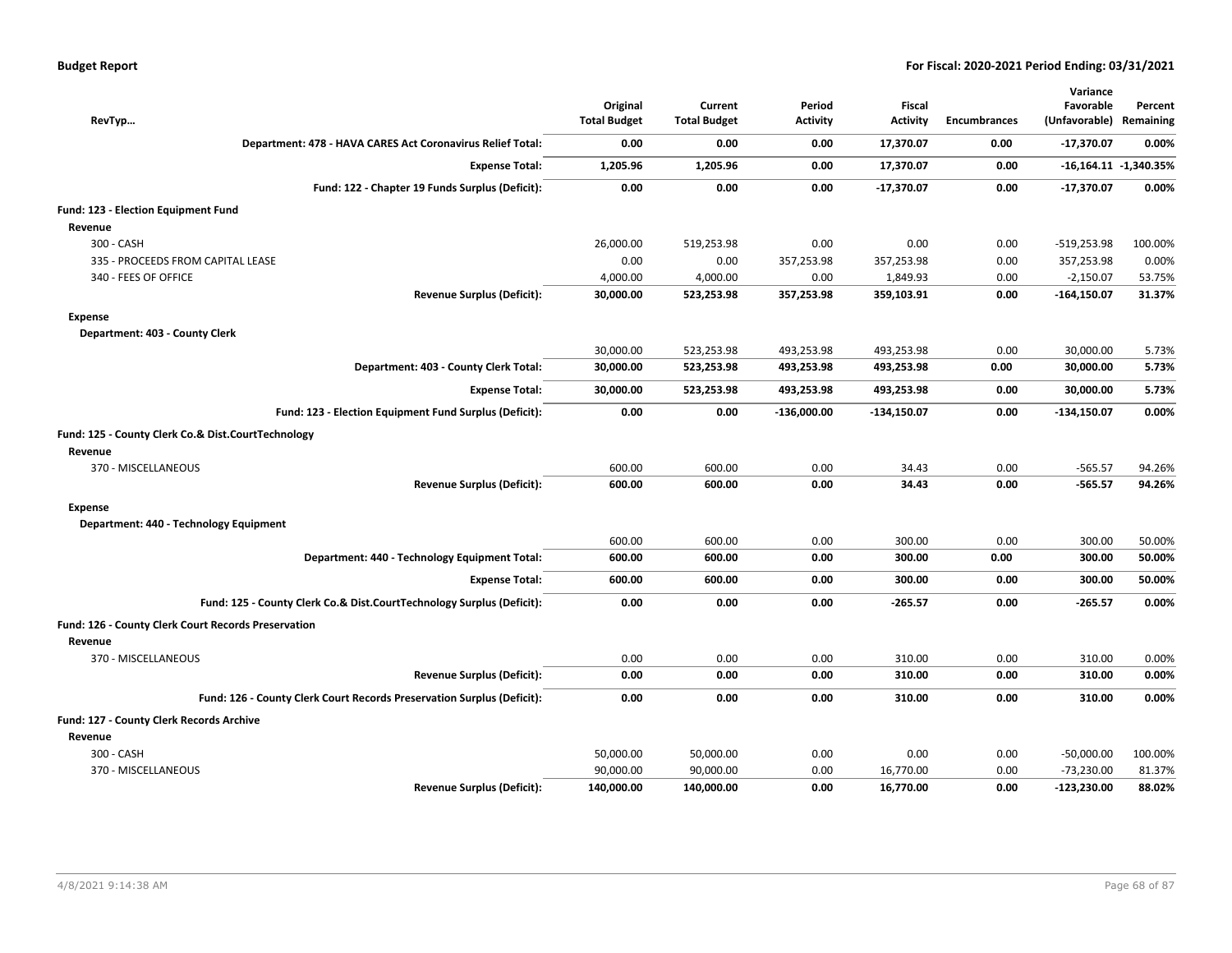| RevTyp                                                        | Original<br><b>Total Budget</b> | Current<br><b>Total Budget</b> | Period<br><b>Activity</b> | Fiscal<br><b>Activity</b> | <b>Encumbrances</b> | Variance<br>Favorable<br>(Unfavorable) | Percent<br>Remaining |
|---------------------------------------------------------------|---------------------------------|--------------------------------|---------------------------|---------------------------|---------------------|----------------------------------------|----------------------|
| <b>Expense</b>                                                |                                 |                                |                           |                           |                     |                                        |                      |
| Department: 403 - County Clerk                                |                                 |                                |                           |                           |                     |                                        |                      |
|                                                               | 140,000.00                      | 140,000.00                     | 0.00                      | 5,225.32                  | 0.00                | 134,774.68                             | 96.27%               |
| Department: 403 - County Clerk Total:                         | 140,000.00                      | 140,000.00                     | 0.00                      | 5,225.32                  | 0.00                | 134,774.68                             | 96.27%               |
| <b>Expense Total:</b>                                         | 140,000.00                      | 140,000.00                     | 0.00                      | 5,225.32                  | 0.00                | 134,774.68                             | 96.27%               |
| Fund: 127 - County Clerk Records Archive Surplus (Deficit):   | 0.00                            | 0.00                           | 0.00                      | 11,544.68                 | 0.00                | 11,544.68                              | 0.00%                |
| Fund: 130 - Bail Bond Trust Fund                              |                                 |                                |                           |                           |                     |                                        |                      |
| Revenue                                                       |                                 |                                |                           |                           |                     |                                        |                      |
| 345 - BONDS                                                   | 7,000.00                        | 7,000.00                       | 510.00                    | 2,685.00                  | 0.00                | $-4,315.00$                            | 61.64%               |
| <b>Revenue Surplus (Deficit):</b>                             | 7,000.00                        | 7,000.00                       | 510.00                    | 2,685.00                  | 0.00                | $-4,315.00$                            | 61.64%               |
| <b>Expense</b>                                                |                                 |                                |                           |                           |                     |                                        |                      |
| Department: 498 - Bail Bond Fee Expense                       |                                 |                                |                           |                           |                     |                                        |                      |
|                                                               | 7,000.00                        | 7,000.00                       | 0.00                      | 0.00                      | 0.00                | 7,000.00                               | 100.00%              |
| Department: 498 - Bail Bond Fee Expense Total:                | 7,000.00                        | 7,000.00                       | 0.00                      | 0.00                      | 0.00                | 7,000.00                               | 100.00%              |
| <b>Expense Total:</b>                                         | 7,000.00                        | 7,000.00                       | 0.00                      | 0.00                      | 0.00                | 7,000.00                               | 100.00%              |
| Fund: 130 - Bail Bond Trust Fund Surplus (Deficit):           | 0.00                            | 0.00                           | 510.00                    | 2,685.00                  | 0.00                | 2,685.00                               | 0.00%                |
| Fund: 160 - County Judge Excess Supplement                    |                                 |                                |                           |                           |                     |                                        |                      |
| Revenue                                                       |                                 |                                |                           |                           |                     |                                        |                      |
| 300 - CASH                                                    | 2,700.00                        | 2,700.00                       | 0.00                      | 0.00                      | 0.00                | $-2,700.00$                            | 100.00%              |
| <b>Revenue Surplus (Deficit):</b>                             | 2,700.00                        | 2,700.00                       | 0.00                      | 0.00                      | 0.00                | $-2,700.00$                            | 100.00%              |
| <b>Expense</b>                                                |                                 |                                |                           |                           |                     |                                        |                      |
| Department: 452 - Excess Supplement County Judge              |                                 |                                |                           |                           |                     |                                        |                      |
| Department: 452 - Excess Supplement County Judge Total:       | 2,700.00<br>2,700.00            | 2,700.00<br>2,700.00           | 0.00<br>0.00              | 42.80<br>42.80            | 0.00<br>0.00        | 2,657.20<br>2,657.20                   | 98.41%<br>98.41%     |
|                                                               |                                 |                                |                           |                           |                     |                                        |                      |
| <b>Expense Total:</b>                                         | 2,700.00                        | 2,700.00                       | 0.00                      | 42.80                     | 0.00                | 2,657.20                               | 98.41%               |
| Fund: 160 - County Judge Excess Supplement Surplus (Deficit): | 0.00                            | 0.00                           | 0.00                      | $-42.80$                  | 0.00                | $-42.80$                               | 0.00%                |
| Fund: 161 - Probate Judges Education                          |                                 |                                |                           |                           |                     |                                        |                      |
| Revenue                                                       |                                 |                                |                           |                           |                     |                                        |                      |
| 300 - CASH                                                    | 1,450.00                        | 1,450.00<br>150.00             | 0.00                      | 0.00                      | 0.00<br>0.00        | $-1,450.00$                            | 100.00%              |
| 340 - FEES OF OFFICE<br><b>Revenue Surplus (Deficit):</b>     | 150.00<br>1,600.00              | 1,600.00                       | 0.00<br>0.00              | 145.00<br>145.00          | 0.00                | $-5.00$<br>$-1,455.00$                 | 3.33%<br>90.94%      |
|                                                               |                                 |                                |                           |                           |                     |                                        |                      |
| <b>Expense</b><br>Department: 412 - Probate Judges Expense    |                                 |                                |                           |                           |                     |                                        |                      |
|                                                               | 1,600.00                        | 1,600.00                       | 0.00                      | 0.00                      | 0.00                | 1,600.00                               | 100.00%              |
| Department: 412 - Probate Judges Expense Total:               | 1,600.00                        | 1,600.00                       | 0.00                      | 0.00                      | 0.00                | 1,600.00                               | 100.00%              |
| <b>Expense Total:</b>                                         | 1,600.00                        | 1,600.00                       | 0.00                      | 0.00                      | 0.00                | 1,600.00                               | 100.00%              |
| Fund: 161 - Probate Judges Education Surplus (Deficit):       | 0.00                            | 0.00                           | 0.00                      | 145.00                    | 0.00                | 145.00                                 | 0.00%                |
|                                                               |                                 |                                |                           |                           |                     |                                        |                      |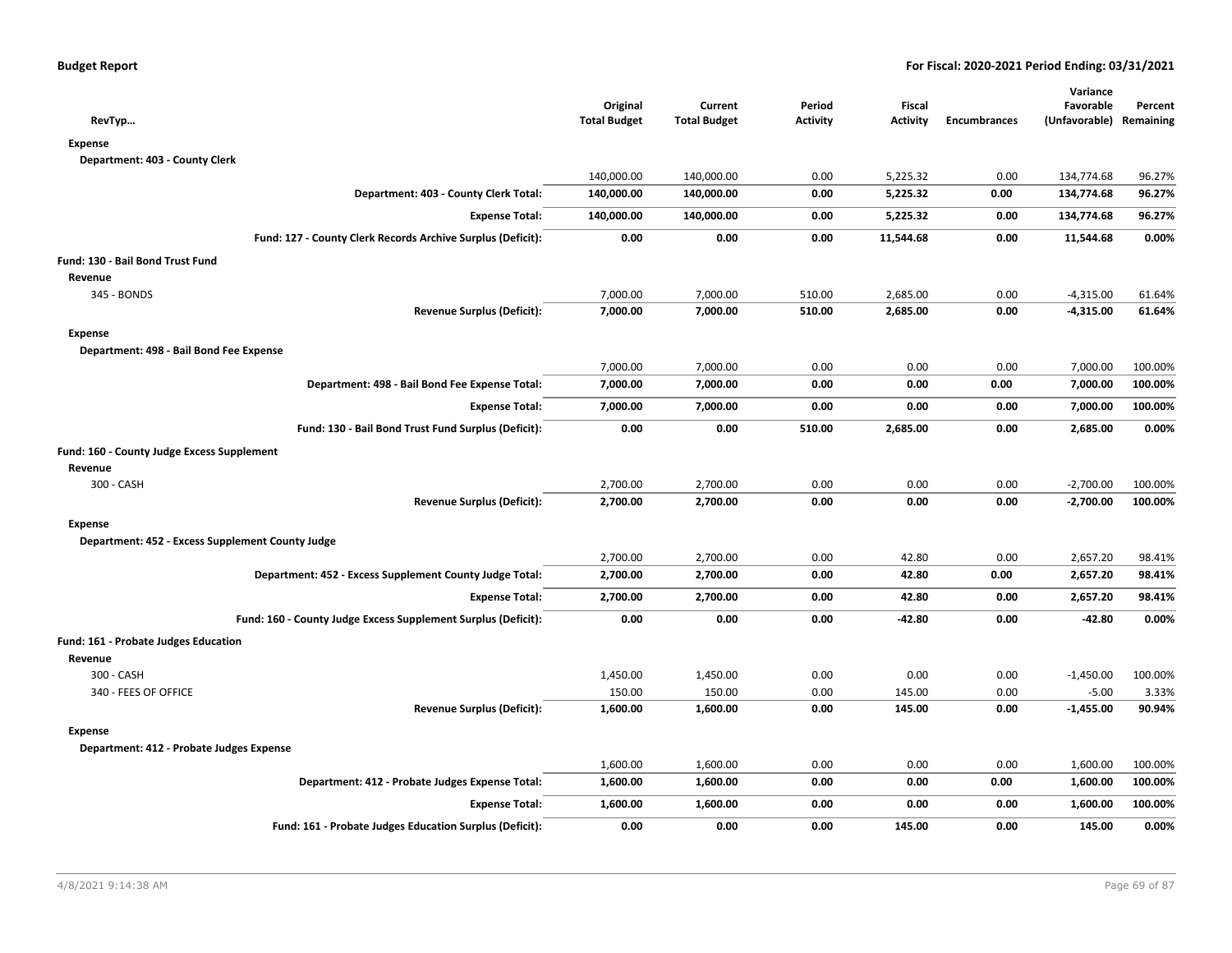|  |  |  | <b>Budget Report</b> |
|--|--|--|----------------------|
|--|--|--|----------------------|

|                                                                          |                                 |                                |                           |                    |                     | Variance                             |         |
|--------------------------------------------------------------------------|---------------------------------|--------------------------------|---------------------------|--------------------|---------------------|--------------------------------------|---------|
| RevTyp                                                                   | Original<br><b>Total Budget</b> | Current<br><b>Total Budget</b> | Period<br><b>Activity</b> | Fiscal<br>Activity | <b>Encumbrances</b> | Favorable<br>(Unfavorable) Remaining | Percent |
| Fund: 190 - District Clerk Records Management                            |                                 |                                |                           |                    |                     |                                      |         |
| Revenue                                                                  |                                 |                                |                           |                    |                     |                                      |         |
| 300 - CASH                                                               | 7,088.49                        | 7,088.49                       | 0.00                      | 0.00               | 0.00                | $-7,088.49$                          | 100.00% |
| 360 - INTEREST EARNINGS                                                  | 15.00                           | 15.00                          | 0.00                      | 0.00               | 0.00                | $-15.00$                             | 100.00% |
| 370 - MISCELLANEOUS                                                      | 2,500.00                        | 2,500.00                       | 0.00                      | 226.56             | 0.00                | $-2,273.44$                          | 90.94%  |
| <b>Revenue Surplus (Deficit):</b>                                        | 9,603.49                        | 9,603.49                       | 0.00                      | 226.56             | 0.00                | $-9,376.93$                          | 97.64%  |
| Expense                                                                  |                                 |                                |                           |                    |                     |                                      |         |
| Department: 450 - District Clerk                                         |                                 |                                |                           |                    |                     |                                      |         |
|                                                                          | 9,603.49                        | 9,603.49                       | 741.06                    | 4,866.68           | 0.00                | 4,736.81                             | 49.32%  |
| Department: 450 - District Clerk Total:                                  | 9,603.49                        | 9,603.49                       | 741.06                    | 4,866.68           | 0.00                | 4,736.81                             | 49.32%  |
| <b>Expense Total:</b>                                                    | 9,603.49                        | 9,603.49                       | 741.06                    | 4,866.68           | 0.00                | 4,736.81                             | 49.32%  |
| Fund: 190 - District Clerk Records Management Surplus (Deficit):         | 0.00                            | 0.00                           | $-741.06$                 | $-4,640.12$        | 0.00                | $-4,640.12$                          | 0.00%   |
| <b>Fund: 191 - District Court Records Archive</b>                        |                                 |                                |                           |                    |                     |                                      |         |
| Revenue                                                                  |                                 |                                |                           |                    |                     |                                      |         |
| 300 - CASH                                                               | 25,000.00                       | 25,000.00                      | 0.00                      | 0.00               | 0.00                | $-25,000.00$                         | 100.00% |
| 370 - MISCELLANEOUS                                                      | 4,000.00                        | 4,000.00                       | 0.00                      | 330.18             | 0.00                | $-3,669.82$                          | 91.75%  |
| <b>Revenue Surplus (Deficit):</b>                                        | 29,000.00                       | 29,000.00                      | 0.00                      | 330.18             | 0.00                | -28,669.82                           | 98.86%  |
| <b>Expense</b>                                                           |                                 |                                |                           |                    |                     |                                      |         |
| Department: 450 - District Clerk                                         |                                 |                                |                           |                    |                     |                                      |         |
|                                                                          | 29,000.00                       | 29,000.00                      | $-5.929.10$               | 507.75             | 0.00                | 28,492.25                            | 98.25%  |
| Department: 450 - District Clerk Total:                                  | 29,000.00                       | 29,000.00                      | $-5,929.10$               | 507.75             | 0.00                | 28,492.25                            | 98.25%  |
| <b>Expense Total:</b>                                                    | 29,000.00                       | 29,000.00                      | $-5,929.10$               | 507.75             | 0.00                | 28,492.25                            | 98.25%  |
| Fund: 191 - District Court Records Archive Surplus (Deficit):            | 0.00                            | 0.00                           | 5,929.10                  | $-177.57$          | 0.00                | $-177.57$                            | 0.00%   |
| Fund: 192 - District Clerk Co.& Dist.Court Technology                    |                                 |                                |                           |                    |                     |                                      |         |
| Revenue                                                                  |                                 |                                |                           |                    |                     |                                      |         |
| 300 - CASH                                                               | 3,000.00                        | 3,000.00                       | 0.00                      | 0.00               | 0.00                | $-3,000.00$                          | 100.00% |
| 370 - MISCELLANEOUS                                                      | 0.00                            | 0.00                           | 0.00                      | 48.67              | 0.00                | 48.67                                | 0.00%   |
| <b>Revenue Surplus (Deficit):</b>                                        | 3,000.00                        | 3,000.00                       | 0.00                      | 48.67              | 0.00                | $-2,951.33$                          | 98.38%  |
| Expense                                                                  |                                 |                                |                           |                    |                     |                                      |         |
| Department: 440 - Technology Equipment                                   |                                 |                                |                           |                    |                     |                                      |         |
|                                                                          | 3,000.00                        | 3,000.00                       | 0.00                      | 0.00               | 0.00                | 3,000.00                             | 100.00% |
| Department: 440 - Technology Equipment Total:                            | 3,000.00                        | 3,000.00                       | 0.00                      | 0.00               | 0.00                | 3,000.00                             | 100.00% |
| <b>Expense Total:</b>                                                    | 3,000.00                        | 3,000.00                       | 0.00                      | 0.00               | 0.00                | 3,000.00                             | 100.00% |
| Fund: 192 - District Clerk Co.& Dist.Court Technology Surplus (Deficit): | 0.00                            | 0.00                           | 0.00                      | 48.67              | 0.00                | 48.67                                | 0.00%   |
| <b>Fund: 193 - District Clerk Court Records Preservation</b>             |                                 |                                |                           |                    |                     |                                      |         |
| Revenue                                                                  |                                 |                                |                           |                    |                     |                                      |         |
| 300 - CASH                                                               | 35,000.00                       | 35,000.00                      | 0.00                      | 0.00               | 0.00                | $-35,000.00$                         | 100.00% |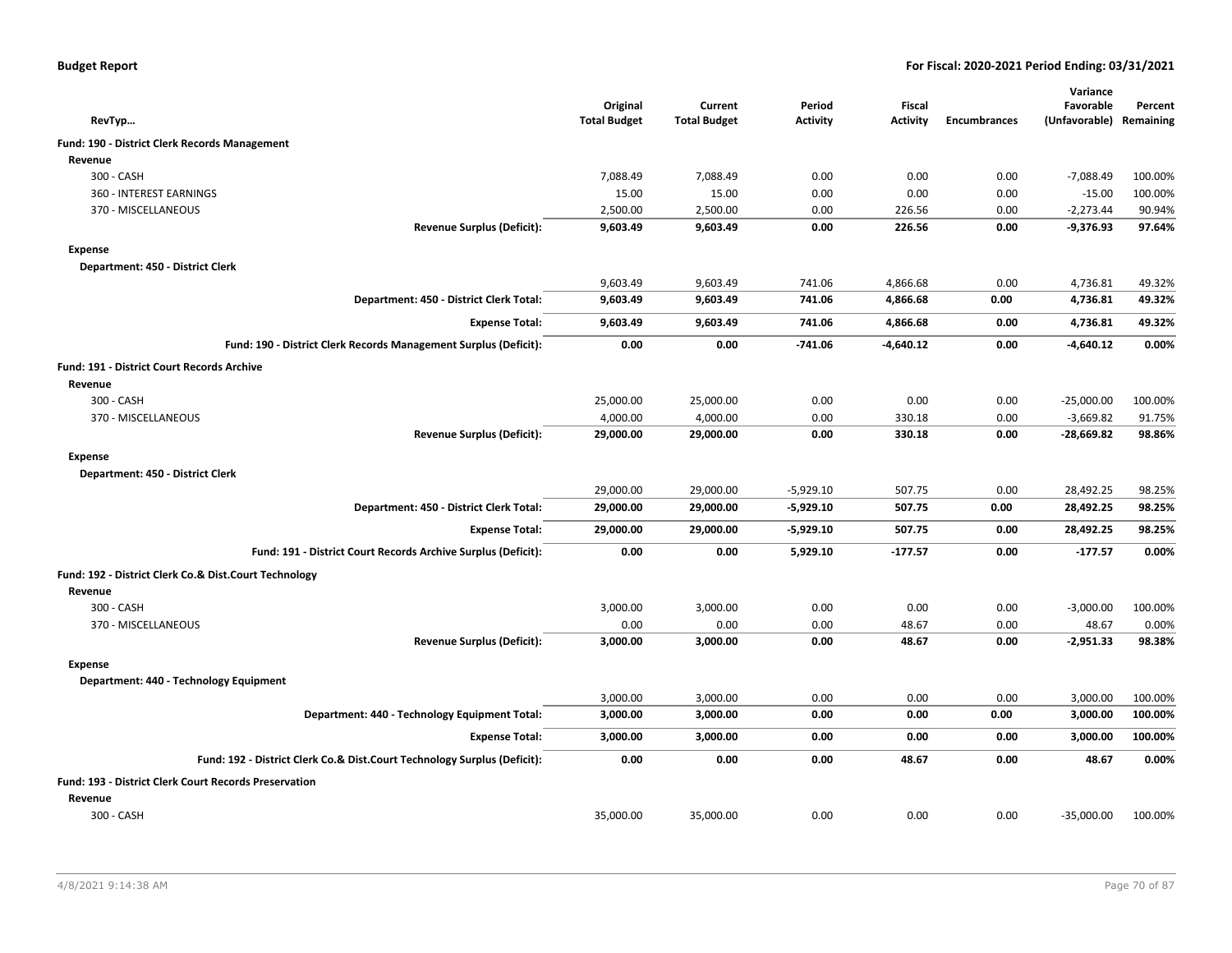| RevTyp                                                                   | Original<br><b>Total Budget</b> | Current<br><b>Total Budget</b> | Period<br>Activity | Fiscal<br><b>Activity</b> | <b>Encumbrances</b> | Variance<br>Favorable<br>(Unfavorable) Remaining | Percent |
|--------------------------------------------------------------------------|---------------------------------|--------------------------------|--------------------|---------------------------|---------------------|--------------------------------------------------|---------|
| 370 - MISCELLANEOUS                                                      | 0.00                            | 0.00                           | 0.00               | 270.35                    | 0.00                | 270.35                                           | 0.00%   |
| <b>Revenue Surplus (Deficit):</b>                                        | 35,000.00                       | 35,000.00                      | 0.00               | 270.35                    | 0.00                | $-34,729.65$                                     | 99.23%  |
| <b>Expense</b>                                                           |                                 |                                |                    |                           |                     |                                                  |         |
| Department: 545 - District Clerk Records Pres.Equip.                     |                                 |                                |                    |                           |                     |                                                  |         |
|                                                                          | 35,000.00                       | 35,000.00                      | 0.00               | 0.00                      | 0.00                | 35,000.00                                        | 100.00% |
| Department: 545 - District Clerk Records Pres. Equip. Total:             | 35,000.00                       | 35,000.00                      | 0.00               | 0.00                      | 0.00                | 35,000.00                                        | 100.00% |
| <b>Expense Total:</b>                                                    | 35,000.00                       | 35,000.00                      | 0.00               | 0.00                      | 0.00                | 35,000.00                                        | 100.00% |
| Fund: 193 - District Clerk Court Records Preservation Surplus (Deficit): | 0.00                            | 0.00                           | 0.00               | 270.35                    | 0.00                | 270.35                                           | 0.00%   |
| Fund: 200 - County Offices Records Mangement                             |                                 |                                |                    |                           |                     |                                                  |         |
| Revenue                                                                  |                                 |                                |                    |                           |                     |                                                  |         |
| 300 - CASH                                                               | 6,737.24                        | 6,737.24                       | 0.00               | 0.00                      | 0.00                | $-6,737.24$                                      | 100.00% |
| 360 - INTEREST EARNINGS                                                  | 50.00                           | 50.00                          | 0.00               | 0.00                      | 0.00                | $-50.00$                                         | 100.00% |
| 370 - MISCELLANEOUS                                                      | 15,000.00                       | 15,000.00                      | 0.00               | 8,950.79                  | 0.00                | $-6,049.21$                                      | 40.33%  |
| <b>Revenue Surplus (Deficit):</b>                                        | 21,787.24                       | 21,787.24                      | 0.00               | 8,950.79                  | 0.00                | $-12,836.45$                                     | 58.92%  |
| <b>Expense</b>                                                           |                                 |                                |                    |                           |                     |                                                  |         |
| Department: 449 - Co. Office Records Mgt.                                |                                 |                                |                    |                           |                     |                                                  |         |
|                                                                          | 10,300.00                       | 20,787.24                      | 900.77             | 5,263.08                  | 0.00                | 15,524.16                                        | 74.68%  |
| Department: 449 - Co. Office Records Mgt. Total:                         | 10,300.00                       | 20,787.24                      | 900.77             | 5,263.08                  | 0.00                | 15,524.16                                        | 74.68%  |
| Department: 999 - Undesignated Conversion                                |                                 |                                |                    |                           |                     |                                                  |         |
|                                                                          | 11,487.24                       | 1,000.00                       | 0.00               | 0.00                      | 0.00                | 1,000.00                                         | 100.00% |
| Department: 999 - Undesignated Conversion Total:                         | 11,487.24                       | 1,000.00                       | 0.00               | 0.00                      | 0.00                | 1,000.00                                         | 100.00% |
| <b>Expense Total:</b>                                                    | 21,787.24                       | 21,787.24                      | 900.77             | 5,263.08                  | 0.00                | 16,524.16                                        | 75.84%  |
| Fund: 200 - County Offices Records Mangement Surplus (Deficit):          | 0.00                            | 0.00                           | $-900.77$          | 3,687.71                  | 0.00                | 3,687.71                                         | 0.00%   |
| Fund: 210 - Road & Bridge #1                                             |                                 |                                |                    |                           |                     |                                                  |         |
| Revenue                                                                  |                                 |                                |                    |                           |                     |                                                  |         |
| 300 - CASH                                                               | 66,657.62                       | 66,657.62                      | 0.00               | 0.00                      | 0.00                | $-66,657.62$                                     | 100.00% |
| 310 - PROPERTY TAXES                                                     | 557,378.68                      | 557,378.68                     | 17,708.58          | 526,660.57                | 0.00                | $-30,718.11$                                     | 5.51%   |
| 318 - OTHER TAXES                                                        | 52,017.67                       | 52,017.67                      | 6,779.21           | 39,001.10                 | 0.00                | $-13,016.57$                                     | 25.02%  |
| 321 - FEES OF TAX COLLECTOR                                              | 140,000.00                      | 140,000.00                     | 22,798.20          | 98,852.48                 | 0.00                | $-41,147.52$                                     | 29.39%  |
| 350 - FINES                                                              | 24,500.00                       | 24,500.00                      | 0.00               | 5,949.64                  | 0.00                | $-18,550.36$                                     | 75.72%  |
| 360 - INTEREST EARNINGS                                                  | 500.00                          | 500.00                         | 0.00               | 6.65                      | 0.00                | $-493.35$                                        | 98.67%  |
| 364 - SALE OF ASSETS LAND/BUILDING                                       | 1,000.00                        | 1,000.00                       | 0.00               | 0.00                      | 0.00                | $-1,000.00$                                      | 100.00% |
| 370 - MISCELLANEOUS                                                      | 34,000.00                       | 34,000.00                      | 3,510.59           | 30,411.47                 | 0.00                | $-3,588.53$                                      | 10.55%  |
| <b>Revenue Surplus (Deficit):</b>                                        | 876,053.97                      | 876,053.97                     | 50,796.58          | 700,881.91                | 0.00                | $-175, 172.06$                                   | 20.00%  |
| Expense                                                                  |                                 |                                |                    |                           |                     |                                                  |         |
| Department: 621 - Road & Bridge 1                                        |                                 |                                |                    |                           |                     |                                                  |         |
|                                                                          | 860,096.29                      | 860,096.29                     | 77,617.13          | 330,331.81                | 0.00                | 529,764.48                                       | 61.59%  |
| Department: 621 - Road & Bridge 1 Total:                                 | 860,096.29                      | 860,096.29                     | 77,617.13          | 330,331.81                | 0.00                | 529,764.48                                       | 61.59%  |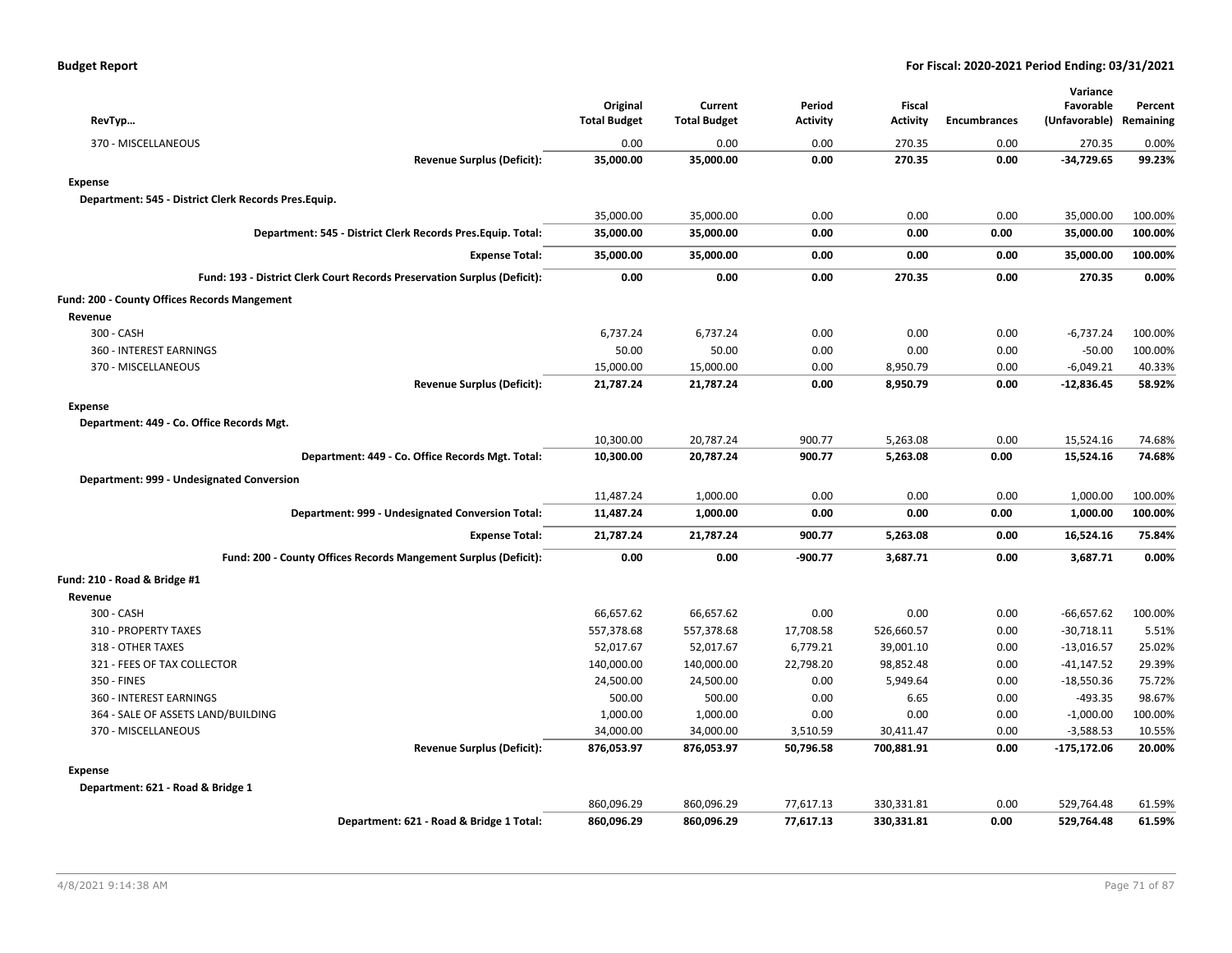| RevTyp                                            |                                                    | Original<br><b>Total Budget</b> | Current<br><b>Total Budget</b> | Period<br><b>Activity</b> | Fiscal<br>Activity | <b>Encumbrances</b> | Variance<br>Favorable<br>(Unfavorable) | Percent<br>Remaining |
|---------------------------------------------------|----------------------------------------------------|---------------------------------|--------------------------------|---------------------------|--------------------|---------------------|----------------------------------------|----------------------|
|                                                   |                                                    |                                 |                                |                           |                    |                     |                                        |                      |
| Department: 625 - Administrative Office R&B       |                                                    |                                 |                                |                           |                    |                     |                                        |                      |
|                                                   |                                                    | 15,957.68                       | 15,957.68                      | 946.42                    | 7,076.11           | 0.00                | 8,881.57                               | 55.66%               |
|                                                   | Department: 625 - Administrative Office R&B Total: | 15,957.68                       | 15,957.68                      | 946.42                    | 7,076.11           | 0.00                | 8,881.57                               | 55.66%               |
|                                                   | <b>Expense Total:</b>                              | 876,053.97                      | 876,053.97                     | 78,563.55                 | 337,407.92         | 0.00                | 538,646.05                             | 61.49%               |
|                                                   | Fund: 210 - Road & Bridge #1 Surplus (Deficit):    | 0.00                            | 0.00                           | -27,766.97                | 363,473.99         | 0.00                | 363,473.99                             | 0.00%                |
| Fund: 220 - Road & Bridge #2                      |                                                    |                                 |                                |                           |                    |                     |                                        |                      |
| Revenue                                           |                                                    |                                 |                                |                           |                    |                     |                                        |                      |
| 300 - CASH                                        |                                                    | 150,609.92                      | 150,609.92                     | 0.00                      | 0.00               | 0.00                | $-150,609.92$                          | 100.00%              |
| 310 - PROPERTY TAXES                              |                                                    | 649,623.64                      | 649,623.64                     | 20,631.70                 | 613,595.40         | 0.00                | $-36,028.24$                           | 5.55%                |
| 318 - OTHER TAXES                                 |                                                    | 64,603.02                       | 64,603.02                      | 7,894.96                  | 45,420.10          | 0.00                | $-19,182.92$                           | 29.69%               |
| 321 - FEES OF TAX COLLECTOR                       |                                                    | 167,000.00                      | 167,000.00                     | 26,556.89                 | 115,149.99         | 0.00                | $-51,850.01$                           | 31.05%               |
| 350 - FINES                                       |                                                    | 30,000.00                       | 30,000.00                      | 0.00                      | 6,930.56           | 0.00                | $-23,069.44$                           | 76.90%               |
| 360 - INTEREST EARNINGS                           |                                                    | 3,000.00                        | 3,000.00                       | 0.00                      | 94.20              | 0.00                | $-2,905.80$                            | 96.86%               |
| 364 - SALE OF ASSETS LAND/BUILDING                |                                                    | 4,000.00                        | 4,000.00                       | 0.00                      | 0.00               | 0.00                | $-4,000.00$                            | 100.00%              |
| 370 - MISCELLANEOUS                               |                                                    | 39,800.00                       | 39,800.00                      | 375.14                    | 32,516.28          | 0.00                | $-7,283.72$                            | 18.30%               |
|                                                   | <b>Revenue Surplus (Deficit):</b>                  | 1,108,636.58                    | 1,108,636.58                   | 55,458.69                 | 813,706.53         | 0.00                | $-294,930.05$                          | 26.60%               |
| <b>Expense</b>                                    |                                                    |                                 |                                |                           |                    |                     |                                        |                      |
| Department: 509 - Contingency                     |                                                    |                                 |                                |                           |                    |                     |                                        |                      |
|                                                   |                                                    | 10,000.00                       | 10,000.00                      | 0.00                      | 0.00               | 0.00                | 10,000.00                              | 100.00%              |
|                                                   | Department: 509 - Contingency Total:               | 10,000.00                       | 10,000.00                      | 0.00                      | 0.00               | 0.00                | 10,000.00                              | 100.00%              |
| Department: 622 - Road & Bridge 2                 |                                                    |                                 |                                |                           |                    |                     |                                        |                      |
|                                                   |                                                    | 1,082,678.90                    | 1,082,678.90                   | 183,092.84                | 627,152.00         | 0.00                | 455,526.90                             | 42.07%               |
|                                                   | Department: 622 - Road & Bridge 2 Total:           | 1,082,678.90                    | 1,082,678.90                   | 183,092.84                | 627,152.00         | 0.00                | 455,526.90                             | 42.07%               |
| Department: 625 - Administrative Office R&B       |                                                    |                                 |                                |                           |                    |                     |                                        |                      |
|                                                   |                                                    | 15,957.68                       | 15,957.68                      | 946.42                    | 7,076.11           | 0.00                | 8,881.57                               | 55.66%               |
|                                                   | Department: 625 - Administrative Office R&B Total: | 15,957.68                       | 15,957.68                      | 946.42                    | 7,076.11           | 0.00                | 8,881.57                               | 55.66%               |
|                                                   | <b>Expense Total:</b>                              | 1,108,636.58                    | 1,108,636.58                   | 184,039.26                | 634,228.11         | 0.00                | 474,408.47                             | 42.79%               |
|                                                   | Fund: 220 - Road & Bridge #2 Surplus (Deficit):    | 0.00                            | 0.00                           | $-128,580.57$             | 179,478.42         | 0.00                | 179,478.42                             | 0.00%                |
| Fund: 221 - Raw Water Pipeline Road and Bridge #2 |                                                    |                                 |                                |                           |                    |                     |                                        |                      |
| Revenue                                           |                                                    |                                 |                                |                           |                    |                     |                                        |                      |
| 325 - RAW WATER PIPELINE                          |                                                    | 0.00                            | 12,000.00                      | 0.00                      | 12,000.00          | 0.00                | 0.00                                   | 0.00%                |
|                                                   | <b>Revenue Surplus (Deficit):</b>                  | 0.00                            | 12,000.00                      | 0.00                      | 12,000.00          | 0.00                | 0.00                                   | 0.00%                |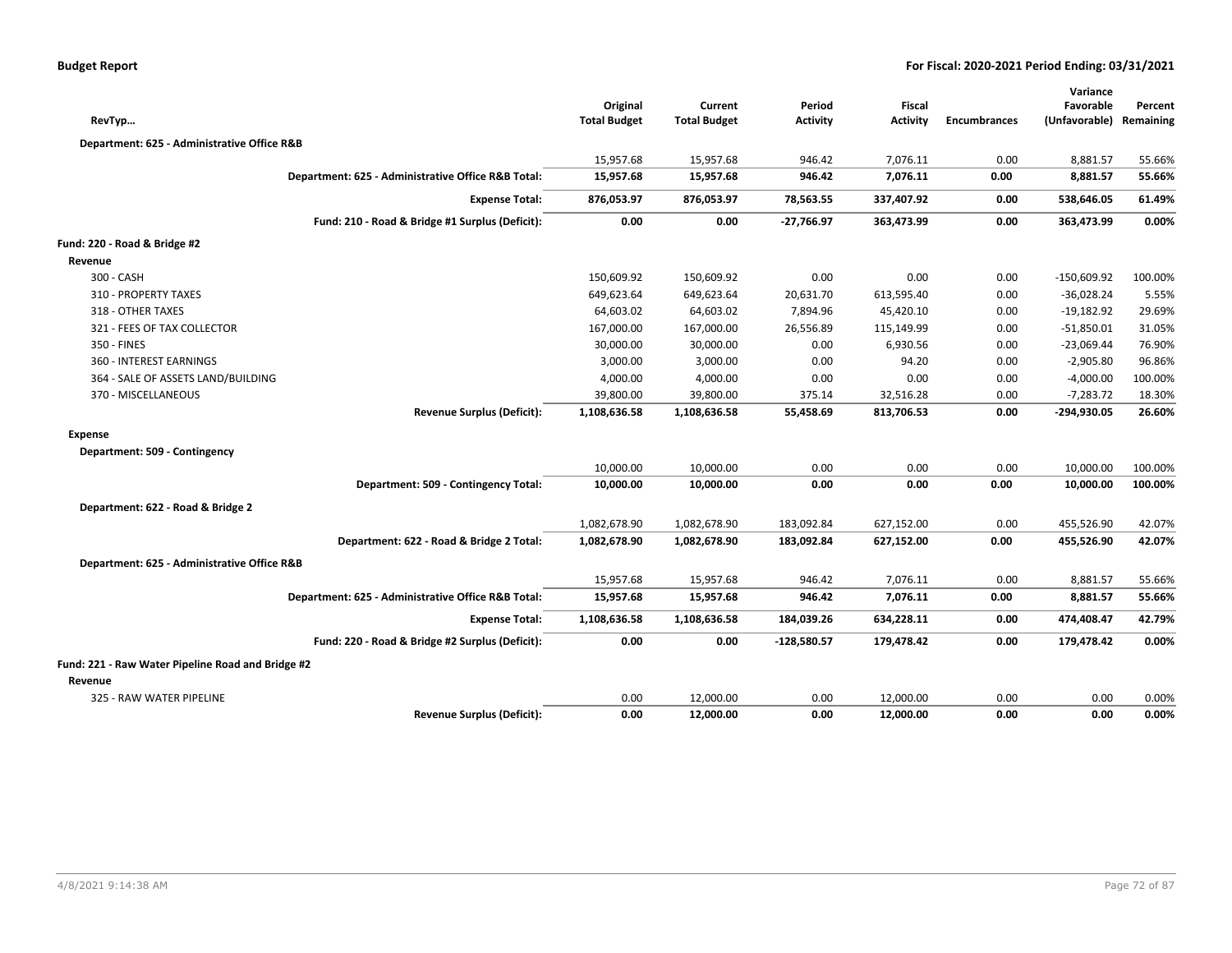| RevTyp                                                               | Original<br><b>Total Budget</b> | Current<br><b>Total Budget</b> | Period<br><b>Activity</b> | Fiscal<br><b>Activity</b> | <b>Encumbrances</b> | Variance<br>Favorable<br>(Unfavorable) Remaining | Percent |
|----------------------------------------------------------------------|---------------------------------|--------------------------------|---------------------------|---------------------------|---------------------|--------------------------------------------------|---------|
| <b>Expense</b>                                                       |                                 |                                |                           |                           |                     |                                                  |         |
| Department: 622 - Road & Bridge 2                                    |                                 |                                |                           |                           |                     |                                                  |         |
|                                                                      | 0.00                            | 12,000.00                      | 0.00                      | 0.00                      | 0.00                | 12,000.00                                        | 100.00% |
| Department: 622 - Road & Bridge 2 Total:                             | 0.00                            | 12,000.00                      | 0.00                      | 0.00                      | 0.00                | 12,000.00                                        | 100.00% |
| <b>Expense Total:</b>                                                | 0.00                            | 12,000.00                      | 0.00                      | 0.00                      | 0.00                | 12,000.00                                        | 100.00% |
| Fund: 221 - Raw Water Pipeline Road and Bridge #2 Surplus (Deficit): | 0.00                            | 0.00                           | 0.00                      | 12,000.00                 | 0.00                | 12,000.00                                        | 0.00%   |
| Fund: 230 - Road & Bridge #3                                         |                                 |                                |                           |                           |                     |                                                  |         |
| Revenue                                                              |                                 |                                |                           |                           |                     |                                                  |         |
| 310 - PROPERTY TAXES                                                 | 972,335.46                      | 972,335.46                     | 30,945.57                 | 920,334.34                | 0.00                | $-52,001.12$                                     | 5.35%   |
| 318 - OTHER TAXES                                                    | 92,904.53                       | 92,904.53                      | 11,843.96                 | 68,138.86                 | 0.00                | $-24,765.67$                                     | 26.66%  |
| 321 - FEES OF TAX COLLECTOR                                          | 220,000.00                      | 220,000.00                     | 39,835.36                 | 172,725.02                | 0.00                | -47,274.98                                       | 21.49%  |
| 350 - FINES                                                          | 30,400.00                       | 30,400.00                      | 0.00                      | 10,395.87                 | 0.00                | $-20,004.13$                                     | 65.80%  |
| 360 - INTEREST EARNINGS                                              | 4,000.00                        | 4,000.00                       | 0.00                      | 223.14                    | 0.00                | $-3,776.86$                                      | 94.42%  |
| 364 - SALE OF ASSETS LAND/BUILDING                                   | 5,000.00                        | 5,000.00                       | 0.00                      | 0.00                      | 0.00                | $-5,000.00$                                      | 100.00% |
| 370 - MISCELLANEOUS                                                  | 47,369.88                       | 47,369.88                      | 2,895.26                  | 39,816.92                 | 0.00                | $-7,552.96$                                      | 15.94%  |
| <b>Revenue Surplus (Deficit):</b>                                    | 1,372,009.87                    | 1,372,009.87                   | 85,520.15                 | 1,211,634.15              | 0.00                | $-160,375.72$                                    | 11.69%  |
| <b>Expense</b>                                                       |                                 |                                |                           |                           |                     |                                                  |         |
| Department: 509 - Contingency                                        |                                 |                                |                           |                           |                     |                                                  |         |
|                                                                      | 30,000.00                       | 30,000.00                      | 0.00                      | 0.00                      | 0.00                | 30,000.00                                        | 100.00% |
| Department: 509 - Contingency Total:                                 | 30,000.00                       | 30,000.00                      | 0.00                      | 0.00                      | 0.00                | 30,000.00                                        | 100.00% |
| Department: 623 - Road & Bridge 3                                    |                                 |                                |                           |                           |                     |                                                  |         |
|                                                                      | 1,326,052.19                    | 1,326,052.19                   | 114,697.80                | 588,252.92                | 17,128.50           | 720,670.77                                       | 54.35%  |
| Department: 623 - Road & Bridge 3 Total:                             | 1,326,052.19                    | 1,326,052.19                   | 114,697.80                | 588,252.92                | 17,128.50           | 720,670.77                                       | 54.35%  |
| Department: 625 - Administrative Office R&B                          |                                 |                                |                           |                           |                     |                                                  |         |
|                                                                      | 15,957.68                       | 15,957.68                      | 946.42                    | 7,076.11                  | 0.00                | 8,881.57                                         | 55.66%  |
| Department: 625 - Administrative Office R&B Total:                   | 15,957.68                       | 15,957.68                      | 946.42                    | 7,076.11                  | 0.00                | 8,881.57                                         | 55.66%  |
| <b>Expense Total:</b>                                                | 1,372,009.87                    | 1,372,009.87                   | 115,644.22                | 595,329.03                | 17,128.50           | 759,552.34                                       | 55.36%  |
| Fund: 230 - Road & Bridge #3 Surplus (Deficit):                      | 0.00                            | 0.00                           | $-30,124.07$              | 616,305.12                | $-17,128.50$        | 599,176.62                                       | 0.00%   |
|                                                                      |                                 |                                |                           |                           |                     |                                                  |         |
| Fund: 231 - Lake Road Impact/Raw Water PipelinePct. 3                |                                 |                                |                           |                           |                     |                                                  |         |
| Revenue                                                              |                                 |                                |                           |                           |                     |                                                  |         |
| 300 - CASH                                                           | 250,000.00                      | 250,000.00                     | 0.00                      | 0.00                      | 0.00                | $-250,000.00$                                    | 100.00% |
| 325 - RAW WATER PIPELINE                                             | 0.00                            | 84,000.00                      | 0.00                      | 84,000.00                 | 0.00                | 0.00                                             | 0.00%   |
| <b>Revenue Surplus (Deficit):</b>                                    | 250,000.00                      | 334,000.00                     | 0.00                      | 84,000.00                 | 0.00                | $-250,000.00$                                    | 74.85%  |
| <b>Expense</b>                                                       |                                 |                                |                           |                           |                     |                                                  |         |
| Department: 623 - Road & Bridge 3                                    |                                 |                                |                           |                           |                     |                                                  |         |
|                                                                      | 250,000.00                      | 250,000.00                     | 0.00                      | 0.00                      | 0.00                | 250,000.00                                       | 100.00% |
| Department: 623 - Road & Bridge 3 Total:                             | 250,000.00                      | 250,000.00                     | 0.00                      | 0.00                      | 0.00                | 250,000.00                                       | 100.00% |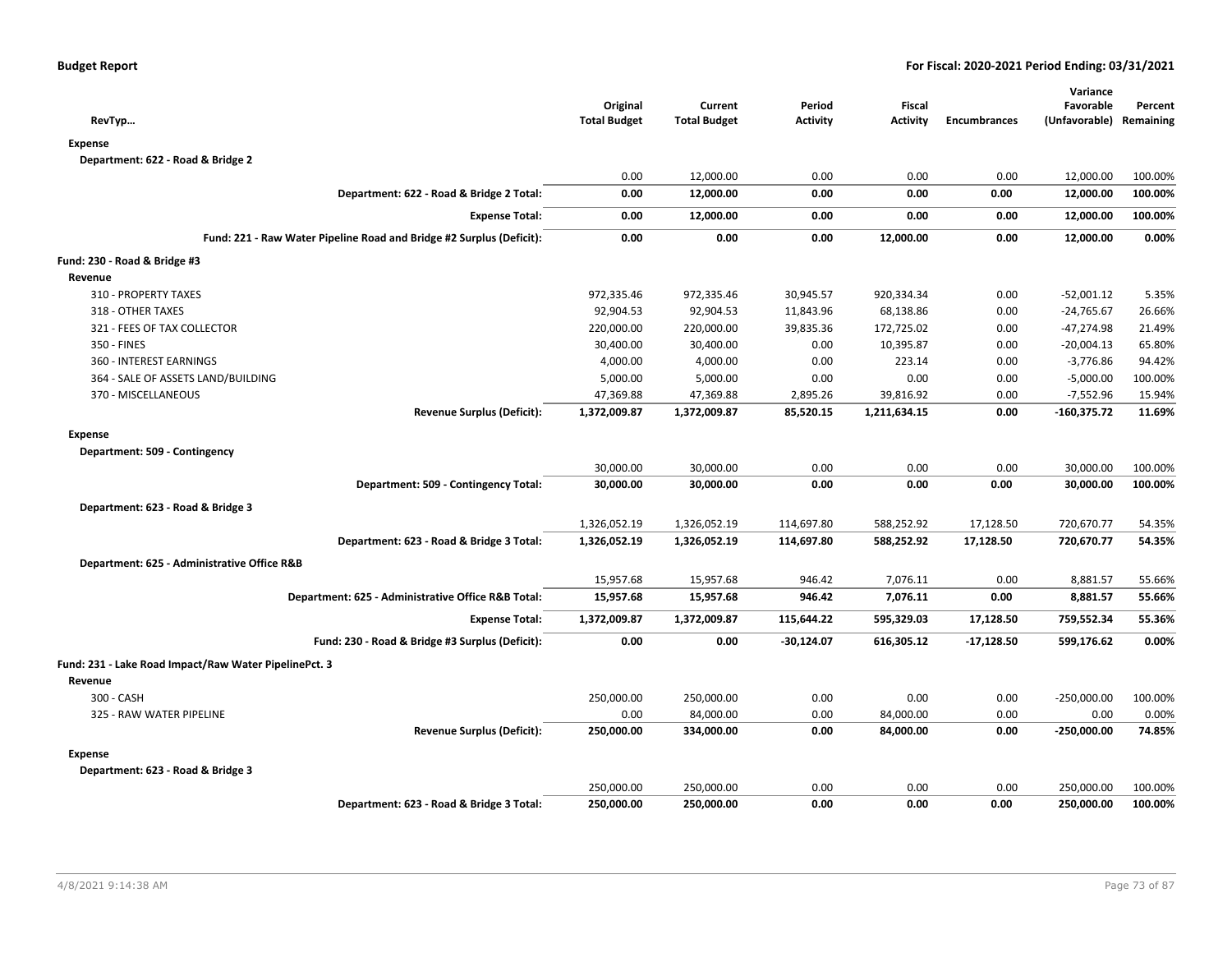| <b>Budget Report</b> |  |
|----------------------|--|
|----------------------|--|

| RevTyp                                                                   | Original<br><b>Total Budget</b> | Current<br><b>Total Budget</b> | Period<br><b>Activity</b> | <b>Fiscal</b><br><b>Activity</b> | <b>Encumbrances</b> | Variance<br>Favorable<br>(Unfavorable) | Percent<br>Remaining |
|--------------------------------------------------------------------------|---------------------------------|--------------------------------|---------------------------|----------------------------------|---------------------|----------------------------------------|----------------------|
| Department: 626 - Road & Bridge 3 Raw Water Pipeline                     |                                 |                                |                           |                                  |                     |                                        |                      |
|                                                                          | 0.00                            | 84,000.00                      | 0.00                      | 0.00                             | 0.00                | 84,000.00                              | 100.00%              |
| Department: 626 - Road & Bridge 3 Raw Water Pipeline Total:              | 0.00                            | 84,000.00                      | 0.00                      | 0.00                             | 0.00                | 84,000.00                              | 100.00%              |
| <b>Expense Total:</b>                                                    | 250,000.00                      | 334,000.00                     | 0.00                      | 0.00                             | 0.00                | 334,000.00                             | 100.00%              |
| Fund: 231 - Lake Road Impact/Raw Water PipelinePct. 3 Surplus (Deficit): | 0.00                            | 0.00                           | 0.00                      | 84,000.00                        | 0.00                | 84,000.00                              | 0.00%                |
| Fund: 240 - Road & Bridge #4                                             |                                 |                                |                           |                                  |                     |                                        |                      |
| Revenue                                                                  |                                 |                                |                           |                                  |                     |                                        |                      |
| 300 - CASH                                                               | 47,006.36                       | 47,006.36                      | 0.00                      | 0.00                             | 0.00                | $-47,006.36$                           | 100.00%              |
| 310 - PROPERTY TAXES                                                     | 554,424.23                      | 554,424.23                     | 17,617.73                 | 523,958.54                       | 0.00                | $-30,465.69$                           | 5.50%                |
| 318 - OTHER TAXES                                                        | 57,114.83                       | 57,114.83                      | 6,742.92                  | 38,792.34                        | 0.00                | $-18,322.49$                           | 32.08%               |
| 321 - FEES OF TAX COLLECTOR                                              | 140,000.00                      | 140,000.00                     | 22,675.13                 | 98,318.87                        | 0.00                | $-41,681.13$                           | 29.77%               |
| 350 - FINES                                                              | 33,800.00                       | 33,800.00                      | 0.00                      | 5,917.54                         | 0.00                | $-27,882.46$                           | 82.49%               |
| 360 - INTEREST EARNINGS                                                  | 2,000.00                        | 2,000.00                       | 0.00                      | 39.40                            | 0.00                | $-1,960.60$                            | 98.03%               |
| 364 - SALE OF ASSETS LAND/BUILDING                                       | 1,500.00                        | 1,500.00                       | 0.00                      | 0.00                             | 0.00                | $-1,500.00$                            | 100.00%              |
| 370 - MISCELLANEOUS                                                      | 37,500.00                       | 37,500.00                      | 1,480.56                  | 21,783.19                        | 0.00                | $-15,716.81$                           | 41.91%               |
| <b>Revenue Surplus (Deficit):</b>                                        | 873,345.42                      | 873,345.42                     | 48,516.34                 | 688,809.88                       | 0.00                | $-184,535.54$                          | 21.13%               |
| <b>Expense</b>                                                           |                                 |                                |                           |                                  |                     |                                        |                      |
| Department: 624 - Road & Bridge 4                                        |                                 |                                |                           |                                  |                     |                                        |                      |
|                                                                          | 857,387.74                      | 857,387.74                     | 69,000.90                 | 338,964.78                       | 0.00                | 518,422.96                             | 60.47%               |
| Department: 624 - Road & Bridge 4 Total:                                 | 857,387.74                      | 857,387.74                     | 69,000.90                 | 338,964.78                       | 0.00                | 518,422.96                             | 60.47%               |
| Department: 625 - Administrative Office R&B                              |                                 |                                |                           |                                  |                     |                                        |                      |
|                                                                          | 15,957.68                       | 15,957.68                      | 946.30                    | 7,074.73                         | 0.00                | 8,882.95                               | 55.67%               |
| Department: 625 - Administrative Office R&B Total:                       | 15,957.68                       | 15,957.68                      | 946.30                    | 7,074.73                         | 0.00                | 8,882.95                               | 55.67%               |
| <b>Expense Total:</b>                                                    | 873,345.42                      | 873,345.42                     | 69,947.20                 | 346,039.51                       | 0.00                | 527,305.91                             | 60.38%               |
| Fund: 240 - Road & Bridge #4 Surplus (Deficit):                          | 0.00                            | 0.00                           | $-21,430.86$              | 342,770.37                       | 0.00                | 342,770.37                             | 0.00%                |
| Fund: 241 - Lake Road Impact/Raw Water PipelinePct. 4                    |                                 |                                |                           |                                  |                     |                                        |                      |
| Revenue                                                                  |                                 |                                |                           |                                  |                     |                                        |                      |
| 300 - CASH                                                               | 150,000.00                      | 150,000.00                     | 0.00                      | 0.00                             | 0.00                | $-150,000.00$                          | 100.00%              |
| 326 - MAINTENANCE OF ROADS                                               | 0.00                            | 104,000.00                     | 0.00                      | 104,000.00                       | 0.00                | 0.00                                   | 0.00%                |
| <b>Revenue Surplus (Deficit):</b>                                        | 150,000.00                      | 254,000.00                     | 0.00                      | 104,000.00                       | 0.00                | $-150,000.00$                          | 59.06%               |
| <b>Expense</b>                                                           |                                 |                                |                           |                                  |                     |                                        |                      |
| Department: 624 - Road & Bridge 4                                        |                                 |                                |                           |                                  |                     |                                        |                      |
|                                                                          | 150,000.00                      | 254,000.00                     | 0.00                      | 0.00                             | 0.00                | 254,000.00                             | 100.00%              |
| Department: 624 - Road & Bridge 4 Total:                                 | 150,000.00                      | 254,000.00                     | 0.00                      | 0.00                             | 0.00                | 254,000.00                             | 100.00%              |
| <b>Expense Total:</b>                                                    | 150,000.00                      | 254,000.00                     | 0.00                      | 0.00                             | 0.00                | 254,000.00                             | 100.00%              |
| Fund: 241 - Lake Road Impact/Raw Water PipelinePct. 4 Surplus (Deficit): | 0.00                            | 0.00                           | 0.00                      | 104,000.00                       | 0.00                | 104,000.00                             | 0.00%                |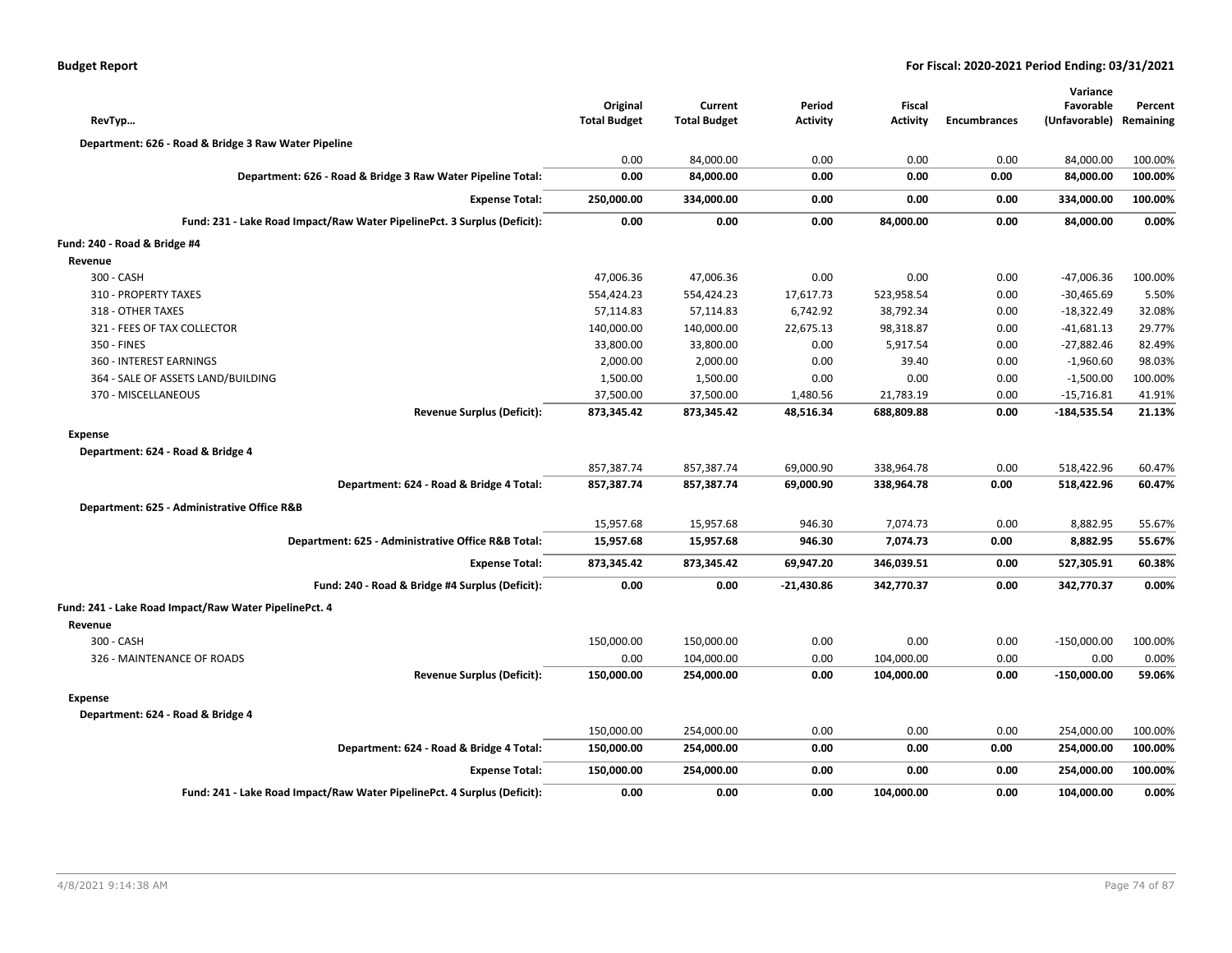| RevTyp                                          |                                                                | Original<br><b>Total Budget</b> | Current<br><b>Total Budget</b> | Period<br><b>Activity</b> | <b>Fiscal</b><br><b>Activity</b> | <b>Encumbrances</b> | Variance<br>Favorable<br>(Unfavorable) Remaining | Percent  |
|-------------------------------------------------|----------------------------------------------------------------|---------------------------------|--------------------------------|---------------------------|----------------------------------|---------------------|--------------------------------------------------|----------|
| Fund: 260 - J.P.#1 Justice Court Technology     |                                                                |                                 |                                |                           |                                  |                     |                                                  |          |
| Revenue                                         |                                                                |                                 |                                |                           |                                  |                     |                                                  |          |
| 370 - MISCELLANEOUS                             |                                                                | 1,500.00                        | 1,500.00                       | 0.00                      | 479.58                           | 0.00                | $-1,020.42$                                      | 68.03%   |
|                                                 | <b>Revenue Surplus (Deficit):</b>                              | 1,500.00                        | 1,500.00                       | 0.00                      | 479.58                           | 0.00                | $-1,020.42$                                      | 68.03%   |
| Expense                                         |                                                                |                                 |                                |                           |                                  |                     |                                                  |          |
| Department: 455 - Justice of the Peace Pct. 1   |                                                                |                                 |                                |                           |                                  |                     |                                                  |          |
|                                                 |                                                                | 1,500.00                        | 1,500.00                       | 17.74                     | 1,544.16                         | 0.00                | -44.16                                           | $-2.94%$ |
|                                                 | Department: 455 - Justice of the Peace Pct. 1 Total:           | 1,500.00                        | 1,500.00                       | 17.74                     | 1,544.16                         | 0.00                | -44.16                                           | $-2.94%$ |
|                                                 | <b>Expense Total:</b>                                          | 1,500.00                        | 1,500.00                       | 17.74                     | 1,544.16                         | 0.00                | -44.16                                           | $-2.94%$ |
|                                                 | Fund: 260 - J.P.#1 Justice Court Technology Surplus (Deficit): | 0.00                            | 0.00                           | $-17.74$                  | $-1,064.58$                      | 0.00                | $-1,064.58$                                      | 0.00%    |
| Fund: 270 - J.P.#2 Justice Court Technology     |                                                                |                                 |                                |                           |                                  |                     |                                                  |          |
| Revenue                                         |                                                                |                                 |                                |                           |                                  |                     |                                                  |          |
| 370 - MISCELLANEOUS                             |                                                                | 500.00                          | 500.00                         | 0.00                      | 70.12                            | 0.00                | $-429.88$                                        | 85.98%   |
|                                                 | <b>Revenue Surplus (Deficit):</b>                              | 500.00                          | 500.00                         | 0.00                      | 70.12                            | 0.00                | $-429.88$                                        | 85.98%   |
| Expense                                         |                                                                |                                 |                                |                           |                                  |                     |                                                  |          |
| Department: 456 - Justice of the Peace Pct. 2   |                                                                |                                 |                                |                           |                                  |                     |                                                  |          |
|                                                 |                                                                | 500.00                          | 500.00                         | 0.00                      | 0.00                             | 0.00                | 500.00                                           | 100.00%  |
|                                                 | Department: 456 - Justice of the Peace Pct. 2 Total:           | 500.00                          | 500.00                         | 0.00                      | 0.00                             | 0.00                | 500.00                                           | 100.00%  |
|                                                 | <b>Expense Total:</b>                                          | 500.00                          | 500.00                         | 0.00                      | 0.00                             | 0.00                | 500.00                                           | 100.00%  |
|                                                 | Fund: 270 - J.P.#2 Justice Court Technology Surplus (Deficit): | 0.00                            | 0.00                           | 0.00                      | 70.12                            | 0.00                | 70.12                                            | 0.00%    |
| Fund: 280 - J.P.#3 Justice Court Technology     |                                                                |                                 |                                |                           |                                  |                     |                                                  |          |
| Revenue                                         |                                                                |                                 |                                |                           |                                  |                     |                                                  |          |
| 300 - CASH                                      |                                                                | 5,300.00                        | 5,300.00                       | 0.00                      | 0.00                             | 0.00                | $-5,300.00$                                      | 100.00%  |
| 370 - MISCELLANEOUS                             |                                                                | 700.00                          | 700.00                         | 0.00                      | 316.01                           | 0.00                | $-383.99$                                        | 54.86%   |
|                                                 | <b>Revenue Surplus (Deficit):</b>                              | 6,000.00                        | 6,000.00                       | 0.00                      | 316.01                           | 0.00                | $-5,683.99$                                      | 94.73%   |
| <b>Expense</b>                                  |                                                                |                                 |                                |                           |                                  |                     |                                                  |          |
| Department: 457 - Justice of the Peace Pct. 3   |                                                                |                                 |                                |                           |                                  |                     |                                                  |          |
|                                                 |                                                                | 6,000.00                        | 6,000.00                       | 0.00                      | 0.00                             | 0.00                | 6,000.00                                         | 100.00%  |
|                                                 | Department: 457 - Justice of the Peace Pct. 3 Total:           | 6,000.00                        | 6,000.00                       | 0.00                      | 0.00                             | 0.00                | 6,000.00                                         | 100.00%  |
|                                                 | <b>Expense Total:</b>                                          | 6,000.00                        | 6,000.00                       | 0.00                      | 0.00                             | 0.00                | 6,000.00                                         | 100.00%  |
|                                                 | Fund: 280 - J.P.#3 Justice Court Technology Surplus (Deficit): | 0.00                            | 0.00                           | 0.00                      | 316.01                           | 0.00                | 316.01                                           | 0.00%    |
| Fund: 310 - F.C.Detention Center Annual Payment |                                                                |                                 |                                |                           |                                  |                     |                                                  |          |
| Revenue                                         |                                                                |                                 |                                |                           |                                  |                     |                                                  |          |
| 319 - F.C. DETENTION CENTER                     |                                                                | 10,000.00                       | 10,000.00                      | 0.00                      | 0.00                             | 0.00                | $-10,000.00$                                     | 100.00%  |
| 370 - MISCELLANEOUS                             |                                                                | 0.00                            | 0.00                           | 0.00                      | 100.00                           | 0.00                | 100.00                                           | 0.00%    |
|                                                 | <b>Revenue Surplus (Deficit):</b>                              | 10,000.00                       | 10,000.00                      | 0.00                      | 100.00                           | 0.00                | $-9,900.00$                                      | 99.00%   |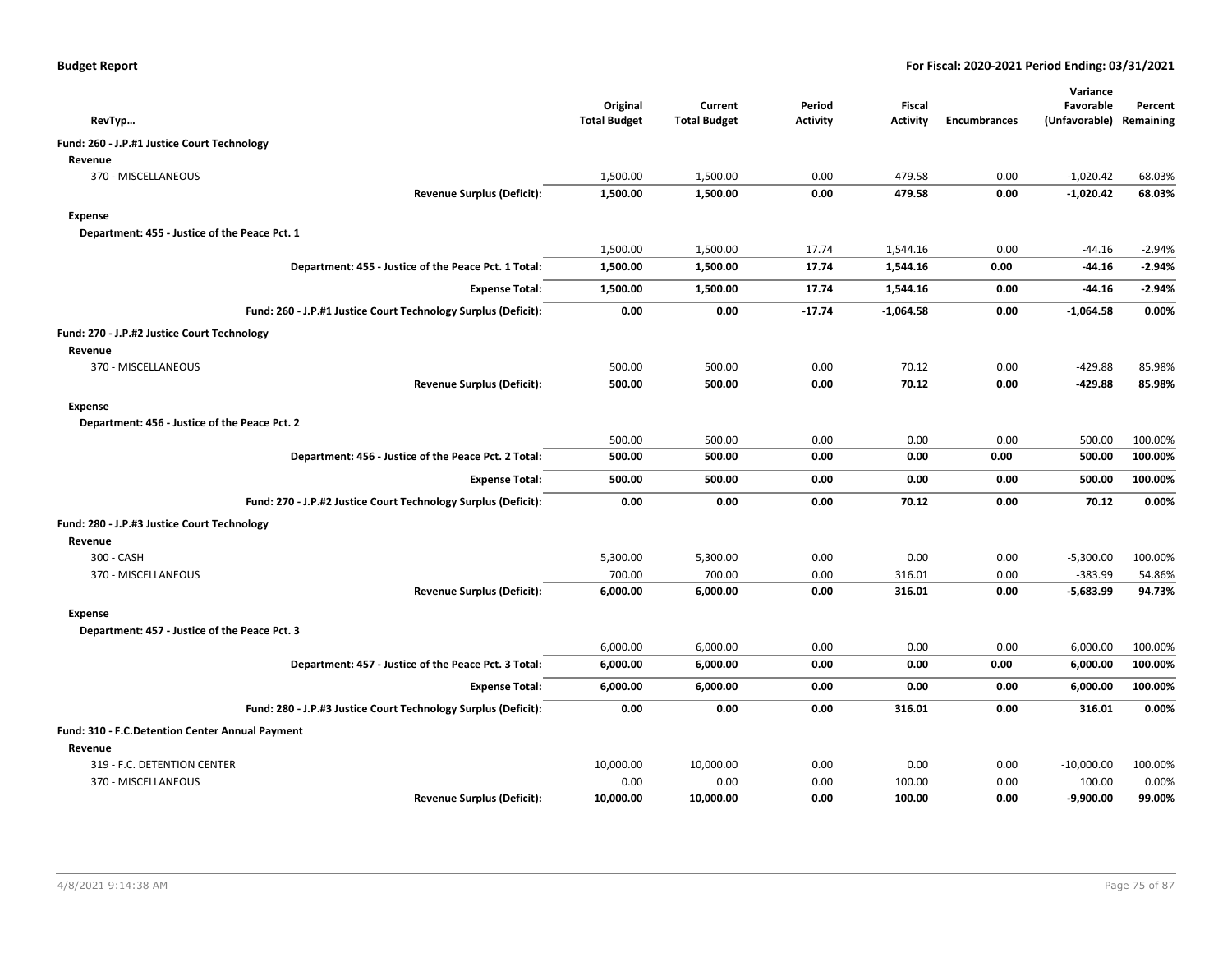| RevTyp                                                             | Original<br><b>Total Budget</b> | Current<br><b>Total Budget</b> | Period<br><b>Activity</b> | Fiscal<br><b>Activity</b> | <b>Encumbrances</b> | Variance<br>Favorable<br>(Unfavorable) Remaining | Percent     |
|--------------------------------------------------------------------|---------------------------------|--------------------------------|---------------------------|---------------------------|---------------------|--------------------------------------------------|-------------|
| <b>Expense</b>                                                     |                                 |                                |                           |                           |                     |                                                  |             |
| Department: 560 - County Sheriff                                   |                                 |                                |                           |                           |                     |                                                  |             |
|                                                                    | 10,000.00                       | 10,000.00                      | 2,249.00                  | 5,954.50                  | 0.00                | 4,045.50                                         | 40.46%      |
| Department: 560 - County Sheriff Total:                            | 10,000.00                       | 10,000.00                      | 2,249.00                  | 5,954.50                  | 0.00                | 4,045.50                                         | 40.46%      |
| <b>Expense Total:</b>                                              | 10,000.00                       | 10,000.00                      | 2,249.00                  | 5,954.50                  | 0.00                | 4,045.50                                         | 40.46%      |
| Fund: 310 - F.C.Detention Center Annual Payment Surplus (Deficit): | 0.00                            | 0.00                           | $-2,249.00$               | $-5,854.50$               | 0.00                | $-5,854.50$                                      | 0.00%       |
| Fund: 330 - Bail Bondsman Application Fee                          |                                 |                                |                           |                           |                     |                                                  |             |
| Revenue                                                            |                                 |                                |                           |                           |                     |                                                  |             |
| 300 - CASH                                                         | 500.00                          | 500.00                         | 0.00                      | 0.00                      | 0.00                | $-500.00$                                        | 100.00%     |
| 340 - FEES OF OFFICE                                               | 0.00                            | 0.00                           | 500.00                    | 1,000.00                  | 0.00                | 1,000.00                                         | 0.00%       |
| <b>Revenue Surplus (Deficit):</b>                                  | 500.00                          | 500.00                         | 500.00                    | 1,000.00                  | 0.00                | 500.00                                           | $-100.00\%$ |
| <b>Expense</b>                                                     |                                 |                                |                           |                           |                     |                                                  |             |
| Department: 498 - Bail Bond Fee Expense                            |                                 |                                |                           |                           |                     |                                                  |             |
|                                                                    | 500.00                          | 500.00                         | 0.00                      | 0.00                      | 0.00                | 500.00                                           | 100.00%     |
| Department: 498 - Bail Bond Fee Expense Total:                     | 500.00                          | 500.00                         | 0.00                      | 0.00                      | 0.00                | 500.00                                           | 100.00%     |
| <b>Expense Total:</b>                                              | 500.00                          | 500.00                         | 0.00                      | 0.00                      | 0.00                | 500.00                                           | 100.00%     |
| Fund: 330 - Bail Bondsman Application Fee Surplus (Deficit):       | 0.00                            | 0.00                           | 500.00                    | 1,000.00                  | 0.00                | 1,000.00                                         | 0.00%       |
| Fund: 350 - Law Library                                            |                                 |                                |                           |                           |                     |                                                  |             |
| Revenue                                                            |                                 |                                |                           |                           |                     |                                                  |             |
| 340 - FEES OF OFFICE                                               | 15,000.00                       | 15,000.00                      | 0.00                      | 2,069.37                  | 0.00                | $-12,930.63$                                     | 86.20%      |
| 360 - INTEREST EARNINGS                                            | 50.00                           | 50.00                          | 0.00                      | 0.00                      | 0.00                | $-50.00$                                         | 100.00%     |
| <b>Revenue Surplus (Deficit):</b>                                  | 15,050.00                       | 15,050.00                      | 0.00                      | 2,069.37                  | 0.00                | $-12,980.63$                                     | 86.25%      |
| <b>Expense</b>                                                     |                                 |                                |                           |                           |                     |                                                  |             |
| Department: 451 - Law Library                                      |                                 |                                |                           |                           |                     |                                                  |             |
|                                                                    | 15,050.00                       | 15,050.00                      | 0.00                      | 0.00                      | 0.00                | 15,050.00                                        | 100.00%     |
| Department: 451 - Law Library Total:                               | 15,050.00                       | 15,050.00                      | 0.00                      | 0.00                      | 0.00                | 15,050.00                                        | 100.00%     |
| <b>Expense Total:</b>                                              | 15,050.00                       | 15,050.00                      | 0.00                      | 0.00                      | 0.00                | 15,050.00                                        | 100.00%     |
| Fund: 350 - Law Library Surplus (Deficit):                         | 0.00                            | 0.00                           | 0.00                      | 2,069.37                  | 0.00                | 2,069.37                                         | 0.00%       |
| Fund: 360 - D. A. Fee                                              |                                 |                                |                           |                           |                     |                                                  |             |
| Revenue                                                            |                                 |                                |                           |                           |                     |                                                  |             |
| 340 - FEES OF OFFICE                                               | 2,000.00                        | 2,000.00                       | 15.00                     | 98.28                     | 0.00                | $-1,901.72$                                      | 95.09%      |
| 352 - FINES & FORFEITURES                                          | 0.00                            | 0.00                           | 990.76                    | 22,850.17                 | 0.00                | 22,850.17                                        | 0.00%       |
| 360 - INTEREST EARNINGS                                            | 0.00                            | 0.00                           | 0.00                      | 1.13                      | 0.00                | 1.13                                             | 0.00%       |
| 370 - MISCELLANEOUS                                                | 1,000.00                        | 1,000.00                       | 83.16                     | 509.31                    | 0.00                | $-490.69$                                        | 49.07%      |
| <b>Revenue Surplus (Deficit):</b>                                  | 3,000.00                        | 3,000.00                       | 1,088.92                  | 23,458.89                 | 0.00                | 20,458.89                                        | -681.96%    |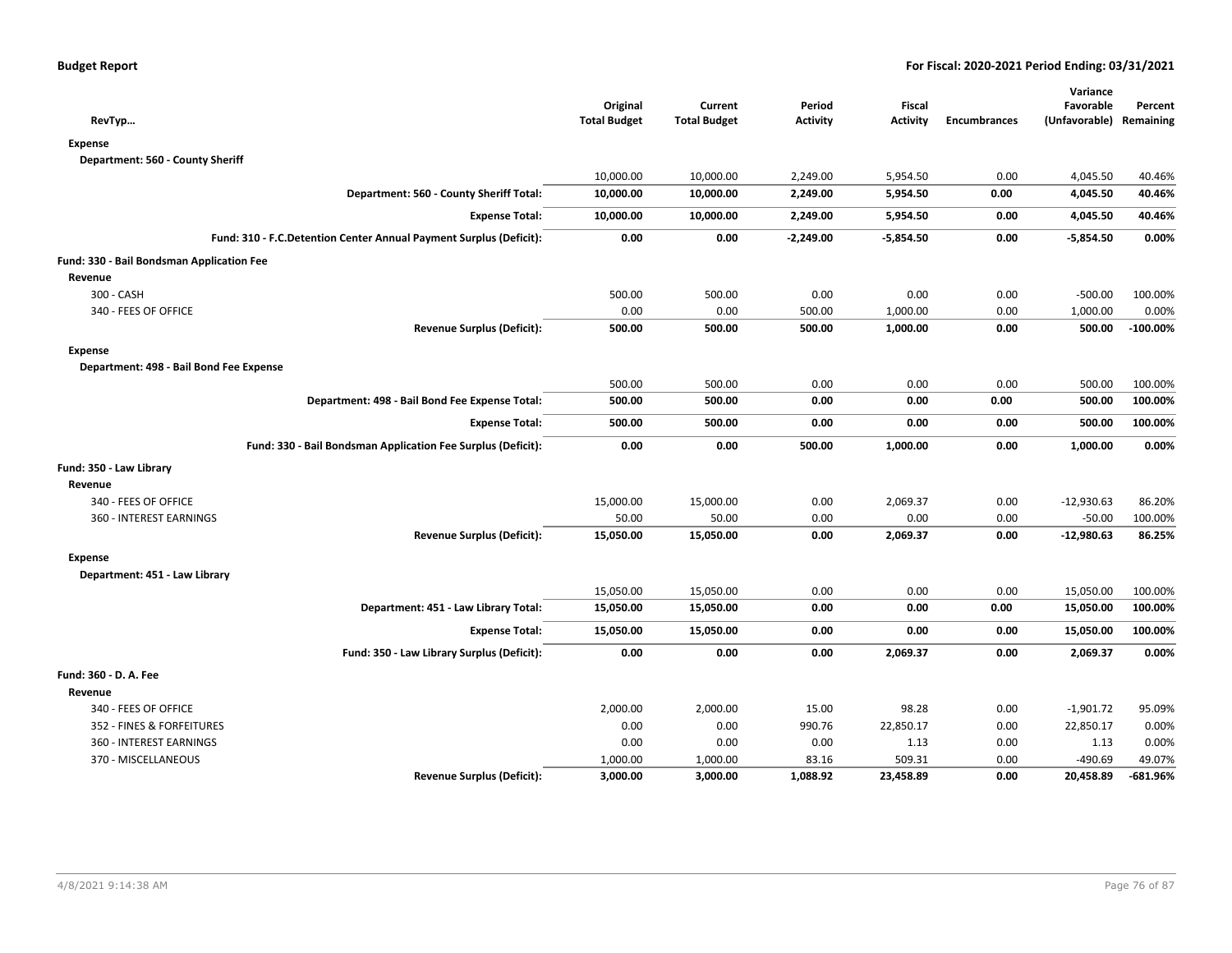| RevTyp                                 |                                                       | Original<br><b>Total Budget</b> | Current<br><b>Total Budget</b> | Period<br><b>Activity</b> | Fiscal<br><b>Activity</b> | <b>Encumbrances</b> | Variance<br>Favorable<br>(Unfavorable) Remaining | Percent    |
|----------------------------------------|-------------------------------------------------------|---------------------------------|--------------------------------|---------------------------|---------------------------|---------------------|--------------------------------------------------|------------|
| <b>Expense</b>                         |                                                       |                                 |                                |                           |                           |                     |                                                  |            |
| Department: 475 - District Attorney    |                                                       |                                 |                                |                           |                           |                     |                                                  |            |
|                                        |                                                       | 3,000.00                        | 3,000.00                       | 280.00                    | 1,299.20                  | 0.00                | 1,700.80                                         | 56.69%     |
|                                        | Department: 475 - District Attorney Total:            | 3,000.00                        | 3,000.00                       | 280.00                    | 1,299.20                  | 0.00                | 1,700.80                                         | 56.69%     |
| Department: 477 - DA Seizure           |                                                       |                                 |                                |                           |                           |                     |                                                  |            |
|                                        |                                                       | 0.00                            | 0.00                           | 1,776.06                  | 8,721.84                  | 0.00                | $-8,721.84$                                      | 0.00%      |
|                                        | Department: 477 - DA Seizure Total:                   | 0.00                            | 0.00                           | 1,776.06                  | 8,721.84                  | 0.00                | $-8,721.84$                                      | 0.00%      |
|                                        | <b>Expense Total:</b>                                 | 3,000.00                        | 3,000.00                       | 2,056.06                  | 10,021.04                 | 0.00                | $-7,021.04$                                      | $-234.03%$ |
|                                        | Fund: 360 - D. A. Fee Surplus (Deficit):              | 0.00                            | 0.00                           | $-967.14$                 | 13,437.85                 | 0.00                | 13,437.85                                        | 0.00%      |
| Fund: 361 - Contraband Seizure         |                                                       |                                 |                                |                           |                           |                     |                                                  |            |
| Revenue                                |                                                       |                                 |                                |                           |                           |                     |                                                  |            |
| 360 - INTEREST EARNINGS                |                                                       | 0.00                            | 0.00                           | 0.00                      | 0.76                      | 0.00                | 0.76                                             | 0.00%      |
|                                        | <b>Revenue Surplus (Deficit):</b>                     | 0.00                            | 0.00                           | 0.00                      | 0.76                      | 0.00                | 0.76                                             | 0.00%      |
|                                        | Fund: 361 - Contraband Seizure Surplus (Deficit):     | 0.00                            | 0.00                           | 0.00                      | 0.76                      | 0.00                | 0.76                                             | 0.00%      |
| Fund: 362 - Investigator/LEOSE         |                                                       |                                 |                                |                           |                           |                     |                                                  |            |
| Revenue                                |                                                       |                                 |                                |                           |                           |                     |                                                  |            |
| 330 - GRANTS                           |                                                       | 0.00                            | 0.00                           | 0.00                      | 642.52                    | 0.00                | 642.52                                           | 0.00%      |
|                                        | <b>Revenue Surplus (Deficit):</b>                     | 0.00                            | 0.00                           | 0.00                      | 642.52                    | 0.00                | 642.52                                           | 0.00%      |
|                                        | Fund: 362 - Investigator/LEOSE Surplus (Deficit):     | 0.00                            | 0.00                           | 0.00                      | 642.52                    | 0.00                | 642.52                                           | 0.00%      |
| Fund: 380 - IHC Co-Op Gin              |                                                       |                                 |                                |                           |                           |                     |                                                  |            |
| Revenue                                |                                                       |                                 |                                |                           |                           |                     |                                                  |            |
| 360 - INTEREST EARNINGS                |                                                       | 0.00                            | 0.00                           | 0.00                      | 6.89                      | 0.00                | 6.89                                             | 0.00%      |
|                                        | <b>Revenue Surplus (Deficit):</b>                     | 0.00                            | 0.00                           | 0.00                      | 6.89                      | 0.00                | 6.89                                             | 0.00%      |
|                                        | Fund: 380 - IHC Co-Op Gin Surplus (Deficit):          | 0.00                            | 0.00                           | 0.00                      | 6.89                      | 0.00                | 6.89                                             | 0.00%      |
| Fund: 381 - IHC Bonnie Ruth Cooper     |                                                       |                                 |                                |                           |                           |                     |                                                  |            |
| Revenue                                |                                                       |                                 |                                |                           |                           |                     |                                                  |            |
| 360 - INTEREST EARNINGS                |                                                       | 0.00                            | 0.00                           | 0.00                      | 2.20                      | 0.00                | 2.20                                             | 0.00%      |
| 370 - MISCELLANEOUS                    |                                                       | 0.00                            | 0.00                           | 0.00                      | 1,186.56                  | 0.00                | 1,186.56                                         | 0.00%      |
|                                        | <b>Revenue Surplus (Deficit):</b>                     | 0.00                            | 0.00                           | 0.00                      | 1,188.76                  | 0.00                | 1,188.76                                         | 0.00%      |
| Expense                                |                                                       |                                 |                                |                           |                           |                     |                                                  |            |
| Department: 645 - Indigent Health Care |                                                       |                                 |                                |                           |                           |                     |                                                  |            |
|                                        |                                                       | 0.00                            | 0.00                           | 8.29                      | 696.98                    | 0.00                | $-696.98$                                        | 0.00%      |
|                                        | Department: 645 - Indigent Health Care Total:         | 0.00                            | 0.00                           | 8.29                      | 696.98                    | 0.00                | $-696.98$                                        | 0.00%      |
|                                        | <b>Expense Total:</b>                                 | 0.00                            | 0.00                           | 8.29                      | 696.98                    | 0.00                | $-696.98$                                        | 0.00%      |
|                                        | Fund: 381 - IHC Bonnie Ruth Cooper Surplus (Deficit): | 0.00                            | 0.00                           | $-8.29$                   | 491.78                    | 0.00                | 491.78                                           | 0.00%      |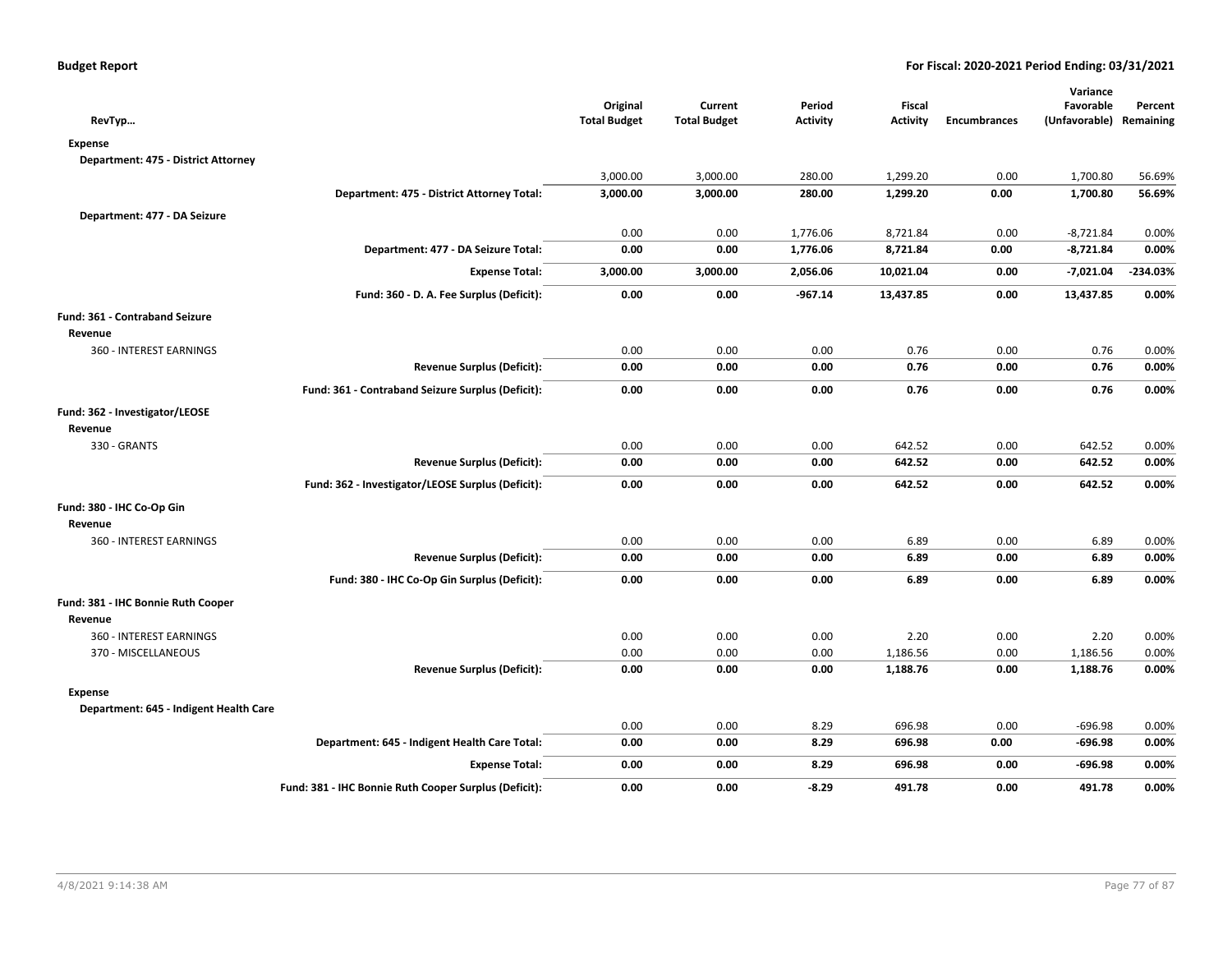| RevTyp                                                | Original<br><b>Total Budget</b> | Current<br><b>Total Budget</b> | Period<br><b>Activity</b> | <b>Fiscal</b><br><b>Activity</b> | <b>Encumbrances</b> | Variance<br>Favorable<br>(Unfavorable) Remaining | Percent    |
|-------------------------------------------------------|---------------------------------|--------------------------------|---------------------------|----------------------------------|---------------------|--------------------------------------------------|------------|
| Fund: 412 - Safe Room Reimbursement Prog.             |                                 |                                |                           |                                  |                     |                                                  |            |
| <b>Expense</b>                                        |                                 |                                |                           |                                  |                     |                                                  |            |
| Department: 408 - Safe Room                           |                                 |                                |                           |                                  |                     |                                                  |            |
|                                                       | 0.00                            | 0.00                           | 3,833.60                  | 7,833.60                         | 0.00                | $-7,833.60$                                      | 0.00%      |
| Department: 408 - Safe Room Total:                    | 0.00                            | 0.00                           | 3,833.60                  | 7,833.60                         | 0.00                | $-7,833.60$                                      | 0.00%      |
| Department: 418 - FEMA 3554                           |                                 |                                |                           |                                  |                     |                                                  |            |
|                                                       | 0.00                            | 0.00                           | 454.48                    | 454.48                           | 0.00                | $-454.48$                                        | 0.00%      |
| Department: 418 - FEMA 3554 Total:                    | 0.00                            | 0.00                           | 454.48                    | 454.48                           | 0.00                | $-454.48$                                        | 0.00%      |
| <b>Expense Total:</b>                                 | 0.00                            | 0.00                           | 4,288.08                  | 8,288.08                         | 0.00                | $-8,288.08$                                      | 0.00%      |
| Fund: 412 - Safe Room Reimbursement Prog. Total:      | 0.00                            | 0.00                           | 4,288.08                  | 8,288.08                         | 0.00                | $-8,288.08$                                      | 0.00%      |
| Fund: 413 - CARES ACT-CORONAVIRUS RELIEF              |                                 |                                |                           |                                  |                     |                                                  |            |
| <b>Expense</b>                                        |                                 |                                |                           |                                  |                     |                                                  |            |
| Department: 413 - CARES Act                           |                                 |                                |                           |                                  |                     |                                                  |            |
|                                                       | 0.00                            | 0.00                           | 0.00                      | 85,926.46                        | 5,219.92            | $-91,146.38$                                     | 0.00%      |
| Department: 413 - CARES Act Total:                    | 0.00                            | 0.00                           | 0.00                      | 85,926.46                        | 5,219.92            | $-91,146.38$                                     | 0.00%      |
| Department: 417 - COVID-19 Vaccine Call Center        |                                 |                                |                           |                                  |                     |                                                  |            |
|                                                       | 0.00                            | 0.00                           | 6,355.68                  | 14,164.65                        | 0.00                | $-14,164.65$                                     | 0.00%      |
| Department: 417 - COVID-19 Vaccine Call Center Total: | 0.00                            | 0.00                           | 6,355.68                  | 14,164.65                        | 0.00                | $-14,164.65$                                     | 0.00%      |
| <b>Expense Total:</b>                                 | 0.00                            | 0.00                           | 6,355.68                  | 100,091.11                       | 5,219.92            | $-105,311.03$                                    | 0.00%      |
| Fund: 413 - CARES ACT-CORONAVIRUS RELIEF Total:       | 0.00                            | 0.00                           | 6,355.68                  | 100,091.11                       | 5,219.92            | $-105,311.03$                                    | 0.00%      |
| Fund: 414 - OOG COVID #4145401                        |                                 |                                |                           |                                  |                     |                                                  |            |
| Revenue                                               |                                 |                                |                           |                                  |                     |                                                  |            |
| 330 - GRANTS                                          | 0.00                            | 0.00                           | 0.00                      | 21,993.50                        | 0.00                | 21,993.50                                        | 0.00%      |
| <b>Revenue Surplus (Deficit):</b>                     | 0.00                            | 0.00                           | 0.00                      | 21,993.50                        | 0.00                | 21,993.50                                        | 0.00%      |
| <b>Expense</b>                                        |                                 |                                |                           |                                  |                     |                                                  |            |
| Department: 416 - OOG COVID                           |                                 |                                |                           |                                  |                     |                                                  |            |
|                                                       | 0.00                            | 0.00                           | 535.58                    | 22,182.38                        | 20,040.37           | $-42,222.75$                                     | 0.00%      |
| Department: 416 - OOG COVID Total:                    | 0.00                            | 0.00                           | 535.58                    | 22,182.38                        | 20,040.37           | -42,222.75                                       | 0.00%      |
| <b>Expense Total:</b>                                 | 0.00                            | 0.00                           | 535.58                    | 22,182.38                        | 20,040.37           | $-42,222.75$                                     | 0.00%      |
| Fund: 414 - OOG COVID #4145401 Surplus (Deficit):     | 0.00                            | 0.00                           | -535.58                   | $-188.88$                        | $-20,040.37$        | $-20,229.25$                                     | 0.00%      |
| Fund: 560 - Sheriff Forfeiture                        |                                 |                                |                           |                                  |                     |                                                  |            |
| Revenue                                               |                                 |                                |                           |                                  |                     |                                                  |            |
| 300 - CASH                                            | 25,000.00                       | 25,000.00                      | 0.00                      | 0.00                             | 0.00                | $-25,000.00$                                     | 100.00%    |
| 352 - FINES & FORFEITURES                             | 0.00                            | 0.00                           | 2,511.70                  | 56,796.58                        | 0.00                | 56,796.58                                        | 0.00%      |
| 360 - INTEREST EARNINGS                               | 0.00                            | 0.00                           | 0.00                      | 2.25                             | 0.00                | 2.25                                             | 0.00%      |
| <b>Revenue Surplus (Deficit):</b>                     | 25,000.00                       | 25,000.00                      | 2,511.70                  | 56,798.83                        | 0.00                | 31,798.83                                        | $-127.20%$ |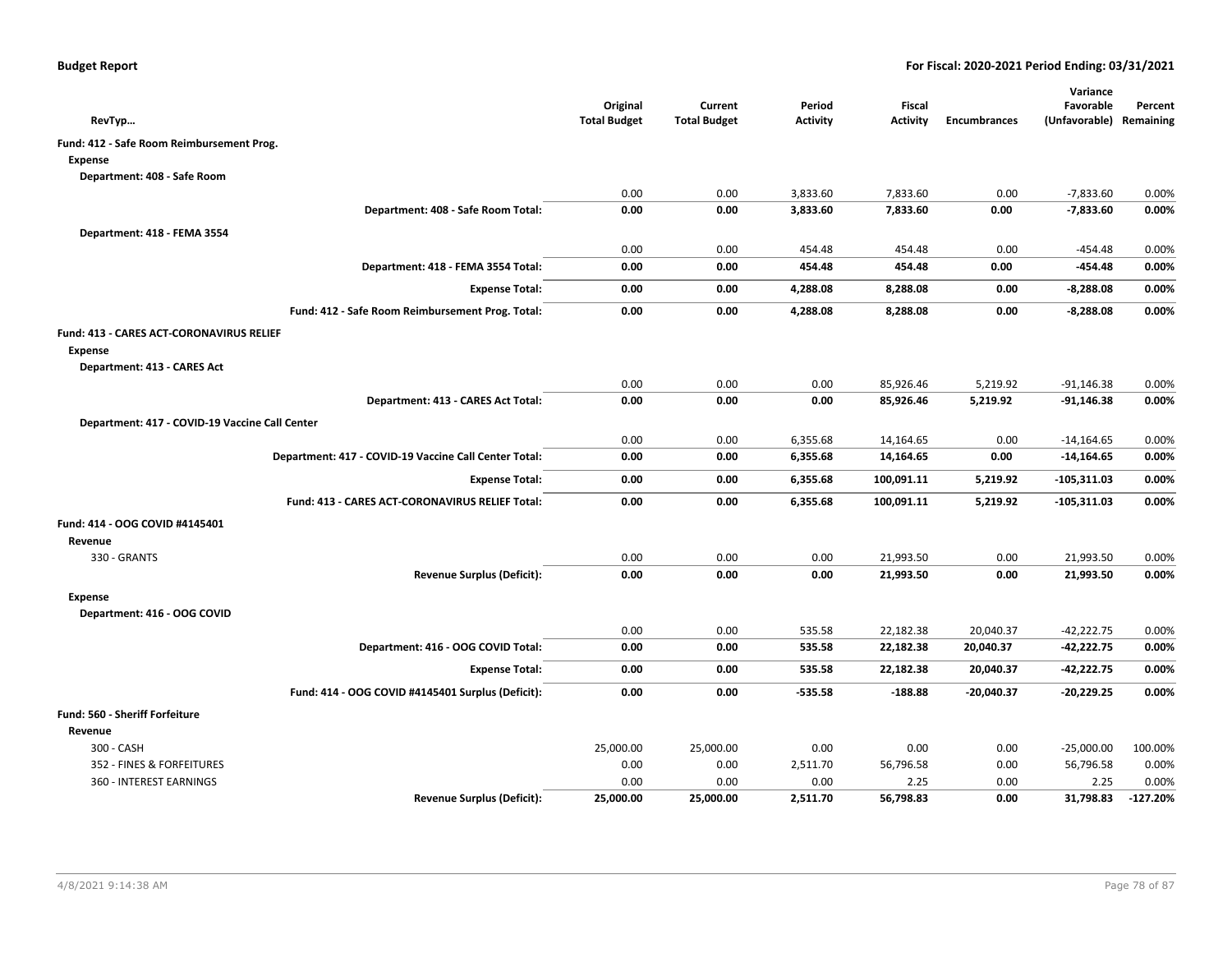| RevTyp                                                                    | Original<br><b>Total Budget</b> | Current<br><b>Total Budget</b> | Period<br><b>Activity</b> | Fiscal<br><b>Activity</b> | <b>Encumbrances</b> | Variance<br>Favorable<br>(Unfavorable) | Percent<br>Remaining |
|---------------------------------------------------------------------------|---------------------------------|--------------------------------|---------------------------|---------------------------|---------------------|----------------------------------------|----------------------|
| <b>Expense</b>                                                            |                                 |                                |                           |                           |                     |                                        |                      |
| Department: 560 - County Sheriff                                          |                                 |                                |                           |                           |                     |                                        |                      |
|                                                                           | 25,000.00                       | 25,000.00                      | 13,572.82                 | 27,218.49                 | 0.00                | $-2,218.49$                            | $-8.87%$             |
| Department: 560 - County Sheriff Total:                                   | 25,000.00                       | 25,000.00                      | 13,572.82                 | 27,218.49                 | 0.00                | $-2,218.49$                            | $-8.87%$             |
| Department: 561 - Federal Forfeiture                                      |                                 |                                |                           |                           |                     |                                        |                      |
|                                                                           | 0.00                            | 0.00                           | 0.00                      | 43,022.45                 | 26,636.54           | $-69,658.99$                           | 0.00%                |
| Department: 561 - Federal Forfeiture Total:                               | 0.00                            | 0.00                           | 0.00                      | 43,022.45                 | 26,636.54           | $-69,658.99$                           | 0.00%                |
| <b>Expense Total:</b>                                                     | 25,000.00                       | 25,000.00                      | 13,572.82                 | 70,240.94                 | 26,636.54           | -71,877.48                             | $-287.51%$           |
| Fund: 560 - Sheriff Forfeiture Surplus (Deficit):                         | 0.00                            | 0.00                           | $-11,061.12$              | $-13,442.11$              | $-26,636.54$        | $-40,078.65$                           | 0.00%                |
| <b>Fund: 561 - Law Enforcement Education Sheriff's Office</b>             |                                 |                                |                           |                           |                     |                                        |                      |
| Revenue                                                                   |                                 |                                |                           |                           |                     |                                        |                      |
| 370 - MISCELLANEOUS                                                       | 1,800.00                        | 1,800.00                       | 0.00                      | 1,972.51                  | 0.00                | 172.51                                 | $-9.58%$             |
| <b>Revenue Surplus (Deficit):</b>                                         | 1,800.00                        | 1,800.00                       | 0.00                      | 1,972.51                  | 0.00                | 172.51                                 | $-9.58%$             |
| <b>Expense</b>                                                            |                                 |                                |                           |                           |                     |                                        |                      |
| Department: 560 - County Sheriff                                          |                                 |                                |                           |                           |                     |                                        |                      |
|                                                                           | 1,800.00                        | 1,800.00                       | 288.00                    | 288.00                    | 0.00                | 1,512.00                               | 84.00%               |
| Department: 560 - County Sheriff Total:                                   | 1,800.00                        | 1,800.00                       | 288.00                    | 288.00                    | 0.00                | 1,512.00                               | 84.00%               |
| <b>Expense Total:</b>                                                     | 1,800.00                        | 1,800.00                       | 288.00                    | 288.00                    | 0.00                | 1,512.00                               | 84.00%               |
| Fund: 561 - Law Enforcement Education Sheriff's Office Surplus (Deficit): | 0.00                            | 0.00                           | $-288.00$                 | 1,684.51                  | 0.00                | 1,684.51                               | 0.00%                |
| Fund: 562 - Bois D'Arc Lake Reservoir (SO)                                |                                 |                                |                           |                           |                     |                                        |                      |
| Revenue                                                                   |                                 |                                |                           |                           |                     |                                        |                      |
| 319 - F.C. DETENTION CENTER                                               | 397,500.00                      | 397,500.00                     | 0.00                      | 397,500.00                | 0.00                | 0.00                                   | 0.00%                |
| 370 - MISCELLANEOUS                                                       | 36,287.76                       | 36,287.76                      | 0.00                      | 36,287.76                 | 0.00                | 0.00                                   | 0.00%                |
| <b>Revenue Surplus (Deficit):</b>                                         | 433,787.76                      | 433,787.76                     | 0.00                      | 433,787.76                | 0.00                | 0.00                                   | 0.00%                |
| <b>Expense</b>                                                            |                                 |                                |                           |                           |                     |                                        |                      |
| Department: 560 - County Sheriff                                          |                                 |                                |                           |                           |                     |                                        |                      |
|                                                                           | 433,787.76                      | 433,787.76                     | 9,311.22                  | 61,634.98                 | 0.00                | 372,152.78                             | 85.79%               |
| Department: 560 - County Sheriff Total:                                   | 433,787.76                      | 433,787.76                     | 9,311.22                  | 61,634.98                 | 0.00                | 372,152.78                             | 85.79%               |
| <b>Expense Total:</b>                                                     | 433,787.76                      | 433,787.76                     | 9,311.22                  | 61,634.98                 | 0.00                | 372,152.78                             | 85.79%               |
| Fund: 562 - Bois D'Arc Lake Reservoir (SO) Surplus (Deficit):             | 0.00                            | 0.00                           | $-9,311.22$               | 372,152.78                | 0.00                | 372,152.78                             | 0.00%                |
| Fund: 590 - Specialty Court/Drug Court                                    |                                 |                                |                           |                           |                     |                                        |                      |
| Revenue                                                                   |                                 |                                |                           |                           |                     |                                        |                      |
| 370 - MISCELLANEOUS                                                       | 4,000.00                        | 4,000.00                       | 0.00                      | 293.31                    | 0.00                | $-3,706.69$                            | 92.67%               |
| <b>Revenue Surplus (Deficit):</b>                                         | 4,000.00                        | 4,000.00                       | 0.00                      | 293.31                    | 0.00                | $-3,706.69$                            | 92.67%               |
| <b>Expense</b>                                                            |                                 |                                |                           |                           |                     |                                        |                      |
| <b>Department: 436 - Specialty Court Expenses</b>                         |                                 |                                |                           |                           |                     |                                        |                      |
|                                                                           | 4,000.00                        | 4,000.00                       | 369.75                    | 964.75                    | 0.00                | 3,035.25                               | 75.88%               |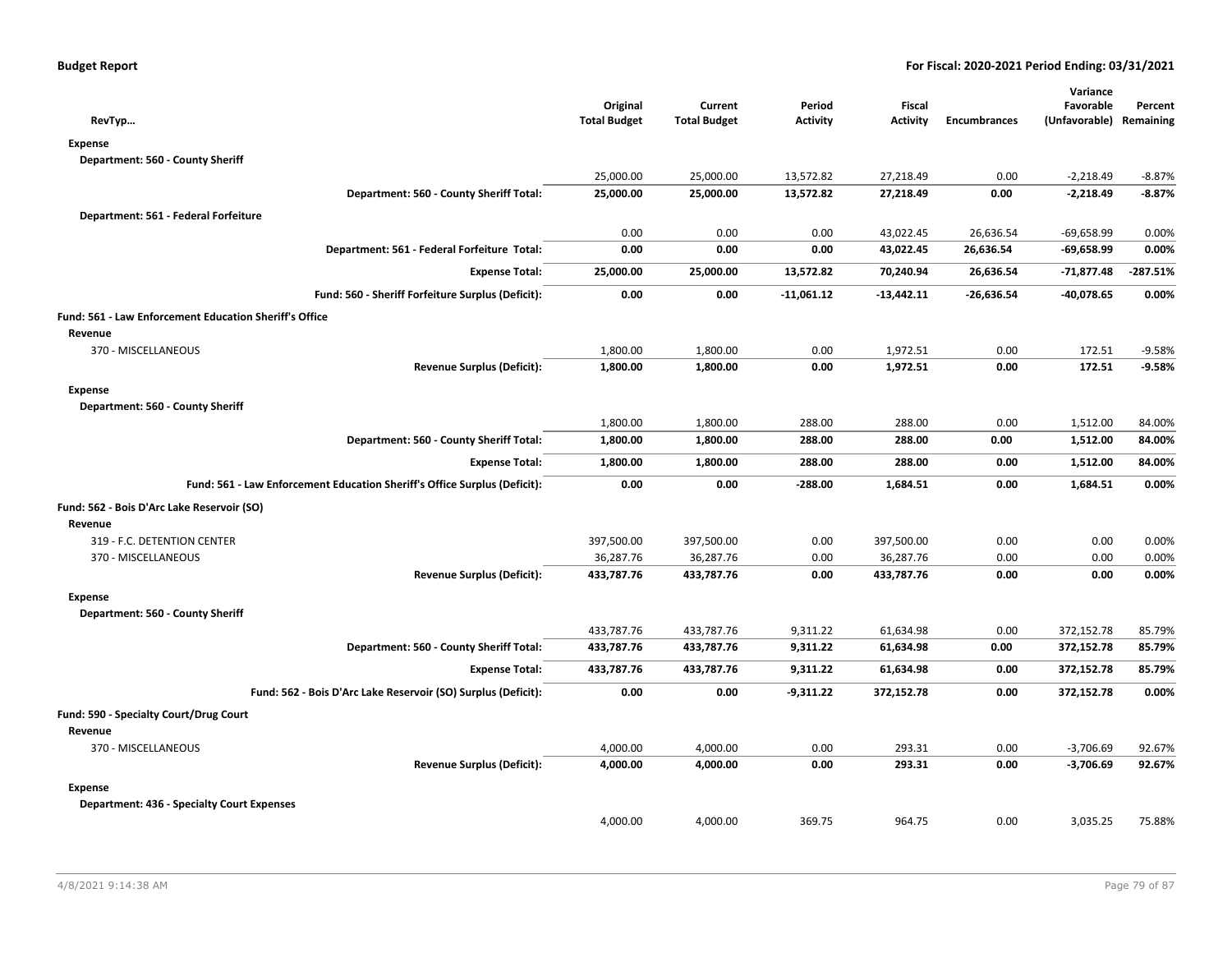|  |  |  | <b>Budget Report</b> |
|--|--|--|----------------------|
|--|--|--|----------------------|

| RevTyp                                                                | Original<br><b>Total Budget</b> | Current<br><b>Total Budget</b> | Period<br><b>Activity</b> | <b>Fiscal</b><br><b>Activity</b> | <b>Encumbrances</b> | Variance<br>Favorable<br>(Unfavorable) | Percent<br>Remaining |
|-----------------------------------------------------------------------|---------------------------------|--------------------------------|---------------------------|----------------------------------|---------------------|----------------------------------------|----------------------|
| Department: 436 - Specialty Court Expenses Total:                     | 4,000.00                        | 4,000.00                       | 369.75                    | 964.75                           | 0.00                | 3,035.25                               | 75.88%               |
| <b>Expense Total:</b>                                                 | 4,000.00                        | 4,000.00                       | 369.75                    | 964.75                           | 0.00                | 3,035.25                               | 75.88%               |
| Fund: 590 - Specialty Court/Drug Court Surplus (Deficit):             | 0.00                            | 0.00                           | $-369.75$                 | $-671.44$                        | 0.00                | $-671.44$                              | 0.00%                |
| Fund: 600 - Sinking                                                   |                                 |                                |                           |                                  |                     |                                        |                      |
| Revenue                                                               |                                 |                                |                           |                                  |                     |                                        |                      |
| 310 - PROPERTY TAXES                                                  | 1,118,142.73                    | 1,118,142.73                   | 41,235.06                 | 1,240,680.12                     | 0.00                | 122,537.39                             | $-10.96%$            |
| 318 - OTHER TAXES                                                     | 1,100.00                        | 1,100.00                       | 0.00                      | 489.60                           | 0.00                | $-610.40$                              | 55.49%               |
| <b>Revenue Surplus (Deficit):</b>                                     | 1,119,242.73                    | 1,119,242.73                   | 41,235.06                 | 1,241,169.72                     | 0.00                | 121,926.99                             | $-10.89%$            |
| Expense                                                               |                                 |                                |                           |                                  |                     |                                        |                      |
| Department: 620 - Debt Service                                        |                                 |                                |                           |                                  |                     |                                        |                      |
|                                                                       | 337,836.48                      | 337,836.48                     | 0.00                      | 175,589.81                       | 0.00                | 162,246.67                             | 48.03%               |
| Department: 620 - Debt Service Total:                                 | 337,836.48                      | 337,836.48                     | 0.00                      | 175,589.81                       | 0.00                | 162,246.67                             | 48.03%               |
| Department: 660 - Debt Service Interest                               |                                 |                                |                           |                                  |                     |                                        |                      |
|                                                                       | 781,406.25                      | 781,406.25                     | 0.00                      | 450,575.00                       | 0.00                | 330,831.25                             | 42.34%               |
| Department: 660 - Debt Service Interest Total:                        | 781,406.25                      | 781,406.25                     | 0.00                      | 450,575.00                       | 0.00                | 330,831.25                             | 42.34%               |
| <b>Expense Total:</b>                                                 | 1,119,242.73                    | 1,119,242.73                   | 0.00                      | 626,164.81                       | 0.00                | 493,077.92                             | 44.05%               |
| Fund: 600 - Sinking Surplus (Deficit):                                | 0.00                            | 0.00                           | 41,235.06                 | 615,004.91                       | 0.00                | 615,004.91                             | 0.00%                |
| Fund: 630 - Law Enforcement Education Const. Pct.1                    |                                 |                                |                           |                                  |                     |                                        |                      |
| Revenue                                                               |                                 |                                |                           |                                  |                     |                                        |                      |
| 370 - MISCELLANEOUS                                                   | 685.17                          | 685.17                         | 0.00                      | 642.52                           | 0.00                | $-42.65$                               | 6.22%                |
| <b>Revenue Surplus (Deficit):</b>                                     | 685.17                          | 685.17                         | 0.00                      | 642.52                           | 0.00                | $-42.65$                               | 6.22%                |
| Expense                                                               |                                 |                                |                           |                                  |                     |                                        |                      |
| Department: 551 - Constable Pct.1                                     |                                 |                                |                           |                                  |                     |                                        |                      |
|                                                                       | 685.17                          | 685.17                         | 0.00                      | 0.00                             | 0.00                | 685.17                                 | 100.00%              |
| Department: 551 - Constable Pct.1 Total:                              | 685.17                          | 685.17                         | 0.00                      | 0.00                             | 0.00                | 685.17                                 | 100.00%              |
| <b>Expense Total:</b>                                                 | 685.17                          | 685.17                         | 0.00                      | 0.00                             | 0.00                | 685.17                                 | 100.00%              |
| Fund: 630 - Law Enforcement Education Const. Pct.1 Surplus (Deficit): | 0.00                            | 0.00                           | 0.00                      | 642.52                           | 0.00                | 642.52                                 | 0.00%                |
| Fund: 640 - Law Enforcement Education Const. Pct.2                    |                                 |                                |                           |                                  |                     |                                        |                      |
| Revenue                                                               |                                 |                                |                           |                                  |                     |                                        |                      |
| 370 - MISCELLANEOUS                                                   | 685.17                          | 685.17                         | 0.00                      | 642.52                           | 0.00                | $-42.65$                               | 6.22%                |
| <b>Revenue Surplus (Deficit):</b>                                     | 685.17                          | 685.17                         | 0.00                      | 642.52                           | 0.00                | $-42.65$                               | 6.22%                |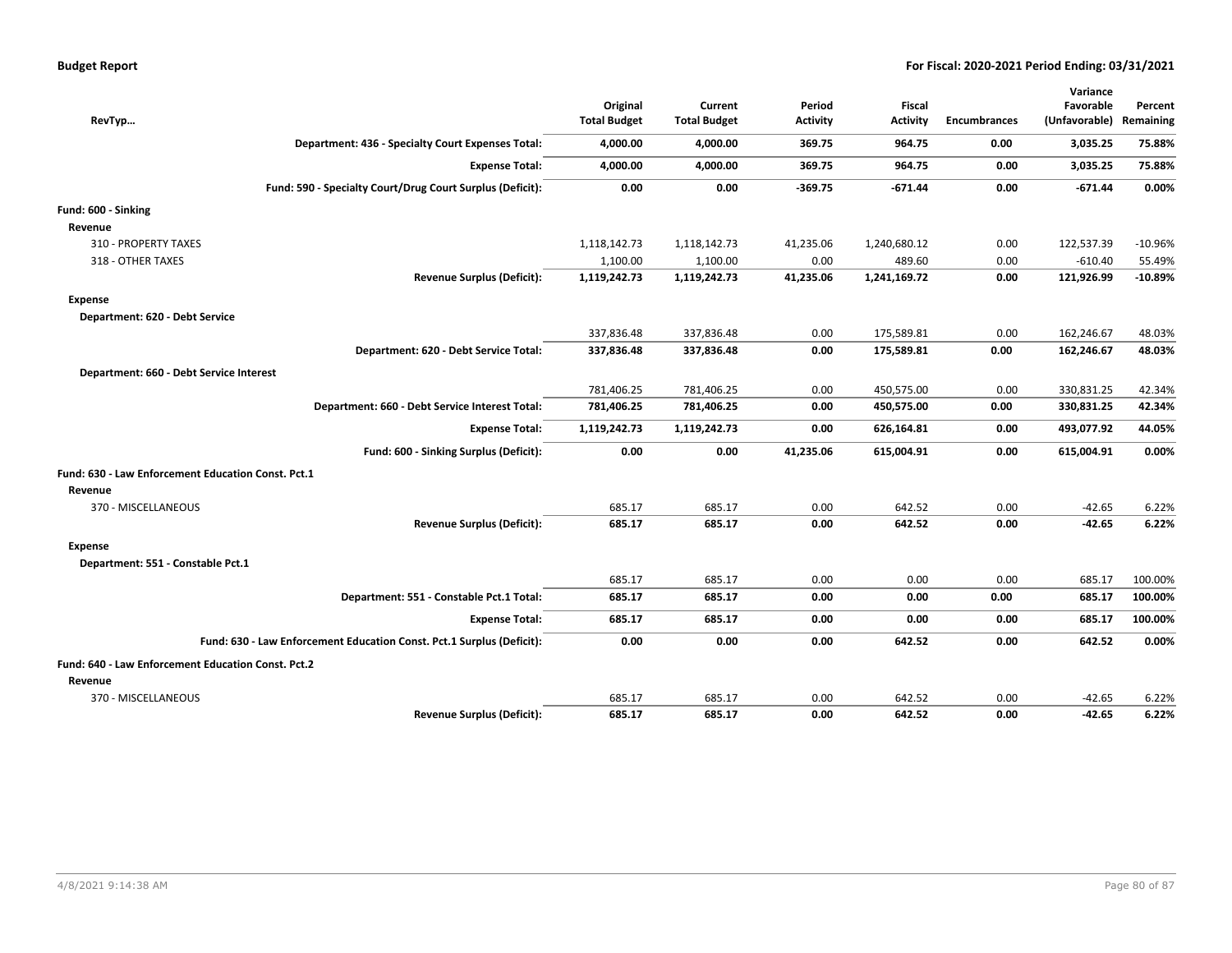| RevTyp                                                                | Original<br><b>Total Budget</b> | Current<br><b>Total Budget</b> | Period<br><b>Activity</b> | <b>Fiscal</b><br><b>Activity</b> | <b>Encumbrances</b> | Variance<br>Favorable<br>(Unfavorable) | Percent<br>Remaining |
|-----------------------------------------------------------------------|---------------------------------|--------------------------------|---------------------------|----------------------------------|---------------------|----------------------------------------|----------------------|
| <b>Expense</b>                                                        |                                 |                                |                           |                                  |                     |                                        |                      |
| Department: 552 - Constable Pct.2                                     |                                 |                                |                           |                                  |                     |                                        |                      |
|                                                                       | 685.17                          | 685.17                         | 0.00                      | 0.00                             | 0.00                | 685.17                                 | 100.00%              |
| Department: 552 - Constable Pct.2 Total:                              | 685.17                          | 685.17                         | 0.00                      | 0.00                             | 0.00                | 685.17                                 | 100.00%              |
| <b>Expense Total:</b>                                                 | 685.17                          | 685.17                         | 0.00                      | 0.00                             | 0.00                | 685.17                                 | 100.00%              |
| Fund: 640 - Law Enforcement Education Const. Pct.2 Surplus (Deficit): | 0.00                            | 0.00                           | 0.00                      | 642.52                           | 0.00                | 642.52                                 | 0.00%                |
| Fund: 650 - Law Enforcement Education Const. Pct.3                    |                                 |                                |                           |                                  |                     |                                        |                      |
| Revenue                                                               |                                 |                                |                           |                                  |                     |                                        |                      |
| 370 - MISCELLANEOUS                                                   | 685.17                          | 685.17                         | 0.00                      | 642.52                           | 0.00                | $-42.65$                               | 6.22%                |
| <b>Revenue Surplus (Deficit):</b>                                     | 685.17                          | 685.17                         | 0.00                      | 642.52                           | 0.00                | $-42.65$                               | 6.22%                |
| <b>Expense</b>                                                        |                                 |                                |                           |                                  |                     |                                        |                      |
| Department: 553 - Constable Pct.3                                     |                                 |                                |                           |                                  |                     |                                        |                      |
|                                                                       | 685.17                          | 685.17                         | 0.00                      | 0.00                             | 0.00                | 685.17                                 | 100.00%              |
| Department: 553 - Constable Pct.3 Total:                              | 685.17                          | 685.17                         | 0.00                      | 0.00                             | 0.00                | 685.17                                 | 100.00%              |
| <b>Expense Total:</b>                                                 | 685.17                          | 685.17                         | 0.00                      | 0.00                             | 0.00                | 685.17                                 | 100.00%              |
| Fund: 650 - Law Enforcement Education Const. Pct.3 Surplus (Deficit): | 0.00                            | 0.00                           | 0.00                      | 642.52                           | 0.00                | 642.52                                 | 0.00%                |
| <b>Fund: 670 - Courthouse Restoration</b>                             |                                 |                                |                           |                                  |                     |                                        |                      |
| Revenue                                                               |                                 |                                |                           |                                  |                     |                                        |                      |
| 330 - GRANTS                                                          | 0.00                            | 0.00                           | 0.00                      | 437,022.26                       | 0.00                | 437,022.26                             | 0.00%                |
| <b>Revenue Surplus (Deficit):</b>                                     | 0.00                            | 0.00                           | 0.00                      | 437,022.26                       | 0.00                | 437,022.26                             | 0.00%                |
| Fund: 670 - Courthouse Restoration Surplus (Deficit):                 | 0.00                            | 0.00                           | 0.00                      | 437,022.26                       | 0.00                | 437,022.26                             | 0.00%                |
| Fund: 680 - 2018 GO Bonds-Construction Fund FY2019                    |                                 |                                |                           |                                  |                     |                                        |                      |
| Revenue                                                               |                                 |                                |                           |                                  |                     |                                        |                      |
| 300 - CASH                                                            | 2,500,000.00                    | 2,500,000.00                   | 0.00                      | 0.00                             | 0.00                | $-2,500,000.00$                        | 100.00%              |
| 360 - INTEREST EARNINGS                                               | 0.00                            | 0.00                           | 0.00                      | 1,027.33                         | 0.00                | 1,027.33                               | 0.00%                |
| <b>Revenue Surplus (Deficit):</b>                                     | 2,500,000.00                    | 2,500,000.00                   | 0.00                      | 1,027.33                         | 0.00                | $-2,498,972.67$                        | 99.96%               |
| <b>Expense</b>                                                        |                                 |                                |                           |                                  |                     |                                        |                      |
| Department: 668 - Courthouse Construction Phase 2                     |                                 |                                |                           |                                  |                     |                                        |                      |
|                                                                       | 2,500,000.00                    | 2,500,000.00                   | 0.00                      | 2,400,679.81                     | 0.00                | 99,320.19                              | 3.97%                |
| Department: 668 - Courthouse Construction Phase 2 Total:              | 2,500,000.00                    | 2,500,000.00                   | 0.00                      | 2,400,679.81                     | 0.00                | 99,320.19                              | 3.97%                |
| <b>Expense Total:</b>                                                 | 2,500,000.00                    | 2,500,000.00                   | 0.00                      | 2,400,679.81                     | 0.00                | 99,320.19                              | 3.97%                |
| Fund: 680 - 2018 GO Bonds-Construction Fund FY2019 Surplus (Deficit): | 0.00                            | 0.00                           | 0.00                      | $-2,399,652.48$                  | 0.00                | -2,399,652.48                          | 0.00%                |
| Fund: 690 - 2020 CO Bonds-Construction Fund FY2020                    |                                 |                                |                           |                                  |                     |                                        |                      |
| Revenue                                                               |                                 |                                |                           |                                  |                     |                                        |                      |
| 350 - FINES                                                           | 9,900,000.00                    | 9,900,000.00                   | 0.00                      | 0.00                             | 0.00                | $-9,900,000.00$                        | 100.00%              |
| 360 - INTEREST EARNINGS                                               | 0.00                            | 0.00                           | 0.00                      | 5,006.94                         | 0.00                | 5,006.94                               | 0.00%                |
| <b>Revenue Surplus (Deficit):</b>                                     | 9,900,000.00                    | 9,900,000.00                   | 0.00                      | 5,006.94                         | 0.00                | -9,894,993.06                          | 99.95%               |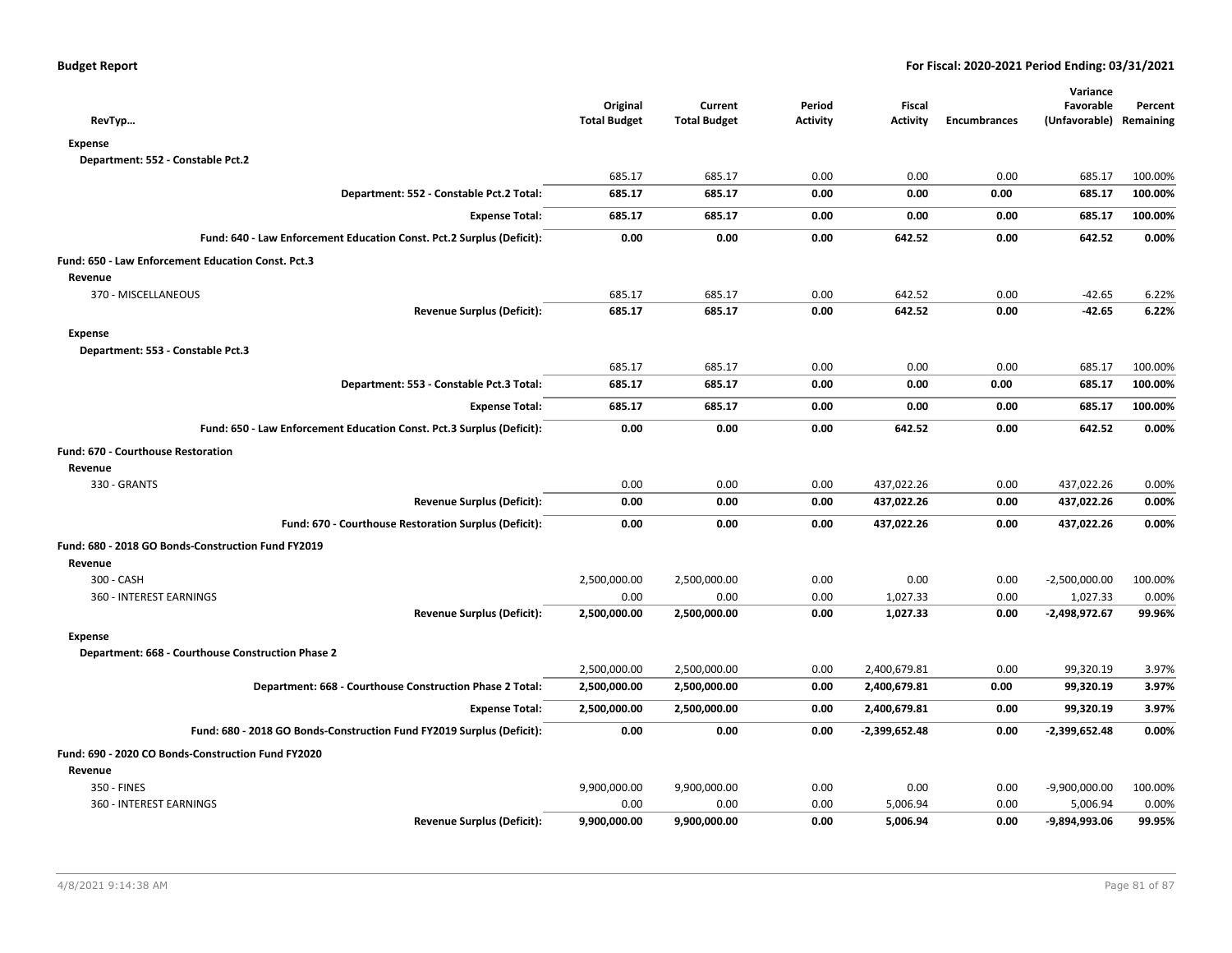| <b>Budget Report</b> |  |
|----------------------|--|
|----------------------|--|

| RevTyp                                                                | Original<br><b>Total Budget</b> | Current<br><b>Total Budget</b> | Period<br><b>Activity</b> | <b>Fiscal</b><br><b>Activity</b> | <b>Encumbrances</b> | Variance<br>Favorable<br>(Unfavorable) | Percent<br>Remaining |
|-----------------------------------------------------------------------|---------------------------------|--------------------------------|---------------------------|----------------------------------|---------------------|----------------------------------------|----------------------|
| <b>Expense</b>                                                        |                                 |                                |                           |                                  |                     |                                        |                      |
| Department: 669 - Courthouse Construction Phase 2                     |                                 |                                |                           |                                  |                     |                                        |                      |
|                                                                       | 9,900,000.00                    | 9,900,000.00                   | 1,999,587.57              | 3,537,767.04                     | 0.00                | 6,362,232.96                           | 64.26%               |
| Department: 669 - Courthouse Construction Phase 2 Total:              | 9,900,000.00                    | 9,900,000.00                   | 1,999,587.57              | 3,537,767.04                     | 0.00                | 6,362,232.96                           | 64.26%               |
| <b>Expense Total:</b>                                                 | 9,900,000.00                    | 9,900,000.00                   | 1,999,587.57              | 3,537,767.04                     | 0.00                | 6,362,232.96                           | 64.26%               |
| Fund: 690 - 2020 CO Bonds-Construction Fund FY2020 Surplus (Deficit): | 0.00                            | 0.00                           | $-1,999,587.57$           | $-3,532,760.10$                  | 0.00                | $-3,532,760.10$                        | 0.00%                |
| Fund: 700 - Right of Way                                              |                                 |                                |                           |                                  |                     |                                        |                      |
| Revenue                                                               |                                 |                                |                           |                                  |                     |                                        |                      |
| 360 - INTEREST EARNINGS                                               | 0.00                            | 0.00                           | 0.00                      | 30.51                            | 0.00                | 30.51                                  | 0.00%                |
| Revenue Surplus (Deficit):                                            | 0.00                            | 0.00                           | 0.00                      | 30.51                            | 0.00                | 30.51                                  | 0.00%                |
| Fund: 700 - Right of Way Surplus (Deficit):                           | 0.00                            | 0.00                           | 0.00                      | 30.51                            | 0.00                | 30.51                                  | 0.00%                |
| Fund: 810 - County Lake Road Impact Fund                              |                                 |                                |                           |                                  |                     |                                        |                      |
| Revenue                                                               |                                 |                                |                           |                                  |                     |                                        |                      |
| 318 - OTHER TAXES                                                     | 100,000.00                      | 100,000.00                     | 0.00                      | 100,000.00                       | 0.00                | 0.00                                   | 0.00%                |
| <b>Revenue Surplus (Deficit):</b>                                     | 100,000.00                      | 100,000.00                     | 0.00                      | 100,000.00                       | 0.00                | 0.00                                   | 0.00%                |
| <b>Expense</b>                                                        |                                 |                                |                           |                                  |                     |                                        |                      |
| Department: 522 - COUNTY LAKE ROAD IMPACT                             | 100,000.00                      | 100,000.00                     | 0.00                      | 0.00                             | 0.00                | 100,000.00                             | 100.00%              |
| Department: 522 - COUNTY LAKE ROAD IMPACT Total:                      | 100,000.00                      | 100,000.00                     | 0.00                      | 0.00                             | 0.00                | 100,000.00                             | 100.00%              |
| <b>Expense Total:</b>                                                 | 100,000.00                      | 100,000.00                     | 0.00                      | 0.00                             | 0.00                | 100,000.00                             | 100.00%              |
| Fund: 810 - County Lake Road Impact Fund Surplus (Deficit):           | 0.00                            | 0.00                           | 0.00                      | 100,000.00                       | 0.00                | 100,000.00                             | 0.00%                |
| Fund: 850 - Lake Fannin                                               |                                 |                                |                           |                                  |                     |                                        |                      |
| Revenue                                                               |                                 |                                |                           |                                  |                     |                                        |                      |
| 370 - MISCELLANEOUS                                                   | 5,000.00                        | 5,000.00                       | 1,452.78                  | 10,384.40                        | 0.00                | 5,384.40                               | $-107.69%$           |
| Revenue Surplus (Deficit):                                            | 5,000.00                        | 5,000.00                       | 1,452.78                  | 10,384.40                        | 0.00                | 5,384.40                               | $-107.69%$           |
| <b>Expense</b>                                                        |                                 |                                |                           |                                  |                     |                                        |                      |
| Department: 520 - Lake Fannin                                         |                                 |                                |                           |                                  |                     |                                        |                      |
|                                                                       | 5,000.00                        | 5,000.00                       | 583.35                    | 4,532.95                         | 0.00                | 467.05                                 | 9.34%                |
| Department: 520 - Lake Fannin Total:                                  | 5,000.00                        | 5,000.00                       | 583.35                    | 4,532.95                         | 0.00                | 467.05                                 | 9.34%                |
| <b>Expense Total:</b>                                                 | 5,000.00                        | 5,000.00                       | 583.35                    | 4,532.95                         | 0.00                | 467.05                                 | 9.34%                |
| Fund: 850 - Lake Fannin Surplus (Deficit):                            | 0.00                            | 0.00                           | 869.43                    | 5,851.45                         | 0.00                | 5,851.45                               | 0.00%                |
| Fund: 890 - T.J.J.D.                                                  |                                 |                                |                           |                                  |                     |                                        |                      |
| Revenue                                                               |                                 |                                |                           |                                  |                     |                                        |                      |
| 330 - GRANTS                                                          | 239,828.00                      | 330,972.10                     | 89,470.00                 | 180,913.00                       | 0.00                | $-150,059.10$                          | 45.34%               |
| 370 - MISCELLANEOUS                                                   | 170,000.00                      | 170,000.00                     | 0.00                      | 170,000.00                       | 0.00                | 0.00                                   | 0.00%                |
| <b>Revenue Surplus (Deficit):</b>                                     | 409,828.00                      | 500,972.10                     | 89,470.00                 | 350,913.00                       | 0.00                | $-150,059.10$                          | 29.95%               |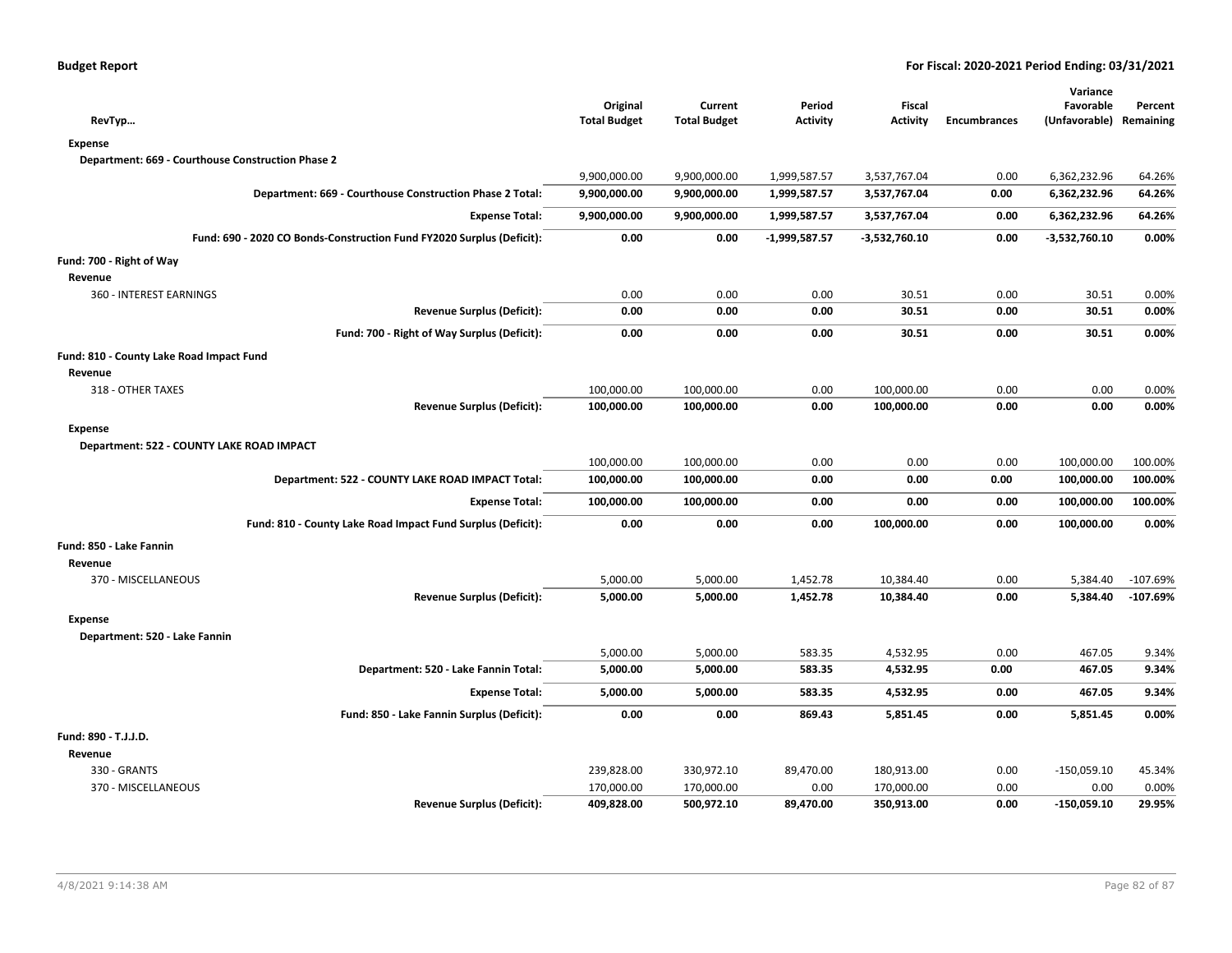| RevTyp                                                            | Original<br><b>Total Budget</b> | Current<br><b>Total Budget</b> | Period<br><b>Activity</b> | Fiscal<br><b>Activity</b> | <b>Encumbrances</b> | Variance<br>Favorable<br>(Unfavorable) Remaining | Percent |
|-------------------------------------------------------------------|---------------------------------|--------------------------------|---------------------------|---------------------------|---------------------|--------------------------------------------------|---------|
| <b>Expense</b>                                                    |                                 |                                |                           |                           |                     |                                                  |         |
| Department: 581 - Structural Family Therapy                       |                                 |                                |                           |                           |                     |                                                  |         |
|                                                                   | 0.00                            | 41,144.10                      | 0.00                      | 37,500.00                 | 0.00                | 3,644.10                                         | 8.86%   |
| Department: 581 - Structural Family Therapy Total:                | 0.00                            | 41,144.10                      | 0.00                      | 37,500.00                 | 0.00                | 3,644.10                                         | 8.86%   |
| Department: 582 - Structural Family Therapy Hosp Authority        |                                 |                                |                           |                           |                     |                                                  |         |
|                                                                   | 0.00                            | 50,000.00                      | 16,667.00                 | 16,667.00                 | 0.00                | 33,333.00                                        | 66.67%  |
| Department: 582 - Structural Family Therapy Hosp Authority Total: | 0.00                            | 50,000.00                      | 16,667.00                 | 16,667.00                 | 0.00                | 33,333.00                                        | 66.67%  |
| <b>Department: 589 - Regional Diversions Alternatives</b>         |                                 |                                |                           |                           |                     |                                                  |         |
|                                                                   | 3,000.00                        | 3,000.00                       | 0.00                      | 3,000.00                  | 0.00                | 0.00                                             | 0.00%   |
| Department: 589 - Regional Diversions Alternatives Total:         | 3,000.00                        | 3,000.00                       | 0.00                      | 3,000.00                  | 0.00                | 0.00                                             | 0.00%   |
| <b>Department: 592 - Pre/Post Adjudication Facilities</b>         |                                 |                                |                           |                           |                     |                                                  |         |
|                                                                   | 4,373.00                        | 4,373.00                       | 535.96                    | 3,448.57                  | 0.00                | 924.43                                           | 21.14%  |
| Department: 592 - Pre/Post Adjudication Facilities Total:         | 4,373.00                        | 4,373.00                       | 535.96                    | 3,448.57                  | 0.00                | 924.43                                           | 21.14%  |
| Department: 593 - Commitment Diversion                            |                                 |                                |                           |                           |                     |                                                  |         |
|                                                                   | 10,000.00                       | 10,000.00                      | 714.75                    | 4,610.32                  | 0.00                | 5,389.68                                         | 53.90%  |
| Department: 593 - Commitment Diversion Total:                     | 10,000.00                       | 10,000.00                      | 714.75                    | 4,610.32                  | 0.00                | 5,389.68                                         | 53.90%  |
| Department: 594 - Mental Health Services                          |                                 |                                |                           |                           |                     |                                                  |         |
|                                                                   | 10,737.00                       | 10,737.00                      | 178.67                    | 5,012.16                  | 0.00                | 5,724.84                                         | 53.32%  |
| Department: 594 - Mental Health Services Total:                   | 10,737.00                       | 10,737.00                      | 178.67                    | 5,012.16                  | 0.00                | 5,724.84                                         | 53.32%  |
| Department: 994 - Local Funds Carried Forward                     |                                 |                                |                           |                           |                     |                                                  |         |
|                                                                   | 0.00                            | 0.00                           | 0.00                      | 694.44                    | 0.00                | $-694.44$                                        | 0.00%   |
| Department: 994 - Local Funds Carried Forward Total:              | 0.00                            | 0.00                           | 0.00                      | 694.44                    | 0.00                | $-694.44$                                        | 0.00%   |
| Department: 995 - Local Funding                                   |                                 |                                |                           |                           |                     |                                                  |         |
|                                                                   | 170,000.00                      | 170,000.00                     | 12,450.40                 | 85,590.89                 | 0.00                | 84,409.11                                        | 49.65%  |
| Department: 995 - Local Funding Total:                            | 170,000.00                      | 170,000.00                     | 12,450.40                 | 85,590.89                 | 0.00                | 84,409.11                                        | 49.65%  |
| Department: 996 - Basic Probation Supervision                     |                                 |                                |                           |                           |                     |                                                  |         |
|                                                                   | 136,718.00                      | 136,718.00                     | 9,101.88                  | 59,194.14                 | 0.00                | 77,523.86                                        | 56.70%  |
| Department: 996 - Basic Probation Supervision Total:              | 136,718.00                      | 136,718.00                     | 9,101.88                  | 59,194.14                 | 0.00                | 77,523.86                                        | 56.70%  |
| Department: 997 - Community Programs                              |                                 |                                |                           |                           |                     |                                                  |         |
|                                                                   | 75,000.00                       | 75,000.00                      | 6,253.54                  | 40,303.48                 | 0.00                | 34,696.52                                        | 46.26%  |
| Department: 997 - Community Programs Total:                       | 75,000.00                       | 75,000.00                      | 6,253.54                  | 40,303.48                 | 0.00                | 34,696.52                                        | 46.26%  |
| <b>Expense Total:</b>                                             | 409,828.00                      | 500,972.10                     | 45,902.20                 | 256,021.00                | 0.00                | 244,951.10                                       | 48.90%  |
| Fund: 890 - T.J.J.D. Surplus (Deficit):                           | 0.00                            | 0.00                           | 43,567.80                 | 94,892.00                 | 0.00                | 94,892.00                                        | 0.00%   |
| Fund: 891 - Juvenile Probation-Restitution                        |                                 |                                |                           |                           |                     |                                                  |         |
| Revenue                                                           |                                 |                                |                           |                           |                     |                                                  |         |
| 340 - FEES OF OFFICE                                              | 0.00                            | 0.00                           | 0.00                      | 1,193.76                  | 0.00                | 1,193.76                                         | 0.00%   |
| <b>Revenue Surplus (Deficit):</b>                                 | 0.00                            | 0.00                           | 0.00                      | 1,193.76                  | 0.00                | 1,193.76                                         | 0.00%   |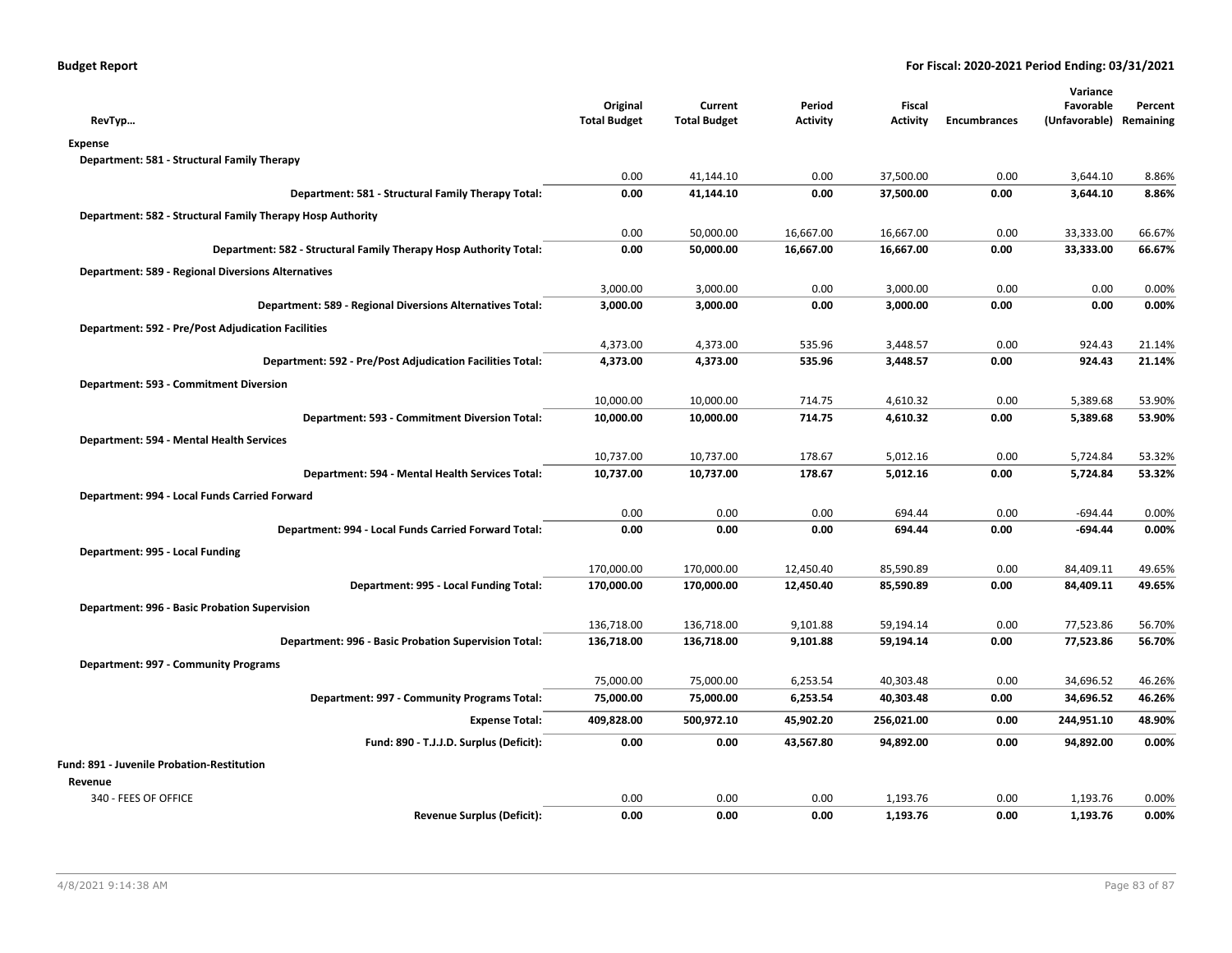|                                                               | Original            | Current             | Period          | <b>Fiscal</b>   |                     | Variance<br>Favorable | Percent   |
|---------------------------------------------------------------|---------------------|---------------------|-----------------|-----------------|---------------------|-----------------------|-----------|
| RevTyp                                                        | <b>Total Budget</b> | <b>Total Budget</b> | <b>Activity</b> | <b>Activity</b> | <b>Encumbrances</b> | (Unfavorable)         | Remaining |
| <b>Expense</b>                                                |                     |                     |                 |                 |                     |                       |           |
| <b>Department: 891 - Probation Fee Expenses</b>               |                     |                     |                 |                 |                     |                       |           |
|                                                               | 0.00                | 0.00                | 196.08          | 1,801.59        | 0.00                | $-1,801.59$           | 0.00%     |
| Department: 891 - Probation Fee Expenses Total:               | 0.00                | 0.00                | 196.08          | 1,801.59        | 0.00                | $-1,801.59$           | 0.00%     |
| <b>Expense Total:</b>                                         | 0.00                | 0.00                | 196.08          | 1,801.59        | 0.00                | $-1,801.59$           | 0.00%     |
| Fund: 891 - Juvenile Probation-Restitution Surplus (Deficit): | 0.00                | 0.00                | $-196.08$       | $-607.83$       | 0.00                | $-607.83$             | 0.00%     |
| Fund: 920 - Statzer                                           |                     |                     |                 |                 |                     |                       |           |
| Revenue                                                       |                     |                     |                 |                 |                     |                       |           |
| 360 - INTEREST EARNINGS                                       | 0.00                | 0.00                | 0.00            | 14.87           | 0.00                | 14.87                 | 0.00%     |
| 370 - MISCELLANEOUS                                           | 757.85              | 757.85              | 0.00            | 0.00            | 0.00                | $-757.85$             | 100.00%   |
| <b>Revenue Surplus (Deficit):</b>                             | 757.85              | 757.85              | 0.00            | 14.87           | 0.00                | $-742.98$             | 98.04%    |
| <b>Expense</b>                                                |                     |                     |                 |                 |                     |                       |           |
| Department: 521 - Statzer Expenses                            |                     |                     |                 |                 |                     |                       |           |
|                                                               | 757.85              | 757.85              | 0.00            | 0.00            | 0.00                | 757.85                | 100.00%   |
| Department: 521 - Statzer Expenses Total:                     | 757.85              | 757.85              | 0.00            | 0.00            | 0.00                | 757.85                | 100.00%   |
| <b>Expense Total:</b>                                         | 757.85              | 757.85              | 0.00            | 0.00            | 0.00                | 757.85                | 100.00%   |
| Fund: 920 - Statzer Surplus (Deficit):                        | 0.00                | 0.00                | 0.00            | 14.87           | 0.00                | 14.87                 | 0.00%     |
| Fund: 930 - Texas Community Dev.Prog.                         |                     |                     |                 |                 |                     |                       |           |
| Revenue                                                       |                     |                     |                 |                 |                     |                       |           |
| 330 - GRANTS                                                  | 0.00                | 0.00                | 0.00            | 212,816.59      | 0.00                | 212,816.59            | 0.00%     |
| <b>Revenue Surplus (Deficit):</b>                             | 0.00                | 0.00                | 0.00            | 212,816.59      | 0.00                | 212,816.59            | 0.00%     |
| <b>Expense</b>                                                |                     |                     |                 |                 |                     |                       |           |
| Department: 909 - Grant #7219149 Hickory Creek                |                     |                     |                 |                 |                     |                       |           |
|                                                               | 0.00                | 0.00                | 0.00            | 212,816.59      | 0.00                | $-212,816.59$         | 0.00%     |
| Department: 909 - Grant #7219149 Hickory Creek Total:         | 0.00                | 0.00                | 0.00            | 212,816.59      | 0.00                | $-212,816.59$         | 0.00%     |
| <b>Expense Total:</b>                                         | 0.00                | 0.00                | 0.00            | 212,816.59      | 0.00                | $-212,816.59$         | 0.00%     |
| Fund: 930 - Texas Community Dev.Prog. Surplus (Deficit):      | 0.00                | 0.00                | 0.00            | 0.00            | 0.00                | 0.00                  | 0.00%     |
| Fund: 950 - Payroll                                           |                     |                     |                 |                 |                     |                       |           |
| Revenue                                                       |                     |                     |                 |                 |                     |                       |           |
| 370 - MISCELLANEOUS                                           | 0.00                | 0.00                | 1,889.20        | 7,770.64        | 0.00                | 7,770.64              | 0.00%     |
| <b>Revenue Surplus (Deficit):</b>                             | 0.00                | 0.00                | 1,889.20        | 7,770.64        | 0.00                | 7,770.64              | 0.00%     |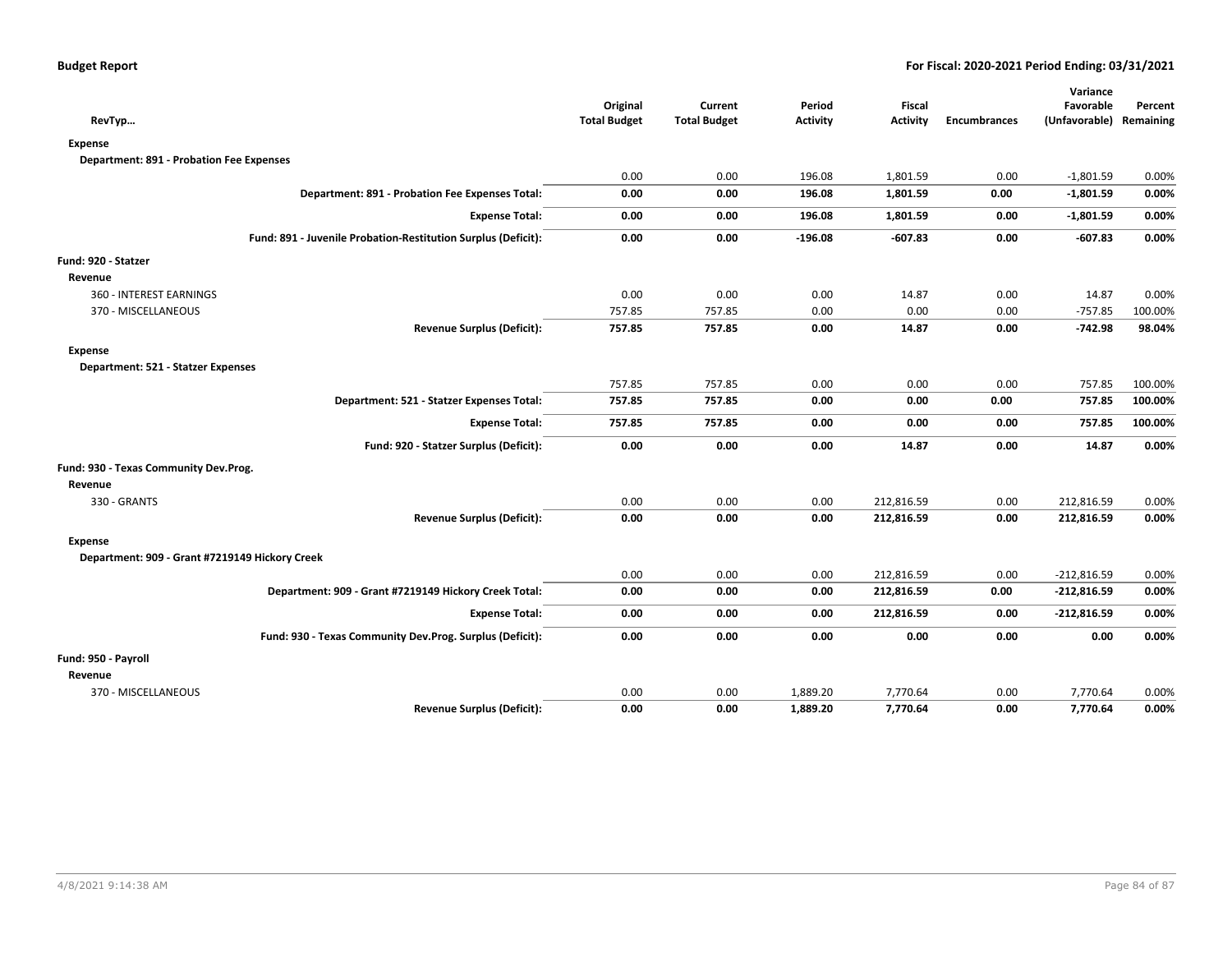| <b>Budget Report</b> |  |
|----------------------|--|
|----------------------|--|

| RevTyp                                          | Original<br><b>Total Budget</b> | Current<br><b>Total Budget</b> | Period<br><b>Activity</b> | <b>Fiscal</b><br><b>Activity</b> | <b>Encumbrances</b> | Variance<br>Favorable<br>(Unfavorable) Remaining | Percent |
|-------------------------------------------------|---------------------------------|--------------------------------|---------------------------|----------------------------------|---------------------|--------------------------------------------------|---------|
| Expense                                         |                                 |                                |                           |                                  |                     |                                                  |         |
| Department: 415 - COBRA Health Insurance        |                                 |                                |                           |                                  |                     |                                                  |         |
|                                                 | 0.00                            | 0.00                           | 988.93                    | 7,830.41                         | 0.00                | $-7,830.41$                                      | 0.00%   |
| Department: 415 - COBRA Health Insurance Total: | 0.00                            | 0.00                           | 988.93                    | 7,830.41                         | 0.00                | $-7,830.41$                                      | 0.00%   |
| <b>Expense Total:</b>                           | 0.00                            | 0.00                           | 988.93                    | 7,830.41                         | 0.00                | $-7,830.41$                                      | 0.00%   |
| Fund: 950 - Payroll Surplus (Deficit):          | 0.00                            | 0.00                           | 900.27                    | $-59.77$                         | 0.00                | $-59.77$                                         | 0.00%   |
| <b>Report Surplus (Deficit):</b>                | 0.00                            | 0.00                           | -2,838,729.59             | 2,074,646.72                     | $-141,416.93$       | 1,933,229.79                                     | 0.00%   |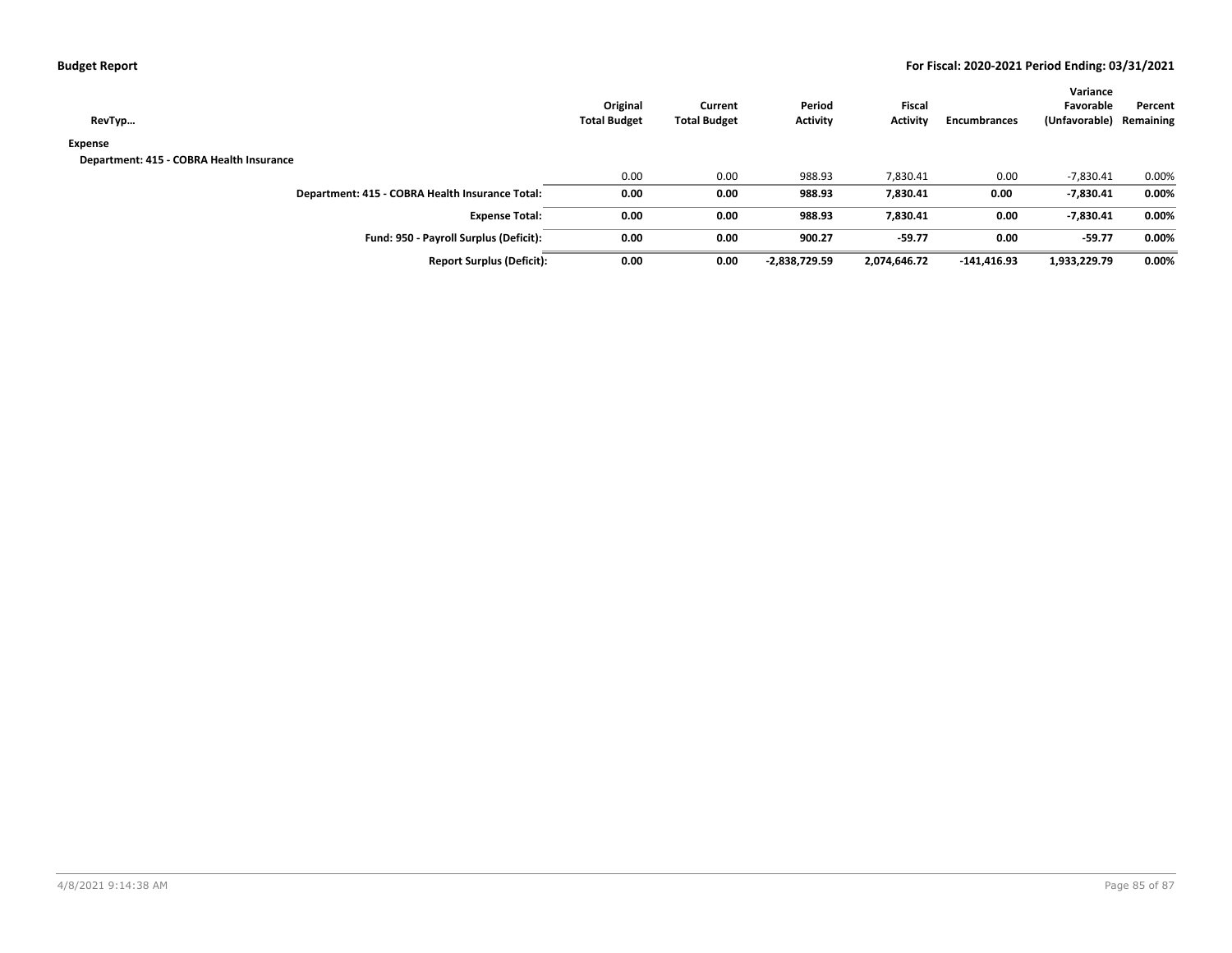# **Fund Summary**

| Fund                                 | Original<br><b>Total Budget</b> | Current<br><b>Total Budget</b> | Period<br><b>Activity</b> | <b>Fiscal</b><br><b>Activity</b> | <b>Encumbrances</b> | Variance<br>Favorable<br>(Unfavorable) |
|--------------------------------------|---------------------------------|--------------------------------|---------------------------|----------------------------------|---------------------|----------------------------------------|
| 100 - General                        | 0.00                            | 0.00                           | $-523,623.53$             | 4,966,617.75                     | $-72,354.65$        | 4,894,263.10                           |
| 110 - Courthouse Security            | 0.00                            | 0.00                           | $-28,414.85$              | $-25,373.50$                     | 0.00                | $-25,373.50$                           |
| 111 - Justice Court Building Securit | 0.00                            | 0.00                           | 0.00                      | 915.92                           | 0.00                | 915.92                                 |
| 120 - County Clerk Vital Statistics  | 0.00                            | 0.00                           | 0.00                      | $-23.00$                         | $-36.95$            | $-59.95$                               |
| 121 - County Clerk Records Manag     | 0.00                            | 0.00                           | 576.68                    | $-15,498.83$                     | 0.00                | $-15,498.83$                           |
| 122 - Chapter 19 Funds               | 0.00                            | 0.00                           | 0.00                      | $-17,370.07$                     | 0.00                | $-17,370.07$                           |
| 123 - Election Equipment Fund        | 0.00                            | 0.00                           | $-136,000.00$             | $-134,150.07$                    | 0.00                | $-134,150.07$                          |
| 125 - County Clerk Co.& Dist.Court   | 0.00                            | 0.00                           | 0.00                      | $-265.57$                        | 0.00                | $-265.57$                              |
| 126 - County Clerk Court Records P   | 0.00                            | 0.00                           | 0.00                      | 310.00                           | 0.00                | 310.00                                 |
| 127 - County Clerk Records Archive   | 0.00                            | 0.00                           | 0.00                      | 11,544.68                        | 0.00                | 11,544.68                              |
| 130 - Bail Bond Trust Fund           | 0.00                            | 0.00                           | 510.00                    | 2,685.00                         | 0.00                | 2,685.00                               |
| 160 - County Judge Excess Supplen    | 0.00                            | 0.00                           | 0.00                      | $-42.80$                         | 0.00                | $-42.80$                               |
| 161 - Probate Judges Education       | 0.00                            | 0.00                           | 0.00                      | 145.00                           | 0.00                | 145.00                                 |
| 190 - District Clerk Records Manag   | 0.00                            | 0.00                           | $-741.06$                 | $-4,640.12$                      | 0.00                | $-4,640.12$                            |
| 191 - District Court Records Archive | 0.00                            | 0.00                           | 5,929.10                  | $-177.57$                        | 0.00                | $-177.57$                              |
| 192 - District Clerk Co.& Dist.Court | 0.00                            | 0.00                           | 0.00                      | 48.67                            | 0.00                | 48.67                                  |
| 193 - District Clerk Court Records F | 0.00                            | 0.00                           | 0.00                      | 270.35                           | 0.00                | 270.35                                 |
| 200 - County Offices Records Mang    | 0.00                            | 0.00                           | $-900.77$                 | 3,687.71                         | 0.00                | 3,687.71                               |
| 210 - Road & Bridge #1               | 0.00                            | 0.00                           | $-27,766.97$              | 363,473.99                       | 0.00                | 363,473.99                             |
| 220 - Road & Bridge #2               | 0.00                            | 0.00                           | $-128,580.57$             | 179,478.42                       | 0.00                | 179,478.42                             |
| 221 - Raw Water Pipeline Road and    | 0.00                            | 0.00                           | 0.00                      | 12,000.00                        | 0.00                | 12,000.00                              |
| 230 - Road & Bridge #3               | 0.00                            | 0.00                           | $-30,124.07$              | 616,305.12                       | $-17,128.50$        | 599,176.62                             |
| 231 - Lake Road Impact/Raw Wate      | 0.00                            | 0.00                           | 0.00                      | 84,000.00                        | 0.00                | 84,000.00                              |
| 240 - Road & Bridge #4               | 0.00                            | 0.00                           | $-21,430.86$              | 342,770.37                       | 0.00                | 342,770.37                             |
| 241 - Lake Road Impact/Raw Wate      | 0.00                            | 0.00                           | 0.00                      | 104,000.00                       | 0.00                | 104,000.00                             |
| 260 - J.P.#1 Justice Court Technolo  | 0.00                            | 0.00                           | $-17.74$                  | $-1,064.58$                      | 0.00                | $-1.064.58$                            |
| 270 - J.P.#2 Justice Court Technolo  | 0.00                            | 0.00                           | 0.00                      | 70.12                            | 0.00                | 70.12                                  |
| 280 - J.P.#3 Justice Court Technolo  | 0.00                            | 0.00                           | 0.00                      | 316.01                           | 0.00                | 316.01                                 |
| 310 - F.C.Detention Center Annual    | 0.00                            | 0.00                           | $-2.249.00$               | $-5,854.50$                      | 0.00                | $-5,854.50$                            |
| 330 - Bail Bondsman Application Fe   | 0.00                            | 0.00                           | 500.00                    | 1,000.00                         | 0.00                | 1,000.00                               |
| 350 - Law Library                    | 0.00                            | 0.00                           | 0.00                      | 2,069.37                         | 0.00                | 2,069.37                               |
| 360 - D. A. Fee                      | 0.00                            | 0.00                           | $-967.14$                 | 13,437.85                        | 0.00                | 13,437.85                              |
| 361 - Contraband Seizure             | 0.00                            | 0.00                           | 0.00                      | 0.76                             | 0.00                | 0.76                                   |
| 362 - Investigator/LEOSE             | 0.00                            | 0.00                           | 0.00                      | 642.52                           | 0.00                | 642.52                                 |
| 380 - IHC Co-Op Gin                  | 0.00                            | 0.00                           | 0.00                      | 6.89                             | 0.00                | 6.89                                   |
| 381 - IHC Bonnie Ruth Cooper         | 0.00                            | 0.00                           | $-8.29$                   | 491.78                           | 0.00                | 491.78                                 |
| 412 - Safe Room Reimbursement P      | 0.00                            | 0.00                           | $-4,288.08$               | $-8,288.08$                      | 0.00                | $-8,288.08$                            |
| 413 - CARES ACT-CORONAVIRUS RI       | 0.00                            | 0.00                           | $-6,355.68$               | $-100,091.11$                    | $-5,219.92$         | $-105,311.03$                          |
| 414 - OOG COVID #4145401             | 0.00                            | 0.00                           | $-535.58$                 | $-188.88$                        | $-20,040.37$        | $-20,229.25$                           |
| 560 - Sheriff Forfeiture             | 0.00                            | 0.00                           | $-11,061.12$              | $-13,442.11$                     | $-26,636.54$        | $-40,078.65$                           |